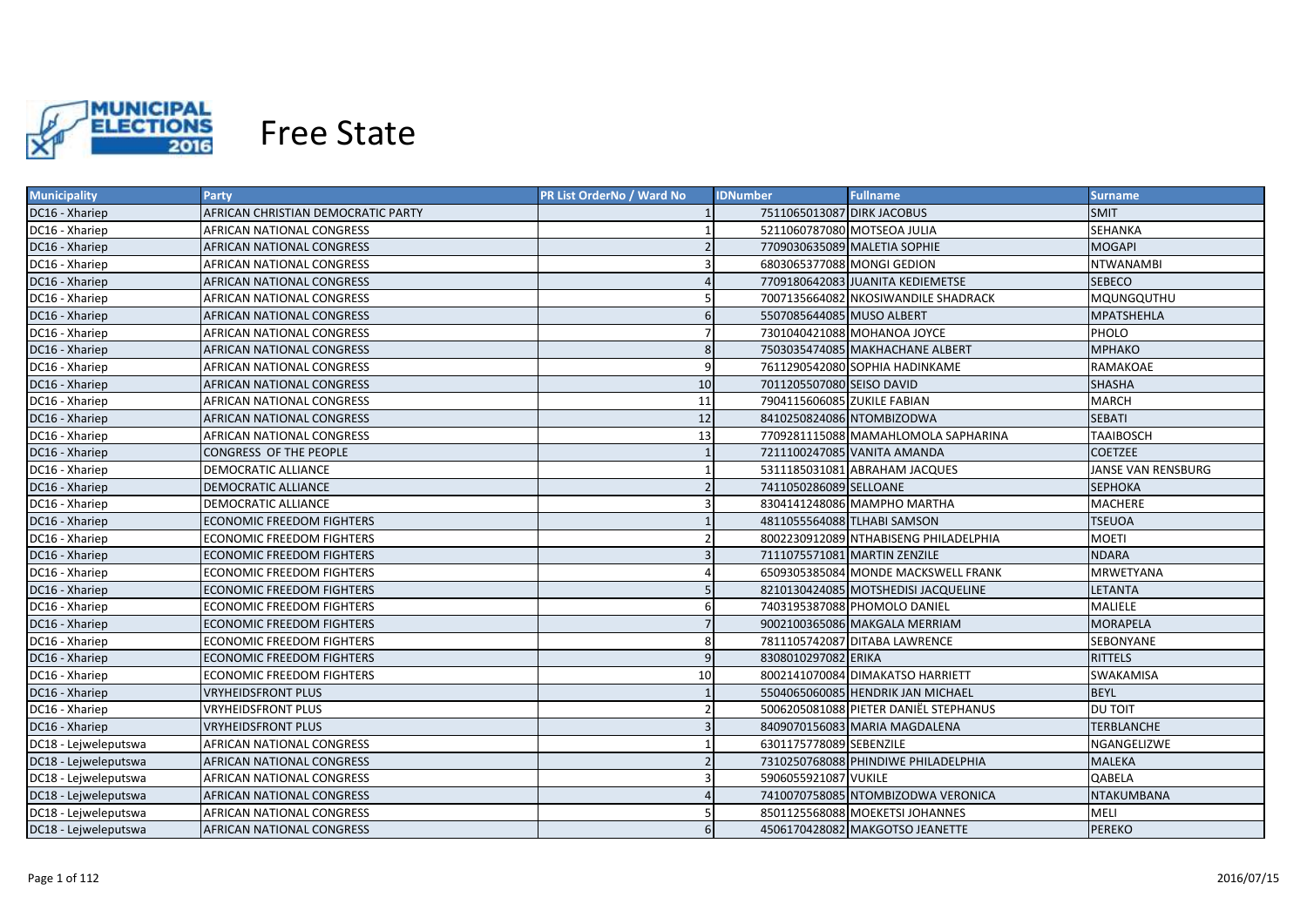

| <b>Municipality</b>  | <b>Party</b>                     | PR List OrderNo / Ward No | <b>IDNumber</b>               | <b>Fullname</b>                        | Surname           |
|----------------------|----------------------------------|---------------------------|-------------------------------|----------------------------------------|-------------------|
| DC18 - Lejweleputswa | AFRICAN NATIONAL CONGRESS        |                           |                               | 5808115921083 MOSES MOHAPI THABANG     | MATLABE           |
| DC18 - Lejweleputswa | AFRICAN NATIONAL CONGRESS        | 8                         |                               | 6804190407089 MACHAKA SUZAN            | <b>SEHLOHO</b>    |
| DC18 - Lejweleputswa | AFRICAN NATIONAL CONGRESS        | 9                         |                               | 6905015497088 KUNATU STEPHEN           | KOALANE           |
| DC18 - Lejweleputswa | AFRICAN NATIONAL CONGRESS        | 10                        | 6812265561086 JOHN SENKI      |                                        | <b>MABITLA</b>    |
| DC18 - Lejweleputswa | AFRICAN NATIONAL CONGRESS        | 11                        |                               | 6008060904080 NOMBULELO CHRISTOBEL     | <b>MKHUSANE</b>   |
| DC18 - Lejweleputswa | AFRICAN NATIONAL CONGRESS        | 12                        |                               | 7211275459085 PHUTHI SAMSON            | <b>TLAHADI</b>    |
| DC18 - Lejweleputswa | AFRICAN NATIONAL CONGRESS        | 13                        |                               | 5511220294087 NOMAHLUBI YVONNE         | <b>HLONGWANE</b>  |
| DC18 - Lejweleputswa | AFRICAN NATIONAL CONGRESS        | 14                        |                               | 7211105626085 MONGEZI SIMON            | <b>MOKHUMA</b>    |
| DC18 - Lejweleputswa | AFRICAN NATIONAL CONGRESS        | 15                        | 7006155963085 PAKISO ALFRED   |                                        | <b>MATSOSO</b>    |
| DC18 - Lejweleputswa | AFRICAN NATIONAL CONGRESS        | 16                        | 6702285426081 VELAPHI ERNEST  |                                        | <b>MAWELA</b>     |
| DC18 - Lejweleputswa | AFRICAN NATIONAL CONGRESS        | 17                        | 5611070709083 SEADIMO LYDIA   |                                        | <b>KGOE</b>       |
| DC18 - Lejweleputswa | AFRICAN NATIONAL CONGRESS        | 18                        |                               | 5603135278089 JEREMIAH PLAATJIE        | <b>MAMATELA</b>   |
| DC18 - Lejweleputswa | AFRICAN NATIONAL CONGRESS        | 19                        | 7403025401083 LEFA JOHANNES   |                                        | MOTLOGELWA        |
| DC18 - Lejweleputswa | AFRICAN NATIONAL CONGRESS        | 20                        |                               | 5610290051086 MAGARET GEORGINA KRUGER  | <b>WALTERS</b>    |
| DC18 - Lejweleputswa | AFRICAN NATIONAL CONGRESS        | 21                        | 7503075633087 ZANEKHAYA       |                                        | <b>TOKHWE</b>     |
| DC18 - Lejweleputswa | AFRICAN NATIONAL CONGRESS        | 22                        |                               | 7410055492080 OUPAKI ISHMAEL           | <b>TATA</b>       |
| DC18 - Lejweleputswa | AFRICAN NATIONAL CONGRESS        | 23                        | 8302155527080 XOLILE JACOB    |                                        | <b>TOKI</b>       |
| DC18 - Lejweleputswa | CONGRESS OF THE PEOPLE           |                           | 7205040503086 MOOKHO ELISA    |                                        | <b>NOEOBO</b>     |
| DC18 - Lejweleputswa | <b>DEMOCRATIC ALLIANCE</b>       |                           | 8405225091084 GERHARD PAUL    |                                        | <b>BOTHA</b>      |
| DC18 - Lejweleputswa | <b>DEMOCRATIC ALLIANCE</b>       |                           |                               | 7604035663089 SEKWAEMANG ACHIRCHURAS   | <b>MERAFE</b>     |
| DC18 - Lejweleputswa | <b>DEMOCRATIC ALLIANCE</b>       |                           |                               | 6410300247082 MOKONE SOPHIE            | <b>NTLHAKENG</b>  |
| DC18 - Lejweleputswa | <b>DEMOCRATIC ALLIANCE</b>       | $\Delta$                  |                               | 4609115028080 CHAREL JOHANNES          | <b>SCHLEBUSCH</b> |
| DC18 - Lejweleputswa | <b>DEMOCRATIC ALLIANCE</b>       |                           |                               | 7403045064085 ANDREAS JOHANNES JACOBUS | <b>KRUGER</b>     |
| DC18 - Lejweleputswa | <b>DEMOCRATIC ALLIANCE</b>       | 6                         |                               | 5902215201080 RAMOSELE LUCAS           | <b>MAROKANE</b>   |
| DC18 - Lejweleputswa | <b>DEMOCRATIC ALLIANCE</b>       |                           |                               | 5906095012087 PHILIPPUS LOCHNER        | NIEUWOUDT         |
| DC18 - Lejweleputswa | <b>DEMOCRATIC ALLIANCE</b>       | 8                         |                               | 5101220018080 GERTRUIDA PETRONELLA     | <b>DENIACOS</b>   |
| DC18 - Lejweleputswa | DEMOCRATIC ALLIANCE              | $\mathbf{q}$              | 5811245836080 LIKOTSI EZEKIEL |                                        | TLHOBO            |
| DC18 - Lejweleputswa | DEMOCRATIC ALLIANCE              | 10                        |                               | 5502085089084 HERMANUS STEYN           | <b>DE JAGER</b>   |
| DC18 - Lejweleputswa | DEMOCRATIC ALLIANCE              | 11                        |                               | 7502130084088 ELIZABETH CATHARINA      | <b>JOUBERT</b>    |
| DC18 - Lejweleputswa | DEMOCRATIC ALLIANCE              | 12                        | 8001225450089 LERATO JAMES    |                                        | MANENYE           |
| DC18 - Lejweleputswa | DEMOCRATIC ALLIANCE              | 13                        |                               | 5305305620088 RAMASODI PAULUS          | RAKAKI            |
| DC18 - Lejweleputswa | ECONOMIC FREEDOM FIGHTERS        |                           | 6508305534089 PHILLY DAVID    |                                        | MALAKOANE         |
| DC18 - Lejweleputswa | ECONOMIC FREEDOM FIGHTERS        |                           |                               | 8509130384086 MPHENG IGNATIA           | <b>LENTSA</b>     |
| DC18 - Lejweleputswa | <b>ECONOMIC FREEDOM FIGHTERS</b> |                           |                               | 9108190268088 SAMANTHA TRACEY          | <b>SETHIBE</b>    |
| DC18 - Lejweleputswa | ECONOMIC FREEDOM FIGHTERS        |                           | 7311305704086 MOSHE MOSES     |                                        | <b>MALEBATSO</b>  |
| DC18 - Lejweleputswa | <b>ECONOMIC FREEDOM FIGHTERS</b> |                           |                               | 8301110402082 MAGARET THIWE            | <b>HOGO</b>       |
| DC18 - Lejweleputswa | <b>ECONOMIC FREEDOM FIGHTERS</b> | 6                         | 8104285520088 TSEKO AARON     |                                        | <b>TSITSI</b>     |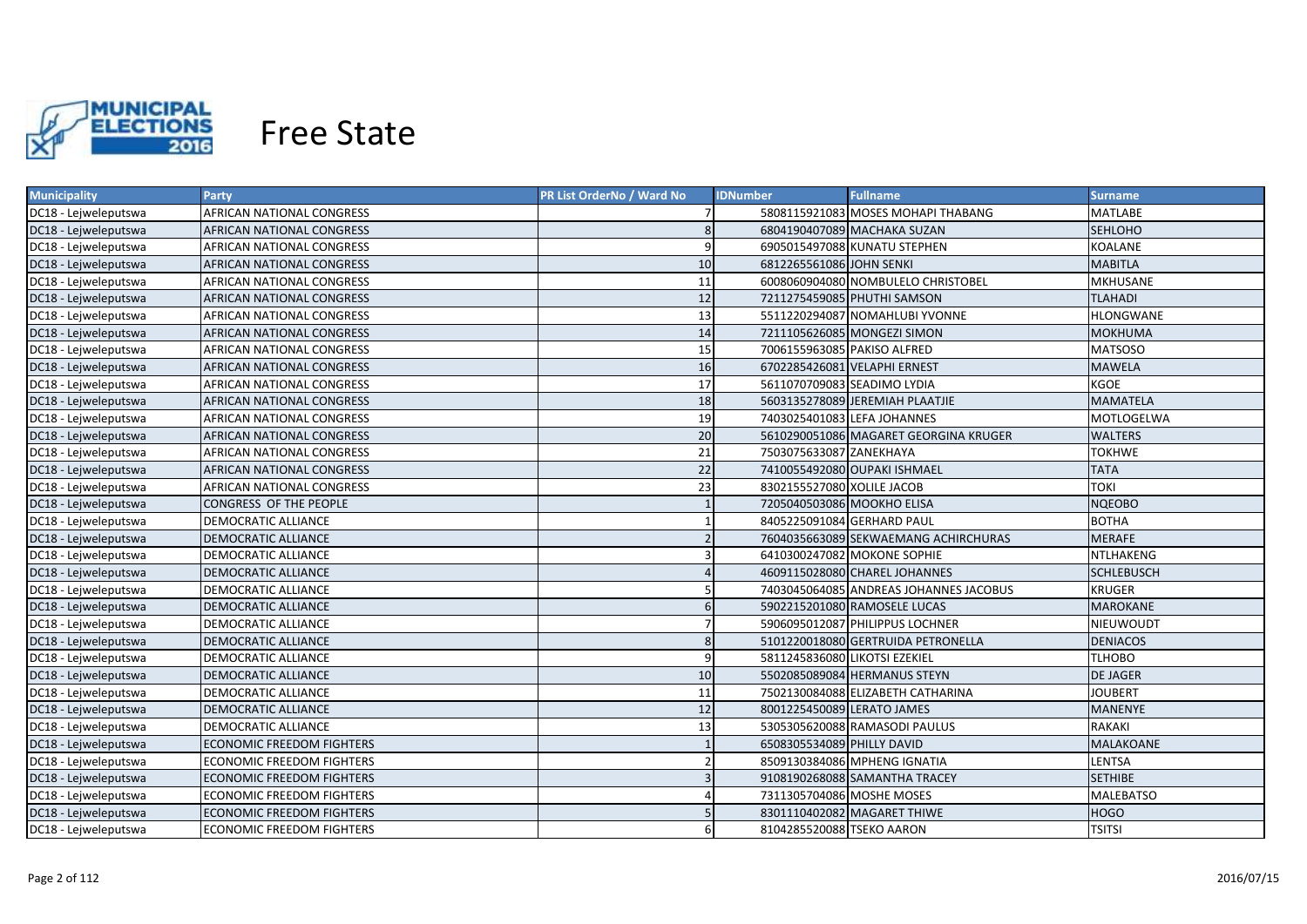

| <b>Municipality</b>       | <b>Party</b>                              | PR List OrderNo / Ward No | <b>IDNumber</b>             | <b>Fullname</b>                     | <b>Surname</b>    |
|---------------------------|-------------------------------------------|---------------------------|-----------------------------|-------------------------------------|-------------------|
| DC18 - Lejweleputswa      | ECONOMIC FREEDOM FIGHTERS                 |                           |                             | 8103130891082 NTHABISENG PRINCESS   | <b>TLHABANELO</b> |
| DC18 - Lejweleputswa      | ECONOMIC FREEDOM FIGHTERS                 | 8                         | 7810107159084 PHAKI WILLIAM |                                     | <b>MAFOJANE</b>   |
| DC18 - Lejweleputswa      | <b>ECONOMIC FREEDOM FIGHTERS</b>          | 9                         |                             | 7107165447083 MOLAWA JACOB          | <b>MOGOLADI</b>   |
| DC18 - Lejweleputswa      | ECONOMIC FREEDOM FIGHTERS                 | 10                        |                             | 7107275438089 MASAKALA SAMUEL       | <b>TAEDI</b>      |
| DC18 - Lejweleputswa      | <b>ECONOMIC FREEDOM FIGHTERS</b>          | 11                        |                             | 7908150229083 ANGELINE MPHONYANE    | <b>SITHOLE</b>    |
| DC18 - Lejweleputswa      | <b>ECONOMIC FREEDOM FIGHTERS</b>          | 12                        | 8511085685087 KOLOI EPHRAIM |                                     | MOKALOLISE        |
| DC18 - Lejweleputswa      | <b>ECONOMIC FREEDOM FIGHTERS</b>          | 13                        |                             | 8305030925080 LEBOHANG ELLEN        | <b>KHETSI</b>     |
| DC18 - Lejweleputswa      | ECONOMIC FREEDOM FIGHTERS                 | 14                        |                             | 6212250754087 NTSOAKI AGNES         | <b>MTHEBERE</b>   |
| DC18 - Lejweleputswa      | <b>ECONOMIC FREEDOM FIGHTERS</b>          | 15                        |                             | 9305180268082 MABEISETE ZENOBIA     | <b>POLANE</b>     |
| DC18 - Lejweleputswa      | <b>VRYHEIDSFRONT PLUS</b>                 |                           |                             | 5510195019081 WILLEM ABRAHAM        | <b>POTGIETER</b>  |
| DC18 - Lejweleputswa      | <b>VRYHEIDSFRONT PLUS</b>                 |                           |                             | 5807135075086 MARTHINUS CHRISTOFFEL | <b>BARNARD</b>    |
| DC18 - Lejweleputswa      | <b>VRYHEIDSFRONT PLUS</b>                 | 3                         |                             | 7907095069083 CHRISTIAAN ANDRIES    | <b>WILKEN</b>     |
| DC18 - Lejweleputswa      | <b>VRYHEIDSFRONT PLUS</b>                 |                           |                             | 8903045024087 TJAART JOHANNES       | <b>CHAMBERS</b>   |
| DC18 - Lejweleputswa      | <b>VRYHEIDSFRONT PLUS</b>                 | 5                         |                             | 6901135117086 TJAART JURGENS        | <b>MYBURGH</b>    |
| DC19 - Thabo Mofutsanyane | <b>AFRICAN CHRISTIAN DEMOCRATIC PARTY</b> |                           | 6904046498082 TEFO JAKOB    |                                     | <b>MOSIKIDI</b>   |
| DC19 - Thabo Mofutsanyane | AFRICAN CHRISTIAN DEMOCRATIC PARTY        |                           | 7904270534080 AGNES DINEO   |                                     | <b>MODISE</b>     |
| DC19 - Thabo Mofutsanyane | AFRICAN CHRISTIAN DEMOCRATIC PARTY        | $\overline{3}$            | 8601205464081 THUSO JACOB   |                                     | <b>MOFOKENG</b>   |
| DC19 - Thabo Mofutsanyane | AFRICAN CHRISTIAN DEMOCRATIC PARTY        |                           |                             | 8503121159086 LIMAKATSO MARIA       | <b>TSHABALALA</b> |
| DC19 - Thabo Mofutsanyane | AFRICAN CHRISTIAN DEMOCRATIC PARTY        |                           |                             | 8206035557086 TEBATSO EMMANUEL      | <b>MOHATLANE</b>  |
| DC19 - Thabo Mofutsanyane | AFRICAN NATIONAL CONGRESS                 |                           |                             | 7106045347083 MBOTHOMA SOLOMON      | <b>MADUNA</b>     |
| DC19 - Thabo Mofutsanyane | AFRICAN NATIONAL CONGRESS                 |                           |                             | 7410100582083 MALEFU JEMINA         | <b>VILAKAZI</b>   |
| DC19 - Thabo Mofutsanyane | AFRICAN NATIONAL CONGRESS                 | 3                         | 8107230464088 JANE MPHO     |                                     | <b>RADEBE</b>     |
| DC19 - Thabo Mofutsanyane | <b>AFRICAN NATIONAL CONGRESS</b>          |                           |                             | 6701095334089 MONYANE ISAAC         | <b>MOKOENA</b>    |
| DC19 - Thabo Mofutsanyane | AFRICAN NATIONAL CONGRESS                 |                           |                             | 7206225372081 MANDLA BONIFUS        | <b>MAMBA</b>      |
| DC19 - Thabo Mofutsanyane | AFRICAN NATIONAL CONGRESS                 | $6\overline{6}$           | 5904130741083 THOKO JOYCE   |                                     | <b>TSHABALALA</b> |
| DC19 - Thabo Mofutsanyane | AFRICAN NATIONAL CONGRESS                 |                           | 8403240117083 SYLVIA MABEL  |                                     | VISAGIE           |
| DC19 - Thabo Mofutsanyane | AFRICAN NATIONAL CONGRESS                 | 8                         |                             | 6005030552080 MAMOLATO CHRISTINA    | <b>NDLEBE</b>     |
| DC19 - Thabo Mofutsanyane | AFRICAN NATIONAL CONGRESS                 | $\mathbf{q}$              | 4901030244086 VUNGA ROSE    |                                     | <b>MOHALA</b>     |
| DC19 - Thabo Mofutsanyane | AFRICAN NATIONAL CONGRESS                 | 10                        | 6707175474083 ISAAC TEBOHO  |                                     | <b>MKHWANAZI</b>  |
| DC19 - Thabo Mofutsanyane | AFRICAN NATIONAL CONGRESS                 | 11                        | 7009065319083 KALOLI JACOB  |                                     | <b>TSOENE</b>     |
| DC19 - Thabo Mofutsanyane | AFRICAN NATIONAL CONGRESS                 | 12                        | 5511045129088 GEORGE        |                                     | <b>BENGELL</b>    |
| DC19 - Thabo Mofutsanyane | AFRICAN NATIONAL CONGRESS                 | 13                        |                             | 6603165489084 MANDLA MICHAEL        | RADEBE            |
| DC19 - Thabo Mofutsanyane | <b>AFRICAN NATIONAL CONGRESS</b>          | 14                        |                             | 7010101506089 KHANYISWA ELSIE       | <b>MOLEFE</b>     |
| DC19 - Thabo Mofutsanyane | <b>AFRICAN NATIONAL CONGRESS</b>          | 15                        |                             | 5809290747087 MAPULENG ANNA         | <b>MAJARA</b>     |
| DC19 - Thabo Mofutsanyane | AFRICAN NATIONAL CONGRESS                 | 16                        |                             | 6603240432083 MATSUKULU DORCAS      | <b>MOLAPISI</b>   |
| DC19 - Thabo Mofutsanyane | <b>AFRICAN NATIONAL CONGRESS</b>          | 17                        |                             | 6705290366085 MALETHIBA ANGELINA    | <b>NOOSI</b>      |
| DC19 - Thabo Mofutsanyane | <b>AFRICAN PEOPLE'S CONVENTION</b>        |                           |                             | 8106295706086 LEHLOHONOLO DANIEL    | <b>MABIZELA</b>   |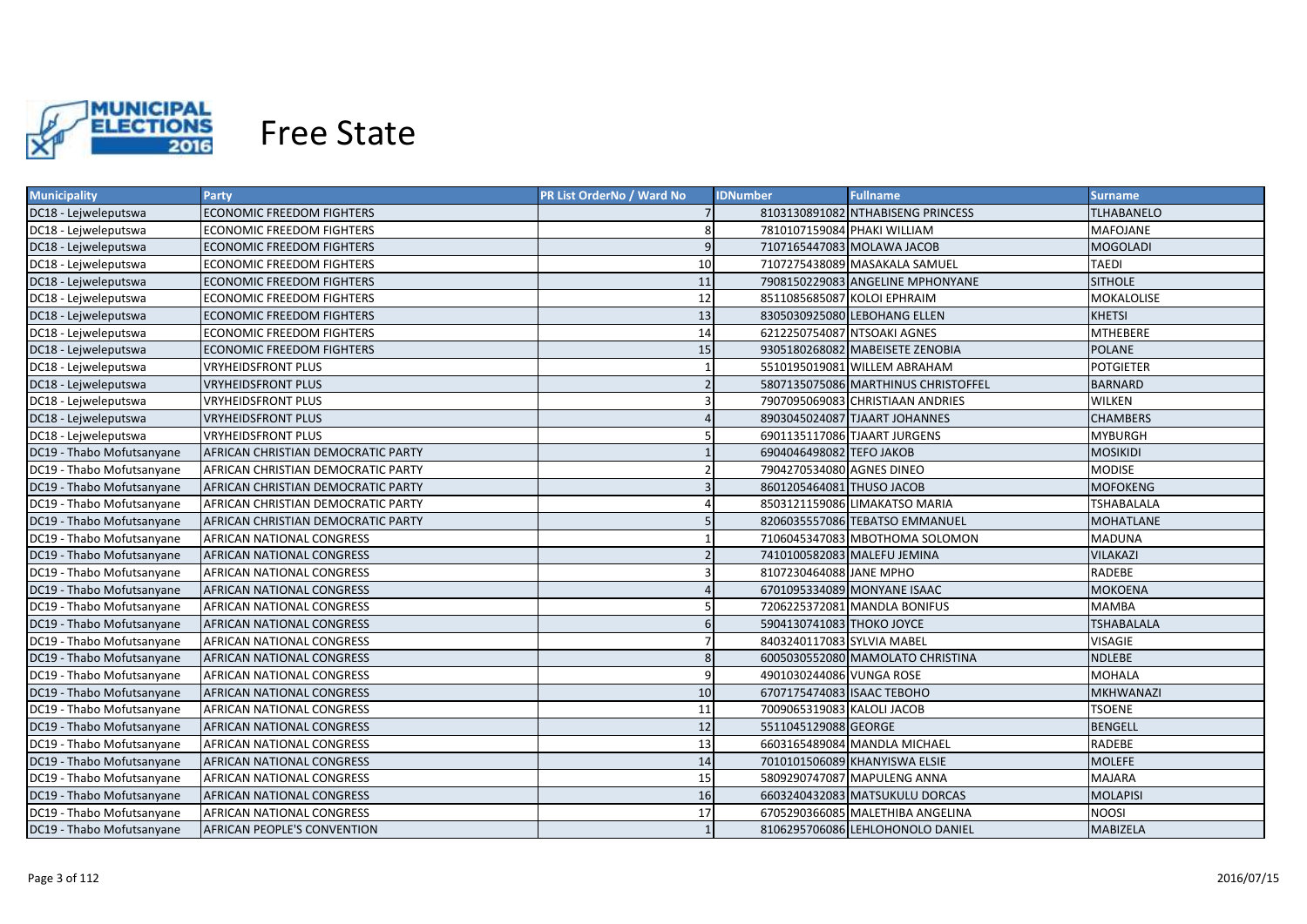

| <b>Municipality</b>       | <b>Party</b>                              | <b>PR List OrderNo / Ward No</b> | <b>IDNumber</b>              | <b>Fullname</b>                   | Surname           |
|---------------------------|-------------------------------------------|----------------------------------|------------------------------|-----------------------------------|-------------------|
| DC19 - Thabo Mofutsanyane | AFRICAN PEOPLE'S CONVENTION               |                                  |                              | 7001150796085 MALETSATSI JULIA    | TAMANE            |
| DC19 - Thabo Mofutsanyane | <b>AFRICAN PEOPLE'S CONVENTION</b>        | $\overline{3}$                   | 7301235777088 LORI ABRAM     |                                   | <b>TSHABALALA</b> |
| DC19 - Thabo Mofutsanyane | AFRICAN PEOPLE'S CONVENTION               | 4                                | 8107235534083 NTI PIET       |                                   | <b>MOKOENA</b>    |
| DC19 - Thabo Mofutsanyane | <b>AFRICAN PEOPLE'S CONVENTION</b>        |                                  | 8011300722088 SONTI          |                                   | <b>MOFOKENG</b>   |
| DC19 - Thabo Mofutsanyane | AFRICAN PEOPLE'S CONVENTION               | 6                                |                              | 7804066042084 THABISO PAULUSE     | RAKAUOANE         |
| DC19 - Thabo Mofutsanyane | <b>AFRICAN PEOPLE'S CONVENTION</b>        |                                  | 7311140509088 DISEBO EVELYN  |                                   | <b>MPONYA</b>     |
| DC19 - Thabo Mofutsanyane | AFRICAN PEOPLE'S CONVENTION               | 8                                |                              | 7105030427082 PULENG JOSEPHINA    | RAMOTSIE          |
| DC19 - Thabo Mofutsanyane | <b>AFRICAN PEOPLE'S CONVENTION</b>        | 9                                |                              | 6601215338087 RAMASEDI DANIEL     | <b>MAJOE</b>      |
| DC19 - Thabo Mofutsanyane | AFRICAN PEOPLE'S CONVENTION               | 10                               |                              | 8903065472083 LEKGOWA DANIEL      | NGWEVU            |
| DC19 - Thabo Mofutsanyane | <b>AFRICAN PEOPLE'S CONVENTION</b>        | 11                               |                              | 8604120861084 PONTSHO LIESBETH    | <b>RADEBE</b>     |
| DC19 - Thabo Mofutsanyane | AFRICAN PEOPLE'S CONVENTION               | 12                               | 8808086119086 SESEDI MOSES   |                                   | <b>MATSIKANA</b>  |
| DC19 - Thabo Mofutsanyane | <b>AFRICAN PEOPLE'S CONVENTION</b>        | 13                               | 7501045823085 WILLIAM TLOU   |                                   | <b>MOTLOUNG</b>   |
| DC19 - Thabo Mofutsanyane | <b>AFRICAN PEOPLE'S CONVENTION</b>        | 14                               |                              | 8302265934085 LESAHA MICHAEL      | <b>MOLOI</b>      |
| DC19 - Thabo Mofutsanyane | <b>AFRICAN PEOPLE'S CONVENTION</b>        | 15                               |                              | 7909170751080 NTAOLENG MELVA      | <b>MONKOE</b>     |
| DC19 - Thabo Mofutsanyane | CONGRESS OF THE PEOPLE                    |                                  | 5407115728083 SELLO LANCELOT |                                   | <b>NKOPANE</b>    |
| DC19 - Thabo Mofutsanyane | <b>DEMOCRATIC ALLIANCE</b>                |                                  | 6804065679085 ISAK           |                                   | <b>VRIES</b>      |
| DC19 - Thabo Mofutsanyane | DEMOCRATIC ALLIANCE                       | $\overline{2}$                   | 5704120080082 ALISON MARY    |                                   | <b>OATES</b>      |
| DC19 - Thabo Mofutsanyane | <b>DEMOCRATIC ALLIANCE</b>                | $\overline{3}$                   |                              | 4512065074080 BAREND DANIEL LOUIS | <b>VENTER</b>     |
| DC19 - Thabo Mofutsanyane | <b>DEMOCRATIC ALLIANCE</b>                | $\Delta$                         |                              | 6407165509085 DUMAZILE LUCAS      | <b>XABA</b>       |
| DC19 - Thabo Mofutsanyane | <b>DEMOCRATIC ALLIANCE</b>                |                                  |                              | 4405045036081 RAYMOND HENRY       | <b>BATH</b>       |
| DC19 - Thabo Mofutsanyane | <b>DEMOCRATIC ALLIANCE</b>                | 6                                | 8602190557087 DIKELEDI LUCY  |                                   | TAETSANG          |
| DC19 - Thabo Mofutsanyane | <b>DEMOCRATIC ALLIANCE</b>                |                                  |                              | 5101030015086 SUSANNA ELIZABETH   | MARÉ              |
| DC19 - Thabo Mofutsanyane | <b>DEMOCRATIC ALLIANCE</b>                | 8                                |                              | 8505285911087 MBUSI MUSAWENKOSI   | <b>RADEBE</b>     |
| DC19 - Thabo Mofutsanyane | <b>DEMOCRATIC ALLIANCE</b>                | $\overline{9}$                   |                              | 5409115051086 STEPHANUS GERHARDUS | <b>HENNING</b>    |
| DC19 - Thabo Mofutsanyane | <b>DEMOCRATIC ALLIANCE</b>                | 10                               | 6106225097087 WILHELM        |                                   | <b>KONIG</b>      |
| DC19 - Thabo Mofutsanyane | <b>DEMOCRATIC ALLIANCE</b>                | 11                               |                              | 7301035414080 SEPATALA DANIEL     | <b>MAHLATSI</b>   |
| DC19 - Thabo Mofutsanyane | DIKWANKWETLA PARTY OF SOUTH AFRICA        |                                  |                              | 6804010337086 THAKANE THERESIA    | LETAOANA          |
| DC19 - Thabo Mofutsanyane | <b>DIKWANKWETLA PARTY OF SOUTH AFRICA</b> |                                  | 7004155949089 ISAAC GALANJE  |                                   | PHOLO             |
| DC19 - Thabo Mofutsanyane | DIKWANKWETLA PARTY OF SOUTH AFRICA        |                                  | 5605300229086 LETTA BEAUTY   |                                   | MAHLABA           |
| DC19 - Thabo Mofutsanyane | DIKWANKWETLA PARTY OF SOUTH AFRICA        |                                  |                              | 7909076285084 KGANYANE DANIEL     | RAMASILO          |
| DC19 - Thabo Mofutsanyane | DIKWANKWETLA PARTY OF SOUTH AFRICA        |                                  | 8709270404088 PULENG MARIA   |                                   | MABASO            |
| DC19 - Thabo Mofutsanyane | DIKWANKWETLA PARTY OF SOUTH AFRICA        | 6                                | 7107065670081 TSOLO PETRUS   |                                   | <b>MOLEFI</b>     |
| DC19 - Thabo Mofutsanyane | DIKWANKWETLA PARTY OF SOUTH AFRICA        |                                  | 8211081024080 LETTIA         |                                   | RAMOTLALANE       |
| DC19 - Thabo Mofutsanyane | DIKWANKWETLA PARTY OF SOUTH AFRICA        | 8                                |                              | 6312095329085 REGINALD THABANG    | SEEKANE           |
| DC19 - Thabo Mofutsanyane | <b>DIKWANKWETLA PARTY OF SOUTH AFRICA</b> | 9                                |                              | 7912270650087 MANGAKA ELLEN       | <b>MOTLOUNG</b>   |
| DC19 - Thabo Mofutsanyane | <b>DIKWANKWETLA PARTY OF SOUTH AFRICA</b> | 10                               | 9101236204084 THUSO ANDRIES  |                                   | <b>MADUNA</b>     |
| DC19 - Thabo Mofutsanyane | <b>DIKWANKWETLA PARTY OF SOUTH AFRICA</b> | 11                               | 9104036034081 MOSA GOSTAAF   |                                   | <b>NTULI</b>      |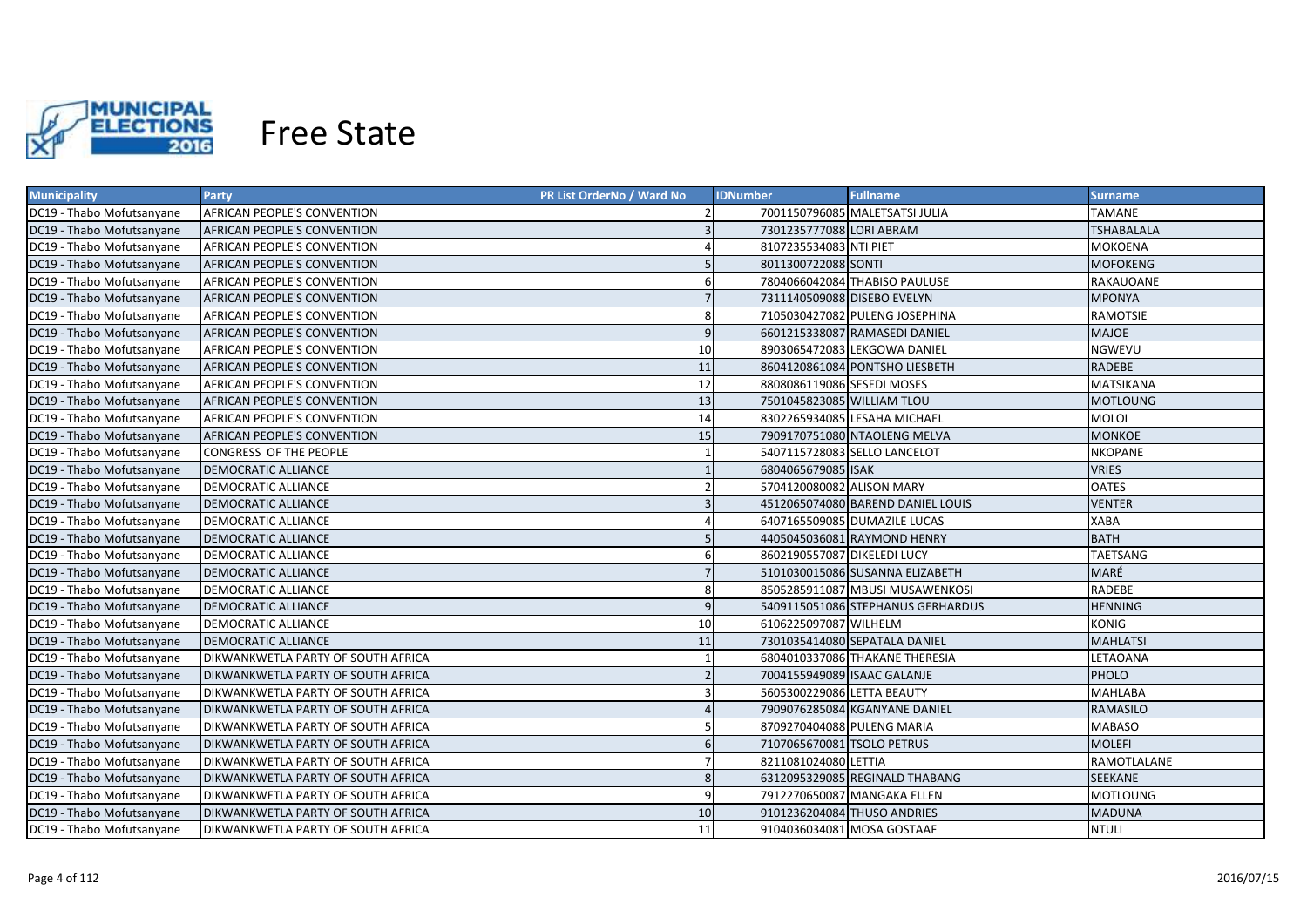

| <b>Municipality</b>       | <b>Party</b>                               | <b>PR List OrderNo / Ward No</b> | <b>Fullname</b><br><b>IDNumber</b> | <b>Surname</b>    |
|---------------------------|--------------------------------------------|----------------------------------|------------------------------------|-------------------|
| DC19 - Thabo Mofutsanyane | DIKWANKWETLA PARTY OF SOUTH AFRICA         | 12                               | 5705030914088 NTSHOABISENG ALFRIDA | MOLOI             |
| DC19 - Thabo Mofutsanyane | DIKWANKWETLA PARTY OF SOUTH AFRICA         | 13                               | 6804155739088 TLADI SIMON          | <b>MOLOI</b>      |
| DC19 - Thabo Mofutsanyane | DIKWANKWETLA PARTY OF SOUTH AFRICA         | 14                               | 7507300552087 TSELENG ANASTASIA    | MONAKALALI        |
| DC19 - Thabo Mofutsanyane | DIKWANKWETLA PARTY OF SOUTH AFRICA         | 15                               | 8012165818086 DINGAAN JOSEPH       | <b>KUMALO</b>     |
| DC19 - Thabo Mofutsanyane | <b>DIKWANKWETLA PARTY OF SOUTH AFRICA</b>  | 16                               | 6012110707089 MOLORENG ARIYA       | <b>MABOEA</b>     |
| DC19 - Thabo Mofutsanyane | DIKWANKWETLA PARTY OF SOUTH AFRICA         | 17                               | 6610075710087 SERETSE PAULUS       | <b>MOKOENA</b>    |
| DC19 - Thabo Mofutsanyane | <b>DIKWANKWETLA PARTY OF SOUTH AFRICA</b>  | 18                               | 7103161021089 MALOOASE JOYCE       | <b>SEOLA</b>      |
| DC19 - Thabo Mofutsanyane | <b>DIKWANKWETLA PARTY OF SOUTH AFRICA</b>  | 19                               | 8603246106085 THAPELO JOSEPH       | <b>MOKOENA</b>    |
| DC19 - Thabo Mofutsanyane | <b>IDIKWANKWETLA PARTY OF SOUTH AFRICA</b> | 20                               | 5308135682088 MOSEBETSI JOSEPH     | <b>MOSIA</b>      |
| DC19 - Thabo Mofutsanyane | <b>IDIKWANKWETLA PARTY OF SOUTH AFRICA</b> | 21                               | 9405260746088 ZANELE               | <b>SIBEKO</b>     |
| DC19 - Thabo Mofutsanyane | <b>IDIKWANKWETLA PARTY OF SOUTH AFRICA</b> | 22                               | 4607105288086 MESHACK PAKI         | <b>MOFOKENG</b>   |
| DC19 - Thabo Mofutsanyane | <b>DIKWANKWETLA PARTY OF SOUTH AFRICA</b>  | 23                               | 8309030779083 MOFALADI ROSELINAH   | <b>MOLEFE</b>     |
| DC19 - Thabo Mofutsanyane | DIKWANKWETLA PARTY OF SOUTH AFRICA         | 24                               | 8909266323082 TEBOHO JUSTICE       | <b>MOKOENA</b>    |
| DC19 - Thabo Mofutsanyane | <b>ECONOMIC FREEDOM FIGHTERS</b>           |                                  | 8010135382084 SHIKODA              | <b>MKHWANAZI</b>  |
| DC19 - Thabo Mofutsanyane | <b>ECONOMIC FREEDOM FIGHTERS</b>           | $\overline{2}$                   | 7905200611088 PHUMELELE PRETTYGIRL | <b>KHANYE</b>     |
| DC19 - Thabo Mofutsanyane | <b>ECONOMIC FREEDOM FIGHTERS</b>           | $\overline{3}$                   | 8412120969083 MOSELE MIRRIAM       | ZWANE             |
| DC19 - Thabo Mofutsanyane | <b>ECONOMIC FREEDOM FIGHTERS</b>           | $\overline{4}$                   | 7003275525084 JACOB TSIETSI        | <b>TSHABALALA</b> |
| DC19 - Thabo Mofutsanyane | <b>ECONOMIC FREEDOM FIGHTERS</b>           |                                  | 5805220636085 NOMSA ELIZABETH      | KAU               |
| DC19 - Thabo Mofutsanyane | <b>ECONOMIC FREEDOM FIGHTERS</b>           | $6 \overline{6}$                 | 9101155411082 MODUPI ANDRIAS       | <b>TSOTETSI</b>   |
| DC19 - Thabo Mofutsanyane | <b>ECONOMIC FREEDOM FIGHTERS</b>           |                                  | 8009271194089 PULENG JOSEPHINE     | MANGOEJANE        |
| DC19 - Thabo Mofutsanyane | <b>ECONOMIC FREEDOM FIGHTERS</b>           | 8                                | 8701015201085 ISAAC SEUN           | <b>ROESTOFF</b>   |
| DC19 - Thabo Mofutsanyane | <b>ECONOMIC FREEDOM FIGHTERS</b>           | $\overline{9}$                   | 8302140604085 TEBELLO AUGUSTINAH   | <b>CHARLIE</b>    |
| DC19 - Thabo Mofutsanyane | <b>ECONOMIC FREEDOM FIGHTERS</b>           | 10                               | 7606280760080 MORETLO MELITA       | <b>MASHEANE</b>   |
| DC19 - Thabo Mofutsanyane | <b>ECONOMIC FREEDOM FIGHTERS</b>           | 11                               | 9304020469083 MAPASEKA CAROLINE    | <b>MOFOKENG</b>   |
| DC19 - Thabo Mofutsanyane | <b>ECONOMIC FREEDOM FIGHTERS</b>           | 12                               | 6011105909080 LANNY LANNIE         | <b>MOKWENA</b>    |
| DC19 - Thabo Mofutsanyane | <b>ECONOMIC FREEDOM FIGHTERS</b>           | 13                               | 5804150901080 FLORENCE NOKUZULA    | <b>MAKUBU</b>     |
| DC19 - Thabo Mofutsanyane | <b>ECONOMIC FREEDOM FIGHTERS</b>           | 14                               | 7603295821080 THEMBA RICHARD       | NKOSI             |
| DC19 - Thabo Mofutsanyane | <b>ECONOMIC FREEDOM FIGHTERS</b>           | 15                               | 7908145479082 LETHOLA REGINALD     | SALEMANE          |
| DC19 - Thabo Mofutsanyane | <b>ECONOMIC FREEDOM FIGHTERS</b>           | 16                               | 7806185860080 MOEKETSE JERELT      | RAMABODU          |
| DC19 - Thabo Mofutsanyane | <b>ECONOMIC FREEDOM FIGHTERS</b>           | 17                               | 8401030741088 BUSISIWE JEANETT     | <b>WITBOOI</b>    |
| DC19 - Thabo Mofutsanyane | <b>ECONOMIC FREEDOM FIGHTERS</b>           | 18                               | 8006100960086 NKUMBIKAZI JANE      | <b>MOFOKENG</b>   |
| DC19 - Thabo Mofutsanyane | LEIHLO LA SETJHABA RAINBOW                 |                                  | 6412200362086 MASABATA ELIZABETH   | MOCHELA           |
| DC19 - Thabo Mofutsanyane | LEIHLO LA SETJHABA RAINBOW                 |                                  | 8005160688082 NERIA MALEFU         | <b>MAHOA</b>      |
| DC19 - Thabo Mofutsanyane | LEIHLO LA SETJHABA RAINBOW                 |                                  | 7210125499085 NKOSI                | <b>MAFILOSI</b>   |
| DC19 - Thabo Mofutsanyane | LEIHLO LA SETJHABA RAINBOW                 |                                  | 8701120761080 MOJABENG CECILIA     | <b>LITABE</b>     |
| DC19 - Thabo Mofutsanyane | LEIHLO LA SETJHABA RAINBOW                 |                                  | 8611160553083 MAMAQALA LETIA       | RADEBE            |
| DC19 - Thabo Mofutsanyane | LEIHLO LA SETJHABA RAINBOW                 | 6                                | 8505165775081 TLOKOTSI ANDRIES     | RAMAKATANE        |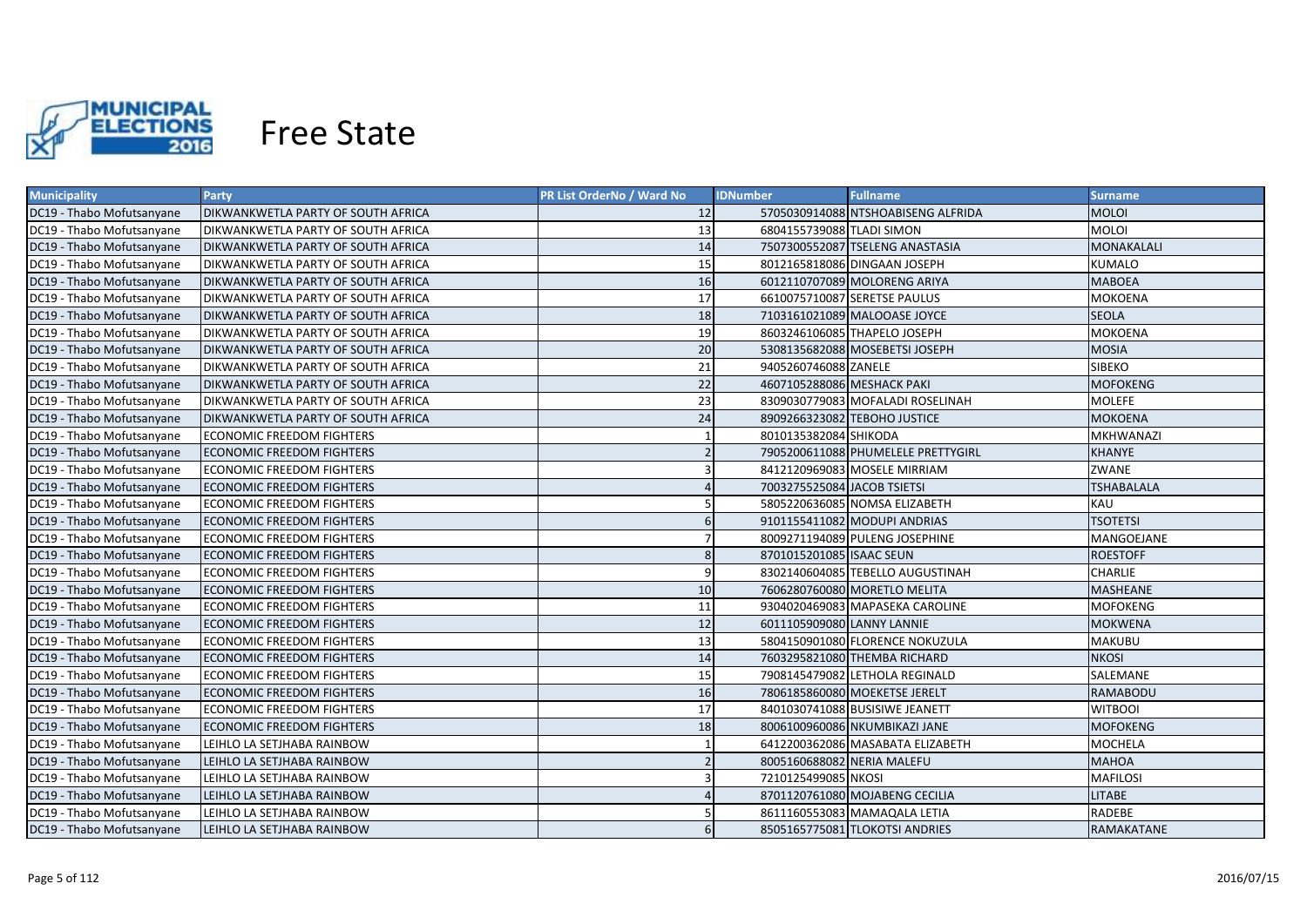

| <b>Municipality</b>       | <b>Party</b>               | PR List OrderNo / Ward No | <b>IDNumber</b>             | <b>Fullname</b>                      | <b>Surname</b>     |
|---------------------------|----------------------------|---------------------------|-----------------------------|--------------------------------------|--------------------|
| DC19 - Thabo Mofutsanyane | LEIHLO LA SETJHABA RAINBOW |                           | 9107135223083 PROTEA        |                                      | MOFOKENG           |
| DC19 - Thabo Mofutsanyane | LEIHLO LA SETJHABA RAINBOW | 8                         | 8107071328087 SELLOANE LEAH |                                      | <b>MOREKI</b>      |
| DC19 - Thabo Mofutsanyane | LEIHLO LA SETJHABA RAINBOW | 9                         |                             | 6605030266084 NOMASONTO MAVIS        | MAZIBUKO           |
| DC19 - Thabo Mofutsanyane | LEIHLO LA SETJHABA RAINBOW | 10                        | 8111280499085 REFILWE MAEJA |                                      | <b>MOLOI</b>       |
| DC19 - Thabo Mofutsanyane | LEIHLO LA SETJHABA RAINBOW | 11                        |                             | 7204045580082 MOSEBETSI FREDERICK    | <b>MOSIA</b>       |
| DC19 - Thabo Mofutsanyane | LEIHLO LA SETJHABA RAINBOW | 12                        |                             | 8009081052089 MATSHEDISO AGNES       | <b>MOTAUNG</b>     |
| DC19 - Thabo Mofutsanyane | LEIHLO LA SETJHABA RAINBOW | 13                        | 6911300770080 JULIA SEIPATI |                                      | RASENEKANE         |
| DC19 - Thabo Mofutsanyane | LEIHLO LA SETJHABA RAINBOW | 14                        |                             | 7905300312082 LEBOHANG REGINAH       | <b>MOFOKENG</b>    |
| DC19 - Thabo Mofutsanyane | LEIHLO LA SETJHABA RAINBOW | 15                        |                             | 6001030735080 TLALENG MARGARET       | <b>NKUKE</b>       |
| DC19 - Thabo Mofutsanyane | <b>PEOPLES ALLIANCE</b>    |                           | 7003105697087 GIDEON        |                                      | <b>NDABA</b>       |
| DC19 - Thabo Mofutsanyane | <b>PEOPLES ALLIANCE</b>    |                           |                             | 6609230586085 LEBOHANG RUTH          | <b>MOKOENA</b>     |
| DC19 - Thabo Mofutsanyane | <b>PEOPLES ALLIANCE</b>    | $\overline{3}$            |                             | 8603216045081 MOSWEU PETROS          | <b>TIKI</b>        |
| DC19 - Thabo Mofutsanyane | PEOPLES ALLIANCE           |                           | 6104155328085 DAIL          |                                      | <b>MPESE</b>       |
| DC19 - Thabo Mofutsanyane | <b>PEOPLES ALLIANCE</b>    | 5                         | 9301065655089 MOTEBANG      |                                      | <b>MOSHE</b>       |
| DC19 - Thabo Mofutsanyane | <b>PEOPLES ALLIANCE</b>    | 6                         | 6101035545086 BONGANI JOB   |                                      | <b>TSHABALALA</b>  |
| DC19 - Thabo Mofutsanyane | UNITED FRONT OF CIVICS     |                           | 5708285258086 THABANG ELIAS |                                      | <b>MAKAE</b>       |
| DC19 - Thabo Mofutsanyane | UNITED FRONT OF CIVICS     |                           |                             | 7210125924082 MORAKE EDWARD          | LETUBE             |
| DC19 - Thabo Mofutsanyane | UNITED FRONT OF CIVICS     | $\overline{3}$            |                             | 5612280504082 TSEPISO MARIANNA       | <b>MUSO</b>        |
| DC19 - Thabo Mofutsanyane | UNITED FRONT OF CIVICS     |                           |                             | 5708125182082 STEPHEN MANKO          | <b>CONSTABLE</b>   |
| DC19 - Thabo Mofutsanyane | UNITED FRONT OF CIVICS     | 5                         |                             | 6005070712081 MOJABENG CELESTINA     | <b>NAKASI</b>      |
| DC19 - Thabo Mofutsanyane | UNITED FRONT OF CIVICS     |                           |                             | 5203020692088 MMABUKA ANNAH          | MOILOA             |
| DC19 - Thabo Mofutsanyane | UNITED FRONT OF CIVICS     |                           | 7804245569080 NTSO VRYDAG   |                                      | <b>MEI</b>         |
| DC19 - Thabo Mofutsanyane | UNITED RESIDENTS FRONT     |                           |                             | 5604030781086 NTAOLENG MARIA         | <b>HANONG</b>      |
| DC19 - Thabo Mofutsanyane | UNITED RESIDENTS FRONT     |                           |                             | 6406085427089 LEKHOTLA JAMES         | <b>RAMMIKI</b>     |
| DC19 - Thabo Mofutsanyane | UNITED RESIDENTS FRONT     |                           |                             | 6908065422089 VICTOR MOTSWAMATSIYENG | MLANGENI           |
| DC19 - Thabo Mofutsanyane | UNITED RESIDENTS FRONT     |                           |                             | 7108040719084 MODIEHI JOSEPHINE      | <b>MOLOI</b>       |
| DC19 - Thabo Mofutsanyane | UNITED RESIDENTS FRONT     |                           | 8412025668087 MOLEFI MOSES  |                                      | LIKOTSI            |
| DC19 - Thabo Mofutsanyane | UNITED RESIDENTS FRONT     | 6                         | 7404235472088 TEFO JOSEPH   |                                      | <b>LIKOTSI</b>     |
| DC19 - Thabo Mofutsanyane | UNITED RESIDENTS FRONT     |                           | 7611275707088 SELLO PETRUS  |                                      | MELAMU             |
| DC19 - Thabo Mofutsanyane | UNITED RESIDENTS FRONT     | 8                         |                             | 6809055767089 MAHWANA ISAAC          | <b>MASITA</b>      |
| DC19 - Thabo Mofutsanyane | UNITED RESIDENTS FRONT     |                           |                             | 7302286022085 JOSHUA MOTLALENTWA     | ZIMU               |
| DC19 - Thabo Mofutsanyane | <b>VRYHEIDSFRONT PLUS</b>  |                           |                             | 7506245048086 HENDRIK PETRUS         | <b>HEYMANS</b>     |
| DC19 - Thabo Mofutsanyane | <b>VRYHEIDSFRONT PLUS</b>  |                           |                             | 8112245120089 JOHANNES MARTHUNIS     | <b>VAN NIEKERK</b> |
| DC19 - Thabo Mofutsanyane | <b>VRYHEIDSFRONT PLUS</b>  |                           |                             | 4805110010087 HELENA MARIA CATHARINA | <b>MULLER</b>      |
| DC19 - Thabo Mofutsanyane | VRYHEIDSFRONT PLUS         |                           |                             | 4712015016088 CHRISTIAAN LODEWIEKUS  | <b>DE JAGER</b>    |
| DC20 - Fezile Dabi        | AFRICAN NATIONAL CONGRESS  |                           |                             | 6912235785086 MOEKETSI PAULUS        | <b>MOSHODI</b>     |
| DC20 - Fezile Dabi        | AFRICAN NATIONAL CONGRESS  |                           |                             | 6311170488089 THANDIWE LINAH         | SOETSANG           |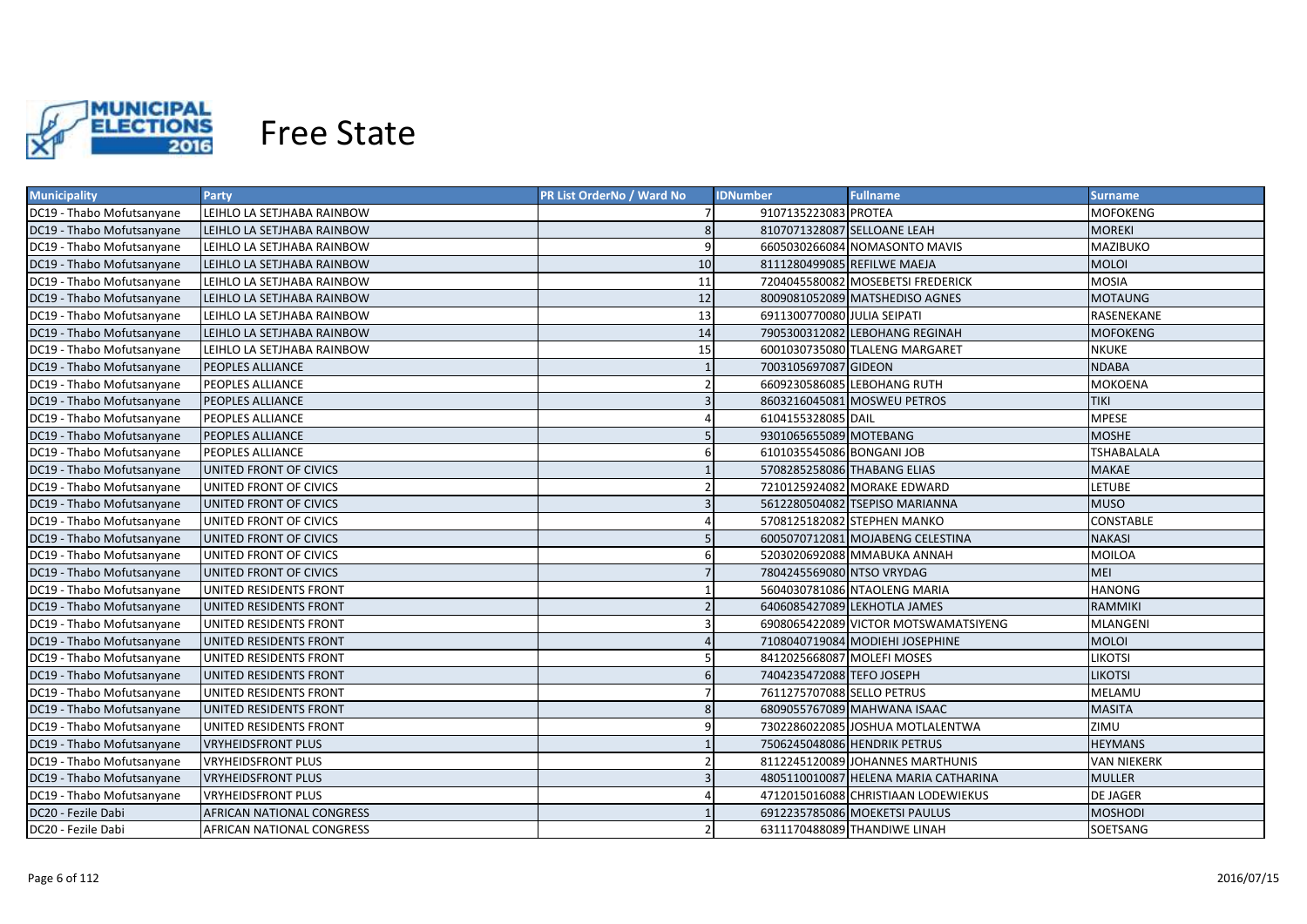

| <b>Municipality</b> | <b>Party</b>                     | <b>PR List OrderNo / Ward No</b> | <b>IDNumber</b>             | <b>Fullname</b>                            | <b>Surname</b>     |
|---------------------|----------------------------------|----------------------------------|-----------------------------|--------------------------------------------|--------------------|
| DC20 - Fezile Dabi  | AFRICAN NATIONAL CONGRESS        |                                  |                             | 5706260904088 ANNA MAGUGUDI                | <b>OLIPHANT</b>    |
| DC20 - Fezile Dabi  | AFRICAN NATIONAL CONGRESS        |                                  |                             | 7202205389088 KHITSANE GIRTZ LENIN         | <b>NKETU</b>       |
| DC20 - Fezile Dabi  | AFRICAN NATIONAL CONGRESS        |                                  |                             | 6509175491087 MADISE ANDRIES               | <b>MOSIA</b>       |
| DC20 - Fezile Dabi  | AFRICAN NATIONAL CONGRESS        | 6                                |                             | 5611090680082 REBECCA APHATHIA             | <b>MAJOE</b>       |
| DC20 - Fezile Dabi  | AFRICAN NATIONAL CONGRESS        |                                  |                             | 7401230360086 PULENG MASEPORO MARTHA       | <b>MODIKOE</b>     |
| DC20 - Fezile Dabi  | AFRICAN NATIONAL CONGRESS        | 8                                |                             | 6906140338080 SELLOANE VICTORIA            | <b>KHIBA</b>       |
| DC20 - Fezile Dabi  | AFRICAN NATIONAL CONGRESS        | 9                                |                             | 6811250876087 MAMOSEBETSI LUCY             | <b>HLAPANE</b>     |
| DC20 - Fezile Dabi  | AFRICAN NATIONAL CONGRESS        | 10                               |                             | 5803180705081 NODOLI GEORGINA              | <b>GUZA</b>        |
| DC20 - Fezile Dabi  | AFRICAN NATIONAL CONGRESS        | 11                               |                             | 6711125331088 SMANGAISH JACOB MANWABO TOSH | MAHLAKAZELA        |
| DC20 - Fezile Dabi  | AFRICAN NATIONAL CONGRESS        | 12                               |                             | 7305285555088 MOSIUOA SOLOMON              | POHO               |
| DC20 - Fezile Dabi  | AFRICAN PEOPLE'S CONVENTION      |                                  | 7104175711087 JOHANNES PULE |                                            | <b>MANOTO</b>      |
| DC20 - Fezile Dabi  | AFRICAN PEOPLE'S CONVENTION      | $\overline{2}$                   |                             | 8809010451082 MANTOA ELIZABETH             | <b>HLALELE</b>     |
| DC20 - Fezile Dabi  | AFRICAN PEOPLE'S CONVENTION      | $\overline{3}$                   |                             | 7901041062086 NOMTHANDAZO JEMINA           | <b>MALOKA</b>      |
| DC20 - Fezile Dabi  | AFRICAN PEOPLE'S CONVENTION      |                                  |                             | 7402035370080 MATHEWS MAINE                | <b>SEPENYA</b>     |
| DC20 - Fezile Dabi  | AFRICAN PEOPLE'S CONVENTION      | 5                                | 7706095561085 AUPA ALFRED   |                                            | <b>MAKALA</b>      |
| DC20 - Fezile Dabi  | AFRICAN PEOPLE'S CONVENTION      | 6                                |                             | 7904175422084 MATTHEWS PHANGISILE          | <b>HLAJOANE</b>    |
| DC20 - Fezile Dabi  | AFRICAN PEOPLE'S CONVENTION      |                                  | 8809025311081 THABANG RAY   |                                            | <b>MPHUTHI</b>     |
| DC20 - Fezile Dabi  | AFRICAN PEOPLE'S CONVENTION      | $\mathsf{\mathsf{R}}$            | 5609145230085 BENJAMIN      |                                            | <b>MANYE</b>       |
| DC20 - Fezile Dabi  | AFRICAN PEOPLE'S CONVENTION      | $\mathsf{q}$                     |                             | 6005160682087 THOKOZILE FLORINA            | <b>MABASO</b>      |
| DC20 - Fezile Dabi  | CONGRESS OF THE PEOPLE           |                                  | 5208045130089 DENNIS VICTOR |                                            | <b>BLOEM</b>       |
| DC20 - Fezile Dabi  | <b>DEMOCRATIC ALLIANCE</b>       |                                  | 7303205696082 SAFANIA       |                                            | <b>SETUNGOANE</b>  |
| DC20 - Fezile Dabi  | <b>DEMOCRATIC ALLIANCE</b>       |                                  | 7712065218086 FREDERICK     |                                            | <b>SCHOLTZ</b>     |
| DC20 - Fezile Dabi  | <b>DEMOCRATIC ALLIANCE</b>       |                                  | 8308205805087 KAMOHELO      |                                            | <b>THULO</b>       |
| DC20 - Fezile Dabi  | <b>DEMOCRATIC ALLIANCE</b>       |                                  |                             | 6305110023089 SUZETTE MARIANA              | <b>STEYN</b>       |
| DC20 - Fezile Dabi  | <b>DEMOCRATIC ALLIANCE</b>       |                                  |                             | 7503145465080 WILLIAM LEBURU               | <b>MAKOELE</b>     |
| DC20 - Fezile Dabi  | <b>DEMOCRATIC ALLIANCE</b>       | 6                                | 5307150106080 ANN ELIZABETH |                                            | <b>GELDENHUIS</b>  |
| DC20 - Fezile Dabi  | <b>DEMOCRATIC ALLIANCE</b>       |                                  |                             | 8511045518089 TEBELLO RICHMOND             | <b>MOLEFE</b>      |
| DC20 - Fezile Dabi  | DEMOCRATIC ALLIANCE              | 8                                |                             | 8308286375083 MOJALEFA JOHANNES            | SETABELA           |
| DC20 - Fezile Dabi  | DEMOCRATIC ALLIANCE              | 9                                |                             | 6805090337086 MADITABA PAULINA             | <b>MOTAPANYANE</b> |
| DC20 - Fezile Dabi  | DEMOCRATIC ALLIANCE              | 10                               |                             | 5901020094086 JACOBA MARIA CAROLINA        | GROBBELAAR         |
| DC20 - Fezile Dabi  | DEMOCRATIC ALLIANCE              | 11                               |                             | 6907165674086 THAPELO CHRISTIAN            | RAMATSEKANE        |
| DC20 - Fezile Dabi  | DEMOCRATIC ALLIANCE              | 12                               |                             | 5903265018085 MARK CORNELIUS               | SPRUIT             |
| DC20 - Fezile Dabi  | DEMOCRATIC ALLIANCE              | 13                               |                             | 7506167052082 MALEFETSANE ABRAM            | <b>TABANE</b>      |
| DC20 - Fezile Dabi  | ECONOMIC FREEDOM FIGHTERS        |                                  |                             | 8102185633084 MALEFANE JOHANNES            | <b>MSIMANGA</b>    |
| DC20 - Fezile Dabi  | <b>ECONOMIC FREEDOM FIGHTERS</b> |                                  |                             | 6905200407082 KEKETSO ISABELLA             | <b>KHUNYELI</b>    |
| DC20 - Fezile Dabi  | <b>ECONOMIC FREEDOM FIGHTERS</b> |                                  | 7505095430089 TEFO ALWYN    |                                            | <b>MOTETE</b>      |
| DC20 - Fezile Dabi  | <b>ECONOMIC FREEDOM FIGHTERS</b> |                                  |                             | 8407050284081 SINAH MATHULO                | <b>RAMPAI</b>      |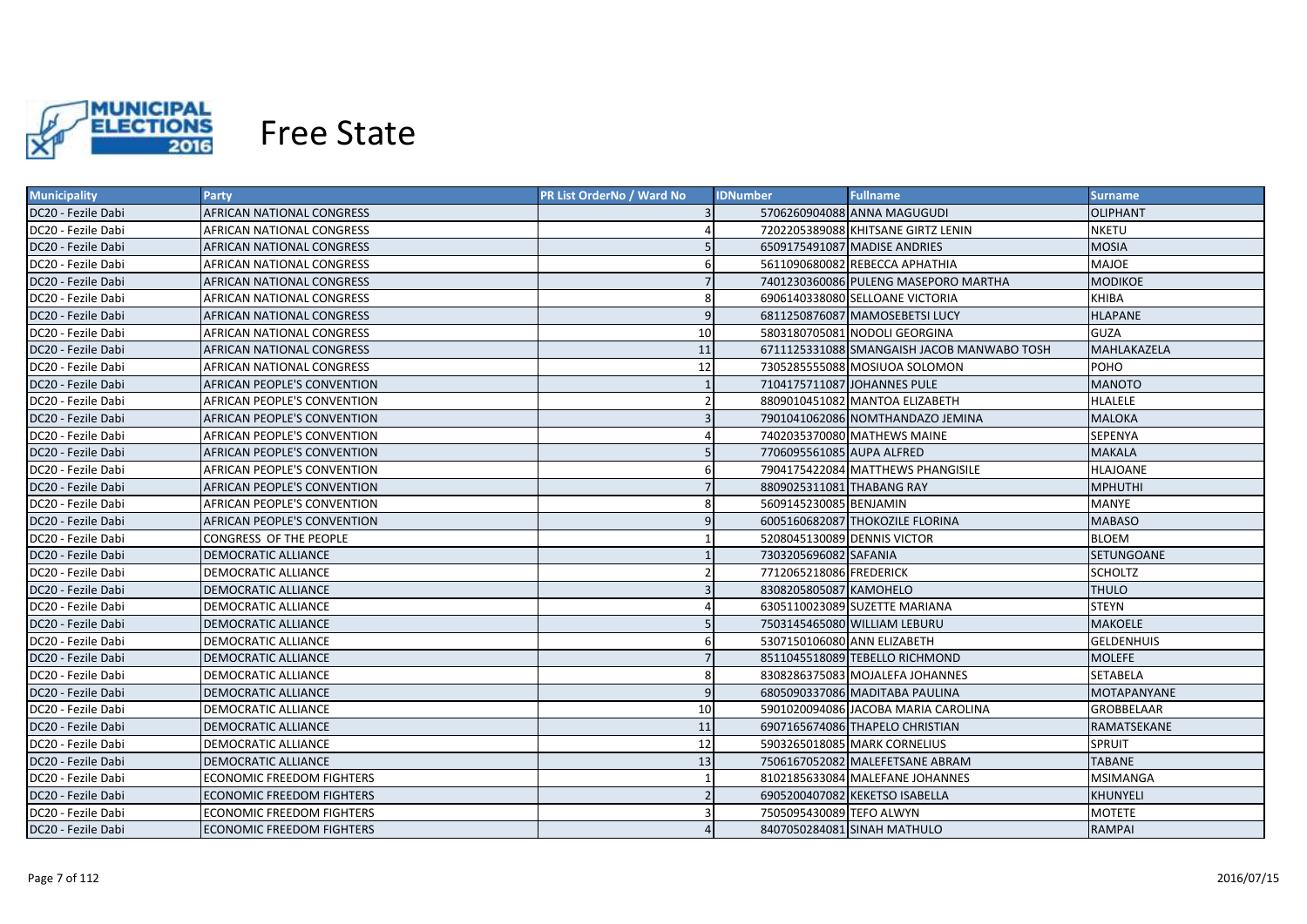

| <b>Municipality</b> | <b>Party</b>                       | PR List OrderNo / Ward No | <b>IDNumber</b>            | <b>Fullname</b>                           | Surname           |
|---------------------|------------------------------------|---------------------------|----------------------------|-------------------------------------------|-------------------|
| DC20 - Fezile Dabi  | ECONOMIC FREEDOM FIGHTERS          |                           |                            | 8501295876089 TSHEPO LEONARD              | HOSHELA           |
| DC20 - Fezile Dabi  | ECONOMIC FREEDOM FIGHTERS          | 6                         |                            | 7408050770088 ELIZABETH MMEMME            | <b>KHOLONG</b>    |
| DC20 - Fezile Dabi  | ECONOMIC FREEDOM FIGHTERS          |                           |                            | 8203165572084 LUCAS RETSILISITSOE         | <b>MASHATA</b>    |
| DC20 - Fezile Dabi  | ECONOMIC FREEDOM FIGHTERS          | 8                         | 8409150268089 SELINA       |                                           | <b>GAOLA</b>      |
| DC20 - Fezile Dabi  | ECONOMIC FREEDOM FIGHTERS          | 9                         |                            | 8804081068089 MODIEHI GRANNY              | LEOTLELA          |
| DC20 - Fezile Dabi  | ECONOMIC FREEDOM FIGHTERS          | 10                        | 6908225436086 TEBOHO HENRY |                                           | <b>MALOKA</b>     |
| DC20 - Fezile Dabi  | ECONOMIC FREEDOM FIGHTERS          | 11                        |                            | 8502095270085 MOJALEFA DAVID              | <b>NKALA</b>      |
| DC20 - Fezile Dabi  | <b>ECONOMIC FREEDOM FIGHTERS</b>   | 12                        |                            | 8809150414080 SILVIA NTOMBIVUTHI          | <b>NZUNGA</b>     |
| DC20 - Fezile Dabi  | <b>ECONOMIC FREEDOM FIGHTERS</b>   | 13                        |                            | 8605130912080 NONTLOPHEKO PAULINA         | MAFU              |
| DC20 - Fezile Dabi  | METSIMAHOLO COMMUNITY ASSOCIATION  |                           |                            | 6110095779089 RAMPAI CHARLES              | <b>MABITSELA</b>  |
| DC20 - Fezile Dabi  | METSIMAHOLO COMMUNITY ASSOCIATION  |                           |                            | 7606180500081 MANKOE JOSEPHINE            | KHAILE            |
| DC20 - Fezile Dabi  | METSIMAHOLO COMMUNITY ASSOCIATION  | $\overline{3}$            |                            | 6411225244089 MUTHUHANDINI ERNEST         | <b>MPHIDI</b>     |
| DC20 - Fezile Dabi  | METSIMAHOLO COMMUNITY ASSOCIATION  |                           |                            | 6308315385089 THABO JEREMIAH              | <b>NTHAKO</b>     |
| DC20 - Fezile Dabi  | METSIMAHOLO COMMUNITY ASSOCIATION  | 5                         | 7708026029083 THABO DANIEL |                                           | <b>MAHLONG</b>    |
| DC20 - Fezile Dabi  | METSIMAHOLO COMMUNITY ASSOCIATION  | 6                         |                            | 8005075363086 PHUMELELO MESHACK           | <b>HOKOMANE</b>   |
| DC20 - Fezile Dabi  | METSIMAHOLO COMMUNITY ASSOCIATION  | $\overline{7}$            |                            | 8202135680084 MBULELE SIMON               | <b>MPINGA</b>     |
| DC20 - Fezile Dabi  | PAN AFRICANIST CONGRESS OF AZANIA  |                           |                            | 5407070732088 MOHLAKORE MORAKANE BERNICE  | <b>MOPEDI</b>     |
| DC20 - Fezile Dabi  | PAN AFRICANIST CONGRESS OF AZANIA  |                           |                            | 3912270202081 SELLOANE IDLETT             | <b>MOTSOENENG</b> |
| DC20 - Fezile Dabi  | PAN AFRICANIST CONGRESS OF AZANIA  |                           |                            | 3809035272088 RAMONTSOANE JACOB           | <b>LETSABO</b>    |
| DC20 - Fezile Dabi  | PAN AFRICANIST CONGRESS OF AZANIA  |                           |                            | 4704105538089 MORAMANG SIMON              | <b>THAKENG</b>    |
| DC20 - Fezile Dabi  | PAN AFRICANIST CONGRESS OF AZANIA  |                           |                            | 8102170870089 KAKARETSO MATAEDI MILLICENT | <b>MOPEDI</b>     |
| DC20 - Fezile Dabi  | PAN AFRICANIST CONGRESS OF AZANIA  | 6                         |                            | 5211225738085 MADISE GILBERT              | MOKALAPA          |
| DC20 - Fezile Dabi  | PAN AFRICANIST CONGRESS OF AZANIA  |                           |                            | 6509175540081 RAMADIKOE ZACHARIA          | SENOGE            |
| DC20 - Fezile Dabi  | PAN AFRICANIST CONGRESS OF AZANIA  | 8                         |                            | 7508305461084 JOSEPH MALEFANE             | <b>MOKOENA</b>    |
| DC20 - Fezile Dabi  | VRYHEIDSFRONT PLUS                 |                           |                            | 5302065060084 GEORGE STEPHANUS            | MALHERBE          |
| DC20 - Fezile Dabi  | <b>VRYHEIDSFRONT PLUS</b>          |                           |                            | 5611045053088 CHRISTIAAN JACOBUS          | SAAIMAN           |
| DC20 - Fezile Dabi  | VRYHEIDSFRONT PLUS                 |                           |                            | 8107045154080 GEORGE FREDERIK CHRISTIAAN  | <b>DU PLESSIS</b> |
| DC20 - Fezile Dabi  | VRYHEIDSFRONT PLUS                 |                           |                            | 5510260020089 ALBERTHA HENDRIKA           | VILJOEN           |
| DC20 - Fezile Dabi  | VRYHEIDSFRONT PLUS                 |                           |                            | 6401095176081 JAN HENDRIK PETRUS          | SNYMAN            |
| FS161 - Letsemeng   | AFRICAN CHRISTIAN DEMOCRATIC PARTY |                           | 7511065013087 DIRK JACOBUS |                                           | <b>SMIT</b>       |
| FS161 - Letsemeng   | AFRICAN CHRISTIAN DEMOCRATIC PARTY | 41601001                  | 7511065013087 DIRK JACOBUS |                                           | <b>SMIT</b>       |
| FS161 - Letsemeng   | AFRICAN CHRISTIAN DEMOCRATIC PARTY | 41601002                  | 7511065013087 DIRK JACOBUS |                                           | <b>SMIT</b>       |
| FS161 - Letsemeng   | AFRICAN CHRISTIAN DEMOCRATIC PARTY | 41601003                  | 7511065013087 DIRK JACOBUS |                                           | SMIT              |
| FS161 - Letsemeng   | AFRICAN CHRISTIAN DEMOCRATIC PARTY | 41601004                  | 7511065013087 DIRK JACOBUS |                                           | <b>SMIT</b>       |
| FS161 - Letsemeng   | AFRICAN CHRISTIAN DEMOCRATIC PARTY | 41601005                  | 7511065013087 DIRK JACOBUS |                                           | <b>SMIT</b>       |
| FS161 - Letsemeng   | AFRICAN CHRISTIAN DEMOCRATIC PARTY | 41601006                  | 7511065013087 DIRK JACOBUS |                                           | <b>SMIT</b>       |
| FS161 - Letsemeng   | AFRICAN NATIONAL CONGRESS          |                           | 6805260329087 THANDIWE IVY |                                           | REACHABLE         |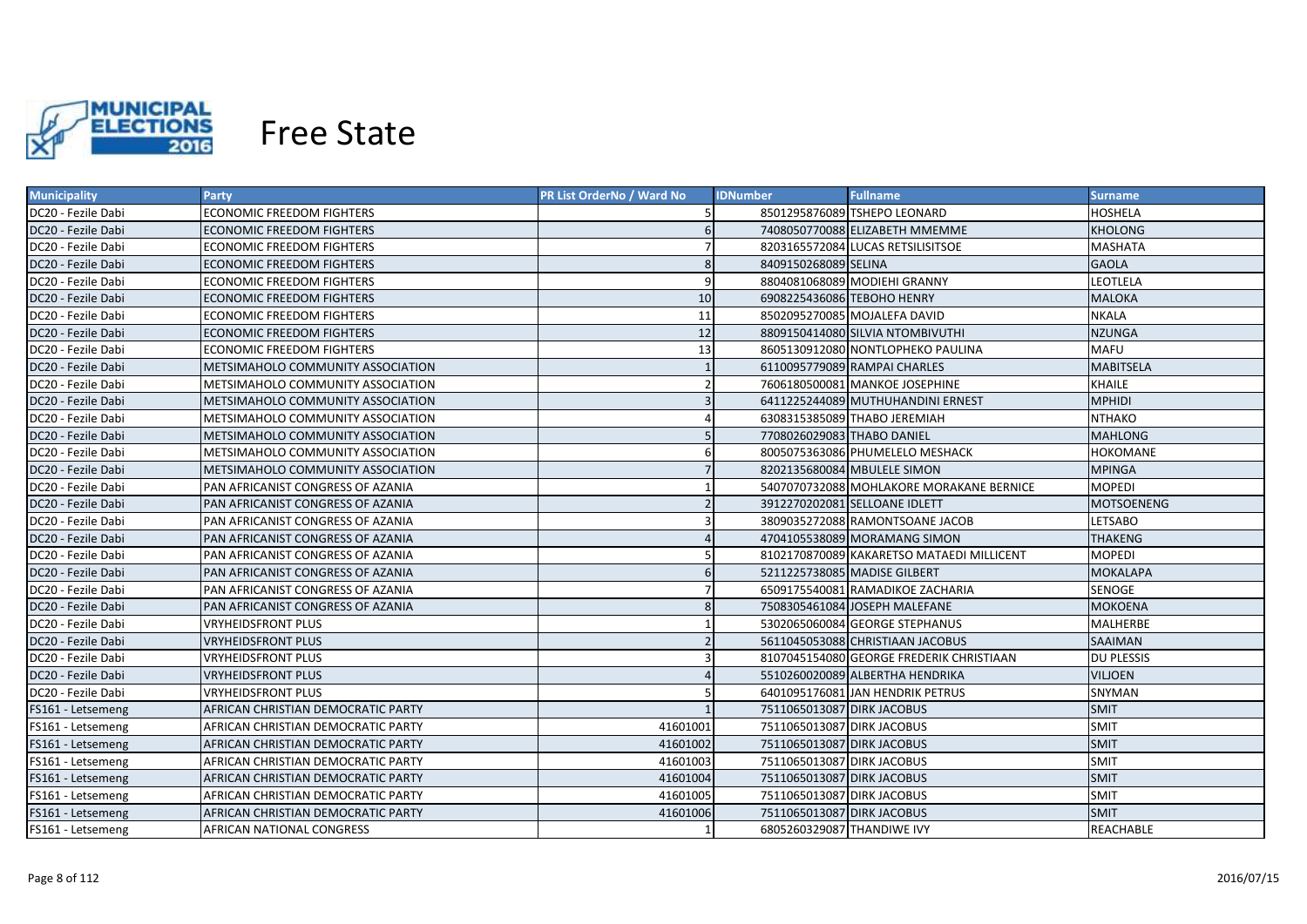

| <b>Municipality</b> | Party                            | PR List OrderNo / Ward No | <b>IDNumber</b>               | <b>Fullname</b>                    | <b>Surname</b>     |
|---------------------|----------------------------------|---------------------------|-------------------------------|------------------------------------|--------------------|
| FS161 - Letsemeng   | AFRICAN NATIONAL CONGRESS        |                           | 7302141042088 ANNIE NIKIWE    |                                    | NOVEMBER           |
| FS161 - Letsemeng   | AFRICAN NATIONAL CONGRESS        |                           |                               | 7611290514089 PALESA MILDRED       | <b>DIBE</b>        |
| FS161 - Letsemeng   | AFRICAN NATIONAL CONGRESS        |                           |                               | 7310240212080 JOSTLYNN EVERONA     | <b>ROMAIN</b>      |
| FS161 - Letsemeng   | AFRICAN NATIONAL CONGRESS        |                           |                               | 7112245760083 VAYISILE ANDRIES     | <b>MONA</b>        |
| FS161 - Letsemeng   | AFRICAN NATIONAL CONGRESS        | 6                         |                               | 6006200779081 PULENG SEPHORA       | <b>MUSA</b>        |
| FS161 - Letsemeng   | AFRICAN NATIONAL CONGRESS        |                           |                               | 7601255604082 MONNAPULE GERALD     | <b>MODISE</b>      |
| FS161 - Letsemeng   | AFRICAN NATIONAL CONGRESS        | 8                         |                               | 7506051105087 MOHANUOA ENGELINA    | <b>MOREKI</b>      |
| FS161 - Letsemeng   | AFRICAN NATIONAL CONGRESS        | 9                         |                               | 7508075667084 MOSEBI MICHAEL       | <b>TSILOANA</b>    |
| FS161 - Letsemeng   | AFRICAN NATIONAL CONGRESS        | 10 <sup>1</sup>           | 7312285532083 PUDUMO JAN      |                                    | LOUW               |
| FS161 - Letsemeng   | AFRICAN NATIONAL CONGRESS        | 41601001                  | 8101156353086 XALISILE WELLIE |                                    | NQELANI            |
| FS161 - Letsemeng   | AFRICAN NATIONAL CONGRESS        | 41601002                  |                               | 8305015822088 MALVIN THEMBA        | <b>RENS</b>        |
| FS161 - Letsemeng   | AFRICAN NATIONAL CONGRESS        | 41601003                  |                               | 7709055421084 MOLAHLEHI ABRAM      | LEBAKA             |
| FS161 - Letsemeng   | <b>AFRICAN NATIONAL CONGRESS</b> | 41601004                  |                               | 6508055404087 MOJALEFA CALEB       | <b>NTEMANE</b>     |
| FS161 - Letsemeng   | AFRICAN NATIONAL CONGRESS        | 41601005                  |                               | 8103165455084 MBUYISELO JAMES      | PHALISO            |
| FS161 - Letsemeng   | AFRICAN NATIONAL CONGRESS        | 41601006                  | 6301017127081 SELLO JOSEPH    |                                    | <b>BAHUMI</b>      |
| FS161 - Letsemeng   | CONGRESS OF THE PEOPLE           |                           |                               | 7211100247085 VANITA AMANDA        | <b>COETZEE</b>     |
| FS161 - Letsemeng   | CONGRESS OF THE PEOPLE           | 41601001                  |                               | 6605205048085 KEMPEN WILLEM        | <b>NEL</b>         |
| FS161 - Letsemeng   | CONGRESS OF THE PEOPLE           | 41601002                  | 8603290262081 SUZETTE         |                                    | MAKUMANE           |
| FS161 - Letsemeng   | CONGRESS OF THE PEOPLE           | 41601003                  |                               | 6605205048085 KEMPEN WILLEM        | <b>NEL</b>         |
| FS161 - Letsemeng   | CONGRESS OF THE PEOPLE           | 41601004                  |                               | 7204030533088 NOMBULELO PATRICIA   | MOSAKU             |
| FS161 - Letsemeng   | <b>CONGRESS OF THE PEOPLE</b>    | 41601005                  |                               | 7211100247085 VANITA AMANDA        | <b>COETZEE</b>     |
| FS161 - Letsemeng   | CONGRESS OF THE PEOPLE           | 41601006                  |                               | 9807085272085 THABISO EDISON JAMEO | <b>CALVERT</b>     |
| FS161 - Letsemeng   | <b>DEMOCRATIC ALLIANCE</b>       |                           | 7303300158087 CLIVE           |                                    | <b>BURGER</b>      |
| FS161 - Letsemeng   | DEMOCRATIC ALLIANCE              |                           | 8212075615081 THABO VINCENT   |                                    | <b>NTHAPO</b>      |
| FS161 - Letsemeng   | <b>DEMOCRATIC ALLIANCE</b>       | $\overline{3}$            | 8507245245085 LEONAL JOSEPH   |                                    | <b>GREEF</b>       |
| FS161 - Letsemeng   | DEMOCRATIC ALLIANCE              |                           | 7401085309089 EBEN JOHN       |                                    | <b>TOPKIN</b>      |
| FS161 - Letsemeng   | <b>DEMOCRATIC ALLIANCE</b>       |                           | 6906085760082 JANNIE ISAK     |                                    | <b>OERSAN</b>      |
| FS161 - Letsemeng   | <b>DEMOCRATIC ALLIANCE</b>       | 41601001                  | 8507245245085 LEONAL JOSEPH   |                                    | <b>GREEF</b>       |
| FS161 - Letsemeng   | <b>DEMOCRATIC ALLIANCE</b>       | 41601002                  | 8212075615081 THABO VINCENT   |                                    | <b>NTHAPO</b>      |
| FS161 - Letsemeng   | <b>DEMOCRATIC ALLIANCE</b>       | 41601003                  | 7303300158087 CLIVE           |                                    | <b>BURGER</b>      |
| FS161 - Letsemeng   | <b>DEMOCRATIC ALLIANCE</b>       | 41601004                  | 7401085309089 EBEN JOHN       |                                    | <b>TOPKIN</b>      |
| FS161 - Letsemeng   | <b>DEMOCRATIC ALLIANCE</b>       | 41601006                  | 6906085760082 JANNIE ISAK     |                                    | <b>OERSAN</b>      |
| FS161 - Letsemeng   | <b>ECONOMIC FREEDOM FIGHTERS</b> |                           | 7708155398085 THABO SIMON     |                                    | <b>MOQHOISHI</b>   |
| FS161 - Letsemeng   | <b>ECONOMIC FREEDOM FIGHTERS</b> |                           |                               | 8512160552085 NOVELAKHE GLORIA     | PONGWANA           |
| FS161 - Letsemeng   | <b>ECONOMIC FREEDOM FIGHTERS</b> |                           | 8102060228083 MILDRED ESME    |                                    | <b>TSOKOLIBANE</b> |
| FS161 - Letsemeng   | <b>ECONOMIC FREEDOM FIGHTERS</b> |                           |                               | 8301280499082 KEDIBONE ANNA        | MANZANA            |
| FS161 - Letsemeng   | <b>ECONOMIC FREEDOM FIGHTERS</b> | 5                         | 7710090209088 SUSAN           |                                    | <b>PAULUS</b>      |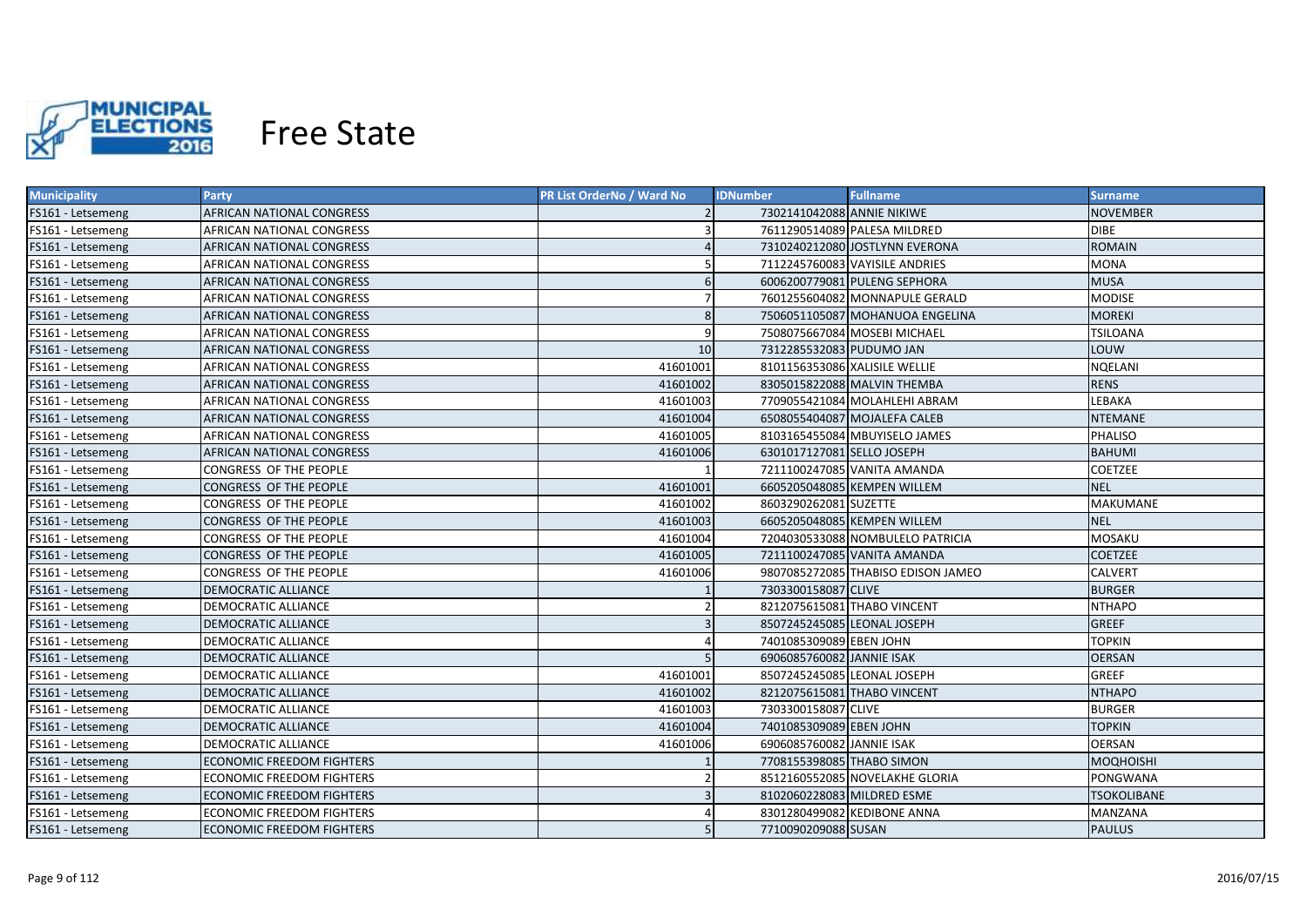

| <b>Municipality</b> | Party                            | <b>PR List OrderNo / Ward No</b> | <b>IDNumber</b>            | <b>Fullname</b>                       | <b>Surname</b>    |
|---------------------|----------------------------------|----------------------------------|----------------------------|---------------------------------------|-------------------|
| FS161 - Letsemeng   | <b>ECONOMIC FREEDOM FIGHTERS</b> |                                  |                            | 7402270149082 MERCY WONDERS           | VAN HEERDEN       |
| FS161 - Letsemeng   | ECONOMIC FREEDOM FIGHTERS        |                                  |                            | 8202170464089 EMILY DIMAKATSO         | <b>CHAKA</b>      |
| FS161 - Letsemeng   | ECONOMIC FREEDOM FIGHTERS        | 8                                |                            | 8910015276084 WILLEM KHOTSO           | SOLANI            |
| FS161 - Letsemeng   | <b>ECONOMIC FREEDOM FIGHTERS</b> | 9                                | 9102230236080 MOTIWE SARAH |                                       | <b>TAFANE</b>     |
| FS161 - Letsemeng   | ECONOMIC FREEDOM FIGHTERS        | 10                               |                            | 8004225344088 JOHAN MACDONALD         | LAMANE            |
| FS161 - Letsemeng   | <b>ECONOMIC FREEDOM FIGHTERS</b> | 41601001                         |                            | 8208076097089 THEKISO PETRUS          | <b>RANTSIE</b>    |
| FS161 - Letsemeng   | ECONOMIC FREEDOM FIGHTERS        | 41601002                         |                            | 9103225282089 DELVILLE VUYANI         | MAKAE             |
| FS161 - Letsemeng   | <b>ECONOMIC FREEDOM FIGHTERS</b> | 41601003                         |                            | 7202115677085 MOLELEKOA JACOBUS       | <b>NCHEFU</b>     |
| FS161 - Letsemeng   | <b>ECONOMIC FREEDOM FIGHTERS</b> | 41601004                         |                            | 7911065606080 BONGANI BENJAMIN        | <b>NQANA</b>      |
| FS161 - Letsemeng   | <b>ECONOMIC FREEDOM FIGHTERS</b> | 41601005                         |                            | 7202085320088 THABISO ROBERT          | <b>MASAILANE</b>  |
| FS161 - Letsemeng   | ECONOMIC FREEDOM FIGHTERS        | 41601006                         | 8008086799082 PAUL POGISHO |                                       | COENRAAD          |
| FS161 - Letsemeng   | <b>VRYHEIDSFRONT PLUS</b>        |                                  |                            | 8409070156083 MARIA MAGDALENA         | TERBLANCHE        |
| FS161 - Letsemeng   | <b>VRYHEIDSFRONT PLUS</b>        | 41601001                         |                            | 8409070156083 MARIA MAGDALENA         | TERBLANCHE        |
| FS161 - Letsemeng   | <b>VRYHEIDSFRONT PLUS</b>        | 41601002                         |                            | 8409070156083 MARIA MAGDALENA         | <b>TERBLANCHE</b> |
| FS161 - Letsemeng   | <b>VRYHEIDSFRONT PLUS</b>        | 41601003                         |                            | 8409070156083 MARIA MAGDALENA         | TERBLANCHE        |
| FS161 - Letsemeng   | <b>VRYHEIDSFRONT PLUS</b>        | 41601004                         |                            | 8409070156083 MARIA MAGDALENA         | <b>TERBLANCHE</b> |
| FS161 - Letsemeng   | <b>VRYHEIDSFRONT PLUS</b>        | 41601005                         |                            | 8409070156083 MARIA MAGDALENA         | TERBLANCHE        |
| FS161 - Letsemeng   | <b>VRYHEIDSFRONT PLUS</b>        | 41601006                         |                            | 8409070156083 MARIA MAGDALENA         | <b>TERBLANCHE</b> |
| FS162 - Kopanong    | AFRICAN NATIONAL CONGRESS        |                                  | 6104165452081 THOMAS XOLO  |                                       | <b>MATWA</b>      |
| FS162 - Kopanong    | <b>AFRICAN NATIONAL CONGRESS</b> |                                  |                            | 5212120808080 KEDIBONE EDITH          | <b>DLOMO</b>      |
| FS162 - Kopanong    | AFRICAN NATIONAL CONGRESS        | 3                                |                            | 6812180376081 LUCIA MALITSATSI        | <b>MAKOA</b>      |
| FS162 - Kopanong    | AFRICAN NATIONAL CONGRESS        | $\Delta$                         | 7501180768087 MATANA ENNIE |                                       | <b>MASANA</b>     |
| FS162 - Kopanong    | AFRICAN NATIONAL CONGRESS        |                                  |                            | 5906070935088 NOBOMVU GLADYS          | <b>MGQALISO</b>   |
| FS162 - Kopanong    | AFRICAN NATIONAL CONGRESS        | 6                                |                            | 7304130637084 MABINARE ELISA          | MAEMA-GABA        |
| FS162 - Kopanong    | AFRICAN NATIONAL CONGRESS        |                                  |                            | 7908081170083 NTHABISENG JULIA        | GAREKOE           |
| FS162 - Kopanong    | AFRICAN NATIONAL CONGRESS        | 8                                |                            | 8906070693080 LERATO ELIZABETH        | <b>SIKISI</b>     |
| FS162 - Kopanong    | AFRICAN NATIONAL CONGRESS        | 9                                |                            | 7503100442082 SUZEN MATSHEPO          | RAMAKATSA         |
| FS162 - Kopanong    | AFRICAN NATIONAL CONGRESS        | 10                               |                            | 6209070722088 EUNICE MPOLOKENG        | MOTLOHI           |
| FS162 - Kopanong    | AFRICAN NATIONAL CONGRESS        | 11                               |                            | 5207050768080 MATSHEDISO AGNES        | KHWINANI          |
| FS162 - Kopanong    | AFRICAN NATIONAL CONGRESS        | 41602001                         |                            | 6712065760088 MOFEREFERE JOHN         | MOEKETSI          |
| FS162 - Kopanong    | AFRICAN NATIONAL CONGRESS        | 41602002                         |                            | 7109105382081 TEBELLO ABRAM           | <b>PHAFUDI</b>    |
| FS162 - Kopanong    | AFRICAN NATIONAL CONGRESS        | 41602003                         |                            | 6305090592087 MANANA ELIZABETH        | <b>MJIKA</b>      |
| FS162 - Kopanong    | AFRICAN NATIONAL CONGRESS        | 41602004                         |                            | 7712070439081 NONTOAYITHETHWA MIRRIAM | JAN               |
| FS162 - Kopanong    | <b>AFRICAN NATIONAL CONGRESS</b> | 41602005                         |                            | 7107295529081 SELAOGOE ANDREW         | <b>SOLA</b>       |
| FS162 - Kopanong    | <b>AFRICAN NATIONAL CONGRESS</b> | 41602006                         |                            | 7404175532081 MOREKIEMANG JERRY       | <b>MOITSE</b>     |
| FS162 - Kopanong    | AFRICAN NATIONAL CONGRESS        | 41602007                         |                            | 7710195339087 PHINDILE DECIUS         | <b>BASHOLO</b>    |
| FS162 - Kopanong    | <b>AFRICAN NATIONAL CONGRESS</b> | 41602008                         |                            | 7605275286085 LEHLOHONOLO MOSES       | <b>MAY</b>        |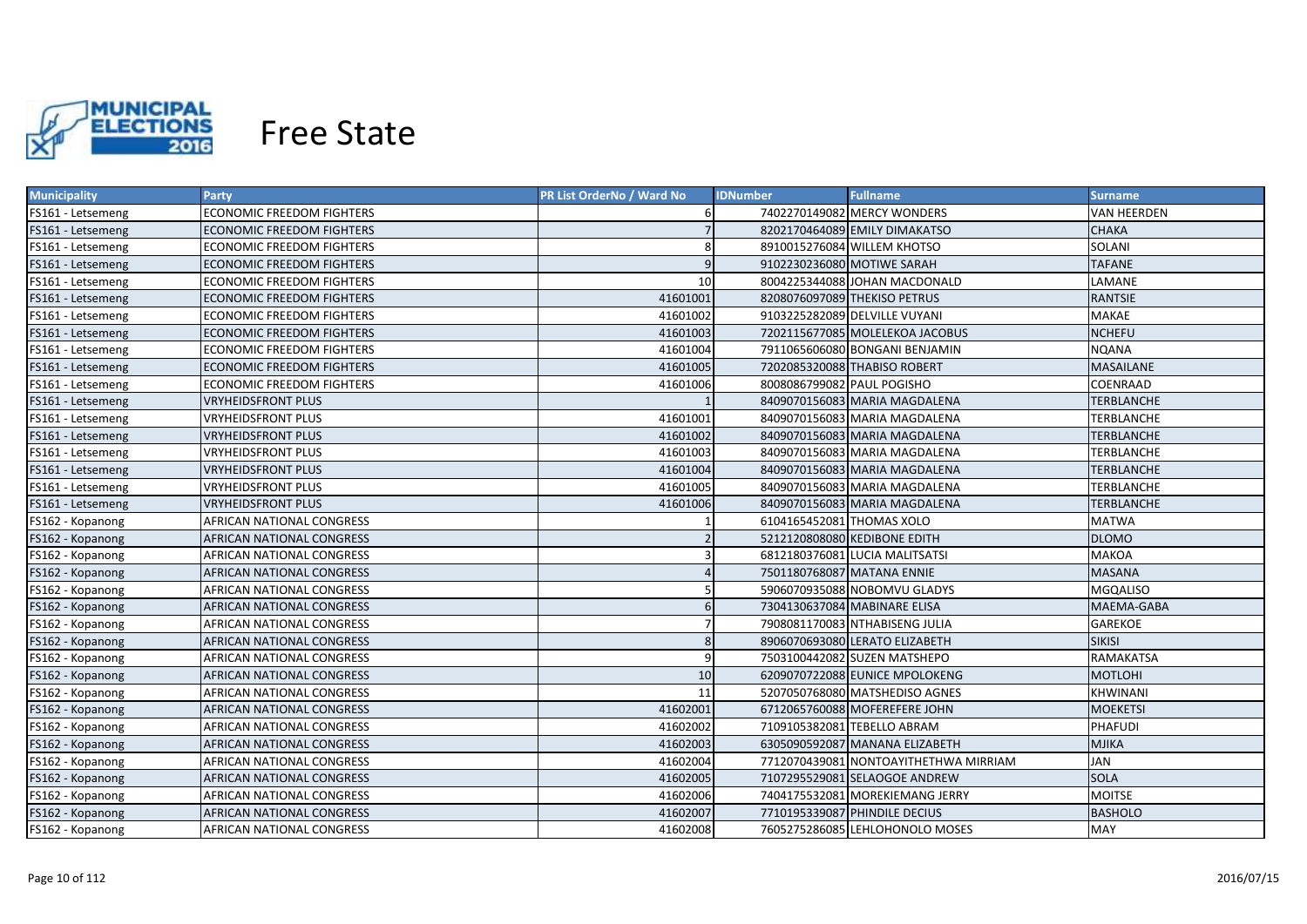

| <b>Municipality</b> | Party                            | <b>PR List OrderNo / Ward No</b> | <b>Fullname</b><br><b>IDNumber</b>   | <b>Surname</b>    |
|---------------------|----------------------------------|----------------------------------|--------------------------------------|-------------------|
| FS162 - Kopanong    | CONGRESS OF THE PEOPLE           | 41602001                         | 6710115478081 MORURI PHILLIP         | MOLETSANE         |
| FS162 - Kopanong    | CONGRESS OF THE PEOPLE           | 41602002                         | 8012180235084 SONIA FILNA            | <b>TEMBOER</b>    |
| FS162 - Kopanong    | CONGRESS OF THE PEOPLE           | 41602004                         | 7202010854086 BUYELWA SYLVIA         | ZENZILE           |
| FS162 - Kopanong    | CONGRESS OF THE PEOPLE           | 41602005                         | 8207165866081 MOTHIBI PETRUS         | <b>GONTSANA</b>   |
| FS162 - Kopanong    | CONGRESS OF THE PEOPLE           | 41602006                         | 8207165866081 MOTHIBI PETRUS         | <b>GONTSANA</b>   |
| FS162 - Kopanong    | CONGRESS OF THE PEOPLE           | 41602007                         | 6906190548083 MABARWA PEGGY BELVERLY | <b>TSUELLE</b>    |
| FS162 - Kopanong    | CONGRESS OF THE PEOPLE           | 41602008                         | 6103260573080 BUYISWA CONSTANCE      | <b>BUYAMBO</b>    |
| FS162 - Kopanong    | <b>DEMOCRATIC ALLIANCE</b>       |                                  | 6709100082080 HESSIE                 | SHEBE             |
| FS162 - Kopanong    | <b>DEMOCRATIC ALLIANCE</b>       |                                  | 4712085021083 BENJAMIN               | <b>SMIT</b>       |
| FS162 - Kopanong    | DEMOCRATIC ALLIANCE              |                                  | 8309075839081 LEFU GABRIEL           | <b>RASOEU</b>     |
| FS162 - Kopanong    | <b>DEMOCRATIC ALLIANCE</b>       |                                  | 7806165693089 NYEFOLO KLAAS          | LEPHOKOANE        |
| FS162 - Kopanong    | DEMOCRATIC ALLIANCE              | 5                                | 8304141248086 MAMPHO MARTHA          | MACHERE           |
| FS162 - Kopanong    | <b>DEMOCRATIC ALLIANCE</b>       | 6                                | 6405215199089 IVAN REGINALD          | <b>PETERSON</b>   |
| FS162 - Kopanong    | <b>DEMOCRATIC ALLIANCE</b>       | 7                                | 8603066508089 TEBOHO NEO             | <b>MACHERE</b>    |
| FS162 - Kopanong    | <b>DEMOCRATIC ALLIANCE</b>       | 8                                | 7512185051080 RICHARD WILLEM         | <b>VAN WYK</b>    |
| FS162 - Kopanong    | DEMOCRATIC ALLIANCE              | 41602001                         | 8603066508089 TEBOHO NEO             | <b>MACHERE</b>    |
| FS162 - Kopanong    | <b>DEMOCRATIC ALLIANCE</b>       | 41602002                         | 7806165693089 NYEFOLO KLAAS          | <b>LEPHOKOANE</b> |
| FS162 - Kopanong    | <b>DEMOCRATIC ALLIANCE</b>       | 41602003                         | 6709100082080 HESSIE                 | <b>SHEBE</b>      |
| FS162 - Kopanong    | <b>DEMOCRATIC ALLIANCE</b>       | 41602004                         | 8309075839081 LEFU GABRIEL           | <b>RASOEU</b>     |
| FS162 - Kopanong    | <b>DEMOCRATIC ALLIANCE</b>       | 41602005                         | 6405215199089 IVAN REGINALD          | PETERSON          |
| FS162 - Kopanong    | <b>DEMOCRATIC ALLIANCE</b>       | 41602006                         | 6904285539083 MONNAPULE JOHN         | <b>MOTHIBI</b>    |
| FS162 - Kopanong    | <b>DEMOCRATIC ALLIANCE</b>       | 41602007                         | 4712085021083 BENJAMIN               | <b>SMIT</b>       |
| FS162 - Kopanong    | <b>DEMOCRATIC ALLIANCE</b>       | 41602008                         | 7512185051080 RICHARD WILLEM         | <b>VAN WYK</b>    |
| FS162 - Kopanong    | <b>ECONOMIC FREEDOM FIGHTERS</b> |                                  | 8402246022081 MORAMANG JOSEPH        | PHOBA             |
| FS162 - Kopanong    | <b>ECONOMIC FREEDOM FIGHTERS</b> | $\overline{2}$                   | 8403050589082 MOTLALEPULE ADELINE    | MAGAGE            |
| FS162 - Kopanong    | ECONOMIC FREEDOM FIGHTERS        |                                  | 8205156001080 NTHOFELA AARON         | RALENALA          |
| FS162 - Kopanong    | <b>ECONOMIC FREEDOM FIGHTERS</b> |                                  | 8907060216080 PORTIA LUMKELE         | SONDAWE           |
| FS162 - Kopanong    | ECONOMIC FREEDOM FIGHTERS        |                                  | 8409206191087 THABISO WALSH          | <b>MOLEFI</b>     |
| FS162 - Kopanong    | ECONOMIC FREEDOM FIGHTERS        | 6                                | 8404225918081 EDWARD THABISO         | <b>SEEKOEI</b>    |
| FS162 - Kopanong    | ECONOMIC FREEDOM FIGHTERS        | 41602001                         | 8810250334087 PATRICIA NOKUFA        | <b>MZISA</b>      |
| FS162 - Kopanong    | <b>ECONOMIC FREEDOM FIGHTERS</b> | 41602002                         | 8804290846085 DIEKETSENG ANGELINAH   | <b>KWELETA</b>    |
| FS162 - Kopanong    | <b>ECONOMIC FREEDOM FIGHTERS</b> | 41602003                         | 8211205502086 KELELLO JOSEPH         | <b>AARON</b>      |
| FS162 - Kopanong    | <b>ECONOMIC FREEDOM FIGHTERS</b> | 41602004                         | 8109245594081 ZWELIBANZI DESMOND     | <b>KHONCO</b>     |
| FS162 - Kopanong    | <b>ECONOMIC FREEDOM FIGHTERS</b> | 41602005                         | 8805115360087 ALFRED                 | MAGANDELA         |
| FS162 - Kopanong    | <b>ECONOMIC FREEDOM FIGHTERS</b> | 41602006                         | 7910295360088 MZENZI SURPRISE        | <b>XHWANTINI</b>  |
| FS162 - Kopanong    | <b>ECONOMIC FREEDOM FIGHTERS</b> | 41602007                         | 8311175656084 MOKGOSI CHARLES        | <b>KHOBO</b>      |
| FS162 - Kopanong    | <b>ECONOMIC FREEDOM FIGHTERS</b> | 41602008                         | 8312210463080 MPOTSE ALINA           | <b>MOLAI</b>      |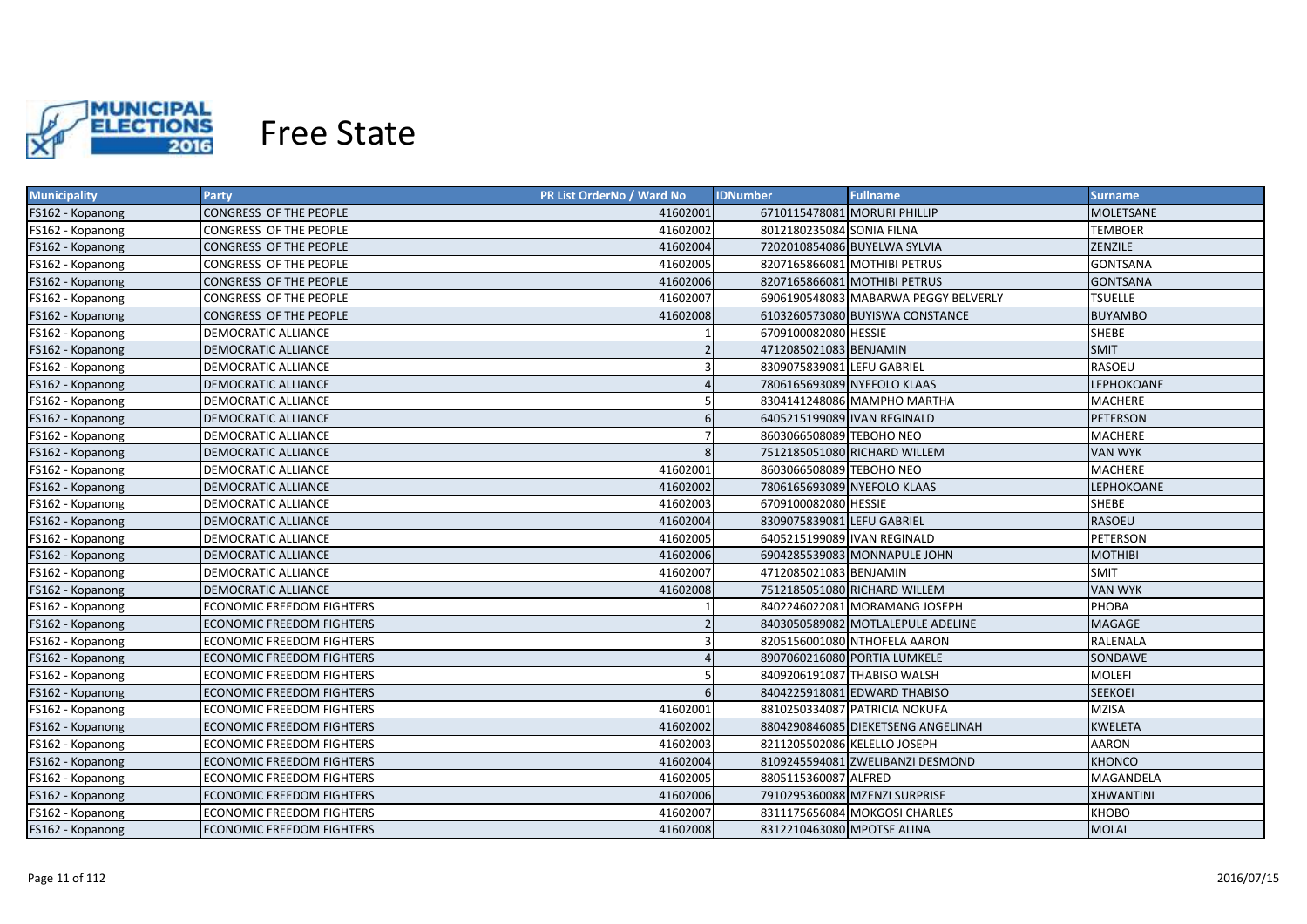

| <b>Municipality</b> | Party                            | <b>PR List OrderNo / Ward No</b> | <b>IDNumber</b>              | <b>Fullname</b>                       | <b>Surname</b>    |
|---------------------|----------------------------------|----------------------------------|------------------------------|---------------------------------------|-------------------|
| FS162 - Kopanong    | INDEPENDENT CANDIDATE            | 41602002                         |                              | 7412045891082 MOTSAMAI GODFREY        | MOKHESENG         |
| FS162 - Kopanong    | INDEPENDENT CANDIDATE            | 41602007                         |                              | 6809045848080 ALFRED NDABAZITHETHWA   | <b>QWETA</b>      |
| FS162 - Kopanong    | INDEPENDENT CANDIDATE            | 41602007                         |                              | 8005095924081 ISHMAEL TSHOKOLO        | PHEPHENG          |
| FS162 - Kopanong    | UNITED RESIDENTS FRONT           |                                  |                              | 8306245749083 MOTLATSI JUSTINUS       | <b>POROTA</b>     |
| FS162 - Kopanong    | VRYHEIDSFRONT PLUS               |                                  |                              | 5006205081088 PIETER DANIËL STEPHANUS | DU TOIT           |
| FS162 - Kopanong    | <b>VRYHEIDSFRONT PLUS</b>        |                                  |                              | 5504065060085 HENDRIK JAN MICHAEL     | <b>BEYL</b>       |
| FS162 - Kopanong    | VRYHEIDSFRONT PLUS               | 41602001                         |                              | 5504065060085 HENDRIK JAN MICHAEL     | <b>BEYL</b>       |
| FS162 - Kopanong    | <b>VRYHEIDSFRONT PLUS</b>        | 41602002                         |                              | 5006205081088 PIETER DANIËL STEPHANUS | <b>DU TOIT</b>    |
| FS162 - Kopanong    | VRYHEIDSFRONT PLUS               | 41602003                         |                              | 5006205081088 PIETER DANIËL STEPHANUS | <b>DU TOIT</b>    |
| FS162 - Kopanong    | <b>VRYHEIDSFRONT PLUS</b>        | 41602004                         |                              | 5006205081088 PIETER DANIËL STEPHANUS | <b>DU TOIT</b>    |
| FS162 - Kopanong    | VRYHEIDSFRONT PLUS               | 41602005                         |                              | 5006205081088 PIETER DANIËL STEPHANUS | DU TOIT           |
| FS162 - Kopanong    | <b>VRYHEIDSFRONT PLUS</b>        | 41602006                         |                              | 5006205081088 PIETER DANIËL STEPHANUS | <b>DU TOIT</b>    |
| FS162 - Kopanong    | VRYHEIDSFRONT PLUS               | 41602007                         |                              | 5006205081088 PIETER DANIËL STEPHANUS | DU TOIT           |
| FS162 - Kopanong    | <b>VRYHEIDSFRONT PLUS</b>        | 41602008                         |                              | 5006205081088 PIETER DANIËL STEPHANUS | <b>DU TOIT</b>    |
| FS163 - Mohokare    | AFRICAN NATIONAL CONGRESS        |                                  | 8302160841088 NOKUFA IRENE   |                                       | MEHLOMAKULU       |
| FS163 - Mohokare    | <b>AFRICAN NATIONAL CONGRESS</b> |                                  |                              | 7208050456088 AGNES MOKGORO           | <b>SHASHA</b>     |
| FS163 - Mohokare    | AFRICAN NATIONAL CONGRESS        |                                  |                              | 7503035474085 MAKHACHANE ALBERT       | <b>MPHAKO</b>     |
| FS163 - Mohokare    | AFRICAN NATIONAL CONGRESS        |                                  |                              | 6712310261080 NTSEDISENG LOYAL        | <b>MOTSETSE</b>   |
| FS163 - Mohokare    | AFRICAN NATIONAL CONGRESS        |                                  | 5501280736085 EMELY PULENG   |                                       | <b>MOHLABANE</b>  |
| FS163 - Mohokare    | <b>AFRICAN NATIONAL CONGRESS</b> | 6                                | 5211060787080 MOTSEOA JULIA  |                                       | <b>SEHANKA</b>    |
| FS163 - Mohokare    | <b>AFRICAN NATIONAL CONGRESS</b> |                                  |                              | 4709230269088 MAKHOBOSO LISIBETH      | MAGWAZA           |
| FS163 - Mohokare    | AFRICAN NATIONAL CONGRESS        | 8                                | 7908170906082 AGNES MADILLO  |                                       | <b>MOHLABANE</b>  |
| FS163 - Mohokare    | AFRICAN NATIONAL CONGRESS        | 41603001                         | 6605055461081 THABO SIMON    |                                       | KHASAKE           |
| FS163 - Mohokare    | AFRICAN NATIONAL CONGRESS        | 41603002                         | 8908125432084 TEBOHO DANIEL  |                                       | <b>MOCHECHEPA</b> |
| FS163 - Mohokare    | AFRICAN NATIONAL CONGRESS        | 41603003                         | 7807285406089 LEFA           |                                       | LEKHULA           |
| FS163 - Mohokare    | AFRICAN NATIONAL CONGRESS        | 41603004                         | 8410285948082 BUTIKI MICHAEL |                                       | VALASHIYA         |
| FS163 - Mohokare    | AFRICAN NATIONAL CONGRESS        | 41603005                         | 8712306124084 TJHABEDI ISAAC |                                       | PHATSOANE         |
| FS163 - Mohokare    | AFRICAN NATIONAL CONGRESS        | 41603006                         |                              | 8703165419087 MOKETA ISHMAEL          | MORAPELA          |
| FS163 - Mohokare    | CONGRESS OF THE PEOPLE           | 41603001                         |                              | 7301010372089 MALITSIETSI MERIAM      | <b>MAJORO</b>     |
| FS163 - Mohokare    | CONGRESS OF THE PEOPLE           | 41603002                         |                              | 6704255563083 MARUMO FRANCIS          | <b>MAKHETHA</b>   |
| FS163 - Mohokare    | CONGRESS OF THE PEOPLE           | 41603003                         |                              | 6203180691085 SEKAMOTHO EVELINE       | LITABE            |
| FS163 - Mohokare    | CONGRESS OF THE PEOPLE           | 41603004                         |                              | 6808105798086 JOHANNES SERAME         | SELEMELA          |
| FS163 - Mohokare    | CONGRESS OF THE PEOPLE           | 41603005                         |                              | 8403046518088 SOLANI SHADRACK         | <b>ADOONS</b>     |
| FS163 - Mohokare    | CONGRESS OF THE PEOPLE           | 41603006                         |                              | 8408115320084 TSHOKOLO ABRAHAM        | <b>MPHANA</b>     |
| FS163 - Mohokare    | <b>DEMOCRATIC ALLIANCE</b>       |                                  | 6202250392087 MODIEHI        |                                       | <b>LEPHUTHING</b> |
| FS163 - Mohokare    | <b>DEMOCRATIC ALLIANCE</b>       |                                  | 5801025081080 IAN STEPHEN    |                                       | <b>RIDDLE</b>     |
| FS163 - Mohokare    | <b>DEMOCRATIC ALLIANCE</b>       |                                  | 8111305484088 TELLO ISAAC    |                                       | <b>MOSOLA</b>     |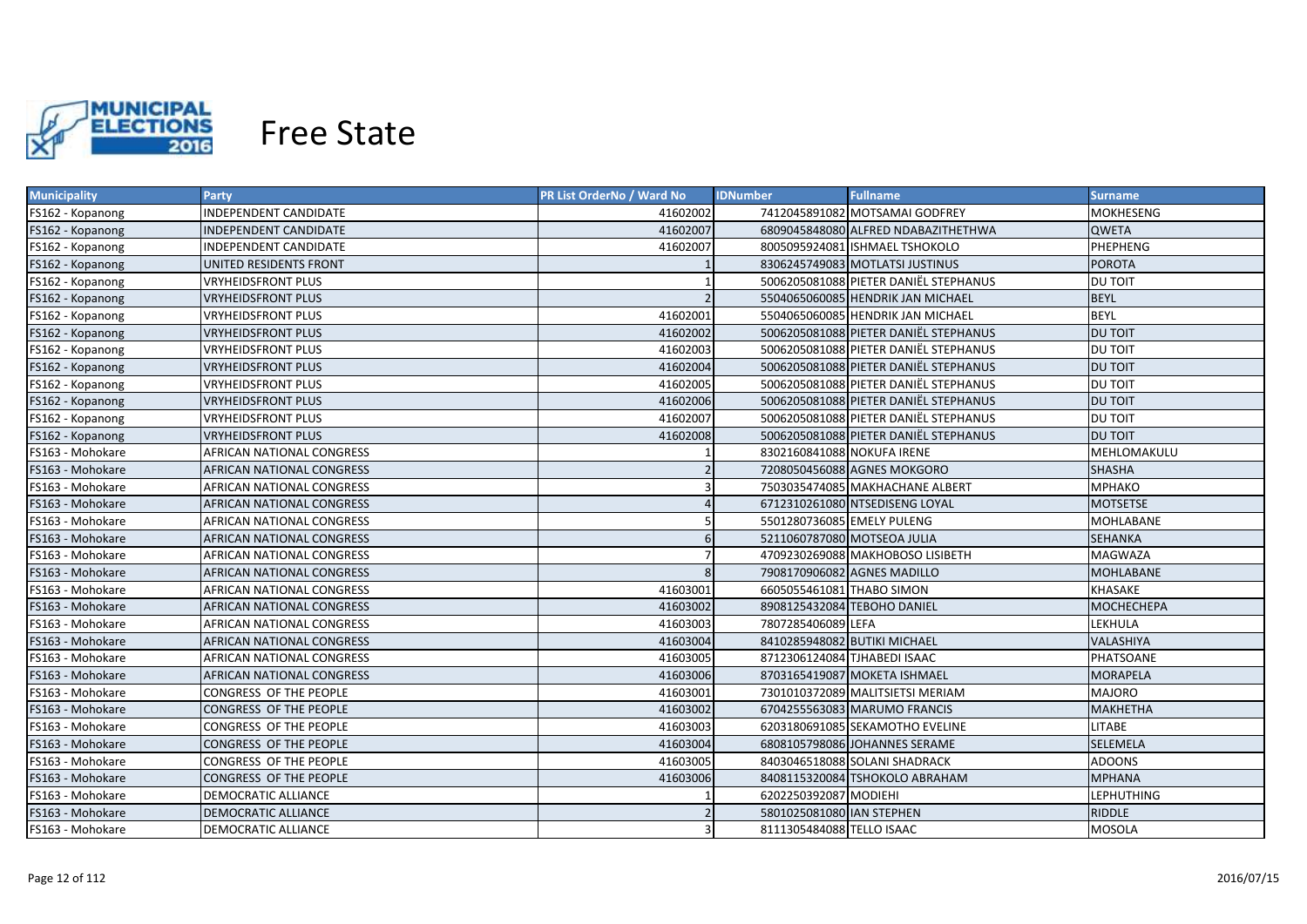

| <b>Municipality</b> | <b>Party</b>                     | <b>PR List OrderNo / Ward No</b> | <b>Fullname</b><br><b>IDNumber</b>  | <b>Surname</b>    |
|---------------------|----------------------------------|----------------------------------|-------------------------------------|-------------------|
| FS163 - Mohokare    | DEMOCRATIC ALLIANCE              |                                  | 5701020010086 ELIZABETH ANNA        | <b>MONG</b>       |
| FS163 - Mohokare    | DEMOCRATIC ALLIANCE              |                                  | 6806295155083 LOUIS                 | <b>SHAER</b>      |
| FS163 - Mohokare    | DEMOCRATIC ALLIANCE              | 6                                | 4001055503084 THANDANI GEORGE       | <b>MBANGULA</b>   |
| FS163 - Mohokare    | DEMOCRATIC ALLIANCE              |                                  | 7411050286089 SELLOANE              | <b>SEPHOKA</b>    |
| FS163 - Mohokare    | DEMOCRATIC ALLIANCE              | 41603001                         | 7411050286089 SELLOANE              | <b>SEPHOKA</b>    |
| FS163 - Mohokare    | DEMOCRATIC ALLIANCE              | 41603002                         | 6202250392087 MODIEHI               | <b>LEPHUTHING</b> |
| FS163 - Mohokare    | <b>DEMOCRATIC ALLIANCE</b>       | 41603003                         | 6806295155083 LOUIS                 | <b>SHAER</b>      |
| FS163 - Mohokare    | DEMOCRATIC ALLIANCE              | 41603004                         | 4001055503084 THANDANI GEORGE       | <b>MBANGULA</b>   |
| FS163 - Mohokare    | <b>DEMOCRATIC ALLIANCE</b>       | 41603005                         | 5701020010086 ELIZABETH ANNA        | <b>MONG</b>       |
| FS163 - Mohokare    | DEMOCRATIC ALLIANCE              | 41603006                         | 5801025081080 IAN STEPHEN           | <b>RIDDLE</b>     |
| FS163 - Mohokare    | <b>ECONOMIC FREEDOM FIGHTERS</b> |                                  | 6908270657081 LIZIWE JOYCE          | <b>LIPHOLO</b>    |
| FS163 - Mohokare    | ECONOMIC FREEDOM FIGHTERS        |                                  | 8106166029089 BUTINYANE JOSEPH      | LOBI              |
| FS163 - Mohokare    | <b>ECONOMIC FREEDOM FIGHTERS</b> |                                  | 7712250419085 NALEDI MARIA          | <b>MKENDANI</b>   |
| FS163 - Mohokare    | ECONOMIC FREEDOM FIGHTERS        |                                  | 7804240729085 MATATOLO CONNIE       | MALIEHE           |
| FS163 - Mohokare    | ECONOMIC FREEDOM FIGHTERS        | 5                                | 8003065727089 MNCEDISI VINCENT      | SONDIYAZI         |
| FS163 - Mohokare    | <b>ECONOMIC FREEDOM FIGHTERS</b> | 6                                | 8609130608086 PONTSHO CINDY         | <b>MANOSA</b>     |
| FS163 - Mohokare    | <b>ECONOMIC FREEDOM FIGHTERS</b> | $\overline{7}$                   | 8109100750083 MABATHO SUSANA        | <b>SEBOKA</b>     |
| FS163 - Mohokare    | ECONOMIC FREEDOM FIGHTERS        | 8                                | 8904010312085 MAKHALA ELISA         | <b>MPAPA</b>      |
| FS163 - Mohokare    | <b>ECONOMIC FREEDOM FIGHTERS</b> | 9                                | 8008081774080 MADITABA              | <b>MOKWENA</b>    |
| FS163 - Mohokare    | ECONOMIC FREEDOM FIGHTERS        | 41603001                         | 7609225880088 LEBUAJWANG LANCELOTT  | <b>MANKAYI</b>    |
| FS163 - Mohokare    | <b>ECONOMIC FREEDOM FIGHTERS</b> | 41603002                         | 8507256178084 TSHIDISO MATHIAS      | <b>SEBUSI</b>     |
| FS163 - Mohokare    | <b>ECONOMIC FREEDOM FIGHTERS</b> | 41603003                         | 7901125803082 MONGEZI JAMES         | NTLAKANE          |
| FS163 - Mohokare    | <b>ECONOMIC FREEDOM FIGHTERS</b> | 41603004                         | 7203135479080 TAELO GORDON          | <b>LOAPE</b>      |
| FS163 - Mohokare    | <b>ECONOMIC FREEDOM FIGHTERS</b> | 41603005                         | 7901205521083 MORENA CHRIS          | SALMON            |
| FS163 - Mohokare    | <b>ECONOMIC FREEDOM FIGHTERS</b> | 41603006                         | 8106166029089 BUTINYANE JOSEPH      | <b>LOBI</b>       |
| FS163 - Mohokare    | INDEPENDENT CANDIDATE            | 41603001                         | 8506305293084 MANGALISO JEPHRI      | KHUSELO           |
| FS163 - Mohokare    | UNITED RESIDENTS FRONT           | 41603001                         | 5512265178086 BAILE CHARLES         | MOFANA            |
| FS163 - Mohokare    | UNITED RESIDENTS FRONT           | 41603002                         | 8603136189084 LEBOHANG LEFU GODWILL | LEKOALA           |
| FS163 - Mohokare    | UNITED RESIDENTS FRONT           | 41603003                         | 5512265178086 BAILE CHARLES         | <b>MOFANA</b>     |
| FS163 - Mohokare    | UNITED RESIDENTS FRONT           | 41603004                         | 8603136189084 LEBOHANG LEFU GODWILL | LEKOALA           |
| FS163 - Mohokare    | UNITED RESIDENTS FRONT           | 41603006                         | 8603136189084 LEBOHANG LEFU GODWILL | LEKOALA           |
| FS163 - Mohokare    | <b>VRYHEIDSFRONT PLUS</b>        |                                  | 5202015030080 JOHANNES              | <b>FOUCHÉ</b>     |
| FS181 - Masilonyana | AFRICAN NATIONAL CONGRESS        |                                  | 8208100827089 NONCIZI ANNAH         | <b>THYS</b>       |
| FS181 - Masilonyana | AFRICAN NATIONAL CONGRESS        |                                  | 7110120706080 ELSIE PULENG          | <b>MABITLA</b>    |
| FS181 - Masilonyana | AFRICAN NATIONAL CONGRESS        |                                  | 5708180286083 MARIA                 | LEKAOTA           |
| FS181 - Masilonyana | AFRICAN NATIONAL CONGRESS        |                                  | 6304210685087 NONTUTHUZELO GLADYS   | <b>MAFA</b>       |
| FS181 - Masilonyana | <b>AFRICAN NATIONAL CONGRESS</b> |                                  | 7109090359086 MALETUBE MARTHA       | <b>KHOLUMO</b>    |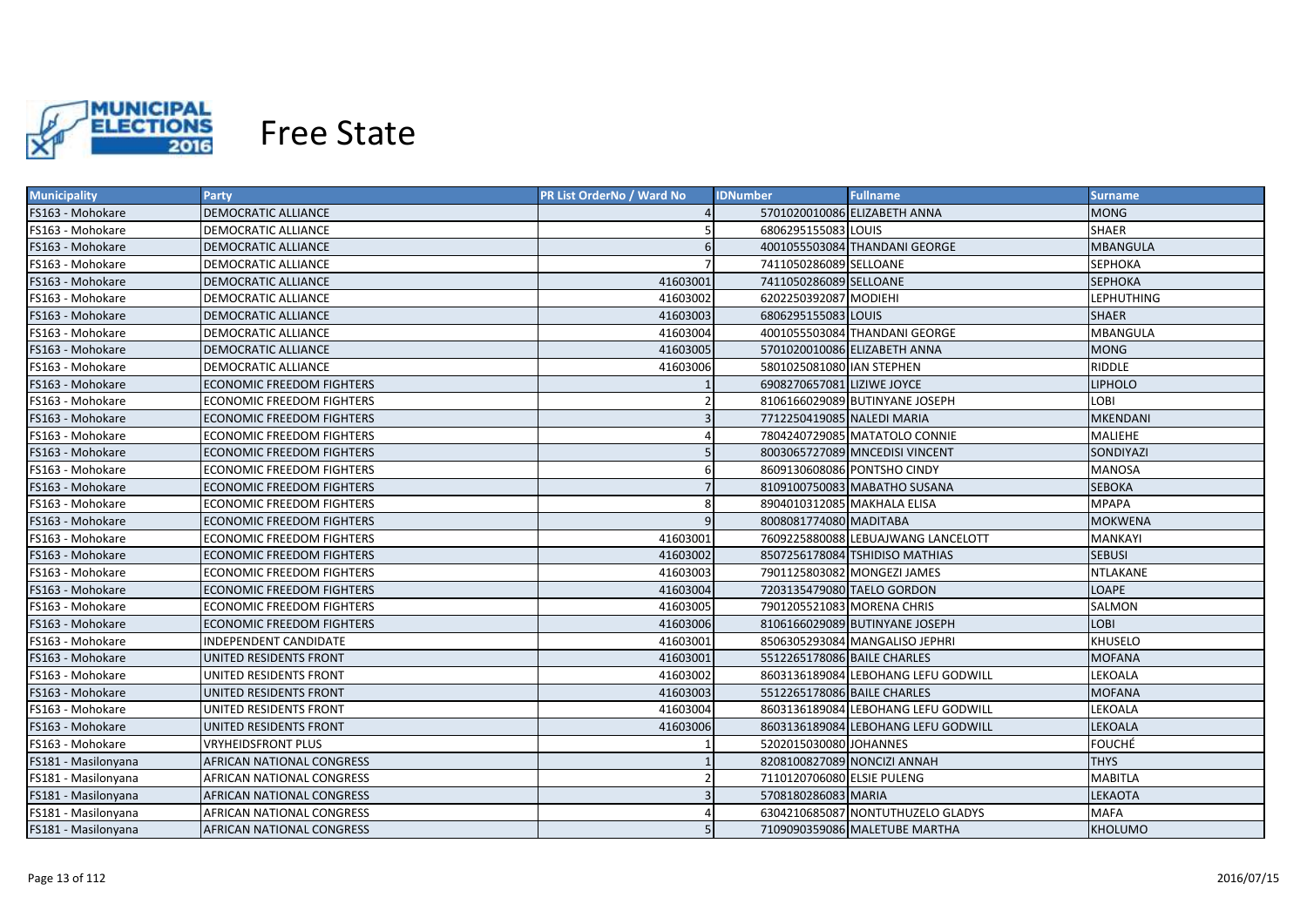

| <b>Municipality</b> | <b>Party</b>                       | <b>PR List OrderNo / Ward No</b> | <b>Fullname</b><br><b>IDNumber</b>        | Surname           |
|---------------------|------------------------------------|----------------------------------|-------------------------------------------|-------------------|
| FS181 - Masilonyana | AFRICAN NATIONAL CONGRESS          |                                  | 7704041066085 MMASETJHABA BETTY           | TSOAELA           |
| FS181 - Masilonyana | AFRICAN NATIONAL CONGRESS          |                                  | 7704145628087 MPOLOKENG OLEBOGENG GODFREY | <b>PHOKOYE</b>    |
| FS181 - Masilonyana | AFRICAN NATIONAL CONGRESS          | 8                                | 8202080665080 MPHO REBECCA                | <b>MOKHETHI</b>   |
| FS181 - Masilonyana | AFRICAN NATIONAL CONGRESS          | 9                                | 8905045293083 TSATSI HANS                 | <b>LEBONE</b>     |
| FS181 - Masilonyana | AFRICAN NATIONAL CONGRESS          | 10                               | 6904080487082 LILLIAN LINDIWE             | <b>LESHOSI</b>    |
| FS181 - Masilonyana | AFRICAN NATIONAL CONGRESS          | 11                               | 8204085553089 WESSIE REGINALD             | <b>MPOPETSI</b>   |
| FS181 - Masilonyana | AFRICAN NATIONAL CONGRESS          | 12                               | 5103010535083 SELAOTSOE GRACE             | <b>MOSHOLI</b>    |
| FS181 - Masilonyana | AFRICAN NATIONAL CONGRESS          | 13                               | 6210080741084 MANTHISA EMILY              | <b>THOAHLAKA</b>  |
| FS181 - Masilonyana | AFRICAN NATIONAL CONGRESS          | 41801001                         | 7211225407085 TIMEDI JOHN                 | <b>MOAHI</b>      |
| FS181 - Masilonyana | AFRICAN NATIONAL CONGRESS          | 41801002                         | 6409090586089 BONISWA BETTY               | <b>MOKWENA</b>    |
| FS181 - Masilonyana | AFRICAN NATIONAL CONGRESS          | 41801003                         | 8003195552084 MOSEHLE SHADRACK            | CHABANE           |
| FS181 - Masilonyana | AFRICAN NATIONAL CONGRESS          | 41801004                         | 7103225452080 VINCENT TSIETSI             | <b>PASHE</b>      |
| FS181 - Masilonyana | AFRICAN NATIONAL CONGRESS          | 41801005                         | 7211275459085 PHUTHI SAMSON               | TLAHADI           |
| FS181 - Masilonyana | AFRICAN NATIONAL CONGRESS          | 41801006                         | 7505126156083 XOLISA                      | <b>NQWILISO</b>   |
| FS181 - Masilonyana | AFRICAN NATIONAL CONGRESS          | 41801007                         | 7204165517088 MONAHENG SAMSON             | RAKHUNOANE        |
| FS181 - Masilonyana | AFRICAN NATIONAL CONGRESS          | 41801008                         | 6705115392084 DIPHAPANG JOHN              | <b>MASELO</b>     |
| FS181 - Masilonyana | AFRICAN NATIONAL CONGRESS          | 41801009                         | 7708215704082 TSEPANG JULIUS              | <b>CHELE</b>      |
| FS181 - Masilonyana | AFRICAN NATIONAL CONGRESS          | 41801010                         | 7401120962082 DIMAKATSO ELIZABETH         | <b>MODISE</b>     |
| FS181 - Masilonyana | <b>AFRICAN PEOPLE'S CONVENTION</b> |                                  | 7902165913088 ABRAM MABAKA                | <b>MASOLENG</b>   |
| FS181 - Masilonyana | AFRICAN PEOPLE'S CONVENTION        |                                  | 8109130462089 NKOTSENG MARCIA             | <b>MODISE</b>     |
| FS181 - Masilonyana | AFRICAN PEOPLE'S CONVENTION        |                                  | 8810125281083 MOTSAMAI GEORGE             | <b>NGESI</b>      |
| FS181 - Masilonyana | AFRICAN PEOPLE'S CONVENTION        |                                  | 8012180950088 KATE NONGAZI                | SANI              |
| FS181 - Masilonyana | AFRICAN PEOPLE'S CONVENTION        |                                  | 8312011256089 LERATO DIILE                | <b>MODISE</b>     |
| FS181 - Masilonyana | AFRICAN PEOPLE'S CONVENTION        | 6                                | 7909155620086 POLAKI MOHLOUOA ELIAS       | <b>MOGALE</b>     |
| FS181 - Masilonyana | AFRICAN PEOPLE'S CONVENTION        |                                  | 8501111078084 OHLAHILE JEMINA             | <b>DITSHIBANE</b> |
| FS181 - Masilonyana | AFRICAN PEOPLE'S CONVENTION        | 41801001                         | 8312011256089 LERATO DIILE                | <b>MODISE</b>     |
| FS181 - Masilonyana | AFRICAN PEOPLE'S CONVENTION        | 41801002                         | 8012180950088 KATE NONGAZI                | SANI              |
| FS181 - Masilonyana | AFRICAN PEOPLE'S CONVENTION        | 41801003                         | 8810125281083 MOTSAMAI GEORGE             | <b>NGESI</b>      |
| FS181 - Masilonyana | AFRICAN PEOPLE'S CONVENTION        | 41801005                         | 7909155620086 POLAKI MOHLOUOA ELIAS       | <b>MOGALE</b>     |
| FS181 - Masilonyana | AFRICAN PEOPLE'S CONVENTION        | 41801006                         | 8501111078084 OHLAHILE JEMINA             | <b>DITSHIBANE</b> |
| FS181 - Masilonyana | AFRICAN PEOPLE'S CONVENTION        | 41801007                         | 8109130462089 NKOTSENG MARCIA             | <b>MODISE</b>     |
| FS181 - Masilonyana | AFRICAN PEOPLE'S CONVENTION        | 41801009                         | 7902165913088 ABRAM MABAKA                | <b>MASOLENG</b>   |
| FS181 - Masilonyana | CONGRESS OF THE PEOPLE             |                                  | 8606270789080 ITSHOKOLELENG IVON          | <b>MOKHELE</b>    |
| FS181 - Masilonyana | CONGRESS OF THE PEOPLE             | 41801003                         | 8606270789080 ITSHOKOLELENG IVON          | <b>MOKHELE</b>    |
| FS181 - Masilonyana | CONGRESS OF THE PEOPLE             | 41801004                         | 7809251249089 PULENG ANNAH                | MONAKALE          |
| FS181 - Masilonyana | CONGRESS OF THE PEOPLE             | 41801005                         | 6503075335080 PULE EDGAR                  | SERAME            |
| FS181 - Masilonyana | CONGRESS OF THE PEOPLE             | 41801006                         | 8206146174086 MZIWAKHE PIET               | МАКОАВА           |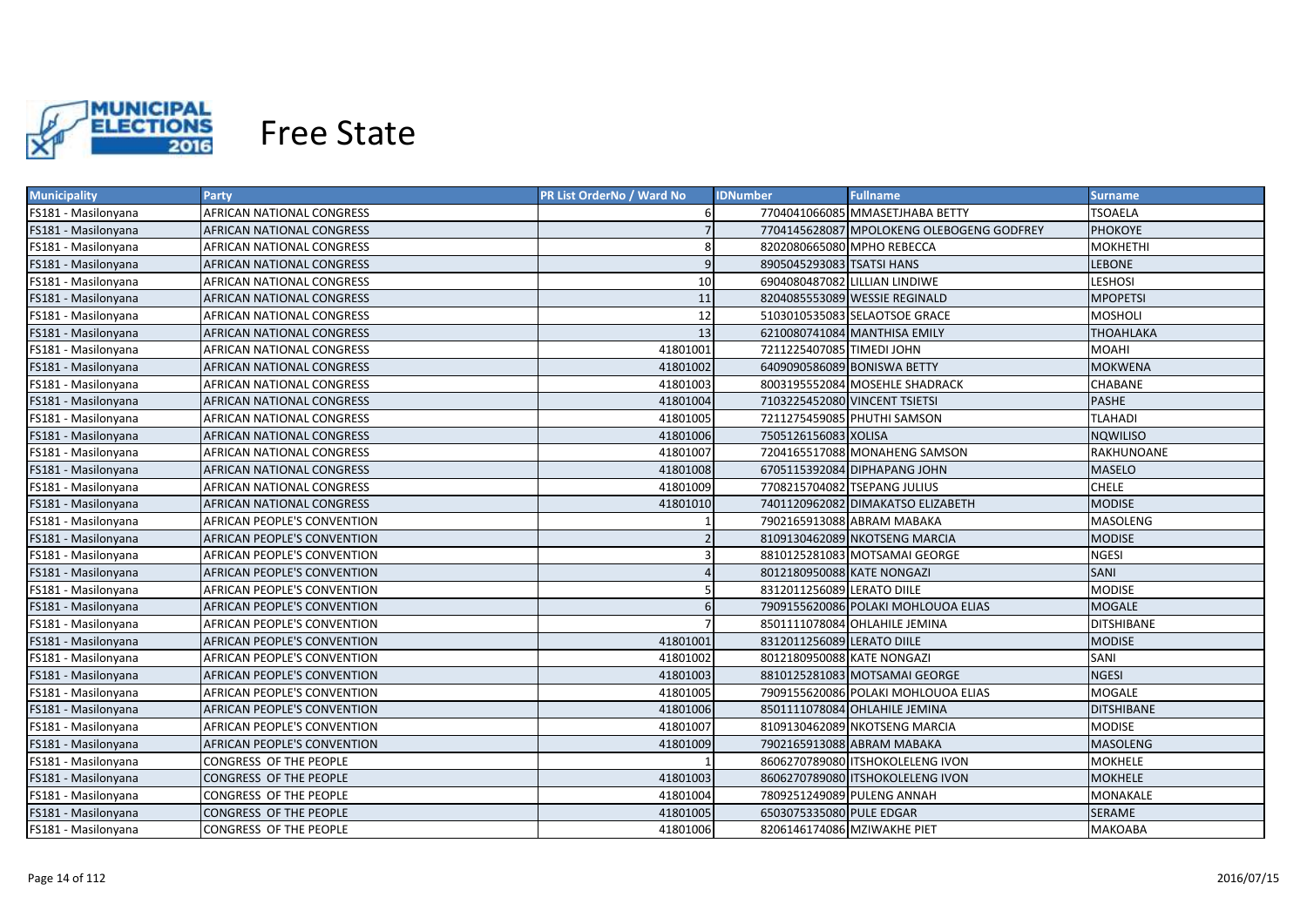

| <b>Municipality</b> | <b>Party</b>                     | PR List OrderNo / Ward No | <b>IDNumber</b>               | <b>Fullname</b>                     | <b>Surname</b>   |
|---------------------|----------------------------------|---------------------------|-------------------------------|-------------------------------------|------------------|
| FS181 - Masilonyana | CONGRESS OF THE PEOPLE           | 41801007                  | 7508055445089 PHIRI ISAAC     |                                     | <b>MILE</b>      |
| FS181 - Masilonyana | CONGRESS OF THE PEOPLE           | 41801008                  |                               | 7410050715089 MANTOA KRESSIE        | <b>MPHOTI</b>    |
| FS181 - Masilonyana | CONGRESS OF THE PEOPLE           | 41801009                  | 7211085456081 EDWIN KHOTSO    |                                     | MOKALOLISE       |
| FS181 - Masilonyana | CONGRESS OF THE PEOPLE           | 41801010                  |                               | 8701145631086 SABATHA ZACHARIA      | <b>QOBETHE</b>   |
| FS181 - Masilonyana | DEMOCRATIC ALLIANCE              |                           |                               | 5310250041082 BRUNHILDE GUDRUN      | ROSSOUW          |
| FS181 - Masilonyana | DEMOCRATIC ALLIANCE              |                           |                               | 7302125623085 LEHEHLE PETRUS        | RATSIU           |
| FS181 - Masilonyana | DEMOCRATIC ALLIANCE              |                           | 5702120051087 MARIETA         |                                     | <b>VISSER</b>    |
| FS181 - Masilonyana | <b>DEMOCRATIC ALLIANCE</b>       |                           |                               | 5610195733085 TSHEDISO BENJAMIN     | <b>MOLAHLOE</b>  |
| FS181 - Masilonyana | DEMOCRATIC ALLIANCE              | 5                         |                               | 6401225040082 PHILIPPUS THEUNIS     | <b>BOTHA</b>     |
| FS181 - Masilonyana | DEMOCRATIC ALLIANCE              | 6                         | 5811245836080 LIKOTSI EZEKIEL |                                     | <b>TLHOBO</b>    |
| FS181 - Masilonyana | DEMOCRATIC ALLIANCE              |                           | 6909200234082 MELANE          |                                     | <b>VENTER</b>    |
| FS181 - Masilonyana | DEMOCRATIC ALLIANCE              | 8                         | 6202020489080 SANNA PULANE    |                                     | SELIANE          |
| FS181 - Masilonyana | DEMOCRATIC ALLIANCE              | q                         |                               | 7610045900080 MOLANTOA ABRAM        | <b>MMUTSOE</b>   |
| FS181 - Masilonyana | DEMOCRATIC ALLIANCE              | 41801001                  |                               | 4507245038088 IGNATIUS MICHAEL      | BREDENKAMP       |
| FS181 - Masilonyana | DEMOCRATIC ALLIANCE              | 41801002                  |                               | 7302125623085 LEHEHLE PETRUS        | RATSIU           |
| FS181 - Masilonyana | DEMOCRATIC ALLIANCE              | 41801003                  |                               | 5610195733085 TSHEDISO BENJAMIN     | <b>MOLAHLOE</b>  |
| FS181 - Masilonyana | <b>DEMOCRATIC ALLIANCE</b>       | 41801004                  |                               | 5310250041082 BRUNHILDE GUDRUN      | <b>ROSSOUW</b>   |
| FS181 - Masilonyana | DEMOCRATIC ALLIANCE              | 41801005                  | 5811245836080 LIKOTSI EZEKIEL |                                     | <b>TLHOBO</b>    |
| FS181 - Masilonyana | <b>DEMOCRATIC ALLIANCE</b>       | 41801006                  | 5702120051087 MARIETA         |                                     | <b>VISSER</b>    |
| FS181 - Masilonyana | DEMOCRATIC ALLIANCE              | 41801007                  |                               | 6401225040082 PHILIPPUS THEUNIS     | <b>BOTHA</b>     |
| FS181 - Masilonyana | DEMOCRATIC ALLIANCE              | 41801008                  | 8512215857083 MEKWA DAVID     |                                     | LEKGARI          |
| FS181 - Masilonyana | DEMOCRATIC ALLIANCE              | 41801009                  | 6202020489080 SANNA PULANE    |                                     | <b>SELIANE</b>   |
| FS181 - Masilonyana | DEMOCRATIC ALLIANCE              | 41801010                  | 5402130306080 MMUSO LYDIA     |                                     | <b>MANCOE</b>    |
| FS181 - Masilonyana | ECONOMIC FREEDOM FIGHTERS        |                           |                               | 8901045331080 ORAPELENG LAZARUS     | RAMOTHAMO        |
| FS181 - Masilonyana | ECONOMIC FREEDOM FIGHTERS        |                           |                               | 8301110402082 MAGARET THIWE         | <b>HOGO</b>      |
| FS181 - Masilonyana | ECONOMIC FREEDOM FIGHTERS        |                           | 7612295335082 THABO PHILLIP   |                                     | MALLELA          |
| FS181 - Masilonyana | ECONOMIC FREEDOM FIGHTERS        |                           |                               | 5605190547084 PULENG MINAH          | <b>MOKOENA</b>   |
| FS181 - Masilonyana | ECONOMIC FREEDOM FIGHTERS        |                           | 6305046190085 THABO ELLIAS    |                                     | MLUNCWANA        |
| FS181 - Masilonyana | ECONOMIC FREEDOM FIGHTERS        |                           |                               | 6804200860087 MOTSHIDISI-MERRIAM    | MOEKETSI         |
| FS181 - Masilonyana | ECONOMIC FREEDOM FIGHTERS        |                           |                               | 6709040416083 MMADIPHOKO BELINA     | <b>TSOEUTE</b>   |
| FS181 - Masilonyana | ECONOMIC FREEDOM FIGHTERS        | 8                         |                               | 6701100426086 MADITABA SALMINA      | <b>МОКНОВО</b>   |
| FS181 - Masilonyana | ECONOMIC FREEDOM FIGHTERS        |                           |                               | 6511260547088 KENEILWE EUNICE       | <b>KUBU</b>      |
| FS181 - Masilonyana | ECONOMIC FREEDOM FIGHTERS        | 41801002                  |                               | 8306230957089 MATLHAPANE SELINAH    | <b>MAJOALE</b>   |
| FS181 - Masilonyana | ECONOMIC FREEDOM FIGHTERS        | 41801003                  |                               | 8309196158080 MOKONE TUMELO WILLIAM | MOROANE          |
| FS181 - Masilonyana | <b>ECONOMIC FREEDOM FIGHTERS</b> | 41801004                  |                               | 6511015447089 MALEFANE ZAKIA        | <b>LEKITLANE</b> |
| FS181 - Masilonyana | <b>ECONOMIC FREEDOM FIGHTERS</b> | 41801005                  |                               | 7306200370082 ELIZABETH DIPUO       | LUGALO           |
| FS181 - Masilonyana | <b>ECONOMIC FREEDOM FIGHTERS</b> | 41801006                  |                               | 6811245481084 FALLA BENJAMIN        | <b>MAKATA</b>    |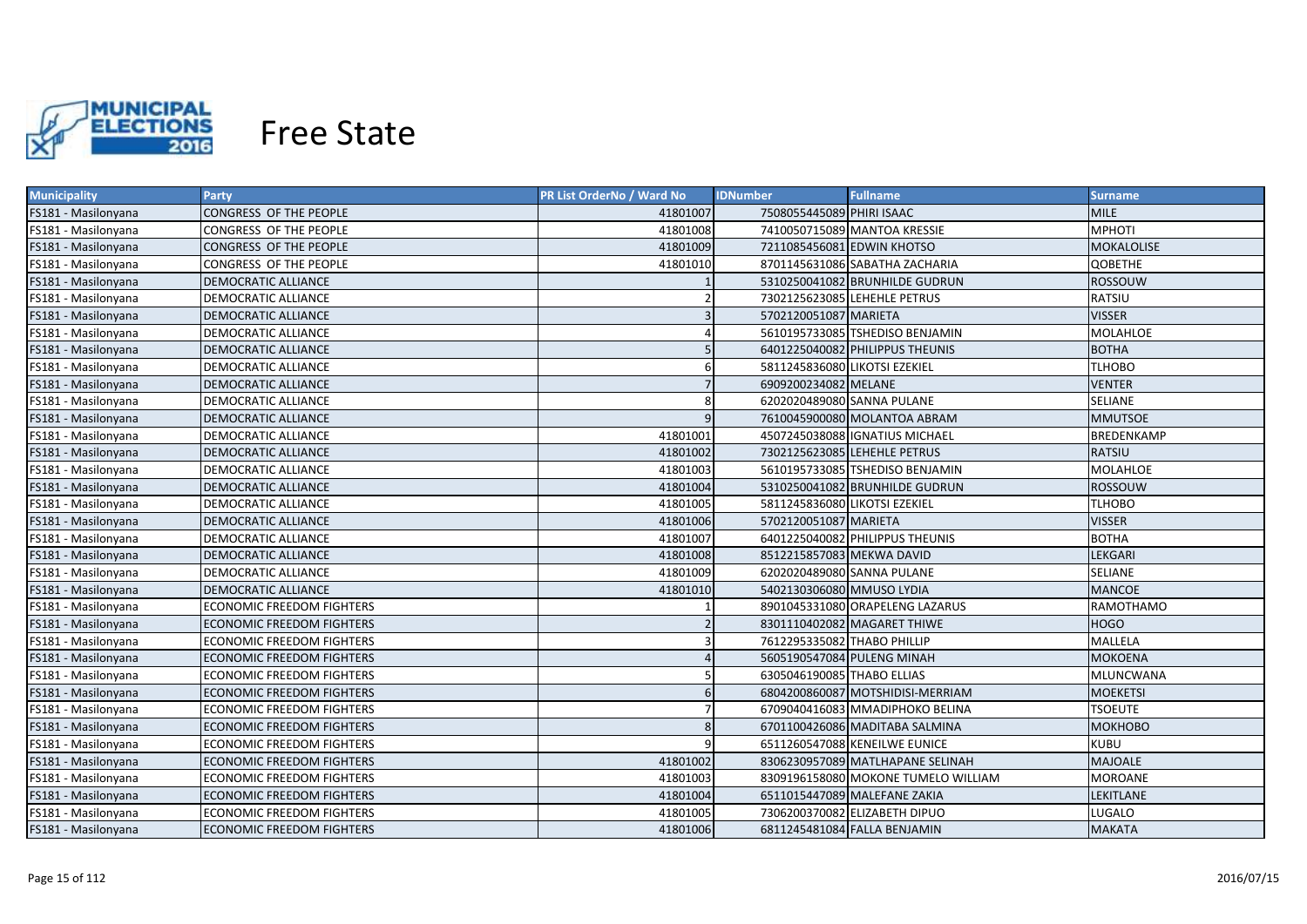

| <b>Municipality</b> | <b>Party</b>               | <b>PR List OrderNo / Ward No</b> | <b>Fullname</b><br><b>IDNumber</b>   | <b>Surname</b>   |
|---------------------|----------------------------|----------------------------------|--------------------------------------|------------------|
| FS181 - Masilonyana | ECONOMIC FREEDOM FIGHTERS  | 41801007                         | 7507115954080 AMOS ZANELE            | <b>BOB</b>       |
| FS181 - Masilonyana | ECONOMIC FREEDOM FIGHTERS  | 41801008                         | 6605295663082 SERERO ISHMAEL         | RAPUDUNGWANE     |
| FS181 - Masilonyana | ECONOMIC FREEDOM FIGHTERS  | 41801009                         | 7411065435085 MOTSAMAI ERNEST        | MATLI            |
| FS181 - Masilonyana | ECONOMIC FREEDOM FIGHTERS  | 41801010                         | 7311026018089 TSIETSI ABRAM          | <b>NKWETHA</b>   |
| FS181 - Masilonyana | INDEPENDENT CANDIDATE      | 41801003                         | 7311175811086 SEGALO PIET            | <b>LETLHOO</b>   |
| FS181 - Masilonyana | <b>VRYHEIDSFRONT PLUS</b>  |                                  | 4902065089081 JACOBUS ADRIAAN        | PIENAAR          |
| FS181 - Masilonyana | VRYHEIDSFRONT PLUS         |                                  | 4606125089086 PETRUS ALBERTUS        | PIENAAR          |
| FS181 - Masilonyana | <b>VRYHEIDSFRONT PLUS</b>  | $\overline{3}$                   | 5510195019081 WILLEM ABRAHAM         | <b>POTGIETER</b> |
| FS181 - Masilonyana | <b>VRYHEIDSFRONT PLUS</b>  | 41801001                         | 4606125089086 PETRUS ALBERTUS        | PIENAAR          |
| FS181 - Masilonyana | <b>VRYHEIDSFRONT PLUS</b>  | 41801002                         | 4606125089086 PETRUS ALBERTUS        | PIENAAR          |
| FS181 - Masilonyana | <b>VRYHEIDSFRONT PLUS</b>  | 41801003                         | 4902065089081 JACOBUS ADRIAAN        | PIENAAR          |
| FS181 - Masilonyana | <b>VRYHEIDSFRONT PLUS</b>  | 41801004                         | 4902065089081 JACOBUS ADRIAAN        | PIENAAR          |
| FS181 - Masilonyana | <b>VRYHEIDSFRONT PLUS</b>  | 41801005                         | 4902065089081 JACOBUS ADRIAAN        | PIENAAR          |
| FS181 - Masilonyana | <b>VRYHEIDSFRONT PLUS</b>  | 41801006                         | 5510195019081 WILLEM ABRAHAM         | <b>POTGIETER</b> |
| FS181 - Masilonyana | <b>VRYHEIDSFRONT PLUS</b>  | 41801007                         | 5510195019081 WILLEM ABRAHAM         | <b>POTGIETER</b> |
| FS181 - Masilonyana | <b>VRYHEIDSFRONT PLUS</b>  | 41801008                         | 4902065089081 JACOBUS ADRIAAN        | PIENAAR          |
| FS181 - Masilonyana | <b>VRYHEIDSFRONT PLUS</b>  | 41801009                         | 5510195019081 WILLEM ABRAHAM         | <b>POTGIETER</b> |
| FS181 - Masilonyana | <b>VRYHEIDSFRONT PLUS</b>  | 41801010                         | 4902065089081 JACOBUS ADRIAAN        | <b>PIENAAR</b>   |
| FS182 - Tokologo    | AFRICAN NATIONAL CONGRESS  |                                  | 7508160690082 GOITSEMANG KOBA        | MAGOMO           |
| FS182 - Tokologo    | AFRICAN NATIONAL CONGRESS  | $\overline{2}$                   | 7710080911081 NOSIMANGA SOPHANIA     | <b>TWEZI</b>     |
| FS182 - Tokologo    | AFRICAN NATIONAL CONGRESS  | 3                                | 7412115570087 MOLAPO ELIAH           | <b>NKITSENG</b>  |
| FS182 - Tokologo    | AFRICAN NATIONAL CONGRESS  |                                  | 6503300582084 MOSELA JOANNA          | KAOENG-SEECO     |
| FS182 - Tokologo    | AFRICAN NATIONAL CONGRESS  |                                  | 8308285704085 TSHEPO JOY             | <b>DIPHAGWE</b>  |
| FS182 - Tokologo    | AFRICAN NATIONAL CONGRESS  | $6 \overline{6}$                 | 7507155404087 PHETHA PATRIC          | <b>MOTSHABI</b>  |
| FS182 - Tokologo    | AFRICAN NATIONAL CONGRESS  | 41802001                         | 7712215336085 BOITUMELO ENOCK        | SEAKGE           |
| FS182 - Tokologo    | AFRICAN NATIONAL CONGRESS  | 41802002                         | 7103305393089 BOIKANYO CONNY         | <b>GROEP</b>     |
| FS182 - Tokologo    | AFRICAN NATIONAL CONGRESS  | 41802003                         | 7608170177086 JOHANNA                | GROENEWALDT      |
| FS182 - Tokologo    | AFRICAN NATIONAL CONGRESS  | 41802004                         | 7501225609080 MHLOPHEKI GEORGE       | NYAMANI          |
| FS182 - Tokologo    | CONGRESS OF THE PEOPLE     |                                  | 7111195572084 HARRY STOFFEL          | <b>LINKS</b>     |
| FS182 - Tokologo    | CONGRESS OF THE PEOPLE     | 41802001                         | 9409115161089 BYRON NATHAN           | <b>BEZANT</b>    |
| FS182 - Tokologo    | CONGRESS OF THE PEOPLE     | 41802002                         | 7111195572084 HARRY STOFFEL          | <b>LINKS</b>     |
| FS182 - Tokologo    | CONGRESS OF THE PEOPLE     | 41802003                         | 8902170145089 RONELL ANNELIZE        | <b>PLAATJES</b>  |
| FS182 - Tokologo    | CONGRESS OF THE PEOPLE     | 41802004                         | 8403076436086 TELLO BRENDON          | <b>BONOKWANE</b> |
| FS182 - Tokologo    | <b>DEMOCRATIC ALLIANCE</b> |                                  | 7604035663089 SEKWAEMANG ACHIRCHURAS | <b>MERAFE</b>    |
| FS182 - Tokologo    | <b>DEMOCRATIC ALLIANCE</b> |                                  | 5101220018080 GERTRUIDA PETRONELLA   | <b>DENIACOS</b>  |
| FS182 - Tokologo    | <b>DEMOCRATIC ALLIANCE</b> |                                  | 5706255103084 NICOLAAS ESAIAS        | <b>FOULDS</b>    |
| FS182 - Tokologo    | <b>DEMOCRATIC ALLIANCE</b> |                                  | 6005015518080 WALTER                 | <b>MHLOPE</b>    |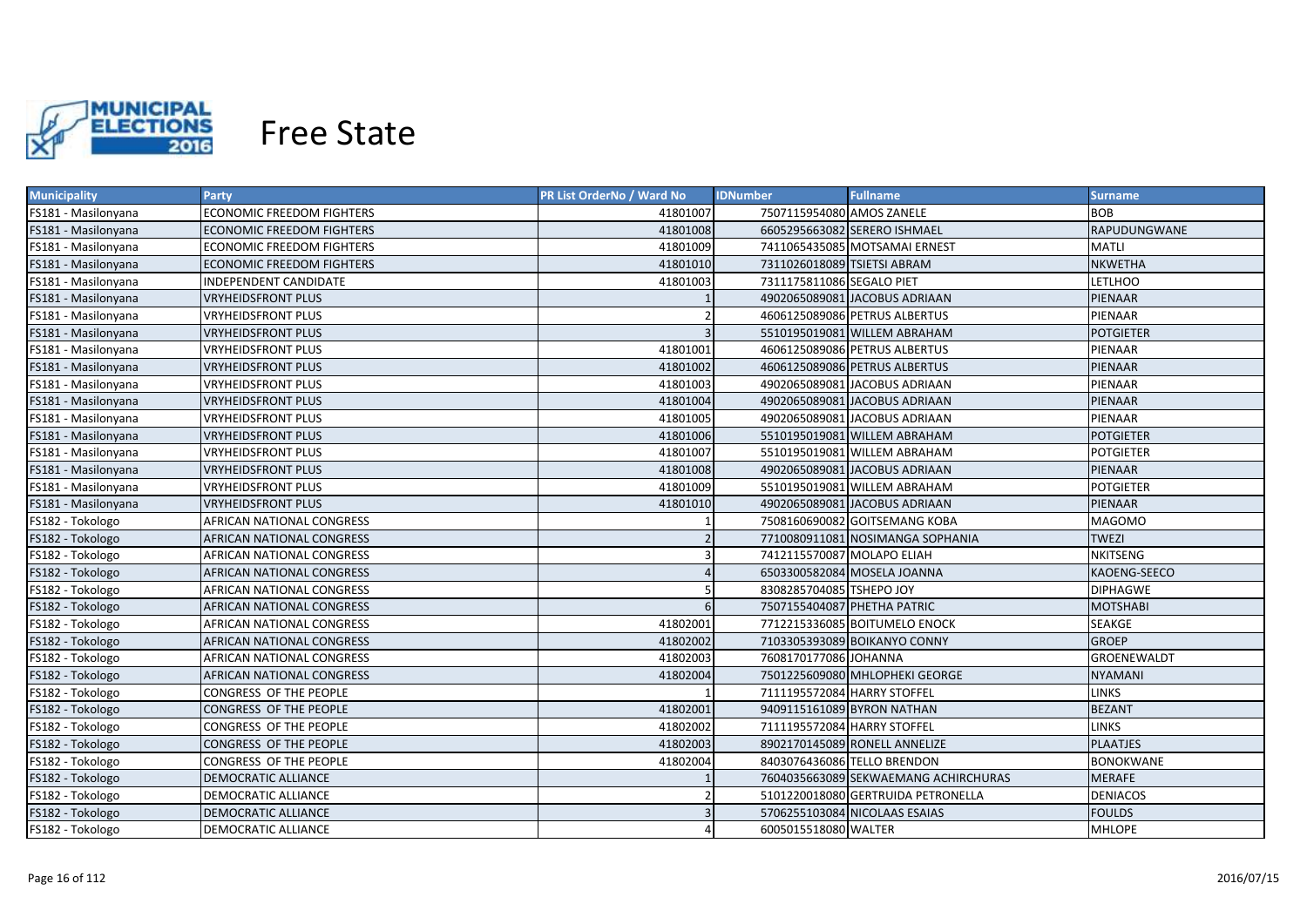

| <b>Municipality</b> | <b>Party</b>                     | <b>PR List OrderNo / Ward No</b> | <b>Fullname</b><br><b>IDNumber</b>   | <b>Surname</b>      |
|---------------------|----------------------------------|----------------------------------|--------------------------------------|---------------------|
| FS182 - Tokologo    | DEMOCRATIC ALLIANCE              | 41802001                         | 7604035663089 SEKWAEMANG ACHIRCHURAS | MERAFE              |
| FS182 - Tokologo    | DEMOCRATIC ALLIANCE              | 41802002                         | 5101220018080 GERTRUIDA PETRONELLA   | <b>DENIACOS</b>     |
| FS182 - Tokologo    | DEMOCRATIC ALLIANCE              | 41802003                         | 5706255103084 NICOLAAS ESAIAS        | <b>FOULDS</b>       |
| FS182 - Tokologo    | DEMOCRATIC ALLIANCE              | 41802004                         | 6005015518080 WALTER                 | <b>MHLOPE</b>       |
| FS182 - Tokologo    | <b>ECONOMIC FREEDOM FIGHTERS</b> |                                  | 7005055509089 SABATA ANDRIES         | <b>TAJE</b>         |
| FS182 - Tokologo    | ECONOMIC FREEDOM FIGHTERS        |                                  | 9408250054083 NONDABA FRANCINAH      | LAMOEN              |
| FS182 - Tokologo    | <b>ECONOMIC FREEDOM FIGHTERS</b> | $\overline{3}$                   | 8206045700080 LENYATSO FRANCIOS      | <b>MODISE</b>       |
| FS182 - Tokologo    | <b>ECONOMIC FREEDOM FIGHTERS</b> |                                  | 7902050165083 MASELAOTSWE WINNIE     | <b>MABLANE</b>      |
| FS182 - Tokologo    | <b>ECONOMIC FREEDOM FIGHTERS</b> | 5                                | 7903015690082 MAHLOMOLA DANIEL       | <b>MAOKA</b>        |
| FS182 - Tokologo    | ECONOMIC FREEDOM FIGHTERS        | 6                                | 6808120633086 LOSOLOBE PAULINA       | <b>HLALELE</b>      |
| FS182 - Tokologo    | <b>ECONOMIC FREEDOM FIGHTERS</b> |                                  | 6907145329082 MOKOPANELE STEPHEN     | <b>TAEDI</b>        |
| FS182 - Tokologo    | <b>ECONOMIC FREEDOM FIGHTERS</b> | 8                                | 9108190268088 SAMANTHA TRACEY        | <b>SETHIBE</b>      |
| FS182 - Tokologo    | <b>ECONOMIC FREEDOM FIGHTERS</b> | 9                                | 9606070502088 NONVULAZANA SYLVIA     | <b>KGAUTA</b>       |
| FS182 - Tokologo    | <b>ECONOMIC FREEDOM FIGHTERS</b> | 10                               | 7909010292089 NONTSIZE WILHEMINA     | <b>KIPOI</b>        |
| FS182 - Tokologo    | <b>ECONOMIC FREEDOM FIGHTERS</b> | 11                               | 9208310197082 LINDIWE AUDREY         | <b>MAI</b>          |
| FS182 - Tokologo    | <b>ECONOMIC FREEDOM FIGHTERS</b> | 41802001                         | 7810255687084 SELLO ISAAC            | MOKHACHANE          |
| FS182 - Tokologo    | <b>ECONOMIC FREEDOM FIGHTERS</b> | 41802002                         | 8206045700080 LENYATSO FRANCIOS      | <b>MODISE</b>       |
| FS182 - Tokologo    | ECONOMIC FREEDOM FIGHTERS        | 41802003                         | 6907145329082 MOKOPANELE STEPHEN     | <b>TAEDI</b>        |
| FS182 - Tokologo    | <b>ECONOMIC FREEDOM FIGHTERS</b> | 41802004                         | 7811275546086 NTLOHELENG SAMUEL      | <b>MOLETSE</b>      |
| FS182 - Tokologo    | <b>INDEPENDENT CANDIDATE</b>     | 41802002                         | 4409285009089 WILLEM CORNELIS        | <b>VAN DER WALT</b> |
| FS182 - Tokologo    | PATRIOTIC ALLIANCE               |                                  | 6511205011083 ANDRE FRANCOIS         | <b>BARTLEMAN</b>    |
| FS182 - Tokologo    | PATRIOTIC ALLIANCE               | $\overline{\phantom{0}}$         | 6605265361089 MAKOLE MICHAEL         | LENTSA              |
| FS182 - Tokologo    | PATRIOTIC ALLIANCE               | $\overline{3}$                   | 6812010012088 CALA                   | <b>VAN NIEKERK</b>  |
| FS182 - Tokologo    | PATRIOTIC ALLIANCE               |                                  | 6403075357087 SELLO JOHANNES         | <b>LENTSA</b>       |
| FS182 - Tokologo    | PATRIOTIC ALLIANCE               | 41802001                         | 8804265369089 BONIFICIOUS ITUMELENG  | <b>MOLOKWANE</b>    |
| FS182 - Tokologo    | PATRIOTIC ALLIANCE               | 41802002                         | 7807165535080 SHUPING MOSES          | MAGALE              |
| FS182 - Tokologo    | PATRIOTIC ALLIANCE               | 41802003                         | 6605265361089 MAKOLE MICHAEL         | <b>LENTSA</b>       |
| FS182 - Tokologo    | PATRIOTIC ALLIANCE               | 41802004                         | 5212125412086 TSHILISO FRANS         | OBOTSENG            |
| FS182 - Tokologo    | <b>VRYHEIDSFRONT PLUS</b>        |                                  | 5212125014080 WILHELM ALFRED         | <b>WEICH</b>        |
| FS182 - Tokologo    | VRYHEIDSFRONT PLUS               | 41802001                         | 5212125014080 WILHELM ALFRED         | <b>WEICH</b>        |
| FS182 - Tokologo    | <b>VRYHEIDSFRONT PLUS</b>        | 41802002                         | 5212125014080 WILHELM ALFRED         | <b>WEICH</b>        |
| FS182 - Tokologo    | <b>VRYHEIDSFRONT PLUS</b>        | 41802003                         | 5212125014080 WILHELM ALFRED         | <b>WEICH</b>        |
| FS182 - Tokologo    | <b>VRYHEIDSFRONT PLUS</b>        | 41802004                         | 5212125014080 WILHELM ALFRED         | <b>WEICH</b>        |
| FS183 - Tswelopele  | AFRICAN NATIONAL CONGRESS        |                                  | 7308125588087 FRANS TANGKISO         | <b>MATSHOLO</b>     |
| FS183 - Tswelopele  | AFRICAN NATIONAL CONGRESS        |                                  | 7608120458081 DILAHLOANE AGNES       | NJODINA             |
| FS183 - Tswelopele  | AFRICAN NATIONAL CONGRESS        |                                  | 6203060370081 MATEBALO SUZAN         | <b>BONOKWANE</b>    |
| FS183 - Tswelopele  | <b>AFRICAN NATIONAL CONGRESS</b> |                                  | 7011300286085 KENALEMANG ROSY        | <b>PHUKUNTSI</b>    |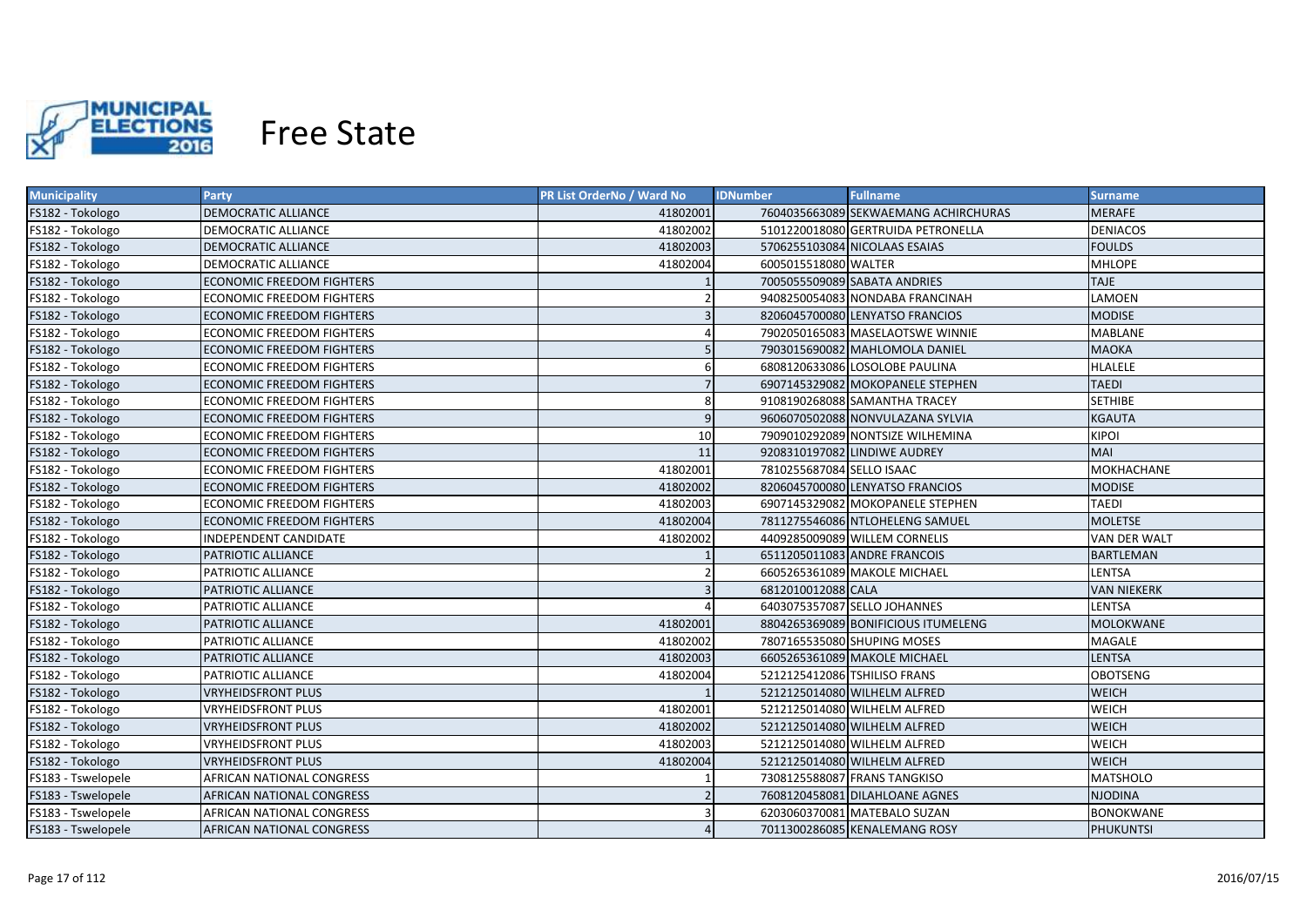

| <b>Municipality</b> | <b>Party</b>                | PR List OrderNo / Ward No | <b>IDNumber</b>             | <b>Fullname</b>                       | <b>Surname</b>    |
|---------------------|-----------------------------|---------------------------|-----------------------------|---------------------------------------|-------------------|
| FS183 - Tswelopele  | AFRICAN NATIONAL CONGRESS   |                           |                             | 6103110613086 MOHANUOA MAGDELINE      | TEBANG            |
| FS183 - Tswelopele  | AFRICAN NATIONAL CONGRESS   | 6                         | 7805150685084 NOZIVE ESTHER |                                       | <b>NGESI</b>      |
| FS183 - Tswelopele  | AFRICAN NATIONAL CONGRESS   |                           | 8905271100085 SISTER JANE   |                                       | <b>MALEHO</b>     |
| FS183 - Tswelopele  | AFRICAN NATIONAL CONGRESS   | 8                         | 6709160389086 TSHIDI ALINA  |                                       | MATLAKALA         |
| FS183 - Tswelopele  | AFRICAN NATIONAL CONGRESS   | 9                         | 7307175805086 SERAME HANS   |                                       | <b>MOPHOSHO</b>   |
| FS183 - Tswelopele  | AFRICAN NATIONAL CONGRESS   | 10                        |                             | 8306245664084 MODISAOTSILE EZEKIEL    | SEGOPOLO          |
| FS183 - Tswelopele  | AFRICAN NATIONAL CONGRESS   | 11                        |                             | 8104080737085 MAPASEKA ALINA          | MBALOLA           |
| FS183 - Tswelopele  | AFRICAN NATIONAL CONGRESS   | 12                        | 5908155796088 MBUTI JACOB   |                                       | <b>NGEXE</b>      |
| FS183 - Tswelopele  | AFRICAN NATIONAL CONGRESS   | 13                        |                             | 8301210993089 MMATHOKO JEANETT        | <b>RENS</b>       |
| FS183 - Tswelopele  | AFRICAN NATIONAL CONGRESS   | 14                        |                             | 6309210646088 THEMBEKA ELIZABETH      | <b>TJABANE</b>    |
| FS183 - Tswelopele  | AFRICAN NATIONAL CONGRESS   | 41803001                  |                             | 6508115403087 BANGANI PETRUS          | <b>ESEU</b>       |
| FS183 - Tswelopele  | AFRICAN NATIONAL CONGRESS   | 41803002                  |                             | 6911095392082 MAGOJENYANE HENRY       | <b>SEGOPOLO</b>   |
| FS183 - Tswelopele  | AFRICAN NATIONAL CONGRESS   | 41803003                  |                             | 8205155263087 MZONJANI JOHANNES       | <b>MGCIYA</b>     |
| FS183 - Tswelopele  | AFRICAN NATIONAL CONGRESS   | 41803004                  |                             | 7209235546082 MOLAHLEHI ANDRIES       | <b>MONEI</b>      |
| FS183 - Tswelopele  | AFRICAN NATIONAL CONGRESS   | 41803005                  |                             | 8310150887086 MOTSHABINYANA WELHEMINA | <b>RASEU</b>      |
| FS183 - Tswelopele  | AFRICAN NATIONAL CONGRESS   | 41803006                  |                             | 8505195812086 MOEKETSI BRUDIWICKS     | <b>MOHLABAKOE</b> |
| FS183 - Tswelopele  | AFRICAN NATIONAL CONGRESS   | 41803007                  |                             | 6611245336084 TEBOHO THOMAS           | <b>TAEDI</b>      |
| FS183 - Tswelopele  | AFRICAN NATIONAL CONGRESS   | 41803008                  |                             | 7409065623080 MZZONAKELE SIMON        | <b>BALENI</b>     |
| FS183 - Tswelopele  | AFRICAN PEOPLE'S CONVENTION |                           |                             | 9501275286084 RICHARD KAMOHELO        | LEKATA            |
| FS183 - Tswelopele  | AFRICAN PEOPLE'S CONVENTION |                           | 9406265295089 SERAME JUSTIS |                                       | MATLAKALA         |
| FS183 - Tswelopele  | AFRICAN PEOPLE'S CONVENTION | $\mathbf{a}$              | 8911206146086 NZIMA JOEL    |                                       | <b>MOKONE</b>     |
| FS183 - Tswelopele  | AFRICAN PEOPLE'S CONVENTION | 41803001                  |                             | 9501275286084 RICHARD KAMOHELO        | LEKATA            |
| FS183 - Tswelopele  | AFRICAN PEOPLE'S CONVENTION | 41803002                  | 9406265295089 SERAME JUSTIS |                                       | MATLAKALA         |
| FS183 - Tswelopele  | AFRICAN PEOPLE'S CONVENTION | 41803003                  | 8911206146086 NZIMA JOEL    |                                       | <b>MOKONE</b>     |
| FS183 - Tswelopele  | AFRICAN PEOPLE'S CONVENTION | 41803004                  | 9406265295089 SERAME JUSTIS |                                       | MATLAKALA         |
| FS183 - Tswelopele  | AFRICAN PEOPLE'S CONVENTION | 41803005                  |                             | 9501275286084 RICHARD KAMOHELO        | LEKATA            |
| FS183 - Tswelopele  | AFRICAN PEOPLE'S CONVENTION | 41803006                  | 8911206146086 NZIMA JOEL    |                                       | MOKONE            |
| FS183 - Tswelopele  | AFRICAN PEOPLE'S CONVENTION | 41803007                  | 8911206146086 NZIMA JOEL    |                                       | MOKONE            |
| FS183 - Tswelopele  | AFRICAN PEOPLE'S CONVENTION | 41803008                  | 8911206146086 NZIMA JOEL    |                                       | <b>MOKONE</b>     |
| FS183 - Tswelopele  | CONGRESS OF THE PEOPLE      |                           |                             | 6312245434082 TSHOKOLO ZACHARIA       | <b>SETHUNTSA</b>  |
| FS183 - Tswelopele  | CONGRESS OF THE PEOPLE      | 41803004                  | 7403015776080 RATSHI JOHN   |                                       | PEBANE            |
| FS183 - Tswelopele  | CONGRESS OF THE PEOPLE      | 41803005                  | 7903155567082 SELLO PETRUS  |                                       | MANGOEJANE        |
| FS183 - Tswelopele  | CONGRESS OF THE PEOPLE      | 41803006                  |                             | 8601310705089 NOTHANDOLAKHE DOROTHY   | <b>NGESI</b>      |
| FS183 - Tswelopele  | CONGRESS OF THE PEOPLE      | 41803007                  |                             | 6312245434082 TSHOKOLO ZACHARIA       | <b>SETHUNTSA</b>  |
| FS183 - Tswelopele  | CONGRESS OF THE PEOPLE      | 41803008                  |                             | 9209260275084 CYNTHIA DIMAKATSO       | <b>SEPTEMBER</b>  |
| FS183 - Tswelopele  | DEMOCRATIC ALLIANCE         |                           | 6506055495089 MOSHE MOSES   |                                       | <b>SNYER</b>      |
| FS183 - Tswelopele  | <b>DEMOCRATIC ALLIANCE</b>  |                           | 4406295023084 CHARLES       |                                       | <b>HORN</b>       |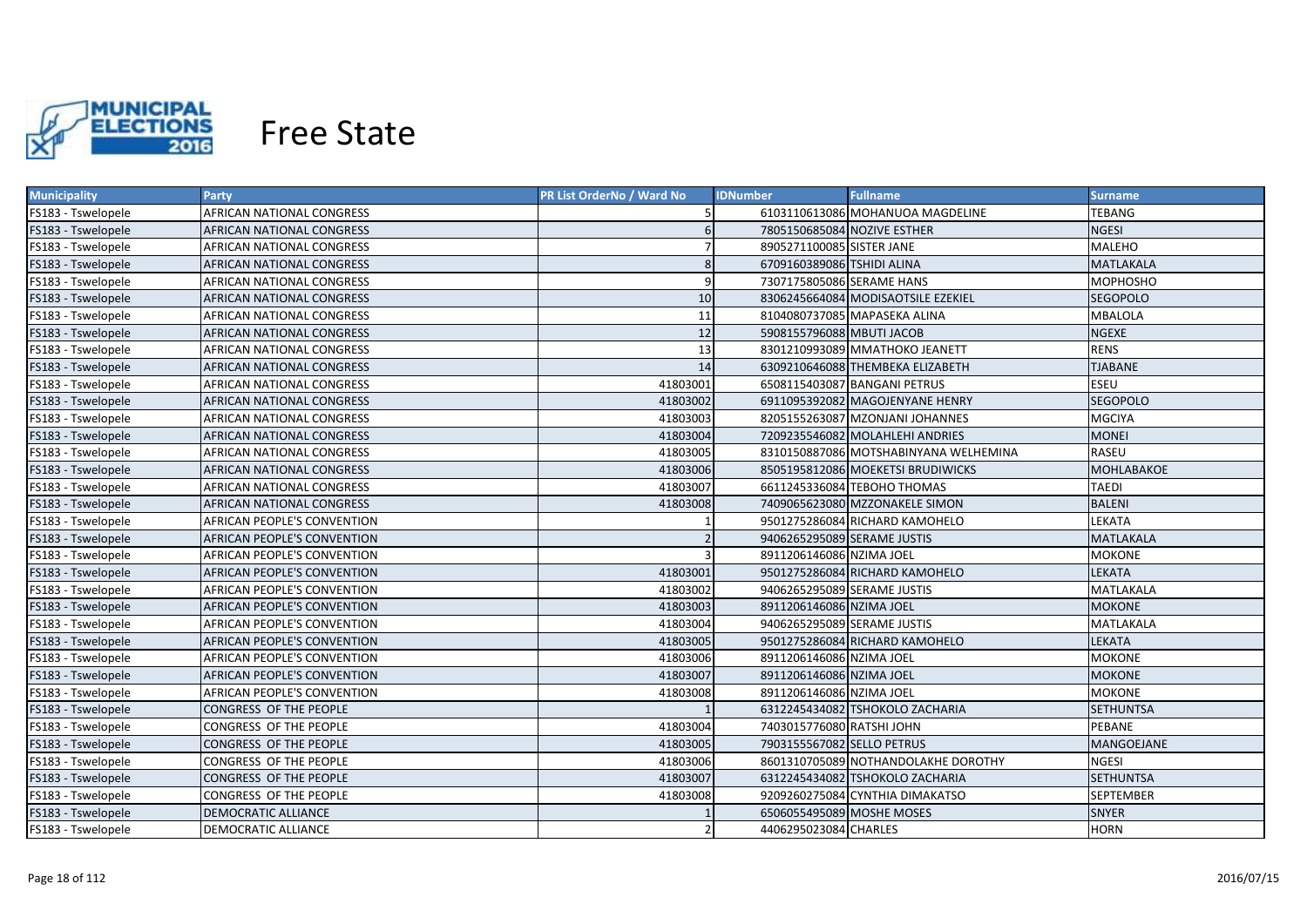

| <b>Municipality</b> | Party                            | PR List OrderNo / Ward No | <b>IDNumber</b>              | <b>Fullname</b>                   | <b>Surname</b>   |
|---------------------|----------------------------------|---------------------------|------------------------------|-----------------------------------|------------------|
| FS183 - Tswelopele  | DEMOCRATIC ALLIANCE              |                           |                              | 7502130084088 ELIZABETH CATHARINA | JOUBERT          |
| FS183 - Tswelopele  | DEMOCRATIC ALLIANCE              |                           | 8104246147088 KHOLISILE PIET |                                   | <b>DIAL</b>      |
| FS183 - Tswelopele  | DEMOCRATIC ALLIANCE              |                           | 7206260188087 REINETTE       |                                   | RAUTENBACH       |
| FS183 - Tswelopele  | DEMOCRATIC ALLIANCE              | 6                         |                              | 6410300247082 MOKONE SOPHIE       | NTLHAKENG        |
| FS183 - Tswelopele  | <b>DEMOCRATIC ALLIANCE</b>       |                           | 7706035403083 OAGILE BEN     |                                   | <b>KGANG</b>     |
| FS183 - Tswelopele  | DEMOCRATIC ALLIANCE              | 41803001                  | 7511200982089 DIKELEDI SARA  |                                   | <b>MAROTHODI</b> |
| FS183 - Tswelopele  | DEMOCRATIC ALLIANCE              | 41803002                  |                              | 6410300247082 MOKONE SOPHIE       | <b>NTLHAKENG</b> |
| FS183 - Tswelopele  | <b>DEMOCRATIC ALLIANCE</b>       | 41803003                  | 5707225833081 PULE DANIEL    |                                   | <b>DIKGOLE</b>   |
| FS183 - Tswelopele  | DEMOCRATIC ALLIANCE              | 41803004                  | 4406295023084 CHARLES        |                                   | <b>HORN</b>      |
| FS183 - Tswelopele  | DEMOCRATIC ALLIANCE              | 41803005                  | 8104246147088 KHOLISILE PIET |                                   | <b>DIAL</b>      |
| FS183 - Tswelopele  | DEMOCRATIC ALLIANCE              | 41803006                  | 7706035403083 OAGILE BEN     |                                   | <b>KGANG</b>     |
| FS183 - Tswelopele  | DEMOCRATIC ALLIANCE              | 41803007                  | 6506055495089 MOSHE MOSES    |                                   | <b>SNYER</b>     |
| FS183 - Tswelopele  | DEMOCRATIC ALLIANCE              | 41803008                  |                              | 7502130084088 ELIZABETH CATHARINA | <b>JOUBERT</b>   |
| FS183 - Tswelopele  | ECONOMIC FREEDOM FIGHTERS        |                           | 8510135639086 TEBOHO ALEC    |                                   | SOAISA           |
| FS183 - Tswelopele  | <b>ECONOMIC FREEDOM FIGHTERS</b> | $\overline{2}$            |                              | 8309270854083 MAMOGAPI ELIZABETH  | <b>MOHLOLO</b>   |
| FS183 - Tswelopele  | <b>ECONOMIC FREEDOM FIGHTERS</b> | 3                         | 8706045401084 SAKKY ISAAC    |                                   | <b>DOTJILE</b>   |
| FS183 - Tswelopele  | <b>ECONOMIC FREEDOM FIGHTERS</b> |                           | 9412070494081 LINDIWE SYLVIA |                                   | <b>RANTOEBA</b>  |
| FS183 - Tswelopele  | <b>ECONOMIC FREEDOM FIGHTERS</b> |                           | 8507276412083 THATO          |                                   | PELOOLE          |
| FS183 - Tswelopele  | <b>ECONOMIC FREEDOM FIGHTERS</b> | 6                         |                              | 8602165758082 PHILLIP SEANEGO     | <b>MOTHEO</b>    |
| FS183 - Tswelopele  | <b>ECONOMIC FREEDOM FIGHTERS</b> |                           |                              | 9008030353084 PULANE ANASTATZA    | <b>SELEPE</b>    |
| FS183 - Tswelopele  | <b>ECONOMIC FREEDOM FIGHTERS</b> | 41803001                  | 8304080748088 TEBEDI SUZAN   |                                   | <b>SHUPING</b>   |
| FS183 - Tswelopele  | <b>ECONOMIC FREEDOM FIGHTERS</b> | 41803002                  |                              | 8602165758082 PHILLIP SEANEGO     | <b>MOTHEO</b>    |
| FS183 - Tswelopele  | <b>ECONOMIC FREEDOM FIGHTERS</b> | 41803003                  |                              | 9107245330083 NELSON SEKGOLA      | <b>PITSI</b>     |
| FS183 - Tswelopele  | ECONOMIC FREEDOM FIGHTERS        | 41803004                  | 8706045401084 SAKKY ISAAC    |                                   | <b>DOTJILE</b>   |
| FS183 - Tswelopele  | ECONOMIC FREEDOM FIGHTERS        | 41803005                  |                              | 9106150550081 NOBAKABONA REBECCA  | <b>DASHEKA</b>   |
| FS183 - Tswelopele  | ECONOMIC FREEDOM FIGHTERS        | 41803006                  |                              | 7107275438089 MASAKALA SAMUEL     | TAEDI            |
| FS183 - Tswelopele  | ECONOMIC FREEDOM FIGHTERS        | 41803007                  |                              | 8210300714083 MAMOKETE SOPHY      | MASIU            |
| FS183 - Tswelopele  | ECONOMIC FREEDOM FIGHTERS        | 41803008                  | 7008065323087 BUTANA JOHN    |                                   | MOTEANE          |
| FS183 - Tswelopele  | <b>VRYHEIDSFRONT PLUS</b>        |                           |                              | 7907095069083 CHRISTIAAN ANDRIES  | <b>WILKEN</b>    |
| FS183 - Tswelopele  | <b>VRYHEIDSFRONT PLUS</b>        | 41803001                  |                              | 7907095069083 CHRISTIAAN ANDRIES  | WILKEN           |
| FS183 - Tswelopele  | VRYHEIDSFRONT PLUS               | 41803002                  |                              | 7907095069083 CHRISTIAAN ANDRIES  | <b>WILKEN</b>    |
| FS183 - Tswelopele  | VRYHEIDSFRONT PLUS               | 41803003                  |                              | 7907095069083 CHRISTIAAN ANDRIES  | <b>WILKEN</b>    |
| FS183 - Tswelopele  | <b>VRYHEIDSFRONT PLUS</b>        | 41803004                  |                              | 7907095069083 CHRISTIAAN ANDRIES  | <b>WILKEN</b>    |
| FS183 - Tswelopele  | <b>VRYHEIDSFRONT PLUS</b>        | 41803005                  |                              | 7907095069083 CHRISTIAAN ANDRIES  | <b>WILKEN</b>    |
| FS183 - Tswelopele  | <b>VRYHEIDSFRONT PLUS</b>        | 41803006                  |                              | 7907095069083 CHRISTIAAN ANDRIES  | <b>WILKEN</b>    |
| FS183 - Tswelopele  | <b>VRYHEIDSFRONT PLUS</b>        | 41803007                  |                              | 7907095069083 CHRISTIAAN ANDRIES  | <b>WILKEN</b>    |
| FS183 - Tswelopele  | <b>VRYHEIDSFRONT PLUS</b>        | 41803008                  |                              | 7907095069083 CHRISTIAAN ANDRIES  | <b>WILKEN</b>    |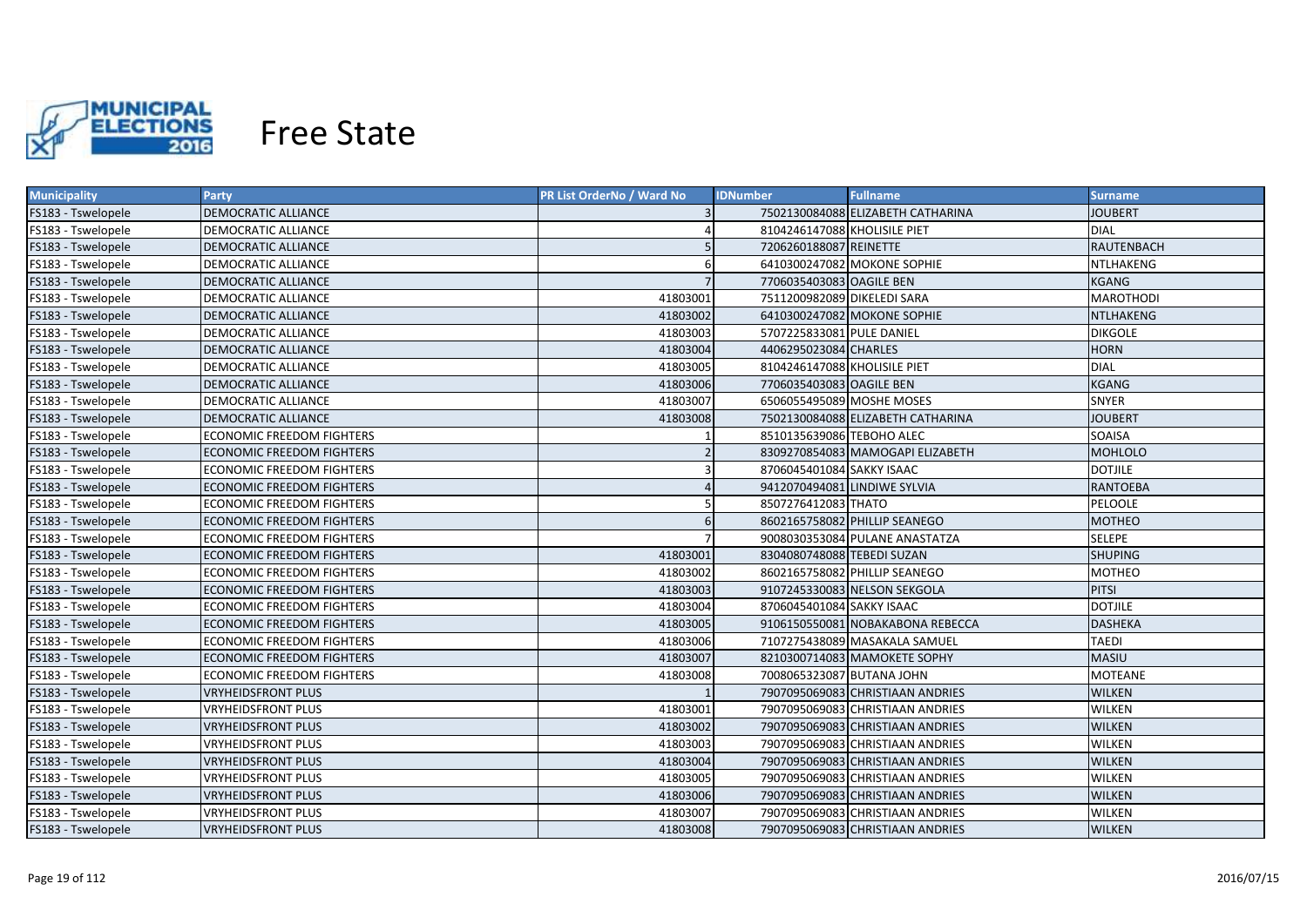

| <b>Municipality</b> | <b>Party</b>                       | PR List OrderNo / Ward No | <b>IDNumber</b> | <b>Fullname</b>               | <b>Surname</b> |
|---------------------|------------------------------------|---------------------------|-----------------|-------------------------------|----------------|
| FS184 - Matjhabeng  | AFRICAN CHRISTIAN DEMOCRATIC PARTY |                           |                 | 8112075946082 LEBOHANG LESLEY | LESIBO         |
| FS184 - Matjhabeng  | AFRICAN CHRISTIAN DEMOCRATIC PARTY | 2                         |                 | 8605135845087 LEROY TSHWANELO | SOLOMON        |
| FS184 - Matjhabeng  | AFRICAN CHRISTIAN DEMOCRATIC PARTY | 3                         |                 | 8810240731087 NOMBULELO ANITA | <b>PETROS</b>  |
| FS184 - Matjhabeng  | AFRICAN CHRISTIAN DEMOCRATIC PARTY | 41804001                  |                 | 8112075946082 LEBOHANG LESLEY | <b>LESIBO</b>  |
| FS184 - Matjhabeng  | AFRICAN CHRISTIAN DEMOCRATIC PARTY | 41804002                  |                 | 8112075946082 LEBOHANG LESLEY | LESIBO         |
| FS184 - Matjhabeng  | AFRICAN CHRISTIAN DEMOCRATIC PARTY | 41804003                  |                 | 8112075946082 LEBOHANG LESLEY | <b>LESIBO</b>  |
| FS184 - Matjhabeng  | AFRICAN CHRISTIAN DEMOCRATIC PARTY | 41804004                  |                 | 8112075946082 LEBOHANG LESLEY | LESIBO         |
| FS184 - Matjhabeng  | AFRICAN CHRISTIAN DEMOCRATIC PARTY | 41804005                  |                 | 8112075946082 LEBOHANG LESLEY | <b>LESIBO</b>  |
| FS184 - Matjhabeng  | AFRICAN CHRISTIAN DEMOCRATIC PARTY | 41804006                  |                 | 8112075946082 LEBOHANG LESLEY | LESIBO         |
| FS184 - Matjhabeng  | AFRICAN CHRISTIAN DEMOCRATIC PARTY | 41804007                  |                 | 8112075946082 LEBOHANG LESLEY | <b>LESIBO</b>  |
| FS184 - Matjhabeng  | AFRICAN CHRISTIAN DEMOCRATIC PARTY | 41804008                  |                 | 8112075946082 LEBOHANG LESLEY | <b>LESIBO</b>  |
| FS184 - Matjhabeng  | AFRICAN CHRISTIAN DEMOCRATIC PARTY | 41804009                  |                 | 8112075946082 LEBOHANG LESLEY | <b>LESIBO</b>  |
| FS184 - Matjhabeng  | AFRICAN CHRISTIAN DEMOCRATIC PARTY | 41804010                  |                 | 8112075946082 LEBOHANG LESLEY | LESIBO         |
| FS184 - Matjhabeng  | AFRICAN CHRISTIAN DEMOCRATIC PARTY | 41804011                  |                 | 8112075946082 LEBOHANG LESLEY | <b>LESIBO</b>  |
| FS184 - Matjhabeng  | AFRICAN CHRISTIAN DEMOCRATIC PARTY | 41804012                  |                 | 8112075946082 LEBOHANG LESLEY | LESIBO         |
| FS184 - Matjhabeng  | AFRICAN CHRISTIAN DEMOCRATIC PARTY | 41804013                  |                 | 8605135845087 LEROY TSHWANELO | SOLOMON        |
| FS184 - Matjhabeng  | AFRICAN CHRISTIAN DEMOCRATIC PARTY | 41804014                  |                 | 8605135845087 LEROY TSHWANELO | SOLOMON        |
| FS184 - Matjhabeng  | AFRICAN CHRISTIAN DEMOCRATIC PARTY | 41804015                  |                 | 8605135845087 LEROY TSHWANELO | SOLOMON        |
| FS184 - Matjhabeng  | AFRICAN CHRISTIAN DEMOCRATIC PARTY | 41804016                  |                 | 8605135845087 LEROY TSHWANELO | SOLOMON        |
| FS184 - Matjhabeng  | AFRICAN CHRISTIAN DEMOCRATIC PARTY | 41804017                  |                 | 8605135845087 LEROY TSHWANELO | SOLOMON        |
| FS184 - Matjhabeng  | AFRICAN CHRISTIAN DEMOCRATIC PARTY | 41804018                  |                 | 8605135845087 LEROY TSHWANELO | SOLOMON        |
| FS184 - Matjhabeng  | AFRICAN CHRISTIAN DEMOCRATIC PARTY | 41804019                  |                 | 8605135845087 LEROY TSHWANELO | <b>SOLOMON</b> |
| FS184 - Matjhabeng  | AFRICAN CHRISTIAN DEMOCRATIC PARTY | 41804020                  |                 | 8605135845087 LEROY TSHWANELO | SOLOMON        |
| FS184 - Matjhabeng  | AFRICAN CHRISTIAN DEMOCRATIC PARTY | 41804021                  |                 | 8605135845087 LEROY TSHWANELO | SOLOMON        |
| FS184 - Matjhabeng  | AFRICAN CHRISTIAN DEMOCRATIC PARTY | 41804022                  |                 | 8605135845087 LEROY TSHWANELO | SOLOMON        |
| FS184 - Matjhabeng  | AFRICAN CHRISTIAN DEMOCRATIC PARTY | 41804023                  |                 | 8605135845087 LEROY TSHWANELO | SOLOMON        |
| FS184 - Matjhabeng  | AFRICAN CHRISTIAN DEMOCRATIC PARTY | 41804025                  |                 | 8810240731087 NOMBULELO ANITA | <b>PETROS</b>  |
| FS184 - Matjhabeng  | AFRICAN CHRISTIAN DEMOCRATIC PARTY | 41804026                  |                 | 8810240731087 NOMBULELO ANITA | <b>PETROS</b>  |
| FS184 - Matjhabeng  | AFRICAN CHRISTIAN DEMOCRATIC PARTY | 41804027                  |                 | 8810240731087 NOMBULELO ANITA | <b>PETROS</b>  |
| FS184 - Matjhabeng  | AFRICAN CHRISTIAN DEMOCRATIC PARTY | 41804028                  |                 | 8810240731087 NOMBULELO ANITA | <b>PETROS</b>  |
| FS184 - Matjhabeng  | AFRICAN CHRISTIAN DEMOCRATIC PARTY | 41804029                  |                 | 8810240731087 NOMBULELO ANITA | <b>PETROS</b>  |
| FS184 - Matjhabeng  | AFRICAN CHRISTIAN DEMOCRATIC PARTY | 41804030                  |                 | 8810240731087 NOMBULELO ANITA | <b>PETROS</b>  |
| FS184 - Matjhabeng  | AFRICAN CHRISTIAN DEMOCRATIC PARTY | 41804031                  |                 | 8810240731087 NOMBULELO ANITA | <b>PETROS</b>  |
| FS184 - Matjhabeng  | AFRICAN CHRISTIAN DEMOCRATIC PARTY | 41804032                  |                 | 8810240731087 NOMBULELO ANITA | <b>PETROS</b>  |
| FS184 - Matjhabeng  | AFRICAN CHRISTIAN DEMOCRATIC PARTY | 41804033                  |                 | 8810240731087 NOMBULELO ANITA | <b>PETROS</b>  |
| FS184 - Matjhabeng  | AFRICAN CHRISTIAN DEMOCRATIC PARTY | 41804034                  |                 | 8810240731087 NOMBULELO ANITA | <b>PETROS</b>  |
| FS184 - Matjhabeng  | AFRICAN CHRISTIAN DEMOCRATIC PARTY | 41804035                  |                 | 8810240731087 NOMBULELO ANITA | PETROS         |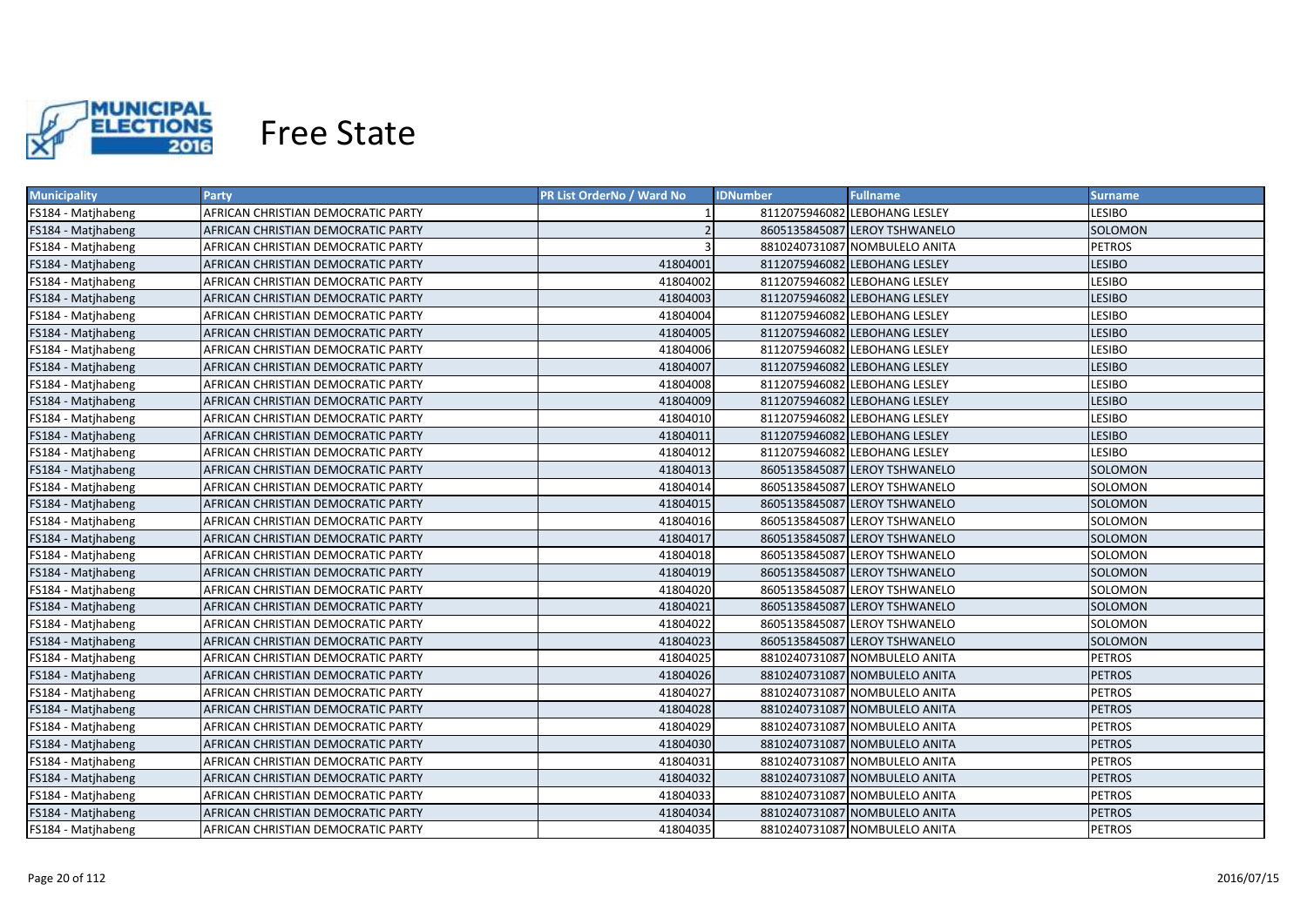

| <b>Municipality</b> | <b>Party</b>                     | PR List OrderNo / Ward No | <b>IDNumber</b>              | <b>Fullname</b>                      | Surname            |
|---------------------|----------------------------------|---------------------------|------------------------------|--------------------------------------|--------------------|
| FS184 - Matjhabeng  | AFRICAN NATIONAL CONGRESS        |                           |                              | 6506115659088 NKOSINJANI WILSON      | SPEELMAN           |
| FS184 - Matjhabeng  | AFRICAN NATIONAL CONGRESS        |                           | 6212110847089 MPOLAILE LYDIA |                                      | RADEBE             |
| FS184 - Matjhabeng  | AFRICAN NATIONAL CONGRESS        | 3                         |                              | 6606055845083 MOTLALENTOA JOSEPH     | <b>SEPHIRI</b>     |
| FS184 - Matjhabeng  | AFRICAN NATIONAL CONGRESS        |                           |                              | 8504280455083 DIKELEDI ROSEMARY      | <b>DIREKO</b>      |
| FS184 - Matjhabeng  | AFRICAN NATIONAL CONGRESS        | 5                         |                              | 6606140532084 MATINTE CHRISTINA      | <b>RADEBE</b>      |
| FS184 - Matjhabeng  | AFRICAN NATIONAL CONGRESS        | 6                         | 6105150326081 MERIAM         |                                      | KABI               |
| FS184 - Matjhabeng  | AFRICAN NATIONAL CONGRESS        | $\overline{7}$            |                              | 6903240957083 KABOTSA SARAH VENOLIA  | <b>MOIPATLE</b>    |
| FS184 - Matjhabeng  | AFRICAN NATIONAL CONGRESS        | 8                         |                              | 8102210307084 XOLILE NOMPUMELELO     | <b>MASINA</b>      |
| FS184 - Matjhabeng  | AFRICAN NATIONAL CONGRESS        | 9                         |                              | 5505150433087 MAMPHOTHU GLADYS       | <b>MAFAISA</b>     |
| FS184 - Matjhabeng  | AFRICAN NATIONAL CONGRESS        | 10 <sup>1</sup>           | 6402065770085 BHEKE          |                                      | <b>STOFILE</b>     |
| FS184 - Matjhabeng  | AFRICAN NATIONAL CONGRESS        | 11                        |                              | 6312220841087 MAKHOTSO HENRIETTA     | <b>NTSEBENG</b>    |
| FS184 - Matjhabeng  | AFRICAN NATIONAL CONGRESS        | 12                        | 7708015961080 MODISE ELIAS   |                                      | <b>TSHOPO</b>      |
| FS184 - Matjhabeng  | AFRICAN NATIONAL CONGRESS        | 13                        |                              | 8103051180085 MALERATO ROSEMARY      | <b>TSUPA</b>       |
| FS184 - Matjhabeng  | AFRICAN NATIONAL CONGRESS        | 14                        |                              | 8808105668089 TEBOHO BENJAMIN        | LUSHABA            |
| FS184 - Matjhabeng  | AFRICAN NATIONAL CONGRESS        | 15                        |                              | 5105060200088 MAMOHANOE LUCY         | <b>TLHONE</b>      |
| FS184 - Matjhabeng  | AFRICAN NATIONAL CONGRESS        | 16                        |                              | 6009045905085 MNCEDISI ARCHIBOLD     | <b>MBANA</b>       |
| FS184 - Matjhabeng  | AFRICAN NATIONAL CONGRESS        | 17                        |                              | 7205100509080 NKADIMENG ELISA        | <b>THELINGOANE</b> |
| FS184 - Matjhabeng  | AFRICAN NATIONAL CONGRESS        | 18                        |                              | 7907205201089 SHALTON CHARLES        | KOCKERA            |
| FS184 - Matjhabeng  | AFRICAN NATIONAL CONGRESS        | 19                        |                              | 6411160688084 KETLHONAME VICTORIA    | <b>VAN ROOYEN</b>  |
| FS184 - Matjhabeng  | AFRICAN NATIONAL CONGRESS        | 20                        |                              | 7708100677088 MADIKHONG PATIENCE     | <b>DANSTER</b>     |
| FS184 - Matjhabeng  | AFRICAN NATIONAL CONGRESS        | 21                        | 6501075294083 SIPHO DAVID    |                                      | <b>MANESE</b>      |
| FS184 - Matjhabeng  | AFRICAN NATIONAL CONGRESS        | 22                        | 8103180836086 SESI ELISA     |                                      | <b>MTHOMBENI</b>   |
| FS184 - Matjhabeng  | AFRICAN NATIONAL CONGRESS        | 23                        |                              | 5902215418080 MMILWANE PATRICK       | <b>MOTSHABI</b>    |
| FS184 - Matjhabeng  | AFRICAN NATIONAL CONGRESS        | 24                        | 6209145886082 MBHALI ERNEST  |                                      | <b>NYEMBE</b>      |
| FS184 - Matjhabeng  | AFRICAN NATIONAL CONGRESS        | 25                        |                              | 6312165519086 TEBOHO LAZARUS         | <b>MABOTE</b>      |
| FS184 - Matjhabeng  | AFRICAN NATIONAL CONGRESS        | 26                        |                              | 7106260435084 MMAMOTA ANDRONICA      | <b>OLIFANT</b>     |
| FS184 - Matjhabeng  | AFRICAN NATIONAL CONGRESS        | $\overline{27}$           | 6903010543089 MIRANDA        |                                      | <b>JULY</b>        |
| FS184 - Matjhabeng  | AFRICAN NATIONAL CONGRESS        | 28                        | 5908015872087 LENNOX         |                                      | RUBULANA           |
| FS184 - Matjhabeng  | AFRICAN NATIONAL CONGRESS        | 29                        |                              | 8201180582088 MATSHIDISO MERIAM      | <b>SENOGE</b>      |
| FS184 - Matjhabeng  | AFRICAN NATIONAL CONGRESS        | 30                        | 8003120611088 CAROL PALESA   |                                      | <b>CHAKA</b>       |
| FS184 - Matjhabeng  | AFRICAN NATIONAL CONGRESS        | 31                        |                              | 6807235658087 KHOTSO JOHANNES        | <b>MENYATSO</b>    |
| FS184 - Matjhabeng  | AFRICAN NATIONAL CONGRESS        | 32                        |                              | 4712020539082 MAMORI AGNES           | MATHEBULA          |
| FS184 - Matjhabeng  | AFRICAN NATIONAL CONGRESS        | 33                        | 5111150171080 MAUREEN        |                                      | <b>BAAITJIES</b>   |
| FS184 - Matjhabeng  | AFRICAN NATIONAL CONGRESS        | 34                        |                              | 6904065697085 RANKELE LAWRENCE       | <b>MSINTO</b>      |
| FS184 - Matjhabeng  | AFRICAN NATIONAL CONGRESS        | 35                        |                              | 5902090650088 MATSHIDISO FLORENCE    | <b>NGCEZULLA</b>   |
| FS184 - Matjhabeng  | AFRICAN NATIONAL CONGRESS        | 36                        |                              | 6507280540087 MATAU ELFRIDA          | <b>TSUBANE</b>     |
| FS184 - Matjhabeng  | <b>AFRICAN NATIONAL CONGRESS</b> | 37                        |                              | 5905040875085 MAMOIPONE SAKANE EMILY | <b>MFEBE</b>       |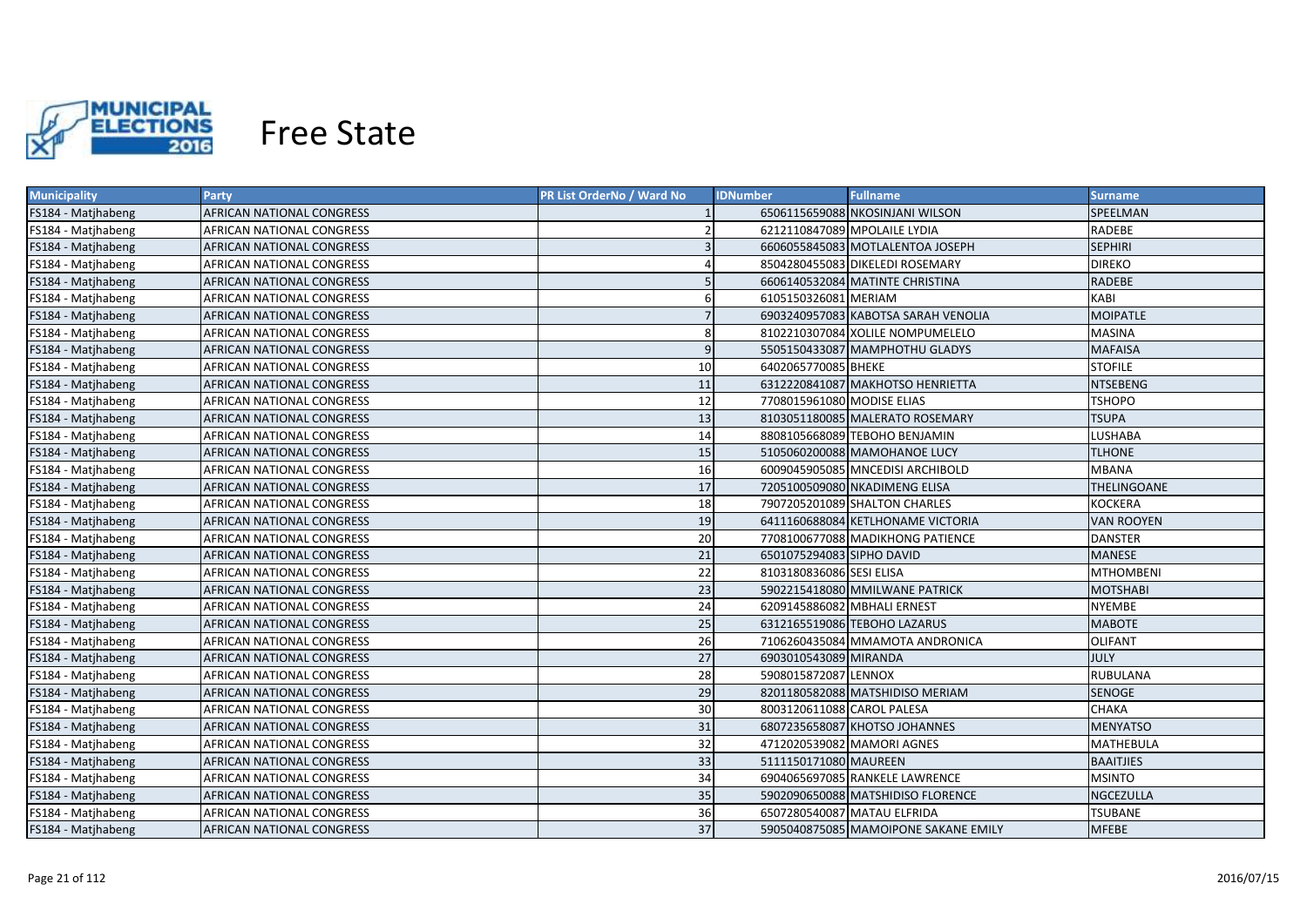

| <b>Municipality</b> | Party                            | PR List OrderNo / Ward No | <b>IDNumber</b>             | <b>Fullname</b>                       | <b>Surname</b>    |
|---------------------|----------------------------------|---------------------------|-----------------------------|---------------------------------------|-------------------|
| FS184 - Matjhabeng  | AFRICAN NATIONAL CONGRESS        | 38                        |                             | 6209125965088 THABANG EDWARD          | PETERSON          |
| FS184 - Matjhabeng  | AFRICAN NATIONAL CONGRESS        | 39                        |                             | 4904065718081 MANGELE AMOS            | SONO              |
| FS184 - Matjhabeng  | AFRICAN NATIONAL CONGRESS        | 40                        |                             | 7810185438087 RATHIPE TRAIVERSE       | <b>MOLUPE</b>     |
| FS184 - Matjhabeng  | AFRICAN NATIONAL CONGRESS        | 41                        | 6305085877089 MTELANGA      |                                       | <b>ZIWELE</b>     |
| FS184 - Matjhabeng  | AFRICAN NATIONAL CONGRESS        | 42                        |                             | 7106305400085 MOKETE JEREMIA          | <b>THATENG</b>    |
| FS184 - Matjhabeng  | AFRICAN NATIONAL CONGRESS        | 43                        |                             | 5905075864087 THAMSANQA ALBERT        | <b>DYWILI</b>     |
| FS184 - Matjhabeng  | AFRICAN NATIONAL CONGRESS        | 44                        | 8109216110081 DANIEL DANILE |                                       | <b>TSHETU</b>     |
| FS184 - Matjhabeng  | AFRICAN NATIONAL CONGRESS        | 45                        |                             | 5801285467086 MOHAU STOFFEL           | <b>MOSALA</b>     |
| FS184 - Matjhabeng  | AFRICAN NATIONAL CONGRESS        | 46                        |                             | 6102075621084 ZWELIBANZI ADAM         | THUTHANI          |
| FS184 - Matjhabeng  | AFRICAN NATIONAL CONGRESS        | 47                        |                             | 6401205564085 LEJONI LEBOHANG FRANCIS | <b>RADEBE</b>     |
| FS184 - Matjhabeng  | AFRICAN NATIONAL CONGRESS        | 41804001                  |                             | 7101205401085 MAKARETENG MARTIN       | <b>SEBOTSA</b>    |
| FS184 - Matjhabeng  | AFRICAN NATIONAL CONGRESS        | 41804002                  |                             | 7904165508082 KAMOHELO SAMUEL         | <b>TSUBELLA</b>   |
| FS184 - Matjhabeng  | AFRICAN NATIONAL CONGRESS        | 41804003                  |                             | 7307200537084 MATSEKO SABINA          | <b>DYOYI</b>      |
| FS184 - Matjhabeng  | AFRICAN NATIONAL CONGRESS        | 41804004                  | 7708286114088 SEPHIRI JAN   |                                       | <b>LIPHOKO</b>    |
| FS184 - Matjhabeng  | AFRICAN NATIONAL CONGRESS        | 41804005                  |                             | 8003185671084 PULE MOHLOPHEHI ISHMAEL | MOLELEKOA         |
| FS184 - Matjhabeng  | AFRICAN NATIONAL CONGRESS        | 41804006                  |                             | 7604045524081 BUTI HAARMANS           | <b>MAHLUMBA</b>   |
| FS184 - Matjhabeng  | AFRICAN NATIONAL CONGRESS        | 41804007                  |                             | 6111040717083 NOMTHANDAZO EVELYN      | <b>MONJOVO</b>    |
| FS184 - Matjhabeng  | AFRICAN NATIONAL CONGRESS        | 41804008                  |                             | 6305155690081 MOFAPOHELI DAVID        | <b>MASIENYANE</b> |
| FS184 - Matjhabeng  | AFRICAN NATIONAL CONGRESS        | 41804009                  |                             | 5302120802082 MIETHA PATRICIA         | COETZEE-KASPER    |
| FS184 - Matjhabeng  | AFRICAN NATIONAL CONGRESS        | 41804010                  | 8311225783086 SANKANE JIM   |                                       | RAMALEFANE        |
| FS184 - Matjhabeng  | <b>AFRICAN NATIONAL CONGRESS</b> | 41804011                  |                             | 7104215138085 VICTOR REGINALD         | <b>MORRIS</b>     |
| FS184 - Matjhabeng  | AFRICAN NATIONAL CONGRESS        | 41804012                  |                             | 7802195419082 ZACHARIAH SABATA        | <b>MOSHOEU</b>    |
| FS184 - Matjhabeng  | <b>AFRICAN NATIONAL CONGRESS</b> | 41804013                  |                             | 8003155374081 TSOKOLO JACOB           | THELINGOANE       |
| FS184 - Matjhabeng  | AFRICAN NATIONAL CONGRESS        | 41804014                  |                             | 5802195540087 MOJALEFA SAMUEL         | <b>CHAKA</b>      |
| FS184 - Matjhabeng  | AFRICAN NATIONAL CONGRESS        | 41804015                  |                             | 5706055727082 BONGANI NDUMISO         | <b>NTULI</b>      |
| FS184 - Matjhabeng  | AFRICAN NATIONAL CONGRESS        | 41804016                  |                             | 6105020317088 TLALENG SELINA          | <b>MELI</b>       |
| FS184 - Matjhabeng  | AFRICAN NATIONAL CONGRESS        | 41804017                  |                             | 6301265908083 THANDUXOLO DAVID        | <b>KHALIPHA</b>   |
| FS184 - Matjhabeng  | AFRICAN NATIONAL CONGRESS        | 41804018                  | 6712095445080 NKALE JOSEPH  |                                       | MOLOJA            |
| FS184 - Matjhabeng  | AFRICAN NATIONAL CONGRESS        | 41804019                  |                             | 7604155557087 PASEKA THOMAS           | RAMATISA          |
| FS184 - Matjhabeng  | AFRICAN NATIONAL CONGRESS        | 41804020                  |                             | 6612085719082 BANTUBATHI BERENG       | <b>NKONKA</b>     |
| FS184 - Matjhabeng  | AFRICAN NATIONAL CONGRESS        | 41804021                  |                             | 6711115246080 SEPHIRI JOHANNES        | PHOLO             |
| FS184 - Matjhabeng  | AFRICAN NATIONAL CONGRESS        | 41804022                  |                             | 7703175753088 ITUMELENG PATRICK       | POO               |
| FS184 - Matjhabeng  | AFRICAN NATIONAL CONGRESS        | 41804023                  |                             | 8006025439083 KGORAI RUBBEN           | <b>TLAKE</b>      |
| FS184 - Matjhabeng  | AFRICAN NATIONAL CONGRESS        | 41804024                  |                             | 6510015885082 MANENE ALFRED           | MPHIKELELI        |
| FS184 - Matjhabeng  | AFRICAN NATIONAL CONGRESS        | 41804025                  | 8201185759087 TUMELO DAVID  |                                       | <b>NTHAKO</b>     |
| FS184 - Matjhabeng  | AFRICAN NATIONAL CONGRESS        | 41804026                  |                             | 6001235432087 SIZAKELE JOSEPH         | <b>TSATSA</b>     |
| FS184 - Matjhabeng  | AFRICAN NATIONAL CONGRESS        | 41804027                  | 4812015527082 BOY           |                                       | <b>SAAI</b>       |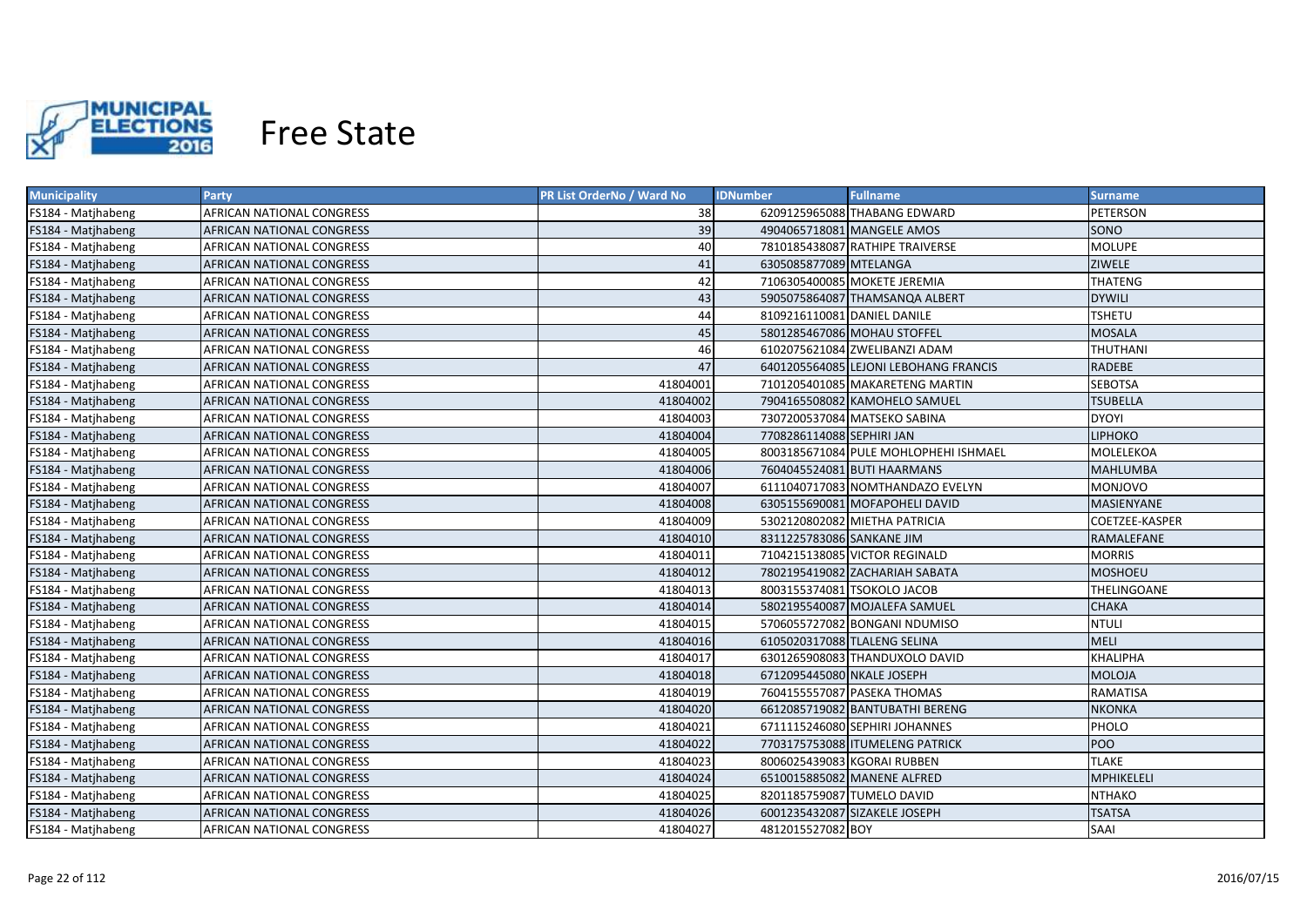

| <b>Municipality</b> | Party                              | <b>PR List OrderNo / Ward No</b> | <b>Fullname</b><br><b>IDNumber</b> | <b>Surname</b>       |
|---------------------|------------------------------------|----------------------------------|------------------------------------|----------------------|
| FS184 - Matjhabeng  | AFRICAN NATIONAL CONGRESS          | 41804028                         | 7001225542084 TSUPANE JOSEPH       | <b>MOSIA</b>         |
| FS184 - Matjhabeng  | AFRICAN NATIONAL CONGRESS          | 41804029                         | 5511200388081 DIPUO MARGARET       | MAFA                 |
| FS184 - Matjhabeng  | AFRICAN NATIONAL CONGRESS          | 41804030                         | 8212156028089 MOETI                | <b>MOLEFI</b>        |
| FS184 - Matjhabeng  | AFRICAN NATIONAL CONGRESS          | 41804031                         | 7705065583087 HLOBOHANG ABEL       | МОКНОМО              |
| FS184 - Matjhabeng  | AFRICAN NATIONAL CONGRESS          | 41804032                         | 6810230517084 SELLOANE ELIZABETH   | <b>DITHEBE</b>       |
| FS184 - Matjhabeng  | AFRICAN NATIONAL CONGRESS          | 41804033                         | 6112045580088 RAMANKI FRANS        | <b>MABINE</b>        |
| FS184 - Matjhabeng  | AFRICAN NATIONAL CONGRESS          | 41804034                         | 6202275146088 YUSUF ABDOOL KADER   | <b>VAHED</b>         |
| FS184 - Matjhabeng  | AFRICAN NATIONAL CONGRESS          | 41804035                         | 5310025599083 NKOSINATHI REGINALD  | MANZANA              |
| FS184 - Matjhabeng  | AFRICAN NATIONAL CONGRESS          | 41804036                         | 4305225346088 MATOO JACOB          | <b>KHOTHULE</b>      |
| FS184 - Matjhabeng  | AFRICAN PEOPLE'S CONVENTION        |                                  | 7807025401085 SANKOELA PETRUS      | <b>FALATSI</b>       |
| FS184 - Matjhabeng  | <b>AFRICAN PEOPLE'S CONVENTION</b> | $\overline{2}$                   | 8410126169088 LIKETSO MATTHEWS     | <b>POONE</b>         |
| FS184 - Matjhabeng  | <b>AFRICAN PEOPLE'S CONVENTION</b> | $\overline{3}$                   | 9212270017082 SAFANI               | <b>MOTSIELOA</b>     |
| FS184 - Matjhabeng  | <b>AFRICAN PEOPLE'S CONVENTION</b> | $\overline{4}$                   | 8509235282086 THABO ANDRIES        | <b>RAMOKOATSI</b>    |
| FS184 - Matjhabeng  | <b>AFRICAN PEOPLE'S CONVENTION</b> | 5                                | 6101016058083 VELAPHE ABRAHAM      | <b>BELEKOANE</b>     |
| FS184 - Matjhabeng  | <b>AFRICAN PEOPLE'S CONVENTION</b> | 6                                | 7409215481082 FIKILE DOMINIC       | <b>SHANGE</b>        |
| FS184 - Matjhabeng  | AFRICAN PEOPLE'S CONVENTION        |                                  | 5811110405086 LIEKETSENG GLADYS    | <b>MPHATSOENYANE</b> |
| FS184 - Matjhabeng  | <b>AFRICAN PEOPLE'S CONVENTION</b> | 8                                | 8110106128084 LEBITSA SAREL        | <b>SEJAKE</b>        |
| FS184 - Matjhabeng  | AFRICAN PEOPLE'S CONVENTION        | 9                                | 8201261019083 MADIYE JOSEPHINA     | <b>TSOHLISI</b>      |
| FS184 - Matjhabeng  | AFRICAN PEOPLE'S CONVENTION        | 10                               | 8610155736083 TSHEDISO ERIC        | <b>MORAKE</b>        |
| FS184 - Matjhabeng  | AFRICAN PEOPLE'S CONVENTION        | 11                               | 4904065355082 SELLO SOLOMON        | <b>MOKEJANE</b>      |
| FS184 - Matjhabeng  | AFRICAN PEOPLE'S CONVENTION        | 41804010                         | 5811110405086 LIEKETSENG GLADYS    | <b>MPHATSOENYANE</b> |
| FS184 - Matjhabeng  | AFRICAN PEOPLE'S CONVENTION        | 41804015                         | 8110106128084 LEBITSA SAREL        | SEJAKE               |
| FS184 - Matjhabeng  | AFRICAN PEOPLE'S CONVENTION        | 41804017                         | 4904065355082 SELLO SOLOMON        | <b>MOKEJANE</b>      |
| FS184 - Matjhabeng  | AFRICAN PEOPLE'S CONVENTION        | 41804018                         | 8201261019083 MADIYE JOSEPHINA     | <b>TSOHLISI</b>      |
| FS184 - Matjhabeng  | AFRICAN PEOPLE'S CONVENTION        | 41804019                         | 8610155736083 TSHEDISO ERIC        | <b>MORAKE</b>        |
| FS184 - Matjhabeng  | AFRICAN PEOPLE'S CONVENTION        | 41804020                         | 7409215481082 FIKILE DOMINIC       | SHANGE               |
| FS184 - Matjhabeng  | AFRICAN PEOPLE'S CONVENTION        | 41804021                         | 6101016058083 VELAPHE ABRAHAM      | <b>BELEKOANE</b>     |
| FS184 - Matjhabeng  | AFRICAN PEOPLE'S CONVENTION        | 41804022                         | 5306105397083 GUMANE PETRES        | MONWANA              |
| FS184 - Matjhabeng  | AFRICAN PEOPLE'S CONVENTION        | 41804026                         | 9212270017082 SAFANI               | <b>MOTSIELOA</b>     |
| FS184 - Matjhabeng  | AFRICAN PEOPLE'S CONVENTION        | 41804029                         | 8509235282086 THABO ANDRIES        | RAMOKOATSI           |
| FS184 - Matjhabeng  | AFRICAN PEOPLE'S CONVENTION        | 41804031                         | 8410126169088 LIKETSO MATTHEWS     | <b>POONE</b>         |
| FS184 - Matjhabeng  | AFRICAN PEOPLE'S CONVENTION        | 41804035                         | 7807025401085 SANKOELA PETRUS      | <b>FALATSI</b>       |
| FS184 - Matjhabeng  | CONGRESS OF THE PEOPLE             |                                  | 6706085630081 THEMBEKILE MAXWELL   | <b>NGESI</b>         |
| FS184 - Matjhabeng  | CONGRESS OF THE PEOPLE             | 41804005                         | 6710060311089 EVELINE VUYELWA      | <b>BINTA</b>         |
| FS184 - Matjhabeng  | CONGRESS OF THE PEOPLE             | 41804006                         | 6708290513086 MADITABA ADELINAH    | <b>STAITAI</b>       |
| FS184 - Matjhabeng  | CONGRESS OF THE PEOPLE             | 41804007                         | 7205066239086 BONGANI VINCENT      | <b>MBOYIYA</b>       |
| FS184 - Matjhabeng  | <b>CONGRESS OF THE PEOPLE</b>      | 41804008                         | 5610190282088 GOITSEMANG IRENE     | <b>DITALAME</b>      |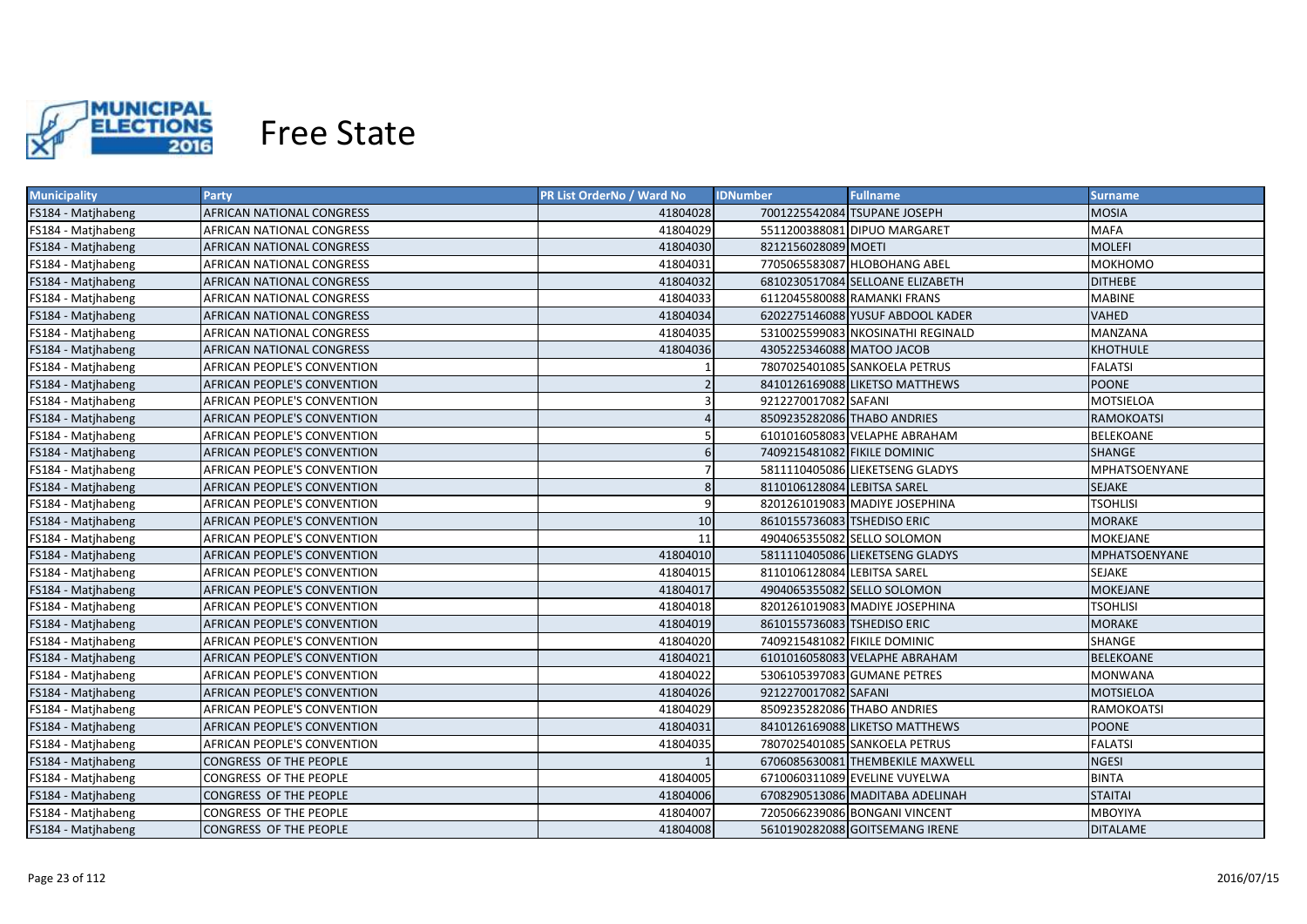

| <b>Municipality</b> | <b>Party</b>                  | PR List OrderNo / Ward No | <b>IDNumber</b>              | <b>Fullname</b>                   | Surname           |
|---------------------|-------------------------------|---------------------------|------------------------------|-----------------------------------|-------------------|
| FS184 - Matjhabeng  | CONGRESS OF THE PEOPLE        | 41804009                  | 7507155911081 DISEMA EDWIN   |                                   | MALEFANE          |
| FS184 - Matjhabeng  | CONGRESS OF THE PEOPLE        | 41804010                  |                              | 6410140445086 LEAH MHPULANE       | <b>LENONG</b>     |
| FS184 - Matjhabeng  | CONGRESS OF THE PEOPLE        | 41804011                  | 5012280109083 LENA           |                                   | SOETMELK          |
| FS184 - Matjhabeng  | CONGRESS OF THE PEOPLE        | 41804012                  |                              | 7605235443081 MAKHOTLA BENJAMIN   | <b>SEFULI</b>     |
| FS184 - Matjhabeng  | CONGRESS OF THE PEOPLE        | 41804013                  | 7205040503086 MOOKHO ELISA   |                                   | <b>NQEOBO</b>     |
| FS184 - Matjhabeng  | CONGRESS OF THE PEOPLE        | 41804014                  |                              | 5907145429081 MOEKETSI SIMON      | <b>MOTLATLA</b>   |
| FS184 - Matjhabeng  | CONGRESS OF THE PEOPLE        | 41804015                  | 7512126373080 VUYISILE JAMES |                                   | PAN               |
| FS184 - Matjhabeng  | CONGRESS OF THE PEOPLE        | 41804016                  |                              | 8109116031080 LEHLOHONOLO DONALD  | <b>MOHOJE</b>     |
| FS184 - Matjhabeng  | CONGRESS OF THE PEOPLE        | 41804017                  |                              | 6204095377083 MOEKETSI JOSEPH     | <b>PULE</b>       |
| FS184 - Matjhabeng  | <b>CONGRESS OF THE PEOPLE</b> | 41804018                  |                              | 4510305257085 MOCHELE GLADSTONE   | <b>PHAJANE</b>    |
| FS184 - Matjhabeng  | CONGRESS OF THE PEOPLE        | 41804020                  |                              | 5309155695083 NCEDANI JOHANNES    | <b>PINA</b>       |
| FS184 - Matjhabeng  | CONGRESS OF THE PEOPLE        | 41804022                  |                              | 5508280529089 MAMONKHE OSHENIA    | POO               |
| FS184 - Matjhabeng  | CONGRESS OF THE PEOPLE        | 41804024                  | 6201106126087 SISA           |                                   | <b>MNGAYI</b>     |
| FS184 - Matjhabeng  | CONGRESS OF THE PEOPLE        | 41804025                  | 5802016140083 PHOLO ISAAC    |                                   | <b>TAU</b>        |
| FS184 - Matjhabeng  | CONGRESS OF THE PEOPLE        | 41804029                  |                              | 6706085630081 THEMBEKILE MAXWELL  | <b>NGESI</b>      |
| FS184 - Matjhabeng  | CONGRESS OF THE PEOPLE        | 41804030                  |                              | 6204050330085 LIMAKATSO MARTHA    | <b>PHIKE</b>      |
| FS184 - Matjhabeng  | CONGRESS OF THE PEOPLE        | 41804031                  |                              | 8411255229081 JOSEPH MATSHIDISO   | <b>MATLOKOTSI</b> |
| FS184 - Matjhabeng  | CONGRESS OF THE PEOPLE        | 41804032                  | 7312290340084 PALESA AEMY    |                                   | KOLOKO            |
| FS184 - Matjhabeng  | CONGRESS OF THE PEOPLE        | 41804034                  | 8803050838084 LUSANDA        |                                   | <b>HLEKO</b>      |
| FS184 - Matjhabeng  | CONGRESS OF THE PEOPLE        | 41804036                  |                              | 8306015631081 THABO GODFREY       | <b>MALETE</b>     |
| FS184 - Matjhabeng  | <b>DEMOCRATIC ALLIANCE</b>    |                           |                              | 7210210470082 LUTTIGA NOMBUYISELO | PRESENTE          |
| FS184 - Matjhabeng  | <b>DEMOCRATIC ALLIANCE</b>    | $\overline{2}$            |                              | 6505030609087 ELLIS JAQUELINE     | <b>JACOBS</b>     |
| FS184 - Matjhabeng  | <b>DEMOCRATIC ALLIANCE</b>    | 3                         |                              | 6804260140081 MARGARETHA JOHANNA  | <b>BADENHORST</b> |
| FS184 - Matjhabeng  | <b>DEMOCRATIC ALLIANCE</b>    | $\Delta$                  | 7112065214088 ANDRÈ          |                                   | <b>STYGER</b>     |
| FS184 - Matjhabeng  | DEMOCRATIC ALLIANCE           | 5                         |                              | 5004145086085 JOHANNES STEFANUS   | <b>MARAIS</b>     |
| FS184 - Matjhabeng  | DEMOCRATIC ALLIANCE           | 6                         |                              | 5712275092083 PETRUS FRANCOIS     | <b>BOTHA</b>      |
| FS184 - Matjhabeng  | DEMOCRATIC ALLIANCE           |                           |                              | 8006015692089 THABISO WILLIAM     | LETLHAKE          |
| FS184 - Matjhabeng  | DEMOCRATIC ALLIANCE           | 8                         | 4804245570081 ARMY JOSEPH    |                                   | <b>MANENYE</b>    |
| FS184 - Matjhabeng  | DEMOCRATIC ALLIANCE           | 9                         |                              | 5203160824087 MAMPOI MIRRIAM      | RAKAKI            |
| FS184 - Matjhabeng  | DEMOCRATIC ALLIANCE           | 10                        |                              | 7110060441086 NTHABISENG MOOD     | <b>PHOFELI</b>    |
| FS184 - Matjhabeng  | DEMOCRATIC ALLIANCE           | 11                        |                              | 5703255750089 JOSEPH BUTIBUTI     | <b>SULO</b>       |
| FS184 - Matjhabeng  | DEMOCRATIC ALLIANCE           | 12                        |                              | 6802085571084 POGISHO PATRICK     | <b>MHOLO</b>      |
| FS184 - Matjhabeng  | DEMOCRATIC ALLIANCE           | 13                        | 7008225304084 MASILO ESAU    |                                   | BANYANE           |
| FS184 - Matjhabeng  | DEMOCRATIC ALLIANCE           | 14                        |                              | 6502021223085 SYLVIA NTOMZODWA    | LALA              |
| FS184 - Matjhabeng  | DEMOCRATIC ALLIANCE           | 15                        | 5206245208085 BILLY DAVID    |                                   | <b>MHLAFU</b>     |
| FS184 - Matjhabeng  | <b>DEMOCRATIC ALLIANCE</b>    | 16                        |                              | 7302275483082 MKUMJULWA SAMUEL    | <b>MASEKO</b>     |
| FS184 - Matjhabeng  | <b>DEMOCRATIC ALLIANCE</b>    | 17                        |                              | 4612270489089 TLALANE GLORIA      | <b>MOKOTEDI</b>   |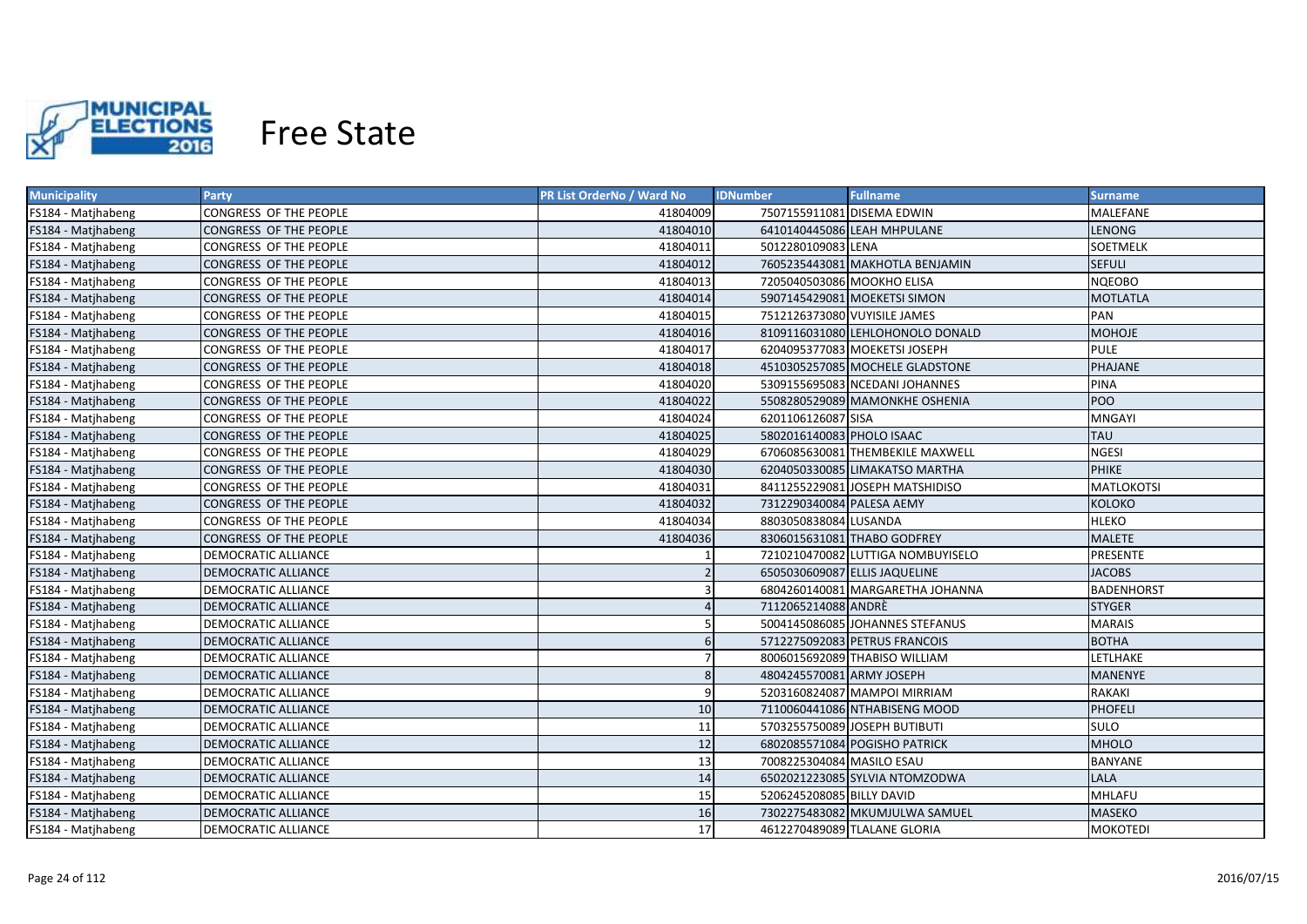

| <b>Municipality</b> | <b>Party</b>               | PR List OrderNo / Ward No | <b>IDNumber</b>               | <b>Fullname</b>                   | Surname           |
|---------------------|----------------------------|---------------------------|-------------------------------|-----------------------------------|-------------------|
| FS184 - Matjhabeng  | DEMOCRATIC ALLIANCE        | 18                        | 7511225559086 ERNEST BUTI     |                                   | <b>TAU</b>        |
| FS184 - Matjhabeng  | DEMOCRATIC ALLIANCE        | 19                        | 7012236031082 TAU ANDREW      |                                   | PHENETHE          |
| FS184 - Matjhabeng  | DEMOCRATIC ALLIANCE        | 20                        |                               | 5101315563081 MABUTI GEORGE       | <b>MLANGENI</b>   |
| FS184 - Matjhabeng  | DEMOCRATIC ALLIANCE        | 21                        |                               | 7506120606081 CHARMAINE SINDISWE  | VALASHIYA         |
| FS184 - Matjhabeng  | DEMOCRATIC ALLIANCE        | 22                        | 7205095117089 ALWYN LOUIS     |                                   | <b>SCHLEBUSCH</b> |
| FS184 - Matjhabeng  | DEMOCRATIC ALLIANCE        | 23                        |                               | 9001070108088 AYANDA FLORENCE     | <b>NKOSANA</b>    |
| FS184 - Matjhabeng  | <b>DEMOCRATIC ALLIANCE</b> | 24                        |                               | 8112225366082 SICELO HISMAJESTY   | <b>MAQHUBU</b>    |
| FS184 - Matjhabeng  | <b>DEMOCRATIC ALLIANCE</b> | 25                        |                               | 8811015082086 HERMANUS STEYN      | <b>BADENHORST</b> |
| FS184 - Matjhabeng  | DEMOCRATIC ALLIANCE        | 26                        |                               | 5501170081089 DAPHNE SELIENA      | <b>FANIE</b>      |
| FS184 - Matjhabeng  | <b>DEMOCRATIC ALLIANCE</b> | 27                        |                               | 6004240794087 MASETUMO MARTHA     | <b>THAMAHA</b>    |
| FS184 - Matjhabeng  | <b>DEMOCRATIC ALLIANCE</b> | 28                        |                               | 9009290559089 MAJARATA DUDEE      | <b>KHOLOPANE</b>  |
| FS184 - Matjhabeng  | DEMOCRATIC ALLIANCE        | 29                        |                               | 6510035471087 MZWANDILE ISAK      | TEMBO             |
| FS184 - Matjhabeng  | <b>DEMOCRATIC ALLIANCE</b> | 30                        |                               | 7510065816085 KERILENG LONELL     | <b>TLHAKANELO</b> |
| FS184 - Matjhabeng  | <b>DEMOCRATIC ALLIANCE</b> | 31                        |                               | 5202225175089 JOHANNES PETRUS     | DE LANGE          |
| FS184 - Matjhabeng  | DEMOCRATIC ALLIANCE        | 32                        | 6810155579085 THABO SAMUEL    |                                   | THAKADU           |
| FS184 - Matjhabeng  | <b>DEMOCRATIC ALLIANCE</b> | 33                        |                               | 5701011304084 JULIA MASEKHOLA     | <b>MOTHUPI</b>    |
| FS184 - Matjhabeng  | <b>DEMOCRATIC ALLIANCE</b> | 34                        | 4408030218086 LIKELELI ANNAH  |                                   | <b>MAHLATSI</b>   |
| FS184 - Matjhabeng  | <b>DEMOCRATIC ALLIANCE</b> | 35                        |                               | 5805255866086 SELESO JOHANNES     | <b>TSHEKELO</b>   |
| FS184 - Matjhabeng  | <b>DEMOCRATIC ALLIANCE</b> | 36                        | 7005130496088 THEMBI JANE     |                                   | <b>KOBELI</b>     |
| FS184 - Matjhabeng  | <b>DEMOCRATIC ALLIANCE</b> | 41804001                  |                               | 6804260140081 MARGARETHA JOHANNA  | <b>BADENHORST</b> |
| FS184 - Matjhabeng  | <b>DEMOCRATIC ALLIANCE</b> | 41804002                  |                               | 5703255750089 JOSEPH BUTIBUTI     | <b>SULO</b>       |
| FS184 - Matjhabeng  | <b>DEMOCRATIC ALLIANCE</b> | 41804003                  |                               | 4609115028080 CHAREL JOHANNES     | <b>SCHLEBUSCH</b> |
| FS184 - Matjhabeng  | <b>DEMOCRATIC ALLIANCE</b> | 41804004                  |                               | 9001070108088 AYANDA FLORENCE     | <b>NKOSANA</b>    |
| FS184 - Matjhabeng  | DEMOCRATIC ALLIANCE        | 41804005                  |                               | 9001070108088 AYANDA FLORENCE     | <b>NKOSANA</b>    |
| FS184 - Matjhabeng  | <b>DEMOCRATIC ALLIANCE</b> | 41804006                  | 7008225304084 MASILO ESAU     |                                   | <b>BANYANE</b>    |
| FS184 - Matjhabeng  | DEMOCRATIC ALLIANCE        | 41804007                  | 7008225304084 MASILO ESAU     |                                   | BANYANE           |
| FS184 - Matjhabeng  | DEMOCRATIC ALLIANCE        | 41804008                  |                               | 7506120606081 CHARMAINE SINDISWE  | VALASHIYA         |
| FS184 - Matjhabeng  | DEMOCRATIC ALLIANCE        | 41804009                  |                               | 8811015082086 HERMANUS STEYN      | BADENHORST        |
| FS184 - Matjhabeng  | DEMOCRATIC ALLIANCE        | 41804010                  |                               | 6510035471087 MZWANDILE ISAK      | <b>TEMBO</b>      |
| FS184 - Matjhabeng  | DEMOCRATIC ALLIANCE        | 41804011                  | 6505030609087 ELLIS JAQUELINE |                                   | <b>JACOBS</b>     |
| FS184 - Matjhabeng  | <b>DEMOCRATIC ALLIANCE</b> | 41804012                  |                               | 6004240794087 MASETUMO MARTHA     | <b>THAMAHA</b>    |
| FS184 - Matjhabeng  | DEMOCRATIC ALLIANCE        | 41804013                  |                               | 9009290559089 MAJARATA DUDEE      | KHOLOPANE         |
| FS184 - Matjhabeng  | <b>DEMOCRATIC ALLIANCE</b> | 41804014                  |                               | 5101315563081 MABUTI GEORGE       | <b>MLANGENI</b>   |
| FS184 - Matjhabeng  | DEMOCRATIC ALLIANCE        | 41804015                  | 7012236031082 TAU ANDREW      |                                   | PHENETHE          |
| FS184 - Matjhabeng  | DEMOCRATIC ALLIANCE        | 41804016                  |                               | 7210210470082 LUTTIGA NOMBUYISELO | PRESENTE          |
| FS184 - Matjhabeng  | <b>DEMOCRATIC ALLIANCE</b> | 41804017                  |                               | 8112225366082 SICELO HISMAJESTY   | <b>MAQHUBU</b>    |
| FS184 - Matjhabeng  | <b>DEMOCRATIC ALLIANCE</b> | 41804018                  |                               | 8112225366082 SICELO HISMAJESTY   | <b>MAQHUBU</b>    |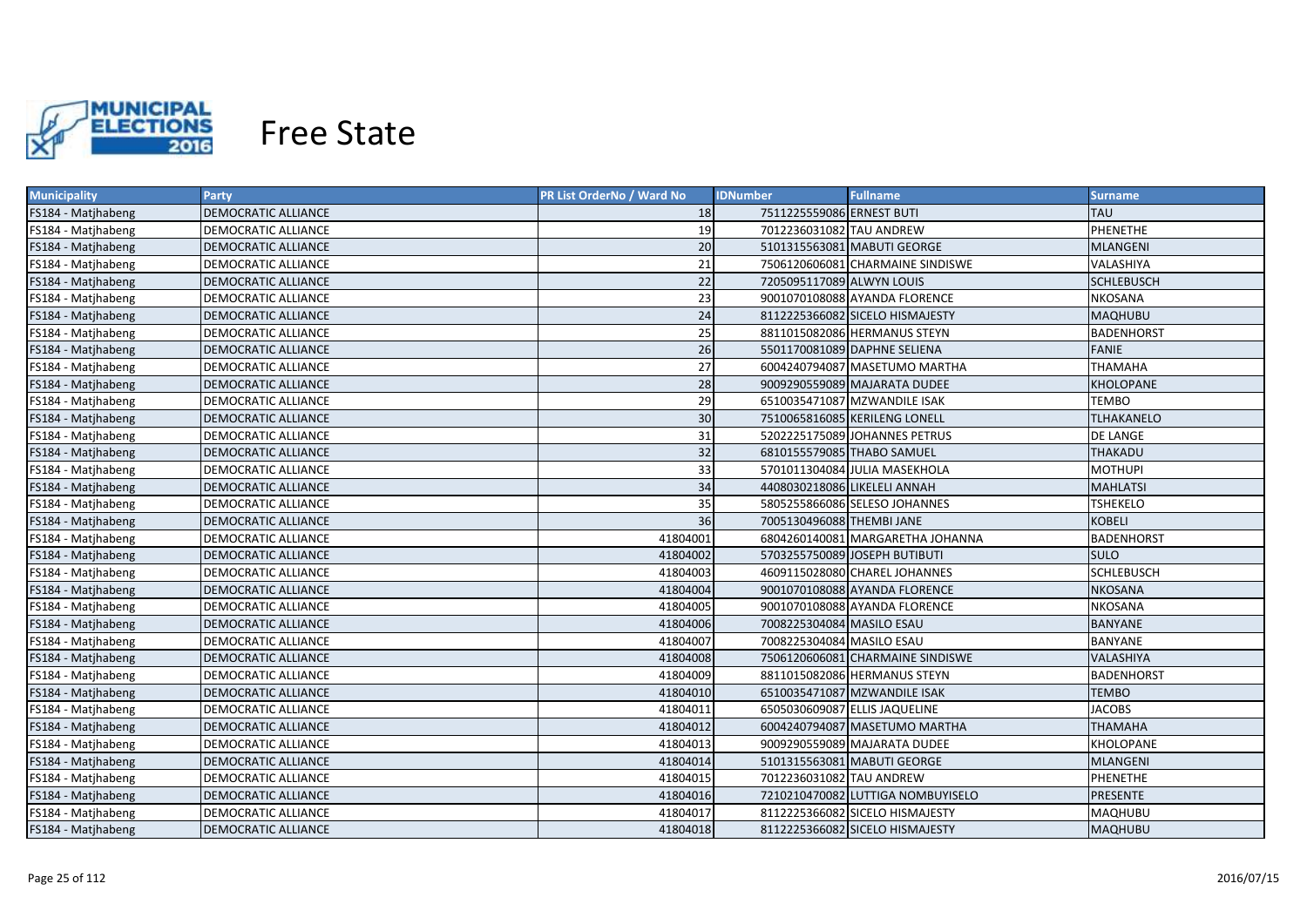

| <b>Municipality</b> | Party                            | PR List OrderNo / Ward No | <b>IDNumber</b>            | <b>Fullname</b>                         | <b>Surname</b>       |
|---------------------|----------------------------------|---------------------------|----------------------------|-----------------------------------------|----------------------|
| FS184 - Matjhabeng  | DEMOCRATIC ALLIANCE              | 41804019                  | 7112065214088 ANDRE        |                                         | <b>STYGER</b>        |
| FS184 - Matjhabeng  | DEMOCRATIC ALLIANCE              | 41804020                  | 7112065214088 ANDRE        |                                         | <b>STYGER</b>        |
| FS184 - Matjhabeng  | DEMOCRATIC ALLIANCE              | 41804021                  |                            | 4612270489089 TLALANE GLORIA            | <b>MOKOTEDI</b>      |
| FS184 - Matjhabeng  | <b>DEMOCRATIC ALLIANCE</b>       | 41804022                  | 8001225450089 LERATO JAMES |                                         | <b>MANENYE</b>       |
| FS184 - Matjhabeng  | DEMOCRATIC ALLIANCE              | 41804023                  | 5206245208085 BILLY DAVID  |                                         | MHLAFU               |
| FS184 - Matjhabeng  | <b>DEMOCRATIC ALLIANCE</b>       | 41804024                  |                            | 6502021223085 SYLVIA NTOMZODWA          | <b>LALA</b>          |
| FS184 - Matjhabeng  | <b>DEMOCRATIC ALLIANCE</b>       | 41804025                  |                            | 7302275483082 MKUMJULWA SAMUEL          | <b>MASEKO</b>        |
| FS184 - Matjhabeng  | <b>DEMOCRATIC ALLIANCE</b>       | 41804026                  | 7511225559086 ERNEST BUTI  |                                         | <b>TAU</b>           |
| FS184 - Matjhabeng  | <b>DEMOCRATIC ALLIANCE</b>       | 41804027                  | 5608130028082 MARIA SOPHIA |                                         | <b>VAN ROOYEN</b>    |
| FS184 - Matjhabeng  | <b>DEMOCRATIC ALLIANCE</b>       | 41804028                  | 7005130496088 THEMBI JANE  |                                         | <b>KOBELI</b>        |
| FS184 - Matjhabeng  | <b>DEMOCRATIC ALLIANCE</b>       | 41804029                  |                            | 5203160824087 MAMPOI MIRRIAM            | <b>RAKAKI</b>        |
| FS184 - Matjhabeng  | <b>DEMOCRATIC ALLIANCE</b>       | 41804030                  |                            | 7110060441086 NTHABISENG MOOD           | <b>PHOFELI</b>       |
| FS184 - Matjhabeng  | <b>DEMOCRATIC ALLIANCE</b>       | 41804031                  |                            | 8006015692089 THABISO WILLIAM           | LETLHAKE             |
| FS184 - Matjhabeng  | <b>DEMOCRATIC ALLIANCE</b>       | 41804032                  |                            | 4707135075089 HERBERT CHARLES TOWNSEND  | <b>VAN SCHALKWYK</b> |
| FS184 - Matjhabeng  | DEMOCRATIC ALLIANCE              | 41804033                  | 6510070049087 COREEN       |                                         | <b>MALHERBE</b>      |
| FS184 - Matjhabeng  | <b>DEMOCRATIC ALLIANCE</b>       | 41804034                  | 9012130008085 ABIGAIL      |                                         | <b>DALY</b>          |
| FS184 - Matjhabeng  | <b>DEMOCRATIC ALLIANCE</b>       | 41804035                  |                            | 6502021223085 SYLVIA NTOMZODWA          | LALA                 |
| FS184 - Matjhabeng  | <b>DEMOCRATIC ALLIANCE</b>       | 41804036                  | 7607110015083 JESSICA      |                                         | <b>NEL</b>           |
| FS184 - Matjhabeng  | <b>ECONOMIC FREEDOM FIGHTERS</b> |                           | 7705025834083 EVEN ZOLILE  |                                         | <b>MASHIQA</b>       |
| FS184 - Matjhabeng  | <b>ECONOMIC FREEDOM FIGHTERS</b> | $\overline{z}$            |                            | 6212250754087 NTSOAKI AGNES             | <b>MTHEBERE</b>      |
| FS184 - Matjhabeng  | <b>ECONOMIC FREEDOM FIGHTERS</b> | 3                         |                            | 7212065536082 MANDLENKOSI EZEKIEL       | <b>SENXEZI</b>       |
| FS184 - Matjhabeng  | <b>ECONOMIC FREEDOM FIGHTERS</b> |                           |                            | 7908150229083 ANGELINE MPHONYANE        | <b>SITHOLE</b>       |
| FS184 - Matjhabeng  | <b>ECONOMIC FREEDOM FIGHTERS</b> |                           |                            | 8305030925080 LEBOHANG ELLEN            | <b>KHETSI</b>        |
| FS184 - Matjhabeng  | <b>ECONOMIC FREEDOM FIGHTERS</b> | 6                         |                            | 8404145589087 MZELANKATA THOMAS         | <b>MACINGWANE</b>    |
| FS184 - Matjhabeng  | <b>ECONOMIC FREEDOM FIGHTERS</b> |                           |                            | 6104080771086 PULANE PAULINAH           | KABI                 |
| FS184 - Matjhabeng  | <b>ECONOMIC FREEDOM FIGHTERS</b> | 8                         |                            | 8103130891082 NTHABISENG PRINCESS       | <b>TLHABANELO</b>    |
| FS184 - Matjhabeng  | <b>ECONOMIC FREEDOM FIGHTERS</b> | 9                         |                            | 9107190343081 MANKOANE MMAMA INNOCENTIA | <b>SEHONG</b>        |
| FS184 - Matjhabeng  | <b>ECONOMIC FREEDOM FIGHTERS</b> | 10                        |                            | 8311020617083 MMALITABA JULIA           | <b>KALANE</b>        |
| FS184 - Matjhabeng  | ECONOMIC FREEDOM FIGHTERS        | 11                        |                            | 9305180268082 MABEISETE ZENOBIA         | <b>POLANE</b>        |
| FS184 - Matjhabeng  | ECONOMIC FREEDOM FIGHTERS        | 12                        | 8408150656087 REFUWE ALINA |                                         | <b>MATHOPELA</b>     |
| FS184 - Matjhabeng  | ECONOMIC FREEDOM FIGHTERS        | 13                        |                            | 7206270505080 DIMAKATSO DINA            | <b>MOEKETSI</b>      |
| FS184 - Matjhabeng  | ECONOMIC FREEDOM FIGHTERS        | 14                        |                            | 9102121203082 TLALENG SYLVIA            | THOTELO              |
| FS184 - Matjhabeng  | ECONOMIC FREEDOM FIGHTERS        | 15                        |                            | 7605290693083 DISEBO PAULINAH           | <b>UTLOA</b>         |
| FS184 - Matjhabeng  | <b>ECONOMIC FREEDOM FIGHTERS</b> | 16                        |                            | 9012071163089 THATO JOCEPHINA           | <b>MATSHABA</b>      |
| FS184 - Matjhabeng  | ECONOMIC FREEDOM FIGHTERS        | 17                        |                            | 8901110938082 MANTOA SARAH              | MOTSOAHOLE           |
| FS184 - Matjhabeng  | <b>ECONOMIC FREEDOM FIGHTERS</b> | 18                        |                            | 6101220590087 MOIPONE MIRIAM            | <b>MULUTSI</b>       |
| FS184 - Matjhabeng  | <b>ECONOMIC FREEDOM FIGHTERS</b> | 19                        |                            | 7307275749085 PAKISO EPHRAIM            | <b>DITALAME</b>      |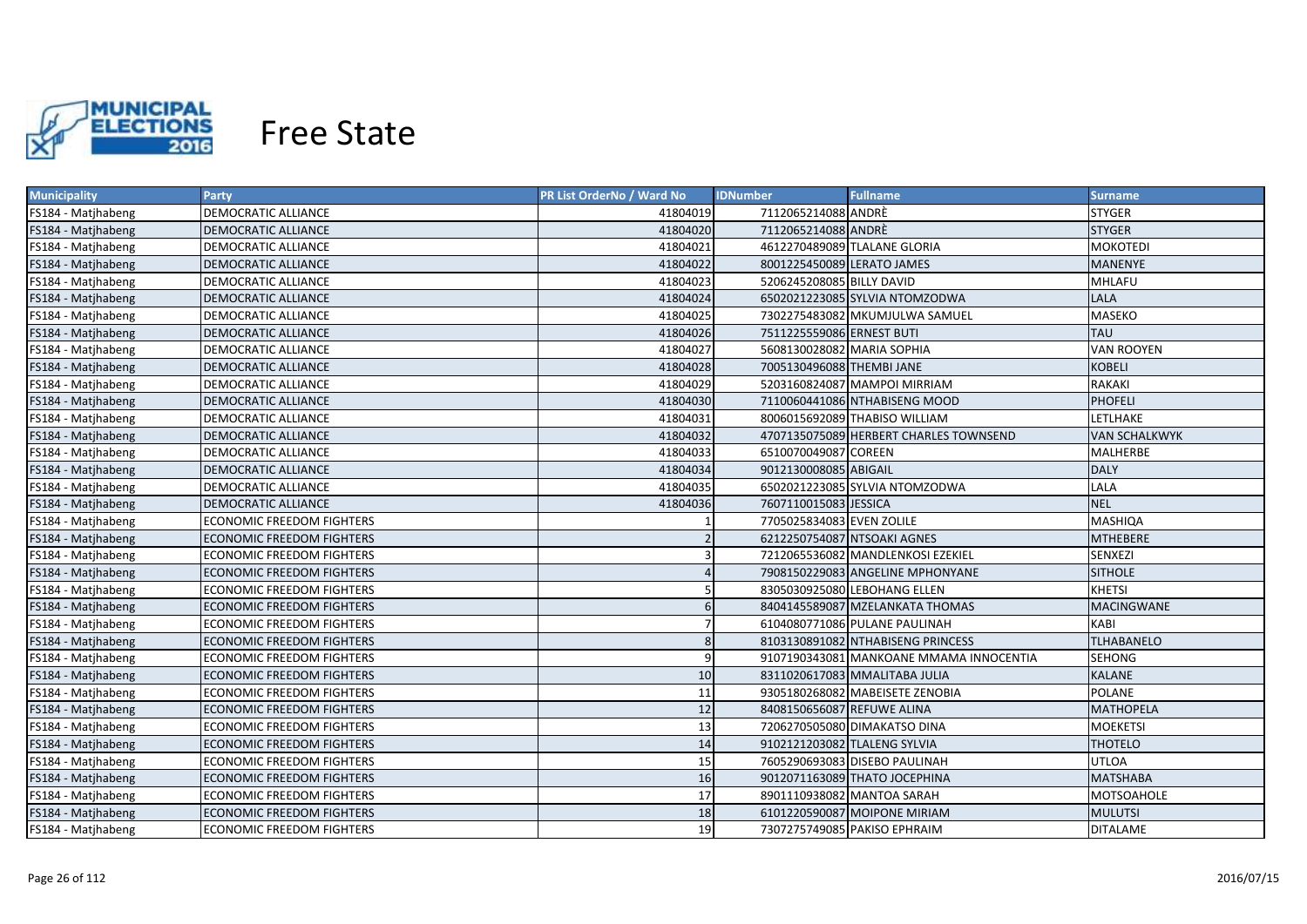

| <b>Municipality</b> | <b>Party</b>                     | PR List OrderNo / Ward No | <b>IDNumber</b>              | <b>Fullname</b>                        | <b>Surname</b>   |
|---------------------|----------------------------------|---------------------------|------------------------------|----------------------------------------|------------------|
| FS184 - Matjhabeng  | ECONOMIC FREEDOM FIGHTERS        | 20                        | 7310310546086 VUYISWA FLORY  |                                        | <b>DYALIVANE</b> |
| FS184 - Matjhabeng  | ECONOMIC FREEDOM FIGHTERS        | 21                        | 8906140696089 SELINA NANCY   |                                        | MAFUMELE         |
| FS184 - Matjhabeng  | <b>ECONOMIC FREEDOM FIGHTERS</b> | 22                        |                              | 6401080458080 MESENO JEANETT           | <b>NYOKONG</b>   |
| FS184 - Matjhabeng  | ECONOMIC FREEDOM FIGHTERS        | 23                        | 9209080282088 DESREE LERATO  |                                        | PHELANI          |
| FS184 - Matjhabeng  | ECONOMIC FREEDOM FIGHTERS        | 24                        |                              | 7801031217080 DIPUO MARGARETH          | LETSOARA         |
| FS184 - Matjhabeng  | ECONOMIC FREEDOM FIGHTERS        | 25                        | 7811305741087 MOLEFI ABEL    |                                        | THEBEEAHAE       |
| FS184 - Matjhabeng  | ECONOMIC FREEDOM FIGHTERS        | 26                        | 8105220727084 BOITUMELO      |                                        | <b>ITEBOGENG</b> |
| FS184 - Matjhabeng  | ECONOMIC FREEDOM FIGHTERS        | 27                        | 7405310416080 EMILY PEGGY    |                                        | PHIRI            |
| FS184 - Matjhabeng  | <b>ECONOMIC FREEDOM FIGHTERS</b> | 28                        |                              | 6908280393081 NTSOARELENG GRACE        | <b>MOLALE</b>    |
| FS184 - Matjhabeng  | <b>ECONOMIC FREEDOM FIGHTERS</b> | 29                        |                              | 7305135519086 MONOGOA NEHEMIA          | SEHLOHO          |
| FS184 - Matjhabeng  | <b>ECONOMIC FREEDOM FIGHTERS</b> | 30                        |                              | 9007240908083 NTHABISENG CAROLINE      | <b>MANTJE</b>    |
| FS184 - Matjhabeng  | ECONOMIC FREEDOM FIGHTERS        | 31                        |                              | 8512170417089 THULELENI ELISA          | LEBABO           |
| FS184 - Matjhabeng  | <b>ECONOMIC FREEDOM FIGHTERS</b> | 41804001                  |                              | 6306255845088 TSEDISO EPHRAIM          | <b>MOALOSI</b>   |
| FS184 - Matjhabeng  | <b>ECONOMIC FREEDOM FIGHTERS</b> | 41804002                  |                              | 7205205650086 TSHEPO SAMSON            | LISENYANE        |
| FS184 - Matjhabeng  | <b>ECONOMIC FREEDOM FIGHTERS</b> | 41804003                  |                              | 8306215908081 RADIKGANG HAGESON        | <b>PHUKUNTSI</b> |
| FS184 - Matjhabeng  | <b>ECONOMIC FREEDOM FIGHTERS</b> | 41804004                  | 8312315714080 ISRAEL MODISE  |                                        | <b>MOLAPI</b>    |
| FS184 - Matjhabeng  | <b>ECONOMIC FREEDOM FIGHTERS</b> | 41804005                  | 6705185450085 MARTIN ISAIAH  |                                        | <b>RAMABODU</b>  |
| FS184 - Matjhabeng  | <b>ECONOMIC FREEDOM FIGHTERS</b> | 41804006                  |                              | 8404145589087 MZELANKATA THOMAS        | MACINGWANE       |
| FS184 - Matjhabeng  | <b>ECONOMIC FREEDOM FIGHTERS</b> | 41804007                  |                              | 6708260219086 LIMAKATSO VICTORINA      | ноно             |
| FS184 - Matjhabeng  | <b>ECONOMIC FREEDOM FIGHTERS</b> | 41804008                  |                              | 7901045413087 MASIMOLE SIMON           | <b>MOLEFE</b>    |
| FS184 - Matjhabeng  | <b>ECONOMIC FREEDOM FIGHTERS</b> | 41804009                  |                              | 7809295552084 MASIU MASKEW             | <b>MORAKE</b>    |
| FS184 - Matjhabeng  | <b>ECONOMIC FREEDOM FIGHTERS</b> | 41804010                  |                              | 7506195921084 MODISENYANA PIET         | ALAMU            |
| FS184 - Matjhabeng  | <b>ECONOMIC FREEDOM FIGHTERS</b> | 41804011                  |                              | 7409015200088 BERNADO JOHANNES         | <b>WINNAAR</b>   |
| FS184 - Matjhabeng  | <b>ECONOMIC FREEDOM FIGHTERS</b> | 41804012                  |                              | 6312160246081 PAULINAH MATHE           | <b>NTSIANE</b>   |
| FS184 - Matjhabeng  | <b>ECONOMIC FREEDOM FIGHTERS</b> | 41804013                  |                              | 7008180442085 ELIZABETH TSHIDI         | <b>PHAKOE</b>    |
| FS184 - Matjhabeng  | ECONOMIC FREEDOM FIGHTERS        | 41804014                  |                              | 8805115987087 KWAME NALEDI BONAVENTURE | <b>MSETI</b>     |
| FS184 - Matjhabeng  | <b>ECONOMIC FREEDOM FIGHTERS</b> | 41804015                  |                              | 6706305324085 DANIEL MELATO            | MATLOKOTSI       |
| FS184 - Matjhabeng  | ECONOMIC FREEDOM FIGHTERS        | 41804016                  |                              | 8209206286089 BONAKELE LUCAS           | JAMA             |
| FS184 - Matjhabeng  | ECONOMIC FREEDOM FIGHTERS        | 41804017                  | 9003175900088 AKHONA         |                                        | <b>DYANTYI</b>   |
| FS184 - Matjhabeng  | ECONOMIC FREEDOM FIGHTERS        | 41804018                  |                              | 5807275478082 SWELINDAWO ALPHEUS       | <b>MVALA</b>     |
| FS184 - Matjhabeng  | <b>ECONOMIC FREEDOM FIGHTERS</b> | 41804019                  |                              | 9202110630087 JEANETT MANTWA           | <b>SELEPE</b>    |
| FS184 - Matjhabeng  | ECONOMIC FREEDOM FIGHTERS        | 41804020                  | 7706035833081 TSELISO JOSEPH |                                        | PHUMO            |
| FS184 - Matjhabeng  | <b>ECONOMIC FREEDOM FIGHTERS</b> | 41804021                  |                              | 7212065536082 MANDLENKOSI EZEKIEL      | <b>SENXEZI</b>   |
| FS184 - Matjhabeng  | ECONOMIC FREEDOM FIGHTERS        | 41804022                  |                              | 7904016149086 MALEFETSANE APRIL        | KHAMALI          |
| FS184 - Matjhabeng  | <b>ECONOMIC FREEDOM FIGHTERS</b> | 41804023                  | 7404055951088 PULE-JAAP      |                                        | <b>MARITZ</b>    |
| FS184 - Matjhabeng  | <b>ECONOMIC FREEDOM FIGHTERS</b> | 41804024                  |                              | 5801155958081 CHABALALA PETRUS         | CHARLEY          |
| FS184 - Matjhabeng  | <b>ECONOMIC FREEDOM FIGHTERS</b> | 41804025                  | 5302015933083 PETER TSOKOLO  |                                        | <b>MOLEME</b>    |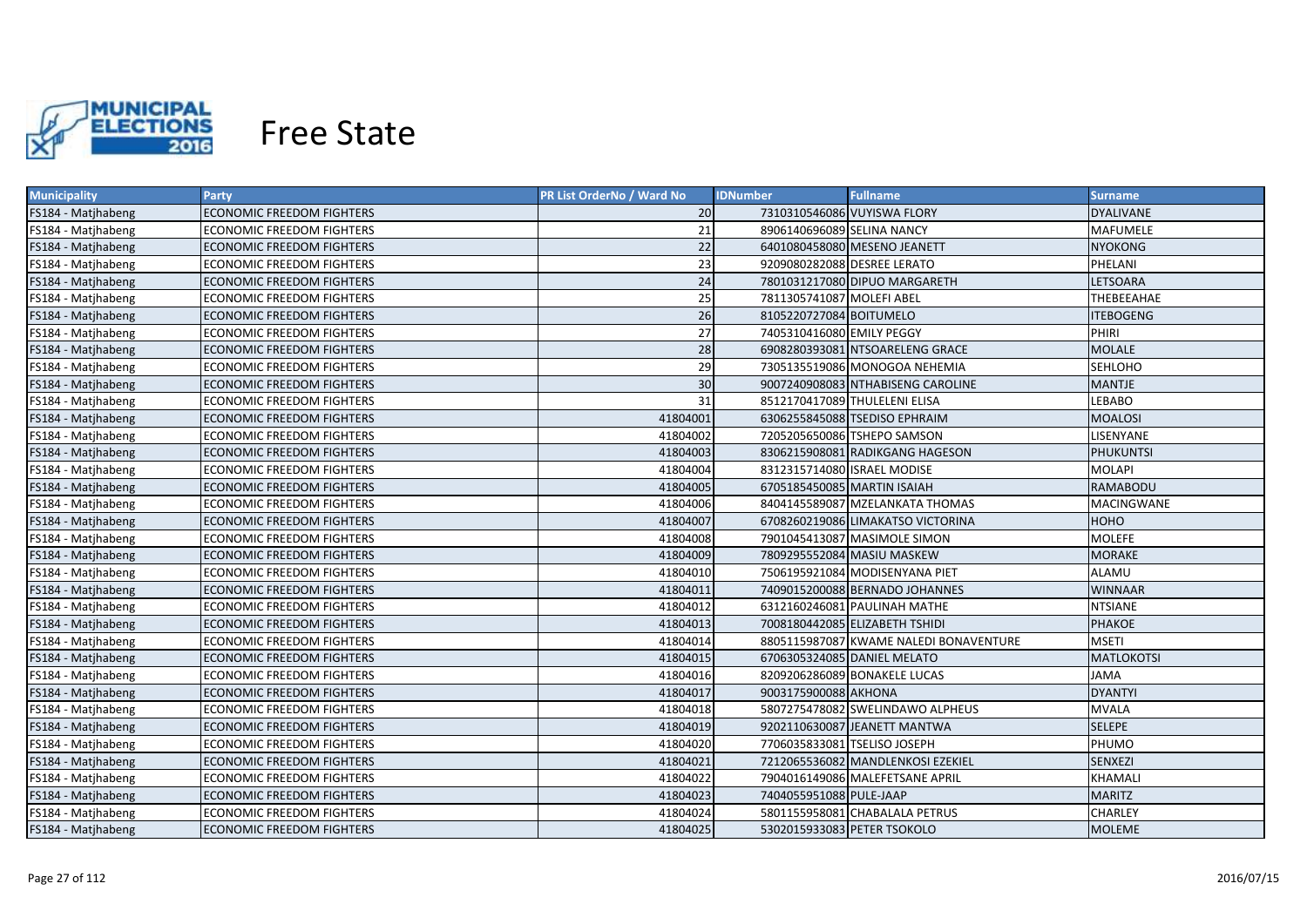

| <b>Municipality</b> | <b>Party</b>                                   | PR List OrderNo / Ward No | <b>IDNumber</b>               | <b>Fullname</b>                        | <b>Surname</b>   |
|---------------------|------------------------------------------------|---------------------------|-------------------------------|----------------------------------------|------------------|
| FS184 - Matjhabeng  | ECONOMIC FREEDOM FIGHTERS                      | 41804026                  |                               | 8111035452082 BOITUMELO EDGAR          | MOLELEKOA        |
| FS184 - Matjhabeng  | ECONOMIC FREEDOM FIGHTERS                      | 41804027                  | 7812240552084 JULIA TLALENG   |                                        | <b>NCWADA</b>    |
| FS184 - Matjhabeng  | <b>ECONOMIC FREEDOM FIGHTERS</b>               | 41804028                  | 7208235536085 LESHOMO JOHN    |                                        | <b>MOTALE</b>    |
| FS184 - Matjhabeng  | <b>ECONOMIC FREEDOM FIGHTERS</b>               | 41804029                  |                               | 7608266027088 GODFREY MABUSANE         | <b>NTLANGWE</b>  |
| FS184 - Matjhabeng  | <b>ECONOMIC FREEDOM FIGHTERS</b>               | 41804030                  |                               | 6301280281086 PULENG ELIZABETH         | <b>MOSIMANE</b>  |
| FS184 - Matjhabeng  | <b>ECONOMIC FREEDOM FIGHTERS</b>               | 41804031                  |                               | 6311295353085 RASEKHORO MICHAEL        | <b>LETUTU</b>    |
| FS184 - Matihabeng  | <b>ECONOMIC FREEDOM FIGHTERS</b>               | 41804032                  |                               | 6906025524085 MOLELEKI LAWRENCE        | <b>NCUBUKA</b>   |
| FS184 - Matjhabeng  | <b>ECONOMIC FREEDOM FIGHTERS</b>               | 41804033                  |                               | 6607060981087 ANORIA WONGIWE           | MASEYIMANE       |
| FS184 - Matjhabeng  | <b>ECONOMIC FREEDOM FIGHTERS</b>               | 41804034                  |                               | 6512055348088 MOSIUOA ALPHONS          | <b>MPEKOA</b>    |
| FS184 - Matjhabeng  | <b>ECONOMIC FREEDOM FIGHTERS</b>               | 41804035                  |                               | 7302175651085 LUNGILE PATRICK          | <b>MALAWU</b>    |
| FS184 - Matjhabeng  | <b>ECONOMIC FREEDOM FIGHTERS</b>               | 41804036                  |                               | 6001035785080 MLAMBO GEORGE            | VALASHIYA        |
| FS184 - Matjhabeng  | INDEPENDENT CANDIDATE                          | 41804002                  | 7410245418086 SELLO ERNEST    |                                        | <b>TSHABANGU</b> |
| FS184 - Matjhabeng  | INDEPENDENT CANDIDATE                          | 41804003                  |                               | 7306190815088 BABY MAGDALINA           | RAMABODU         |
| FS184 - Matjhabeng  | <b>INDEPENDENT CANDIDATE</b>                   | 41804006                  |                               | 7512215536084 MOUPA ANTHONY            | <b>KHEPENG</b>   |
| FS184 - Matjhabeng  | INDEPENDENT CANDIDATE                          | 41804007                  |                               | 8312175390088 LEKGOANYANE ISHMAEL      | <b>SEANE</b>     |
| FS184 - Matjhabeng  | <b>INDEPENDENT CANDIDATE</b>                   | 41804009                  |                               | 6312195038081 MATTHEÜS JOHANNES        | <b>WILLEMSE</b>  |
| FS184 - Matjhabeng  | <b>INDEPENDENT CANDIDATE</b>                   | 41804011                  |                               | 6207175186084 CHARLIE ERNEST           | <b>BROWN</b>     |
| FS184 - Matjhabeng  | <b>INDEPENDENT CANDIDATE</b>                   | 41804029                  |                               | 3405070229081 MEISI MAUREEN            | <b>MADUMISE</b>  |
| FS184 - Matjhabeng  | <b>INDEPENDENT CANDIDATE</b>                   | 41804030                  |                               | 6904060622088 MAPASEKA LUCIA           | <b>NTHAKO</b>    |
| FS184 - Matjhabeng  | <b>INDEPENDENT CANDIDATE</b>                   | 41804031                  | 6704125658089 KRISIMISI JAFTA |                                        | <b>KOROPE</b>    |
| FS184 - Matjhabeng  | INDEPENDENT CIVIC ORGANISATION OF SOUTH AFRICA |                           | 6806085372088 MODUPE KLAAS    |                                        | <b>LESHOLI</b>   |
| FS184 - Matjhabeng  | INDEPENDENT CIVIC ORGANISATION OF SOUTH AFRICA |                           | 8612165404082 FANDISA         |                                        | <b>RANI</b>      |
| FS184 - Matjhabeng  | INDEPENDENT CIVIC ORGANISATION OF SOUTH AFRICA | з                         |                               | 6908120596083 NONHLUPHEKO SELINA       | <b>DIAL</b>      |
| FS184 - Matjhabeng  | INDEPENDENT CIVIC ORGANISATION OF SOUTH AFRICA | $\Delta$                  |                               | 8612290324080 SELLWANE EZANE           | <b>MATLABE</b>   |
| FS184 - Matjhabeng  | INDEPENDENT CIVIC ORGANISATION OF SOUTH AFRICA | 5                         |                               | 7301011992083 MOIPONE PRECIOUS PEARL   | <b>BUSAKWE</b>   |
| FS184 - Matjhabeng  | INDEPENDENT CIVIC ORGANISATION OF SOUTH AFRICA | 6                         | 8912035511086 SABATA DAVID    |                                        | <b>MOKONE</b>    |
| FS184 - Matjhabeng  | INDEPENDENT CIVIC ORGANISATION OF SOUTH AFRICA |                           |                               | 9505190788082 MOLEBEDI EVODIA          | <b>MOSESI</b>    |
| FS184 - Matjhabeng  | INDEPENDENT CIVIC ORGANISATION OF SOUTH AFRICA | 41804001                  |                               | 9105165297084 NKOSANA VICTOR           | <b>WISO</b>      |
| FS184 - Matjhabeng  | INDEPENDENT CIVIC ORGANISATION OF SOUTH AFRICA | 41804004                  | 6108185666083 KABI WILLIAM    |                                        | <b>SHUPING</b>   |
| FS184 - Matjhabeng  | INDEPENDENT CIVIC ORGANISATION OF SOUTH AFRICA | 41804005                  |                               | 6910160552083 MORWESI ALINA            | <b>MOLAOA</b>    |
| FS184 - Matjhabeng  | INDEPENDENT CIVIC ORGANISATION OF SOUTH AFRICA | 41804006                  | 8201056634088 SERAME JONAS    |                                        | <b>MAILE</b>     |
| FS184 - Matjhabeng  | INDEPENDENT CIVIC ORGANISATION OF SOUTH AFRICA | 41804007                  | 8601215809085 THAMI SIMON     |                                        | <b>KOTOTSI</b>   |
| FS184 - Matjhabeng  | INDEPENDENT CIVIC ORGANISATION OF SOUTH AFRICA | 41804008                  |                               | 8206185615080 ELVIN JOHN REUBEN        | <b>DIBOKA</b>    |
| FS184 - Matjhabeng  | INDEPENDENT CIVIC ORGANISATION OF SOUTH AFRICA | 41804009                  |                               | 6908120596083 NONHLUPHEKO SELINA       | <b>DIAL</b>      |
| FS184 - Matjhabeng  | UNITED FRONT OF CIVICS                         |                           |                               | 6109280760086 MMAMMISISI SYLVIA        | <b>MTHUNZI</b>   |
| FS184 - Matjhabeng  | UNITED FRONT OF CIVICS                         |                           |                               | 5306025680089 MOKHAHLA STEPHEN CHARLES | <b>MAHLATSI</b>  |
| FS184 - Matjhabeng  | UNITED FRONT OF CIVICS                         |                           |                               | 8009265709082 TEBOHO KINGSLEY          | MOLUKA           |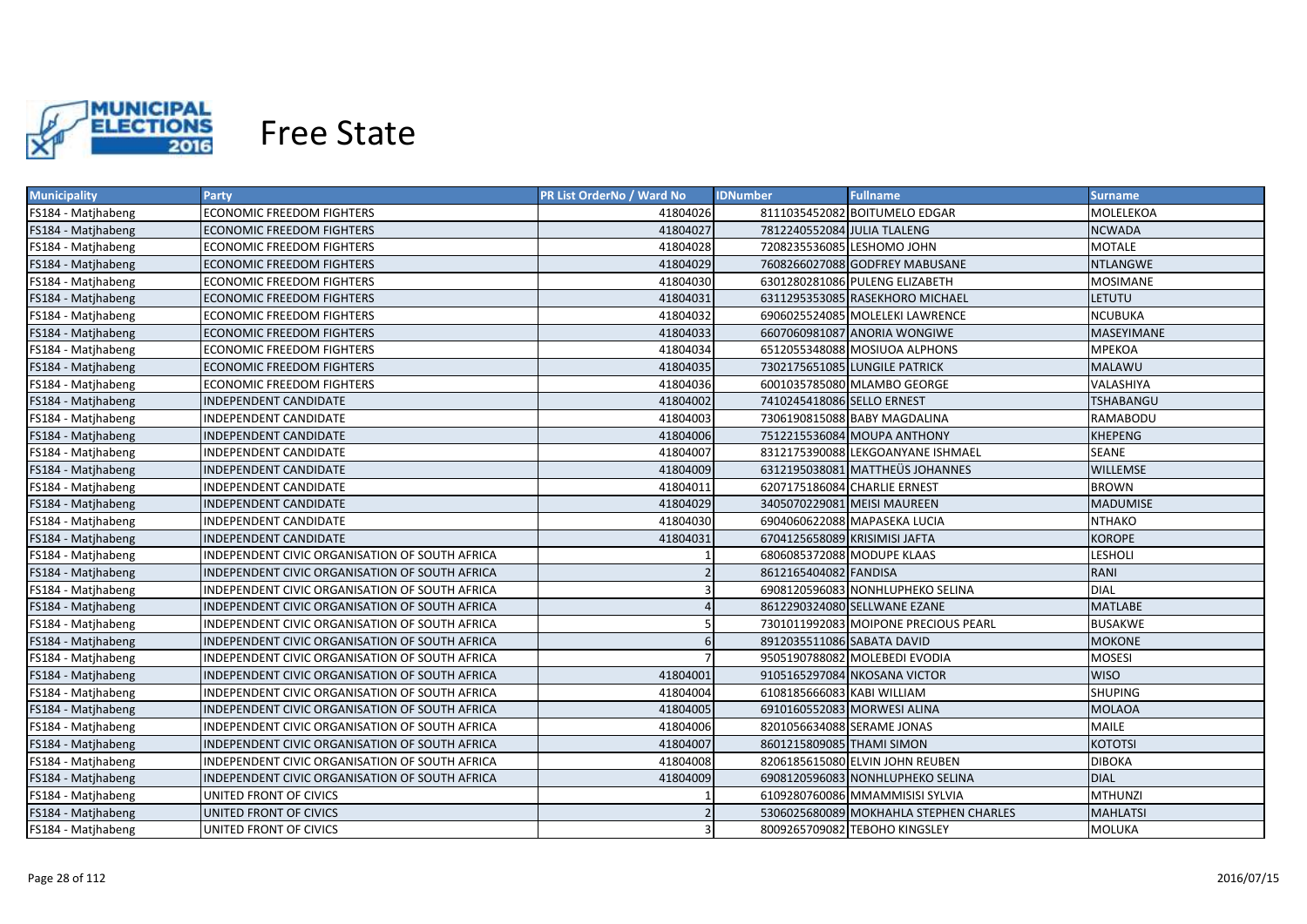

| <b>Municipality</b> | <b>Party</b>              | PR List OrderNo / Ward No | <b>IDNumber</b>             | <b>Fullname</b>                       | Surname            |
|---------------------|---------------------------|---------------------------|-----------------------------|---------------------------------------|--------------------|
| FS184 - Matjhabeng  | UNITED FRONT OF CIVICS    |                           |                             | 7606195621088 MOTOSI SHATRACK         | MFUNELE            |
| FS184 - Matjhabeng  | UNITED FRONT OF CIVICS    |                           |                             | 7004305291085 MOTETE PETRUS           | <b>KOPELA</b>      |
| FS184 - Matjhabeng  | UNITED FRONT OF CIVICS    | 6                         |                             | 8005140835084 MANTOA SARAH            | <b>SUPING</b>      |
| FS184 - Matjhabeng  | UNITED FRONT OF CIVICS    |                           |                             | 7905180697081 TEBOHO NTAOLENG ROSLINE | <b>SEKOLI</b>      |
| FS184 - Matjhabeng  | UNITED FRONT OF CIVICS    | 8                         | 8409130713089 MPHO JOYCE    |                                       | <b>MAKAYA</b>      |
| FS184 - Matjhabeng  | UNITED FRONT OF CIVICS    | 9                         |                             | 6707265427082 SELLO BOITUMELO SAMUEL  | <b>SETHOLE</b>     |
| FS184 - Matjhabeng  | <b>VRYHEIDSFRONT PLUS</b> |                           |                             | 6603230097086 SUSANNA DORITHIA MARIA  | <b>TALJAARD</b>    |
| FS184 - Matjhabeng  | <b>VRYHEIDSFRONT PLUS</b> |                           | 6403070173083 MARIA THERÈSA |                                       | <b>DE VILLIERS</b> |
| FS184 - Matjhabeng  | <b>VRYHEIDSFRONT PLUS</b> | $\overline{\mathbf{3}}$   |                             | 6901135117086 TJAART JURGENS          | <b>MYBURGH</b>     |
| FS184 - Matjhabeng  | <b>VRYHEIDSFRONT PLUS</b> |                           |                             | 6207125007083 THOMAS IGNATIUS         | LIEBENBERG         |
| FS184 - Matjhabeng  | <b>VRYHEIDSFRONT PLUS</b> | 5                         |                             | 6005115060082 JAN JOHANNES JACOBUS    | <b>COETZEE</b>     |
| FS184 - Matjhabeng  | <b>VRYHEIDSFRONT PLUS</b> | 41804001                  |                             | 6901135117086 TJAART JURGENS          | <b>MYBURGH</b>     |
| FS184 - Matjhabeng  | <b>VRYHEIDSFRONT PLUS</b> | 41804002                  |                             | 6901135117086 TJAART JURGENS          | <b>MYBURGH</b>     |
| FS184 - Matjhabeng  | <b>VRYHEIDSFRONT PLUS</b> | 41804003                  |                             | 6603230097086 SUSANNA DORITHIA MARIA  | TALJAARD           |
| FS184 - Matjhabeng  | <b>VRYHEIDSFRONT PLUS</b> | 41804004                  |                             | 6005115060082 JAN JOHANNES JACOBUS    | <b>COETZEE</b>     |
| FS184 - Matjhabeng  | <b>VRYHEIDSFRONT PLUS</b> | 41804005                  |                             | 6207125007083 THOMAS IGNATIUS         | LIEBENBERG         |
| FS184 - Matjhabeng  | <b>VRYHEIDSFRONT PLUS</b> | 41804006                  | 6403070173083 MARIA THERÈSA |                                       | <b>DE VILLIERS</b> |
| FS184 - Matjhabeng  | <b>VRYHEIDSFRONT PLUS</b> | 41804007                  |                             | 6603230097086 SUSANNA DORITHIA MARIA  | TALJAARD           |
| FS184 - Matjhabeng  | <b>VRYHEIDSFRONT PLUS</b> | 41804008                  |                             | 6005115060082 JAN JOHANNES JACOBUS    | <b>COETZEE</b>     |
| FS184 - Matjhabeng  | <b>VRYHEIDSFRONT PLUS</b> | 41804009                  | 6403070173083 MARIA THERÈSA |                                       | DE VILLIERS        |
| FS184 - Matjhabeng  | <b>VRYHEIDSFRONT PLUS</b> | 41804010                  |                             | 6207125007083 THOMAS IGNATIUS         | LIEBENBERG         |
| FS184 - Matjhabeng  | <b>VRYHEIDSFRONT PLUS</b> | 41804011                  |                             | 6603230097086 SUSANNA DORITHIA MARIA  | TALJAARD           |
| FS184 - Matjhabeng  | <b>VRYHEIDSFRONT PLUS</b> | 41804012                  |                             | 6901135117086 TJAART JURGENS          | <b>MYBURGH</b>     |
| FS184 - Matjhabeng  | VRYHEIDSFRONT PLUS        | 41804013                  |                             | 6005115060082 JAN JOHANNES JACOBUS    | <b>COETZEE</b>     |
| FS184 - Matjhabeng  | <b>VRYHEIDSFRONT PLUS</b> | 41804014                  |                             | 6403070173083 MARIA THERESA           | <b>DE VILLIERS</b> |
| FS184 - Matjhabeng  | VRYHEIDSFRONT PLUS        | 41804015                  |                             | 6901135117086 TJAART JURGENS          | <b>MYBURGH</b>     |
| FS184 - Matjhabeng  | <b>VRYHEIDSFRONT PLUS</b> | 41804016                  |                             | 6005115060082 JAN JOHANNES JACOBUS    | <b>COETZEE</b>     |
| FS184 - Matjhabeng  | <b>VRYHEIDSFRONT PLUS</b> | 41804017                  |                             | 6207125007083 THOMAS IGNATIUS         | LIEBENBERG         |
| FS184 - Matjhabeng  | <b>VRYHEIDSFRONT PLUS</b> | 41804018                  |                             | 6403070173083 MARIA THERESA           | DE VILLIERS        |
| FS184 - Matjhabeng  | <b>VRYHEIDSFRONT PLUS</b> | 41804019                  |                             | 6603230097086 SUSANNA DORITHIA MARIA  | TALJAARD           |
| FS184 - Matjhabeng  | <b>VRYHEIDSFRONT PLUS</b> | 41804020                  | 6403070173083 MARIA THERESA |                                       | <b>DE VILLIERS</b> |
| FS184 - Matjhabeng  | <b>VRYHEIDSFRONT PLUS</b> | 41804021                  |                             | 6901135117086 TJAART JURGENS          | <b>MYBURGH</b>     |
| FS184 - Matjhabeng  | <b>VRYHEIDSFRONT PLUS</b> | 41804022                  |                             | 6005115060082 JAN JOHANNES JACOBUS    | <b>COETZEE</b>     |
| FS184 - Matjhabeng  | <b>VRYHEIDSFRONT PLUS</b> | 41804023                  |                             | 6207125007083 THOMAS IGNATIUS         | LIEBENBERG         |
| FS184 - Matjhabeng  | <b>VRYHEIDSFRONT PLUS</b> | 41804024                  |                             | 6603230097086 SUSANNA DORITHIA MARIA  | <b>TALJAARD</b>    |
| FS184 - Matjhabeng  | <b>VRYHEIDSFRONT PLUS</b> | 41804025                  |                             | 6603230097086 SUSANNA DORITHIA MARIA  | TALJAARD           |
| FS184 - Matjhabeng  | <b>VRYHEIDSFRONT PLUS</b> | 41804026                  |                             | 6901135117086 TJAART JURGENS          | <b>MYBURGH</b>     |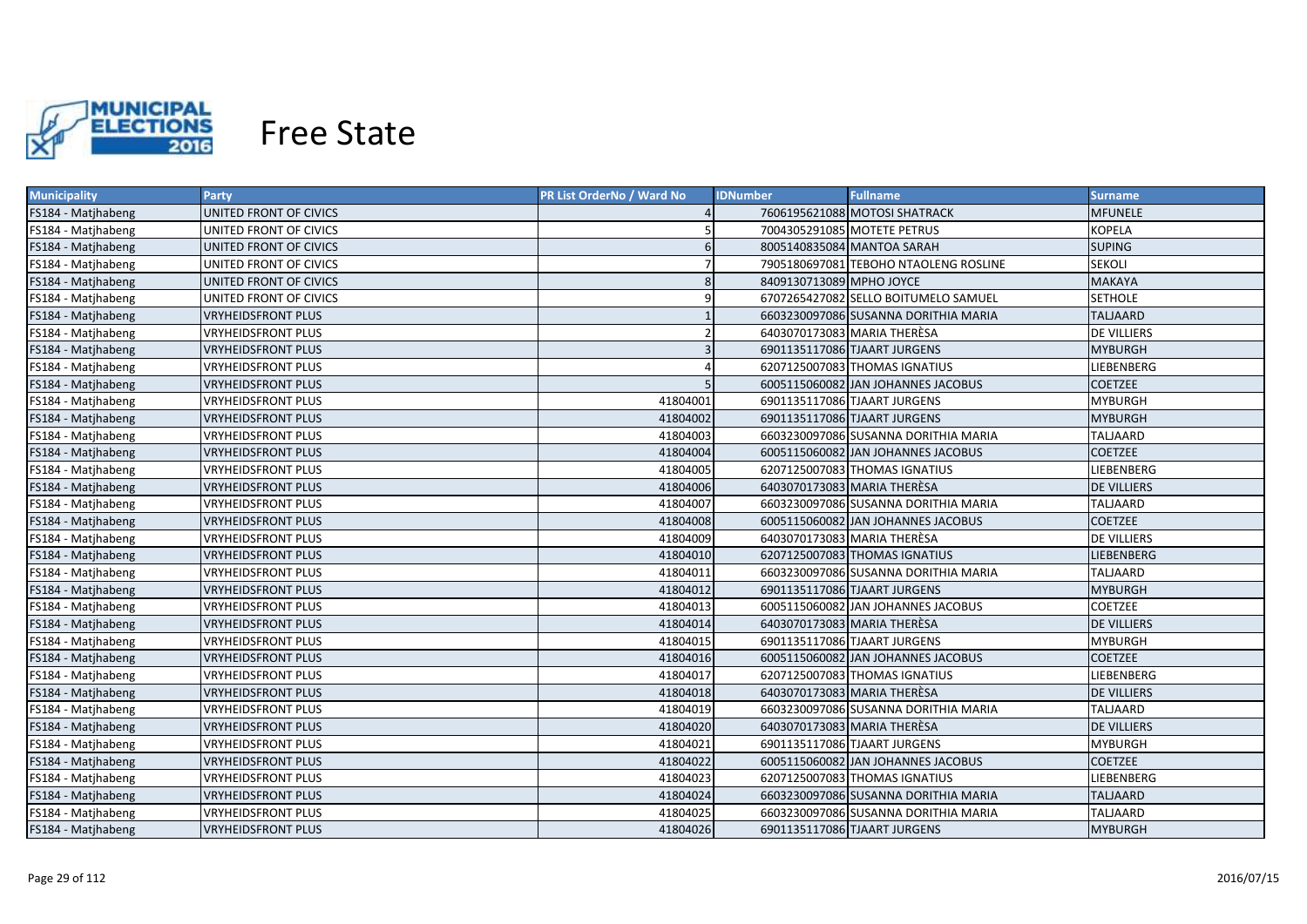

| <b>Municipality</b> | <b>Party</b>                       | <b>PR List OrderNo / Ward No</b> | <b>IDNumber</b><br><b>Fullname</b>    | <b>Surname</b>    |
|---------------------|------------------------------------|----------------------------------|---------------------------------------|-------------------|
| FS184 - Matjhabeng  | <b>VRYHEIDSFRONT PLUS</b>          | 41804027                         | 6403070173083 MARIA THERESA           | DE VILLIERS       |
| FS184 - Matjhabeng  | <b>VRYHEIDSFRONT PLUS</b>          | 41804028                         | 6207125007083 THOMAS IGNATIUS         | <b>LIEBENBERG</b> |
| FS184 - Matjhabeng  | <b>VRYHEIDSFRONT PLUS</b>          | 41804029                         | 6603230097086 SUSANNA DORITHIA MARIA  | TALJAARD          |
| FS184 - Matjhabeng  | <b>VRYHEIDSFRONT PLUS</b>          | 41804030                         | 6005115060082 JAN JOHANNES JACOBUS    | <b>COETZEE</b>    |
| FS184 - Matjhabeng  | <b>VRYHEIDSFRONT PLUS</b>          | 41804031                         | 6603230097086 SUSANNA DORITHIA MARIA  | <b>TALJAARD</b>   |
| FS184 - Matjhabeng  | <b>VRYHEIDSFRONT PLUS</b>          | 41804032                         | 6603230097086 SUSANNA DORITHIA MARIA  | <b>TALJAARD</b>   |
| FS184 - Matjhabeng  | <b>VRYHEIDSFRONT PLUS</b>          | 41804033                         | 6901135117086 TJAART JURGENS          | <b>MYBURGH</b>    |
| FS184 - Matjhabeng  | <b>VRYHEIDSFRONT PLUS</b>          | 41804034                         | 6207125007083 THOMAS IGNATIUS         | <b>LIEBENBERG</b> |
| FS184 - Matjhabeng  | <b>VRYHEIDSFRONT PLUS</b>          | 41804035                         | 6403070173083 MARIA THERÈSA           | DE VILLIERS       |
| FS184 - Matjhabeng  | <b>VRYHEIDSFRONT PLUS</b>          | 41804036                         | 6005115060082 JAN JOHANNES JACOBUS    | <b>COETZEE</b>    |
| FS185 - Nala        | AFRICAN CHRISTIAN DEMOCRATIC PARTY |                                  | 6102195283088 MANDLENKOSI DANIEL      | <b>MASHIGO</b>    |
| <b>FS185 - Nala</b> | AFRICAN CHRISTIAN DEMOCRATIC PARTY |                                  | 5005085314080 MTANDEKI STEPHEN        | <b>RADEBE</b>     |
| FS185 - Nala        | AFRICAN CHRISTIAN DEMOCRATIC PARTY |                                  | 7008020856080 NOZAZIEDWA ENNIE ESTHER | <b>KETSHES</b>    |
| FS185 - Nala        | AFRICAN CHRISTIAN DEMOCRATIC PARTY |                                  | 6411150423088 NOBENGAZI LYDIA         | <b>NDESI</b>      |
| FS185 - Nala        | AFRICAN CHRISTIAN DEMOCRATIC PARTY | .5                               | 5210100763085 DIKGAPA HISTORINA       | <b>NKITSING</b>   |
| FS185 - Nala        | AFRICAN CHRISTIAN DEMOCRATIC PARTY | 6                                | 7509075648082 MOKHATHALE JONAS        | <b>MASHIYA</b>    |
| FS185 - Nala        | AFRICAN CHRISTIAN DEMOCRATIC PARTY | $\overline{7}$                   | 5204245578086 LERATA DEWET            | <b>RAKOMETSI</b>  |
| FS185 - Nala        | AFRICAN CHRISTIAN DEMOCRATIC PARTY | 8                                | 6202270284082 SEITLOMI EMILY          | <b>MXABANISO</b>  |
| FS185 - Nala        | AFRICAN CHRISTIAN DEMOCRATIC PARTY | 9                                | 6106255269085 JOHANNES TYALENI        | <b>MXABANISO</b>  |
| FS185 - Nala        | AFRICAN CHRISTIAN DEMOCRATIC PARTY | 41805001                         | 6102195283088 MANDLENKOSI DANIEL      | <b>MASHIGO</b>    |
| FS185 - Nala        | AFRICAN CHRISTIAN DEMOCRATIC PARTY | 41805002                         | 5005085314080 MTANDEKI STEPHEN        | RADEBE            |
| FS185 - Nala        | AFRICAN CHRISTIAN DEMOCRATIC PARTY | 41805003                         | 7008020856080 NOZAZIEDWA ENNIE ESTHER | <b>KETSHES</b>    |
| FS185 - Nala        | AFRICAN CHRISTIAN DEMOCRATIC PARTY | 41805004                         | 6411150423088 NOBENGAZI LYDIA         | <b>NDESI</b>      |
| FS185 - Nala        | AFRICAN CHRISTIAN DEMOCRATIC PARTY | 41805005                         | 5210100763085 DIKGAPA HISTORINA       | <b>NKITSING</b>   |
| FS185 - Nala        | AFRICAN CHRISTIAN DEMOCRATIC PARTY | 41805007                         | 7509075648082 MOKHATHALE JONAS        | <b>MASHIYA</b>    |
| FS185 - Nala        | AFRICAN CHRISTIAN DEMOCRATIC PARTY | 41805008                         | 5204245578086 LERATA DEWET            | <b>RAKOMETSI</b>  |
| FS185 - Nala        | AFRICAN CHRISTIAN DEMOCRATIC PARTY | 41805009                         | 6202270284082 SEITLOMI EMILY          | MXABANISO         |
| <b>FS185 - Nala</b> | AFRICAN CHRISTIAN DEMOCRATIC PARTY | 41805010                         | 6106255269085 JOHANNES TYALENI        | <b>MXABANISO</b>  |
| <b>FS185 - Nala</b> | AFRICAN CHRISTIAN DEMOCRATIC PARTY | 41805011                         | 5005085314080 MTANDEKI STEPHEN        | RADEBE            |
| <b>FS185 - Nala</b> | AFRICAN CHRISTIAN DEMOCRATIC PARTY | 41805012                         | 5204245578086 LERATA DEWET            | RAKOMETSI         |
| FS185 - Nala        | AFRICAN NATIONAL CONGRESS          |                                  | 5102205402083 THEKO AUBOY             | <b>MOGOJE</b>     |
| <b>FS185 - Nala</b> | AFRICAN NATIONAL CONGRESS          | $\overline{\phantom{0}}$         | 6307110393082 TSELANE LINAH           | MOLUTSI           |
| FS185 - Nala        | AFRICAN NATIONAL CONGRESS          |                                  | 7601270393083 MARTHA NOZILILO         | <b>MASHIYA</b>    |
| <b>FS185 - Nala</b> | AFRICAN NATIONAL CONGRESS          |                                  | 6012210782081 MHULA MARTHA            | <b>TUTUBALA</b>   |
| FS185 - Nala        | AFRICAN NATIONAL CONGRESS          |                                  | 8209186179080 DANILE JERENCE          | <b>DIKANE</b>     |
| <b>FS185 - Nala</b> | AFRICAN NATIONAL CONGRESS          | 6                                | 7608220523081 MONIMANG MONICCA        | <b>MOTOTO</b>     |
| FS185 - Nala        | AFRICAN NATIONAL CONGRESS          |                                  | 7612206032083 PETRUS                  | <b>VAN WYK</b>    |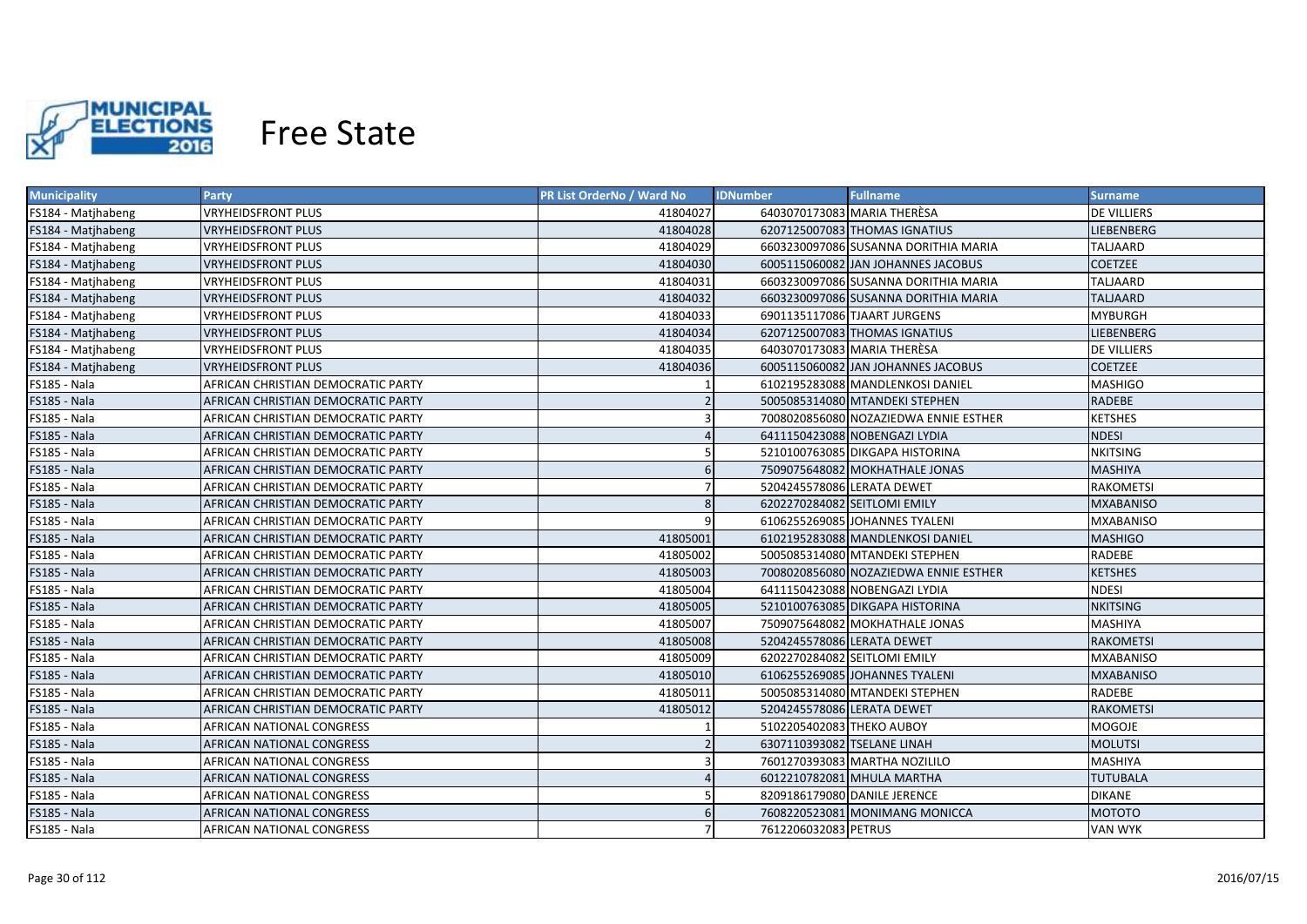

| <b>Municipality</b> | <b>Party</b>                     | PR List OrderNo / Ward No | <b>Fullname</b><br><b>IDNumber</b> | Surname          |
|---------------------|----------------------------------|---------------------------|------------------------------------|------------------|
| FS185 - Nala        | AFRICAN NATIONAL CONGRESS        |                           | 7112020551087 MOTLAGOMANG HILDA    | <b>BOPIKO</b>    |
| FS185 - Nala        | AFRICAN NATIONAL CONGRESS        | 9                         | 7804046228084 MABELE JACOB         | <b>TUTUBALA</b>  |
| <b>FS185 - Nala</b> | AFRICAN NATIONAL CONGRESS        | 10                        | 6210300669081 MAPULANE REBECCA     | <b>ZODALA</b>    |
| FS185 - Nala        | AFRICAN NATIONAL CONGRESS        | 11                        | 5611280864082 MAMOKONE REBECCA     | LENAKE           |
| FS185 - Nala        | AFRICAN NATIONAL CONGRESS        | 12                        | 8408066218089 MOKOMELA ELIAS       | <b>GAOPARWE</b>  |
| <b>FS185 - Nala</b> | AFRICAN NATIONAL CONGRESS        | 13                        | 6201235826086 EDWARD MOLUTSI       | <b>MOLUTSI</b>   |
| <b>FS185 - Nala</b> | AFRICAN NATIONAL CONGRESS        | 14                        | 6309070376081 MAMPAI MARIA         | <b>MPESI</b>     |
| FS185 - Nala        | AFRICAN NATIONAL CONGRESS        | 15                        | 6507235774088 GEELBOOI JACOB       | <b>MPOLOKENG</b> |
| FS185 - Nala        | AFRICAN NATIONAL CONGRESS        | 16                        | 7012045523089 MOTSAU BETHUEL       | <b>SESENG</b>    |
| FS185 - Nala        | AFRICAN NATIONAL CONGRESS        | 17                        | 7405135861080 LETEBELE DANIEL      | <b>SEREI</b>     |
| FS185 - Nala        | AFRICAN NATIONAL CONGRESS        | 18                        | 7009045541087 DANIEL MOSOLA        | <b>MASISI</b>    |
| FS185 - Nala        | AFRICAN NATIONAL CONGRESS        | 41805001                  | 7208065725089 SCHELE MICHAEL       | KHATI            |
| FS185 - Nala        | AFRICAN NATIONAL CONGRESS        | 41805002                  | 6004110696081 MERIAM MATSHIDISO    | <b>NCHECHE</b>   |
| FS185 - Nala        | AFRICAN NATIONAL CONGRESS        | 41805003                  | 6703025436083 MBIZO PIET           | MABELENG         |
| <b>FS185 - Nala</b> | AFRICAN NATIONAL CONGRESS        | 41805004                  | 7402215553083 MOLELEKI             | <b>NGECE</b>     |
| FS185 - Nala        | AFRICAN NATIONAL CONGRESS        | 41805005                  | 6211190509080 JEMINA               | <b>MTOMBENI</b>  |
| <b>FS185 - Nala</b> | <b>AFRICAN NATIONAL CONGRESS</b> | 41805006                  | 7205175512084 MONARE SIMON         | <b>MARUMULE</b>  |
| FS185 - Nala        | AFRICAN NATIONAL CONGRESS        | 41805007                  | 7908250709083 XAKIWE EUNICE        | MOKETE           |
| <b>FS185 - Nala</b> | <b>AFRICAN NATIONAL CONGRESS</b> | 41805008                  | 7603065507083 RAKHUDUGA THYS       | <b>TAU</b>       |
| FS185 - Nala        | AFRICAN NATIONAL CONGRESS        | 41805009                  | 6709085490084 THABO ANDRIES        | MOHLOARE         |
| FS185 - Nala        | AFRICAN NATIONAL CONGRESS        | 41805010                  | 6605175648088 ZACHARIA MOTSHWARI   | MOSHANE          |
| FS185 - Nala        | AFRICAN NATIONAL CONGRESS        | 41805011                  | 7407260593082 MANTWA LISBETH       | <b>NTSEKI</b>    |
| <b>FS185 - Nala</b> | AFRICAN NATIONAL CONGRESS        | 41805012                  | 6809165929082 MAKHOKHOBA KLAAL     | <b>MABASO</b>    |
| FS185 - Nala        | AFRICAN PEOPLE'S CONVENTION      |                           | 8610041008085 MILDRED              | KGOLOMI          |
| <b>FS185 - Nala</b> | AFRICAN PEOPLE'S CONVENTION      | $\overline{2}$            | 8002025371087 FEZILE HOTNOT        | <b>SEPTEMBER</b> |
| <b>FS185 - Nala</b> | AFRICAN PEOPLE'S CONVENTION      | 41805003                  | 8610041008085 MILDRED              | KGOLOMI          |
| <b>FS185 - Nala</b> | AFRICAN PEOPLE'S CONVENTION      | 41805005                  | 8002025371087 FEZILE HOTNOT        | <b>SEPTEMBER</b> |
| FS185 - Nala        | AGANG SOUTH AFRICA               |                           | 7803215354085 TSHEDISO RAYMOND     | MOSHANE          |
| FS185 - Nala        | AGANG SOUTH AFRICA               |                           | 9110250261086 CONSTANCE PETUNIA    | <b>BOOYSEN</b>   |
| FS185 - Nala        | AGANG SOUTH AFRICA               |                           | 8807266031087 ISHMAEL KGOSIMANG    | <b>LIPHOKO</b>   |
| <b>FS185 - Nala</b> | AGANG SOUTH AFRICA               |                           | 9101260176083 LAHLTWE ALINAH       | MOKOMOTOANE      |
| FS185 - Nala        | AGANG SOUTH AFRICA               |                           | 7012165666080 PULE WILLIAM         | MALETE           |
| <b>FS185 - Nala</b> | AGANG SOUTH AFRICA               |                           | 8201310876087 MAMOKGETHI LYDIA     | <b>MDYAKA</b>    |
| FS185 - Nala        | AGANG SOUTH AFRICA               |                           | 7602295503086 BETHUEL LEBURU       | <b>KOENA</b>     |
| <b>FS185 - Nala</b> | <b>AGANG SOUTH AFRICA</b>        | 41805002                  | 8111075756087 MOSES MFAZWENI       | SELIMENI         |
| FS185 - Nala        | AGANG SOUTH AFRICA               | 41805003                  | 8510281163089 MANTSWAKI LYDIA      | <b>MOKHELE</b>   |
| FS185 - Nala        | <b>AGANG SOUTH AFRICA</b>        | 41805004                  | 6703185222083 VELAPHI JOHANNES     | <b>MALGAS</b>    |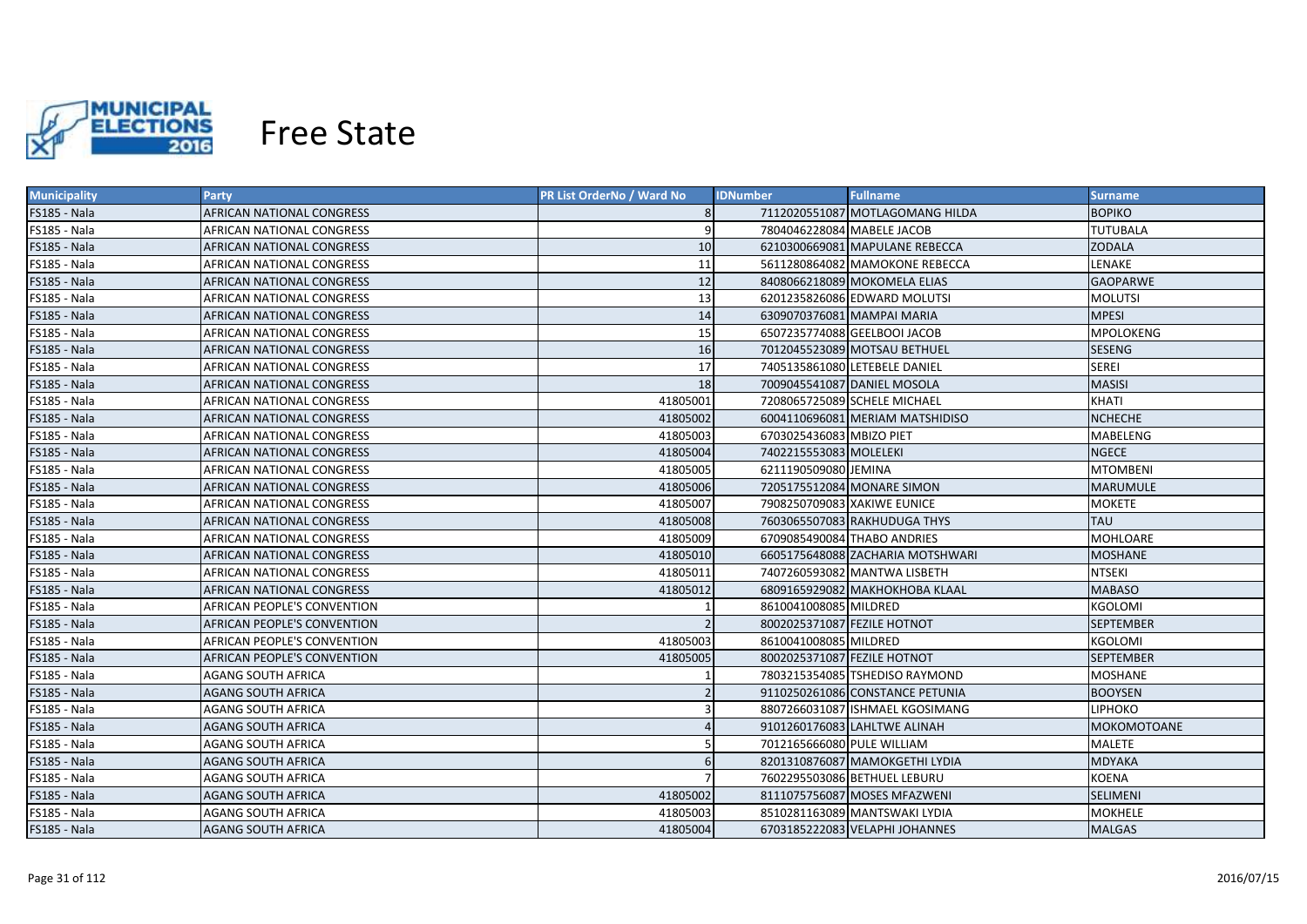

| <b>Municipality</b> | Party                      | <b>PR List OrderNo / Ward No</b> | <b>IDNumber</b><br><b>Fullname</b>     | <b>Surname</b>    |
|---------------------|----------------------------|----------------------------------|----------------------------------------|-------------------|
| FS185 - Nala        | <b>AGANG SOUTH AFRICA</b>  | 41805005                         | 7303032742083 ALBERTINA THEODOSIUS     | <b>TUTUBALA</b>   |
| <b>FS185 - Nala</b> | <b>AGANG SOUTH AFRICA</b>  | 41805006                         | 7711115340080 TANKISO EPHRAIM          | <b>MOLAOLI</b>    |
| FS185 - Nala        | AGANG SOUTH AFRICA         | 41805008                         | 8012230930080 LYDIA LINDIWE            | <b>NOVELD</b>     |
| <b>FS185 - Nala</b> | AGANG SOUTH AFRICA         | 41805010                         | 7812261076088 MOTSHEDISI HESTER        | <b>MPHATSOE</b>   |
| FS185 - Nala        | AGANG SOUTH AFRICA         | 41805011                         | 8503305952082 MBULELO ANDREW           | <b>FIXANE</b>     |
| <b>FS185 - Nala</b> | <b>AGANG SOUTH AFRICA</b>  | 41805012                         | 7112165634086 MOTSIRI ISAAC            | <b>MOKOTELI</b>   |
| FS185 - Nala        | CONGRESS OF THE PEOPLE     |                                  | 6301265553087 RAMOITOI JOB             | MOKOLUTLO         |
| FS185 - Nala        | CONGRESS OF THE PEOPLE     | 41805001                         | 6403135405082 PAPI STUYVESANT          | <b>RADEBE</b>     |
| FS185 - Nala        | CONGRESS OF THE PEOPLE     | 41805002                         | 5407305464085 PHILIP MOTSEKINYANE      | <b>MOFOKENG</b>   |
| FS185 - Nala        | CONGRESS OF THE PEOPLE     | 41805003                         | 8402175814086 THABANG ABRAM            | <b>MOGOJE</b>     |
| FS185 - Nala        | CONGRESS OF THE PEOPLE     | 41805004                         | 7301070753087 KENYATSITSWE AMELIA      | <b>MOTLHABANE</b> |
| <b>FS185 - Nala</b> | CONGRESS OF THE PEOPLE     | 41805005                         | 7906175374082 SEHLOHO ROBERT           | <b>MASISI</b>     |
| FS185 - Nala        | CONGRESS OF THE PEOPLE     | 41805006                         | 9107120069087 PALESA GLORIA            | <b>MAPANE</b>     |
| <b>FS185 - Nala</b> | CONGRESS OF THE PEOPLE     | 41805007                         | 7705130703082 MALEQWA MARIA            | <b>HLOLE</b>      |
| FS185 - Nala        | CONGRESS OF THE PEOPLE     | 41805008                         | 5808081013089 MOROESI MERRIAM          | NDLWANE           |
| <b>FS185 - Nala</b> | CONGRESS OF THE PEOPLE     | 41805009                         | 6012300524088 KHUKHWANANE SBONDI MARIA | <b>LESHORO</b>    |
| FS185 - Nala        | CONGRESS OF THE PEOPLE     | 41805010                         | 7805285410085 MATOWANE MARTINS         | <b>MPEMPE</b>     |
| FS185 - Nala        | CONGRESS OF THE PEOPLE     | 41805011                         | 7211150883086 KEMISO LAURENTINA        | <b>MNYAMANA</b>   |
| FS185 - Nala        | CONGRESS OF THE PEOPLE     | 41805012                         | 6301265553087 RAMOITOI JOB             | <b>MOKOLUTLO</b>  |
| FS185 - Nala        | DEMOCRATIC ALLIANCE        |                                  | 5003165022087 HENDRICUS JOHANNES       | <b>BOTMA</b>      |
| FS185 - Nala        | <b>DEMOCRATIC ALLIANCE</b> |                                  | 6009110651085 KEGONAME ESTHER          | SEBATE            |
| FS185 - Nala        | <b>DEMOCRATIC ALLIANCE</b> |                                  | 7306106807088 PETRUS KAELO             | <b>LEBURU</b>     |
| FS185 - Nala        | <b>DEMOCRATIC ALLIANCE</b> |                                  | 7909240103080 LENTE                    | <b>VAN ZYL</b>    |
| <b>FS185 - Nala</b> | DEMOCRATIC ALLIANCE        |                                  | 4612145058085 WILHELMUS HENDRICUS      | <b>VAN ZYL</b>    |
| FS185 - Nala        | DEMOCRATIC ALLIANCE        | 6                                | 5902215201080 RAMOSELE LUCAS           | <b>MAROKANE</b>   |
| <b>FS185 - Nala</b> | DEMOCRATIC ALLIANCE        |                                  | 4205285517083 LIAU HENDRIK             | TSIBOLANE         |
| FS185 - Nala        | DEMOCRATIC ALLIANCE        | 8                                | 7809055467085 SEHLABAKA GOODMAN        | <b>NTSANE</b>     |
| <b>FS185 - Nala</b> | DEMOCRATIC ALLIANCE        | 9                                | 7502240759082 MADILLO REBECCA          | RADEBE            |
| FS185 - Nala        | DEMOCRATIC ALLIANCE        | 10                               | 7603175943087 PULE STEPHEN             | <b>MOKHOABANE</b> |
| <b>FS185 - Nala</b> | <b>DEMOCRATIC ALLIANCE</b> | 41805001                         | 7603175943087 PULE STEPHEN             | <b>MOKHOABANE</b> |
| <b>FS185 - Nala</b> | DEMOCRATIC ALLIANCE        | 41805002                         | 7907115027087 JOHANNES MATTHEUS        | DU PLOOY          |
| <b>FS185 - Nala</b> | <b>DEMOCRATIC ALLIANCE</b> | 41805003                         | 6707105279081 LEHLOHONOLO STEPHEN      | <b>SETAI</b>      |
| FS185 - Nala        | <b>DEMOCRATIC ALLIANCE</b> | 41805004                         | 7306106807088 PETRUS KAELO             | LEBURU            |
| <b>FS185 - Nala</b> | DEMOCRATIC ALLIANCE        | 41805005                         | 6009110651085 KEGONAME ESTHER          | <b>SEBATE</b>     |
| FS185 - Nala        | <b>DEMOCRATIC ALLIANCE</b> | 41805006                         | 4205285517083 LIAU HENDRIK             | TSIBOLANE         |
| FS185 - Nala        | <b>DEMOCRATIC ALLIANCE</b> | 41805007                         | 5902215201080 RAMOSELE LUCAS           | <b>MAROKANE</b>   |
| FS185 - Nala        | DEMOCRATIC ALLIANCE        | 41805008                         | 7502240759082 MADILLO REBECCA          | RADEBE            |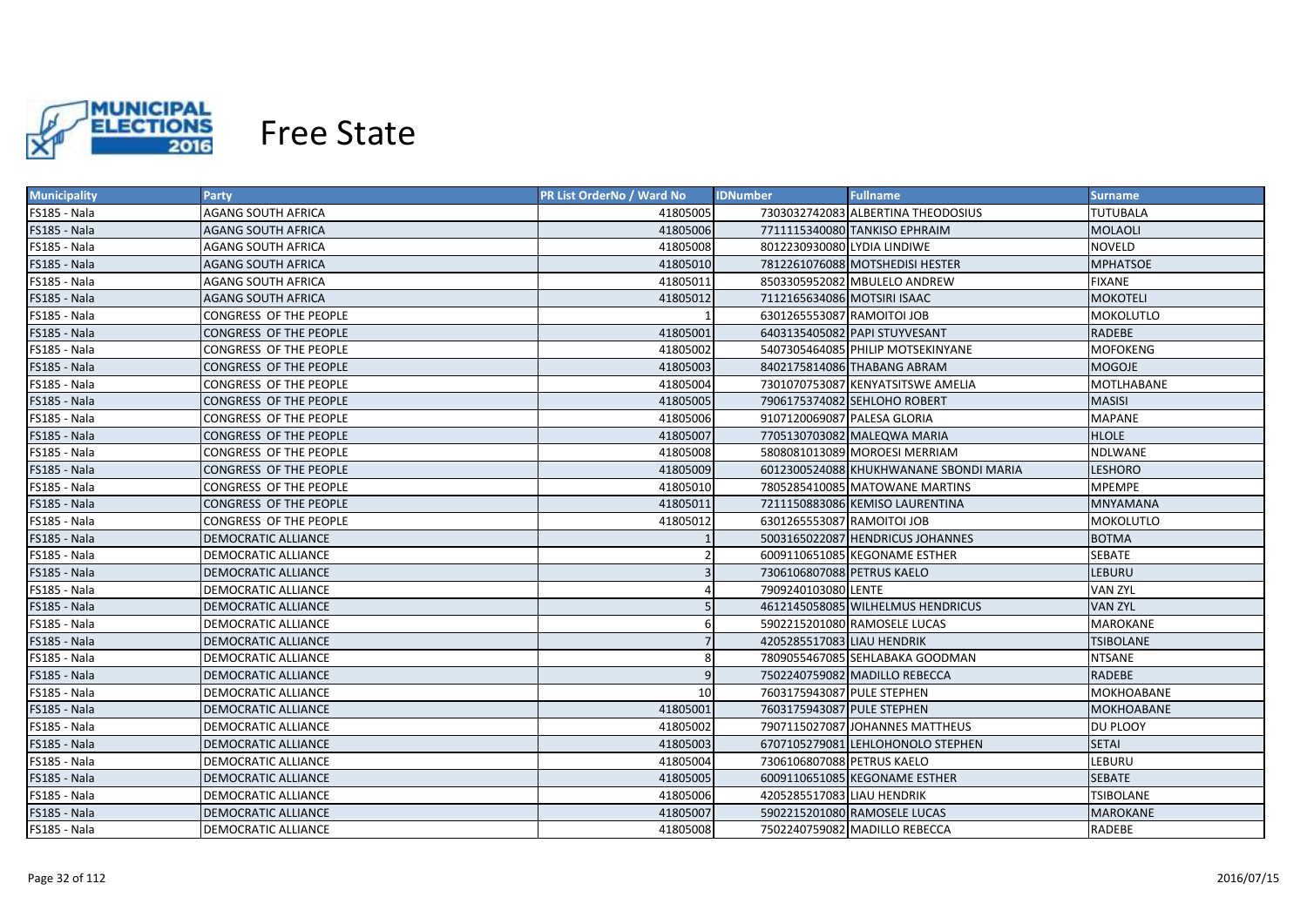

| <b>Municipality</b> | <b>Party</b>                     | PR List OrderNo / Ward No | <b>Fullname</b><br><b>IDNumber</b> | <b>Surname</b>     |
|---------------------|----------------------------------|---------------------------|------------------------------------|--------------------|
| FS185 - Nala        | DEMOCRATIC ALLIANCE              | 41805009                  | 6009110651085 KEGONAME ESTHER      | <b>SEBATE</b>      |
| FS185 - Nala        | DEMOCRATIC ALLIANCE              | 41805010                  | 7909240103080 LENTE                | <b>VAN ZYL</b>     |
| FS185 - Nala        | <b>DEMOCRATIC ALLIANCE</b>       | 41805011                  | 5902215201080 RAMOSELE LUCAS       | <b>MAROKANE</b>    |
| FS185 - Nala        | DEMOCRATIC ALLIANCE              | 41805012                  | 7909240103080 LENTE                | <b>VAN ZYL</b>     |
| FS185 - Nala        | <b>ECONOMIC FREEDOM FIGHTERS</b> |                           | 7810107159084 PHAKI WILLIAM        | <b>MAFOJANE</b>    |
| FS185 - Nala        | ECONOMIC FREEDOM FIGHTERS        |                           | 8407220687080 ANNAH MACQUEEN       | <b>MAKUNYE</b>     |
| FS185 - Nala        | <b>ECONOMIC FREEDOM FIGHTERS</b> |                           | 6601070642086 LIRAMPELE JEMINA     | <b>NANYANE</b>     |
| FS185 - Nala        | ECONOMIC FREEDOM FIGHTERS        |                           | 5109230334082 NTOMBIZODWA EGNES    | <b>MAKHOOE</b>     |
| FS185 - Nala        | <b>ECONOMIC FREEDOM FIGHTERS</b> |                           | 7809051108089 NOZILILO ELISA       | <b>JIKA</b>        |
| FS185 - Nala        | ECONOMIC FREEDOM FIGHTERS        | 6                         | 7502270299082 MOJI RAHABA          | <b>HLOLE</b>       |
| <b>FS185 - Nala</b> | <b>ECONOMIC FREEDOM FIGHTERS</b> |                           | 8901230348089 PULENG WINNIEFRED    | <b>THULO</b>       |
| FS185 - Nala        | ECONOMIC FREEDOM FIGHTERS        | 8                         | 5607060538086 LYDIA MAMOHLOLO      | <b>NTSIANE</b>     |
| FS185 - Nala        | <b>ECONOMIC FREEDOM FIGHTERS</b> | $\overline{9}$            | 7707090512081 MOTSHIDISI PAULINA   | <b>MOLISENYANE</b> |
| FS185 - Nala        | ECONOMIC FREEDOM FIGHTERS        | 10                        | 7807190493081 SADI MAMOTSAMAI RUTH | MONNAMONCHO        |
| FS185 - Nala        | ECONOMIC FREEDOM FIGHTERS        | 11                        | 7303120547089 MARTA SHASHAUKA      | <b>SKOSANA</b>     |
| FS185 - Nala        | <b>ECONOMIC FREEDOM FIGHTERS</b> | 12                        | 6606280445089 MAGAOTA LYDIA        | VANI               |
| FS185 - Nala        | <b>ECONOMIC FREEDOM FIGHTERS</b> | 41805001                  | 8210285982085 MOEKETSI DAVID       | <b>THEJANE</b>     |
| FS185 - Nala        | ECONOMIC FREEDOM FIGHTERS        | 41805002                  | 7107165447083 MOLAWA JACOB         | <b>MOGOLADI</b>    |
| FS185 - Nala        | <b>ECONOMIC FREEDOM FIGHTERS</b> | 41805003                  | 7202065385085 MODISE SAMUEL        | <b>SEBOKOLODI</b>  |
| FS185 - Nala        | <b>ECONOMIC FREEDOM FIGHTERS</b> | 41805004                  | 7911275756089 TEBOHO PETRUS        | <b>SENOKWANE</b>   |
| FS185 - Nala        | <b>ECONOMIC FREEDOM FIGHTERS</b> | 41805005                  | 6303046073088 MOKUBELOA            | <b>TSOAI</b>       |
| FS185 - Nala        | <b>ECONOMIC FREEDOM FIGHTERS</b> | 41805006                  | 7512245402083 MANGADI EPHRAIM      | <b>MACHATULA</b>   |
| FS185 - Nala        | <b>ECONOMIC FREEDOM FIGHTERS</b> | 41805007                  | 6308015685085 EPHRAIM SIPHO        | <b>SETHENI</b>     |
| FS185 - Nala        | <b>ECONOMIC FREEDOM FIGHTERS</b> | 41805008                  | 6004045623085 KHUNISI JOSEPH       | LETSOARA           |
| FS185 - Nala        | <b>ECONOMIC FREEDOM FIGHTERS</b> | 41805009                  | 7907015349086 MOHAPI ABEL          | <b>MOKERETLA</b>   |
| FS185 - Nala        | <b>ECONOMIC FREEDOM FIGHTERS</b> | 41805010                  | 5310215338086 TLANGANISO ISHMAEL   | <b>MASUMPA</b>     |
| FS185 - Nala        | ECONOMIC FREEDOM FIGHTERS        | 41805011                  | 8609176334084 RANTJHOME JOHANNES   | <b>NTAOPANE</b>    |
| FS185 - Nala        | ECONOMIC FREEDOM FIGHTERS        | 41805012                  | 7411275426080 LETSOA NEHEMIAH      | <b>MOHLABA</b>     |
| <b>FS185 - Nala</b> | INDEPENDENT CANDIDATE            | 41805010                  | 7010015600085 TLHOKISO JOHANNES    | MONTOELI           |
| <b>FS185 - Nala</b> | UNITED RESIDENTS FRONT           |                           | 6404015348087 MOLATUDI JOSEPH      | <b>VINGER</b>      |
| <b>FS185 - Nala</b> | UNITED RESIDENTS FRONT           | $\overline{2}$            | 6212230299088 MARTHA MOHANUOA      | <b>LETEBELE</b>    |
| FS185 - Nala        | UNITED RESIDENTS FRONT           |                           | 7201310485088 MABATHO MARIA        | SETLOBOKO          |
| FS185 - Nala        | UNITED RESIDENTS FRONT           |                           | 8302035779083 DAVID RAMODUDU       | LEBEKO             |
| FS185 - Nala        | UNITED RESIDENTS FRONT           | 41805001                  | 6212230299088 MARTHA MOHANUOA      | LETEBELE           |
| FS185 - Nala        | UNITED RESIDENTS FRONT           | 41805002                  | 7201310485088 MABATHO MARIA        | <b>SETLOBOKO</b>   |
| FS185 - Nala        | UNITED RESIDENTS FRONT           | 41805003                  | 6404015348087 MOLATUDI JOSEPH      | <b>VINGER</b>      |
| FS185 - Nala        | UNITED RESIDENTS FRONT           | 41805004                  | 8302035779083 DAVID RAMODUDU       | <b>LEBEKO</b>      |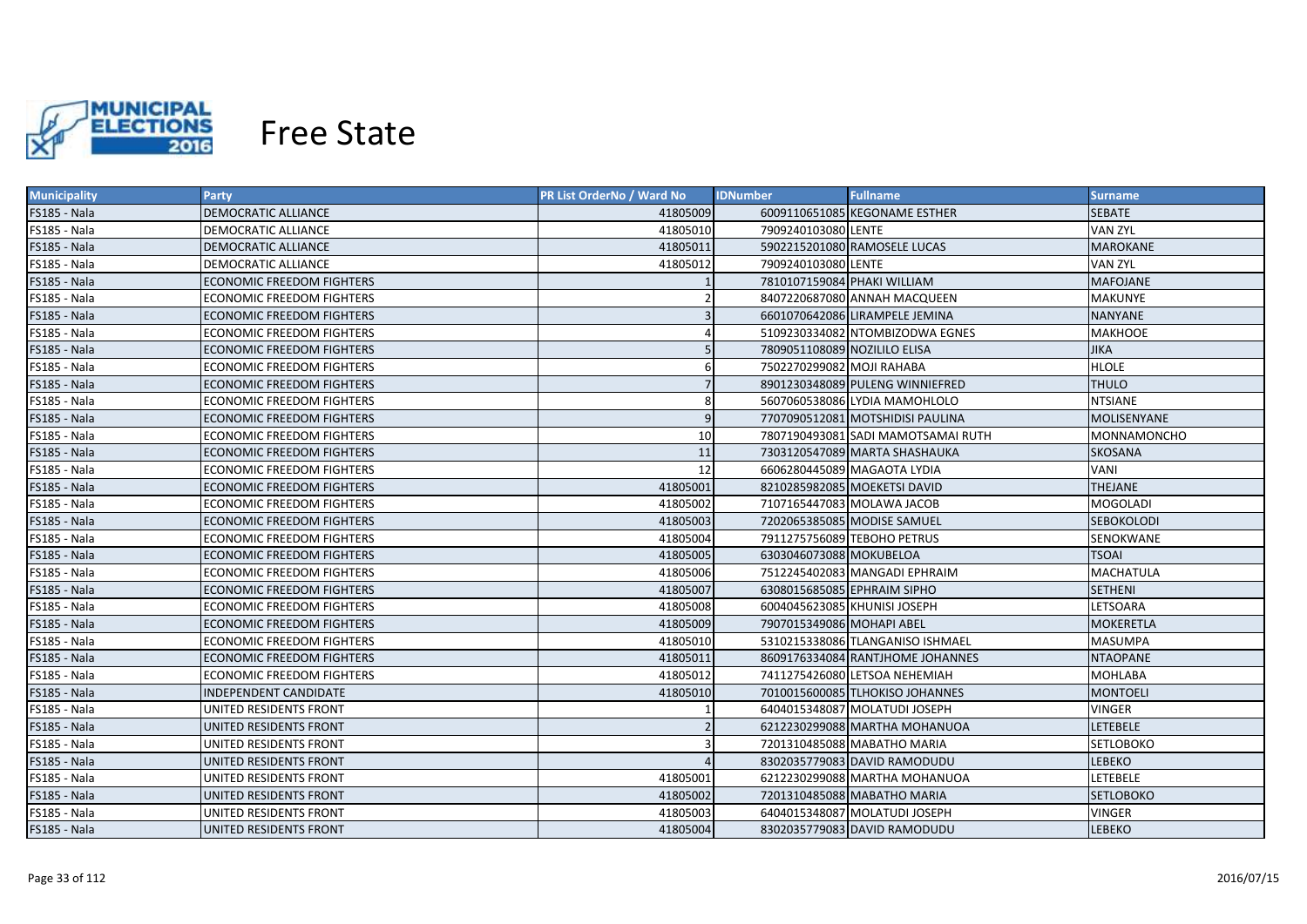

| <b>Municipality</b> | Party                     | <b>PR List OrderNo / Ward No</b> | <b>Fullname</b><br><b>IDNumber</b>  | Surname             |
|---------------------|---------------------------|----------------------------------|-------------------------------------|---------------------|
| FS185 - Nala        | UNITED RESIDENTS FRONT    | 41805005                         | 6212230299088 MARTHA MOHANUOA       | LETEBELE            |
| FS185 - Nala        | UNITED RESIDENTS FRONT    | 41805006                         | 7201310485088 MABATHO MARIA         | <b>SETLOBOKO</b>    |
| FS185 - Nala        | UNITED RESIDENTS FRONT    | 41805007                         | 6404015348087 MOLATUDI JOSEPH       | VINGER              |
| FS185 - Nala        | UNITED RESIDENTS FRONT    | 41805008                         | 8302035779083 DAVID RAMODUDU        | <b>LEBEKO</b>       |
| FS185 - Nala        | UNITED RESIDENTS FRONT    | 41805009                         | 6212230299088 MARTHA MOHANUOA       | LETEBELE            |
| <b>FS185 - Nala</b> | UNITED RESIDENTS FRONT    | 41805010                         | 7201310485088 MABATHO MARIA         | <b>SETLOBOKO</b>    |
| FS185 - Nala        | UNITED RESIDENTS FRONT    | 41805011                         | 6404015348087 MOLATUDI JOSEPH       | <b>VINGER</b>       |
| FS185 - Nala        | UNITED RESIDENTS FRONT    | 41805012                         | 8302035779083 DAVID RAMODUDU        | <b>LEBEKO</b>       |
| FS185 - Nala        | <b>VRYHEIDSFRONT PLUS</b> |                                  | 7308265123083 DESMOND               | REED                |
| FS185 - Nala        | <b>VRYHEIDSFRONT PLUS</b> |                                  | 5807135075086 MARTHINUS CHRISTOFFEL | <b>BARNARD</b>      |
| FS185 - Nala        | <b>VRYHEIDSFRONT PLUS</b> |                                  | 8903045024087 TJAART JOHANNES       | <b>CHAMBERS</b>     |
| FS185 - Nala        | <b>VRYHEIDSFRONT PLUS</b> |                                  | 3709135002080 JACOB PIETER          | <b>VAN DEN BERG</b> |
| FS185 - Nala        | <b>VRYHEIDSFRONT PLUS</b> |                                  | 4809270015084 VALERIE               | MAAS                |
| FS185 - Nala        | <b>VRYHEIDSFRONT PLUS</b> | 41805001                         | 4809270015084 VALERIE               | <b>MAAS</b>         |
| FS185 - Nala        | <b>VRYHEIDSFRONT PLUS</b> | 41805002                         | 7308265123083 DESMOND               | <b>REED</b>         |
| FS185 - Nala        | <b>VRYHEIDSFRONT PLUS</b> | 41805003                         | 4809270015084 VALERIE               | <b>MAAS</b>         |
| FS185 - Nala        | <b>VRYHEIDSFRONT PLUS</b> | 41805004                         | 7308265123083 DESMOND               | <b>REED</b>         |
| FS185 - Nala        | <b>VRYHEIDSFRONT PLUS</b> | 41805005                         | 8903045024087 TJAART JOHANNES       | <b>CHAMBERS</b>     |
| FS185 - Nala        | <b>VRYHEIDSFRONT PLUS</b> | 41805006                         | 8903045024087 TJAART JOHANNES       | <b>CHAMBERS</b>     |
| FS185 - Nala        | <b>VRYHEIDSFRONT PLUS</b> | 41805007                         | 8903045024087 TJAART JOHANNES       | <b>CHAMBERS</b>     |
| FS185 - Nala        | <b>VRYHEIDSFRONT PLUS</b> | 41805008                         | 5807135075086 MARTHINUS CHRISTOFFEL | <b>BARNARD</b>      |
| FS185 - Nala        | <b>VRYHEIDSFRONT PLUS</b> | 41805009                         | 5807135075086 MARTHINUS CHRISTOFFEL | <b>BARNARD</b>      |
| FS185 - Nala        | <b>VRYHEIDSFRONT PLUS</b> | 41805010                         | 5807135075086 MARTHINUS CHRISTOFFEL | <b>BARNARD</b>      |
| <b>FS185 - Nala</b> | <b>VRYHEIDSFRONT PLUS</b> | 41805011                         | 5807135075086 MARTHINUS CHRISTOFFEL | <b>BARNARD</b>      |
| FS185 - Nala        | VRYHEIDSFRONT PLUS        | 41805012                         | 5807135075086 MARTHINUS CHRISTOFFEL | <b>BARNARD</b>      |
| FS191 - Setsoto     | AFRICAN NATIONAL CONGRESS |                                  | 6112285758089 KROG SEXTON           | <b>MOKHUOANE</b>    |
| FS191 - Setsoto     | AFRICAN NATIONAL CONGRESS |                                  | 8704230752080 ALICE NTHATENG        | <b>MAOKE</b>        |
| FS191 - Setsoto     | AFRICAN NATIONAL CONGRESS |                                  | 7911121026083 PALESA ELIZABETH      | <b>KOQO</b>         |
| FS191 - Setsoto     | AFRICAN NATIONAL CONGRESS |                                  | 5612020866080 NNINI ANNIE           | <b>TAYLOR</b>       |
| FS191 - Setsoto     | AFRICAN NATIONAL CONGRESS |                                  | 8008300297087 NTHATISI PETRONELLA   | <b>KHITSANE</b>     |
| FS191 - Setsoto     | AFRICAN NATIONAL CONGRESS | 6                                | 6409120397085 MATSILISO ALINA       | MAHLANGU            |
| FS191 - Setsoto     | AFRICAN NATIONAL CONGRESS |                                  | 5801120874082 DIEKETSENG LISBET     | <b>MOHAPI</b>       |
| FS191 - Setsoto     | AFRICAN NATIONAL CONGRESS | 8                                | 5712050889083 MOSELE MARIA          | <b>MOTETE</b>       |
| FS191 - Setsoto     | AFRICAN NATIONAL CONGRESS | 9                                | 5802270594082 MATLAKALA DINAH       | MONOKOANE           |
| FS191 - Setsoto     | AFRICAN NATIONAL CONGRESS | 10                               | 6001011972082 MATSEKO               | <b>NKETOANE</b>     |
| FS191 - Setsoto     | AFRICAN NATIONAL CONGRESS | 11                               | 7112025947082 KOMANE ELIAS          | <b>KOALANE</b>      |
| FS191 - Setsoto     | AFRICAN NATIONAL CONGRESS | 12                               | 6805155446087 MAKHANTSHE DANIEL     | <b>THULO</b>        |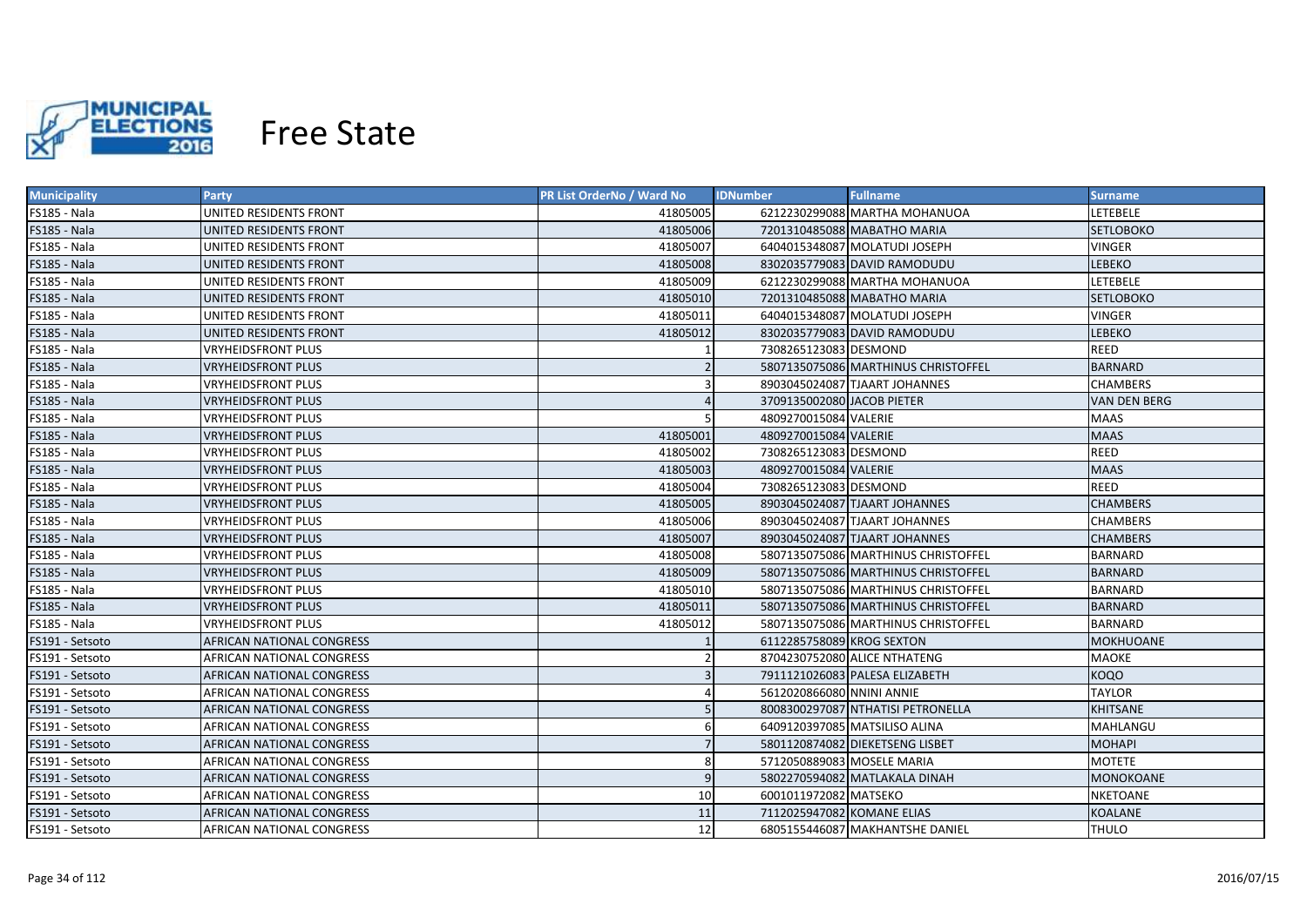

| <b>Municipality</b> | <b>Party</b>                     | <b>PR List OrderNo / Ward No</b> | <b>IDNumber</b>               | <b>Fullname</b>                   | <b>Surname</b>    |
|---------------------|----------------------------------|----------------------------------|-------------------------------|-----------------------------------|-------------------|
| FS191 - Setsoto     | AFRICAN NATIONAL CONGRESS        | 13                               | 6508145085086 WILLIAM         |                                   | VRIES             |
| FS191 - Setsoto     | AFRICAN NATIONAL CONGRESS        | 14                               | 8701305930088 LITHEBE JANTJIE |                                   | <b>SETAI</b>      |
| FS191 - Setsoto     | AFRICAN NATIONAL CONGRESS        | 15                               |                               | 8303030793087 LEBOHANG FLORENCE   | <b>MOKHEMISA</b>  |
| FS191 - Setsoto     | AFRICAN NATIONAL CONGRESS        | 41901001                         |                               | 6210290240083 MOSELANTJA MERCY    | <b>MOTHIBELI</b>  |
| FS191 - Setsoto     | AFRICAN NATIONAL CONGRESS        | 41901002                         |                               | 7701075966081 THABISO SHADRACK    | <b>SELIKANE</b>   |
| FS191 - Setsoto     | AFRICAN NATIONAL CONGRESS        | 41901003                         |                               | 5804120584081 MAMOTENA LYDIA      | MTHIMKULU         |
| FS191 - Setsoto     | AFRICAN NATIONAL CONGRESS        | 41901004                         |                               | 8009045944082 MAHLOMOLA KLAAS     | <b>RALEHLATSI</b> |
| FS191 - Setsoto     | AFRICAN NATIONAL CONGRESS        | 41901005                         |                               | 8510245822085 SERAME ISHMAEL      | <b>MAKOBANE</b>   |
| FS191 - Setsoto     | AFRICAN NATIONAL CONGRESS        | 41901006                         |                               | 7601135506085 MOTSAMAI WILLIAM    | <b>SELASI</b>     |
| FS191 - Setsoto     | AFRICAN NATIONAL CONGRESS        | 41901007                         | 8006065571084 NTEMA PETER     |                                   | KHATLAKE          |
| FS191 - Setsoto     | AFRICAN NATIONAL CONGRESS        | 41901008                         |                               | 6211215683084 TSHELISO BERNARD    | <b>JAKOBO</b>     |
| FS191 - Setsoto     | AFRICAN NATIONAL CONGRESS        | 41901009                         | 8402045888088 THABO ISAAC     |                                   | <b>MTHIMKHULU</b> |
| FS191 - Setsoto     | AFRICAN NATIONAL CONGRESS        | 41901010                         | 7210190431088 SEIPATI JUSTINA |                                   | <b>MBIWE</b>      |
| FS191 - Setsoto     | AFRICAN NATIONAL CONGRESS        | 41901011                         | 7112025947082 KOMANE ELIAS    |                                   | <b>KOALANE</b>    |
| FS191 - Setsoto     | AFRICAN NATIONAL CONGRESS        | 41901012                         |                               | 8501046139084 MOEKETSI MICHAEL    | <b>HLAKANE</b>    |
| FS191 - Setsoto     | AFRICAN NATIONAL CONGRESS        | 41901013                         | 6411200460080 MOOKHO HILDA    |                                   | <b>SEMAHLA</b>    |
| FS191 - Setsoto     | <b>AFRICAN NATIONAL CONGRESS</b> | 41901014                         |                               | 5405150451082 PUSELETSO CONSTANCE | <b>MATOBAKO</b>   |
| FS191 - Setsoto     | <b>AFRICAN NATIONAL CONGRESS</b> | 41901015                         |                               | 8311041102081 MATIEHO THERESIA    | <b>SELLANE</b>    |
| FS191 - Setsoto     | AFRICAN NATIONAL CONGRESS        | 41901016                         | 7606285629082 JACOB TEBOHO    |                                   | <b>MOKOENA</b>    |
| FS191 - Setsoto     | AFRICAN NATIONAL CONGRESS        | 41901017                         |                               | 7307255388086 PAKALITHA ISAAC     | <b>MAVALELISO</b> |
| FS191 - Setsoto     | AFRICAN PEOPLE'S CONVENTION      |                                  |                               | 8510107462087 MODISE GEORGE       | <b>RARITI</b>     |
| FS191 - Setsoto     | AFRICAN PEOPLE'S CONVENTION      | $\overline{2}$                   | 8305170714088 MEISIE JULIA    |                                   | LEBAKENG          |
| FS191 - Setsoto     | AFRICAN PEOPLE'S CONVENTION      | $\overline{3}$                   | 8311220308087 PULANE EMILY    |                                   | <b>MASOLE</b>     |
| FS191 - Setsoto     | AFRICAN PEOPLE'S CONVENTION      |                                  | 9004085660085 KOPIE           |                                   | RALEBENYA         |
| FS191 - Setsoto     | AFRICAN PEOPLE'S CONVENTION      |                                  |                               | 7105030427082 PULENG JOSEPHINA    | <b>RAMOTSIE</b>   |
| FS191 - Setsoto     | AFRICAN PEOPLE'S CONVENTION      | 6                                |                               | 8607050798085 LIKHETHE MARIE      | <b>NAILE</b>      |
| FS191 - Setsoto     | AFRICAN PEOPLE'S CONVENTION      |                                  |                               | 9301195414084 THABISO VINCENT     | <b>RAMOTSIE</b>   |
| FS191 - Setsoto     | AFRICAN PEOPLE'S CONVENTION      | 8                                |                               | 8012031045088 MOSELANTJA ANGELINA | <b>MOTETE</b>     |
| FS191 - Setsoto     | AFRICAN PEOPLE'S CONVENTION      | 41901001                         | 8609120456082 MAPITI          |                                   | <b>NYOFANE</b>    |
| FS191 - Setsoto     | AFRICAN PEOPLE'S CONVENTION      | 41901002                         | 8609120456082 MAPITI          |                                   | <b>NYOFANE</b>    |
| FS191 - Setsoto     | AFRICAN PEOPLE'S CONVENTION      | 41901003                         |                               | 8607050798085 LIKHETHE MARIE      | <b>NAILE</b>      |
| FS191 - Setsoto     | AFRICAN PEOPLE'S CONVENTION      | 41901004                         | 7808035971083 DOGGY JUSTICE   |                                   | CHAANE            |
| FS191 - Setsoto     | AFRICAN PEOPLE'S CONVENTION      | 41901005                         | 8305170714088 MEISIE JULIA    |                                   | LEBAKENG          |
| FS191 - Setsoto     | AFRICAN PEOPLE'S CONVENTION      | 41901006                         |                               | 8510107462087 MODISE GEORGE       | RARITI            |
| FS191 - Setsoto     | AFRICAN PEOPLE'S CONVENTION      | 41901007                         | 9004085660085 KOPIE           |                                   | RALEBENYA         |
| FS191 - Setsoto     | CONGRESS OF THE PEOPLE           | 41901001                         |                               | 8402020302089 MAKGETSI RENNIE     | <b>PULE</b>       |
| FS191 - Setsoto     | <b>CONGRESS OF THE PEOPLE</b>    | 41901002                         | 8402022018089 MANTWA JOYCE    |                                   | <b>MAPHISA</b>    |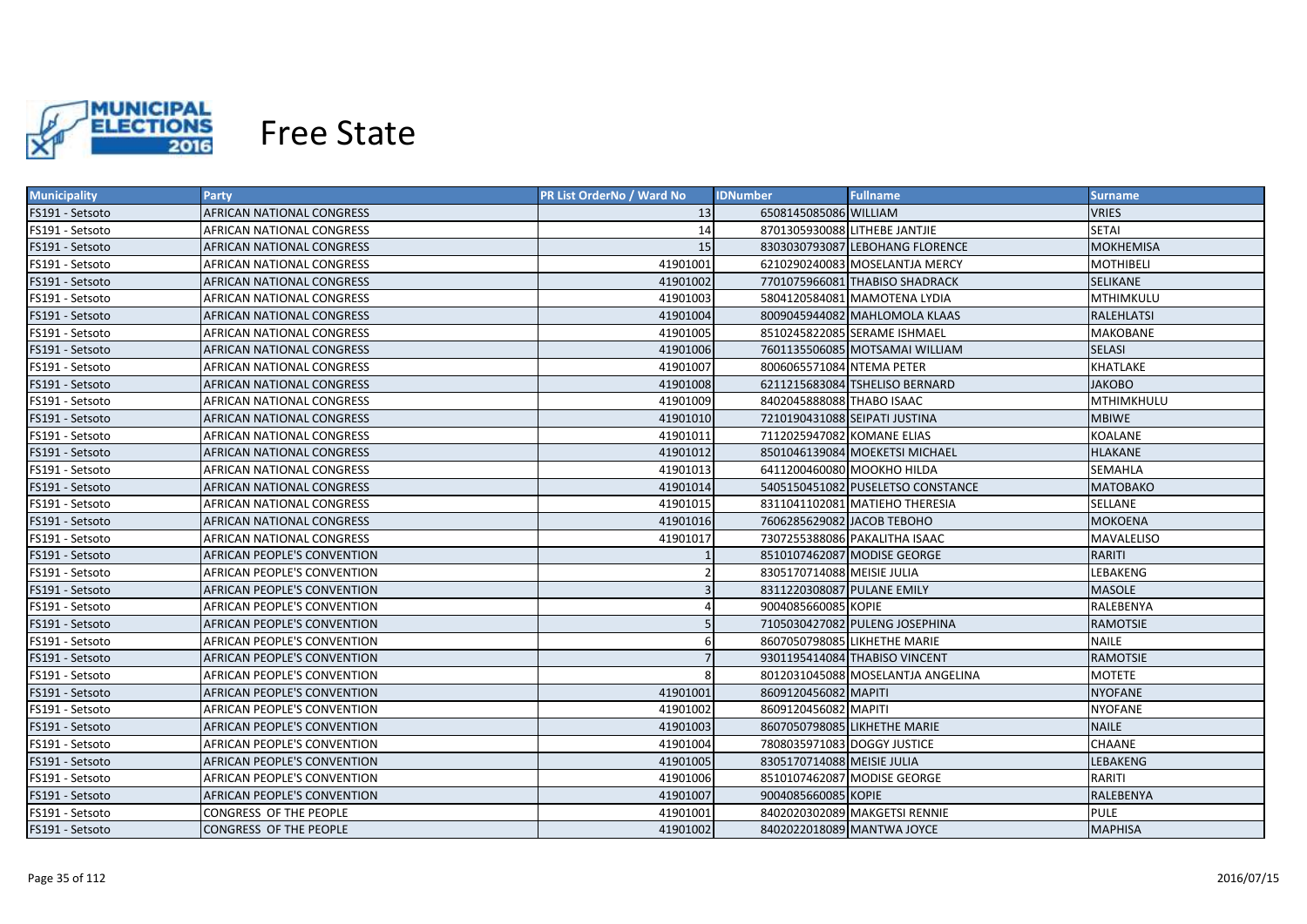

| <b>Municipality</b> | <b>Party</b>                  | <b>PR List OrderNo / Ward No</b> | <b>IDNumber</b>             | <b>Fullname</b>                      | <b>Surname</b>    |
|---------------------|-------------------------------|----------------------------------|-----------------------------|--------------------------------------|-------------------|
| FS191 - Setsoto     | CONGRESS OF THE PEOPLE        | 41901003                         |                             | 9006151016084 MAMOKETE ANNA          | <b>NKHOBO</b>     |
| FS191 - Setsoto     | CONGRESS OF THE PEOPLE        | 41901004                         | 7201255569086 SELLO DICKSON |                                      | <b>PHOOFOLO</b>   |
| FS191 - Setsoto     | CONGRESS OF THE PEOPLE        | 41901005                         | 7208200861088 MEME MARIA    |                                      | KOLA              |
| FS191 - Setsoto     | CONGRESS OF THE PEOPLE        | 41901006                         | 8807011369089 DIEKETSENG    |                                      | <b>SELOKO</b>     |
| FS191 - Setsoto     | CONGRESS OF THE PEOPLE        | 41901007                         |                             | 6407235489086 MOSWEDI JOSHUA         | LEMEKO            |
| FS191 - Setsoto     | <b>CONGRESS OF THE PEOPLE</b> | 41901008                         |                             | 8112075815089 TEBOHO ANDREW          | <b>RANOOE</b>     |
| FS191 - Setsoto     | CONGRESS OF THE PEOPLE        | 41901009                         | 7708225320085 TUMO ANDREAS  |                                      | <b>TSOEU</b>      |
| FS191 - Setsoto     | CONGRESS OF THE PEOPLE        | 41901010                         |                             | 7901040698088 PABALLO SOPHIE         | <b>CHAACHAA</b>   |
| FS191 - Setsoto     | CONGRESS OF THE PEOPLE        | 41901011                         |                             | 5407115728083 SELLO LANCELOT         | <b>NKOPANE</b>    |
| FS191 - Setsoto     | CONGRESS OF THE PEOPLE        | 41901012                         |                             | 7301085660087 LEHLOHONOLO ELIAS      | <b>PULE</b>       |
| FS191 - Setsoto     | CONGRESS OF THE PEOPLE        | 41901013                         |                             | 7312215591084 TEBOHO VINCENT         | <b>MOHASE</b>     |
| FS191 - Setsoto     | CONGRESS OF THE PEOPLE        | 41901014                         | 8303180367088 DISEMELO      |                                      | <b>MAKALA</b>     |
| FS191 - Setsoto     | CONGRESS OF THE PEOPLE        | 41901015                         |                             | 6811135462087 MAKALO MOSES           | <b>NATHANE</b>    |
| FS191 - Setsoto     | <b>CONGRESS OF THE PEOPLE</b> | 41901016                         | 7208080317086 TLALANE AGNES |                                      | <b>THABANA</b>    |
| FS191 - Setsoto     | CONGRESS OF THE PEOPLE        | 41901017                         |                             | 7608100532087 MOTSHEWA AUGUSTINA     | <b>MOLELEKI</b>   |
| FS191 - Setsoto     | <b>DEMOCRATIC ALLIANCE</b>    |                                  | 5102165029082 EVERT PHILIP  |                                      | <b>STRYDOM</b>    |
| FS191 - Setsoto     | <b>DEMOCRATIC ALLIANCE</b>    |                                  |                             | 4405045036081 RAYMOND HENRY          | <b>BATH</b>       |
| FS191 - Setsoto     | <b>DEMOCRATIC ALLIANCE</b>    |                                  |                             | 6007020527080 PULANE CONSTANCE       | <b>SCHEE</b>      |
| FS191 - Setsoto     | DEMOCRATIC ALLIANCE           |                                  | 7309295755084 MODISE MOSES  |                                      | <b>MOKHELE</b>    |
| FS191 - Setsoto     | <b>DEMOCRATIC ALLIANCE</b>    | 5                                |                             | 4703305055084 PIETER WOUTER          | DE WET            |
| FS191 - Setsoto     | DEMOCRATIC ALLIANCE           | 6                                | 6804065679085 ISAK          |                                      | <b>VRIES</b>      |
| FS191 - Setsoto     | <b>DEMOCRATIC ALLIANCE</b>    | $\overline{7}$                   |                             | 5412295124087 BENJAMIN JOHANNES      | <b>DU TOIT</b>    |
| FS191 - Setsoto     | DEMOCRATIC ALLIANCE           | 8                                | 8602190557087 DIKELEDI LUCY |                                      | TAETSANG          |
| FS191 - Setsoto     | <b>DEMOCRATIC ALLIANCE</b>    | $\overline{9}$                   | 7801025677083 PAULUS POLO   |                                      | SENAGHOMO         |
| FS191 - Setsoto     | DEMOCRATIC ALLIANCE           | 10                               | 8703215226086 TEJANE JOSEPH |                                      | MOKONE            |
| FS191 - Setsoto     | <b>DEMOCRATIC ALLIANCE</b>    | 11                               |                             | 5204125071087 MICHIEL FREDERIK       | <b>ODENDAAL</b>   |
| FS191 - Setsoto     | DEMOCRATIC ALLIANCE           | 12                               |                             | 8307285987088 MAFATLE SAMUEL         | <b>KOTOPE</b>     |
| FS191 - Setsoto     | <b>DEMOCRATIC ALLIANCE</b>    | 13                               |                             | 8110175451086 MOTSARAPANE AUGUSTINUS | <b>SELEMAKORO</b> |
| FS191 - Setsoto     | DEMOCRATIC ALLIANCE           | 14                               | 5310235343082 SHADRACK      |                                      | MOHLOKAQALA       |
| FS191 - Setsoto     | DEMOCRATIC ALLIANCE           | 15                               | 6807020461085 MAMASWAZI     |                                      | <b>TSHABALALA</b> |
| FS191 - Setsoto     | DEMOCRATIC ALLIANCE           | 41901001                         | 5102165029082 EVERT PHILIP  |                                      | STRYDOM           |
| FS191 - Setsoto     | <b>DEMOCRATIC ALLIANCE</b>    | 41901002                         | 8703215226086 TEJANE JOSEPH |                                      | <b>MOKONE</b>     |
| FS191 - Setsoto     | DEMOCRATIC ALLIANCE           | 41901003                         |                             | 5401090720082 DIKELEDI PAULINE       | <b>SEFUTHI</b>    |
| FS191 - Setsoto     | <b>DEMOCRATIC ALLIANCE</b>    | 41901004                         | 7309295755084 MODISE MOSES  |                                      | <b>MOKHELE</b>    |
| FS191 - Setsoto     | DEMOCRATIC ALLIANCE           | 41901005                         |                             | 6003210115083 MARIA SUSANNA          | <b>NAUDE</b>      |
| FS191 - Setsoto     | <b>DEMOCRATIC ALLIANCE</b>    | 41901006                         |                             | 5204125071087 MICHIEL FREDERIK       | ODENDAAL          |
| FS191 - Setsoto     | <b>DEMOCRATIC ALLIANCE</b>    | 41901007                         |                             | 7506245003081 DIRK CORNELUIS         | <b>UYS</b>        |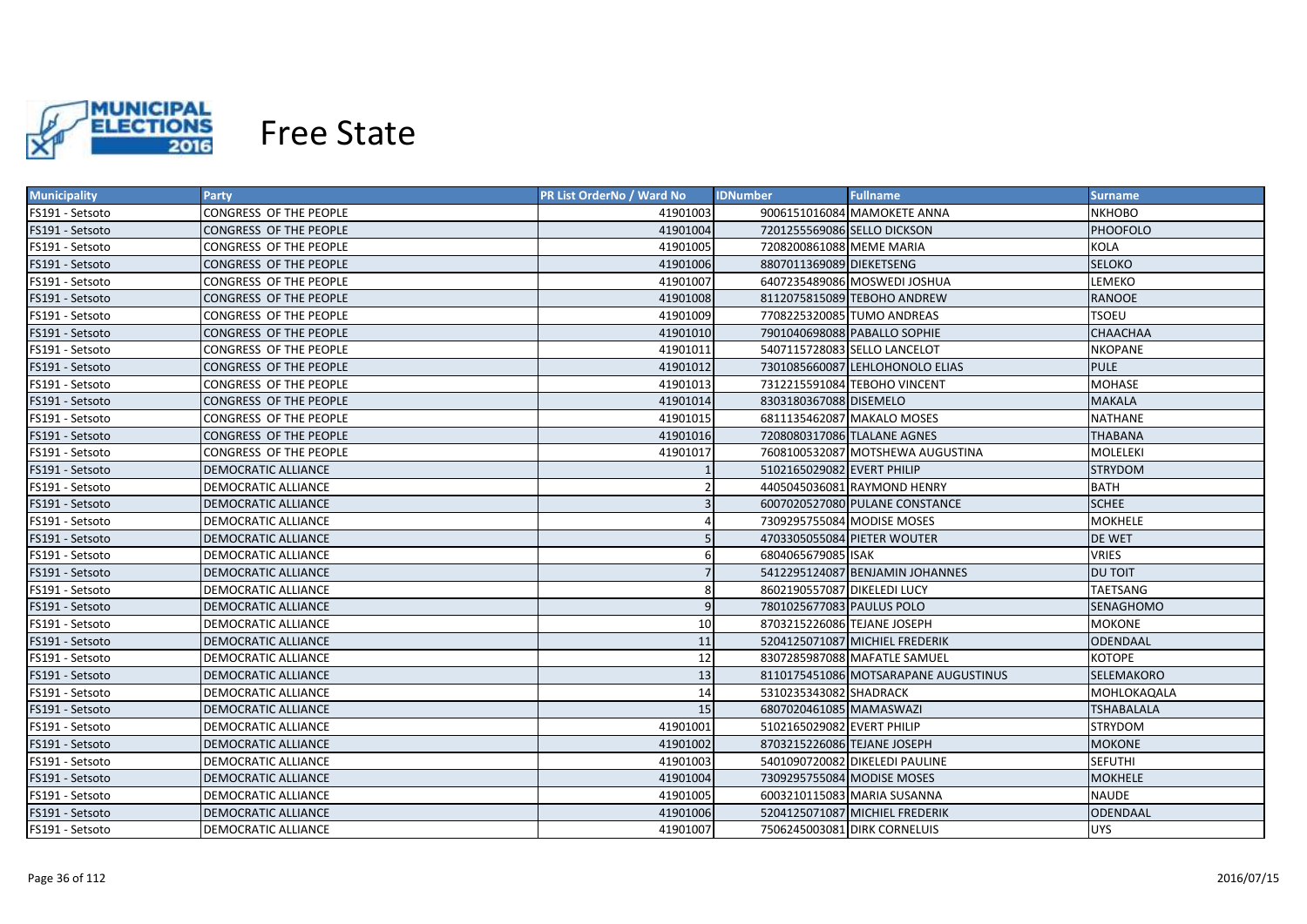

| <b>Municipality</b> | Party                                     | <b>PR List OrderNo / Ward No</b> | <b>IDNumber</b>               | <b>Fullname</b>                      | <b>Surname</b>    |
|---------------------|-------------------------------------------|----------------------------------|-------------------------------|--------------------------------------|-------------------|
| FS191 - Setsoto     | DEMOCRATIC ALLIANCE                       | 41901008                         |                               | 6007020527080 PULANE CONSTANCE       | <b>SCHEE</b>      |
| FS191 - Setsoto     | DEMOCRATIC ALLIANCE                       | 41901009                         |                               | 5308245037082 OLOFF JOHANN TRUTER    | <b>DREYER</b>     |
| FS191 - Setsoto     | DEMOCRATIC ALLIANCE                       | 41901010                         | 6804065679085 ISAK            |                                      | <b>VRIES</b>      |
| FS191 - Setsoto     | <b>DEMOCRATIC ALLIANCE</b>                | 41901011                         | 7801025677083 PAULUS POLO     |                                      | SENAGHOMO         |
| FS191 - Setsoto     | DEMOCRATIC ALLIANCE                       | 41901012                         | 7610125315084 MOTHIBELI ABEL  |                                      | LETUBE            |
| FS191 - Setsoto     | <b>DEMOCRATIC ALLIANCE</b>                | 41901013                         | 6807020461085 MAMASWAZI       |                                      | <b>TSHABALALA</b> |
| FS191 - Setsoto     | <b>DEMOCRATIC ALLIANCE</b>                | 41901014                         | 8602190557087 DIKELEDI LUCY   |                                      | <b>TAETSANG</b>   |
| FS191 - Setsoto     | <b>DEMOCRATIC ALLIANCE</b>                | 41901015                         |                               | 4405045036081 RAYMOND HENRY          | <b>BATH</b>       |
| FS191 - Setsoto     | <b>DEMOCRATIC ALLIANCE</b>                | 41901016                         | 5310235343082 SHADRACK        |                                      | MOHLOKAQALA       |
| FS191 - Setsoto     | <b>DEMOCRATIC ALLIANCE</b>                | 41901017                         |                               | 8307285987088 MAFATLE SAMUEL         | <b>KOTOPE</b>     |
| FS191 - Setsoto     | DIKWANKWETLA PARTY OF SOUTH AFRICA        |                                  | 6207220244086 MAMEISI ROBIN   |                                      | <b>NAIDOO</b>     |
| FS191 - Setsoto     | DIKWANKWETLA PARTY OF SOUTH AFRICA        |                                  | 7504275289084 MPHENG PETROS   |                                      | <b>TSOEU</b>      |
| FS191 - Setsoto     | DIKWANKWETLA PARTY OF SOUTH AFRICA        |                                  |                               | 7804070512080 LITLHARE PAULINAH      | <b>PHAKOE</b>     |
| FS191 - Setsoto     | DIKWANKWETLA PARTY OF SOUTH AFRICA        |                                  | 7107165790086 SOLLY RANKO     |                                      | <b>NAIDOO</b>     |
| FS191 - Setsoto     | DIKWANKWETLA PARTY OF SOUTH AFRICA        |                                  |                               | 8207060732081 KELEBOGILE BEATRICE    | <b>MATSOSO</b>    |
| FS191 - Setsoto     | DIKWANKWETLA PARTY OF SOUTH AFRICA        | 6                                | 8304106311085 MORAKE JOSEPH   |                                      | <b>SELIKANE</b>   |
| FS191 - Setsoto     | DIKWANKWETLA PARTY OF SOUTH AFRICA        |                                  |                               | 7405220610087 MAMOKETE ELIZABETH     | ZWANE             |
| FS191 - Setsoto     | DIKWANKWETLA PARTY OF SOUTH AFRICA        | 8                                | 7402150706084 SELEMEI BERNICE |                                      | <b>SEHOLA</b>     |
| FS191 - Setsoto     | <b>DIKWANKWETLA PARTY OF SOUTH AFRICA</b> | 9                                | 7301165305082 MOKETE ELIAS    |                                      | <b>TSOTSOTSO</b>  |
| FS191 - Setsoto     | DIKWANKWETLA PARTY OF SOUTH AFRICA        | 10                               |                               | 5612205761080 CHAKELA CORNELIUS      | <b>SEKETE</b>     |
| FS191 - Setsoto     | <b>DIKWANKWETLA PARTY OF SOUTH AFRICA</b> | 11                               | 8604050898080 MOTSHABI ELLEN  |                                      | <b>OLIFANT</b>    |
| FS191 - Setsoto     | DIKWANKWETLA PARTY OF SOUTH AFRICA        | 12                               |                               | 7612205885085 SECHABA MICHAEL        | TSINYANE          |
| FS191 - Setsoto     | DIKWANKWETLA PARTY OF SOUTH AFRICA        | 13                               | 9009130717087 LERATO ELLEN    |                                      | <b>TSOEU</b>      |
| FS191 - Setsoto     | DIKWANKWETLA PARTY OF SOUTH AFRICA        | 14                               |                               | 7511165838086 MOTLALEPULA JOHANNES   | SEKHAMPU          |
| FS191 - Setsoto     | DIKWANKWETLA PARTY OF SOUTH AFRICA        | 15                               | 6802155340089 THABISO PHILLIP |                                      | LEBAKENG          |
| FS191 - Setsoto     | DIKWANKWETLA PARTY OF SOUTH AFRICA        | 16                               |                               | 7610025290080 THABISO JOHANNES JIMMY | <b>MATLALA</b>    |
| FS191 - Setsoto     | DIKWANKWETLA PARTY OF SOUTH AFRICA        | 17                               |                               | 8608186225084 VINCENT MOTLALENTWA    | <b>MOKEBE</b>     |
| FS191 - Setsoto     | DIKWANKWETLA PARTY OF SOUTH AFRICA        | 41901001                         |                               | 7804070512080 LITLHARE PAULINAH      | PHAKOE            |
| FS191 - Setsoto     | DIKWANKWETLA PARTY OF SOUTH AFRICA        | 41901002                         | 6207220244086 MAMEISI ROBIN   |                                      | <b>NAIDOO</b>     |
| FS191 - Setsoto     | DIKWANKWETLA PARTY OF SOUTH AFRICA        | 41901003                         | 7107165790086 SOLLY RANKO     |                                      | <b>NAIDOO</b>     |
| FS191 - Setsoto     | DIKWANKWETLA PARTY OF SOUTH AFRICA        | 41901004                         |                               | 7405220610087 MAMOKETE ELIZABETH     | ZWANE             |
| FS191 - Setsoto     | DIKWANKWETLA PARTY OF SOUTH AFRICA        | 41901005                         | 7402150706084 SELEMEI BERNICE |                                      | SEHOLA            |
| FS191 - Setsoto     | DIKWANKWETLA PARTY OF SOUTH AFRICA        | 41901006                         |                               | 7612205885085 SECHABA MICHAEL        | TSINYANE          |
| FS191 - Setsoto     | DIKWANKWETLA PARTY OF SOUTH AFRICA        | 41901007                         |                               | 8207060732081 KELEBOGILE BEATRICE    | <b>MATSOSO</b>    |
| FS191 - Setsoto     | DIKWANKWETLA PARTY OF SOUTH AFRICA        | 41901008                         | 7301165305082 MOKETE ELIAS    |                                      | <b>TSOTSOTSO</b>  |
| FS191 - Setsoto     | DIKWANKWETLA PARTY OF SOUTH AFRICA        | 41901009                         | 8604050898080 MOTSHABI ELLEN  |                                      | <b>OLIFANT</b>    |
| FS191 - Setsoto     | DIKWANKWETLA PARTY OF SOUTH AFRICA        | 41901010                         |                               | 7511165838086 MOTLALEPULA JOHANNES   | <b>SEKHAMPU</b>   |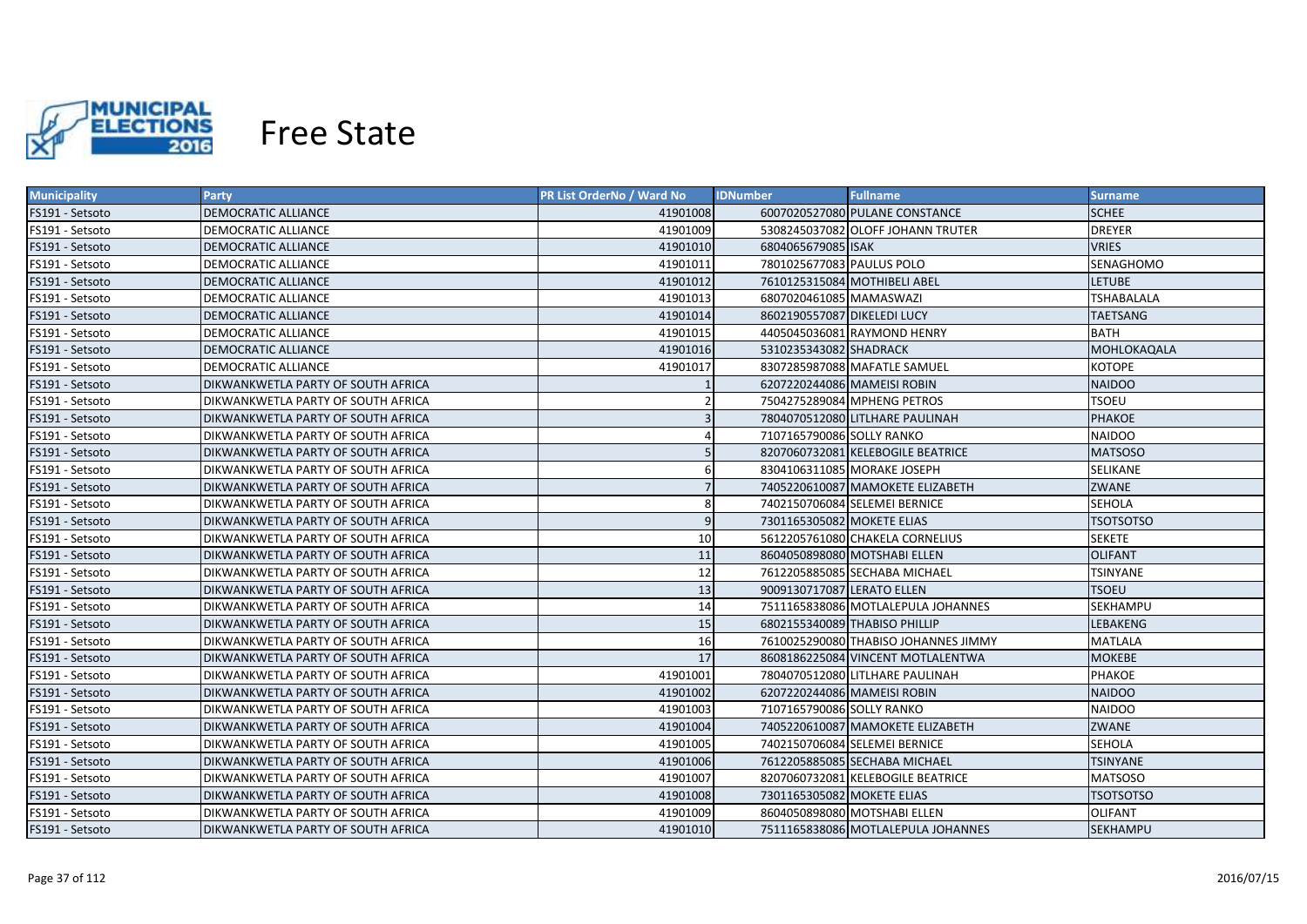

| <b>Municipality</b> | <b>Party</b>                       | <b>PR List OrderNo / Ward No</b> | <b>IDNumber</b><br><b>Fullname</b>   | <b>Surname</b>   |
|---------------------|------------------------------------|----------------------------------|--------------------------------------|------------------|
| FS191 - Setsoto     | DIKWANKWETLA PARTY OF SOUTH AFRICA | 41901011                         | 8408145752082 SELLO JANTJIE          | MATSEPHE         |
| FS191 - Setsoto     | DIKWANKWETLA PARTY OF SOUTH AFRICA | 41901012                         | 6802155340089 THABISO PHILLIP        | LEBAKENG         |
| FS191 - Setsoto     | DIKWANKWETLA PARTY OF SOUTH AFRICA | 41901013                         | 7610025290080 THABISO JOHANNES JIMMY | <b>MATLALA</b>   |
| FS191 - Setsoto     | DIKWANKWETLA PARTY OF SOUTH AFRICA | 41901014                         | 9009130717087 LERATO ELLEN           | <b>TSOEU</b>     |
| FS191 - Setsoto     | DIKWANKWETLA PARTY OF SOUTH AFRICA | 41901015                         | 8304106311085 MORAKE JOSEPH          | SELIKANE         |
| FS191 - Setsoto     | DIKWANKWETLA PARTY OF SOUTH AFRICA | 41901016                         | 5612205761080 CHAKELA CORNELIUS      | <b>SEKETE</b>    |
| FS191 - Setsoto     | DIKWANKWETLA PARTY OF SOUTH AFRICA | 41901017                         | 7504275289084 MPHENG PETROS          | <b>TSOEU</b>     |
| FS191 - Setsoto     | <b>ECONOMIC FREEDOM FIGHTERS</b>   |                                  | 8111145420086 RATSHOLWANE SHADRACK   | <b>LIPOKO</b>    |
| FS191 - Setsoto     | <b>ECONOMIC FREEDOM FIGHTERS</b>   |                                  | 8309091530086 NTAHLI SELINA          | <b>MAKHUBU</b>   |
| FS191 - Setsoto     | <b>ECONOMIC FREEDOM FIGHTERS</b>   |                                  | 8303115614083 LEBOHANG GILBERT       | <b>MOKOAKOE</b>  |
| FS191 - Setsoto     | ECONOMIC FREEDOM FIGHTERS          |                                  | 9306010908087 ANDRONIKA MODIEHI      | <b>MOHOSHO</b>   |
| FS191 - Setsoto     | <b>ECONOMIC FREEDOM FIGHTERS</b>   | 5 <sup>1</sup>                   | 7812166155086 DINGANE JOSEPH         | <b>DLAMINI</b>   |
| FS191 - Setsoto     | <b>ECONOMIC FREEDOM FIGHTERS</b>   | 6                                | 8902280629089 NTHABISENG VERONICAH   | NKEBENYANE       |
| FS191 - Setsoto     | <b>ECONOMIC FREEDOM FIGHTERS</b>   | $\overline{7}$                   | 9007175385083 TEBELLO SAMUEL         | <b>MANAKO</b>    |
| FS191 - Setsoto     | <b>ECONOMIC FREEDOM FIGHTERS</b>   | 8                                | 8404010765085 PALESA AMANDA          | <b>SEFUTHI</b>   |
| FS191 - Setsoto     | <b>ECONOMIC FREEDOM FIGHTERS</b>   | $\overline{9}$                   | 8505270753080 MAMANYESEMANE MARTHA   | <b>RATLALA</b>   |
| FS191 - Setsoto     | <b>ECONOMIC FREEDOM FIGHTERS</b>   | 10                               | 6701040284082 MOTSHIDISI ELIZABETH   | <b>MASOBE</b>    |
| FS191 - Setsoto     | <b>ECONOMIC FREEDOM FIGHTERS</b>   | 11                               | 8007071646084 MAMOKETE CELESTIN      | <b>MOCHESELA</b> |
| FS191 - Setsoto     | <b>ECONOMIC FREEDOM FIGHTERS</b>   | 12                               | 9207170576088 MAMORENA DORA          | MOKHAJANE        |
| FS191 - Setsoto     | <b>ECONOMIC FREEDOM FIGHTERS</b>   | 13                               | 8507051187082 MOITHERI MERRIAM       | <b>TSEISI</b>    |
| FS191 - Setsoto     | <b>ECONOMIC FREEDOM FIGHTERS</b>   | 14                               | 7308105369086 MZWANDILE SIMON        | PEMVANE          |
| FS191 - Setsoto     | <b>ECONOMIC FREEDOM FIGHTERS</b>   | 15                               | 6812121079083 MASERAME VALENTINA     | <b>MAPHATSOE</b> |
| FS191 - Setsoto     | <b>ECONOMIC FREEDOM FIGHTERS</b>   | 16                               | 9101250361083 MASEPONKI EUNICE       | <b>KUPUTSO</b>   |
| FS191 - Setsoto     | <b>ECONOMIC FREEDOM FIGHTERS</b>   | 17                               | 8506300841085 MATSELISO              | <b>BULANE</b>    |
| FS191 - Setsoto     | <b>ECONOMIC FREEDOM FIGHTERS</b>   | 18                               | 7705230595081 MPOLOKENG MARTHA       | <b>NYAKANE</b>   |
| FS191 - Setsoto     | <b>ECONOMIC FREEDOM FIGHTERS</b>   | 19                               | 8806090893084 TSEPANG ELLEN          | <b>SEKOAI</b>    |
| FS191 - Setsoto     | ECONOMIC FREEDOM FIGHTERS          | 41901001                         | 6512115390088 MOSALA SAREL           | RAMABODU         |
| FS191 - Setsoto     | <b>ECONOMIC FREEDOM FIGHTERS</b>   | 41901002                         | 8310135782089 MOKONE ANDREW          | <b>NYANE</b>     |
| FS191 - Setsoto     | ECONOMIC FREEDOM FIGHTERS          | 41901003                         | 8606156053080 NKEBELELE SAMSON       | CHAKELA          |
| FS191 - Setsoto     | ECONOMIC FREEDOM FIGHTERS          | 41901004                         | 6812180420087 PUSELETSO WITNESS      | RAMPOLI          |
| FS191 - Setsoto     | ECONOMIC FREEDOM FIGHTERS          | 41901005                         | 7601036713087 JONAS MOEKETSI         | <b>NYOKONG</b>   |
| FS191 - Setsoto     | ECONOMIC FREEDOM FIGHTERS          | 41901006                         | 9212075231086 NDLANDLA SHADRACK      | <b>JACK</b>      |
| FS191 - Setsoto     | ECONOMIC FREEDOM FIGHTERS          | 41901007                         | 8512095761082 AUTATA PATRICK         | <b>LEPELE</b>    |
| FS191 - Setsoto     | <b>ECONOMIC FREEDOM FIGHTERS</b>   | 41901008                         | 9012225232087 KATLEHO ANDRIES        | <b>RAMOYA</b>    |
| FS191 - Setsoto     | ECONOMIC FREEDOM FIGHTERS          | 41901009                         | 8503240666086 MALEPOTA CECILIA       | <b>THABANA</b>   |
| FS191 - Setsoto     | <b>ECONOMIC FREEDOM FIGHTERS</b>   | 41901010                         | 8212130774089 POLO PATIENCE          | <b>KASHE</b>     |
| FS191 - Setsoto     | <b>ECONOMIC FREEDOM FIGHTERS</b>   | 41901011                         | 8303115614083 LEBOHANG GILBERT       | <b>МОКОАКОЕ</b>  |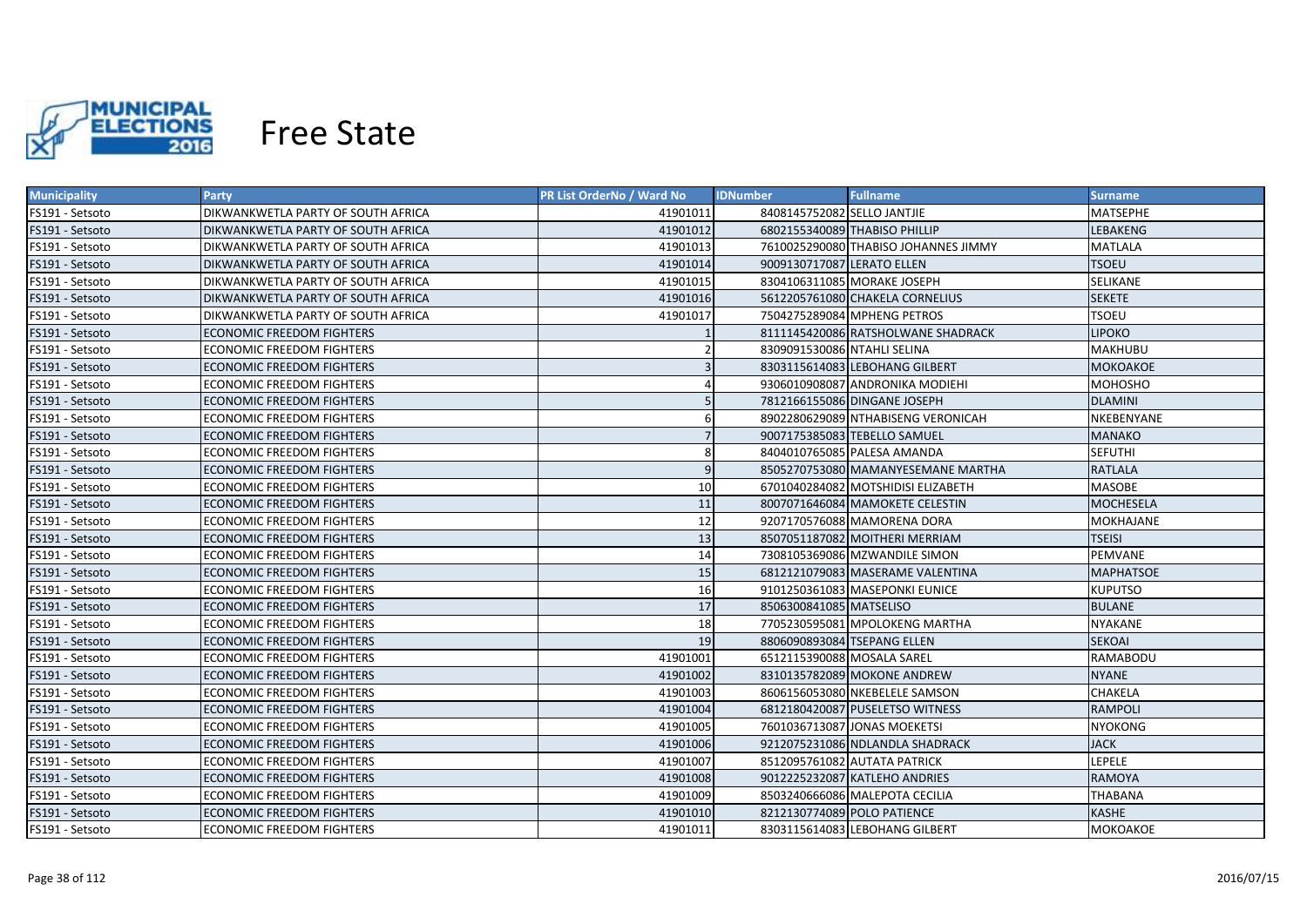

| <b>Municipality</b> | Party                            | <b>PR List OrderNo / Ward No</b> | <b>IDNumber</b>              | <b>Fullname</b>                      | <b>Surname</b>     |
|---------------------|----------------------------------|----------------------------------|------------------------------|--------------------------------------|--------------------|
| FS191 - Setsoto     | ECONOMIC FREEDOM FIGHTERS        | 41901012                         | 8204115725087 PASEKA FRANCIS |                                      | <b>RABOLILA</b>    |
| FS191 - Setsoto     | ECONOMIC FREEDOM FIGHTERS        | 41901013                         | 8609275739084 DIKOPO PETRUS  |                                      | LETSEKA            |
| FS191 - Setsoto     | ECONOMIC FREEDOM FIGHTERS        | 41901014                         |                              | 8712255233084 TEBELLO LAWRENCE       | <b>MADUNA</b>      |
| FS191 - Setsoto     | ECONOMIC FREEDOM FIGHTERS        | 41901015                         |                              | 8009296246088 MAFAESA JOHANNES       | MATLAKALA          |
| FS191 - Setsoto     | <b>ECONOMIC FREEDOM FIGHTERS</b> | 41901016                         |                              | 7912145863089 MAKOELE SAMUEL         | <b>MAKOELE</b>     |
| FS191 - Setsoto     | ECONOMIC FREEDOM FIGHTERS        | 41901017                         | 8511056419086 ISAK KGOTSO    |                                      | RADEBE             |
| FS191 - Setsoto     | INDEPENDENT CANDIDATE            | 41901003                         | 5402035693087 PETRUS         |                                      | LECHEKO            |
| FS191 - Setsoto     | INDEPENDENT CANDIDATE            | 41901006                         | 4910205020080 ARTHUR JOHN    |                                      | <b>ADDINALL</b>    |
| FS191 - Setsoto     | INDEPENDENT CANDIDATE            | 41901007                         |                              | 4912175615089 MORENA WILLIAM THABISO | MABELENG           |
| FS191 - Setsoto     | INDEPENDENT CANDIDATE            | 41901014                         | 5708285258086 THABANG ELIAS  |                                      | MAKAE              |
| FS191 - Setsoto     | INDEPENDENT CANDIDATE            | 41901015                         | 7401035393084 TIEHO GEORGE   |                                      | MAKHALANYANE       |
| FS191 - Setsoto     | INDEPENDENT CANDIDATE            | 41901016                         | 4905085437081 MAKALO ABIEL   |                                      | <b>LITABE</b>      |
| FS191 - Setsoto     | <b>INKATHA FREEDOM PARTY</b>     |                                  | 4909185033089 EDMUND FRED    |                                      | <b>VON MALTITZ</b> |
| FS191 - Setsoto     | UNITED FRONT OF CIVICS           |                                  | 7506215568089 NKOBO WALTER   |                                      | MOTSOANE           |
| FS191 - Setsoto     | UNITED FRONT OF CIVICS           | 2                                |                              | 7807275529080 MALEFANE PATRICK       | <b>MATSAU</b>      |
| FS191 - Setsoto     | UNITED FRONT OF CIVICS           |                                  |                              | 7804200890083 MATLAKALA JOSEPHINE    | <b>TAU</b>         |
| FS191 - Setsoto     | UNITED FRONT OF CIVICS           |                                  |                              | 7902215308081 TSILISO LEONARD        | <b>MOTSOANE</b>    |
| FS191 - Setsoto     | UNITED FRONT OF CIVICS           |                                  | 7202070633081 SELLOANE EMILY |                                      | LEBONA             |
| FS191 - Setsoto     | UNITED FRONT OF CIVICS           | $6\overline{6}$                  |                              | 8609290280080 MALESHWANE LISBETH     | <b>NHLAPO</b>      |
| FS191 - Setsoto     | UNITED FRONT OF CIVICS           |                                  |                              | 7602225791082 THABISO JOHANNES       | MOHLOMINYANE       |
| FS191 - Setsoto     | UNITED FRONT OF CIVICS           | $\mathsf{R}$                     |                              | 6605285403085 MALEFETSANE BADENHORST | <b>TSOAELA</b>     |
| FS191 - Setsoto     | UNITED FRONT OF CIVICS           | 41901001                         | 7506215568089 NKOBO WALTER   |                                      | <b>MOTSOANE</b>    |
| FS191 - Setsoto     | UNITED FRONT OF CIVICS           | 41901002                         |                              | 7807275529080 MALEFANE PATRICK       | <b>MATSAU</b>      |
| FS191 - Setsoto     | UNITED FRONT OF CIVICS           | 41901003                         |                              | 7804200890083 MATLAKALA JOSEPHINE    | <b>TAU</b>         |
| FS191 - Setsoto     | UNITED FRONT OF CIVICS           | 41901004                         |                              | 5310101204087 MANTATAE LIZBETH       | <b>MOTHIBEDI</b>   |
| FS191 - Setsoto     | UNITED FRONT OF CIVICS           | 41901005                         | 6808065739088 CHERE DANIEL   |                                      | MOIPATLI           |
| FS191 - Setsoto     | UNITED FRONT OF CIVICS           | 41901007                         | 8304116015080 THABISO JOSEPH |                                      | <b>SEHLOHO</b>     |
| FS191 - Setsoto     | VRYHEIDSFRONT PLUS               |                                  |                              | 4809070053087 ALETTA CATHARINA       | <b>BESTER</b>      |
| FS191 - Setsoto     | <b>VRYHEIDSFRONT PLUS</b>        |                                  |                              | 7506245048086 HENDRIK PETRUS         | <b>HEYMANS</b>     |
| FS191 - Setsoto     | <b>VRYHEIDSFRONT PLUS</b>        |                                  | 4611035060086 CONSTANT       |                                      | <b>BESTER</b>      |
| FS191 - Setsoto     | VRYHEIDSFRONT PLUS               | 41901001                         | 4611035060086 CONSTANT       |                                      | <b>BESTER</b>      |
| FS191 - Setsoto     | VRYHEIDSFRONT PLUS               | 41901002                         | 4611035060086 CONSTANT       |                                      | <b>BESTER</b>      |
| FS191 - Setsoto     | VRYHEIDSFRONT PLUS               | 41901003                         | 4611035060086 CONSTANT       |                                      | <b>BESTER</b>      |
| FS191 - Setsoto     | <b>VRYHEIDSFRONT PLUS</b>        | 41901004                         | 4611035060086 CONSTANT       |                                      | <b>BESTER</b>      |
| FS191 - Setsoto     | <b>VRYHEIDSFRONT PLUS</b>        | 41901005                         |                              | 4809070053087 ALETTA CATHARINA       | <b>BESTER</b>      |
| FS191 - Setsoto     | <b>VRYHEIDSFRONT PLUS</b>        | 41901006                         |                              | 7506245048086 HENDRIK PETRUS         | <b>HEYMANS</b>     |
| FS191 - Setsoto     | <b>VRYHEIDSFRONT PLUS</b>        | 41901007                         |                              | 7506245048086 HENDRIK PETRUS         | <b>HEYMANS</b>     |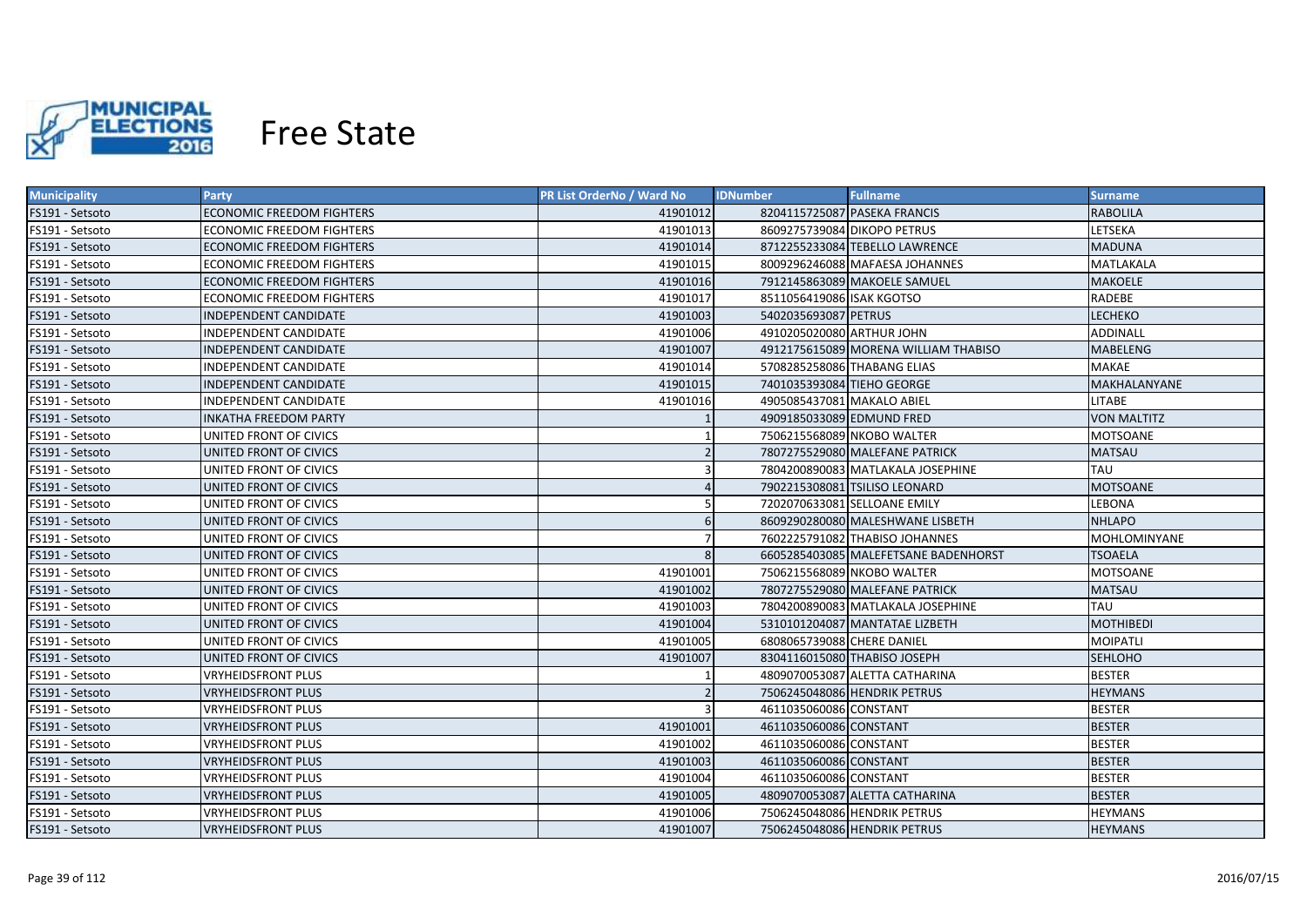

| <b>Municipality</b> | <b>Party</b>                              | <b>PR List OrderNo / Ward No</b> | <b>Fullname</b><br><b>IDNumber</b> | Surname           |
|---------------------|-------------------------------------------|----------------------------------|------------------------------------|-------------------|
| FS191 - Setsoto     | <b>VRYHEIDSFRONT PLUS</b>                 | 41901008                         | 7506245048086 HENDRIK PETRUS       | <b>HEYMANS</b>    |
| FS191 - Setsoto     | <b>VRYHEIDSFRONT PLUS</b>                 | 41901009                         | 7506245048086 HENDRIK PETRUS       | <b>HEYMANS</b>    |
| FS191 - Setsoto     | <b>VRYHEIDSFRONT PLUS</b>                 | 41901010                         | 4809070053087 ALETTA CATHARINA     | <b>BESTER</b>     |
| FS191 - Setsoto     | <b>VRYHEIDSFRONT PLUS</b>                 | 41901011                         | 7506245048086 HENDRIK PETRUS       | <b>HEYMANS</b>    |
| FS191 - Setsoto     | <b>VRYHEIDSFRONT PLUS</b>                 | 41901012                         | 4809070053087 ALETTA CATHARINA     | <b>BESTER</b>     |
| FS191 - Setsoto     | <b>VRYHEIDSFRONT PLUS</b>                 | 41901013                         | 4809070053087 ALETTA CATHARINA     | <b>BESTER</b>     |
| FS191 - Setsoto     | <b>VRYHEIDSFRONT PLUS</b>                 | 41901014                         | 4809070053087 ALETTA CATHARINA     | <b>BESTER</b>     |
| FS191 - Setsoto     | <b>VRYHEIDSFRONT PLUS</b>                 | 41901015                         | 4809070053087 ALETTA CATHARINA     | <b>BESTER</b>     |
| FS191 - Setsoto     | <b>VRYHEIDSFRONT PLUS</b>                 | 41901016                         | 4809070053087 ALETTA CATHARINA     | <b>BESTER</b>     |
| FS191 - Setsoto     | <b>VRYHEIDSFRONT PLUS</b>                 | 41901017                         | 4809070053087 ALETTA CATHARINA     | <b>BESTER</b>     |
| FS192 - Dihlabeng   | AFRICAN CHRISTIAN DEMOCRATIC PARTY        |                                  | 6601195395081 THAPELO APRIL        | <b>NTOMBELA</b>   |
| FS192 - Dihlabeng   | AFRICAN CHRISTIAN DEMOCRATIC PARTY        |                                  | 6703225531089 POTSANE SAMUEL       | <b>MOSIA</b>      |
| FS192 - Dihlabeng   | AFRICAN CHRISTIAN DEMOCRATIC PARTY        |                                  | 6411251152081 PATRICIA MABELINA    | <b>DUMA</b>       |
| FS192 - Dihlabeng   | AFRICAN CHRISTIAN DEMOCRATIC PARTY        | 41902001                         | 6601195395081 THAPELO APRIL        | <b>NTOMBELA</b>   |
| FS192 - Dihlabeng   | AFRICAN CHRISTIAN DEMOCRATIC PARTY        | 41902002                         | 6601195395081 THAPELO APRIL        | <b>NTOMBELA</b>   |
| FS192 - Dihlabeng   | AFRICAN CHRISTIAN DEMOCRATIC PARTY        | 41902003                         | 6601195395081 THAPELO APRIL        | <b>NTOMBELA</b>   |
| FS192 - Dihlabeng   | AFRICAN CHRISTIAN DEMOCRATIC PARTY        | 41902004                         | 6703225531089 POTSANE SAMUEL       | <b>MOSIA</b>      |
| FS192 - Dihlabeng   | AFRICAN CHRISTIAN DEMOCRATIC PARTY        | 41902005                         | 6411251152081 PATRICIA MABELINA    | <b>DUMA</b>       |
| FS192 - Dihlabeng   | AFRICAN CHRISTIAN DEMOCRATIC PARTY        | 41902006                         | 6601195395081 THAPELO APRIL        | <b>NTOMBELA</b>   |
| FS192 - Dihlabeng   | AFRICAN CHRISTIAN DEMOCRATIC PARTY        | 41902007                         | 6411251152081 PATRICIA MABELINA    | <b>DUMA</b>       |
| FS192 - Dihlabeng   | AFRICAN CHRISTIAN DEMOCRATIC PARTY        | 41902008                         | 6703225531089 POTSANE SAMUEL       | <b>MOSIA</b>      |
| FS192 - Dihlabeng   | AFRICAN CHRISTIAN DEMOCRATIC PARTY        | 41902009                         | 6411251152081 PATRICIA MABELINA    | <b>DUMA</b>       |
| FS192 - Dihlabeng   | AFRICAN CHRISTIAN DEMOCRATIC PARTY        | 41902010                         | 6411251152081 PATRICIA MABELINA    | <b>DUMA</b>       |
| FS192 - Dihlabeng   | <b>AFRICAN CHRISTIAN DEMOCRATIC PARTY</b> | 41902011                         | 6703225531089 POTSANE SAMUEL       | <b>MOSIA</b>      |
| FS192 - Dihlabeng   | AFRICAN CHRISTIAN DEMOCRATIC PARTY        | 41902012                         | 6703225531089 POTSANE SAMUEL       | <b>MOSIA</b>      |
| FS192 - Dihlabeng   | AFRICAN CHRISTIAN DEMOCRATIC PARTY        | 41902013                         | 6601195395081 THAPELO APRIL        | <b>NTOMBELA</b>   |
| FS192 - Dihlabeng   | AFRICAN CHRISTIAN DEMOCRATIC PARTY        | 41902014                         | 6601195395081 THAPELO APRIL        | <b>NTOMBELA</b>   |
| FS192 - Dihlabeng   | AFRICAN CHRISTIAN DEMOCRATIC PARTY        | 41902015                         | 6601195395081 THAPELO APRIL        | <b>NTOMBELA</b>   |
| FS192 - Dihlabeng   | AFRICAN CHRISTIAN DEMOCRATIC PARTY        | 41902016                         | 6601195395081 THAPELO APRIL        | <b>NTOMBELA</b>   |
| FS192 - Dihlabeng   | AFRICAN CHRISTIAN DEMOCRATIC PARTY        | 41902017                         | 6601195395081 THAPELO APRIL        | NTOMBELA          |
| FS192 - Dihlabeng   | AFRICAN CHRISTIAN DEMOCRATIC PARTY        | 41902018                         | 6601195395081 THAPELO APRIL        | <b>NTOMBELA</b>   |
| FS192 - Dihlabeng   | AFRICAN CHRISTIAN DEMOCRATIC PARTY        | 41902019                         | 6703225531089 POTSANE SAMUEL       | <b>MOSIA</b>      |
| FS192 - Dihlabeng   | AFRICAN CHRISTIAN DEMOCRATIC PARTY        | 41902020                         | 6601195395081 THAPELO APRIL        | <b>NTOMBELA</b>   |
| FS192 - Dihlabeng   | AFRICAN NATIONAL CONGRESS                 |                                  | 7511040550088 LINDIWE URSULA       | MAKHALEMA         |
| FS192 - Dihlabeng   | AFRICAN NATIONAL CONGRESS                 |                                  | 7308085684082 TIEHO ANDREW         | MASOEU            |
| FS192 - Dihlabeng   | AFRICAN NATIONAL CONGRESS                 |                                  | 7801130356086 MMALEWA ALINA        | <b>MALEKA</b>     |
| FS192 - Dihlabeng   | AFRICAN NATIONAL CONGRESS                 |                                  | 6608115287082 MOTSAMAI JOB         | <b>TSHABALALA</b> |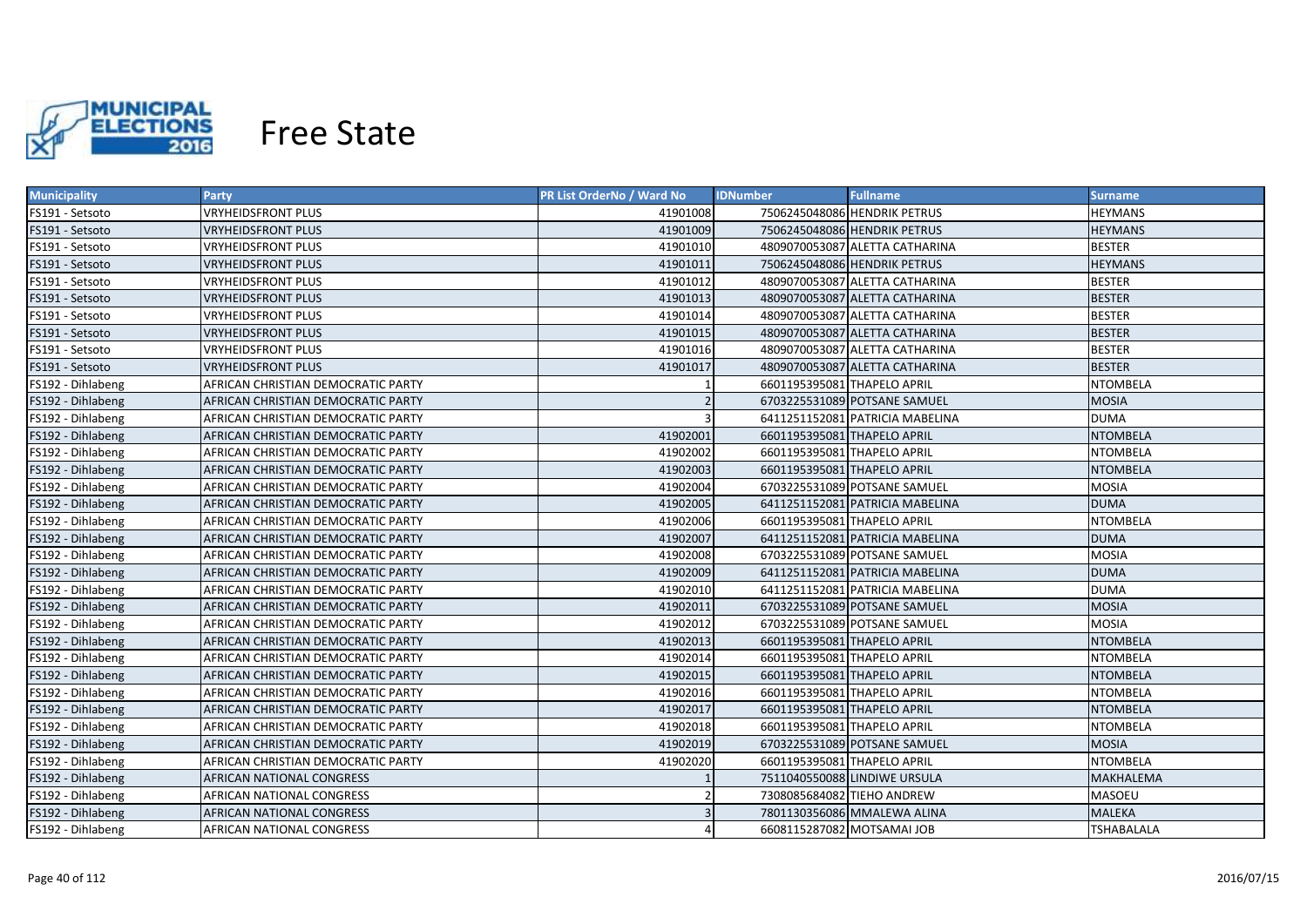

| <b>Municipality</b> | Party                              | <b>PR List OrderNo / Ward No</b> | <b>Fullname</b><br><b>IDNumber</b>        | <b>Surname</b>         |
|---------------------|------------------------------------|----------------------------------|-------------------------------------------|------------------------|
| FS192 - Dihlabeng   | AFRICAN NATIONAL CONGRESS          |                                  | 8008180348083 MPONO ELIZABETH             | LEKHOA                 |
| FS192 - Dihlabeng   | AFRICAN NATIONAL CONGRESS          | 6                                | 4501210310085 MATSILISO ALETTA<br>MOKOENA |                        |
| FS192 - Dihlabeng   | AFRICAN NATIONAL CONGRESS          |                                  | 7111220492084 NOMGQIBELO EMELY            | MABIZELA               |
| FS192 - Dihlabeng   | AFRICAN NATIONAL CONGRESS          | 8                                | 7102150440086 MANEO FREDA                 | <b>MABUYA</b>          |
| FS192 - Dihlabeng   | AFRICAN NATIONAL CONGRESS          | $\overline{9}$                   | 6605300010089 HANI ELLEN                  | <b>MOKOENA</b>         |
| FS192 - Dihlabeng   | AFRICAN NATIONAL CONGRESS          | 10                               | 7511290553089 ZEDIA                       | <b>NZIMANDE</b>        |
| FS192 - Dihlabeng   | AFRICAN NATIONAL CONGRESS          | 11                               | 6306120453084 MAMI ROSELINA               | <b>MOKOENA</b>         |
| FS192 - Dihlabeng   | AFRICAN NATIONAL CONGRESS          | 12                               | 5408260561089 AUSANA LEAH                 | RAKHOTHULE - MKHWANAZI |
| FS192 - Dihlabeng   | AFRICAN NATIONAL CONGRESS          | 13                               | 7002265401082 LIFA ARTHUR                 | <b>MHLAMBI</b>         |
| FS192 - Dihlabeng   | AFRICAN NATIONAL CONGRESS          | 14                               | 8003280705084 NOMVULAZANA ELIZABETH       | <b>NCANGO</b>          |
| FS192 - Dihlabeng   | AFRICAN NATIONAL CONGRESS          | 15                               | 7504010631087 MAREISI FEITJIE             | <b>MOSHOADIBE</b>      |
| FS192 - Dihlabeng   | AFRICAN NATIONAL CONGRESS          | 16                               | 6404095510085 MOTLALEPULA ABRAM           | <b>MOKOENA</b>         |
| FS192 - Dihlabeng   | AFRICAN NATIONAL CONGRESS          | 17                               | 7103145302084 MAWALA GEORGE               | ZONDO                  |
| FS192 - Dihlabeng   | AFRICAN NATIONAL CONGRESS          | 18                               | 6609055552089 MOTSAMAI PHINEAS            | MDAKANE                |
| FS192 - Dihlabeng   | AFRICAN NATIONAL CONGRESS          | 19                               | 5102135018082 JACOB JOHANNES HENDRIK      | PIENAAR                |
| FS192 - Dihlabeng   | AFRICAN NATIONAL CONGRESS          | 20                               | 8511255798082 LEHLOHONOLO VINCENT         | <b>KHABA</b>           |
| FS192 - Dihlabeng   | <b>AFRICAN NATIONAL CONGRESS</b>   | 41902001                         | 7202075478086 THABISO INNOCENT            | <b>MOFOKENG</b>        |
| FS192 - Dihlabeng   | AFRICAN NATIONAL CONGRESS          | 41902002                         | 5306075734083 MORANYE MOSES               | TWALA                  |
| FS192 - Dihlabeng   | <b>AFRICAN NATIONAL CONGRESS</b>   | 41902003                         | 6801175150080 DESMOND BAZIL               | <b>MICHAELS</b>        |
| FS192 - Dihlabeng   | <b>AFRICAN NATIONAL CONGRESS</b>   | 41902004                         | 8111125509080 MATSEBETSEBE DAVID          | <b>MOTAUNG</b>         |
| FS192 - Dihlabeng   | AFRICAN NATIONAL CONGRESS          | 41902005                         | 7907205467086 THABISO JULIUS              | MBAMBO                 |
| FS192 - Dihlabeng   | AFRICAN NATIONAL CONGRESS          | 41902006                         | 7501130826084 JANE                        | <b>TWALA</b>           |
| FS192 - Dihlabeng   | AFRICAN NATIONAL CONGRESS          | 41902007                         | 6404230581082 TLALENG MARTHA              | <b>MOFOKENG</b>        |
| FS192 - Dihlabeng   | AFRICAN NATIONAL CONGRESS          | 41902008                         | 6809085407086 TJHETA MAKWA HARRY          | <b>MOFOKENG</b>        |
| FS192 - Dihlabeng   | AFRICAN NATIONAL CONGRESS          | 41902009                         | 6401095797084 BERENG FRANCIS              | MOKOENA                |
| FS192 - Dihlabeng   | AFRICAN NATIONAL CONGRESS          | 41902010                         | 5102135018082 JACOB JOHANNES HENDRIK      | PIENAAR                |
| FS192 - Dihlabeng   | AFRICAN NATIONAL CONGRESS          | 41902011                         | 7602066031085 MAVUSO DANIEL               | SHABALALA              |
| FS192 - Dihlabeng   | AFRICAN NATIONAL CONGRESS          | 41902012                         | 6804150419082 NTSHEBO PAULINA             | RAMOETA                |
| FS192 - Dihlabeng   | AFRICAN NATIONAL CONGRESS          | 41902013                         | 7002135357084 DAVID SHANTI                | MOKOENA                |
| FS192 - Dihlabeng   | AFRICAN NATIONAL CONGRESS          | 41902014                         | 8006156016080 TSEKI JAMES                 | <b>TSEKI</b>           |
| FS192 - Dihlabeng   | AFRICAN NATIONAL CONGRESS          | 41902015                         | 6609220407086 MOLIEHI EVELINA             | <b>SEMPE</b>           |
| FS192 - Dihlabeng   | AFRICAN NATIONAL CONGRESS          | 41902016                         | 6010290511081 SOPHIA MMATHUSO             | <b>JACOBS</b>          |
| FS192 - Dihlabeng   | AFRICAN NATIONAL CONGRESS          | 41902017                         | 5408260561089 AUSANA LEAH                 | RAKHOTHULE - MKHWANAZI |
| FS192 - Dihlabeng   | AFRICAN NATIONAL CONGRESS          | 41902018                         | 7111220492084 NOMGQIBELO EMELY            | MABIZELA               |
| FS192 - Dihlabeng   | AFRICAN NATIONAL CONGRESS          | 41902019                         | 7603315293088 MAFUBE ST VINCENT           | <b>MOFOKENG</b>        |
| FS192 - Dihlabeng   | <b>AFRICAN NATIONAL CONGRESS</b>   | 41902020                         | 5408145640082 PONTSHO DAVID               | LENGOABALA             |
| FS192 - Dihlabeng   | <b>AFRICAN PEOPLE'S CONVENTION</b> |                                  | 8011300722088 SONTI                       | <b>MOFOKENG</b>        |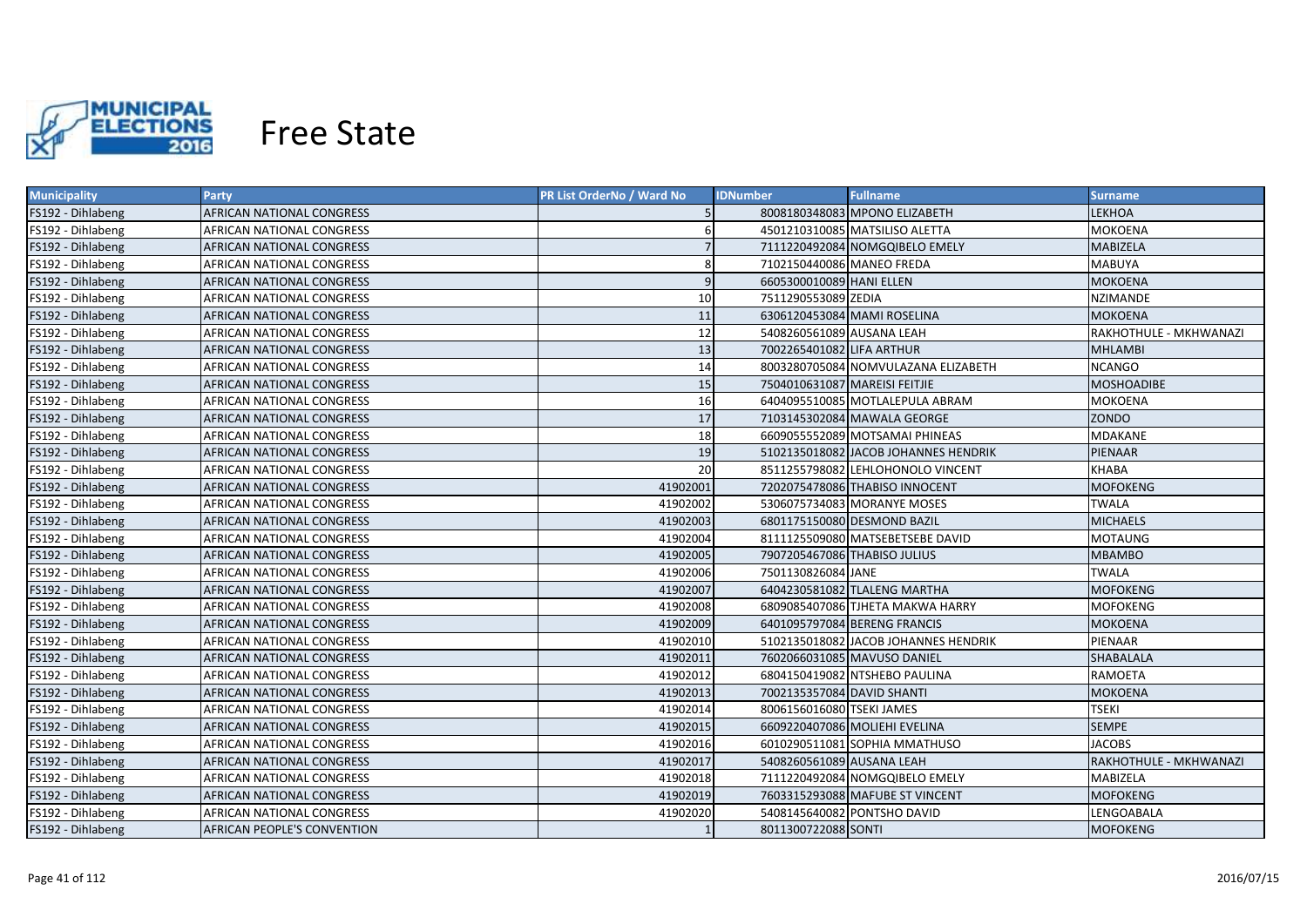

| <b>Municipality</b> | <b>Party</b>                       | <b>PR List OrderNo / Ward No</b> | <b>Fullname</b><br><b>IDNumber</b>       | <b>Surname</b>  |
|---------------------|------------------------------------|----------------------------------|------------------------------------------|-----------------|
| FS192 - Dihlabeng   | AFRICAN PEOPLE'S CONVENTION        |                                  | 8604120861084 PONTSHO LIESBETH<br>RADEBE |                 |
| FS192 - Dihlabeng   | AFRICAN PEOPLE'S CONVENTION        |                                  | 8308101399086 EMELY MANTWA               | <b>MALINGA</b>  |
| FS192 - Dihlabeng   | AFRICAN PEOPLE'S CONVENTION        |                                  | 9005230455081 MALEFU JOYCE               | <b>MOSIA</b>    |
| FS192 - Dihlabeng   | AFRICAN PEOPLE'S CONVENTION        |                                  | 8310130628089 PULANE SARAH               | <b>RADEBE</b>   |
| FS192 - Dihlabeng   | AFRICAN PEOPLE'S CONVENTION        | 6                                | 8511075846087 TEBOHO JONAS               | MALIELE         |
| FS192 - Dihlabeng   | AFRICAN PEOPLE'S CONVENTION        | $\overline{7}$                   | 8903065472083 LEKGOWA DANIEL             | <b>NGWEVU</b>   |
| FS192 - Dihlabeng   | AFRICAN PEOPLE'S CONVENTION        | 8                                | 9011215557081 MPHO ISHMAEL               | <b>MOFOKENG</b> |
| FS192 - Dihlabeng   | <b>AFRICAN PEOPLE'S CONVENTION</b> | $\overline{9}$                   | 8908195366089 DUCKY FRANS                | <b>KUNANE</b>   |
| FS192 - Dihlabeng   | AFRICAN PEOPLE'S CONVENTION        | 10 <sup>1</sup>                  | 8709065940080 KEHLA DAVID                | <b>RADEBE</b>   |
| FS192 - Dihlabeng   | AFRICAN PEOPLE'S CONVENTION        | 11                               | 8602130297083 KENEILUOE MPOLOKENG        | <b>MOFOKENG</b> |
| FS192 - Dihlabeng   | AFRICAN PEOPLE'S CONVENTION        | 41902001                         | 9005230455081 MALEFU JOYCE               | <b>MOSIA</b>    |
| FS192 - Dihlabeng   | <b>AFRICAN PEOPLE'S CONVENTION</b> | 41902002                         | 8310130628089 PULANE SARAH               | <b>RADEBE</b>   |
| FS192 - Dihlabeng   | <b>AFRICAN PEOPLE'S CONVENTION</b> | 41902003                         | 8308101399086 EMELY MANTWA               | <b>MALINGA</b>  |
| FS192 - Dihlabeng   | AFRICAN PEOPLE'S CONVENTION        | 41902004                         | 8903065472083 LEKGOWA DANIEL             | <b>NGWEVU</b>   |
| FS192 - Dihlabeng   | <b>AFRICAN PEOPLE'S CONVENTION</b> | 41902005                         | 8709065940080 KEHLA DAVID                | RADEBE          |
| FS192 - Dihlabeng   | AFRICAN PEOPLE'S CONVENTION        | 41902006                         | 8011300722088 SONTI                      | <b>MOFOKENG</b> |
| FS192 - Dihlabeng   | AFRICAN PEOPLE'S CONVENTION        | 41902007                         | 8604120861084 PONTSHO LIESBETH           | <b>RADEBE</b>   |
| FS192 - Dihlabeng   | AFRICAN PEOPLE'S CONVENTION        | 41902008                         | 8107235534083 NTI PIET                   | <b>MOKOENA</b>  |
| FS192 - Dihlabeng   | AFRICAN PEOPLE'S CONVENTION        | 41902009                         | 8305180755089 NYADUWE CHRESTINA          | <b>MOFOKENG</b> |
| FS192 - Dihlabeng   | AFRICAN PEOPLE'S CONVENTION        | 41902011                         | 8511075846087 TEBOHO JONAS               | <b>MALIELE</b>  |
| FS192 - Dihlabeng   | AFRICAN PEOPLE'S CONVENTION        | 41902016                         | 8908195366089 DUCKY FRANS                | <b>KUNANE</b>   |
| FS192 - Dihlabeng   | AFRICAN PEOPLE'S CONVENTION        | 41902018                         | 9011215557081 MPHO ISHMAEL               | <b>MOFOKENG</b> |
| FS192 - Dihlabeng   | AFRICAN PEOPLE'S CONVENTION        | 41902019                         | 8602130297083 KENEILUOE MPOLOKENG        | <b>MOFOKENG</b> |
| FS192 - Dihlabeng   | CONGRESS OF THE PEOPLE             |                                  | 5811255817087 LEFA PHINEAS               | <b>MOKOENA</b>  |
| FS192 - Dihlabeng   | CONGRESS OF THE PEOPLE             | 41902001                         | 7401285393081 TOBA VINCENT               | <b>MOFOKENG</b> |
| FS192 - Dihlabeng   | CONGRESS OF THE PEOPLE             | 41902002                         | 5811255817087 LEFA PHINEAS               | <b>MOKOENA</b>  |
| FS192 - Dihlabeng   | CONGRESS OF THE PEOPLE             | 41902003                         | 6107065225085 GABRIEL THABO              | <b>HESCOCK</b>  |
| FS192 - Dihlabeng   | CONGRESS OF THE PEOPLE             | 41902004                         | 7206125351086 DAVID LEBONA               | <b>MATSHONA</b> |
| FS192 - Dihlabeng   | CONGRESS OF THE PEOPLE             | 41902005                         | 7904210527087 MALETSEMA PORTIA           | <b>MOSIA</b>    |
| FS192 - Dihlabeng   | CONGRESS OF THE PEOPLE             | 41902006                         | 7009265782080 TOMAS MPINDO               | <b>SITHO</b>    |
| FS192 - Dihlabeng   | CONGRESS OF THE PEOPLE             | 41902007                         | 7210215431089 MLONGENI JOB               | <b>MAKHUBO</b>  |
| FS192 - Dihlabeng   | CONGRESS OF THE PEOPLE             | 41902008                         | 6209080779086 MMATSELENG ELSUBY          | <b>MOKOENA</b>  |
| FS192 - Dihlabeng   | CONGRESS OF THE PEOPLE             | 41902009                         | 7212305306080 THABO BENEDICT             | <b>TOHLANG</b>  |
| FS192 - Dihlabeng   | <b>CONGRESS OF THE PEOPLE</b>      | 41902011                         | 7408100418084 MPHO MAUREEN               | <b>MOKUOANE</b> |
| FS192 - Dihlabeng   | CONGRESS OF THE PEOPLE             | 41902015                         | 8210225802088 MOTANTSHI PETRUS           | <b>MOSALA</b>   |
| FS192 - Dihlabeng   | CONGRESS OF THE PEOPLE             | 41902016                         | 5310101103081 PULENG AGNES               | <b>MOSIA</b>    |
| FS192 - Dihlabeng   | <b>DEMOCRATIC ALLIANCE</b>         |                                  | 5205165020082 GERT JOHANNES              | <b>ROETZ</b>    |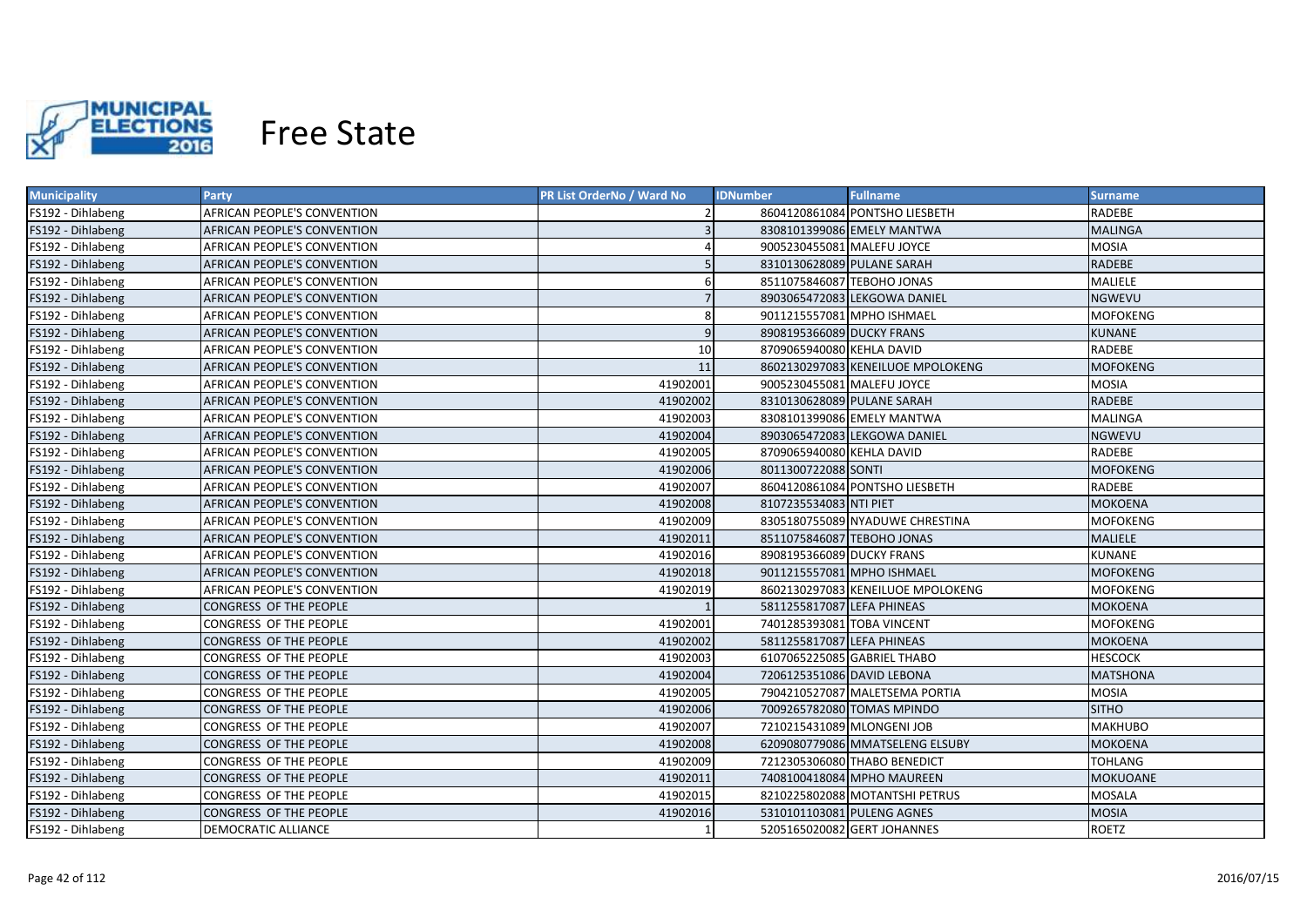

| <b>Municipality</b> | <b>Party</b>               | <b>PR List OrderNo / Ward No</b> | <b>Fullname</b><br><b>IDNumber</b>    | <b>Surname</b>     |
|---------------------|----------------------------|----------------------------------|---------------------------------------|--------------------|
| FS192 - Dihlabeng   | DEMOCRATIC ALLIANCE        |                                  | 8212055681087 ERIC TEBOHO             | <b>MOTLOUNG</b>    |
| FS192 - Dihlabeng   | DEMOCRATIC ALLIANCE        |                                  | 8610290047081 CATHERINA JOHANNA       | <b>VAN NIEKERK</b> |
| FS192 - Dihlabeng   | <b>DEMOCRATIC ALLIANCE</b> |                                  | 6803185038081 PHILLIP ARTHUR          | <b>MAASDORP</b>    |
| FS192 - Dihlabeng   | <b>DEMOCRATIC ALLIANCE</b> |                                  | 7501010593085 NOKUNAMBA ANNA          | <b>MOTAUNG</b>     |
| FS192 - Dihlabeng   | <b>DEMOCRATIC ALLIANCE</b> | 6                                | 6702045614083 MOFEREFERE JAFTA        | <b>MOKOENA</b>     |
| FS192 - Dihlabeng   | <b>DEMOCRATIC ALLIANCE</b> | $\overline{7}$                   | 7310185351083 JOHAN JOHANNES          | <b>NHLAPO</b>      |
| FS192 - Dihlabeng   | <b>DEMOCRATIC ALLIANCE</b> | 8                                | 6407165509085 DUMAZILE LUCAS          | <b>XABA</b>        |
| FS192 - Dihlabeng   | <b>DEMOCRATIC ALLIANCE</b> | $\overline{9}$                   | 8505285911087 MBUSI MUSAWENKOSI       | RADEBE             |
| FS192 - Dihlabeng   | <b>DEMOCRATIC ALLIANCE</b> | 10                               | 4108185024087 PIETER HENDRIK JOHANNES | <b>OLIVIER</b>     |
| FS192 - Dihlabeng   | <b>DEMOCRATIC ALLIANCE</b> | 11                               | 7509285160084 MARIUS DANIËL           | <b>MARAIS</b>      |
| FS192 - Dihlabeng   | <b>DEMOCRATIC ALLIANCE</b> | 12                               | 6903055688088 ALFONSI MOELETSI        | <b>MACALA</b>      |
| FS192 - Dihlabeng   | <b>DEMOCRATIC ALLIANCE</b> | 13                               | 8007045287080 MORENA DOUGLAS          | LENGOABALA         |
| FS192 - Dihlabeng   | <b>DEMOCRATIC ALLIANCE</b> | 14                               | 5101030015086 SUSANNA ELIZABETH       | MARÉ               |
| FS192 - Dihlabeng   | <b>DEMOCRATIC ALLIANCE</b> | 15                               | 9301065037080 PIETER ADRIAAN          | SNYMAN             |
| FS192 - Dihlabeng   | <b>DEMOCRATIC ALLIANCE</b> | 16                               | 8802155910087 LEFERA JOSEPH           | <b>MOKOENA</b>     |
| FS192 - Dihlabeng   | DEMOCRATIC ALLIANCE        | 17                               | 5405040754083 PULENG DORAH            | <b>MOTAUNG</b>     |
| FS192 - Dihlabeng   | <b>DEMOCRATIC ALLIANCE</b> | 18                               | 6402120320082 MADITABA ROSELINE       | <b>MOKOENA</b>     |
| FS192 - Dihlabeng   | <b>DEMOCRATIC ALLIANCE</b> | 41902001                         | 8802155910087 LEFERA JOSEPH           | MOKOENA            |
| FS192 - Dihlabeng   | <b>DEMOCRATIC ALLIANCE</b> | 41902002                         | 8505285911087 MBUSI MUSAWENKOSI       | RADEBE             |
| FS192 - Dihlabeng   | <b>DEMOCRATIC ALLIANCE</b> | 41902003                         | 6803185038081 PHILLIP ARTHUR          | <b>MAASDORP</b>    |
| FS192 - Dihlabeng   | DEMOCRATIC ALLIANCE        | 41902004                         | 6808195452081 AMBROTIUS               | <b>KHUMALO</b>     |
| FS192 - Dihlabeng   | DEMOCRATIC ALLIANCE        | 41902005                         | 8212055681087 ERIC TEBOHO             | <b>MOTLOUNG</b>    |
| FS192 - Dihlabeng   | <b>DEMOCRATIC ALLIANCE</b> | 41902006                         | 6402120320082 MADITABA ROSELINE       | <b>MOKOENA</b>     |
| FS192 - Dihlabeng   | DEMOCRATIC ALLIANCE        | 41902007                         | 7212075305080 MAHUTSHANA JOHN         | <b>MAKOKA</b>      |
| FS192 - Dihlabeng   | DEMOCRATIC ALLIANCE        | 41902008                         | 5405040754083 PULENG DORAH            | <b>MOTAUNG</b>     |
| FS192 - Dihlabeng   | <b>DEMOCRATIC ALLIANCE</b> | 41902009                         | 4108185024087 PIETER HENDRIK JOHANNES | <b>OLIVIER</b>     |
| FS192 - Dihlabeng   | <b>DEMOCRATIC ALLIANCE</b> | 41902010                         | 8610290047081 CATHERINA JOHANNA       | <b>VAN NIEKERK</b> |
| FS192 - Dihlabeng   | <b>DEMOCRATIC ALLIANCE</b> | 41902011                         | 9301065037080 PIETER ADRIAAN          | SNYMAN             |
| FS192 - Dihlabeng   | <b>DEMOCRATIC ALLIANCE</b> | 41902012                         | 8105125445089 LEJONE GABRIEL          | LETSOELA           |
| FS192 - Dihlabeng   | DEMOCRATIC ALLIANCE        | 41902013                         | 6702045614083 MOFEREFERE JAFTA        | <b>MOKOENA</b>     |
| FS192 - Dihlabeng   | <b>DEMOCRATIC ALLIANCE</b> | 41902014                         | 5901055239085 RICHARD ANTONY JAMES    | <b>WILEY</b>       |
| FS192 - Dihlabeng   | DEMOCRATIC ALLIANCE        | 41902015                         | 6509230556080 LISEBO JEANETTE         | <b>WANZI</b>       |
| FS192 - Dihlabeng   | <b>DEMOCRATIC ALLIANCE</b> | 41902016                         | 7509285160084 MARIUS DANIËL           | <b>MARAIS</b>      |
| FS192 - Dihlabeng   | DEMOCRATIC ALLIANCE        | 41902017                         | 7712230348081 MATSIDISO JULIA         | LEBOKO             |
| FS192 - Dihlabeng   | <b>DEMOCRATIC ALLIANCE</b> | 41902018                         | 6903055688088 ALFONSI MOELETSI        | <b>MACALA</b>      |
| FS192 - Dihlabeng   | <b>DEMOCRATIC ALLIANCE</b> | 41902019                         | 6407165509085 DUMAZILE LUCAS          | <b>XABA</b>        |
| FS192 - Dihlabeng   | <b>DEMOCRATIC ALLIANCE</b> | 41902020                         | 8007045287080 MORENA DOUGLAS          | <b>LENGOABALA</b>  |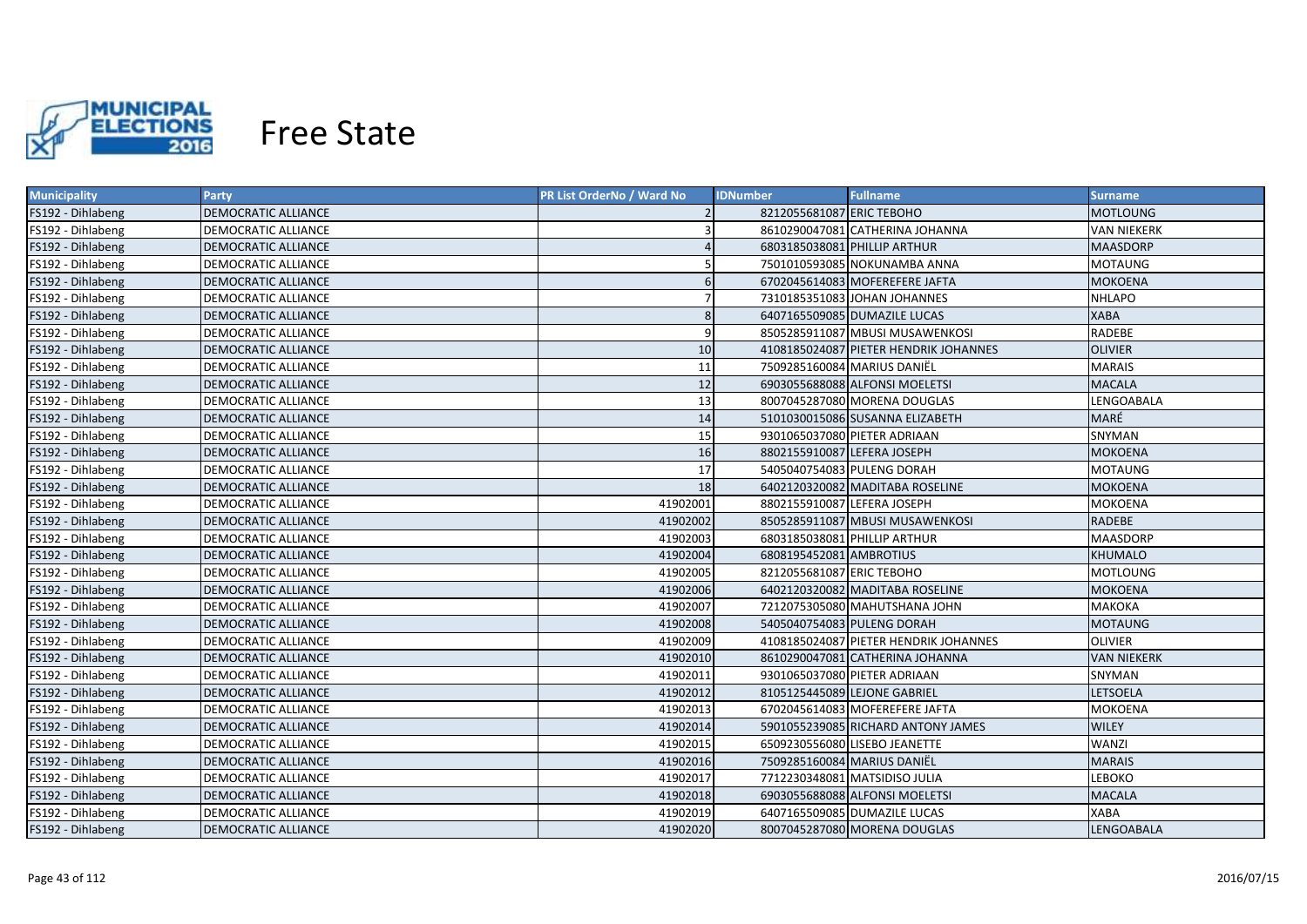

| <b>Municipality</b> | Party                            | <b>PR List OrderNo / Ward No</b> | <b>IDNumber</b>              | <b>Fullname</b>                    | <b>Surname</b>    |
|---------------------|----------------------------------|----------------------------------|------------------------------|------------------------------------|-------------------|
| FS192 - Dihlabeng   | ECONOMIC FREEDOM FIGHTERS        |                                  |                              | 7512075661089 MOHLOKI KANTOOR      | <b>MTHOMBENI</b>  |
| FS192 - Dihlabeng   | ECONOMIC FREEDOM FIGHTERS        |                                  |                              | 8404200753081 MAPASEKA ANGEL       | <b>MOTAUNG</b>    |
| FS192 - Dihlabeng   | ECONOMIC FREEDOM FIGHTERS        |                                  |                              | 8009031148086 MALEBOTO VERONICA    | OLIPHANT          |
| FS192 - Dihlabeng   | <b>ECONOMIC FREEDOM FIGHTERS</b> |                                  |                              | 8006200482080 NTSWAKI MARGARET     | <b>NZIMANDE</b>   |
| FS192 - Dihlabeng   | ECONOMIC FREEDOM FIGHTERS        |                                  | 7004235661084 MADITSI JOHN   |                                    | MOTSOENENG        |
| FS192 - Dihlabeng   | <b>ECONOMIC FREEDOM FIGHTERS</b> | 6                                | 9306300384080 THANDIWE       |                                    | <b>KHOETSA</b>    |
| FS192 - Dihlabeng   | ECONOMIC FREEDOM FIGHTERS        |                                  |                              | 8402095698080 PHEKO KENNETH        | <b>TSHABALALA</b> |
| FS192 - Dihlabeng   | <b>ECONOMIC FREEDOM FIGHTERS</b> | 8                                | 7809280310084 ALICE SHALLOD  |                                    | <b>JOHNSON</b>    |
| FS192 - Dihlabeng   | <b>ECONOMIC FREEDOM FIGHTERS</b> | 9                                |                              | 6907175916089 JOUBERT FRANCIS      | <b>MAKAU</b>      |
| FS192 - Dihlabeng   | <b>ECONOMIC FREEDOM FIGHTERS</b> | 10                               | 6105040756083 MAMONAMOLI     |                                    | <b>MOTSOENENG</b> |
| FS192 - Dihlabeng   | <b>ECONOMIC FREEDOM FIGHTERS</b> | 11                               | 8309175241089 THAPELO        |                                    | <b>MOSIKILI</b>   |
| FS192 - Dihlabeng   | <b>ECONOMIC FREEDOM FIGHTERS</b> | 12                               |                              | 9008190315089 MANGAKA ESTHER       | <b>MSIMANGO</b>   |
| FS192 - Dihlabeng   | ECONOMIC FREEDOM FIGHTERS        | 13                               |                              | 7901075810087 SONTAHA ABRAM        | <b>TWALA</b>      |
| FS192 - Dihlabeng   | <b>ECONOMIC FREEDOM FIGHTERS</b> | 14                               | 4907190286080 TINA JULIA     |                                    | <b>LETLATSA</b>   |
| FS192 - Dihlabeng   | <b>ECONOMIC FREEDOM FIGHTERS</b> | 15                               |                              | 7709185650081 RASEPHADI JAMES      | <b>SIMELA</b>     |
| FS192 - Dihlabeng   | <b>ECONOMIC FREEDOM FIGHTERS</b> | 16                               |                              | 9405310898087 SELLWANE SELLY       | <b>BUTHELEZI</b>  |
| FS192 - Dihlabeng   | <b>ECONOMIC FREEDOM FIGHTERS</b> | 17                               |                              | 8203210975084 MANTWA ELIZABETH     | <b>NGOASE</b>     |
| FS192 - Dihlabeng   | <b>ECONOMIC FREEDOM FIGHTERS</b> | 18                               |                              | 9302025519084 HLOPHEHO JUSTICE     | <b>MOSIA</b>      |
| FS192 - Dihlabeng   | <b>ECONOMIC FREEDOM FIGHTERS</b> | 19                               |                              | 7312130560081 MAMOHAU FLORENCE     | <b>SIBISI</b>     |
| FS192 - Dihlabeng   | <b>ECONOMIC FREEDOM FIGHTERS</b> | 20                               |                              | 8805250938085 DIMAKATSO SYLVIA     | <b>MOTAUNG</b>    |
| FS192 - Dihlabeng   | <b>ECONOMIC FREEDOM FIGHTERS</b> | 41902001                         | 7408025573088 JABULANI JOHN  |                                    | MALAKOANE         |
| FS192 - Dihlabeng   | <b>ECONOMIC FREEDOM FIGHTERS</b> | 41902002                         | 8003215811080 BAGCINE        |                                    | <b>TSHABANGU</b>  |
| FS192 - Dihlabeng   | <b>ECONOMIC FREEDOM FIGHTERS</b> | 41902003                         | 6211255251081 ENOCK          |                                    | <b>NYEMBE</b>     |
| FS192 - Dihlabeng   | <b>ECONOMIC FREEDOM FIGHTERS</b> | 41902004                         |                              | 8707096215084 FANNIE MBUYISWA      | <b>RADEBE</b>     |
| FS192 - Dihlabeng   | ECONOMIC FREEDOM FIGHTERS        | 41902005                         | 6006075571084 TSILISO        |                                    | <b>MABOYA</b>     |
| FS192 - Dihlabeng   | <b>ECONOMIC FREEDOM FIGHTERS</b> | 41902006                         |                              | 8706201252081 NOMVULA EMILY        | <b>NHLAPO</b>     |
| FS192 - Dihlabeng   | ECONOMIC FREEDOM FIGHTERS        | 41902007                         |                              | 8602205427086 NKOPANE PETRUS       | <b>MAKHETHA</b>   |
| FS192 - Dihlabeng   | ECONOMIC FREEDOM FIGHTERS        | 41902008                         |                              | 9303300533089 DIEKETSENG ELIZABETH | <b>PHEKO</b>      |
| FS192 - Dihlabeng   | <b>ECONOMIC FREEDOM FIGHTERS</b> | 41902009                         | 8606155886084 TEMA ISAAC     |                                    | <b>TSHABALALA</b> |
| FS192 - Dihlabeng   | <b>ECONOMIC FREEDOM FIGHTERS</b> | 41902010                         | 7204046272085 LERATO KRISJAN |                                    | <b>NHLAPO</b>     |
| FS192 - Dihlabeng   | ECONOMIC FREEDOM FIGHTERS        | 41902011                         | 9103200635087 LERATO CLORIA  |                                    | <b>MOKOENA</b>    |
| FS192 - Dihlabeng   | <b>ECONOMIC FREEDOM FIGHTERS</b> | 41902012                         | 8005251271087 FUSANA         |                                    | <b>MBELE</b>      |
| FS192 - Dihlabeng   | ECONOMIC FREEDOM FIGHTERS        | 41902013                         | 7208125405086 TSIETSI ISAAC  |                                    | <b>LETSOELA</b>   |
| FS192 - Dihlabeng   | <b>ECONOMIC FREEDOM FIGHTERS</b> | 41902014                         |                              | 8508230298089 MAMMIDI GLADYS       | <b>MOFOKENG</b>   |
| FS192 - Dihlabeng   | <b>ECONOMIC FREEDOM FIGHTERS</b> | 41902015                         |                              | 8101018291086 MOLAHLEHI ELLIOT     | <b>MOHLABANE</b>  |
| FS192 - Dihlabeng   | <b>ECONOMIC FREEDOM FIGHTERS</b> | 41902016                         |                              | 6907140345083 TSEPILENG MARIA      | <b>MOKOENA</b>    |
| FS192 - Dihlabeng   | <b>ECONOMIC FREEDOM FIGHTERS</b> | 41902017                         |                              | 7307155628086 MALEFETSANE SHADRACK | <b>MOKOENA</b>    |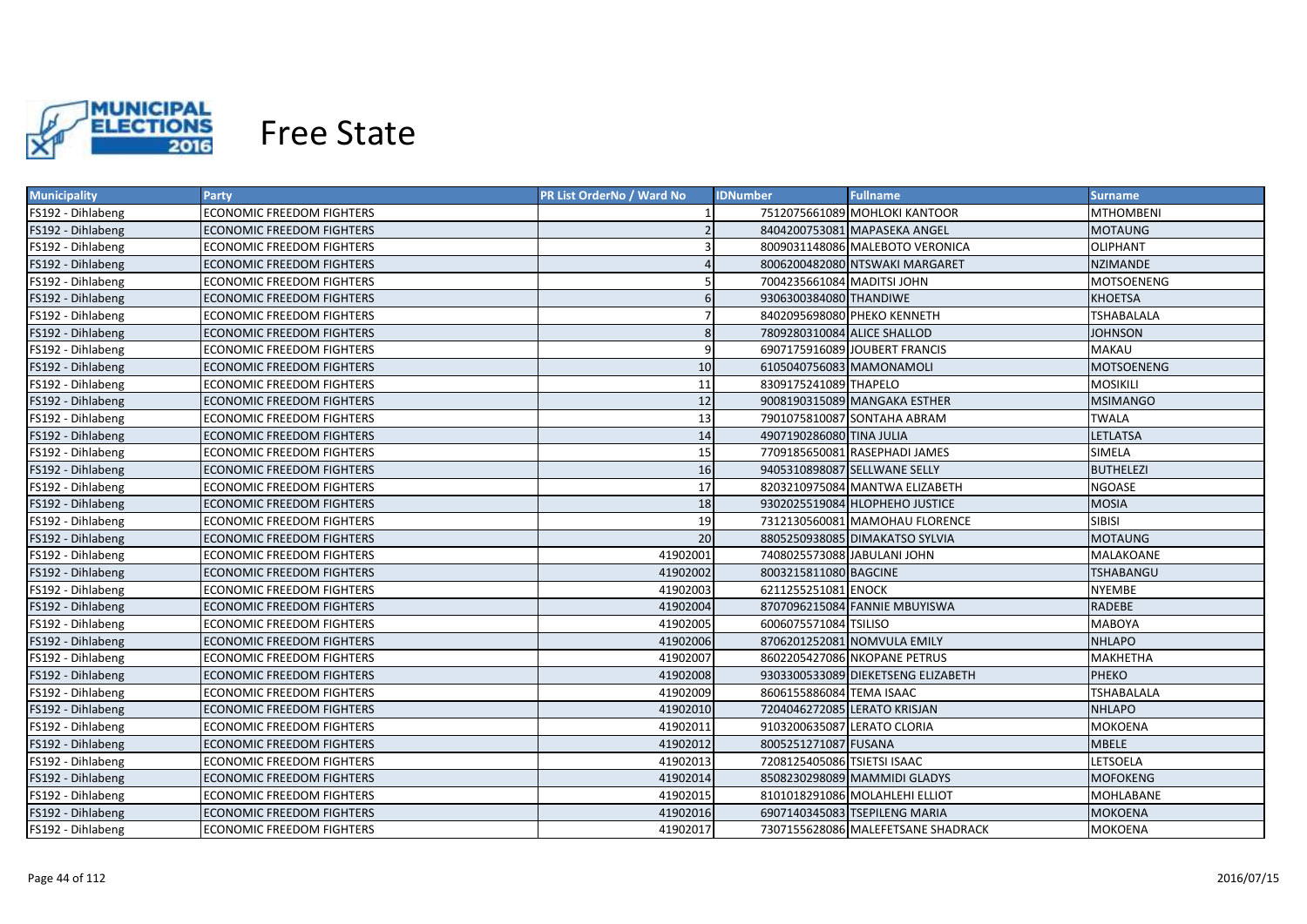

| <b>Municipality</b> | Party                            | <b>PR List OrderNo / Ward No</b> | <b>Fullname</b><br><b>IDNumber</b> | <b>Surname</b>    |
|---------------------|----------------------------------|----------------------------------|------------------------------------|-------------------|
| FS192 - Dihlabeng   | <b>ECONOMIC FREEDOM FIGHTERS</b> | 41902018                         | 9405080863089 LEBOHANG JOYCE       | NKAKI             |
| FS192 - Dihlabeng   | ECONOMIC FREEDOM FIGHTERS        | 41902019                         | 7011280949082 NOMALIMA DORCAS      | <b>MIYA</b>       |
| FS192 - Dihlabeng   | <b>ECONOMIC FREEDOM FIGHTERS</b> | 41902020                         | 6606066058080 SEKGOTHE SIMON       | <b>MAKHOA</b>     |
| FS192 - Dihlabeng   | INDEPENDENT CANDIDATE            | 41902004                         | 6704265335084 TSHOTLEHO JEREMIAH   | <b>TSHABALALA</b> |
| FS192 - Dihlabeng   | INDEPENDENT CANDIDATE            | 41902007                         | 6804290399087 NDLALENG ROSE        | <b>MAKHUBU</b>    |
| FS192 - Dihlabeng   | INDEPENDENT CANDIDATE            | 41902007                         | 9104130283089 NTHABELENG PORTIA    | <b>MOFOKENG</b>   |
| FS192 - Dihlabeng   | INDEPENDENT CANDIDATE            | 41902012                         | 8105285423082 JOHANNES MBOZELA     | <b>RADEBE</b>     |
| FS192 - Dihlabeng   | INDEPENDENT CANDIDATE            | 41902013                         | 6102165775089 THABO JOHANNE        | SEEKANE           |
| FS192 - Dihlabeng   | <b>INDEPENDENT CANDIDATE</b>     | 41902014                         | 8401075692089 PONTSHO EXELLENT     | <b>NAILE</b>      |
| FS192 - Dihlabeng   | INDEPENDENT CANDIDATE            | 41902015                         | 8409186179086 RABUSHANKU SIMON     | MTHIMKULU         |
| FS192 - Dihlabeng   | INDEPENDENT CANDIDATE            | 41902016                         | 6301165649084 THABISO DANFORD      | <b>MATELA</b>     |
| FS192 - Dihlabeng   | INDEPENDENT CANDIDATE            | 41902016                         | 8211065487089 MOEKETSI ALPHEUS     | <b>MOTAUNG</b>    |
| FS192 - Dihlabeng   | INDEPENDENT CANDIDATE            | 41902017                         | 6812285437085 LEBELO ABRAM         | TSUINYANA         |
| FS192 - Dihlabeng   | INDEPENDENT CANDIDATE            | 41902019                         | 7303125874082 SELLO PHILEMON       | MAKOENA           |
| FS192 - Dihlabeng   | INDEPENDENT CANDIDATE            | 41902020                         | 8212046071083 NTSEBE PETRUS        | <b>MOFOKENG</b>   |
| FS192 - Dihlabeng   | LEIHLO LA SETJHABA RAINBOW       |                                  | 6810305401081 THATO DANIEL         | <b>TSIBELA</b>    |
| FS192 - Dihlabeng   | LEIHLO LA SETJHABA RAINBOW       |                                  | 7506205778086 JABULANI WELSEY      | <b>MAVUNDLA</b>   |
| FS192 - Dihlabeng   | LEIHLO LA SETJHABA RAINBOW       |                                  | 9107135223083 PROTEA               | <b>MOFOKENG</b>   |
| FS192 - Dihlabeng   | LEIHLO LA SETJHABA RAINBOW       |                                  | 8611160553083 MAMAQALA LETIA       | <b>RADEBE</b>     |
| FS192 - Dihlabeng   | LEIHLO LA SETJHABA RAINBOW       |                                  | 7601160444087 FEIKIE KHALI         | <b>TITEBE</b>     |
| FS192 - Dihlabeng   | LEIHLO LA SETJHABA RAINBOW       | 6                                | 8111280499085 REFILWE MAEJA        | <b>MOLOI</b>      |
| FS192 - Dihlabeng   | LEIHLO LA SETJHABA RAINBOW       | $\overline{7}$                   | 9207015336086 SANKWELA JUSTICE     | THEJANE           |
| FS192 - Dihlabeng   | LEIHLO LA SETJHABA RAINBOW       | 41902001                         | 7112050320080 MODIEHI LYDIA        | MABE              |
| FS192 - Dihlabeng   | LEIHLO LA SETJHABA RAINBOW       | 41902002                         | 8701120761080 MOJABENG CECILIA     | LITABE            |
| FS192 - Dihlabeng   | LEIHLO LA SETJHABA RAINBOW       | 41902003                         | 7803075405084 MALEFETSANE LAZARUS  | <b>MOSIA</b>      |
| FS192 - Dihlabeng   | LEIHLO LA SETJHABA RAINBOW       | 41902004                         | 7806035951089 KHABONINA SAMUEL     | KHOZA             |
| FS192 - Dihlabeng   | LEIHLO LA SETJHABA RAINBOW       | 41902005                         | 7305051338081 MODIEHI ESTHER       | <b>MOKOENA</b>    |
| FS192 - Dihlabeng   | LEIHLO LA SETJHABA RAINBOW       | 41902006                         | 5002130460083 MMABOLEBA HILDA      | MOKOENA           |
| FS192 - Dihlabeng   | LEIHLO LA SETJHABA RAINBOW       | 41902007                         | 9106040493088 NOTSHWALI ELIZABETH  | <b>MAKHOBO</b>    |
| FS192 - Dihlabeng   | LEIHLO LA SETJHABA RAINBOW       | 41902008                         | 9101225266086 VUSIMUZI JOSEPH      | RADEBE            |
| FS192 - Dihlabeng   | LEIHLO LA SETJHABA RAINBOW       | 41902009                         | 7212020911081 MADITLHARE CLAUDIA   | <b>MGQWASHO</b>   |
| FS192 - Dihlabeng   | LEIHLO LA SETJHABA RAINBOW       | 41902010                         | 8505165775081 TLOKOTSI ANDRIES     | RAMAKATANE        |
| FS192 - Dihlabeng   | LEIHLO LA SETJHABA RAINBOW       | 41902011                         | 8610195704083 BUTINYANA DAVID      | <b>NHLAPO</b>     |
| FS192 - Dihlabeng   | LEIHLO LA SETJHABA RAINBOW       | 41902012                         | 7907285782081 LENKA JOSEPH         | <b>SEEPE</b>      |
| FS192 - Dihlabeng   | LEIHLO LA SETJHABA RAINBOW       | 41902013                         | 6001030735080 TLALENG MARGARET     | <b>NKUKE</b>      |
| FS192 - Dihlabeng   | LEIHLO LA SETJHABA RAINBOW       | 41902014                         | 7210125499085 NKOSI                | <b>MAFILOSI</b>   |
| FS192 - Dihlabeng   | LEIHLO LA SETJHABA RAINBOW       | 41902015                         | 8905080334081 TLALENG EMILY        | <b>MASEKO</b>     |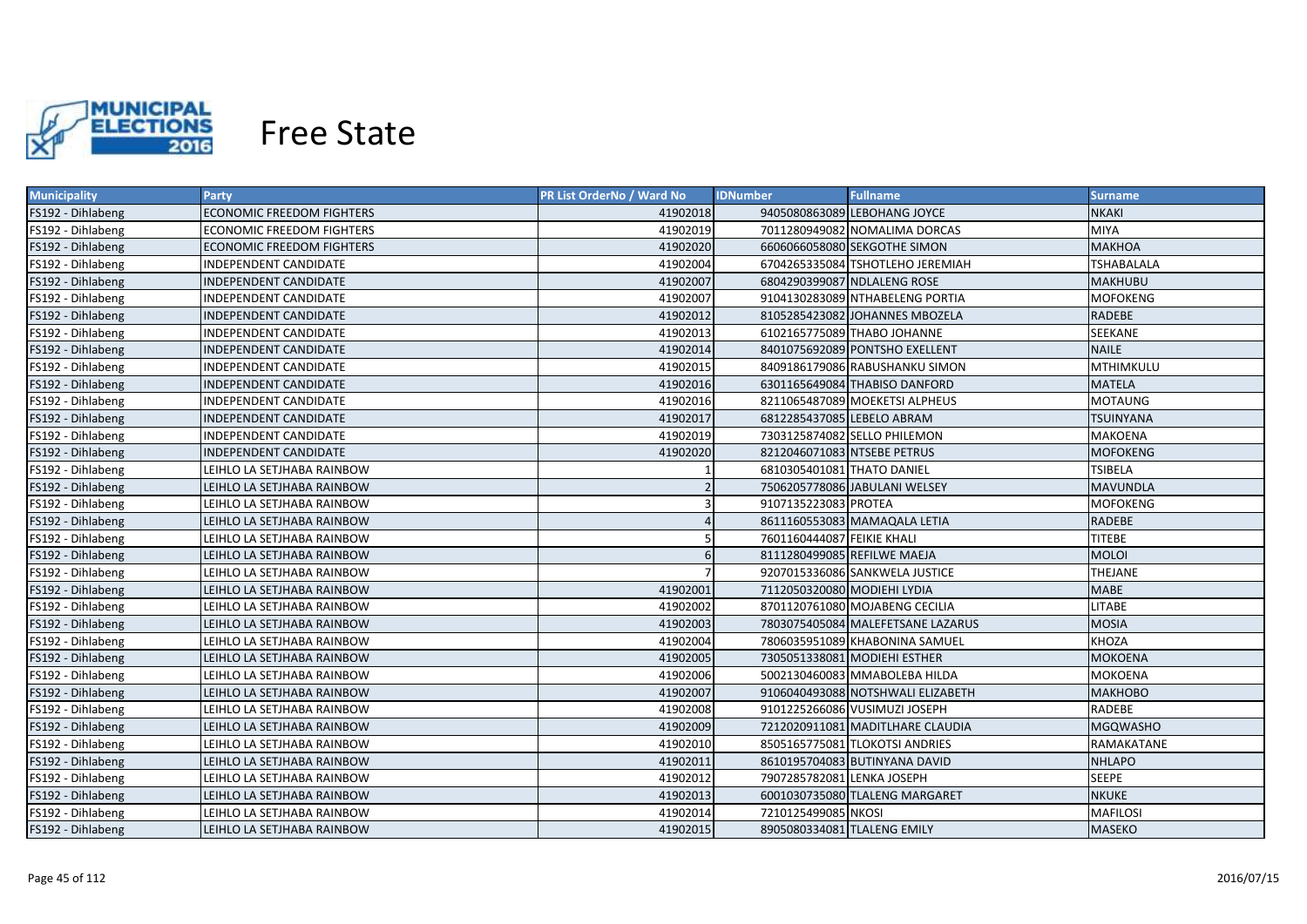

| <b>Municipality</b> | <b>Party</b>               | <b>PR List OrderNo / Ward No</b> | <b>Fullname</b><br><b>IDNumber</b> | <b>Surname</b>   |
|---------------------|----------------------------|----------------------------------|------------------------------------|------------------|
| FS192 - Dihlabeng   | LEIHLO LA SETJHABA RAINBOW | 41902016                         | 7204045580082 MOSEBETSI FREDERICK  | <b>MOSIA</b>     |
| FS192 - Dihlabeng   | LEIHLO LA SETJHABA RAINBOW | 41902017                         | 9209055241085 MOZWAKHE NICO        | <b>NTOBELA</b>   |
| FS192 - Dihlabeng   | LEIHLO LA SETJHABA RAINBOW | 41902018                         | 8908275744080 JANKIE MPENYANA      | RADEBE           |
| FS192 - Dihlabeng   | LEIHLO LA SETJHABA RAINBOW | 41902019                         | 8904210548082 JULIA                | <b>MOLOI</b>     |
| FS192 - Dihlabeng   | LEIHLO LA SETJHABA RAINBOW | 41902020                         | 7111175373081 MAREKA JOHANNES      | <b>MELK</b>      |
| FS192 - Dihlabeng   | UNITED RESIDENTS FRONT     |                                  | 4302065463081 MOFEREFERE ALFRED    | <b>MOSIA</b>     |
| FS192 - Dihlabeng   | UNITED RESIDENTS FRONT     | $\overline{2}$                   | 7108040719084 MODIEHI JOSEPHINE    | <b>MOLOI</b>     |
| FS192 - Dihlabeng   | UNITED RESIDENTS FRONT     | $\overline{3}$                   | 8406015924088 SIPHIWE GERALD       | <b>MVULANI</b>   |
| FS192 - Dihlabeng   | UNITED RESIDENTS FRONT     | 41902001                         | 4302065463081 MOFEREFERE ALFRED    | <b>MOSIA</b>     |
| FS192 - Dihlabeng   | UNITED RESIDENTS FRONT     | 41902002                         | 7406010301085 IRENE MASETJHABA     | <b>MOTLOUNG</b>  |
| FS192 - Dihlabeng   | UNITED RESIDENTS FRONT     | 41902003                         | 9004095729086 PASEKA JOHANNES      | MABESELE         |
| FS192 - Dihlabeng   | UNITED RESIDENTS FRONT     | 41902004                         | 8406015924088 SIPHIWE GERALD       | <b>MVULANI</b>   |
| FS192 - Dihlabeng   | UNITED RESIDENTS FRONT     | 41902005                         | 7108040719084 MODIEHI JOSEPHINE    | <b>MOLOI</b>     |
| FS192 - Dihlabeng   | UNITED RESIDENTS FRONT     | 41902006                         | 8401030590089 THATO ELIZABETH      | <b>MOFOKENG</b>  |
| FS192 - Dihlabeng   | UNITED RESIDENTS FRONT     | 41902007                         | 4302065463081 MOFEREFERE ALFRED    | <b>MOSIA</b>     |
| FS192 - Dihlabeng   | UNITED RESIDENTS FRONT     | 41902008                         | 7406010301085 IRENE MASETJHABA     | <b>MOTLOUNG</b>  |
| FS192 - Dihlabeng   | UNITED RESIDENTS FRONT     | 41902009                         | 8406015924088 SIPHIWE GERALD       | <b>MVULANI</b>   |
| FS192 - Dihlabeng   | UNITED RESIDENTS FRONT     | 41902010                         | 8401030590089 THATO ELIZABETH      | <b>MOFOKENG</b>  |
| FS192 - Dihlabeng   | UNITED RESIDENTS FRONT     | 41902011                         | 7108040719084 MODIEHI JOSEPHINE    | <b>MOLOI</b>     |
| FS192 - Dihlabeng   | UNITED RESIDENTS FRONT     | 41902013                         | 4302065463081 MOFEREFERE ALFRED    | <b>MOSIA</b>     |
| FS192 - Dihlabeng   | UNITED RESIDENTS FRONT     | 41902014                         | 7108040719084 MODIEHI JOSEPHINE    | <b>MOLOI</b>     |
| FS192 - Dihlabeng   | UNITED RESIDENTS FRONT     | 41902015                         | 7406010301085 IRENE MASETJHABA     | <b>MOTLOUNG</b>  |
| FS192 - Dihlabeng   | UNITED RESIDENTS FRONT     | 41902016                         | 7006200747087 MATHOTA ELIZABETH    | <b>MOFOKENG</b>  |
| FS192 - Dihlabeng   | UNITED RESIDENTS FRONT     | 41902017                         | 7006200747087 MATHOTA ELIZABETH    | <b>MOFOKENG</b>  |
| FS192 - Dihlabeng   | UNITED RESIDENTS FRONT     | 41902018                         | 8406015924088 SIPHIWE GERALD       | <b>MVULANI</b>   |
| FS192 - Dihlabeng   | UNITED RESIDENTS FRONT     | 41902019                         | 7108040719084 MODIEHI JOSEPHINE    | <b>MOLOI</b>     |
| FS192 - Dihlabeng   | <b>VRYHEIDSFRONT PLUS</b>  |                                  | 8507055098087 ANDI                 | WOLMARANS        |
| FS192 - Dihlabeng   | <b>VRYHEIDSFRONT PLUS</b>  | 41902001                         | 8507055098087 ANDI                 | WOLMARANS        |
| FS192 - Dihlabeng   | <b>VRYHEIDSFRONT PLUS</b>  | 41902002                         | 8507055098087 ANDI                 | <b>WOLMARANS</b> |
| FS192 - Dihlabeng   | <b>VRYHEIDSFRONT PLUS</b>  | 41902003                         | 8507055098087 ANDI                 | WOLMARANS        |
| FS192 - Dihlabeng   | <b>VRYHEIDSFRONT PLUS</b>  | 41902004                         | 8507055098087 ANDI                 | <b>WOLMARANS</b> |
| FS192 - Dihlabeng   | <b>VRYHEIDSFRONT PLUS</b>  | 41902005                         | 8507055098087 ANDI                 | <b>WOLMARANS</b> |
| FS192 - Dihlabeng   | <b>VRYHEIDSFRONT PLUS</b>  | 41902006                         | 8507055098087 ANDI                 | <b>WOLMARANS</b> |
| FS192 - Dihlabeng   | <b>VRYHEIDSFRONT PLUS</b>  | 41902007                         | 8507055098087 ANDI                 | <b>WOLMARANS</b> |
| FS192 - Dihlabeng   | <b>VRYHEIDSFRONT PLUS</b>  | 41902008                         | 8507055098087 ANDI                 | <b>WOLMARANS</b> |
| FS192 - Dihlabeng   | <b>VRYHEIDSFRONT PLUS</b>  | 41902009                         | 8507055098087 ANDI                 | <b>WOLMARANS</b> |
| FS192 - Dihlabeng   | <b>VRYHEIDSFRONT PLUS</b>  | 41902010                         | 8507055098087 ANDI                 | <b>WOLMARANS</b> |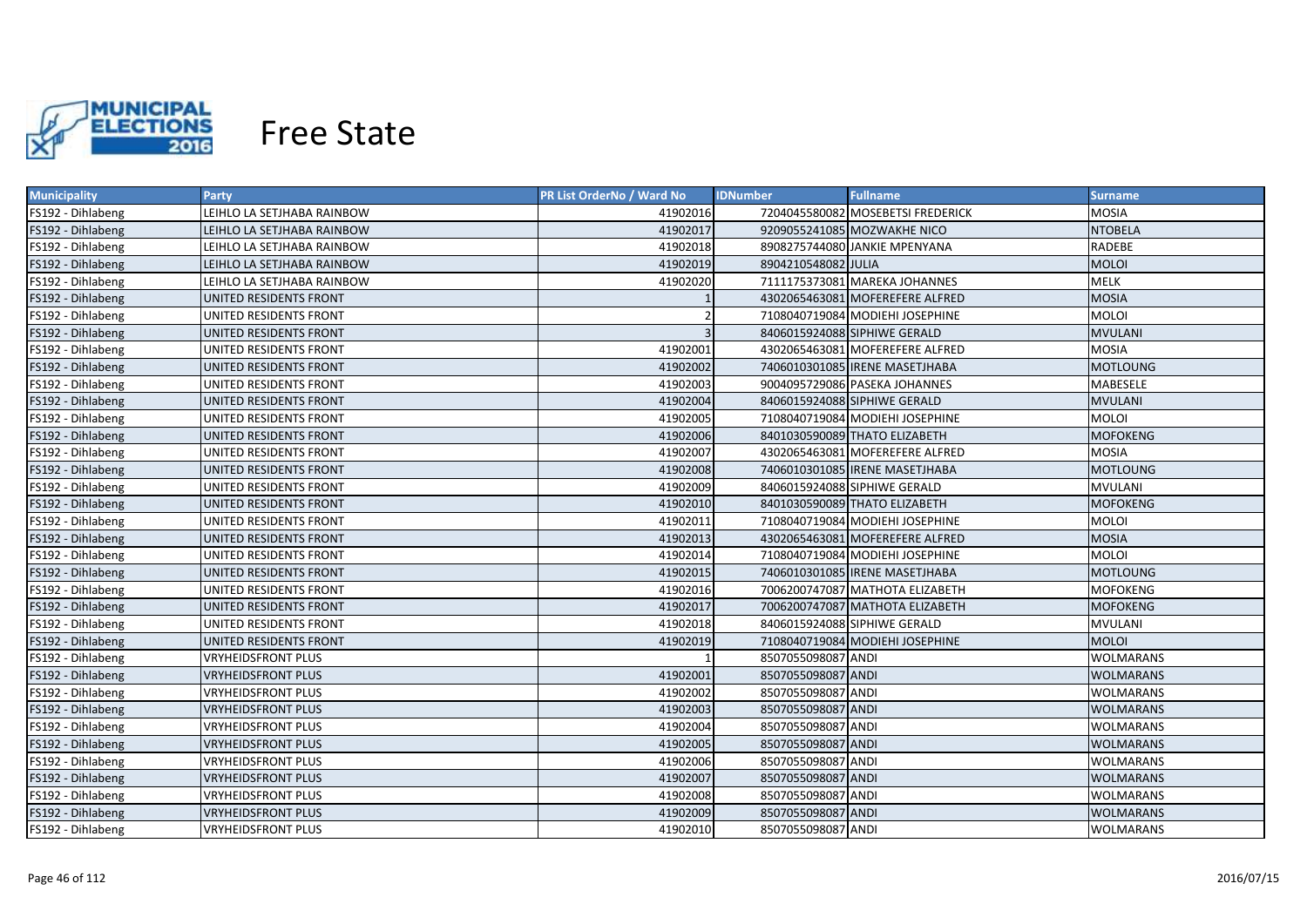

| <b>Municipality</b> | <b>Party</b>                       | <b>PR List OrderNo / Ward No</b> | <b>Fullname</b><br><b>IDNumber</b> | <b>Surname</b>    |
|---------------------|------------------------------------|----------------------------------|------------------------------------|-------------------|
| FS192 - Dihlabeng   | <b>VRYHEIDSFRONT PLUS</b>          | 41902011                         | 8507055098087 ANDI                 | <b>WOLMARANS</b>  |
| FS192 - Dihlabeng   | <b>VRYHEIDSFRONT PLUS</b>          | 41902012                         | 8507055098087 ANDI                 | <b>WOLMARANS</b>  |
| FS192 - Dihlabeng   | <b>VRYHEIDSFRONT PLUS</b>          | 41902013                         | 8507055098087 ANDI                 | <b>WOLMARANS</b>  |
| FS192 - Dihlabeng   | <b>VRYHEIDSFRONT PLUS</b>          | 41902014                         | 8507055098087 ANDI                 | <b>WOLMARANS</b>  |
| FS192 - Dihlabeng   | <b>VRYHEIDSFRONT PLUS</b>          | 41902015                         | 8507055098087 ANDI                 | <b>WOLMARANS</b>  |
| FS192 - Dihlabeng   | <b>VRYHEIDSFRONT PLUS</b>          | 41902016                         | 8507055098087 ANDI                 | <b>WOLMARANS</b>  |
| FS192 - Dihlabeng   | <b>VRYHEIDSFRONT PLUS</b>          | 41902017                         | 8507055098087 ANDI                 | <b>WOLMARANS</b>  |
| FS192 - Dihlabeng   | <b>VRYHEIDSFRONT PLUS</b>          | 41902018                         | 8507055098087 ANDI                 | <b>WOLMARANS</b>  |
| FS192 - Dihlabeng   | <b>VRYHEIDSFRONT PLUS</b>          | 41902019                         | 8507055098087 ANDI                 | <b>WOLMARANS</b>  |
| FS192 - Dihlabeng   | <b>VRYHEIDSFRONT PLUS</b>          | 41902020                         | 8507055098087 ANDI                 | <b>WOLMARANS</b>  |
| FS193 - Nketoana    | AFRICAN NATIONAL CONGRESS          |                                  | 8106290624086 MADITSWAKO TERESIA   | <b>MOKOENA</b>    |
| FS193 - Nketoana    | AFRICAN NATIONAL CONGRESS          |                                  | 7310160543084 MMAMAHLAPE ROSLINAH  | <b>МРНАКА</b>     |
| FS193 - Nketoana    | AFRICAN NATIONAL CONGRESS          |                                  | 7512065634088 KGAKETLA ABRAM       | <b>MOKOENA</b>    |
| FS193 - Nketoana    | AFRICAN NATIONAL CONGRESS          |                                  | 7604270327085 NTOMZONKE LIESBET    | <b>MOFOKENG</b>   |
| FS193 - Nketoana    | AFRICAN NATIONAL CONGRESS          | 5                                | 8005100687087 NCANI SELINA         | TSHABALALA        |
| FS193 - Nketoana    | AFRICAN NATIONAL CONGRESS          | 6                                | 7011245087085 MOSOTHO SIMON        | <b>MALINDI</b>    |
| FS193 - Nketoana    | AFRICAN NATIONAL CONGRESS          | $\overline{7}$                   | 8803110790085 MAMORATUWA JANE      | SOMPANE           |
| FS193 - Nketoana    | AFRICAN NATIONAL CONGRESS          | 8                                | 7910140333082 MMASONTAHA ALETTAH   | <b>MOKOENA</b>    |
| FS193 - Nketoana    | AFRICAN NATIONAL CONGRESS          | 9                                | 8009035418089 LEFU SYLVESTER       | <b>MZIZI</b>      |
| FS193 - Nketoana    | AFRICAN NATIONAL CONGRESS          | 41903001                         | 8808085326088 THABO ELIAS          | <b>MOKOENA</b>    |
| FS193 - Nketoana    | AFRICAN NATIONAL CONGRESS          | 41903002                         | 7001125355082 PETRUS MONYATSO      | <b>MOLOEDI</b>    |
| FS193 - Nketoana    | AFRICAN NATIONAL CONGRESS          | 41903003                         | 9106225394085 KHELEDI ALFRED       | <b>MOFOKENG</b>   |
| FS193 - Nketoana    | AFRICAN NATIONAL CONGRESS          | 41903004                         | 7203037114082 PHOKA PETRUS         | <b>MOFOKENG</b>   |
| FS193 - Nketoana    | AFRICAN NATIONAL CONGRESS          | 41903005                         | 7802135708081 LETSHABANG GODFREY   | <b>NHLAPO</b>     |
| FS193 - Nketoana    | AFRICAN NATIONAL CONGRESS          | 41903006                         | 8509111465086 MAPITSO BELEMINA     | <b>MAZIBUKO</b>   |
| FS193 - Nketoana    | AFRICAN NATIONAL CONGRESS          | 41903007                         | 8907260259088 BUYISIWE MARTHA      | <b>NHLAPO</b>     |
| FS193 - Nketoana    | AFRICAN NATIONAL CONGRESS          | 41903008                         | 8202021802081 MAMMELA SARAH        | MOTLOUNG          |
| FS193 - Nketoana    | AFRICAN NATIONAL CONGRESS          | 41903009                         | 7201016654086 MOLAHLEHI SIMON      | SEMELA            |
| FS193 - Nketoana    | AFRICAN PEOPLE'S CONVENTION        |                                  | 8608145819084 KOSENELE JONAS       | MOFOKENG          |
| FS193 - Nketoana    | AFRICAN PEOPLE'S CONVENTION        |                                  | 9012166361085 TINKANE SIDWELL      | MADONA            |
| FS193 - Nketoana    | AFRICAN PEOPLE'S CONVENTION        |                                  | 9304225617080 FANNY LEKGOTLA       | <b>MOFOKENG</b>   |
| FS193 - Nketoana    | AFRICAN PEOPLE'S CONVENTION        |                                  | 9803315886083 LEFA DANIEL          | SHABANGU          |
| FS193 - Nketoana    | AFRICAN PEOPLE'S CONVENTION        |                                  | 9311010471086 VERONICA NTOMBIZODWA | <b>TSHABALALA</b> |
| FS193 - Nketoana    | AFRICAN PEOPLE'S CONVENTION        |                                  | 8804131234087 MIRRIAM MAPALO       | LEPHOTO           |
| FS193 - Nketoana    | AFRICAN PEOPLE'S CONVENTION        |                                  | 9109130369085 MMAMOKGO PAULINA     | <b>LEPHOTO</b>    |
| FS193 - Nketoana    | AFRICAN PEOPLE'S CONVENTION        | 41903001                         | 6601215338087 RAMASEDI DANIEL      | <b>MAJOE</b>      |
| FS193 - Nketoana    | <b>AFRICAN PEOPLE'S CONVENTION</b> | 41903002                         | 9304225617080 FANNY LEKGOTLA       | <b>MOFOKENG</b>   |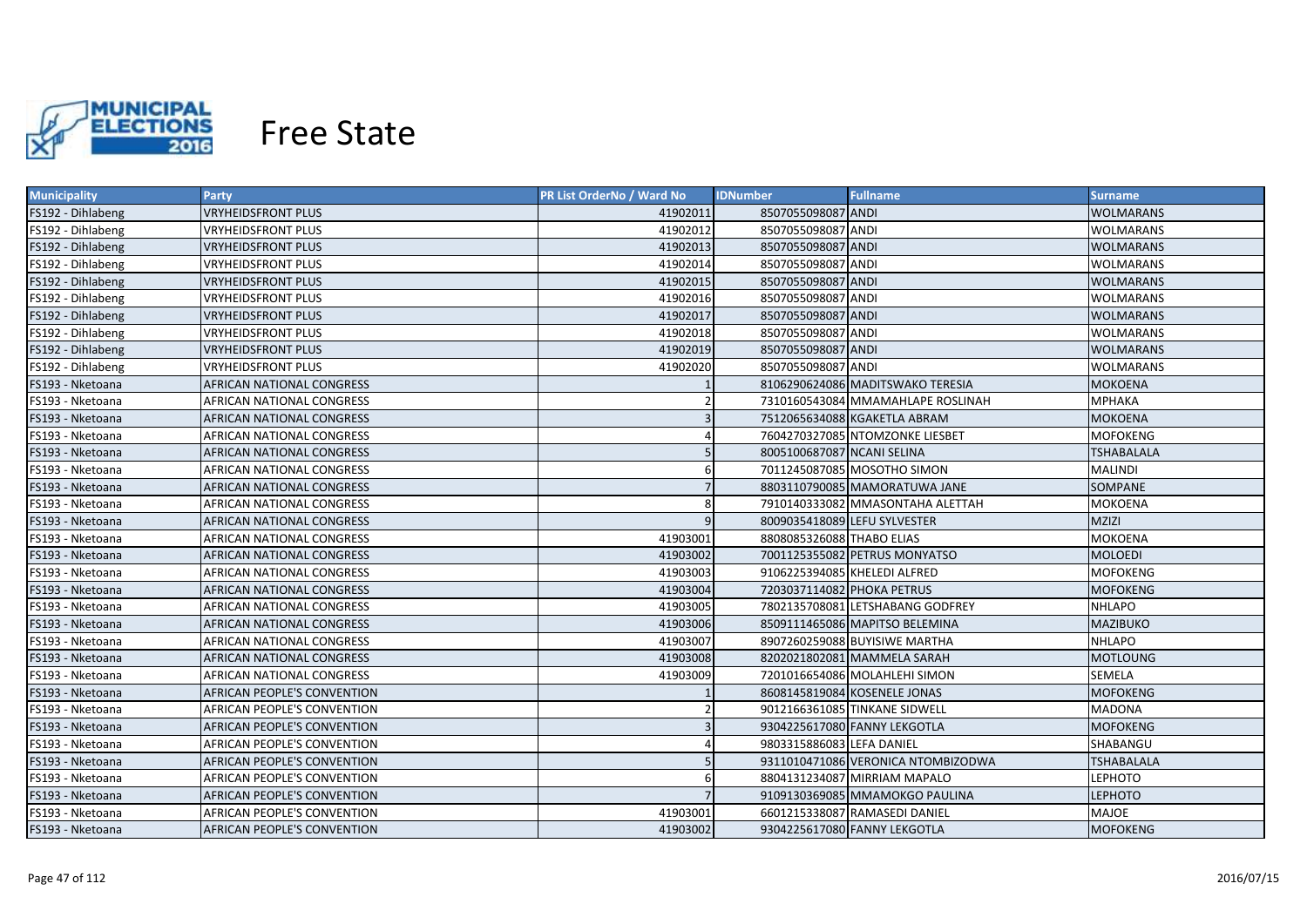

| <b>Municipality</b> | <b>Party</b>                     | <b>PR List OrderNo / Ward No</b> | <b>IDNumber</b>             | <b>Fullname</b>                         | <b>Surname</b>    |
|---------------------|----------------------------------|----------------------------------|-----------------------------|-----------------------------------------|-------------------|
| FS193 - Nketoana    | AFRICAN PEOPLE'S CONVENTION      | 41903003                         |                             | 8106295706086 LEHLOHONOLO DANIEL        | MABIZELA          |
| FS193 - Nketoana    | AFRICAN PEOPLE'S CONVENTION      | 41903004                         |                             | 8608145819084 KOSENELE JONAS            | <b>MOFOKENG</b>   |
| FS193 - Nketoana    | AFRICAN PEOPLE'S CONVENTION      | 41903005                         |                             | 9012166361085 TINKANE SIDWELL           | <b>MADONA</b>     |
| FS193 - Nketoana    | AFRICAN PEOPLE'S CONVENTION      | 41903006                         | 9803315886083 LEFA DANIEL   |                                         | SHABANGU          |
| FS193 - Nketoana    | AFRICAN PEOPLE'S CONVENTION      | 41903007                         |                             | 9311010471086 VERONICA NTOMBIZODWA      | <b>TSHABALALA</b> |
| FS193 - Nketoana    | AFRICAN PEOPLE'S CONVENTION      | 41903008                         |                             | 9109130369085 MMAMOKGO PAULINA          | <b>LEPHOTO</b>    |
| FS193 - Nketoana    | AFRICAN PEOPLE'S CONVENTION      | 41903009                         |                             | 8804131234087 MIRRIAM MAPALO            | <b>LEPHOTO</b>    |
| FS193 - Nketoana    | <b>DEMOCRATIC ALLIANCE</b>       |                                  | 5607035029088 MARTHINUS     |                                         | <b>BLIGNAUT</b>   |
| FS193 - Nketoana    | <b>DEMOCRATIC ALLIANCE</b>       |                                  | 9003250294084 PRECIOUS      |                                         | <b>DE FREND</b>   |
| FS193 - Nketoana    | <b>DEMOCRATIC ALLIANCE</b>       | $\overline{\mathbf{3}}$          |                             | 5112195121080 MICHIEL CHRISTIAAN        | <b>BOTHA</b>      |
| FS193 - Nketoana    | DEMOCRATIC ALLIANCE              |                                  |                             | 7806265646086 MOTEMOTE PAULUS           | <b>MKHWANAZI</b>  |
| FS193 - Nketoana    | DEMOCRATIC ALLIANCE              | 5                                | 7909245829085 SAKIE LUKAS   |                                         | <b>MPUSULA</b>    |
| FS193 - Nketoana    | DEMOCRATIC ALLIANCE              | 6                                |                             | 4208185023087 JACOB JOHANNES TERBLANCHE | <b>VENTER</b>     |
| FS193 - Nketoana    | DEMOCRATIC ALLIANCE              | $\overline{7}$                   |                             | 7301026560081 MBUSISWA DANIEL           | <b>SKHOSANA</b>   |
| FS193 - Nketoana    | <b>DEMOCRATIC ALLIANCE</b>       | 41903001                         |                             | 7301026560081 MBUSISWA DANIEL           | SKHOSANA          |
| FS193 - Nketoana    | DEMOCRATIC ALLIANCE              | 41903002                         |                             | 4208185023087 JACOB JOHANNES TERBLANCHE | <b>VENTER</b>     |
| FS193 - Nketoana    | <b>DEMOCRATIC ALLIANCE</b>       | 41903003                         |                             | 5112195121080 MICHIEL CHRISTIAAN        | <b>BOTHA</b>      |
| FS193 - Nketoana    | DEMOCRATIC ALLIANCE              | 41903004                         |                             | 5112195121080 MICHIEL CHRISTIAAN        | <b>BOTHA</b>      |
| FS193 - Nketoana    | <b>DEMOCRATIC ALLIANCE</b>       | 41903005                         |                             | 5112195121080 MICHIEL CHRISTIAAN        | <b>BOTHA</b>      |
| FS193 - Nketoana    | DEMOCRATIC ALLIANCE              | 41903006                         | 5607035029088 MARTHINUS     |                                         | <b>BLIGNAUT</b>   |
| FS193 - Nketoana    | DEMOCRATIC ALLIANCE              | 41903007                         |                             | 7806265646086 MOTEMOTE PAULUS           | MKHWANAZI         |
| FS193 - Nketoana    | DEMOCRATIC ALLIANCE              | 41903008                         | 7909245829085 SAKIE LUKAS   |                                         | <b>MPUSULA</b>    |
| FS193 - Nketoana    | DEMOCRATIC ALLIANCE              | 41903009                         | 9003250294084 PRECIOUS      |                                         | <b>DE FREND</b>   |
| FS193 - Nketoana    | <b>ECONOMIC FREEDOM FIGHTERS</b> |                                  |                             | 7207045756081 MOLEFI JOHANNES           | <b>MOSIA</b>      |
| FS193 - Nketoana    | ECONOMIC FREEDOM FIGHTERS        |                                  |                             | 8508201019084 MAMMUSO MARIA             | MOKOENA           |
| FS193 - Nketoana    | ECONOMIC FREEDOM FIGHTERS        | $\mathbf{a}$                     |                             | 7606185680086 THEMBA ENOCH              | MASEKO            |
| FS193 - Nketoana    | ECONOMIC FREEDOM FIGHTERS        |                                  |                             | 8609021093083 MAMOKETE LYDIA            | MOFOKENG          |
| FS193 - Nketoana    | ECONOMIC FREEDOM FIGHTERS        |                                  |                             | 9308046358089 THABISO JOSEPH            | MOKOENA           |
| FS193 - Nketoana    | ECONOMIC FREEDOM FIGHTERS        | 6                                |                             | 5711170521089 MASERAME EMILY            | <b>MOREKI</b>     |
| FS193 - Nketoana    | ECONOMIC FREEDOM FIGHTERS        |                                  | 7604145797082 ABRAM         |                                         | <b>MALAPE</b>     |
| FS193 - Nketoana    | ECONOMIC FREEDOM FIGHTERS        | 8                                |                             | 7806140305080 TSELENG MARTHA            | MASANGANE         |
| FS193 - Nketoana    | <b>ECONOMIC FREEDOM FIGHTERS</b> | $\mathbf{q}$                     | 8807040742082 LETTY         |                                         | <b>MOLOI</b>      |
| FS193 - Nketoana    | ECONOMIC FREEDOM FIGHTERS        | 41903001                         |                             | 8205165714087 TSHEDISO JULIUS           | MOKOENA           |
| FS193 - Nketoana    | ECONOMIC FREEDOM FIGHTERS        | 41903002                         |                             | 8303175659085 KABELO CONTRIBUTION       | <b>MOSIA</b>      |
| FS193 - Nketoana    | ECONOMIC FREEDOM FIGHTERS        | 41903003                         | 7611065291087 MOHILADI PIET |                                         | <b>MABE</b>       |
| FS193 - Nketoana    | <b>ECONOMIC FREEDOM FIGHTERS</b> | 41903004                         |                             | 7712300563080 MADINGAKA MARIA           | <b>MOTAUNG</b>    |
| FS193 - Nketoana    | <b>ECONOMIC FREEDOM FIGHTERS</b> | 41903005                         |                             | 8908250485089 DIKELEDI EUNICE           | <b>MOSIA</b>      |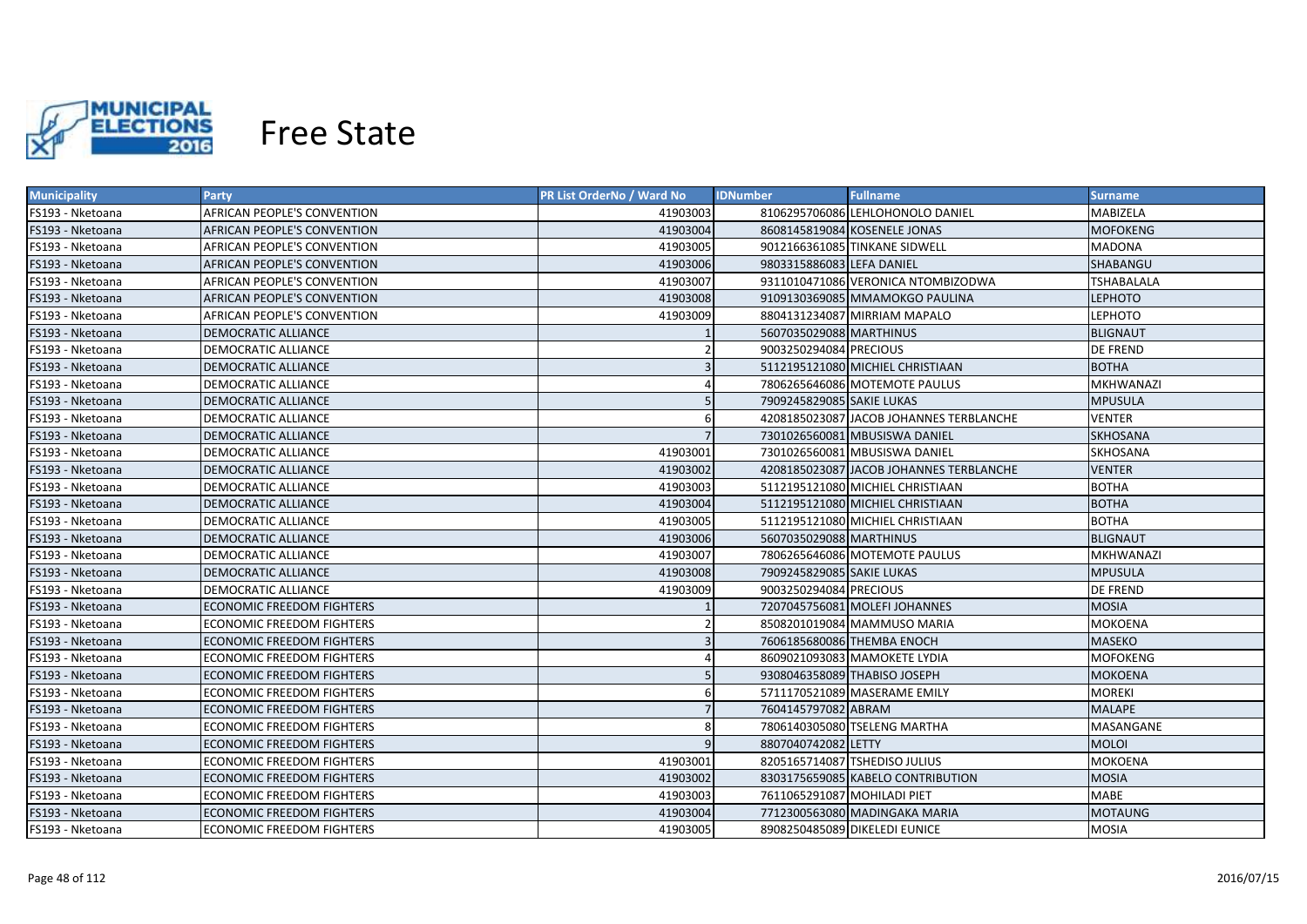

| <b>Municipality</b>      | <b>Party</b>                       | PR List OrderNo / Ward No | <b>Fullname</b><br><b>IDNumber</b>        | Surname          |
|--------------------------|------------------------------------|---------------------------|-------------------------------------------|------------------|
| FS193 - Nketoana         | ECONOMIC FREEDOM FIGHTERS          | 41903006                  | 9207280314081 MALETSATSI JEANET           | <b>MTHEMBU</b>   |
| FS193 - Nketoana         | ECONOMIC FREEDOM FIGHTERS          | 41903007                  | 8408200341086 EUNICE MATHABO              | <b>MPHUTI</b>    |
| FS193 - Nketoana         | ECONOMIC FREEDOM FIGHTERS          | 41903008                  | 7903145643084 NHLANHLA SIMON              | <b>MOSHAWE</b>   |
| FS193 - Nketoana         | ECONOMIC FREEDOM FIGHTERS          | 41903009                  | 7411110717081 DELIWE SANNA                | <b>MOTAUNG</b>   |
| FS193 - Nketoana         | INDEPENDENT CANDIDATE              | 41903003                  | 7801245316082 SIPHO JONAS GERALD          | <b>MZIZI</b>     |
| FS193 - Nketoana         | INDEPENDENT CANDIDATE              | 41903004                  | 8308295962087 LERATO JOSEPH               | <b>MOFOKENG</b>  |
| FS193 - Nketoana         | INDEPENDENT CANDIDATE              | 41903005                  | 7109050613084 MMATHAPELO AGOTHER          | MOLELEKOA        |
| FS193 - Nketoana         | INDEPENDENT CANDIDATE              | 41903006                  | 6103015620087 JACOB                       | RADEBE           |
| FS193 - Nketoana         | INDEPENDENT CANDIDATE              | 41903007                  | 7209155776081 CALVIN JOSEPH               | <b>DLAMINI</b>   |
| FS193 - Nketoana         | INDEPENDENT CANDIDATE              | 41903007                  | 7408026003085 THOMAS MSITHWA              | <b>MIYA</b>      |
| FS193 - Nketoana         | INDEPENDENT CANDIDATE              | 41903008                  | 7812105454087 MFIHLWA JOHANNES            | SKOSANA          |
| FS193 - Nketoana         | INDEPENDENT CANDIDATE              | 41903008                  | 8506115808089 DUMEZWENI GEELBOOI          | <b>MAJOLA</b>    |
| FS193 - Nketoana         | UNITED RESIDENTS FRONT             | 41903001                  | 6101275628089 JABULANI ISHMAEL            | MNGOMEZULU       |
| FS193 - Nketoana         | UNITED RESIDENTS FRONT             | 41903002                  | 7503200673081 SETOMPI ESTHER              | MOKOENA          |
| FS193 - Nketoana         | UNITED RESIDENTS FRONT             | 41903003                  | 6908065422089 VICTOR MOTSWAMATSIYENG      | <b>MLANGENI</b>  |
| FS193 - Nketoana         | UNITED RESIDENTS FRONT             | 41903004                  | 7909171026086 LEBOHANG LINAH              | <b>MOKOENA</b>   |
| FS193 - Nketoana         | UNITED RESIDENTS FRONT             | 41903005                  | 6507280463082 ROTHNA NOMAKHEPHU           | <b>MOKOENA</b>   |
| FS193 - Nketoana         | UNITED RESIDENTS FRONT             | 41903006                  | 7209280108085 SELINA                      | <b>MAZIBUKO</b>  |
| FS193 - Nketoana         | UNITED RESIDENTS FRONT             | 41903007                  | 8509085727081 WILLIAM THEMBA              | <b>MBATHA</b>    |
| FS193 - Nketoana         | UNITED RESIDENTS FRONT             | 41903008                  | 6708290308081 GLADYS                      | <b>MAHAMOTSA</b> |
| FS193 - Nketoana         | UNITED RESIDENTS FRONT             | 41903009                  | 8904150235088 SIBONGILE MONICA            | <b>SIBEKO</b>    |
| FS193 - Nketoana         | <b>VRYHEIDSFRONT PLUS</b>          |                           | 4805110010087 HELENA MARIA CATHARINA      | <b>MULLER</b>    |
| FS193 - Nketoana         | <b>VRYHEIDSFRONT PLUS</b>          |                           | 5412195040086 NICOLAAS PETRUS JACOBUS     | <b>BENEKE</b>    |
| FS193 - Nketoana         | <b>VRYHEIDSFRONT PLUS</b>          | $\mathbf{a}$              | 3903065027080 STEFANUS JOHANNES SCHEEPERS | <b>DU PREEZ</b>  |
| FS193 - Nketoana         | <b>VRYHEIDSFRONT PLUS</b>          | 41903001                  | 4805110010087 HELENA MARIA CATHARINA      | <b>MULLER</b>    |
| FS193 - Nketoana         | <b>VRYHEIDSFRONT PLUS</b>          | 41903002                  | 4805110010087 HELENA MARIA CATHARINA      | <b>MULLER</b>    |
| FS193 - Nketoana         | <b>VRYHEIDSFRONT PLUS</b>          | 41903003                  | 3903065027080 STEFANUS JOHANNES SCHEEPERS | <b>DU PREEZ</b>  |
| FS193 - Nketoana         | VRYHEIDSFRONT PLUS                 | 41903004                  | 3903065027080 STEFANUS JOHANNES SCHEEPERS | DU PREEZ         |
| FS193 - Nketoana         | <b>VRYHEIDSFRONT PLUS</b>          | 41903005                  | 3903065027080 STEFANUS JOHANNES SCHEEPERS | <b>DU PREEZ</b>  |
| FS193 - Nketoana         | VRYHEIDSFRONT PLUS                 | 41903006                  | 4805110010087 HELENA MARIA CATHARINA      | MULLER           |
| FS193 - Nketoana         | <b>VRYHEIDSFRONT PLUS</b>          | 41903007                  | 4805110010087 HELENA MARIA CATHARINA      | <b>MULLER</b>    |
| FS193 - Nketoana         | <b>VRYHEIDSFRONT PLUS</b>          | 41903008                  | 4805110010087 HELENA MARIA CATHARINA      | <b>MULLER</b>    |
| FS193 - Nketoana         | <b>VRYHEIDSFRONT PLUS</b>          | 41903009                  | 4805110010087 HELENA MARIA CATHARINA      | <b>MULLER</b>    |
| FS194 - Maluti a Phofung | AFRICAN CHRISTIAN DEMOCRATIC PARTY |                           | 6904046498082 TEFO JAKOB                  | <b>MOSIKIDI</b>  |
| FS194 - Maluti a Phofung | AFRICAN CHRISTIAN DEMOCRATIC PARTY |                           | 7904270534080 AGNES DINEO                 | <b>MODISE</b>    |
| FS194 - Maluti a Phofung | AFRICAN CHRISTIAN DEMOCRATIC PARTY |                           | 4512255852089 LEEAJOA ALFRED              | KOMAKO           |
| FS194 - Maluti a Phofung | AFRICAN CHRISTIAN DEMOCRATIC PARTY |                           | 8612280527080 MAQOPHE                     | <b>THEKO</b>     |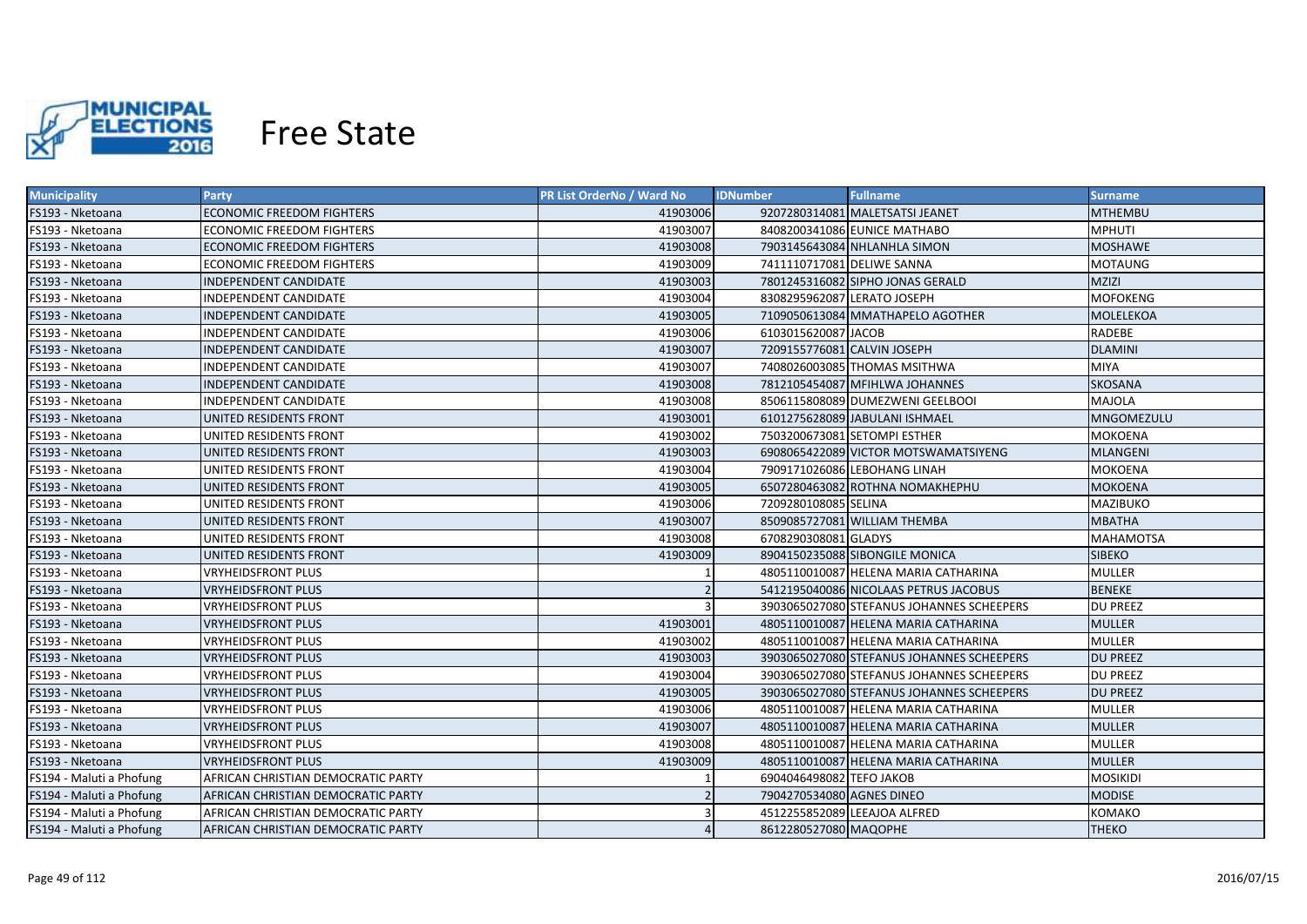

| <b>Municipality</b>      | <b>Party</b>                       | PR List OrderNo / Ward No | <b>IDNumber</b>            | <b>Fullname</b>                    | <b>Surname</b>    |
|--------------------------|------------------------------------|---------------------------|----------------------------|------------------------------------|-------------------|
| FS194 - Maluti a Phofung | AFRICAN CHRISTIAN DEMOCRATIC PARTY |                           | 8601205464081 THUSO JACOB  |                                    | MOFOKENG          |
| FS194 - Maluti a Phofung | AFRICAN CHRISTIAN DEMOCRATIC PARTY | 6                         |                            | 8503121159086 LIMAKATSO MARIA      | <b>TSHABALALA</b> |
| FS194 - Maluti a Phofung | AFRICAN CHRISTIAN DEMOCRATIC PARTY |                           |                            | 8206035557086 TEBATSO EMMANUEL     | MOHATLANE         |
| FS194 - Maluti a Phofung | AFRICAN CHRISTIAN DEMOCRATIC PARTY | 41904001                  | 9409076190085 LERATO SIMON |                                    | <b>XABA</b>       |
| FS194 - Maluti a Phofung | AFRICAN CHRISTIAN DEMOCRATIC PARTY | 41904002                  |                            | 7607025733085 MOFEREFERE SILAS     | <b>MOTSOENENG</b> |
| FS194 - Maluti a Phofung | AFRICAN CHRISTIAN DEMOCRATIC PARTY | 41904003                  | 6904046498082 TEFO JAKOB   |                                    | MOSIKIDI          |
| FS194 - Maluti a Phofung | AFRICAN CHRISTIAN DEMOCRATIC PARTY | 41904004                  | 5605305405087 BOY LUCAS    |                                    | <b>MOLEFE</b>     |
| FS194 - Maluti a Phofung | AFRICAN CHRISTIAN DEMOCRATIC PARTY | 41904005                  | 5605305405087 BOY LUCAS    |                                    | <b>MOLEFE</b>     |
| FS194 - Maluti a Phofung | AFRICAN CHRISTIAN DEMOCRATIC PARTY | 41904006                  | 5605305405087 BOY LUCAS    |                                    | <b>MOLEFE</b>     |
| FS194 - Maluti a Phofung | AFRICAN CHRISTIAN DEMOCRATIC PARTY | 41904007                  | 6904046498082 TEFO JAKOB   |                                    | <b>MOSIKIDI</b>   |
| FS194 - Maluti a Phofung | AFRICAN CHRISTIAN DEMOCRATIC PARTY | 41904008                  |                            | 7101056199085 PHEELLO JOSEPH       | MOFOKENG          |
| FS194 - Maluti a Phofung | AFRICAN CHRISTIAN DEMOCRATIC PARTY | 41904009                  |                            | 9409050482086 MALEHLOHONOLO PORTIA | <b>MOSIKILI</b>   |
| FS194 - Maluti a Phofung | AFRICAN CHRISTIAN DEMOCRATIC PARTY | 41904010                  | 7904270534080 AGNES DINEO  |                                    | MODISE            |
| FS194 - Maluti a Phofung | AFRICAN CHRISTIAN DEMOCRATIC PARTY | 41904011                  |                            | 6512250289087 MOLELEKENG EMILY     | <b>MOSIKILI</b>   |
| FS194 - Maluti a Phofung | AFRICAN CHRISTIAN DEMOCRATIC PARTY | 41904012                  |                            | 9006146040082 TSHIDISO BENJAMIN    | <b>TLALI</b>      |
| FS194 - Maluti a Phofung | AFRICAN CHRISTIAN DEMOCRATIC PARTY | 41904013                  |                            | 9006146040082 TSHIDISO BENJAMIN    | <b>TLALI</b>      |
| FS194 - Maluti a Phofung | AFRICAN CHRISTIAN DEMOCRATIC PARTY | 41904014                  | 6904046498082 TEFO JAKOB   |                                    | <b>MOSIKIDI</b>   |
| FS194 - Maluti a Phofung | AFRICAN CHRISTIAN DEMOCRATIC PARTY | 41904015                  |                            | 8205065874080 MOZONDENI JOSEPH     | <b>NONDLALA</b>   |
| FS194 - Maluti a Phofung | AFRICAN CHRISTIAN DEMOCRATIC PARTY | 41904018                  |                            | 6611055694085 TSEPANG JOSEPH       | <b>DLAMINI</b>    |
| FS194 - Maluti a Phofung | AFRICAN CHRISTIAN DEMOCRATIC PARTY | 41904019                  |                            | 8206035557086 TEBATSO EMMANUEL     | <b>MOHATLANE</b>  |
| FS194 - Maluti a Phofung | AFRICAN CHRISTIAN DEMOCRATIC PARTY | 41904020                  |                            | 7303280520082 MAPONTSHO MERRIAM    | KUMAKO            |
| FS194 - Maluti a Phofung | AFRICAN CHRISTIAN DEMOCRATIC PARTY | 41904021                  |                            | 7303280520082 MAPONTSHO MERRIAM    | <b>KUMAKO</b>     |
| FS194 - Maluti a Phofung | AFRICAN CHRISTIAN DEMOCRATIC PARTY | 41904022                  | 5605305405087 BOY LUCAS    |                                    | <b>MOLEFE</b>     |
| FS194 - Maluti a Phofung | AFRICAN CHRISTIAN DEMOCRATIC PARTY | 41904023                  |                            | 6611055694085 TSEPANG JOSEPH       | <b>DLAMINI</b>    |
| FS194 - Maluti a Phofung | AFRICAN CHRISTIAN DEMOCRATIC PARTY | 41904024                  |                            | 7312115458087 LEMPHANE JOHN        | MOFOKENG          |
| FS194 - Maluti a Phofung | AFRICAN CHRISTIAN DEMOCRATIC PARTY | 41904025                  |                            | 6801056113082 OEYOANE DAVID        | MBHELE            |
| FS194 - Maluti a Phofung | AFRICAN CHRISTIAN DEMOCRATIC PARTY | 41904026                  | 7606255892082 LEFU SAMUEL  |                                    | LENKS             |
| FS194 - Maluti a Phofung | AFRICAN CHRISTIAN DEMOCRATIC PARTY | 41904027                  | 8005215720088 KGELE        |                                    | MALAU             |
| FS194 - Maluti a Phofung | AFRICAN CHRISTIAN DEMOCRATIC PARTY | 41904028                  | 6904046498082 TEFO JAKOB   |                                    | <b>MOSIKIDI</b>   |
| FS194 - Maluti a Phofung | AFRICAN CHRISTIAN DEMOCRATIC PARTY | 41904029                  |                            | 4512255852089 LEEAJOA ALFRED       | KOMAKO            |
| FS194 - Maluti a Phofung | AFRICAN CHRISTIAN DEMOCRATIC PARTY | 41904030                  |                            | 7312115538086 MORAMANG JONAS       | <b>MOSIKIDI</b>   |
| FS194 - Maluti a Phofung | AFRICAN CHRISTIAN DEMOCRATIC PARTY | 41904031                  |                            | 7411040773089 RAMOHLOUWA SYLVIA    | <b>MOFOKENG</b>   |
| FS194 - Maluti a Phofung | AFRICAN CHRISTIAN DEMOCRATIC PARTY | 41904032                  |                            | 7312115458087 LEMPHANE JOHN        | MOFOKENG          |
| FS194 - Maluti a Phofung | AFRICAN CHRISTIAN DEMOCRATIC PARTY | 41904033                  | 7606255892082 LEFU SAMUEL  |                                    | <b>LENKS</b>      |
| FS194 - Maluti a Phofung | AFRICAN CHRISTIAN DEMOCRATIC PARTY | 41904034                  |                            | 7312115458087 LEMPHANE JOHN        | <b>MOFOKENG</b>   |
| FS194 - Maluti a Phofung | AFRICAN CHRISTIAN DEMOCRATIC PARTY | 41904035                  | 6809305366088 SWAI GEORGE  |                                    | <b>MSIMANGA</b>   |
| FS194 - Maluti a Phofung | AFRICAN INDEPENDENT CONGRESS       |                           | 8510046028080 TIEDI ISAAC  |                                    | <b>MIYA</b>       |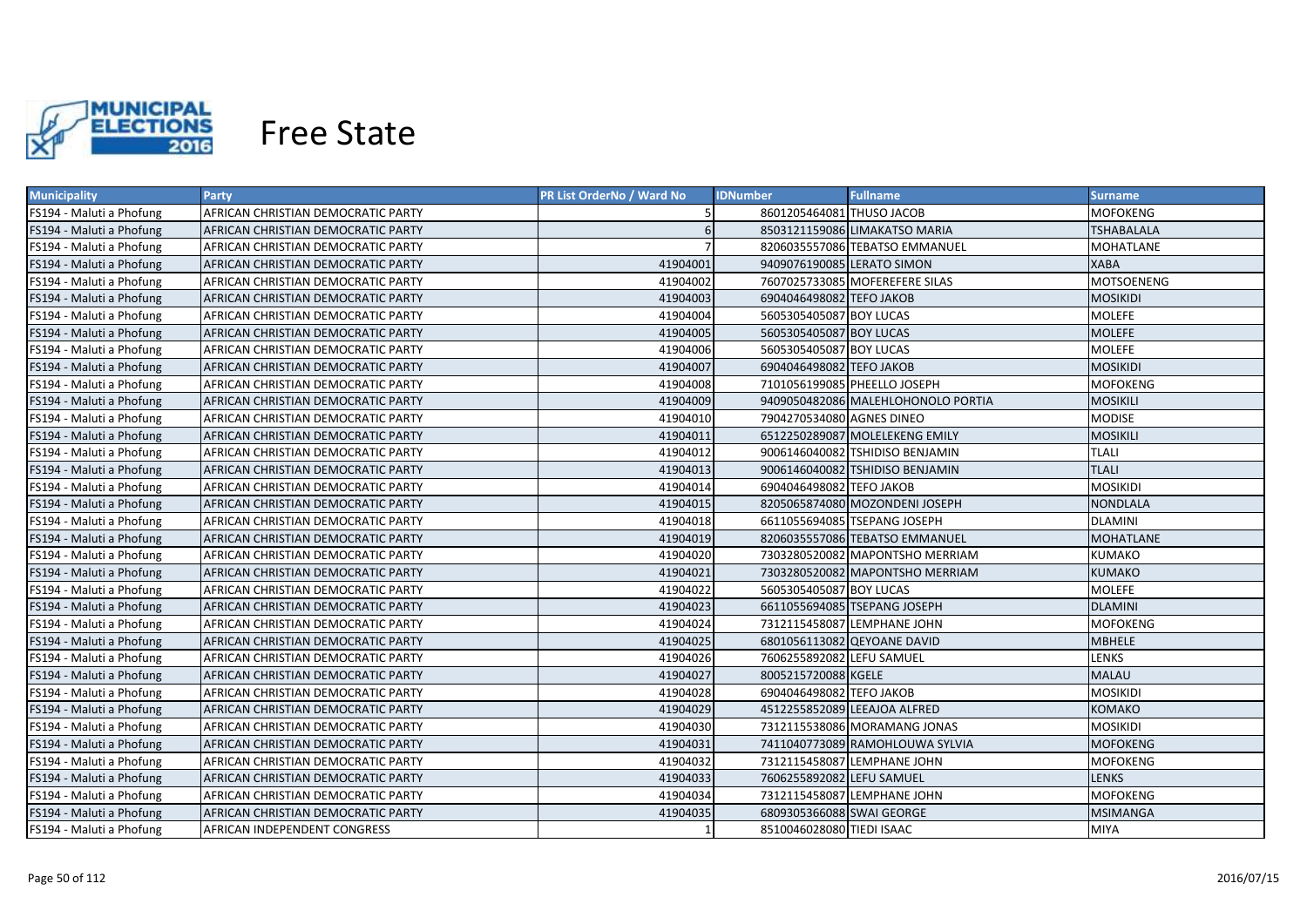

| <b>Municipality</b>      | <b>Party</b>                     | PR List OrderNo / Ward No | <b>IDNumber</b>             | <b>Fullname</b>                      | <b>Surname</b>    |
|--------------------------|----------------------------------|---------------------------|-----------------------------|--------------------------------------|-------------------|
| FS194 - Maluti a Phofung | AFRICAN INDEPENDENT CONGRESS     | 41904003                  | 8602216041082 HARRY FESTUS  |                                      | MDAKANE           |
| FS194 - Maluti a Phofung | AFRICAN INDEPENDENT CONGRESS     | 41904007                  | 8602216041082 HARRY FESTUS  |                                      | MDAKANE           |
| FS194 - Maluti a Phofung | AFRICAN INDEPENDENT CONGRESS     | 41904013                  | 8602216041082 HARRY FESTUS  |                                      | <b>MDAKANE</b>    |
| FS194 - Maluti a Phofung | AFRICAN INDEPENDENT CONGRESS     | 41904017                  | 8602216041082 HARRY FESTUS  |                                      | MDAKANE           |
| FS194 - Maluti a Phofung | AFRICAN INDEPENDENT CONGRESS     | 41904021                  | 8602216041082 HARRY FESTUS  |                                      | <b>MDAKANE</b>    |
| FS194 - Maluti a Phofung | AFRICAN INDEPENDENT CONGRESS     | 41904032                  | 8510046028080 TIEDI ISAAC   |                                      | <b>MIYA</b>       |
| FS194 - Maluti a Phofung | AFRICAN INDEPENDENT CONGRESS     | 41904033                  | 8602216041082 HARRY FESTUS  |                                      | MDAKANE           |
| FS194 - Maluti a Phofung | AFRICAN INDEPENDENT CONGRESS     | 41904034                  | 8602216041082 HARRY FESTUS  |                                      | MDAKANE           |
| FS194 - Maluti a Phofung | AFRICAN NATIONAL CONGRESS        |                           |                             | 7702165368089 VUSIMUSI WILLIAM       | <b>TSHABALALA</b> |
| FS194 - Maluti a Phofung | AFRICAN NATIONAL CONGRESS        |                           |                             | 8209071499080 NTAOLENG DOPSY         | <b>MOFOKENG</b>   |
| FS194 - Maluti a Phofung | AFRICAN NATIONAL CONGRESS        |                           |                             | 5709090464083 MATLAKALA AUGUSTINA    | KHAMBULE          |
| FS194 - Maluti a Phofung | AFRICAN NATIONAL CONGRESS        |                           |                             | 5908045833083 MMOLEDI PETRUS         | <b>MOLOI</b>      |
| FS194 - Maluti a Phofung | AFRICAN NATIONAL CONGRESS        | -5                        | 7206066144086 BETSI DAVID   |                                      | <b>MOFOKENG</b>   |
| FS194 - Maluti a Phofung | AFRICAN NATIONAL CONGRESS        | 6                         | 8707071241089 PULANE GRANY  |                                      | MAKAE             |
| FS194 - Maluti a Phofung | AFRICAN NATIONAL CONGRESS        | $\overline{7}$            | 7804080463084 JACINTA THATO |                                      | <b>MOPELI</b>     |
| FS194 - Maluti a Phofung | <b>AFRICAN NATIONAL CONGRESS</b> | 8                         |                             | 7111125494086 MLUNGISI THOMAS        | <b>MAVUSO</b>     |
| FS194 - Maluti a Phofung | AFRICAN NATIONAL CONGRESS        | 9                         |                             | 6712180440087 MAMOROANYANE CHRISTINA | <b>MOSITI</b>     |
| FS194 - Maluti a Phofung | AFRICAN NATIONAL CONGRESS        | 10                        |                             | 9007130917087 MMAMAPONESA LUCY       | MOKOENA           |
| FS194 - Maluti a Phofung | AFRICAN NATIONAL CONGRESS        | 11                        |                             | 7912291134087 TWALANKI JERMINAH      | NTHINYA           |
| FS194 - Maluti a Phofung | <b>AFRICAN NATIONAL CONGRESS</b> | 12                        | 6202090752086 DINEO GRACE   |                                      | SEMELA            |
| FS194 - Maluti a Phofung | AFRICAN NATIONAL CONGRESS        | 13                        |                             | 6210040649088 EVELENA NTINTIZANA     | <b>GAMEDE</b>     |
| FS194 - Maluti a Phofung | <b>AFRICAN NATIONAL CONGRESS</b> | 14                        |                             | 5004270746081 LIPUO ANASTACIA        | MBOSO             |
| FS194 - Maluti a Phofung | <b>AFRICAN NATIONAL CONGRESS</b> | 15                        | 6202190398087 MOSELI ELISA  |                                      | <b>MOHOALADI</b>  |
| FS194 - Maluti a Phofung | <b>AFRICAN NATIONAL CONGRESS</b> | 16                        |                             | 7205230363085 MATHOLASE PAULINAH     | MAHAMANE          |
| FS194 - Maluti a Phofung | AFRICAN NATIONAL CONGRESS        | 17                        | 7409285913089 MOHAPI JAMES  |                                      | SEOBI             |
| FS194 - Maluti a Phofung | AFRICAN NATIONAL CONGRESS        | 18                        |                             | 5605260301081 MMAMODUPE MARIA        | MOTLOUNG          |
| FS194 - Maluti a Phofung | AFRICAN NATIONAL CONGRESS        | 19                        |                             | 8208206111081 THEMBINKOSI JOSIA      | MAHLAMBI          |
| FS194 - Maluti a Phofung | AFRICAN NATIONAL CONGRESS        | 20                        |                             | 7706010484082 LIMAKATSO ANA          | MOSEME            |
| FS194 - Maluti a Phofung | AFRICAN NATIONAL CONGRESS        | 21                        |                             | 7902010627081 MAMOSEBETSI ROSINA     | MOSIKILI          |
| FS194 - Maluti a Phofung | AFRICAN NATIONAL CONGRESS        | 22                        |                             | 6402080528088 MODIEHI ADELICE        | SOLANI            |
| FS194 - Maluti a Phofung | AFRICAN NATIONAL CONGRESS        | 23                        |                             | 6205170448087 MASEKOTE EDITH         | <b>TOLOFI</b>     |
| FS194 - Maluti a Phofung | AFRICAN NATIONAL CONGRESS        | 24                        | 6001265839086 HLAELE ELIAS  |                                      | <b>NTSANE</b>     |
| FS194 - Maluti a Phofung | AFRICAN NATIONAL CONGRESS        | 25                        | 8011075364082 THAPELO       |                                      | <b>POTSANE</b>    |
| FS194 - Maluti a Phofung | AFRICAN NATIONAL CONGRESS        | 26                        |                             | 8205030376088 NTSWAKI ROSELINE       | <b>MBONGO</b>     |
| FS194 - Maluti a Phofung | AFRICAN NATIONAL CONGRESS        | 27                        |                             | 6008150397088 MANTEBOHENG CONSTANCE  | <b>RAMOOANA</b>   |
| FS194 - Maluti a Phofung | <b>AFRICAN NATIONAL CONGRESS</b> | 28                        |                             | 8208121104088 NTEBOHENG LYDIA        | <b>SESOAI</b>     |
| FS194 - Maluti a Phofung | AFRICAN NATIONAL CONGRESS        | 29                        |                             | 8212070539088 BETTY MAMAINE          | <b>MOKOENA</b>    |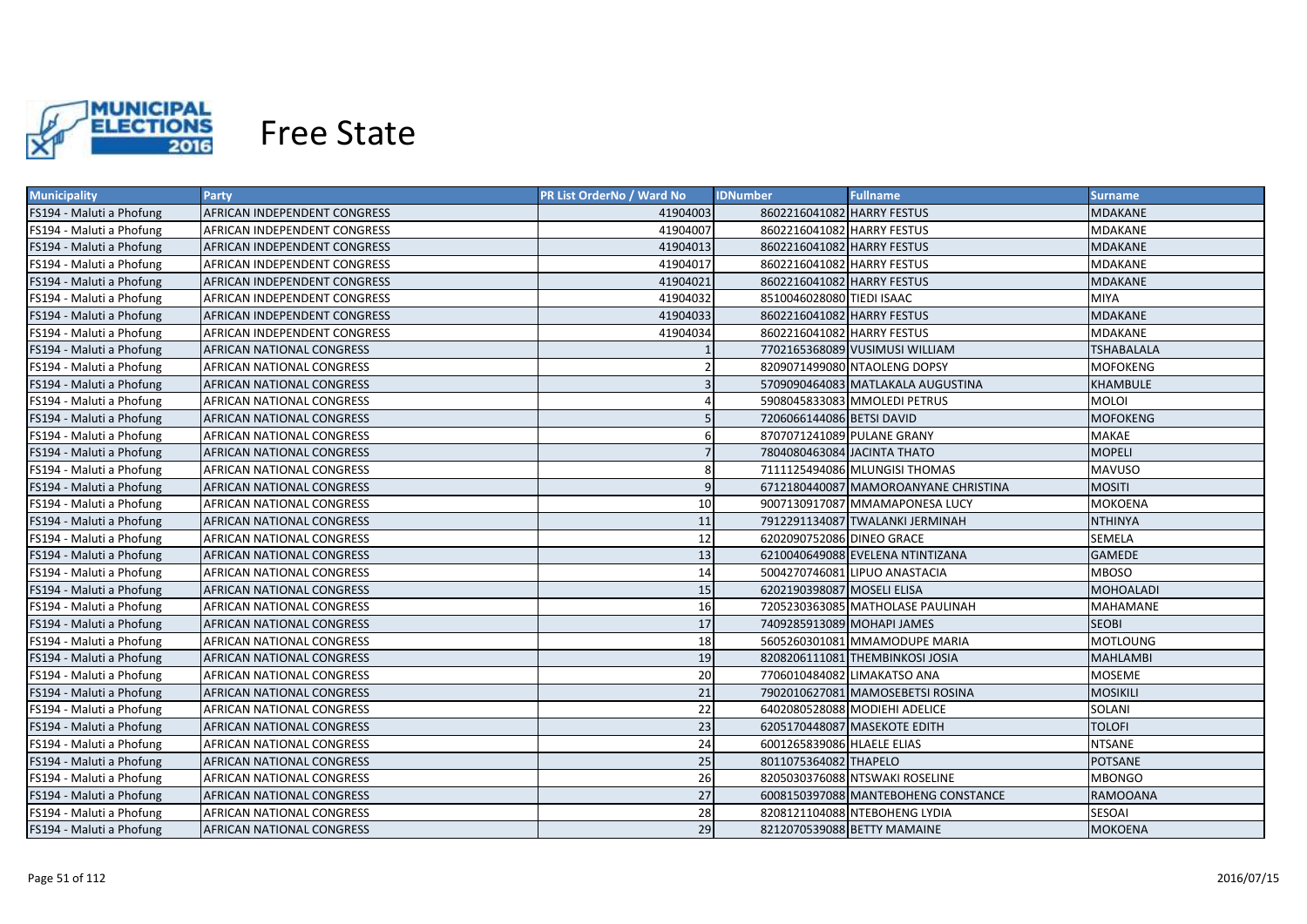

| <b>Municipality</b>      | <b>Party</b>              | PR List OrderNo / Ward No | <b>IDNumber</b>               | <b>Fullname</b>                     | <b>Surname</b>       |
|--------------------------|---------------------------|---------------------------|-------------------------------|-------------------------------------|----------------------|
| FS194 - Maluti a Phofung | AFRICAN NATIONAL CONGRESS | 30                        |                               | 7607240770086 MAKGAUTA LETTIA       | MOKUBUNG             |
| FS194 - Maluti a Phofung | AFRICAN NATIONAL CONGRESS | 31                        | 5812151034082 AGNES CONNY     |                                     | MSIBI                |
| FS194 - Maluti a Phofung | AFRICAN NATIONAL CONGRESS | 41904001                  | 8408145751084 THABO DANIEL    |                                     | <b>MOLOI</b>         |
| FS194 - Maluti a Phofung | AFRICAN NATIONAL CONGRESS | 41904002                  | 7704105684088 KEMELO PEACE    |                                     | <b>MOLOI</b>         |
| FS194 - Maluti a Phofung | AFRICAN NATIONAL CONGRESS | 41904003                  |                               | 6507310283088 SEBINA JOSEPHINE      | MAHLANGU             |
| FS194 - Maluti a Phofung | AFRICAN NATIONAL CONGRESS | 41904004                  |                               | 5503030358087 VICTORIA SIBONGILE    | <b>MSIMANGA</b>      |
| FS194 - Maluti a Phofung | AFRICAN NATIONAL CONGRESS | 41904005                  |                               | 6901185319087 MANDLA JEFFREY        | <b>TSHABALALA</b>    |
| FS194 - Maluti a Phofung | AFRICAN NATIONAL CONGRESS | 41904006                  | 7705285678089 MAY JOHN        |                                     | <b>TSOTETSI</b>      |
| FS194 - Maluti a Phofung | AFRICAN NATIONAL CONGRESS | 41904007                  |                               | 7506060770087 MATRSHIDISO AUGUSTINA | <b>MOFOKENG</b>      |
| FS194 - Maluti a Phofung | AFRICAN NATIONAL CONGRESS | 41904008                  |                               | 5911225728081 KGAUTA LAZARUS        | <b>MOTAUNG</b>       |
| FS194 - Maluti a Phofung | AFRICAN NATIONAL CONGRESS | 41904009                  |                               | 7407171016082 MANONO REGINAH        | <b>MOTSHWENENG</b>   |
| FS194 - Maluti a Phofung | AFRICAN NATIONAL CONGRESS | 41904010                  |                               | 6907035293083 MOJALEFA ISHMAEL      | <b>NALEDI</b>        |
| FS194 - Maluti a Phofung | AFRICAN NATIONAL CONGRESS | 41904011                  | 6903106479081 JOSEPH          |                                     | RANTSANE             |
| FS194 - Maluti a Phofung | AFRICAN NATIONAL CONGRESS | 41904012                  | 6601285422084 THABO ISAAC     |                                     | <b>HATLA</b>         |
| FS194 - Maluti a Phofung | AFRICAN NATIONAL CONGRESS | 41904013                  |                               | 6106240463082 PULANE MORINE         | <b>MOFOKENG</b>      |
| FS194 - Maluti a Phofung | AFRICAN NATIONAL CONGRESS | 41904014                  |                               | 7804215315084 MATSEBETSEBE AMOS     | <b>MHLAMBI</b>       |
| FS194 - Maluti a Phofung | AFRICAN NATIONAL CONGRESS | 41904015                  |                               | 6902250399087 MASEKAO ELIZABETH     | <b>LEBUSA</b>        |
| FS194 - Maluti a Phofung | AFRICAN NATIONAL CONGRESS | 41904016                  |                               | 6606035564085 MOHINYA AZAEL         | <b>NHLAPO</b>        |
| FS194 - Maluti a Phofung | AFRICAN NATIONAL CONGRESS | 41904017                  |                               | 7510225426080 MALITSE LAZARUS       | <b>MOLOI</b>         |
| FS194 - Maluti a Phofung | AFRICAN NATIONAL CONGRESS | 41904018                  |                               | 5912210166089 ALETTA MALEWATLE      | <b>NTHEDI</b>        |
| FS194 - Maluti a Phofung | AFRICAN NATIONAL CONGRESS | 41904019                  |                               | 7711295552082 DITABA JOHANNES       | <b>NHLAPO</b>        |
| FS194 - Maluti a Phofung | AFRICAN NATIONAL CONGRESS | 41904020                  | 6810125711081 ISAAK NARE      |                                     | <b>RAMOHLOKI</b>     |
| FS194 - Maluti a Phofung | AFRICAN NATIONAL CONGRESS | 41904021                  | 6304095745089 LEKENA BOY      |                                     | MOKOENA              |
| FS194 - Maluti a Phofung | AFRICAN NATIONAL CONGRESS | 41904022                  |                               | 7909255687084 TUMELO RAYMOND        | <b>THEBE</b>         |
| FS194 - Maluti a Phofung | AFRICAN NATIONAL CONGRESS | 41904023                  |                               | 8011055546088 DIPHAPANG ELIAS       | <b>SEFATSA</b>       |
| FS194 - Maluti a Phofung | AFRICAN NATIONAL CONGRESS | 41904024                  |                               | 5910185186082 SHASHAPA JOSHUA       | <b>MOTAUNG</b>       |
| FS194 - Maluti a Phofung | AFRICAN NATIONAL CONGRESS | 41904025                  |                               | 6008150397088 MANTEBOHENG CONSTANCE | RAMOOANA             |
| FS194 - Maluti a Phofung | AFRICAN NATIONAL CONGRESS | 41904026                  |                               | 7510055435086 NQHAE RAPHAEL         | MOKOENA              |
| FS194 - Maluti a Phofung | AFRICAN NATIONAL CONGRESS | 41904027                  |                               | 7709130652083 TEBOGO DEGRITIA       | <b>BAAS</b>          |
| FS194 - Maluti a Phofung | AFRICAN NATIONAL CONGRESS | 41904028                  | 6010290304081 MARY            |                                     | <b>CROCKETT</b>      |
| FS194 - Maluti a Phofung | AFRICAN NATIONAL CONGRESS | 41904029                  | 4806295500082 MAFOLE JOHN     |                                     | RALETHOHLANE         |
| FS194 - Maluti a Phofung | AFRICAN NATIONAL CONGRESS | 41904030                  | 7903275716080 TSIETSI PATRICK |                                     | MOTLOKOA             |
| FS194 - Maluti a Phofung | AFRICAN NATIONAL CONGRESS | 41904031                  | 6810195506080 TJOPO GILBERT   |                                     | MOKOTSO              |
| FS194 - Maluti a Phofung | AFRICAN NATIONAL CONGRESS | 41904032                  |                               | 8910076132085 HLABATHE DESMOND      | <b>DLAMINI</b>       |
| FS194 - Maluti a Phofung | AFRICAN NATIONAL CONGRESS | 41904033                  | 6710100447083 MELITA          |                                     | MLANGENI-RAMATHESELE |
| FS194 - Maluti a Phofung | AFRICAN NATIONAL CONGRESS | 41904034                  |                               | 7010101506089 KHANYISWA ELSIE       | <b>MOLEFE</b>        |
| FS194 - Maluti a Phofung | AFRICAN NATIONAL CONGRESS | 41904035                  |                               | 5705040802083 MARIA MAMOTSEARE      | <b>MOSIA</b>         |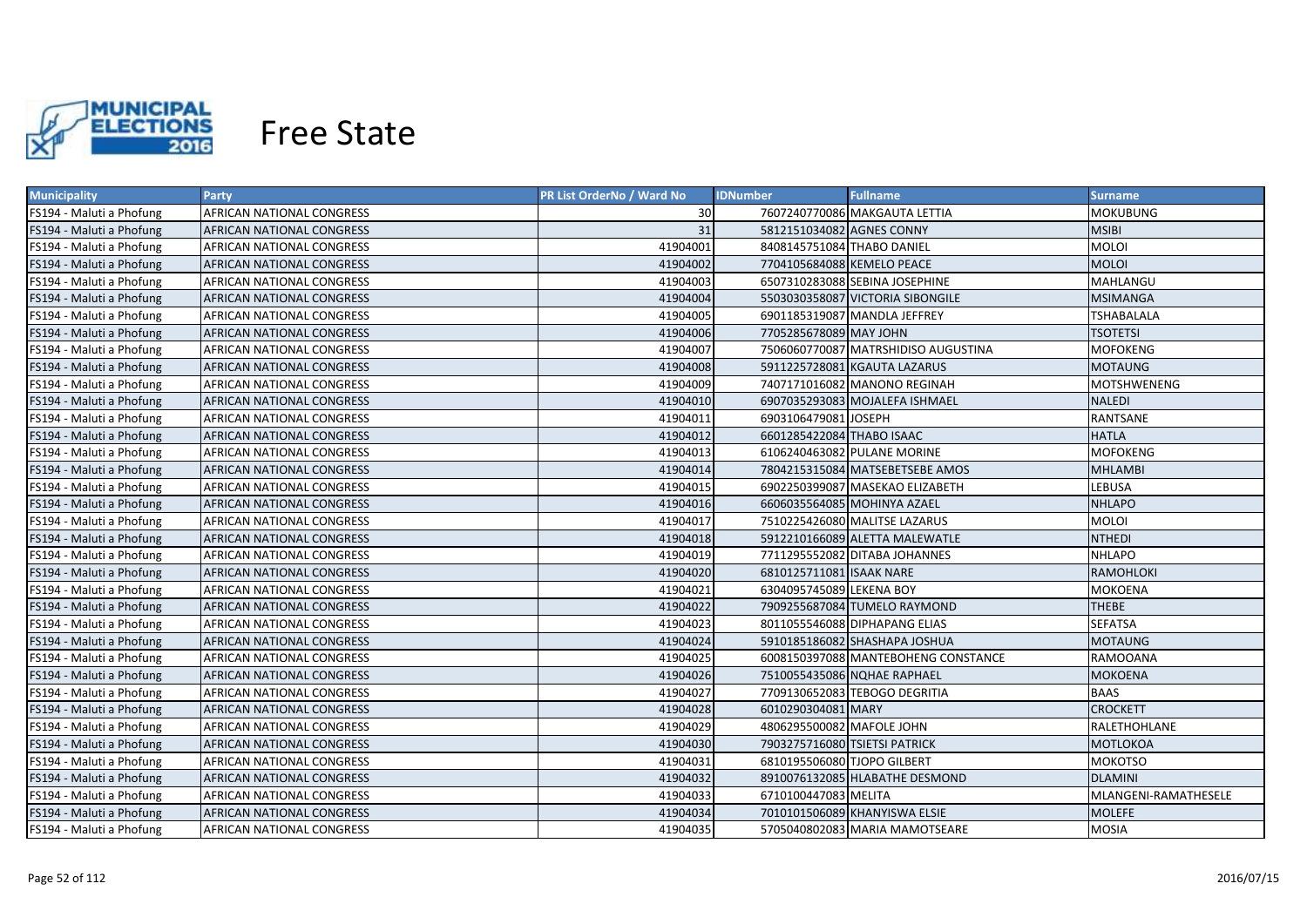

| <b>Municipality</b>      | <b>Party</b>                | PR List OrderNo / Ward No | <b>IDNumber</b>              | <b>Fullname</b>                     | <b>Surname</b>    |
|--------------------------|-----------------------------|---------------------------|------------------------------|-------------------------------------|-------------------|
| FS194 - Maluti a Phofung | AFRICAN PEOPLE'S CONVENTION |                           |                              | 7909170751080 NTAOLENG MELVA        | MONKOE            |
| FS194 - Maluti a Phofung | AFRICAN PEOPLE'S CONVENTION |                           | 7512110583082 TSOADI TOPSY   |                                     | МОКНОМО           |
| FS194 - Maluti a Phofung | AFRICAN PEOPLE'S CONVENTION | $\overline{3}$            | 8604015961080 MOKETE AMOS    |                                     | <b>MOKOENA</b>    |
| FS194 - Maluti a Phofung | AFRICAN PEOPLE'S CONVENTION |                           |                              | 7001150796085 MALETSATSI JULIA      | <b>TAMANE</b>     |
| FS194 - Maluti a Phofung | AFRICAN PEOPLE'S CONVENTION |                           |                              | 7605020872080 PUSELETSO MERRIAM     | <b>NTSIAPANE</b>  |
| FS194 - Maluti a Phofung | AFRICAN PEOPLE'S CONVENTION | 6                         | 7501045823085 WILLIAM TLOU   |                                     | <b>MOTLOUNG</b>   |
| FS194 - Maluti a Phofung | AFRICAN PEOPLE'S CONVENTION | $\overline{7}$            | 5806165773081 KARABO PETRUS  |                                     | <b>LIKHETSI</b>   |
| FS194 - Maluti a Phofung | AFRICAN PEOPLE'S CONVENTION | 8                         |                              | 8404150664080 ANDRONICA LEBOTSAMANG | KALAKE            |
| FS194 - Maluti a Phofung | AFRICAN PEOPLE'S CONVENTION | $\overline{9}$            |                              | 7207020803080 MMAPUSO NORAH         | <b>TSHABALALA</b> |
| FS194 - Maluti a Phofung | AFRICAN PEOPLE'S CONVENTION | 10                        |                              | 9209066236082 MOHLOUOA BEN          | RAMALITSE         |
| FS194 - Maluti a Phofung | AFRICAN PEOPLE'S CONVENTION | 11                        | 9003121260082 NTSOAKI JULLET |                                     | <b>DLAMINI</b>    |
| FS194 - Maluti a Phofung | AFRICAN PEOPLE'S CONVENTION | 12                        |                              | 9705220799089 KHATHATSO EMILY       | <b>MADINANE</b>   |
| FS194 - Maluti a Phofung | AFRICAN PEOPLE'S CONVENTION | 13                        |                              | 8106270366088 MAKHALA LUCIAN        | <b>MAZIBUKO</b>   |
| FS194 - Maluti a Phofung | AFRICAN PEOPLE'S CONVENTION | 14                        |                              | 8002281467082 MAPETER ALETTAH       | <b>SEOLA</b>      |
| FS194 - Maluti a Phofung | AFRICAN PEOPLE'S CONVENTION | 15                        |                              | 7809271075084 JULIA PUSELETSO       | <b>MOKOENA</b>    |
| FS194 - Maluti a Phofung | AFRICAN PEOPLE'S CONVENTION | 41904001                  | 8808086119086 SESEDI MOSES   |                                     | <b>MATSIKANA</b>  |
| FS194 - Maluti a Phofung | AFRICAN PEOPLE'S CONVENTION | 41904002                  |                              | 8106270366088 MAKHALA LUCIAN        | <b>MAZIBUKO</b>   |
| FS194 - Maluti a Phofung | AFRICAN PEOPLE'S CONVENTION | 41904003                  |                              | 8002281467082 MAPETER ALETTAH       | <b>SEOLA</b>      |
| FS194 - Maluti a Phofung | AFRICAN PEOPLE'S CONVENTION | 41904004                  |                              | 7902031007081 TLALENYANE MIRRIAM    | MOKHINA           |
| FS194 - Maluti a Phofung | AFRICAN PEOPLE'S CONVENTION | 41904005                  |                              | 8302265934085 LESAHA MICHAEL        | <b>MOLOI</b>      |
| FS194 - Maluti a Phofung | AFRICAN PEOPLE'S CONVENTION | 41904006                  |                              | 8009270453080 MMANKGETHENG MARIA    | MOFOKENG          |
| FS194 - Maluti a Phofung | AFRICAN PEOPLE'S CONVENTION | 41904007                  | 7501045823085 WILLIAM TLOU   |                                     | MOTLOUNG          |
| FS194 - Maluti a Phofung | AFRICAN PEOPLE'S CONVENTION | 41904008                  |                              | 7207020803080 MMAPUSO NORAH         | TSHABALALA        |
| FS194 - Maluti a Phofung | AFRICAN PEOPLE'S CONVENTION | 41904009                  |                              | 7001150796085 MALETSATSI JULIA      | TAMANE            |
| FS194 - Maluti a Phofung | AFRICAN PEOPLE'S CONVENTION | 41904010                  |                              | 9209066236082 MOHLOUOA BEN          | RAMALITSE         |
| FS194 - Maluti a Phofung | AFRICAN PEOPLE'S CONVENTION | 41904011                  |                              | 7909170751080 NTAOLENG MELVA        | <b>MONKOE</b>     |
| FS194 - Maluti a Phofung | AFRICAN PEOPLE'S CONVENTION | 41904012                  |                              | 7605020872080 PUSELETSO MERRIAM     | NTSIAPANE         |
| FS194 - Maluti a Phofung | AFRICAN PEOPLE'S CONVENTION | 41904013                  |                              | 8804180530088 MAMORAPEDI DOBSEY     | <b>MOSIA</b>      |
| FS194 - Maluti a Phofung | AFRICAN PEOPLE'S CONVENTION | 41904014                  | 7301235777088 LORI ABRAM     |                                     | <b>TSHABALALA</b> |
| FS194 - Maluti a Phofung | AFRICAN PEOPLE'S CONVENTION | 41904015                  |                              | 8404150664080 ANDRONICA LEBOTSAMANG | KALAKE            |
| FS194 - Maluti a Phofung | AFRICAN PEOPLE'S CONVENTION | 41904016                  | 9306291129080 SANAH          |                                     | <b>MATENANE</b>   |
| FS194 - Maluti a Phofung | AFRICAN PEOPLE'S CONVENTION | 41904017                  | 9209101514089 DIBUSENG ELISA |                                     | <b>TSOTETSI</b>   |
| FS194 - Maluti a Phofung | AFRICAN PEOPLE'S CONVENTION | 41904018                  |                              | 8906290856087 MALEFU PRECIOUS       | <b>MOTAUNG</b>    |
| FS194 - Maluti a Phofung | AFRICAN PEOPLE'S CONVENTION | 41904019                  |                              | 8304110566088 MALESHWANE SONIA      | MASOEU            |
| FS194 - Maluti a Phofung | AFRICAN PEOPLE'S CONVENTION | 41904020                  |                              | 9109021347083 DIEKETSENG CONSTANCE  | <b>MOTLOUNG</b>   |
| FS194 - Maluti a Phofung | AFRICAN PEOPLE'S CONVENTION | 41904021                  | 9003121260082 NTSOAKI JULLET |                                     | <b>DLAMINI</b>    |
| FS194 - Maluti a Phofung | AFRICAN PEOPLE'S CONVENTION | 41904022                  |                              | 9705220799089 KHATHATSO EMILY       | <b>MADINANE</b>   |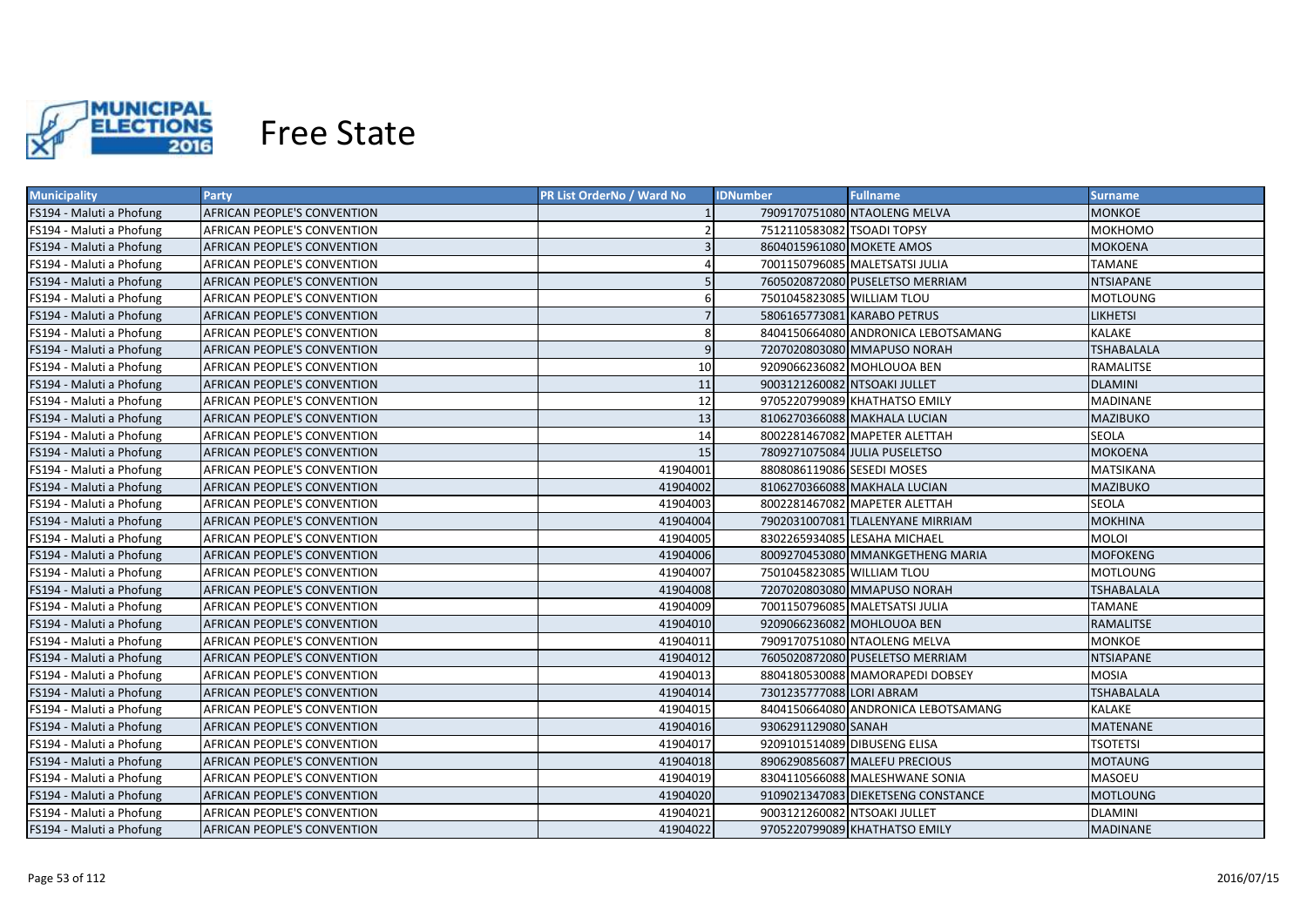

| <b>Municipality</b>      | <b>Party</b>                            | PR List OrderNo / Ward No | <b>IDNumber</b>            | <b>Fullname</b>                    | <b>Surname</b>    |
|--------------------------|-----------------------------------------|---------------------------|----------------------------|------------------------------------|-------------------|
| FS194 - Maluti a Phofung | AFRICAN PEOPLE'S CONVENTION             | 41904026                  |                            | 7809271075084 JULIA PUSELETSO      | MOKOENA           |
| FS194 - Maluti a Phofung | AFRICAN PEOPLE'S CONVENTION             | 41904028                  |                            | 9204255272089 THABO PATRICK        | <b>MAKUBUNG</b>   |
| FS194 - Maluti a Phofung | <b>AFRICAN PEOPLE'S CONVENTION</b>      | 41904029                  |                            | 5806165773081 KARABO PETRUS        | <b>LIKHETSI</b>   |
| FS194 - Maluti a Phofung | <b>AFRICAN PEOPLE'S CONVENTION</b>      | 41904032                  | 7512110583082 TSOADI TOPSY |                                    | <b>MOKHOMO</b>    |
| FS194 - Maluti a Phofung | <b>AFRICAN PEOPLE'S CONVENTION</b>      | 41904033                  | 8604015961080 MOKETE AMOS  |                                    | <b>MOKOENA</b>    |
| FS194 - Maluti a Phofung | <b>AFRICAN PEOPLE'S CONVENTION</b>      | 41904034                  | 6908220412082 JOSINA       |                                    | <b>TSOSANE</b>    |
| FS194 - Maluti a Phofung | AFRICAN PEOPLE'S SOCIALIST PARTY        |                           |                            | 7410060450081 MAFELLENG MIRRIAM    | <b>NKATLO</b>     |
| FS194 - Maluti a Phofung | AFRICAN PEOPLE'S SOCIALIST PARTY        |                           |                            | 8910250668086 NTSWAKI PORTIA       | <b>MOFOKENG</b>   |
| FS194 - Maluti a Phofung | AFRICAN PEOPLE'S SOCIALIST PARTY        |                           |                            | 6505180318083 MALEKHOTLA ELIZABETH | <b>MOKOENA</b>    |
| FS194 - Maluti a Phofung | AFRICAN PEOPLE'S SOCIALIST PARTY        |                           | 7403130584088 MPATI EMELY  |                                    | <b>MOFOKENG</b>   |
| FS194 - Maluti a Phofung | AFRICAN PEOPLE'S SOCIALIST PARTY        |                           |                            | 8303150661080 PUSELETSO MARTHA     | <b>KUMALO</b>     |
| FS194 - Maluti a Phofung | AFRICAN PEOPLE'S SOCIALIST PARTY        | 6                         | 6609210365088 PULENG EMILY |                                    | <b>KHESA</b>      |
| FS194 - Maluti a Phofung | AFRICAN PEOPLE'S SOCIALIST PARTY        |                           |                            | 8809070970088 MATSHEDISO ALICE     | <b>NAKELI</b>     |
| FS194 - Maluti a Phofung | AFRICAN PEOPLE'S SOCIALIST PARTY        | 8                         |                            | 6111140637082 MAMOTSHABI SUZAN     | <b>MOKOENA</b>    |
| FS194 - Maluti a Phofung | AFRICAN PEOPLE'S SOCIALIST PARTY        | q                         |                            | 7709071057086 MAGRIETA JULIA       | <b>MOFOKENG</b>   |
| FS194 - Maluti a Phofung | AFRICAN PEOPLE'S SOCIALIST PARTY        | 10                        |                            | 8805240803084 SBONGILE LORNA       | <b>RADEBE</b>     |
| FS194 - Maluti a Phofung | AFRICAN PEOPLE'S SOCIALIST PARTY        | 11                        |                            | 7405090636089 MADITABA MAGRET      | <b>MOLOI</b>      |
| FS194 - Maluti a Phofung | AFRICAN PEOPLE'S SOCIALIST PARTY        | 12                        |                            | 8311220605086 MASEKETSO JOYCE      | <b>THULO</b>      |
| FS194 - Maluti a Phofung | AFRICAN PEOPLE'S SOCIALIST PARTY        | 13                        |                            | 7301200973084 MATAKILE ANNA        | <b>MOSHOALIBA</b> |
| FS194 - Maluti a Phofung | AFRICAN PEOPLE'S SOCIALIST PARTY        | 14                        |                            | 7003090424083 MAGANTA MARIA        | <b>MOKOENA</b>    |
| FS194 - Maluti a Phofung | AFRICAN PEOPLE'S SOCIALIST PARTY        | 15                        |                            | 8910056175088 MORENA ALFRED        | <b>MOFOKENG</b>   |
| FS194 - Maluti a Phofung | AFRICAN PEOPLE'S SOCIALIST PARTY        | 16                        |                            | 6010190263080 MORWESI EMILY        | <b>XABA</b>       |
| FS194 - Maluti a Phofung | AFRICAN PEOPLE'S SOCIALIST PARTY        | 17                        |                            | 8704245686083 TSHIDISO GERALD      | <b>MOFOKENG</b>   |
| FS194 - Maluti a Phofung | <b>AFRICAN PEOPLE'S SOCIALIST PARTY</b> | 18                        |                            | 9008071095081 LERATO PATIENCE      | <b>MOSIA</b>      |
| FS194 - Maluti a Phofung | AFRICAN PEOPLE'S SOCIALIST PARTY        | 19                        | 5809060807087 PULENG EMILY |                                    | MOKOENA           |
| FS194 - Maluti a Phofung | <b>AFRICAN PEOPLE'S SOCIALIST PARTY</b> | 20                        | 8410260990083 DIPUO GRACE  |                                    | <b>MOSIA</b>      |
| FS194 - Maluti a Phofung | <b>AFRICAN PEOPLE'S SOCIALIST PARTY</b> | 21                        |                            | 7510201179083 SEABI ANASTACIA      | <b>MOTAUNG</b>    |
| FS194 - Maluti a Phofung | AFRICAN PEOPLE'S SOCIALIST PARTY        | 22                        |                            | 7605070597082 MOLIEHI ALPHONCINA   | SALEMANE          |
| FS194 - Maluti a Phofung | AFRICAN PEOPLE'S SOCIALIST PARTY        | 23                        |                            | 9106230961084 NTHABISENG MAVIS     | MOFOKENG          |
| FS194 - Maluti a Phofung | AFRICAN PEOPLE'S SOCIALIST PARTY        | 24                        |                            | 9103121355088 MATSHEDISO ELIZABETH | <b>RHINE</b>      |
| FS194 - Maluti a Phofung | AFRICAN PEOPLE'S SOCIALIST PARTY        | 25                        |                            | 8702230883087 MAPITSO MARIA        | MOFOKENG          |
| FS194 - Maluti a Phofung | AFRICAN PEOPLE'S SOCIALIST PARTY        | 26                        |                            | 8303051150084 MARUTA CLAUDIA       | <b>MESHAKE</b>    |
| FS194 - Maluti a Phofung | AFRICAN PEOPLE'S SOCIALIST PARTY        | 27                        |                            | 7808200301082 LINAH MOHANUA        | <b>NKATLO</b>     |
| FS194 - Maluti a Phofung | AFRICAN PEOPLE'S SOCIALIST PARTY        | 28                        |                            | 9306250347087 NTSWAKI ASHLER       | KOALANE           |
| FS194 - Maluti a Phofung | AFRICAN PEOPLE'S SOCIALIST PARTY        | 29                        |                            | 8808166154086 MOSEBETSI JOHN       | <b>TLHALE</b>     |
| FS194 - Maluti a Phofung | AFRICAN PEOPLE'S SOCIALIST PARTY        | 30                        |                            | 8003080760081 MAMOSEBETSI MARIA    | <b>VILAKAZI</b>   |
| FS194 - Maluti a Phofung | AFRICAN PEOPLE'S SOCIALIST PARTY        | 31                        |                            | 6904110851083 MALESHOANE ALETTA    | <b>POENG</b>      |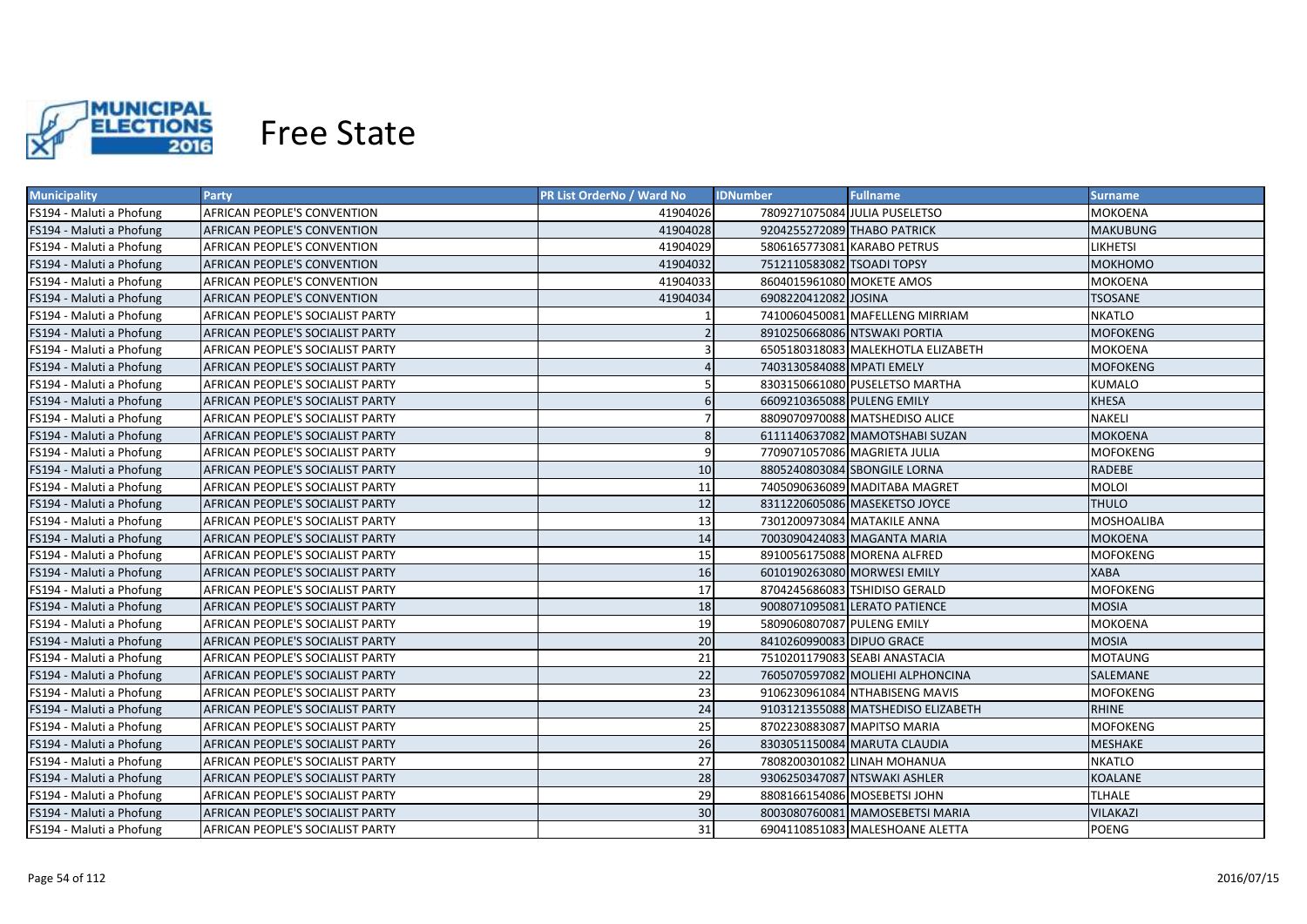

| <b>Municipality</b>      | <b>Party</b>                     | PR List OrderNo / Ward No | <b>Fullname</b><br><b>IDNumber</b> | Surname           |
|--------------------------|----------------------------------|---------------------------|------------------------------------|-------------------|
| FS194 - Maluti a Phofung | AFRICAN PEOPLE'S SOCIALIST PARTY | 32                        | 8105210970082 MONTSHENG MIRRIAM    | <b>MOFOKENG</b>   |
| FS194 - Maluti a Phofung | AFRICAN PEOPLE'S SOCIALIST PARTY | 33                        | 7310140572088 MODIEHI AGNES        | MOSOLOANE         |
| FS194 - Maluti a Phofung | AFRICAN PEOPLE'S SOCIALIST PARTY | 34                        | 8802050854083 MAMMUSO CHRISTINA    | <b>NDABA</b>      |
| FS194 - Maluti a Phofung | AFRICAN PEOPLE'S SOCIALIST PARTY | 41904001                  | 8910056175088 MORENA ALFRED        | MOFOKENG          |
| FS194 - Maluti a Phofung | AFRICAN PEOPLE'S SOCIALIST PARTY | 41904002                  | 7405090636089 MADITABA MAGRET      | <b>MOLOI</b>      |
| FS194 - Maluti a Phofung | AFRICAN PEOPLE'S SOCIALIST PARTY | 41904003                  | 7301200973084 MATAKILE ANNA        | <b>MOSHOALIBA</b> |
| FS194 - Maluti a Phofung | AFRICAN PEOPLE'S SOCIALIST PARTY | 41904004                  | 8311220605086 MASEKETSO JOYCE      | <b>THULO</b>      |
| FS194 - Maluti a Phofung | AFRICAN PEOPLE'S SOCIALIST PARTY | 41904005                  | 7003090424083 MAGANTA MARIA        | MOKOENA           |
| FS194 - Maluti a Phofung | AFRICAN PEOPLE'S SOCIALIST PARTY | 41904006                  | 8808166154086 MOSEBETSI JOHN       | <b>TLHALE</b>     |
| FS194 - Maluti a Phofung | AFRICAN PEOPLE'S SOCIALIST PARTY | 41904007                  | 6111140637082 MAMOTSHABI SUZAN     | MOKOENA           |
| FS194 - Maluti a Phofung | AFRICAN PEOPLE'S SOCIALIST PARTY | 41904008                  | 7709071057086 MAGRIETA JULIA       | <b>MOFOKENG</b>   |
| FS194 - Maluti a Phofung | AFRICAN PEOPLE'S SOCIALIST PARTY | 41904009                  | 8303150661080 PUSELETSO MARTHA     | <b>KUMALO</b>     |
| FS194 - Maluti a Phofung | AFRICAN PEOPLE'S SOCIALIST PARTY | 41904010                  | 7403130584088 MPATI EMELY          | <b>MOFOKENG</b>   |
| FS194 - Maluti a Phofung | AFRICAN PEOPLE'S SOCIALIST PARTY | 41904011                  | 8410260990083 DIPUO GRACE          | <b>MOSIA</b>      |
| FS194 - Maluti a Phofung | AFRICAN PEOPLE'S SOCIALIST PARTY | 41904012                  | 6609210365088 PULENG EMILY         | <b>KHESA</b>      |
| FS194 - Maluti a Phofung | AFRICAN PEOPLE'S SOCIALIST PARTY | 41904013                  | 6505180318083 MALEKHOTLA ELIZABETH | <b>MOKOENA</b>    |
| FS194 - Maluti a Phofung | AFRICAN PEOPLE'S SOCIALIST PARTY | 41904014                  | 8809070970088 MATSHEDISO ALICE     | <b>NAKELI</b>     |
| FS194 - Maluti a Phofung | AFRICAN PEOPLE'S SOCIALIST PARTY | 41904015                  | 6904110851083 MALESHOANE ALETTA    | POENG             |
| FS194 - Maluti a Phofung | AFRICAN PEOPLE'S SOCIALIST PARTY | 41904016                  | 8003080760081 MAMOSEBETSI MARIA    | <b>VILAKAZI</b>   |
| FS194 - Maluti a Phofung | AFRICAN PEOPLE'S SOCIALIST PARTY | 41904017                  | 8702230883087 MAPITSO MARIA        | <b>MOFOKENG</b>   |
| FS194 - Maluti a Phofung | AFRICAN PEOPLE'S SOCIALIST PARTY | 41904018                  | 8303051150084 MARUTA CLAUDIA       | <b>MESHAKE</b>    |
| FS194 - Maluti a Phofung | AFRICAN PEOPLE'S SOCIALIST PARTY | 41904019                  | 8704245686083 TSHIDISO GERALD      | <b>MOFOKENG</b>   |
| FS194 - Maluti a Phofung | AFRICAN PEOPLE'S SOCIALIST PARTY | 41904020                  | 7808200301082 LINAH MOHANUA        | NKATLO            |
| FS194 - Maluti a Phofung | AFRICAN PEOPLE'S SOCIALIST PARTY | 41904021                  | 6010190263080 MORWESI EMILY        | <b>XABA</b>       |
| FS194 - Maluti a Phofung | AFRICAN PEOPLE'S SOCIALIST PARTY | 41904022                  | 7510201179083 SEABI ANASTACIA      | <b>MOTAUNG</b>    |
| FS194 - Maluti a Phofung | AFRICAN PEOPLE'S SOCIALIST PARTY | 41904024                  | 5809060807087 PULENG EMILY         | MOKOENA           |
| FS194 - Maluti a Phofung | AFRICAN PEOPLE'S SOCIALIST PARTY | 41904025                  | 7410060450081 MAFELLENG MIRRIAM    | NKATLO            |
| FS194 - Maluti a Phofung | AFRICAN PEOPLE'S SOCIALIST PARTY | 41904026                  | 7605070597082 MOLIEHI ALPHONCINA   | SALEMANE          |
| FS194 - Maluti a Phofung | AFRICAN PEOPLE'S SOCIALIST PARTY | 41904027                  | 8105210970082 MONTSHENG MIRRIAM    | <b>MOFOKENG</b>   |
| FS194 - Maluti a Phofung | AFRICAN PEOPLE'S SOCIALIST PARTY | 41904028                  | 8910250668086 NTSWAKI PORTIA       | MOFOKENG          |
| FS194 - Maluti a Phofung | AFRICAN PEOPLE'S SOCIALIST PARTY | 41904029                  | 8805240803084 SBONGILE LORNA       | <b>RADEBE</b>     |
| FS194 - Maluti a Phofung | AFRICAN PEOPLE'S SOCIALIST PARTY | 41904030                  | 9103121355088 MATSHEDISO ELIZABETH | <b>RHINE</b>      |
| FS194 - Maluti a Phofung | AFRICAN PEOPLE'S SOCIALIST PARTY | 41904031                  | 9008071095081 LERATO PATIENCE      | <b>MOSIA</b>      |
| FS194 - Maluti a Phofung | AFRICAN PEOPLE'S SOCIALIST PARTY | 41904032                  | 9106230961084 NTHABISENG MAVIS     | <b>MOFOKENG</b>   |
| FS194 - Maluti a Phofung | AFRICAN PEOPLE'S SOCIALIST PARTY | 41904033                  | 9306250347087 NTSWAKI ASHLER       | <b>KOALANE</b>    |
| FS194 - Maluti a Phofung | AFRICAN PEOPLE'S SOCIALIST PARTY | 41904034                  | 7310140572088 MODIEHI AGNES        | <b>MOSOLOANE</b>  |
| FS194 - Maluti a Phofung | AFRICAN PEOPLE'S SOCIALIST PARTY | 41904035                  | 8802050854083 MAMMUSO CHRISTINA    | <b>NDABA</b>      |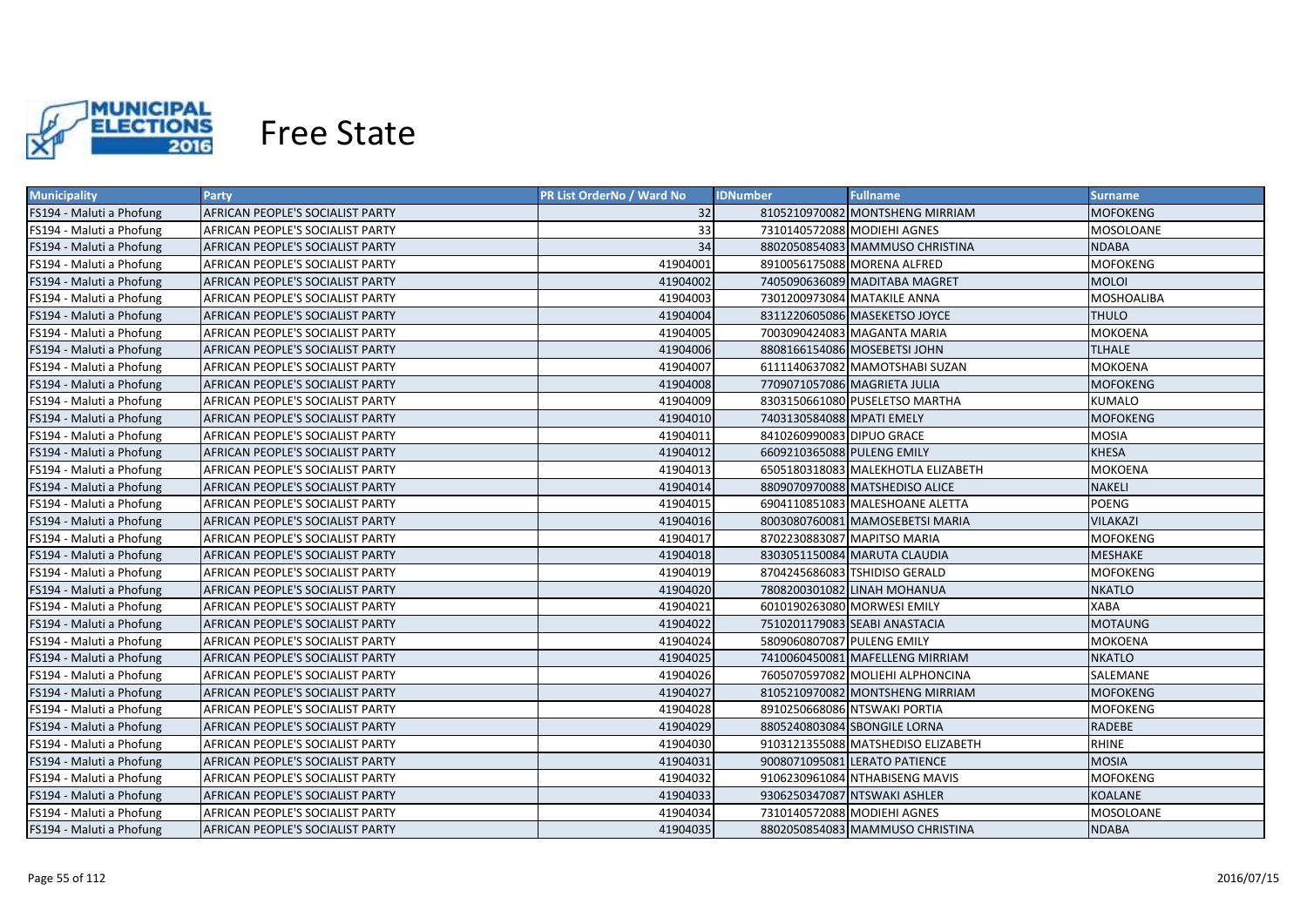

| <b>Municipality</b>      | Party                                   | PR List OrderNo / Ward No | <b>IDNumber</b>               | <b>Fullname</b>                        | <b>Surname</b>    |
|--------------------------|-----------------------------------------|---------------------------|-------------------------------|----------------------------------------|-------------------|
| FS194 - Maluti a Phofung | ALL UNEMPLOYMENT LABOUR ALLIANCE        |                           |                               | 6808015888084 JOHANNES MBUTANA         | MOKOENA           |
| FS194 - Maluti a Phofung | ALL UNEMPLOYMENT LABOUR ALLIANCE        |                           |                               | 6301135286082 SELLO SOLOMON            | <b>MASOUNYANE</b> |
| FS194 - Maluti a Phofung | ALL UNEMPLOYMENT LABOUR ALLIANCE        |                           |                               | 8105290628089 PAULINA TSHEPISO         | MAKOTI            |
| FS194 - Maluti a Phofung | ALL UNEMPLOYMENT LABOUR ALLIANCE        |                           | 6112195676082 RETSANE JOSIA   |                                        | <b>LETSELA</b>    |
| FS194 - Maluti a Phofung | ALL UNEMPLOYMENT LABOUR ALLIANCE        |                           | 7802090385081 LOMILE DORAH    |                                        | <b>MOFOKENG</b>   |
| FS194 - Maluti a Phofung | ALL UNEMPLOYMENT LABOUR ALLIANCE        | 6                         | 8412056288086 PETRUS PITSO    |                                        | <b>NZIMANDE</b>   |
| FS194 - Maluti a Phofung | ALL UNEMPLOYMENT LABOUR ALLIANCE        |                           |                               | 8609095977088 ZANEMPI EZEKIEL          | SOKANA            |
| FS194 - Maluti a Phofung | ALL UNEMPLOYMENT LABOUR ALLIANCE        | 8                         | 7107160382087 SEIPATI ALINAH  |                                        | <b>NKUTA</b>      |
| FS194 - Maluti a Phofung | ALL UNEMPLOYMENT LABOUR ALLIANCE        | 9                         | 7306300719089 SANA HARIKA     |                                        | ZIM               |
| FS194 - Maluti a Phofung | <b>ALL UNEMPLOYMENT LABOUR ALLIANCE</b> | 10                        |                               | 8912180494088 SINDISIWE SANNAH         | VILAKAZI          |
| FS194 - Maluti a Phofung | ALL UNEMPLOYMENT LABOUR ALLIANCE        | 11                        |                               | 8412185971081 FORTUNATE TSEKO          | <b>RAPULENG</b>   |
| FS194 - Maluti a Phofung | <b>ALL UNEMPLOYMENT LABOUR ALLIANCE</b> | 12                        |                               | 7305015671080 MONTSHO JOSEPH           | TSOTETSI          |
| FS194 - Maluti a Phofung | ALL UNEMPLOYMENT LABOUR ALLIANCE        | 13                        |                               | 6808265454082 MOTSEMOHOLO PHILEMON     | NTOBELA           |
| FS194 - Maluti a Phofung | ALL UNEMPLOYMENT LABOUR ALLIANCE        | 14                        |                               | 6711055240085 LETIMA JOHANNES          | <b>MOHOMANE</b>   |
| FS194 - Maluti a Phofung | ALL UNEMPLOYMENT LABOUR ALLIANCE        | 15                        |                               | 5808075571084 LERATO THOMAS            | SEKHOSANA         |
| FS194 - Maluti a Phofung | ALL UNEMPLOYMENT LABOUR ALLIANCE        | 41904001                  | 7306300719089 SANA HARIKA     |                                        | <b>ZIM</b>        |
| FS194 - Maluti a Phofung | ALL UNEMPLOYMENT LABOUR ALLIANCE        | 41904002                  |                               | 4910025458080 SANAHA LERONTI           | <b>MATIEA</b>     |
| FS194 - Maluti a Phofung | ALL UNEMPLOYMENT LABOUR ALLIANCE        | 41904003                  |                               | 7709225812089 LEHLOHONOLO SIMON        | <b>MOSIA</b>      |
| FS194 - Maluti a Phofung | ALL UNEMPLOYMENT LABOUR ALLIANCE        | 41904004                  |                               | 6401170620086 NTOMBENI FLORA           | <b>MAZIBUKO</b>   |
| FS194 - Maluti a Phofung | ALL UNEMPLOYMENT LABOUR ALLIANCE        | 41904005                  |                               | 6706010587083 THERESIA NTHABISENG DUDI | <b>TSHABALALA</b> |
| FS194 - Maluti a Phofung | ALL UNEMPLOYMENT LABOUR ALLIANCE        | 41904006                  |                               | 7402105214085 ZACHARIA MATELA          | NCONGWANE         |
| FS194 - Maluti a Phofung | ALL UNEMPLOYMENT LABOUR ALLIANCE        | 41904007                  |                               | 7001011737088 MASETOLO MARTHA          | <b>MOSIBI</b>     |
| FS194 - Maluti a Phofung | ALL UNEMPLOYMENT LABOUR ALLIANCE        | 41904008                  | 6709120366083 KATRINA         |                                        | <b>MOFOKENG</b>   |
| FS194 - Maluti a Phofung | ALL UNEMPLOYMENT LABOUR ALLIANCE        | 41904009                  | 6111095321088 LEBALA PETRUS   |                                        | MAHAMUZA          |
| FS194 - Maluti a Phofung | ALL UNEMPLOYMENT LABOUR ALLIANCE        | 41904010                  |                               | 6301135286082 SELLO SOLOMON            | MASOUNYANE        |
| FS194 - Maluti a Phofung | ALL UNEMPLOYMENT LABOUR ALLIANCE        | 41904011                  |                               | 6808265454082 MOTSEMOHOLO PHILEMON     | <b>NTOBELA</b>    |
| FS194 - Maluti a Phofung | ALL UNEMPLOYMENT LABOUR ALLIANCE        | 41904012                  | 7403255535089 STRIKE PETRUS   |                                        | MGWEVU            |
| FS194 - Maluti a Phofung | ALL UNEMPLOYMENT LABOUR ALLIANCE        | 41904013                  |                               | 7906126165084 MOTSAMAI JOHANNES        | MOKOENA           |
| FS194 - Maluti a Phofung | ALL UNEMPLOYMENT LABOUR ALLIANCE        | 41904014                  |                               | 6105035382085 MOHLOUOA ABEL            | <b>MOTAUNG</b>    |
| FS194 - Maluti a Phofung | ALL UNEMPLOYMENT LABOUR ALLIANCE        | 41904015                  |                               | 4501260325082 SEILATSATSI AGNES        | TSIBULANE         |
| FS194 - Maluti a Phofung | ALL UNEMPLOYMENT LABOUR ALLIANCE        | 41904016                  |                               | 6702155460087 MOSEBO JOSEPH            | <b>MOLAOA</b>     |
| FS194 - Maluti a Phofung | ALL UNEMPLOYMENT LABOUR ALLIANCE        | 41904017                  | 7702215405089 TSIETSI PHILLIP |                                        | LEMAO             |
| FS194 - Maluti a Phofung | ALL UNEMPLOYMENT LABOUR ALLIANCE        | 41904018                  | 7107160382087 SEIPATI ALINAH  |                                        | NKUTA             |
| FS194 - Maluti a Phofung | ALL UNEMPLOYMENT LABOUR ALLIANCE        | 41904019                  |                               | 7609025515082 JOSHUA PHAMOTSE          | <b>SETHUNYA</b>   |
| FS194 - Maluti a Phofung | ALL UNEMPLOYMENT LABOUR ALLIANCE        | 41904020                  |                               | 6003165919083 LEKGOWA ELLEC            | <b>MOFOKENG</b>   |
| FS194 - Maluti a Phofung | ALL UNEMPLOYMENT LABOUR ALLIANCE        | 41904021                  | 7702215405089 TSIETSI PHILLIP |                                        | LEMAO             |
| FS194 - Maluti a Phofung | ALL UNEMPLOYMENT LABOUR ALLIANCE        | 41904022                  | 7012055835084 JOSEPH          |                                        | <b>TSEBELA</b>    |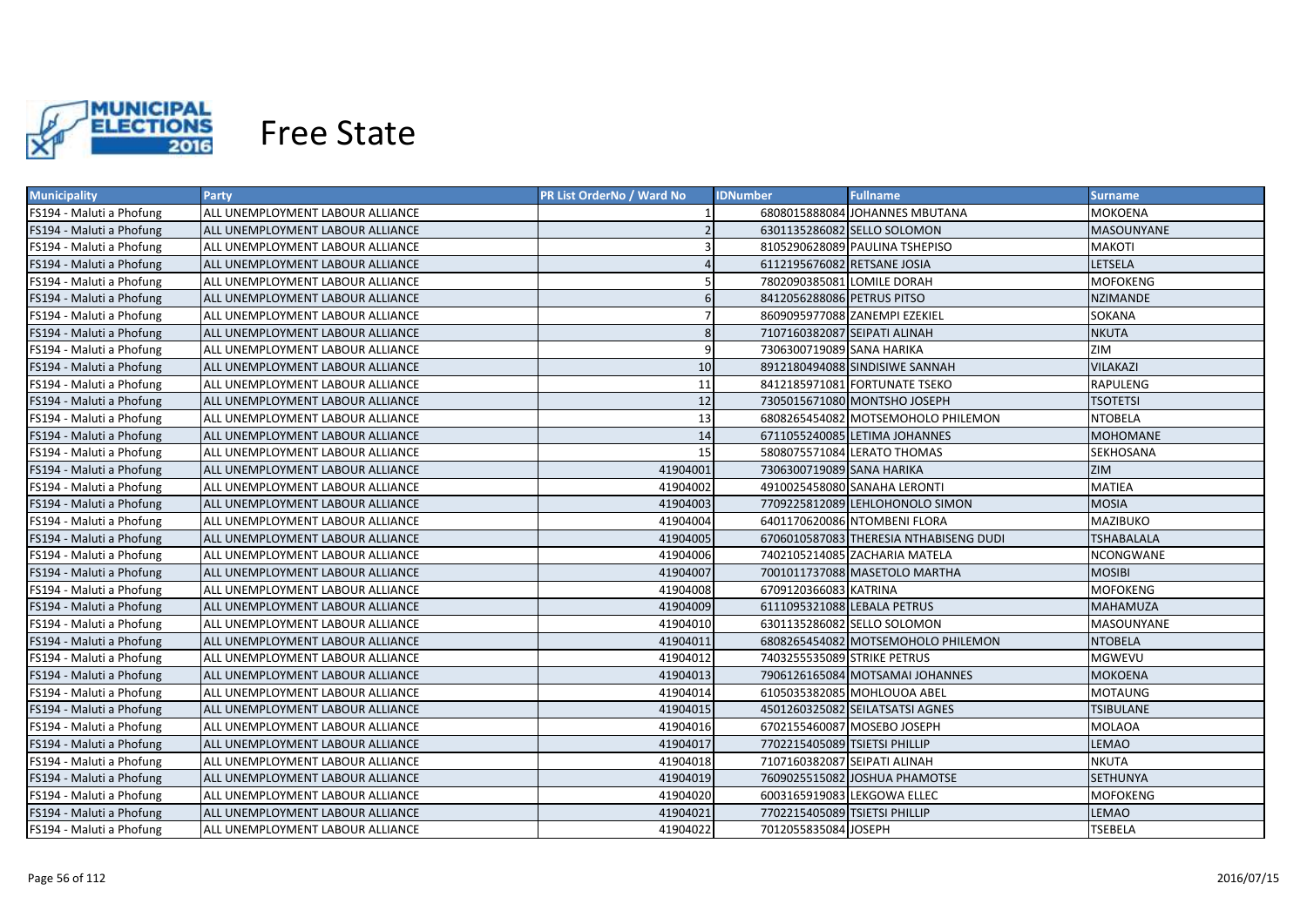

| <b>Municipality</b>      | <b>Party</b>                     | PR List OrderNo / Ward No | <b>IDNumber</b>             | <b>Fullname</b>                    | <b>Surname</b>   |
|--------------------------|----------------------------------|---------------------------|-----------------------------|------------------------------------|------------------|
| FS194 - Maluti a Phofung | ALL UNEMPLOYMENT LABOUR ALLIANCE | 41904024                  | 7804085978086 ABRAM ISAAC   |                                    | NYENYE           |
| FS194 - Maluti a Phofung | ALL UNEMPLOYMENT LABOUR ALLIANCE | 41904025                  | 8706251306084 MATHAPELO     |                                    | <b>MOLOI</b>     |
| FS194 - Maluti a Phofung | ALL UNEMPLOYMENT LABOUR ALLIANCE | 41904026                  | 4304145472082 MOLUPI        |                                    | <b>SEPHULA</b>   |
| FS194 - Maluti a Phofung | ALL UNEMPLOYMENT LABOUR ALLIANCE | 41904027                  | 7409246446088 FUSI JOHANNES |                                    | <b>MOLAKENG</b>  |
| FS194 - Maluti a Phofung | ALL UNEMPLOYMENT LABOUR ALLIANCE | 41904028                  |                             | 8312175743088 HLOPHEKILE EDWARD    | <b>SOKANA</b>    |
| FS194 - Maluti a Phofung | ALL UNEMPLOYMENT LABOUR ALLIANCE | 41904029                  | 9010105904080 MATSIE        |                                    | <b>KHAILE</b>    |
| FS194 - Maluti a Phofung | ALL UNEMPLOYMENT LABOUR ALLIANCE | 41904030                  | 5704065890081 NTOKO SIDWELL |                                    | MOJAKISANE       |
| FS194 - Maluti a Phofung | ALL UNEMPLOYMENT LABOUR ALLIANCE | 41904031                  | 6006125846080 JUSTICE       |                                    | <b>MAKUBO</b>    |
| FS194 - Maluti a Phofung | ALL UNEMPLOYMENT LABOUR ALLIANCE | 41904032                  |                             | 8412185971081 FORTUNATE TSEKO      | <b>RAPULENG</b>  |
| FS194 - Maluti a Phofung | ALL UNEMPLOYMENT LABOUR ALLIANCE | 41904033                  |                             | 7310285794083 MACHITJA SAMSON      | MOKAEANE         |
| FS194 - Maluti a Phofung | ALL UNEMPLOYMENT LABOUR ALLIANCE | 41904034                  |                             | 6110025917080 TEBOHO RYMOND        | <b>MOHLEKWA</b>  |
| FS194 - Maluti a Phofung | ALL UNEMPLOYMENT LABOUR ALLIANCE | 41904035                  |                             | 6412085631084 SEMAKETSI JOHANNES   | <b>MOFOKENG</b>  |
| FS194 - Maluti a Phofung | CONGRESS OF THE PEOPLE           | 41904002                  |                             | 6408170560089 PULENG ELIZABETH     | <b>MAHLATSI</b>  |
| FS194 - Maluti a Phofung | CONGRESS OF THE PEOPLE           | 41904004                  |                             | 8912161365083 ZANELE INNOCENTIA    | MAJOZI           |
| FS194 - Maluti a Phofung | CONGRESS OF THE PEOPLE           | 41904007                  |                             | 5607095328081 MOLEKO SAMUEL        | MABE             |
| FS194 - Maluti a Phofung | CONGRESS OF THE PEOPLE           | 41904010                  | 6110100451088 MALEFU LUCIA  |                                    | SERUTLA          |
| FS194 - Maluti a Phofung | <b>CONGRESS OF THE PEOPLE</b>    | 41904012                  |                             | 7304185341087 MICHAEL TEBOHO       | <b>LESENYEHO</b> |
| FS194 - Maluti a Phofung | CONGRESS OF THE PEOPLE           | 41904016                  |                             | 7106125674083 ELIJAH NTEBEJANE     | <b>MOTSEKO</b>   |
| FS194 - Maluti a Phofung | CONGRESS OF THE PEOPLE           | 41904019                  | 7510155694087 SEBOTA ELIAS  |                                    | <b>MOSIA</b>     |
| FS194 - Maluti a Phofung | CONGRESS OF THE PEOPLE           | 41904026                  |                             | 5705160751086 MABORAKE LEAH        | МОСНОКО          |
| FS194 - Maluti a Phofung | CONGRESS OF THE PEOPLE           | 41904027                  |                             | 6508030620088 DIBUSENG ANALICE     | THELETSANE       |
| FS194 - Maluti a Phofung | CONGRESS OF THE PEOPLE           | 41904035                  |                             | 6706065555084 LUCKY MAHLOHONOLO    | <b>LITABE</b>    |
| FS194 - Maluti a Phofung | <b>DEMOCRATIC ALLIANCE</b>       |                           |                             | 7603035362080 METSING PAULUS       | MPAKATHE         |
| FS194 - Maluti a Phofung | <b>DEMOCRATIC ALLIANCE</b>       | 2                         |                             | 4304115010086 PIETER BENJAMIN      | <b>BEUKES</b>    |
| FS194 - Maluti a Phofung | <b>DEMOCRATIC ALLIANCE</b>       | $\overline{3}$            | 5704120080082 ALISON MARY   |                                    | <b>OATES</b>     |
| FS194 - Maluti a Phofung | <b>DEMOCRATIC ALLIANCE</b>       |                           |                             | 6103300121080 MATSEDISO SANNA      | <b>MOTA</b>      |
| FS194 - Maluti a Phofung | <b>DEMOCRATIC ALLIANCE</b>       |                           |                             | 4906250735085 SEBOLELO GERTRUDE    | <b>LETOOANE</b>  |
| FS194 - Maluti a Phofung | DEMOCRATIC ALLIANCE              | 6                         |                             | 5608130557080 THEMBENI BETWELL     | <b>HADEBE</b>    |
| FS194 - Maluti a Phofung | <b>DEMOCRATIC ALLIANCE</b>       |                           | 7809120041089 ELEANOR       |                                    | <b>QUINTA</b>    |
| FS194 - Maluti a Phofung | DEMOCRATIC ALLIANCE              | 8                         | 8308181021089 LIFUTSO MARIA |                                    | TSOEU            |
| FS194 - Maluti a Phofung | <b>DEMOCRATIC ALLIANCE</b>       | 9                         | 5407245378080 MOHAPI ELIAS  |                                    | RAMORAKANE       |
| FS194 - Maluti a Phofung | DEMOCRATIC ALLIANCE              | 10                        | 9105305982082 TEBOHO SAM    |                                    | WHITE            |
| FS194 - Maluti a Phofung | <b>DEMOCRATIC ALLIANCE</b>       | 11                        | 6106225097087 WILHELM       |                                    | <b>KONIG</b>     |
| FS194 - Maluti a Phofung | DEMOCRATIC ALLIANCE              | 12                        |                             | 7703235431089 LEHLOHONOLO LAWRENCE | <b>MPHUTHI</b>   |
| FS194 - Maluti a Phofung | <b>DEMOCRATIC ALLIANCE</b>       | 13                        |                             | 6612166111084 JOSEPH TSOKOLO       | <b>MASHININI</b> |
| FS194 - Maluti a Phofung | <b>DEMOCRATIC ALLIANCE</b>       | 14                        |                             | 7407120567086 MAKGODISA PATRICIA   | <b>SEFATSA</b>   |
| FS194 - Maluti a Phofung | <b>DEMOCRATIC ALLIANCE</b>       | 15                        |                             | 7208265548083 MOHALEROA MOSES      | <b>MOTAUNG</b>   |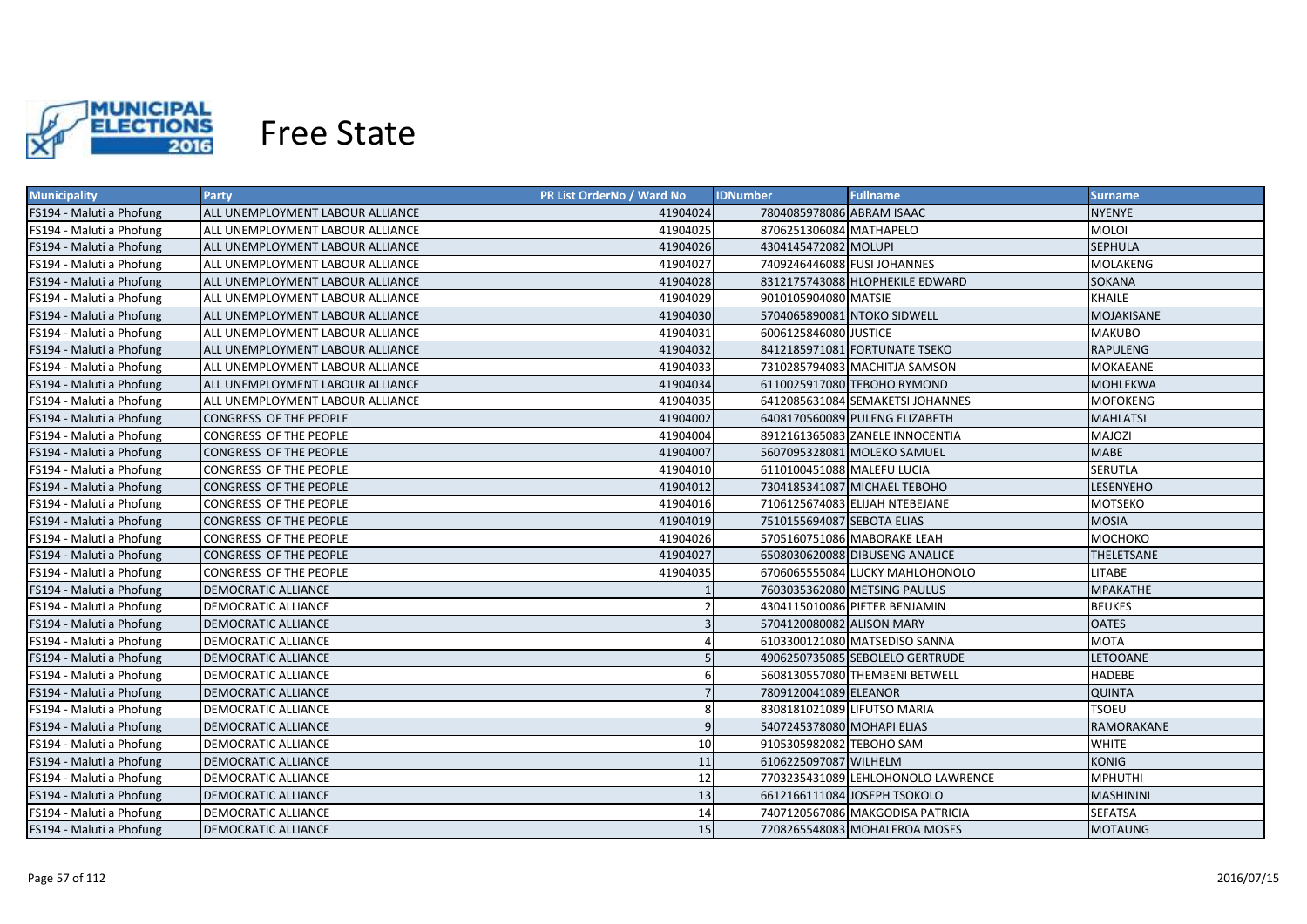

| <b>Municipality</b>      | <b>Party</b>               | PR List OrderNo / Ward No | <b>IDNumber</b>             | <b>Fullname</b>                    | <b>Surname</b>   |
|--------------------------|----------------------------|---------------------------|-----------------------------|------------------------------------|------------------|
| FS194 - Maluti a Phofung | DEMOCRATIC ALLIANCE        | 16                        |                             | 7212010412082 MASEKEPE CHRISTINA   | MADUNA           |
| FS194 - Maluti a Phofung | <b>DEMOCRATIC ALLIANCE</b> | 17                        | 8403225808086 MOSHE         |                                    | LEFUMA           |
| FS194 - Maluti a Phofung | DEMOCRATIC ALLIANCE        | 18                        | 7407185284080 ZULU SIMON    |                                    | RADEBE           |
| FS194 - Maluti a Phofung | <b>DEMOCRATIC ALLIANCE</b> | 19                        |                             | 8408230573088 MASELLO SHELLY       | MALAKOANE        |
| FS194 - Maluti a Phofung | DEMOCRATIC ALLIANCE        | 20                        | 6509145567081 TEBOHO        |                                    | <b>MLANGENI</b>  |
| FS194 - Maluti a Phofung | <b>DEMOCRATIC ALLIANCE</b> | 21                        | 8309105386087 SAM           |                                    | <b>MOKOENA</b>   |
| FS194 - Maluti a Phofung | DEMOCRATIC ALLIANCE        | 22                        |                             | 8411016062086 MAQALENG VICTOR      | PHAKATHI         |
| FS194 - Maluti a Phofung | <b>DEMOCRATIC ALLIANCE</b> | 23                        |                             | 8403075851087 LETABA LAWRENCE      | <b>MOKOENA</b>   |
| FS194 - Maluti a Phofung | DEMOCRATIC ALLIANCE        | 24                        |                             | 8812116063082 THABANG DANIEL       | <b>MADUNA</b>    |
| FS194 - Maluti a Phofung | <b>DEMOCRATIC ALLIANCE</b> | 25                        |                             | 7411165787088 RAMOTSEKI JOSEPH     | <b>PITSO</b>     |
| FS194 - Maluti a Phofung | DEMOCRATIC ALLIANCE        | 26                        | 7804225418084 TSHEPO KUBUDI |                                    | PHOOKO           |
| FS194 - Maluti a Phofung | <b>DEMOCRATIC ALLIANCE</b> | 27                        |                             | 7106156084087 THABISO MICHAEL      | <b>TUTUBALA</b>  |
| FS194 - Maluti a Phofung | DEMOCRATIC ALLIANCE        | 28                        |                             | 6310050554085 MATSELISO ANNA       | <b>THEKISO</b>   |
| FS194 - Maluti a Phofung | <b>DEMOCRATIC ALLIANCE</b> | 29                        |                             | 7011255584088 MALEFETSANE JOHN     | <b>MOKOENA</b>   |
| FS194 - Maluti a Phofung | DEMOCRATIC ALLIANCE        | 30                        | 6409285538085 TJALE ANDREW  |                                    | <b>MOLOI</b>     |
| FS194 - Maluti a Phofung | <b>DEMOCRATIC ALLIANCE</b> | 41904001                  |                             | 7603035362080 METSING PAULUS       | <b>MPAKATHE</b>  |
| FS194 - Maluti a Phofung | DEMOCRATIC ALLIANCE        | 41904002                  |                             | 6612166111084 JOSEPH TSOKOLO       | <b>MASHININI</b> |
| FS194 - Maluti a Phofung | <b>DEMOCRATIC ALLIANCE</b> | 41904003                  |                             | 7208265548083 MOHALEROA MOSES      | <b>MOTAUNG</b>   |
| FS194 - Maluti a Phofung | DEMOCRATIC ALLIANCE        | 41904004                  |                             | 4906250735085 SEBOLELO GERTRUDE    | LETOOANE         |
| FS194 - Maluti a Phofung | <b>DEMOCRATIC ALLIANCE</b> | 41904005                  | 7407185284080 ZULU SIMON    |                                    | <b>RADEBE</b>    |
| FS194 - Maluti a Phofung | DEMOCRATIC ALLIANCE        | 41904006                  | 7809120041089 ELEANOR       |                                    | <b>QUINTA</b>    |
| FS194 - Maluti a Phofung | <b>DEMOCRATIC ALLIANCE</b> | 41904007                  |                             | 7411165787088 RAMOTSEKI JOSEPH     | <b>PITSO</b>     |
| FS194 - Maluti a Phofung | <b>DEMOCRATIC ALLIANCE</b> | 41904008                  |                             | 7011255584088 MALEFETSANE JOHN     | MOKOENA          |
| FS194 - Maluti a Phofung | <b>DEMOCRATIC ALLIANCE</b> | 41904009                  |                             | 8411016062086 MAQALENG VICTOR      | PHAKATHI         |
| FS194 - Maluti a Phofung | DEMOCRATIC ALLIANCE        | 41904010                  | 8308181021089 LIFUTSO MARIA |                                    | TSOEU            |
| FS194 - Maluti a Phofung | <b>DEMOCRATIC ALLIANCE</b> | 41904011                  |                             | 8403075851087 LETABA LAWRENCE      | MOKOENA          |
| FS194 - Maluti a Phofung | DEMOCRATIC ALLIANCE        | 41904012                  | 7809120041089 ELEANOR       |                                    | <b>QUINTA</b>    |
| FS194 - Maluti a Phofung | DEMOCRATIC ALLIANCE        | 41904013                  |                             | 7703235431089 LEHLOHONOLO LAWRENCE | MPHUTHI          |
| FS194 - Maluti a Phofung | DEMOCRATIC ALLIANCE        | 41904014                  | 5407245378080 MOHAPI ELIAS  |                                    | RAMORAKANE       |
| FS194 - Maluti a Phofung | <b>DEMOCRATIC ALLIANCE</b> | 41904015                  |                             | 8812116063082 THABANG DANIEL       | <b>MADUNA</b>    |
| FS194 - Maluti a Phofung | DEMOCRATIC ALLIANCE        | 41904016                  |                             | 6310050554085 MATSELISO ANNA       | THEKISO          |
| FS194 - Maluti a Phofung | <b>DEMOCRATIC ALLIANCE</b> | 41904017                  | 6509145567081 TEBOHO        |                                    | MLANGENI         |
| FS194 - Maluti a Phofung | DEMOCRATIC ALLIANCE        | 41904018                  |                             | 7407120567086 MAKGODISA PATRICIA   | <b>SEFATSA</b>   |
| FS194 - Maluti a Phofung | <b>DEMOCRATIC ALLIANCE</b> | 41904019                  |                             | 8408230573088 MASELLO SHELLY       | MALAKOANE        |
| FS194 - Maluti a Phofung | DEMOCRATIC ALLIANCE        | 41904020                  |                             | 6103300121080 MATSEDISO SANNA      | <b>MOTA</b>      |
| FS194 - Maluti a Phofung | <b>DEMOCRATIC ALLIANCE</b> | 41904021                  |                             | 6103300121080 MATSEDISO SANNA      | <b>MOTA</b>      |
| FS194 - Maluti a Phofung | <b>DEMOCRATIC ALLIANCE</b> | 41904022                  |                             | 4304115010086 PIETER BENJAMIN      | <b>BEUKES</b>    |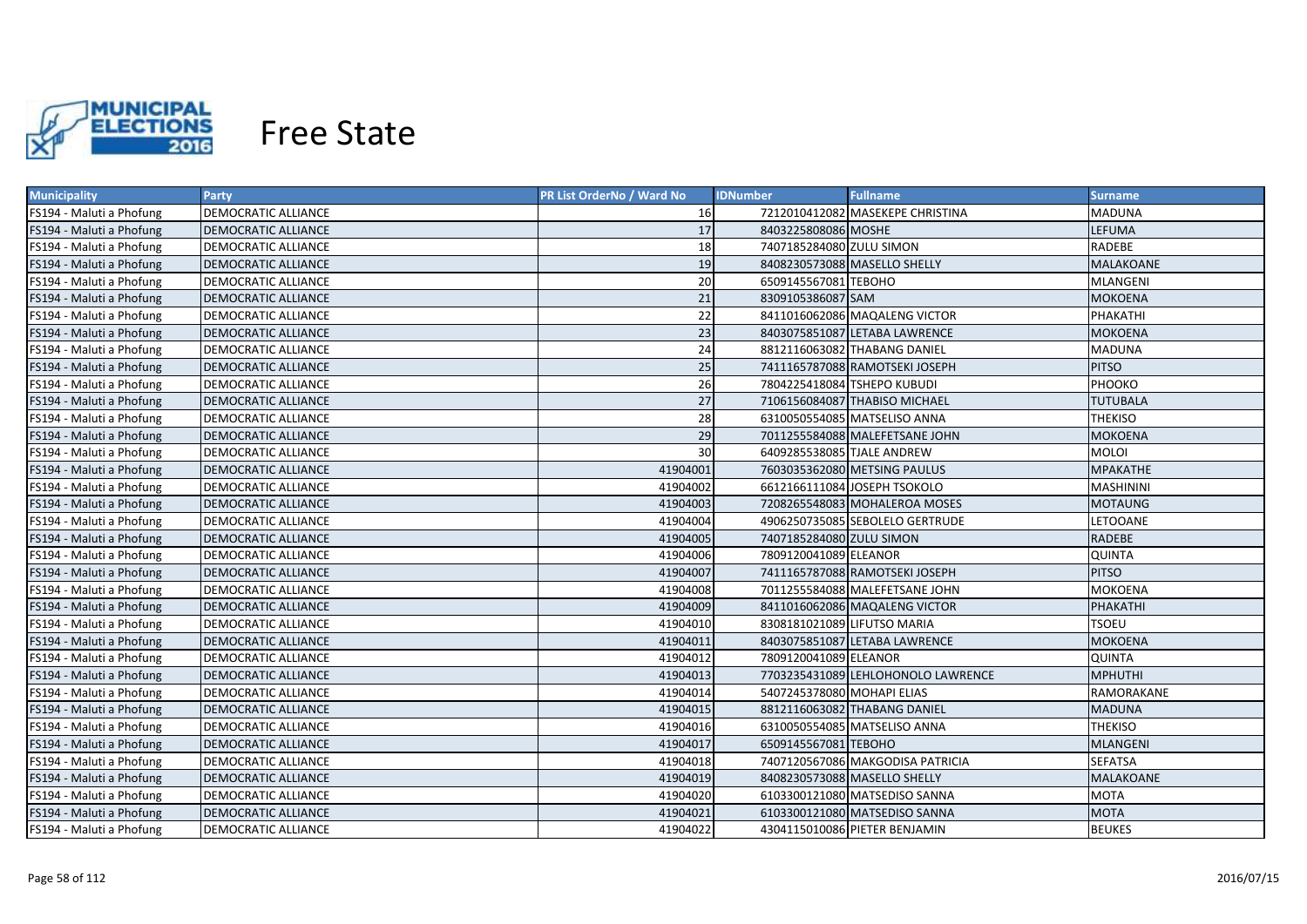

| <b>Municipality</b>      | Party                                     | <b>PR List OrderNo / Ward No</b> | <b>IDNumber</b>              | <b>Fullname</b>                  | <b>Surname</b>    |
|--------------------------|-------------------------------------------|----------------------------------|------------------------------|----------------------------------|-------------------|
| FS194 - Maluti a Phofung | <b>DEMOCRATIC ALLIANCE</b>                | 41904023                         | 8309105386087 SAM            |                                  | <b>MOKOENA</b>    |
| FS194 - Maluti a Phofung | DEMOCRATIC ALLIANCE                       | 41904024                         |                              | 7106156084087 THABISO MICHAEL    | <b>TUTUBALA</b>   |
| FS194 - Maluti a Phofung | <b>DEMOCRATIC ALLIANCE</b>                | 41904025                         | 8308181021089 LIFUTSO MARIA  |                                  | <b>TSOEU</b>      |
| FS194 - Maluti a Phofung | <b>DEMOCRATIC ALLIANCE</b>                | 41904026                         | 8403225808086 MOSHE          |                                  | LEFUMA            |
| FS194 - Maluti a Phofung | <b>DEMOCRATIC ALLIANCE</b>                | 41904027                         |                              | 7301035414080 SEPATALA DANIEL    | <b>MAHLATSI</b>   |
| FS194 - Maluti a Phofung | <b>DEMOCRATIC ALLIANCE</b>                | 41904028                         |                              | 7301035414080 SEPATALA DANIEL    | <b>MAHLATSI</b>   |
| FS194 - Maluti a Phofung | <b>DEMOCRATIC ALLIANCE</b>                | 41904029                         | 7804225418084 TSHEPO KUBUDI  |                                  | PHOOKO            |
| FS194 - Maluti a Phofung | <b>DEMOCRATIC ALLIANCE</b>                | 41904030                         | 6409285538085 TJALE ANDREW   |                                  | <b>MOLOI</b>      |
| FS194 - Maluti a Phofung | <b>DEMOCRATIC ALLIANCE</b>                | 41904031                         |                              | 5608130557080 THEMBENI BETWELL   | <b>HADEBE</b>     |
| FS194 - Maluti a Phofung | <b>DEMOCRATIC ALLIANCE</b>                | 41904032                         |                              | 7212010412082 MASEKEPE CHRISTINA | <b>MADUNA</b>     |
| FS194 - Maluti a Phofung | <b>DEMOCRATIC ALLIANCE</b>                | 41904033                         | 5407245378080 MOHAPI ELIAS   |                                  | RAMORAKANE        |
| FS194 - Maluti a Phofung | DEMOCRATIC ALLIANCE                       | 41904034                         |                              | 7411165787088 RAMOTSEKI JOSEPH   | PITSO             |
| FS194 - Maluti a Phofung | <b>DEMOCRATIC ALLIANCE</b>                | 41904035                         | 9105305982082 TEBOHO SAM     |                                  | <b>WHITE</b>      |
| FS194 - Maluti a Phofung | DIKWANKWETLA PARTY OF SOUTH AFRICA        |                                  |                              | 7011065381089 MOEKETSI JACOB     | LEBESA            |
| FS194 - Maluti a Phofung | <b>DIKWANKWETLA PARTY OF SOUTH AFRICA</b> |                                  | 5108180330082 POPY JULIA     |                                  | LEBESANA          |
| FS194 - Maluti a Phofung | DIKWANKWETLA PARTY OF SOUTH AFRICA        | 3                                | 6801155362085 DIEKE JACK     |                                  | <b>MOKOENA</b>    |
| FS194 - Maluti a Phofung | <b>DIKWANKWETLA PARTY OF SOUTH AFRICA</b> |                                  |                              | 7101270684086 BRIDGET MANTHONA   | LEBESA            |
| FS194 - Maluti a Phofung | DIKWANKWETLA PARTY OF SOUTH AFRICA        | 5                                | 4802235303083 TUBATSI ELIAS  |                                  | <b>MOLABA</b>     |
| FS194 - Maluti a Phofung | <b>DIKWANKWETLA PARTY OF SOUTH AFRICA</b> | 6                                |                              | 6008050409082 MANAMA PHILLIPINA  | <b>MATJELE</b>    |
| FS194 - Maluti a Phofung | DIKWANKWETLA PARTY OF SOUTH AFRICA        |                                  |                              | 6310200445085 MALEBUSA SANAH     | SALAMU            |
| FS194 - Maluti a Phofung | <b>DIKWANKWETLA PARTY OF SOUTH AFRICA</b> | 8                                | 7511165465088 ALEX           |                                  | <b>MAHLATSI</b>   |
| FS194 - Maluti a Phofung | DIKWANKWETLA PARTY OF SOUTH AFRICA        | 9                                | 7111030389082 MPATI JOYCE    |                                  | <b>MOKOENA</b>    |
| FS194 - Maluti a Phofung | <b>DIKWANKWETLA PARTY OF SOUTH AFRICA</b> | 10                               |                              | 7101210491089 DAPHNEY NOKUTHULA  | <b>MALINGA</b>    |
| FS194 - Maluti a Phofung | <b>DIKWANKWETLA PARTY OF SOUTH AFRICA</b> | 11                               | 7702165652086 SEEISO GABRIEL |                                  | <b>MATHEBE</b>    |
| FS194 - Maluti a Phofung | <b>DIKWANKWETLA PARTY OF SOUTH AFRICA</b> | 12                               |                              | 5512055230089 PETRUS THABONYANA  | <b>MSIMANGA</b>   |
| FS194 - Maluti a Phofung | DIKWANKWETLA PARTY OF SOUTH AFRICA        | 13                               |                              | 9109191711084 DELIWE PAULINA     | <b>MSIMANGA</b>   |
| FS194 - Maluti a Phofung | <b>DIKWANKWETLA PARTY OF SOUTH AFRICA</b> | 14                               | 7712205429080 SERAPOTO JIM   |                                  | <b>MOKOENA</b>    |
| FS194 - Maluti a Phofung | DIKWANKWETLA PARTY OF SOUTH AFRICA        | 15                               |                              | 7712300430082 DIKELEKO ROSELINE  | RADEBE            |
| FS194 - Maluti a Phofung | DIKWANKWETLA PARTY OF SOUTH AFRICA        | 16                               | 8806186162089 BONGANI        |                                  | <b>MKHONZA</b>    |
| FS194 - Maluti a Phofung | DIKWANKWETLA PARTY OF SOUTH AFRICA        | 17                               |                              | 6709090701087 MAMOQEBELO AMELIA  | <b>MOSIKILI</b>   |
| FS194 - Maluti a Phofung | DIKWANKWETLA PARTY OF SOUTH AFRICA        | 18                               |                              | 7410285696088 SIPHEO STANLEY     | <b>TSHABALALA</b> |
| FS194 - Maluti a Phofung | DIKWANKWETLA PARTY OF SOUTH AFRICA        | 19                               | 6902160666088 OUMA SARAH     |                                  | <b>MSIBI</b>      |
| FS194 - Maluti a Phofung | DIKWANKWETLA PARTY OF SOUTH AFRICA        | 20                               | 7610115469081 DOBE SIMON     |                                  | <b>TWALA</b>      |
| FS194 - Maluti a Phofung | DIKWANKWETLA PARTY OF SOUTH AFRICA        | 21                               |                              | 9212040737084 REFILWE REBECCA    | <b>MBELE</b>      |
| FS194 - Maluti a Phofung | <b>DIKWANKWETLA PARTY OF SOUTH AFRICA</b> | 22                               |                              | 6303250642081 SIBONGILE MERIAM   | <b>SELEPE</b>     |
| FS194 - Maluti a Phofung | DIKWANKWETLA PARTY OF SOUTH AFRICA        | 23                               | 8701045851081 KGANG JONAS    |                                  | <b>MOSIA</b>      |
| FS194 - Maluti a Phofung | DIKWANKWETLA PARTY OF SOUTH AFRICA        | 24                               |                              | 8012130400085 MALESEA EVELYN     | <b>MOLOI</b>      |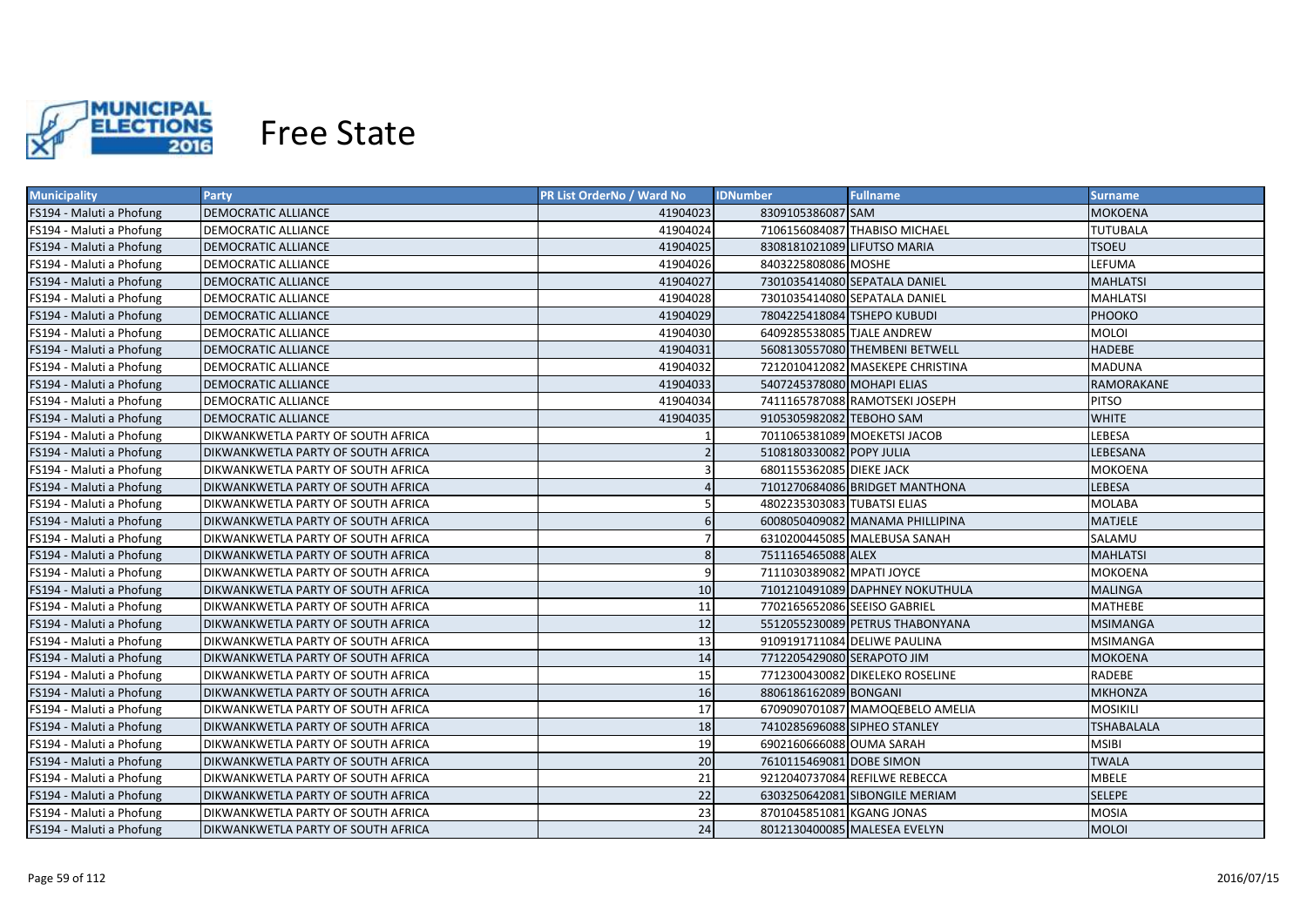

| <b>Municipality</b>      | <b>Party</b>                       | PR List OrderNo / Ward No | <b>IDNumber</b>              | <b>Fullname</b>                     | <b>Surname</b>     |
|--------------------------|------------------------------------|---------------------------|------------------------------|-------------------------------------|--------------------|
| FS194 - Maluti a Phofung | DIKWANKWETLA PARTY OF SOUTH AFRICA | 25                        |                              | 6902175560086 MOLEMA MISHAKA        | PANYA              |
| FS194 - Maluti a Phofung | DIKWANKWETLA PARTY OF SOUTH AFRICA | 26                        |                              | 7206040322089 MAHLALELE ALETTA      | <b>MOTAUNG</b>     |
| FS194 - Maluti a Phofung | DIKWANKWETLA PARTY OF SOUTH AFRICA | 27                        |                              | 9006281369080 PHINDILE ZINHLE       | <b>NDABA</b>       |
| FS194 - Maluti a Phofung | DIKWANKWETLA PARTY OF SOUTH AFRICA | 28                        |                              | 9003226321086 THABISO GERARD        | <b>MOKOENA</b>     |
| FS194 - Maluti a Phofung | DIKWANKWETLA PARTY OF SOUTH AFRICA | 29                        |                              | 5805270773085 MAPHEELLO EDNA        | <b>MBELE</b>       |
| FS194 - Maluti a Phofung | DIKWANKWETLA PARTY OF SOUTH AFRICA | 30                        |                              | 8305166127089 TEBOHO JUSTICE        | <b>MOTAUNG</b>     |
| FS194 - Maluti a Phofung | DIKWANKWETLA PARTY OF SOUTH AFRICA | 31                        |                              | 8103021142082 NOMUSA JENNIFER       | RADEBE             |
| FS194 - Maluti a Phofung | DIKWANKWETLA PARTY OF SOUTH AFRICA | 32                        | 8802205663082 TEBOHO SYRIAL  |                                     | <b>LITABE</b>      |
| FS194 - Maluti a Phofung | DIKWANKWETLA PARTY OF SOUTH AFRICA | 33                        | 9111300791080 REFILWE LUCIA  |                                     | <b>RADEBE</b>      |
| FS194 - Maluti a Phofung | DIKWANKWETLA PARTY OF SOUTH AFRICA | 34                        | 7906240764085 TEBELLO        |                                     | <b>KHANYA</b>      |
| FS194 - Maluti a Phofung | DIKWANKWETLA PARTY OF SOUTH AFRICA | 41904001                  |                              | 7101210491089 DAPHNEY NOKUTHULA     | <b>MALINGA</b>     |
| FS194 - Maluti a Phofung | DIKWANKWETLA PARTY OF SOUTH AFRICA | 41904002                  |                              | 6201065864082 MOKHAHLANE DANIEL     | <b>MPEMBE</b>      |
| FS194 - Maluti a Phofung | DIKWANKWETLA PARTY OF SOUTH AFRICA | 41904003                  |                              | 7409075672085 MOTSAMAI TUIS         | <b>TWALA</b>       |
| FS194 - Maluti a Phofung | DIKWANKWETLA PARTY OF SOUTH AFRICA | 41904004                  | 7108140426085 JULIA JABULILE |                                     | <b>DUBE</b>        |
| FS194 - Maluti a Phofung | DIKWANKWETLA PARTY OF SOUTH AFRICA | 41904005                  |                              | 7707075417082 AMOS MBUYISELO        | <b>MOLOI</b>       |
| FS194 - Maluti a Phofung | DIKWANKWETLA PARTY OF SOUTH AFRICA | 41904006                  | 7703040540082 PULANE EMILY   |                                     | <b>MOROTOLO</b>    |
| FS194 - Maluti a Phofung | DIKWANKWETLA PARTY OF SOUTH AFRICA | 41904007                  |                              | 3904035152081 MALEFETSANE KLEINBOOI | <b>MOKOTELI</b>    |
| FS194 - Maluti a Phofung | DIKWANKWETLA PARTY OF SOUTH AFRICA | 41904008                  | 7901190548083 NTSOAKI LINAH  |                                     | <b>MAKHATHINI</b>  |
| FS194 - Maluti a Phofung | DIKWANKWETLA PARTY OF SOUTH AFRICA | 41904009                  |                              | 6205215385088 TOLOKO STEPHEN        | <b>MAHANKE</b>     |
| FS194 - Maluti a Phofung | DIKWANKWETLA PARTY OF SOUTH AFRICA | 41904010                  |                              | 6512180330084 MMANEO MARIE          | <b>MAJARA</b>      |
| FS194 - Maluti a Phofung | DIKWANKWETLA PARTY OF SOUTH AFRICA | 41904011                  |                              | 7405285703082 THABISO DANIEL        | <b>RAKHATLA</b>    |
| FS194 - Maluti a Phofung | DIKWANKWETLA PARTY OF SOUTH AFRICA | 41904012                  | 8307030670088 MELITA         |                                     | <b>NTSHABENG</b>   |
| FS194 - Maluti a Phofung | DIKWANKWETLA PARTY OF SOUTH AFRICA | 41904013                  |                              | 6709260275086 MADITABA FRANCINA     | <b>MOFOKENG</b>    |
| FS194 - Maluti a Phofung | DIKWANKWETLA PARTY OF SOUTH AFRICA | 41904014                  | 7907085433083 TJAMA ALFRED   |                                     | <b>MALINGA</b>     |
| FS194 - Maluti a Phofung | DIKWANKWETLA PARTY OF SOUTH AFRICA | 41904015                  |                              | 6610135555084 KOLBERE ABRAM         | <b>CHERE</b>       |
| FS194 - Maluti a Phofung | DIKWANKWETLA PARTY OF SOUTH AFRICA | 41904016                  |                              | 8609280419086 NTHODI PRECIOUS       | <b>SELEPE</b>      |
| FS194 - Maluti a Phofung | DIKWANKWETLA PARTY OF SOUTH AFRICA | 41904017                  |                              | 7103161021089 MALOOASE JOYCE        | <b>SEOLA</b>       |
| FS194 - Maluti a Phofung | DIKWANKWETLA PARTY OF SOUTH AFRICA | 41904018                  |                              | 7408210662084 MPHO VICTORIA         | <b>MOTHABE</b>     |
| FS194 - Maluti a Phofung | DIKWANKWETLA PARTY OF SOUTH AFRICA | 41904019                  | 7511165465088 ALEX           |                                     | MAHLATSI           |
| FS194 - Maluti a Phofung | DIKWANKWETLA PARTY OF SOUTH AFRICA | 41904020                  | 8305110883084 NTHATI ESTHER  |                                     | MOHALE             |
| FS194 - Maluti a Phofung | DIKWANKWETLA PARTY OF SOUTH AFRICA | 41904021                  | 8206190453089 PHINDILE HILDA |                                     | <b>MOFOKENG</b>    |
| FS194 - Maluti a Phofung | DIKWANKWETLA PARTY OF SOUTH AFRICA | 41904022                  |                              | 5506060239085 MORETLO CATHRINE      | <b>MOPELOA</b>     |
| FS194 - Maluti a Phofung | DIKWANKWETLA PARTY OF SOUTH AFRICA | 41904023                  |                              | 6907225710086 PETRUS MALEFETSANE    | <b>NYAMBOSA</b>    |
| FS194 - Maluti a Phofung | DIKWANKWETLA PARTY OF SOUTH AFRICA | 41904024                  |                              | 6711220285080 MATSHEDISO ADELICE    | <b>RAMOTSIDISI</b> |
| FS194 - Maluti a Phofung | DIKWANKWETLA PARTY OF SOUTH AFRICA | 41904025                  | 6202085892087 SELLO EZEKIEL  |                                     | MASENKANE          |
| FS194 - Maluti a Phofung | DIKWANKWETLA PARTY OF SOUTH AFRICA | 41904026                  |                              | 6312095329085 REGINALD THABANG      | SEEKANE            |
| FS194 - Maluti a Phofung | DIKWANKWETLA PARTY OF SOUTH AFRICA | 41904027                  |                              | 7702055943082 DANIEL THABISO        | RADEBE             |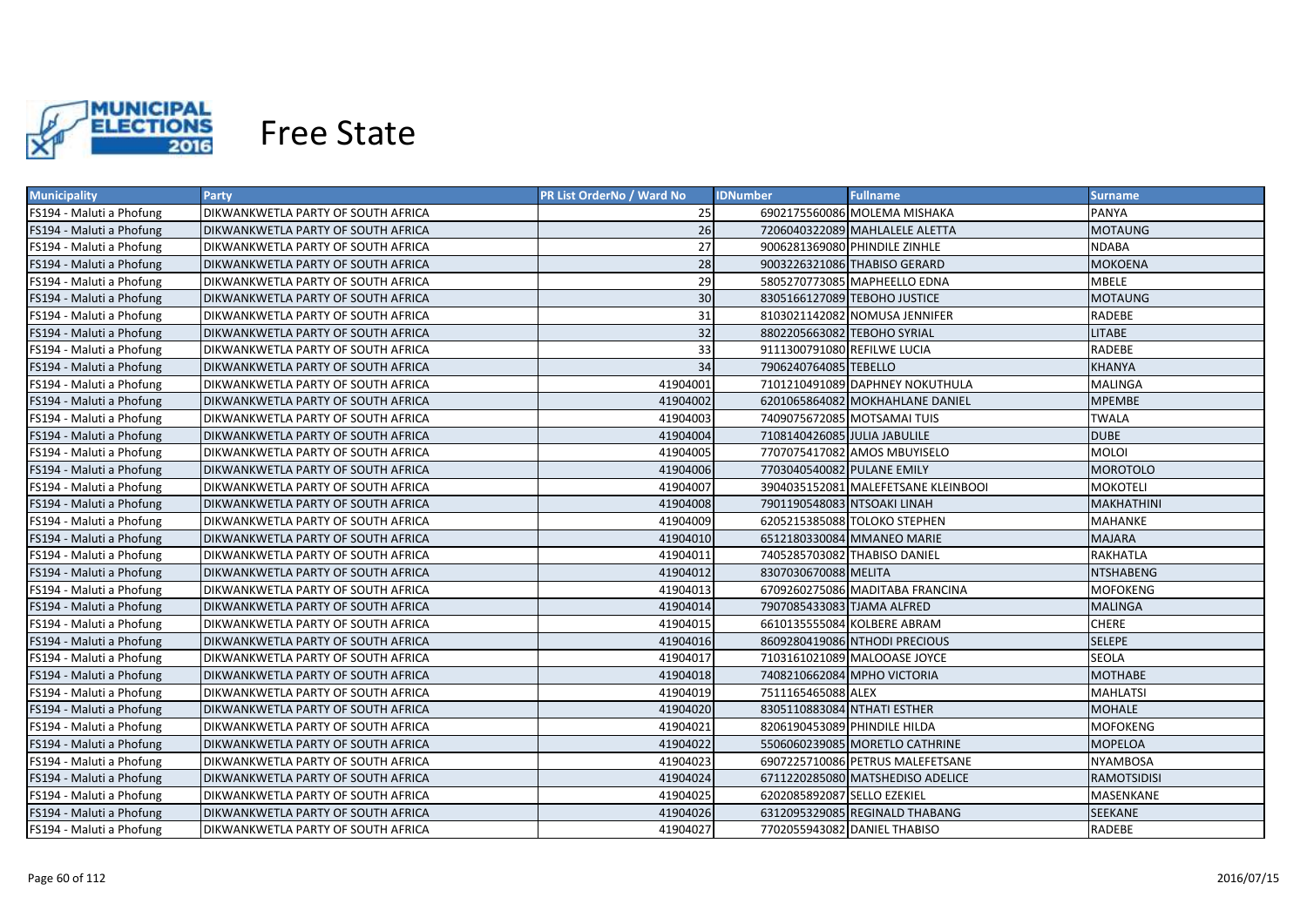

| <b>Municipality</b>      | <b>Party</b>                       | PR List OrderNo / Ward No | <b>IDNumber</b>              | <b>Fullname</b>                     | <b>Surname</b>    |
|--------------------------|------------------------------------|---------------------------|------------------------------|-------------------------------------|-------------------|
| FS194 - Maluti a Phofung | DIKWANKWETLA PARTY OF SOUTH AFRICA | 41904028                  |                              | 8007235615082 TSHOTLEHO EPHRAIM     | <b>SKOSANA</b>    |
| FS194 - Maluti a Phofung | DIKWANKWETLA PARTY OF SOUTH AFRICA | 41904029                  | 7308060645082 THOKO ANNA     |                                     | <b>MOTLOUNG</b>   |
| FS194 - Maluti a Phofung | DIKWANKWETLA PARTY OF SOUTH AFRICA | 41904030                  | 7011295567085 PETRUS         |                                     | <b>SIBEKO</b>     |
| FS194 - Maluti a Phofung | DIKWANKWETLA PARTY OF SOUTH AFRICA | 41904031                  |                              | 6501210698081 MANNOI ADELINAH       | <b>MTHOMBENI</b>  |
| FS194 - Maluti a Phofung | DIKWANKWETLA PARTY OF SOUTH AFRICA | 41904032                  | 6305230260082 POPPIE ROSIE   |                                     | <b>MPHUTHI</b>    |
| FS194 - Maluti a Phofung | DIKWANKWETLA PARTY OF SOUTH AFRICA | 41904033                  |                              | 6705100226081 ELINA MOTHETHOA       | LEPHOTO           |
| FS194 - Maluti a Phofung | DIKWANKWETLA PARTY OF SOUTH AFRICA | 41904034                  |                              | 8505015643083 TUMELO MICHAEL        | <b>MOROTOLO</b>   |
| FS194 - Maluti a Phofung | DIKWANKWETLA PARTY OF SOUTH AFRICA | 41904035                  |                              | 5806130831089 TSHABISO JEMINA       | <b>MOSIA</b>      |
| FS194 - Maluti a Phofung | <b>ECONOMIC FREEDOM FIGHTERS</b>   |                           |                              | 5709125741083 MAKOSINI MISHACK      | CHABANGU          |
| FS194 - Maluti a Phofung | <b>ECONOMIC FREEDOM FIGHTERS</b>   |                           |                              | 7512121081084 MPONTSHENG LISA       | <b>MOSIA</b>      |
| FS194 - Maluti a Phofung | <b>ECONOMIC FREEDOM FIGHTERS</b>   |                           |                              | 7208115727085 MATAUWANA ISAAC       | LETSOAKA          |
| FS194 - Maluti a Phofung | <b>ECONOMIC FREEDOM FIGHTERS</b>   |                           |                              | 8405141154081 MPOTSENG SHIRLEY      | <b>MKHWANAZI</b>  |
| FS194 - Maluti a Phofung | <b>ECONOMIC FREEDOM FIGHTERS</b>   | -5                        |                              | 7503105818088 KGOTSO KENNETH        | <b>CHARLIE</b>    |
| FS194 - Maluti a Phofung | <b>ECONOMIC FREEDOM FIGHTERS</b>   | 6                         |                              | 6405100607089 MALIBA AMELIA         | TSHABALALA        |
| FS194 - Maluti a Phofung | <b>ECONOMIC FREEDOM FIGHTERS</b>   | $\overline{7}$            |                              | 7507220862087 MATSELISO ALINA       | <b>MOSIA</b>      |
| FS194 - Maluti a Phofung | <b>ECONOMIC FREEDOM FIGHTERS</b>   | 8                         |                              | 8203221220082 MATSELA MPHEDI        | <b>MOTSIMA</b>    |
| FS194 - Maluti a Phofung | <b>ECONOMIC FREEDOM FIGHTERS</b>   | 9                         |                              | 6409085383088 NATHANIEL TEBELLO     | <b>CHATIMBA</b>   |
| FS194 - Maluti a Phofung | <b>ECONOMIC FREEDOM FIGHTERS</b>   | 10                        |                              | 8212240382088 TUKE ELIZABETH        | RADEMEYER         |
| FS194 - Maluti a Phofung | <b>ECONOMIC FREEDOM FIGHTERS</b>   | 11                        |                              | 7310095387086 ISHMAEL MAHLOMOLA     | <b>MAJAKE</b>     |
| FS194 - Maluti a Phofung | <b>ECONOMIC FREEDOM FIGHTERS</b>   | 12                        | 9308120711088 PHINDILE       |                                     | <b>MOLABA</b>     |
| FS194 - Maluti a Phofung | <b>ECONOMIC FREEDOM FIGHTERS</b>   | 13                        |                              | 8803106166084 MOHAU VICTOR          | MOLWELWE          |
| FS194 - Maluti a Phofung | <b>ECONOMIC FREEDOM FIGHTERS</b>   | 14                        | 8609151604089 NOMASONTO      |                                     | <b>NGOZO</b>      |
| FS194 - Maluti a Phofung | <b>ECONOMIC FREEDOM FIGHTERS</b>   | 15                        |                              | 7511185508081 MOJALEFA JOSEPH       | <b>MAZIBUKO</b>   |
| FS194 - Maluti a Phofung | <b>ECONOMIC FREEDOM FIGHTERS</b>   | 16                        |                              | 7209300479086 MALETHOLA SARAH       | <b>TSOTETSI</b>   |
| FS194 - Maluti a Phofung | <b>ECONOMIC FREEDOM FIGHTERS</b>   | 17                        |                              | 8506041400084 MAPHUTHI GEANERD      | RAPOONE           |
| FS194 - Maluti a Phofung | <b>ECONOMIC FREEDOM FIGHTERS</b>   | 18                        |                              | 8810315855084 THABANG DAVID         | <b>MOLOI</b>      |
| FS194 - Maluti a Phofung | <b>ECONOMIC FREEDOM FIGHTERS</b>   | 19                        |                              | 9201125320080 TUMELO EDISON         | THULO             |
| FS194 - Maluti a Phofung | <b>ECONOMIC FREEDOM FIGHTERS</b>   | 20                        | 7811075615081 KABELO JOHN    |                                     | MOLEFE            |
| FS194 - Maluti a Phofung | <b>ECONOMIC FREEDOM FIGHTERS</b>   | 21                        | 8811020902088 VANGILE SYLVIA |                                     | MOKOENA           |
| FS194 - Maluti a Phofung | <b>ECONOMIC FREEDOM FIGHTERS</b>   | 22                        |                              | 7409260677089 DIMAKATSO SELINA      | MOLISE            |
| FS194 - Maluti a Phofung | <b>ECONOMIC FREEDOM FIGHTERS</b>   | 23                        |                              | 8004245874080 KOTSWANA AMOS         | <b>MOKOENA</b>    |
| FS194 - Maluti a Phofung | <b>ECONOMIC FREEDOM FIGHTERS</b>   | 24                        |                              | 8607260399088 DORCAS KENEUWE        | <b>NGUBENI</b>    |
| FS194 - Maluti a Phofung | <b>ECONOMIC FREEDOM FIGHTERS</b>   | 25                        |                              | 7404145369085 PASEKA DANIEL TOMASE  | MOKOENA           |
| FS194 - Maluti a Phofung | <b>ECONOMIC FREEDOM FIGHTERS</b>   | 26                        |                              | 7909075363080 MPHO NICOLLAS         | SEKOSANA          |
| FS194 - Maluti a Phofung | <b>ECONOMIC FREEDOM FIGHTERS</b>   | 27                        |                              | 8106230578087 NOMPUMELELO SWEETNESS | <b>TSHABALALA</b> |
| FS194 - Maluti a Phofung | <b>ECONOMIC FREEDOM FIGHTERS</b>   | 28                        |                              | 8303045843083 NAHENG GEORGE         | MOLOI             |
| FS194 - Maluti a Phofung | <b>ECONOMIC FREEDOM FIGHTERS</b>   | 29                        | 8505230704082 PALESA         |                                     | <b>MOKOENA</b>    |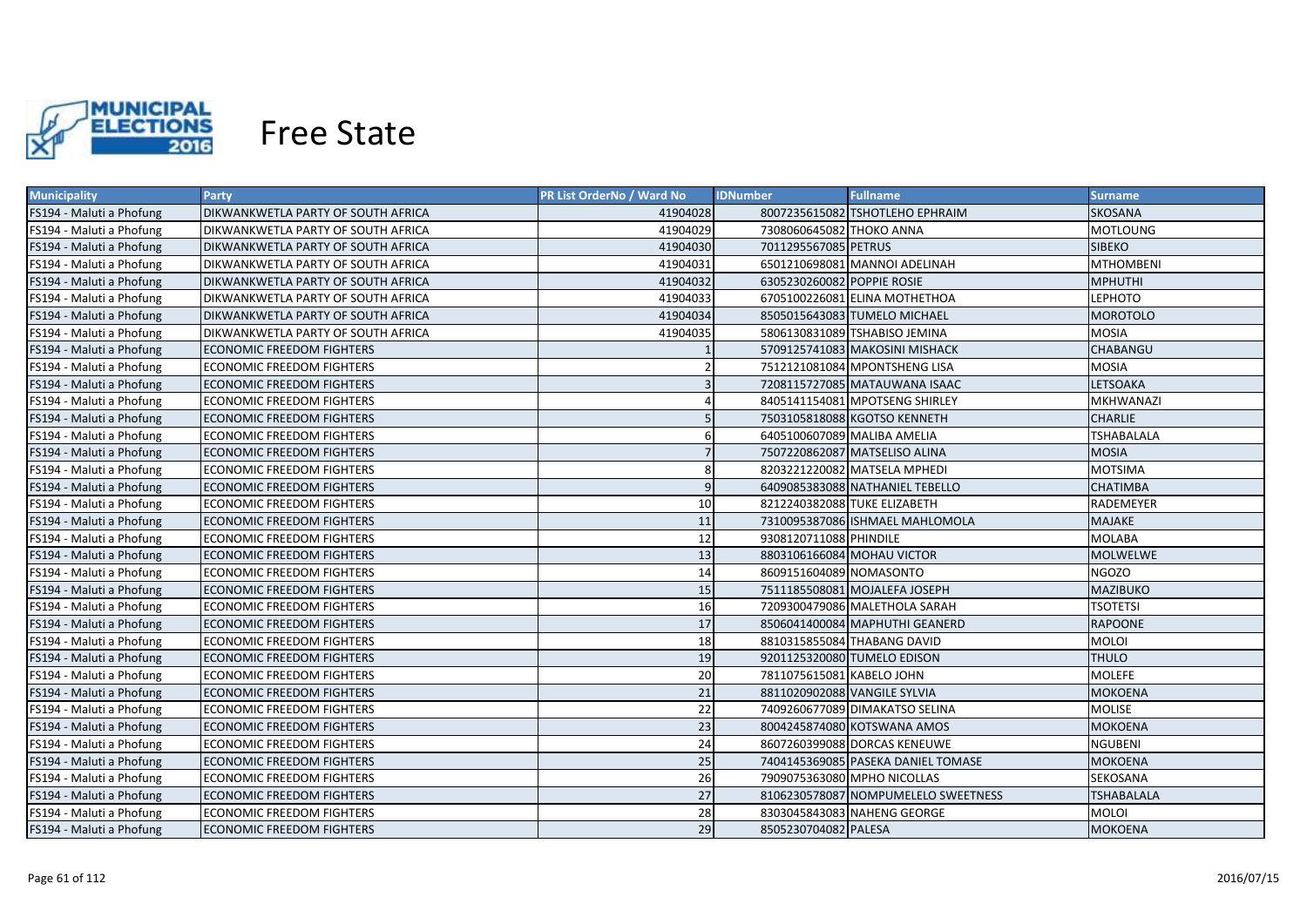

| <b>Municipality</b>      | Party                            | PR List OrderNo / Ward No | <b>IDNumber</b>              | <b>Fullname</b>                      | <b>Surname</b>     |
|--------------------------|----------------------------------|---------------------------|------------------------------|--------------------------------------|--------------------|
| FS194 - Maluti a Phofung | <b>ECONOMIC FREEDOM FIGHTERS</b> | 30                        |                              | 8409220775089 KEFUOE VAENOLIA        | MOTHAPO            |
| FS194 - Maluti a Phofung | ECONOMIC FREEDOM FIGHTERS        | 31                        |                              | 6006156151087 MATONA STANLEY         | MASITSA            |
| FS194 - Maluti a Phofung | ECONOMIC FREEDOM FIGHTERS        | 32                        |                              | 7212120375088 SALUKWAZI FRANCINA     | HADEBE             |
| FS194 - Maluti a Phofung | <b>ECONOMIC FREEDOM FIGHTERS</b> | 33                        |                              | 8212301024082 NTHABISENG ELLEN       | <b>MPHUTHI</b>     |
| FS194 - Maluti a Phofung | ECONOMIC FREEDOM FIGHTERS        | 34                        |                              | 8505010907087 MAMORATUWA CONSOLATION | MOKOENA            |
| FS194 - Maluti a Phofung | <b>ECONOMIC FREEDOM FIGHTERS</b> | 35                        |                              | 5010115652087 THELEDISANE JOSEPH     | <b>MOLLO</b>       |
| FS194 - Maluti a Phofung | <b>ECONOMIC FREEDOM FIGHTERS</b> | 41904001                  | 7404285650088 TEBOHO JOHN    |                                      | <b>TSHABALALA</b>  |
| FS194 - Maluti a Phofung | <b>ECONOMIC FREEDOM FIGHTERS</b> | 41904002                  | 8405115712088 BININI ATERJAN |                                      | <b>MOFOKENG</b>    |
| FS194 - Maluti a Phofung | <b>ECONOMIC FREEDOM FIGHTERS</b> | 41904003                  | 7512036055082 ELIAS DIDI     |                                      | <b>MOLOI</b>       |
| FS194 - Maluti a Phofung | <b>ECONOMIC FREEDOM FIGHTERS</b> | 41904004                  |                              | 7212120375088 SALUKWAZI FRANCINA     | <b>HADEBE</b>      |
| FS194 - Maluti a Phofung | <b>ECONOMIC FREEDOM FIGHTERS</b> | 41904005                  | 8111205311084 BHEKI LEFTY    |                                      | MAZIBUKO           |
| FS194 - Maluti a Phofung | <b>ECONOMIC FREEDOM FIGHTERS</b> | 41904006                  | 8203155989082 MOKETE ISAAC   |                                      | <b>TSHABALALA</b>  |
| FS194 - Maluti a Phofung | <b>ECONOMIC FREEDOM FIGHTERS</b> | 41904007                  | 6406035267080 LEFASO JOSEPH  |                                      | <b>TSOTETSI</b>    |
| FS194 - Maluti a Phofung | <b>ECONOMIC FREEDOM FIGHTERS</b> | 41904008                  | 7708260684080 SELINA         |                                      | <b>POTLOANE</b>    |
| FS194 - Maluti a Phofung | <b>ECONOMIC FREEDOM FIGHTERS</b> | 41904009                  |                              | 7612085730088 THABO JOHANNES         | MOKOENA            |
| FS194 - Maluti a Phofung | <b>ECONOMIC FREEDOM FIGHTERS</b> | 41904010                  |                              | 7005190641086 TOMZODWA MARRIAM       | <b>MOHAPINYANE</b> |
| FS194 - Maluti a Phofung | <b>ECONOMIC FREEDOM FIGHTERS</b> | 41904011                  | 9201160971086 NTAOLENG       |                                      | <b>MALINGA</b>     |
| FS194 - Maluti a Phofung | <b>ECONOMIC FREEDOM FIGHTERS</b> | 41904012                  | 8311180885082 MOSELA ONICA   |                                      | <b>MOTAUNG</b>     |
| FS194 - Maluti a Phofung | <b>ECONOMIC FREEDOM FIGHTERS</b> | 41904013                  |                              | 7512165764082 DINGANE ANDRIAS        | <b>DLAMINI</b>     |
| FS194 - Maluti a Phofung | <b>ECONOMIC FREEDOM FIGHTERS</b> | 41904014                  |                              | 7101285649082 MZWAKHE JOSEPH         | <b>NHLAPO</b>      |
| FS194 - Maluti a Phofung | <b>ECONOMIC FREEDOM FIGHTERS</b> | 41904015                  |                              | 8401030741088 BUSISIWE JEANETT       | <b>WITBOOI</b>     |
| FS194 - Maluti a Phofung | <b>ECONOMIC FREEDOM FIGHTERS</b> | 41904016                  | 7811075615081 KABELO JOHN    |                                      | <b>MOLEFE</b>      |
| FS194 - Maluti a Phofung | <b>ECONOMIC FREEDOM FIGHTERS</b> | 41904017                  |                              | 6907040658080 MALEKHULA EMMAH        | MOHALE             |
| FS194 - Maluti a Phofung | <b>ECONOMIC FREEDOM FIGHTERS</b> | 41904018                  |                              | 7206105783084 LEROTHODI SHAKESPEARE  | <b>MOPELI</b>      |
| FS194 - Maluti a Phofung | <b>ECONOMIC FREEDOM FIGHTERS</b> | 41904019                  |                              | 7409240635082 MMAMATHOKA SELINA      | <b>KUBEKA</b>      |
| FS194 - Maluti a Phofung | <b>ECONOMIC FREEDOM FIGHTERS</b> | 41904020                  | 7707276291088 NOAH ISAAC     |                                      | <b>MOLOI</b>       |
| FS194 - Maluti a Phofung | <b>ECONOMIC FREEDOM FIGHTERS</b> | 41904021                  | 8302085547083 EVANS NEO      |                                      | <b>TSOTETSI</b>    |
| FS194 - Maluti a Phofung | <b>ECONOMIC FREEDOM FIGHTERS</b> | 41904022                  | 8105186031083 KHEHLA JAFTA   |                                      | MAKHUBO            |
| FS194 - Maluti a Phofung | <b>ECONOMIC FREEDOM FIGHTERS</b> | 41904023                  |                              | 8612126523087 THABO THOMAS           | THOKOLO            |
| FS194 - Maluti a Phofung | ECONOMIC FREEDOM FIGHTERS        | 41904024                  |                              | 7903230386086 PULENG PAULINA         | SEFUDI             |
| FS194 - Maluti a Phofung | ECONOMIC FREEDOM FIGHTERS        | 41904025                  | 7303285970084 LESEDI         |                                      | MALIMABE           |
| FS194 - Maluti a Phofung | ECONOMIC FREEDOM FIGHTERS        | 41904026                  |                              | 8008066118089 MASHEANE JOHN          | SOTHOANE           |
| FS194 - Maluti a Phofung | <b>ECONOMIC FREEDOM FIGHTERS</b> | 41904027                  |                              | 6806265894083 THABO MATTHEWS         | <b>MOSAMO</b>      |
| FS194 - Maluti a Phofung | <b>ECONOMIC FREEDOM FIGHTERS</b> | 41904028                  | 6508090623089 ALINA          |                                      | MAZUBUKO           |
| FS194 - Maluti a Phofung | <b>ECONOMIC FREEDOM FIGHTERS</b> | 41904029                  |                              | 8404195568080 PASEKA JOHANNES        | MOKOENA            |
| FS194 - Maluti a Phofung | <b>ECONOMIC FREEDOM FIGHTERS</b> | 41904030                  | 6603315341086 JOSEPH KOILE   |                                      | <b>KHOZA</b>       |
| FS194 - Maluti a Phofung | <b>ECONOMIC FREEDOM FIGHTERS</b> | 41904031                  |                              | 6105055829080 RAMODIKOE SOLOMON      | <b>MPEKO</b>       |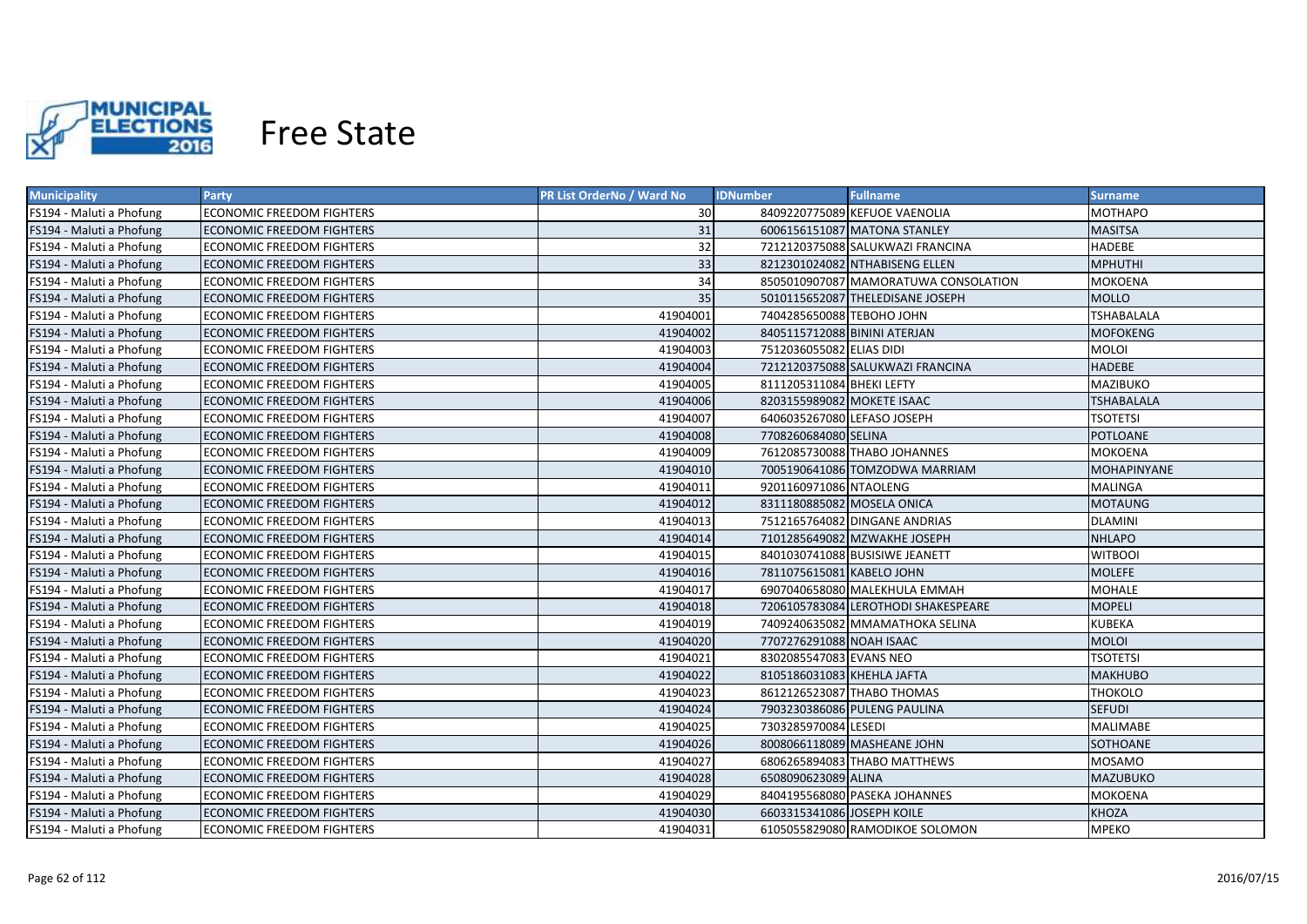

| <b>Municipality</b>      | <b>Party</b>                     | <b>PR List OrderNo / Ward No</b> | <b>IDNumber</b>                 | <b>Fullname</b>                  | <b>Surname</b>   |
|--------------------------|----------------------------------|----------------------------------|---------------------------------|----------------------------------|------------------|
| FS194 - Maluti a Phofung | <b>ECONOMIC FREEDOM FIGHTERS</b> | 41904032                         | 7103285496084 NCHAKHA           |                                  | <b>MOKOENA</b>   |
| FS194 - Maluti a Phofung | <b>ECONOMIC FREEDOM FIGHTERS</b> | 41904033                         | 7312315445082 PIET              |                                  | <b>MOTAUNG</b>   |
| FS194 - Maluti a Phofung | <b>ECONOMIC FREEDOM FIGHTERS</b> | 41904034                         | 7909075363080 MPHO NICOLLAS     |                                  | SEKOSANA         |
| FS194 - Maluti a Phofung | <b>ECONOMIC FREEDOM FIGHTERS</b> | 41904035                         | 5711265557089 BOETIE ZACHARIA   |                                  | MALEFANE         |
| FS194 - Maluti a Phofung | INDEPENDENT CANDIDATE            | 41904004                         | 7408085467080 MICHAEL SIZWE     |                                  | <b>MAJOZI</b>    |
| FS194 - Maluti a Phofung | INDEPENDENT CANDIDATE            | 41904012                         | 8003201187081 DIMAKATSO ANNAH   |                                  | MASHEANE         |
| FS194 - Maluti a Phofung | INDEPENDENT CANDIDATE            | 41904025                         | 6406275283086 KOPANO SERAME     |                                  | <b>SEHLOHO</b>   |
| FS194 - Maluti a Phofung | <b>INKATHA FREEDOM PARTY</b>     |                                  | 7509301071083 DIMAKATSO SUZAN   |                                  | <b>MOKHINA</b>   |
| FS194 - Maluti a Phofung | <b>INKATHA FREEDOM PARTY</b>     | $\mathfrak{p}$                   | 7008305375087 THABO PETER       |                                  | KALAKE           |
| FS194 - Maluti a Phofung | <b>INKATHA FREEDOM PARTY</b>     | 3                                | 6501165253080 LIPHAPANG ALFRED  |                                  | MASITHELA        |
| FS194 - Maluti a Phofung | <b>INKATHA FREEDOM PARTY</b>     |                                  | 7607105849082 THABO VICTOR      |                                  | <b>MAKHAYA</b>   |
| FS194 - Maluti a Phofung | <b>INKATHA FREEDOM PARTY</b>     | 5                                | 9508160621085 KEKETSO VINOLIA   |                                  | <b>MAHLABA</b>   |
| FS194 - Maluti a Phofung | <b>INKATHA FREEDOM PARTY</b>     | 6                                | 8706276158080 NTEPELA CHRISTIAN |                                  | <b>MOLOI</b>     |
| FS194 - Maluti a Phofung | <b>INKATHA FREEDOM PARTY</b>     | $\overline{7}$                   | 8212280274088 JEANET DIMAKATSO  |                                  | <b>NHLAPO</b>    |
| FS194 - Maluti a Phofung | <b>INKATHA FREEDOM PARTY</b>     | 41904002                         |                                 | 9407201076088 TLOTLISANG REGINAH | <b>MOLOI</b>     |
| FS194 - Maluti a Phofung | <b>INKATHA FREEDOM PARTY</b>     | 41904004                         |                                 | 9407201076088 TLOTLISANG REGINAH | <b>MOLOI</b>     |
| FS194 - Maluti a Phofung | <b>INKATHA FREEDOM PARTY</b>     | 41904005                         | 8212280274088 JEANET DIMAKATSO  |                                  | <b>NHLAPO</b>    |
| FS194 - Maluti a Phofung | <b>INKATHA FREEDOM PARTY</b>     | 41904006                         | 6501165253080 LIPHAPANG ALFRED  |                                  | MASITHELA        |
| FS194 - Maluti a Phofung | <b>INKATHA FREEDOM PARTY</b>     | 41904007                         | 7008305375087 THABO PETER       |                                  | <b>KALAKE</b>    |
| FS194 - Maluti a Phofung | <b>INKATHA FREEDOM PARTY</b>     | 41904008                         | 7008305375087 THABO PETER       |                                  | KALAKE           |
| FS194 - Maluti a Phofung | <b>INKATHA FREEDOM PARTY</b>     | 41904009                         | 7607105849082 THABO VICTOR      |                                  | <b>MAKHAYA</b>   |
| FS194 - Maluti a Phofung | <b>INKATHA FREEDOM PARTY</b>     | 41904010                         | 8706276158080 NTEPELA CHRISTIAN |                                  | <b>MOLOI</b>     |
| FS194 - Maluti a Phofung | <b>INKATHA FREEDOM PARTY</b>     | 41904011                         | 8706276158080 NTEPELA CHRISTIAN |                                  | <b>MOLOI</b>     |
| FS194 - Maluti a Phofung | <b>INKATHA FREEDOM PARTY</b>     | 41904012                         | 6501165253080 LIPHAPANG ALFRED  |                                  | MASITHELA        |
| FS194 - Maluti a Phofung | <b>INKATHA FREEDOM PARTY</b>     | 41904013                         | 6501165253080 LIPHAPANG ALFRED  |                                  | <b>MASITHELA</b> |
| FS194 - Maluti a Phofung | <b>INKATHA FREEDOM PARTY</b>     | 41904014                         | 7607105849082 THABO VICTOR      |                                  | MAKHAYA          |
| FS194 - Maluti a Phofung | <b>INKATHA FREEDOM PARTY</b>     | 41904015                         | 6501165253080 LIPHAPANG ALFRED  |                                  | MASITHELA        |
| FS194 - Maluti a Phofung | <b>INKATHA FREEDOM PARTY</b>     | 41904016                         | 7008305375087 THABO PETER       |                                  | <b>KALAKE</b>    |
| FS194 - Maluti a Phofung | <b>INKATHA FREEDOM PARTY</b>     | 41904018                         | 7008305375087 THABO PETER       |                                  | <b>KALAKE</b>    |
| FS194 - Maluti a Phofung | <b>INKATHA FREEDOM PARTY</b>     | 41904020                         | 7008305375087 THABO PETER       |                                  | KALAKE           |
| FS194 - Maluti a Phofung | <b>INKATHA FREEDOM PARTY</b>     | 41904021                         | 5507270744088 DINA JULIA        |                                  | <b>MAHLABA</b>   |
| FS194 - Maluti a Phofung | <b>INKATHA FREEDOM PARTY</b>     | 41904022                         | 7008305375087 THABO PETER       |                                  | KALAKE           |
| FS194 - Maluti a Phofung | <b>INKATHA FREEDOM PARTY</b>     | 41904023                         | 9508160621085 KEKETSO VINOLIA   |                                  | <b>MAHLABA</b>   |
| FS194 - Maluti a Phofung | <b>INKATHA FREEDOM PARTY</b>     | 41904024                         | 6501165253080 LIPHAPANG ALFRED  |                                  | MASITHELA        |
| FS194 - Maluti a Phofung | <b>INKATHA FREEDOM PARTY</b>     | 41904025                         | 7008305375087 THABO PETER       |                                  | <b>KALAKE</b>    |
| FS194 - Maluti a Phofung | <b>INKATHA FREEDOM PARTY</b>     | 41904026                         | 7509301071083 DIMAKATSO SUZAN   |                                  | <b>MOKHINA</b>   |
| FS194 - Maluti a Phofung | <b>INKATHA FREEDOM PARTY</b>     | 41904027                         | 5507270744088 DINA JULIA        |                                  | <b>MAHLABA</b>   |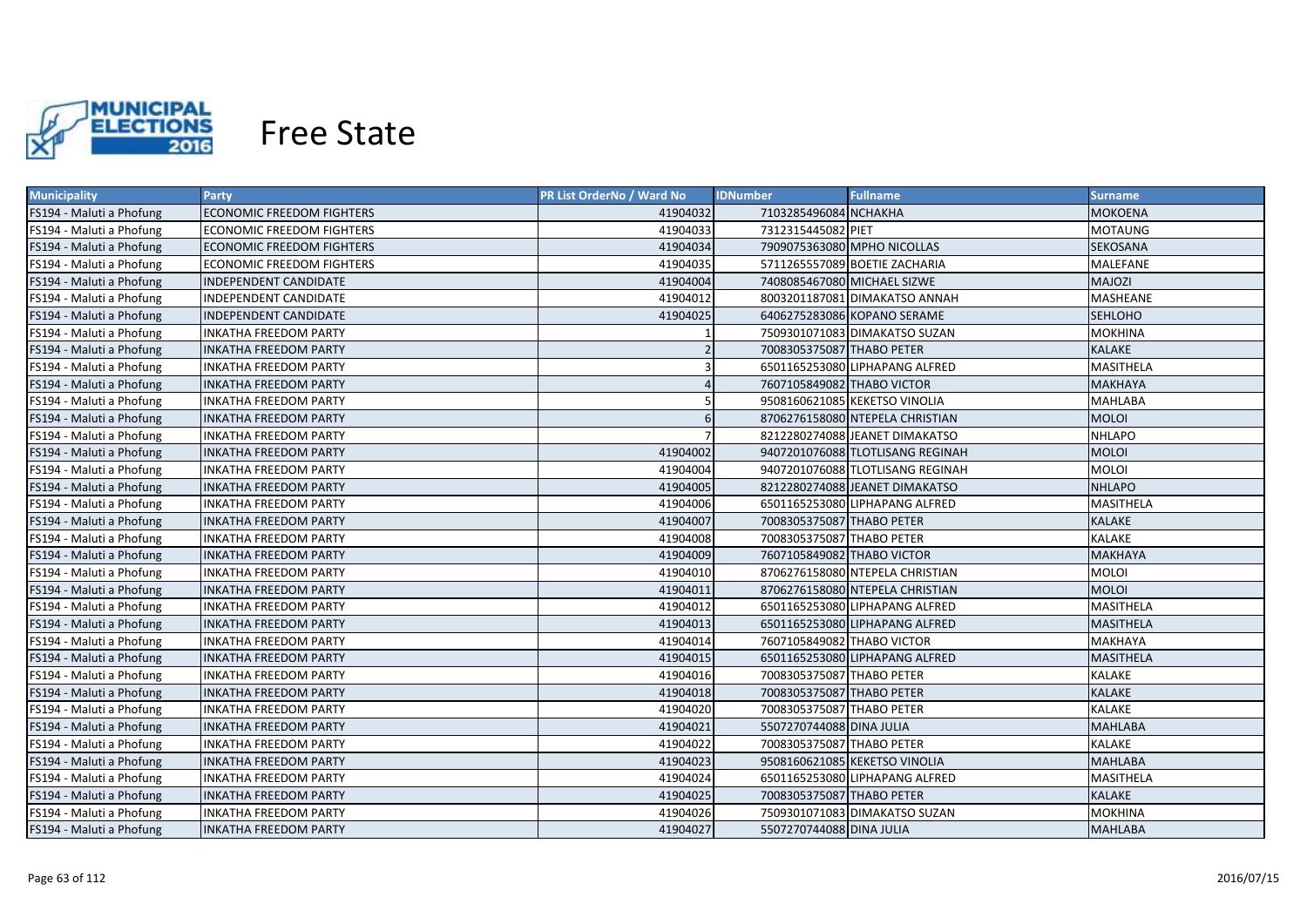

| <b>Municipality</b>      | Party                         | <b>PR List OrderNo / Ward No</b> | <b>Fullname</b><br><b>IDNumber</b>  | Surname         |
|--------------------------|-------------------------------|----------------------------------|-------------------------------------|-----------------|
| FS194 - Maluti a Phofung | <b>INKATHA FREEDOM PARTY</b>  | 41904028                         | 6501165253080 LIPHAPANG ALFRED      | MASITHELA       |
| FS194 - Maluti a Phofung | <b>INKATHA FREEDOM PARTY</b>  | 41904029                         | 7803066056086 MOJALEFA JONAS        | <b>MOFOKENG</b> |
| FS194 - Maluti a Phofung | <b>INKATHA FREEDOM PARTY</b>  | 41904030                         | 7509301071083 DIMAKATSO SUZAN       | <b>MOKHINA</b>  |
| FS194 - Maluti a Phofung | UNITED RESIDENTS FRONT        |                                  | 6406085427089 LEKHOTLA JAMES        | <b>RAMMIKI</b>  |
| FS194 - Maluti a Phofung | UNITED RESIDENTS FRONT        |                                  | 5604030781086 NTAOLENG MARIA        | <b>HANONG</b>   |
| FS194 - Maluti a Phofung | UNITED RESIDENTS FRONT        |                                  | 6809055767089 MAHWANA ISAAC         | <b>MASITA</b>   |
| FS194 - Maluti a Phofung | UNITED RESIDENTS FRONT        |                                  | 7302286022085 JOSHUA MOTLALENTWA    | ZIMU            |
| FS194 - Maluti a Phofung | UNITED RESIDENTS FRONT        | 41904001                         | 6406085427089 LEKHOTLA JAMES        | RAMMIKI         |
| FS194 - Maluti a Phofung | UNITED RESIDENTS FRONT        | 41904027                         | 5604030781086 NTAOLENG MARIA        | <b>HANONG</b>   |
| FS194 - Maluti a Phofung | <b>UNITED RESIDENTS FRONT</b> | 41904030                         | 6406085427089 LEKHOTLA JAMES        | <b>RAMMIKI</b>  |
| FS194 - Maluti a Phofung | <b>VRYHEIDSFRONT PLUS</b>     |                                  | 4712015016088 CHRISTIAAN LODEWIEKUS | <b>DE JAGER</b> |
| FS194 - Maluti a Phofung | <b>VRYHEIDSFRONT PLUS</b>     | 41904001                         | 4712015016088 CHRISTIAAN LODEWIEKUS | <b>DE JAGER</b> |
| FS194 - Maluti a Phofung | <b>VRYHEIDSFRONT PLUS</b>     | 41904002                         | 4712015016088 CHRISTIAAN LODEWIEKUS | <b>DE JAGER</b> |
| FS194 - Maluti a Phofung | <b>VRYHEIDSFRONT PLUS</b>     | 41904003                         | 4712015016088 CHRISTIAAN LODEWIEKUS | <b>DE JAGER</b> |
| FS194 - Maluti a Phofung | <b>VRYHEIDSFRONT PLUS</b>     | 41904004                         | 4712015016088 CHRISTIAAN LODEWIEKUS | <b>DE JAGER</b> |
| FS194 - Maluti a Phofung | <b>VRYHEIDSFRONT PLUS</b>     | 41904005                         | 4712015016088 CHRISTIAAN LODEWIEKUS | <b>DE JAGER</b> |
| FS194 - Maluti a Phofung | <b>VRYHEIDSFRONT PLUS</b>     | 41904006                         | 4712015016088 CHRISTIAAN LODEWIEKUS | <b>DE JAGER</b> |
| FS194 - Maluti a Phofung | <b>VRYHEIDSFRONT PLUS</b>     | 41904007                         | 4712015016088 CHRISTIAAN LODEWIEKUS | <b>DE JAGER</b> |
| FS194 - Maluti a Phofung | <b>VRYHEIDSFRONT PLUS</b>     | 41904008                         | 4712015016088 CHRISTIAAN LODEWIEKUS | <b>DE JAGER</b> |
| FS194 - Maluti a Phofung | <b>VRYHEIDSFRONT PLUS</b>     | 41904009                         | 4712015016088 CHRISTIAAN LODEWIEKUS | <b>DE JAGER</b> |
| FS194 - Maluti a Phofung | <b>VRYHEIDSFRONT PLUS</b>     | 41904010                         | 4712015016088 CHRISTIAAN LODEWIEKUS | <b>DE JAGER</b> |
| FS194 - Maluti a Phofung | <b>VRYHEIDSFRONT PLUS</b>     | 41904011                         | 4712015016088 CHRISTIAAN LODEWIEKUS | <b>DE JAGER</b> |
| FS194 - Maluti a Phofung | <b>VRYHEIDSFRONT PLUS</b>     | 41904012                         | 4712015016088 CHRISTIAAN LODEWIEKUS | <b>DE JAGER</b> |
| FS194 - Maluti a Phofung | <b>VRYHEIDSFRONT PLUS</b>     | 41904013                         | 4712015016088 CHRISTIAAN LODEWIEKUS | <b>DE JAGER</b> |
| FS194 - Maluti a Phofung | <b>VRYHEIDSFRONT PLUS</b>     | 41904014                         | 4712015016088 CHRISTIAAN LODEWIEKUS | DE JAGER        |
| FS194 - Maluti a Phofung | <b>VRYHEIDSFRONT PLUS</b>     | 41904015                         | 4712015016088 CHRISTIAAN LODEWIEKUS | <b>DE JAGER</b> |
| FS194 - Maluti a Phofung | <b>VRYHEIDSFRONT PLUS</b>     | 41904016                         | 4712015016088 CHRISTIAAN LODEWIEKUS | <b>DE JAGER</b> |
| FS194 - Maluti a Phofung | <b>VRYHEIDSFRONT PLUS</b>     | 41904017                         | 4712015016088 CHRISTIAAN LODEWIEKUS | <b>DE JAGER</b> |
| FS194 - Maluti a Phofung | <b>VRYHEIDSFRONT PLUS</b>     | 41904018                         | 4712015016088 CHRISTIAAN LODEWIEKUS | DE JAGER        |
| FS194 - Maluti a Phofung | <b>VRYHEIDSFRONT PLUS</b>     | 41904019                         | 4712015016088 CHRISTIAAN LODEWIEKUS | <b>DE JAGER</b> |
| FS194 - Maluti a Phofung | <b>VRYHEIDSFRONT PLUS</b>     | 41904020                         | 4712015016088 CHRISTIAAN LODEWIEKUS | <b>DE JAGER</b> |
| FS194 - Maluti a Phofung | <b>VRYHEIDSFRONT PLUS</b>     | 41904021                         | 4712015016088 CHRISTIAAN LODEWIEKUS | <b>DE JAGER</b> |
| FS194 - Maluti a Phofung | <b>VRYHEIDSFRONT PLUS</b>     | 41904022                         | 4712015016088 CHRISTIAAN LODEWIEKUS | <b>DE JAGER</b> |
| FS194 - Maluti a Phofung | <b>VRYHEIDSFRONT PLUS</b>     | 41904023                         | 4712015016088 CHRISTIAAN LODEWIEKUS | <b>DE JAGER</b> |
| FS194 - Maluti a Phofung | <b>VRYHEIDSFRONT PLUS</b>     | 41904024                         | 4712015016088 CHRISTIAAN LODEWIEKUS | <b>DE JAGER</b> |
| FS194 - Maluti a Phofung | <b>VRYHEIDSFRONT PLUS</b>     | 41904025                         | 4712015016088 CHRISTIAAN LODEWIEKUS | <b>DE JAGER</b> |
| FS194 - Maluti a Phofung | <b>VRYHEIDSFRONT PLUS</b>     | 41904026                         | 4712015016088 CHRISTIAAN LODEWIEKUS | <b>DE JAGER</b> |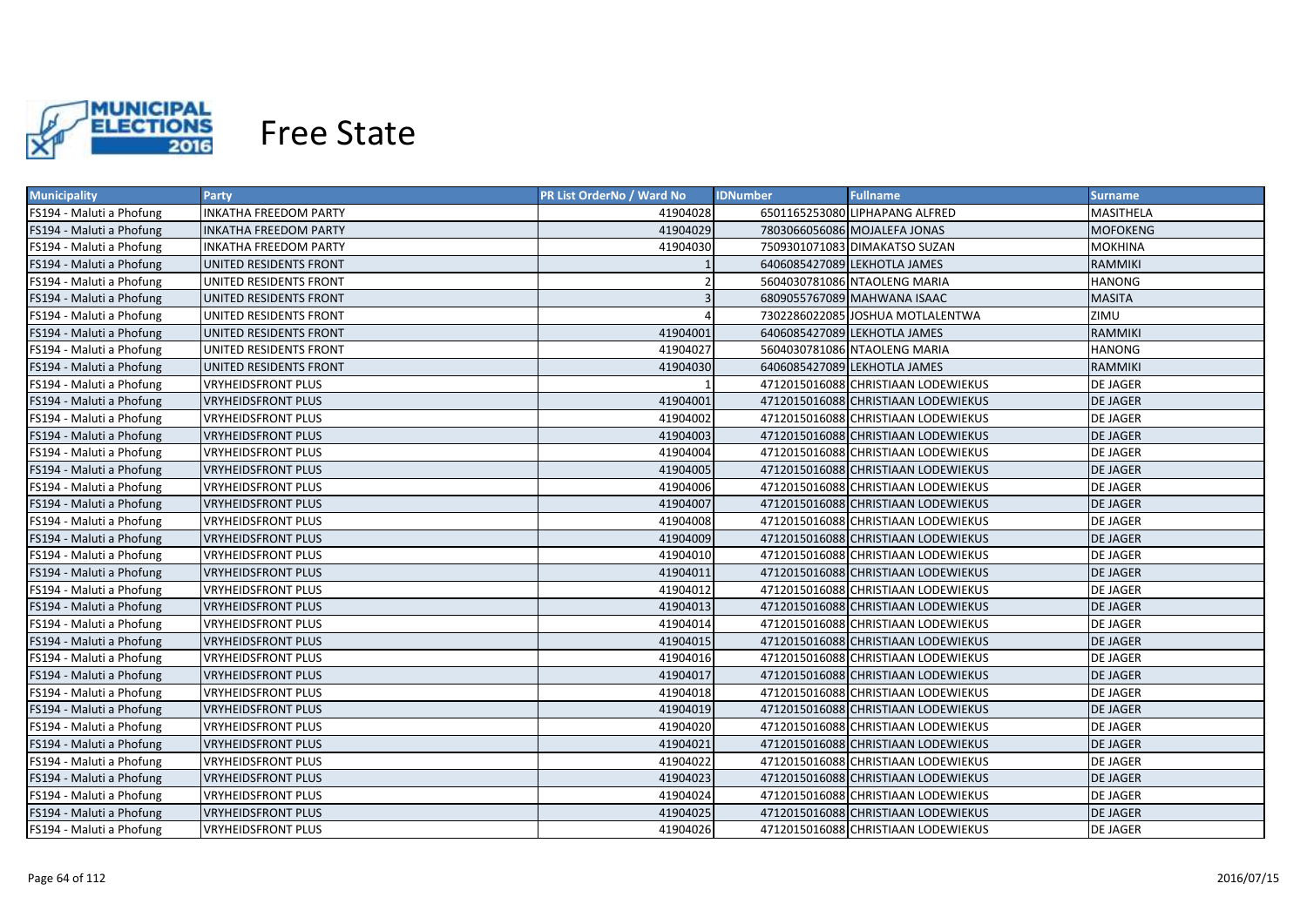

| <b>Municipality</b>      | <b>Party</b>                     | <b>PR List OrderNo / Ward No</b> | <b>Fullname</b><br><b>IDNumber</b>  | <b>Surname</b>    |
|--------------------------|----------------------------------|----------------------------------|-------------------------------------|-------------------|
| FS194 - Maluti a Phofung | <b>VRYHEIDSFRONT PLUS</b>        | 41904027                         | 4712015016088 CHRISTIAAN LODEWIEKUS | <b>DE JAGER</b>   |
| FS194 - Maluti a Phofung | <b>VRYHEIDSFRONT PLUS</b>        | 41904028                         | 4712015016088 CHRISTIAAN LODEWIEKUS | <b>DE JAGER</b>   |
| FS194 - Maluti a Phofung | <b>VRYHEIDSFRONT PLUS</b>        | 41904029                         | 4712015016088 CHRISTIAAN LODEWIEKUS | <b>DE JAGER</b>   |
| FS194 - Maluti a Phofung | <b>VRYHEIDSFRONT PLUS</b>        | 41904030                         | 4712015016088 CHRISTIAAN LODEWIEKUS | <b>DE JAGER</b>   |
| FS194 - Maluti a Phofung | <b>VRYHEIDSFRONT PLUS</b>        | 41904031                         | 4712015016088 CHRISTIAAN LODEWIEKUS | <b>DE JAGER</b>   |
| FS194 - Maluti a Phofung | <b>VRYHEIDSFRONT PLUS</b>        | 41904032                         | 4712015016088 CHRISTIAAN LODEWIEKUS | DE JAGER          |
| FS194 - Maluti a Phofung | <b>VRYHEIDSFRONT PLUS</b>        | 41904033                         | 4712015016088 CHRISTIAAN LODEWIEKUS | <b>DE JAGER</b>   |
| FS194 - Maluti a Phofung | <b>VRYHEIDSFRONT PLUS</b>        | 41904034                         | 4712015016088 CHRISTIAAN LODEWIEKUS | DE JAGER          |
| FS194 - Maluti a Phofung | <b>VRYHEIDSFRONT PLUS</b>        | 41904035                         | 4712015016088 CHRISTIAAN LODEWIEKUS | <b>DE JAGER</b>   |
| FS195 - Phumelela        | AFRICAN NATIONAL CONGRESS        |                                  | 5310205667080 MISCHACK BHEDE        | <b>MHLAMBI</b>    |
| FS195 - Phumelela        | AFRICAN NATIONAL CONGRESS        |                                  | 6311240466081 JOSINAH MALIEPETSANE  | <b>MOFOKENG</b>   |
| FS195 - Phumelela        | AFRICAN NATIONAL CONGRESS        | $\overline{3}$                   | 7002265533082 SIMON ELIAS           | <b>TSHABALALA</b> |
| FS195 - Phumelela        | AFRICAN NATIONAL CONGRESS        |                                  | 6310295377086 TLOKOTSI JOHN         | <b>MOTAUNG</b>    |
| FS195 - Phumelela        | AFRICAN NATIONAL CONGRESS        | 5                                | 4505250439084 ZODWA ANNA            | <b>TSHABALALA</b> |
| FS195 - Phumelela        | AFRICAN NATIONAL CONGRESS        | 6                                | 7408065876086 THOKOZANI ERNEST      | <b>RADEBE</b>     |
| FS195 - Phumelela        | AFRICAN NATIONAL CONGRESS        | $\overline{7}$                   | 8701270387082 MATSHIDISO JANE       | <b>MALINGA</b>    |
| FS195 - Phumelela        | AFRICAN NATIONAL CONGRESS        | 8                                | 7207155606084 MBUYISELWA DUME       | <b>KOBENI</b>     |
| FS195 - Phumelela        | AFRICAN NATIONAL CONGRESS        | 9                                | 7701011163082 MODIEHI ROSELINA      | MOTAUNG           |
| FS195 - Phumelela        | <b>AFRICAN NATIONAL CONGRESS</b> | 10                               | 7403030574080 JULIA MILELA          | NGWENYA-SITHEBE   |
| FS195 - Phumelela        | <b>AFRICAN NATIONAL CONGRESS</b> | 41905001                         | 7605080442089 THOKO MATRINA         | <b>TSHABALALA</b> |
| FS195 - Phumelela        | AFRICAN NATIONAL CONGRESS        | 41905002                         | 7903020654081 VYITAH PHINDILE       | <b>KIBIDO</b>     |
| FS195 - Phumelela        | AFRICAN NATIONAL CONGRESS        | 41905003                         | 7909205958080 MADODA SYDNEY         | <b>NTSELE</b>     |
| FS195 - Phumelela        | AFRICAN NATIONAL CONGRESS        | 41905004                         | 7807285461084 KHEHLA ANTONY         | <b>SIBEKO</b>     |
| FS195 - Phumelela        | AFRICAN NATIONAL CONGRESS        | 41905005                         | 8205310512089 OUMA ANNAH            | <b>MOKOENA</b>    |
| FS195 - Phumelela        | AFRICAN NATIONAL CONGRESS        | 41905006                         | 7812155438089 MABUTI MADELA         | <b>MASHININI</b>  |
| FS195 - Phumelela        | AFRICAN NATIONAL CONGRESS        | 41905007                         | 6812110364082 TOPSY ROSELINA        | ZWANE             |
| FS195 - Phumelela        | AFRICAN NATIONAL CONGRESS        | 41905008                         | 7206285460081 BAFANA VICTOR         | KHUMALO           |
| FS195 - Phumelela        | DEMOCRATIC ALLIANCE              |                                  | 6209190011081 DOREEN ALIDA          | WESSELS           |
| FS195 - Phumelela        | DEMOCRATIC ALLIANCE              |                                  | 8605070919087 NTOMBIFUTHI JEMINAH   | <b>MOKOENA</b>    |
| FS195 - Phumelela        | DEMOCRATIC ALLIANCE              |                                  | 5307105077089 ANTHONY CHRISTIAAN    | <b>SCHOLTZ</b>    |
| FS195 - Phumelela        | DEMOCRATIC ALLIANCE              |                                  | 7502045441084 ALBERT DOCTOR         | <b>RADEBE</b>     |
| FS195 - Phumelela        | <b>DEMOCRATIC ALLIANCE</b>       |                                  | 8403315614089 SIZWE PENNSLYVANIA    | ZWANE             |
| FS195 - Phumelela        | DEMOCRATIC ALLIANCE              |                                  | 7901250381086 NOBAYENI THEODORA     | <b>MALINGA</b>    |
| FS195 - Phumelela        | <b>DEMOCRATIC ALLIANCE</b>       |                                  | 8606215410081 BAFANA JOHANNES       | <b>MBULI</b>      |
| FS195 - Phumelela        | <b>DEMOCRATIC ALLIANCE</b>       | 41905001                         | 8606215410081 BAFANA JOHANNES       | <b>MBULI</b>      |
| FS195 - Phumelela        | <b>DEMOCRATIC ALLIANCE</b>       | 41905002                         | 7502045441084 ALBERT DOCTOR         | RADEBE            |
| FS195 - Phumelela        | <b>DEMOCRATIC ALLIANCE</b>       | 41905003                         | 5307105077089 ANTHONY CHRISTIAAN    | <b>SCHOLTZ</b>    |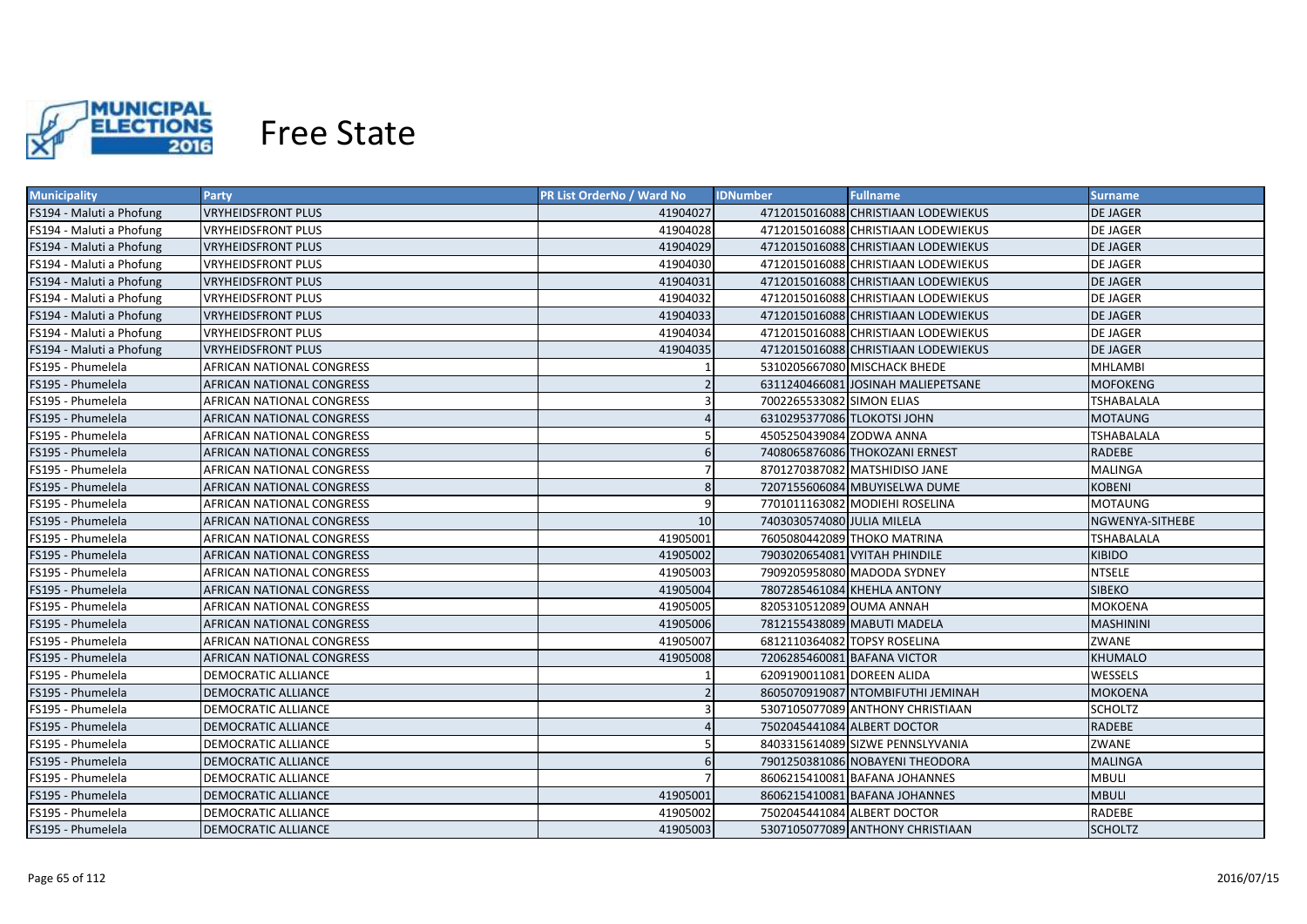

| <b>Municipality</b> | <b>Party</b>                     | <b>PR List OrderNo / Ward No</b> | <b>Fullname</b><br><b>IDNumber</b>     | <b>Surname</b>     |
|---------------------|----------------------------------|----------------------------------|----------------------------------------|--------------------|
| FS195 - Phumelela   | DEMOCRATIC ALLIANCE              | 41905004                         | 8403315614089 SIZWE PENNSLYVANIA       | ZWANE              |
| FS195 - Phumelela   | DEMOCRATIC ALLIANCE              | 41905005                         | 7008020301087 MAMOHODI LYNETTE         | <b>DHLAMINI</b>    |
| FS195 - Phumelela   | DEMOCRATIC ALLIANCE              | 41905006                         | 7901250381086 NOBAYENI THEODORA        | <b>MALINGA</b>     |
| FS195 - Phumelela   | DEMOCRATIC ALLIANCE              | 41905007                         | 6209190011081 DOREEN ALIDA             | <b>WESSELS</b>     |
| FS195 - Phumelela   | <b>DEMOCRATIC ALLIANCE</b>       | 41905008                         | 8605070919087 NTOMBIFUTHI JEMINAH      | <b>MOKOENA</b>     |
| FS195 - Phumelela   | <b>ECONOMIC FREEDOM FIGHTERS</b> |                                  | 8206201209082 BUHLE                    | <b>MTHOMBENI</b>   |
| FS195 - Phumelela   | ECONOMIC FREEDOM FIGHTERS        |                                  | 6505020306082 JUMAIMA MAVIS            | RADEBE             |
| FS195 - Phumelela   | <b>ECONOMIC FREEDOM FIGHTERS</b> | $\overline{3}$                   | 8505125654087 THEMBA ENOCK             | <b>SIGASA</b>      |
| FS195 - Phumelela   | <b>ECONOMIC FREEDOM FIGHTERS</b> |                                  | 9504146086089 ATHENKOSI                | <b>VUMBA</b>       |
| FS195 - Phumelela   | <b>ECONOMIC FREEDOM FIGHTERS</b> |                                  | 8606141324083 NTOMBIFUTHI THEODORA     | <b>MLANGENI</b>    |
| FS195 - Phumelela   | <b>ECONOMIC FREEDOM FIGHTERS</b> | 6                                | 7110090386087 THOKO ELIZABETH          | <b>NTSELE</b>      |
| FS195 - Phumelela   | <b>ECONOMIC FREEDOM FIGHTERS</b> | 41905001                         | 7603295821080 THEMBA RICHARD           | <b>NKOSI</b>       |
| FS195 - Phumelela   | ECONOMIC FREEDOM FIGHTERS        | 41905002                         | 6911045598085 MAFIKA TIMOTHY           | <b>MBATHA</b>      |
| FS195 - Phumelela   | <b>ECONOMIC FREEDOM FIGHTERS</b> | 41905003                         | 5604045299082 THULANI SAMUEL           | <b>MGAGA</b>       |
| FS195 - Phumelela   | <b>ECONOMIC FREEDOM FIGHTERS</b> | 41905004                         | 7411095669083 THYS JOSHUA              | QUEBO              |
| FS195 - Phumelela   | <b>ECONOMIC FREEDOM FIGHTERS</b> | 41905005                         | 7504215374087 THAMSANQA JAMES GOODWILL | <b>TSHABALALA</b>  |
| FS195 - Phumelela   | <b>ECONOMIC FREEDOM FIGHTERS</b> | 41905006                         | 8610011317086 INNOCENTIA THULISILE     | RADEBE             |
| FS195 - Phumelela   | <b>ECONOMIC FREEDOM FIGHTERS</b> | 41905007                         | 7503066294089 JABULANI AMOS            | <b>MSIMANGA</b>    |
| FS195 - Phumelela   | <b>ECONOMIC FREEDOM FIGHTERS</b> | 41905008                         | 8801220931086 NTOMBIFUTHI VIRGINIA     | <b>KHANYE</b>      |
| FS195 - Phumelela   | <b>INDEPENDENT CANDIDATE</b>     | 41905001                         | 7010205415088 MABUTHO PETRUS           | <b>MOLOI</b>       |
| FS195 - Phumelela   | <b>INDEPENDENT CANDIDATE</b>     | 41905008                         | 7010205415088 MABUTHO PETRUS           | <b>MOLOI</b>       |
| FS195 - Phumelela   | <b>VRYHEIDSFRONT PLUS</b>        |                                  | 5201135054087 JACOBUS HERCULES         | <b>VAN NIEKERK</b> |
| FS195 - Phumelela   | <b>VRYHEIDSFRONT PLUS</b>        | $\mathcal{P}$                    | 8112245120089 JOHANNES MARTHUNIS       | <b>VAN NIEKERK</b> |
| FS195 - Phumelela   | <b>VRYHEIDSFRONT PLUS</b>        | 41905001                         | 8112245120089 JOHANNES MARTHUNIS       | <b>VAN NIEKERK</b> |
| FS195 - Phumelela   | VRYHEIDSFRONT PLUS               | 41905002                         | 5201135054087 JACOBUS HERCULES         | <b>VAN NIEKERK</b> |
| FS195 - Phumelela   | <b>VRYHEIDSFRONT PLUS</b>        | 41905003                         | 5201135054087 JACOBUS HERCULES         | <b>VAN NIEKERK</b> |
| FS195 - Phumelela   | VRYHEIDSFRONT PLUS               | 41905004                         | 5201135054087 JACOBUS HERCULES         | VAN NIEKERK        |
| FS195 - Phumelela   | <b>VRYHEIDSFRONT PLUS</b>        | 41905005                         | 8112245120089 JOHANNES MARTHUNIS       | VAN NIEKERK        |
| FS195 - Phumelela   | VRYHEIDSFRONT PLUS               | 41905006                         | 8112245120089 JOHANNES MARTHUNIS       | <b>VAN NIEKERK</b> |
| FS195 - Phumelela   | VRYHEIDSFRONT PLUS               | 41905007                         | 8112245120089 JOHANNES MARTHUNIS       | <b>VAN NIEKERK</b> |
| FS195 - Phumelela   | <b>VRYHEIDSFRONT PLUS</b>        | 41905008                         | 8112245120089 JOHANNES MARTHUNIS       | <b>VAN NIEKERK</b> |
| FS196 - Mantsopa    | AFRICAN NATIONAL CONGRESS        |                                  | 7403275374089 MOHAPI JAMES             | MODUKA             |
| FS196 - Mantsopa    | AFRICAN NATIONAL CONGRESS        |                                  | 6704080287080 MMAMAMA EUNICE           | <b>TSOENE</b>      |
| FS196 - Mantsopa    | AFRICAN NATIONAL CONGRESS        |                                  | 7008250115082 YVONNE JANE              | <b>JACOBS</b>      |
| FS196 - Mantsopa    | AFRICAN NATIONAL CONGRESS        |                                  | 8209105344088 SECHABA EDWARD           | <b>TLALI</b>       |
| FS196 - Mantsopa    | AFRICAN NATIONAL CONGRESS        |                                  | 5809290747087 MAPULENG ANNA            | <b>MAJARA</b>      |
| FS196 - Mantsopa    | AFRICAN NATIONAL CONGRESS        | 6                                | 7407245418082 KHETHANG IGNITIUS        | <b>TIGELI</b>      |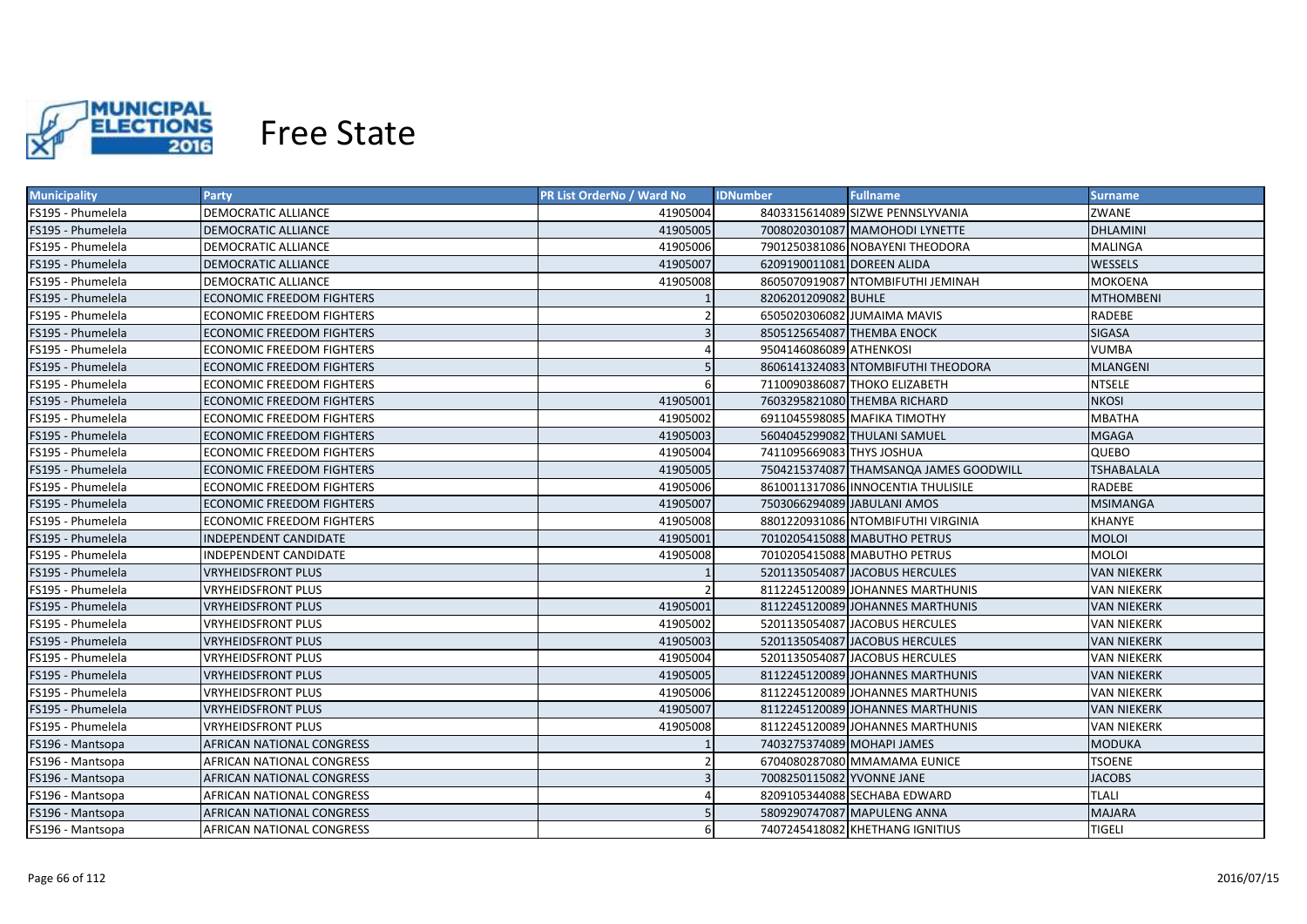

| <b>Municipality</b> | <b>Party</b>                       | <b>PR List OrderNo / Ward No</b> | <b>Fullname</b><br><b>IDNumber</b>   | <b>Surname</b>   |
|---------------------|------------------------------------|----------------------------------|--------------------------------------|------------------|
| FS196 - Mantsopa    | AFRICAN NATIONAL CONGRESS          |                                  | 6906140173081 PRESCILLA              | VAN VOLLENHOVEN  |
| FS196 - Mantsopa    | AFRICAN NATIONAL CONGRESS          | 8                                | 6606035461084 MVUYO ELIOTT           | <b>NCWADA</b>    |
| FS196 - Mantsopa    | AFRICAN NATIONAL CONGRESS          | $\overline{9}$                   | 8403240117083 SYLVIA MABEL           | <b>VISAGIE</b>   |
| FS196 - Mantsopa    | AFRICAN NATIONAL CONGRESS          | 10                               | 7009065319083 KALOLI JACOB           | <b>TSOENE</b>    |
| FS196 - Mantsopa    | AFRICAN NATIONAL CONGRESS          | 11                               | 6608140408083 MAMOIPONE MIRIAM       | <b>DEEU</b>      |
| FS196 - Mantsopa    | AFRICAN NATIONAL CONGRESS          | 12                               | 6904010303086 MATHEKO CECILIA        | <b>TSOENYANE</b> |
| FS196 - Mantsopa    | AFRICAN NATIONAL CONGRESS          | 13                               | 4904155319089 SELLO DENEYS           | <b>NTSEPE</b>    |
| FS196 - Mantsopa    | AFRICAN NATIONAL CONGRESS          | 41906001                         | 8505186069084 SHUPING QOLILE GILBERT | <b>GABA</b>      |
| FS196 - Mantsopa    | AFRICAN NATIONAL CONGRESS          | 41906002                         | 7908055742081 MALIMABE PIET          | NAKALEBE         |
| FS196 - Mantsopa    | AFRICAN NATIONAL CONGRESS          | 41906003                         | 5403200794080 BONINI EVELYN          | <b>MEYA</b>      |
| FS196 - Mantsopa    | AFRICAN NATIONAL CONGRESS          | 41906004                         | 7803145545083 NTITSOENYANE JOSEPH    | <b>THAISI</b>    |
| FS196 - Mantsopa    | AFRICAN NATIONAL CONGRESS          | 41906005                         | 8012175563086 TSHEPO DANIEL          | <b>MOLEFE</b>    |
| FS196 - Mantsopa    | AFRICAN NATIONAL CONGRESS          | 41906006                         | 7407245418082 KHETHANG IGNITIUS      | <b>TIGELI</b>    |
| FS196 - Mantsopa    | AFRICAN NATIONAL CONGRESS          | 41906007                         | 8401185801083 ABEDNEGO LEPHALLO      | KOUVELDT         |
| FS196 - Mantsopa    | AFRICAN NATIONAL CONGRESS          | 41906008                         | 6412035397083 LEFA PETRUS            | MOLETSANE        |
| FS196 - Mantsopa    | AFRICAN NATIONAL CONGRESS          | 41906009                         | 8312206224082 GODFREY MATSHEO        | <b>SEOE</b>      |
| FS196 - Mantsopa    | AFRICAN PEOPLE'S CONVENTION        |                                  | 7311140509088 DISEBO EVELYN          | <b>MPONYA</b>    |
| FS196 - Mantsopa    | <b>AFRICAN PEOPLE'S CONVENTION</b> | $\overline{2}$                   | 7510135285089 NGANE PETRUS           | <b>TLADI</b>     |
| FS196 - Mantsopa    | AFRICAN PEOPLE'S CONVENTION        | $\overline{3}$                   | 7012145336085 MOLEFI JOSEPH          | <b>TSOAELI</b>   |
| FS196 - Mantsopa    | AFRICAN PEOPLE'S CONVENTION        |                                  | 8611111561086 MANTSHO ELISA          | TLADI            |
| FS196 - Mantsopa    | AFRICAN PEOPLE'S CONVENTION        |                                  | 7804066042084 THABISO PAULUSE        | <b>RAKAUOANE</b> |
| FS196 - Mantsopa    | AFRICAN PEOPLE'S CONVENTION        | 41906001                         | 7804066042084 THABISO PAULUSE        | RAKAUOANE        |
| FS196 - Mantsopa    | AFRICAN PEOPLE'S CONVENTION        | 41906002                         | 7311140509088 DISEBO EVELYN          | <b>MPONYA</b>    |
| FS196 - Mantsopa    | AFRICAN PEOPLE'S CONVENTION        | 41906003                         | 8611111561086 MANTSHO ELISA          | <b>TLADI</b>     |
| FS196 - Mantsopa    | AFRICAN PEOPLE'S CONVENTION        | 41906004                         | 7012145336085 MOLEFI JOSEPH          | <b>TSOAELI</b>   |
| FS196 - Mantsopa    | AFRICAN PEOPLE'S CONVENTION        | 41906005                         | 7510135285089 NGANE PETRUS           | <b>TLADI</b>     |
| FS196 - Mantsopa    | CONGRESS OF THE PEOPLE             |                                  | 6106245696082 BONAKELE MATHEWS       | <b>SANI</b>      |
| FS196 - Mantsopa    | CONGRESS OF THE PEOPLE             | 41906001                         | 6909125389086 TEBOHO JOHANNES        | <b>THOABALA</b>  |
| FS196 - Mantsopa    | CONGRESS OF THE PEOPLE             | 41906002                         | 9201261222082 MASABATA MAVIS         | RABOLINYANE      |
| FS196 - Mantsopa    | CONGRESS OF THE PEOPLE             | 41906003                         | 4607085531083 MOLEFE EDWIN           | LEHASA           |
| FS196 - Mantsopa    | CONGRESS OF THE PEOPLE             | 41906004                         | 8309020803083 NTSOAKI EDITH          | <b>KHOJANE</b>   |
| FS196 - Mantsopa    | CONGRESS OF THE PEOPLE             | 41906005                         | 6106245696082 BONAKELE MATHEWS       | SANI             |
| FS196 - Mantsopa    | CONGRESS OF THE PEOPLE             | 41906006                         | 7607265333083 THABANG PETRUS         | <b>KHASIPE</b>   |
| FS196 - Mantsopa    | CONGRESS OF THE PEOPLE             | 41906009                         | 9008165617089 PAULUS LEFU            | NYONKOANE        |
| FS196 - Mantsopa    | <b>DEMOCRATIC ALLIANCE</b>         |                                  | 7104010322082 TANIA                  | <b>HALSE</b>     |
| FS196 - Mantsopa    | <b>DEMOCRATIC ALLIANCE</b>         |                                  | 8707195199080 RAKHOMO TIMOTHY        | MPAKATHE         |
| FS196 - Mantsopa    | <b>DEMOCRATIC ALLIANCE</b>         |                                  | 6603265066089 DEWALD JACOBUS         | <b>HATTINGH</b>  |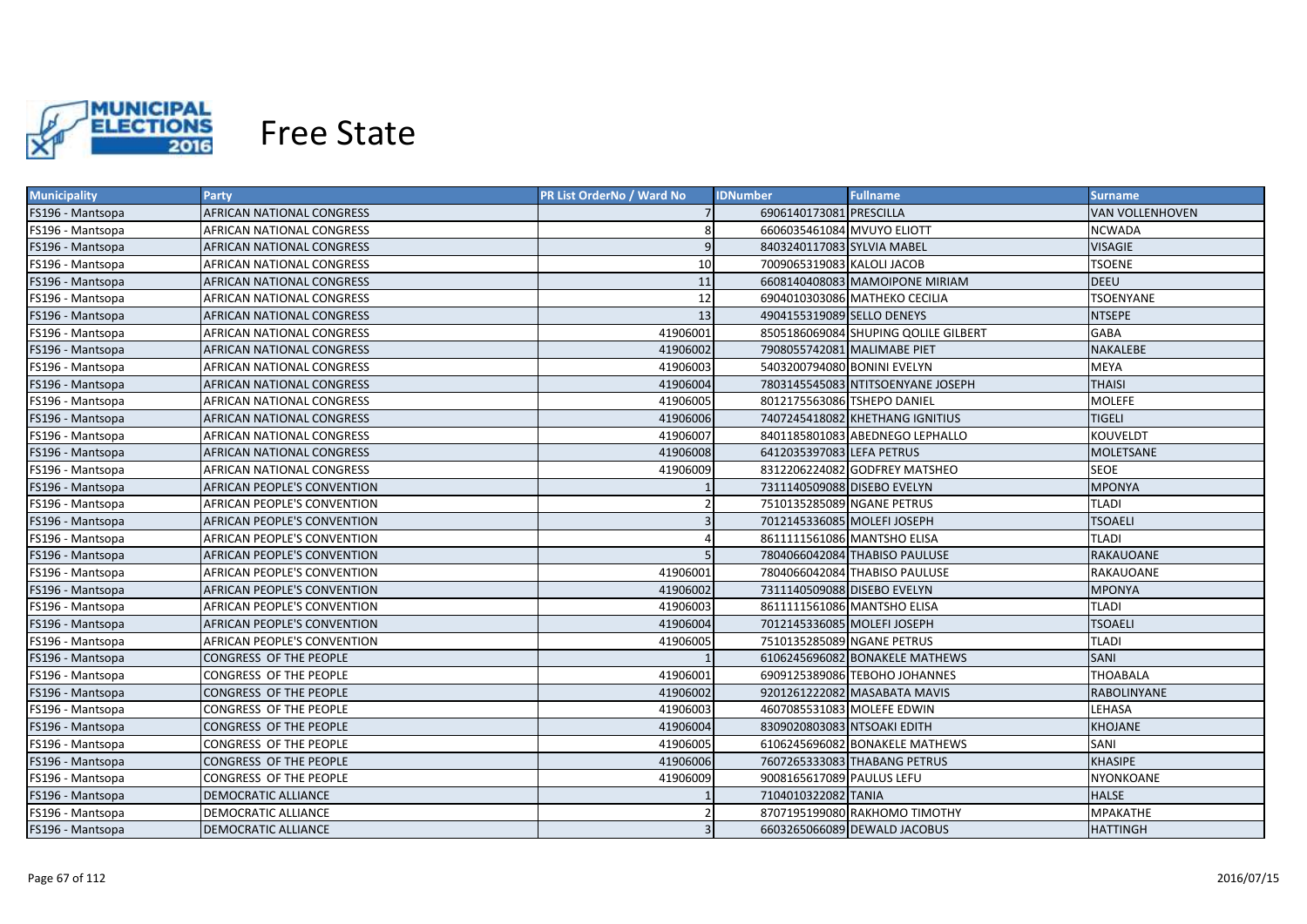

| <b>Municipality</b> | <b>Party</b>                     | PR List OrderNo / Ward No | <b>IDNumber</b>             | <b>Fullname</b>                  | <b>Surname</b>  |
|---------------------|----------------------------------|---------------------------|-----------------------------|----------------------------------|-----------------|
| FS196 - Mantsopa    | DEMOCRATIC ALLIANCE              |                           | 8003225335088 MOLEFI SIMON  |                                  | MALISE          |
| FS196 - Mantsopa    | DEMOCRATIC ALLIANCE              |                           |                             | 8107180922085 MOITHERI CAROLINE  | <b>TSHOTSHO</b> |
| FS196 - Mantsopa    | DEMOCRATIC ALLIANCE              | 6                         |                             | 8104120624087 JULIA MAPASEKA     | <b>KOTSI</b>    |
| FS196 - Mantsopa    | DEMOCRATIC ALLIANCE              |                           |                             | 7803075623082 JOHANNES KHAHLISO  | <b>MARITI</b>   |
| FS196 - Mantsopa    | DEMOCRATIC ALLIANCE              | 41906001                  |                             | 8707195199080 RAKHOMO TIMOTHY    | <b>MPAKATHE</b> |
| FS196 - Mantsopa    | DEMOCRATIC ALLIANCE              | 41906002                  |                             | 8707195199080 RAKHOMO TIMOTHY    | MPAKATHE        |
| FS196 - Mantsopa    | DEMOCRATIC ALLIANCE              | 41906003                  |                             | 7803075623082 JOHANNES KHAHLISO  | <b>MARITI</b>   |
| FS196 - Mantsopa    | DEMOCRATIC ALLIANCE              | 41906004                  |                             | 7803075623082 JOHANNES KHAHLISO  | <b>MARITI</b>   |
| FS196 - Mantsopa    | DEMOCRATIC ALLIANCE              | 41906005                  | 8003225335088 MOLEFI SIMON  |                                  | MALISE          |
| FS196 - Mantsopa    | <b>DEMOCRATIC ALLIANCE</b>       | 41906006                  |                             | 8104120624087 JULIA MAPASEKA     | <b>KOTSI</b>    |
| FS196 - Mantsopa    | DEMOCRATIC ALLIANCE              | 41906007                  | 7104010322082 TANIA         |                                  | <b>HALSE</b>    |
| FS196 - Mantsopa    | DEMOCRATIC ALLIANCE              | 41906008                  |                             | 6603265066089 DEWALD JACOBUS     | <b>HATTINGH</b> |
| FS196 - Mantsopa    | DEMOCRATIC ALLIANCE              | 41906009                  |                             | 8107180922085 MOITHERI CAROLINE  | <b>TSHOTSHO</b> |
| FS196 - Mantsopa    | <b>ECONOMIC FREEDOM FIGHTERS</b> |                           | 6004285630089 SEKATE JAMES  |                                  | <b>MOSES</b>    |
| FS196 - Mantsopa    | <b>ECONOMIC FREEDOM FIGHTERS</b> | $\overline{2}$            |                             | 8804140364081 BOEZWA ADELINA     | <b>MABOZA</b>   |
| FS196 - Mantsopa    | ECONOMIC FREEDOM FIGHTERS        | $\overline{3}$            |                             | 8603016259080 BARNARD TEBOHO     | <b>MAFAESA</b>  |
| FS196 - Mantsopa    | <b>ECONOMIC FREEDOM FIGHTERS</b> |                           |                             | 8404130748086 NTSEBENG MARIA     | TLADI           |
| FS196 - Mantsopa    | ECONOMIC FREEDOM FIGHTERS        |                           | 8701015201085 ISAAC SEUN    |                                  | <b>ROESTOFF</b> |
| FS196 - Mantsopa    | <b>ECONOMIC FREEDOM FIGHTERS</b> | 6                         |                             | 9011161116080 MOLEBOGENG GLADYS  | MOKHETHI        |
| FS196 - Mantsopa    | <b>ECONOMIC FREEDOM FIGHTERS</b> | $\overline{7}$            |                             | 8709080390089 CLEMENTINA MALEFU  | <b>MOHATA</b>   |
| FS196 - Mantsopa    | <b>ECONOMIC FREEDOM FIGHTERS</b> | 8                         |                             | 8106075513082 NDABENI DAKLEK     | <b>NYILA</b>    |
| FS196 - Mantsopa    | <b>ECONOMIC FREEDOM FIGHTERS</b> | 9                         | 6906050053083 JOHANNA       |                                  | <b>PIETERSE</b> |
| FS196 - Mantsopa    | <b>ECONOMIC FREEDOM FIGHTERS</b> | 10                        | 9012210220089 MPHO EDITH    |                                  | <b>TLALI</b>    |
| FS196 - Mantsopa    | <b>ECONOMIC FREEDOM FIGHTERS</b> | 11                        |                             | 6403110281086 MAFIHLASE MARTHA   | LEFERA          |
| FS196 - Mantsopa    | ECONOMIC FREEDOM FIGHTERS        | 12                        |                             | 7908145479082 LETHOLA REGINALD   | SALEMANE        |
| FS196 - Mantsopa    | ECONOMIC FREEDOM FIGHTERS        | 13                        |                             | 9106210478083 VIVIAN MATLALENG   | MOLEME          |
| FS196 - Mantsopa    | ECONOMIC FREEDOM FIGHTERS        | 14                        | 8309125965084 TSELISO AZAEL |                                  | KHAILE          |
| FS196 - Mantsopa    | ECONOMIC FREEDOM FIGHTERS        | 15                        |                             | 6506280392085 MASEABATA MARIA    | MOROBANE        |
| FS196 - Mantsopa    | ECONOMIC FREEDOM FIGHTERS        | 16                        |                             | 6510107013080 JOSEPH PHESHELA    | <b>KOETLE</b>   |
| FS196 - Mantsopa    | ECONOMIC FREEDOM FIGHTERS        | 17                        |                             | 6612300339088 MAKHALA MARTHA     | RALIILE         |
| FS196 - Mantsopa    | ECONOMIC FREEDOM FIGHTERS        | 18                        | 7709215942086 MATHAI DAVID  |                                  | <b>SHATA</b>    |
| FS196 - Mantsopa    | ECONOMIC FREEDOM FIGHTERS        | 19                        |                             | 8011175472082 MOKETE PAULOS      | <b>TLADI</b>    |
| FS196 - Mantsopa    | ECONOMIC FREEDOM FIGHTERS        | 20                        |                             | 7301075307087 MOKHELE DAVID      | <b>MOEKETSI</b> |
| FS196 - Mantsopa    | ECONOMIC FREEDOM FIGHTERS        | 21                        |                             | 8509190676082 DIKELEDI AUGUSTINE | MASAKALA        |
| FS196 - Mantsopa    | <b>ECONOMIC FREEDOM FIGHTERS</b> | 41906001                  |                             | 7311245471085 MOTLHOLO JOSEPH    | <b>KHABISI</b>  |
| FS196 - Mantsopa    | ECONOMIC FREEDOM FIGHTERS        | 41906002                  | 7903145300081 SENTLE JOSEPH |                                  | <b>NKIANE</b>   |
| FS196 - Mantsopa    | <b>ECONOMIC FREEDOM FIGHTERS</b> | 41906003                  | 6701040236082 DINEO GLORIA  |                                  | <b>NHLAPO</b>   |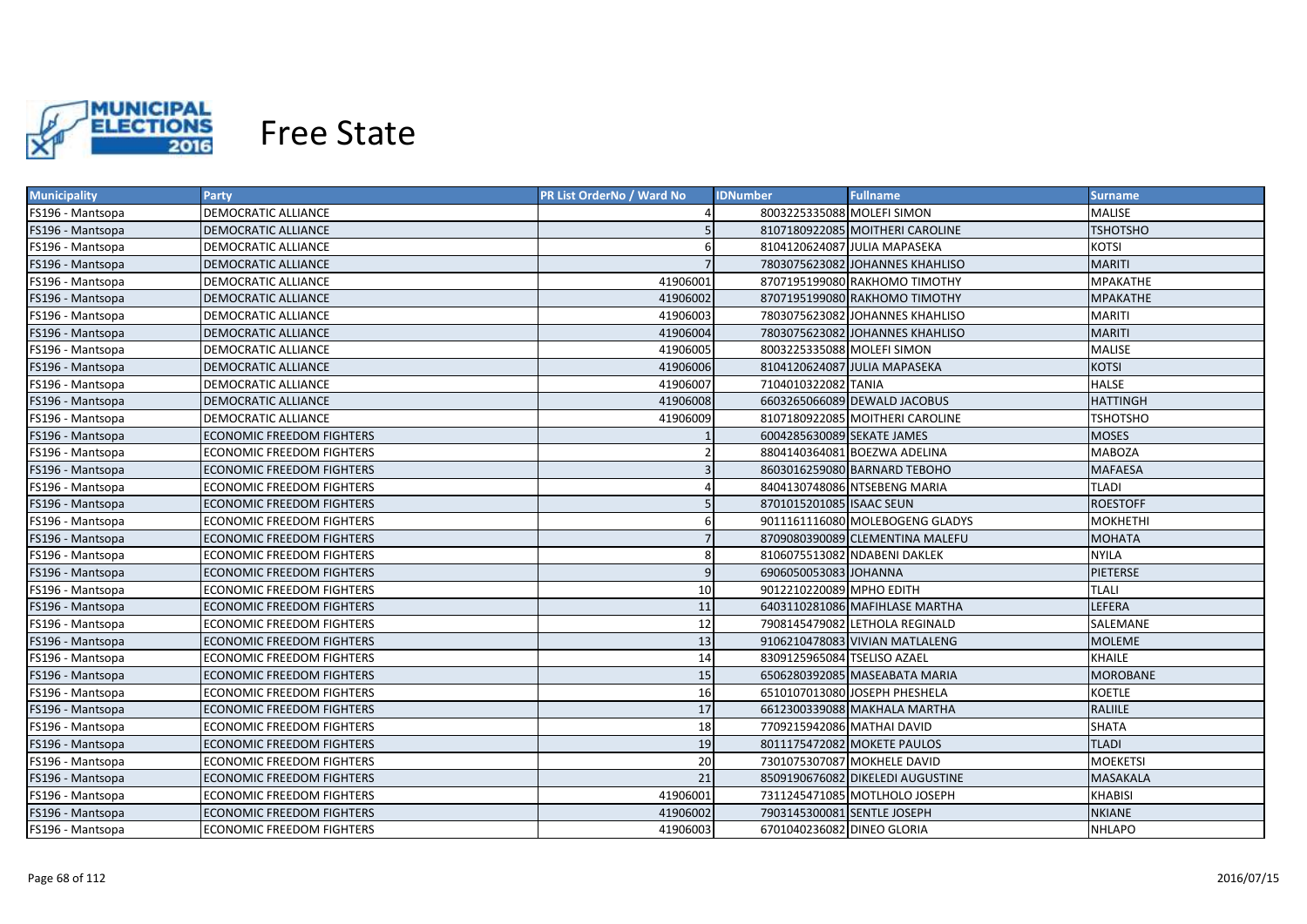

| <b>Municipality</b>     | Party                              | <b>PR List OrderNo / Ward No</b> | <b>IDNumber</b><br><b>Fullname</b>        | <b>Surname</b>    |
|-------------------------|------------------------------------|----------------------------------|-------------------------------------------|-------------------|
| FS196 - Mantsopa        | <b>ECONOMIC FREEDOM FIGHTERS</b>   | 41906004                         | 5705160622089 MALITABA JUDY               | <b>MAKOABA</b>    |
| FS196 - Mantsopa        | ECONOMIC FREEDOM FIGHTERS          | 41906005                         | 7101275505088 MAHLOMOLA SHADRACK          | <b>MOKOTJO</b>    |
| FS196 - Mantsopa        | ECONOMIC FREEDOM FIGHTERS          | 41906006                         | 6007275731080 PHELLO SAMUEL               | <b>MOHATA</b>     |
| FS196 - Mantsopa        | ECONOMIC FREEDOM FIGHTERS          | 41906007                         | 6912285580080 NTENGO SHANE                | <b>MKWANAZI</b>   |
| FS196 - Mantsopa        | <b>ECONOMIC FREEDOM FIGHTERS</b>   | 41906008                         | 6902175343087 RANKOANE ISAAC              | <b>MOHONO</b>     |
| FS196 - Mantsopa        | ECONOMIC FREEDOM FIGHTERS          | 41906009                         | 8509190676082 DIKELEDI AUGUSTINE          | MASAKALA          |
| FS196 - Mantsopa        | UNITED RESIDENTS FRONT             |                                  | 7404235472088 TEFO JOSEPH                 | <b>LIKOTSI</b>    |
| FS196 - Mantsopa        | UNITED RESIDENTS FRONT             |                                  | 6808305346082 THABISO BERNARD             | <b>THOABALA</b>   |
| FS196 - Mantsopa        | UNITED RESIDENTS FRONT             | $\overline{3}$                   | 9112261376085 PALESA PATRICIA             | LEEBA             |
| FS196 - Mantsopa        | UNITED RESIDENTS FRONT             |                                  | 6405150257082 PULANE CHRESTINA            | <b>THATENG</b>    |
| FS196 - Mantsopa        | UNITED RESIDENTS FRONT             |                                  | 8608266104084 REFILWE RAPHAEL             | LEEBA             |
| <b>FS196 - Mantsopa</b> | UNITED RESIDENTS FRONT             | 41906001                         | 9112261376085 PALESA PATRICIA             | LEEBA             |
| FS196 - Mantsopa        | UNITED RESIDENTS FRONT             | 41906002                         | 7404235472088 TEFO JOSEPH                 | <b>LIKOTSI</b>    |
| FS196 - Mantsopa        | UNITED RESIDENTS FRONT             | 41906003                         | 8704185893087 THABO ISAAC                 | <b>THATENG</b>    |
| FS196 - Mantsopa        | UNITED RESIDENTS FRONT             | 41906004                         | 9112261376085 PALESA PATRICIA             | LEEBA             |
| FS196 - Mantsopa        | UNITED RESIDENTS FRONT             | 41906005                         | 8608266104084 REFILWE RAPHAEL             | LEEBA             |
| FS196 - Mantsopa        | UNITED RESIDENTS FRONT             | 41906006                         | 6405150257082 PULANE CHRESTINA            | <b>THATENG</b>    |
| FS196 - Mantsopa        | UNITED RESIDENTS FRONT             | 41906007                         | 6808305346082 THABISO BERNARD             | <b>THOABALA</b>   |
| FS196 - Mantsopa        | UNITED RESIDENTS FRONT             | 41906008                         | 8704185893087 THABO ISAAC                 | <b>THATENG</b>    |
| FS196 - Mantsopa        | UNITED RESIDENTS FRONT             | 41906009                         | 7404235472088 TEFO JOSEPH                 | <b>LIKOTSI</b>    |
| FS196 - Mantsopa        | <b>VRYHEIDSFRONT PLUS</b>          |                                  | 8007035021085 MARIUS                      | <b>BOTHA</b>      |
| FS196 - Mantsopa        | <b>VRYHEIDSFRONT PLUS</b>          | 41906001                         | 8007035021085 MARIUS                      | <b>BOTHA</b>      |
| FS196 - Mantsopa        | <b>VRYHEIDSFRONT PLUS</b>          | 41906002                         | 8007035021085 MARIUS                      | <b>BOTHA</b>      |
| FS196 - Mantsopa        | VRYHEIDSFRONT PLUS                 | 41906003                         | 8007035021085 MARIUS                      | <b>BOTHA</b>      |
| FS196 - Mantsopa        | <b>VRYHEIDSFRONT PLUS</b>          | 41906004                         | 8007035021085 MARIUS                      | <b>BOTHA</b>      |
| FS196 - Mantsopa        | <b>VRYHEIDSFRONT PLUS</b>          | 41906005                         | 8007035021085 MARIUS                      | <b>BOTHA</b>      |
| FS196 - Mantsopa        | <b>VRYHEIDSFRONT PLUS</b>          | 41906006                         | 8007035021085 MARIUS                      | <b>BOTHA</b>      |
| FS196 - Mantsopa        | <b>VRYHEIDSFRONT PLUS</b>          | 41906007                         | 8007035021085 MARIUS                      | <b>BOTHA</b>      |
| FS196 - Mantsopa        | <b>VRYHEIDSFRONT PLUS</b>          | 41906008                         | 8007035021085 MARIUS                      | <b>BOTHA</b>      |
| FS196 - Mantsopa        | <b>VRYHEIDSFRONT PLUS</b>          | 41906009                         | 8007035021085 MARIUS                      | <b>BOTHA</b>      |
| FS201 - Moghaka         | AFRICAN CHRISTIAN DEMOCRATIC PARTY |                                  | 4612180042085 ELIZABETH CATHARINA JOHANNA | <b>RAUTENBACH</b> |
| FS201 - Moghaka         | AFRICAN CHRISTIAN DEMOCRATIC PARTY |                                  | 4604175100085 PIETER                      | PIETERSEN         |
| FS201 - Moghaka         | AFRICAN CHRISTIAN DEMOCRATIC PARTY | 42001001                         | 6205140520080 EVODIA MASELEMANE           | LEHASA            |
| FS201 - Moghaka         | AFRICAN CHRISTIAN DEMOCRATIC PARTY | 42001002                         | 4612180042085 ELIZABETH CATHARINA JOHANNA | RAUTENBACH        |
| FS201 - Moghaka         | AFRICAN CHRISTIAN DEMOCRATIC PARTY | 42001003                         | 7306175745086 DANIEL RAKORO               | <b>MOROENYANE</b> |
| FS201 - Moghaka         | AFRICAN CHRISTIAN DEMOCRATIC PARTY | 42001004                         | 8305020843087 KELEBOGILE FLORENCE         | <b>SEBOGOLI</b>   |
| FS201 - Moghaka         | AFRICAN CHRISTIAN DEMOCRATIC PARTY | 42001005                         | 6803110500080 MMADITABA ELISA             | <b>MOTETE</b>     |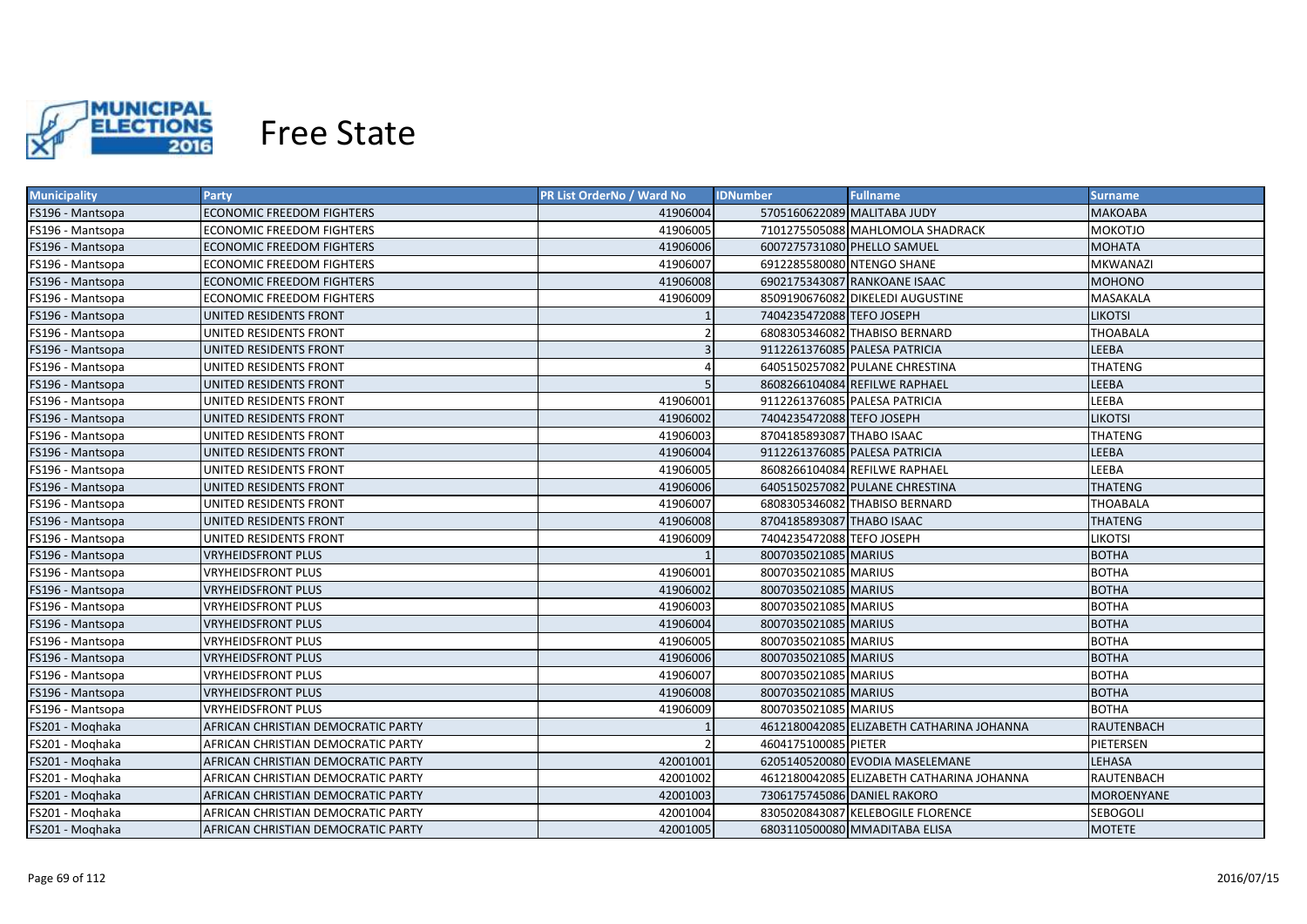

| <b>Municipality</b> | <b>Party</b>                       | <b>PR List OrderNo / Ward No</b> | <b>IDNumber</b>              | <b>Fullname</b>                             | <b>Surname</b>   |
|---------------------|------------------------------------|----------------------------------|------------------------------|---------------------------------------------|------------------|
| FS201 - Moghaka     | AFRICAN CHRISTIAN DEMOCRATIC PARTY | 42001007                         |                              | 6812201024082 MAKHOKOLOTSO LYDIA            | <b>CHAKELA</b>   |
| FS201 - Moghaka     | AFRICAN CHRISTIAN DEMOCRATIC PARTY | 42001008                         |                              | 8305020843087 KELEBOGILE FLORENCE           | <b>SEBOGOLI</b>  |
| FS201 - Moghaka     | AFRICAN CHRISTIAN DEMOCRATIC PARTY | 42001010                         | 4604175100085 PIETER         |                                             | PIETERSEN        |
| FS201 - Moghaka     | AFRICAN CHRISTIAN DEMOCRATIC PARTY | 42001011                         |                              | 7411210362085 MASINGOANENG KATRINA          | <b>SETSELI</b>   |
| FS201 - Moghaka     | AFRICAN CHRISTIAN DEMOCRATIC PARTY | 42001013                         |                              | 4612180042085 ELIZABETH CATHARINA JOHANNA   | RAUTENBACH       |
| FS201 - Moghaka     | AFRICAN CHRISTIAN DEMOCRATIC PARTY | 42001015                         | 7509075622087 MOLOI JOEL     |                                             | <b>RASENYALO</b> |
| FS201 - Moghaka     | AFRICAN CHRISTIAN DEMOCRATIC PARTY | 42001016                         |                              | 4612180042085 ELIZABETH CATHARINA JOHANNA   | RAUTENBACH       |
| FS201 - Moghaka     | AFRICAN CHRISTIAN DEMOCRATIC PARTY | 42001017                         |                              | 4612180042085 ELIZABETH CATHARINA JOHANNA   | RAUTENBACH       |
| FS201 - Moghaka     | AFRICAN CHRISTIAN DEMOCRATIC PARTY | 42001018                         | 7509075622087 MOLOI JOEL     |                                             | RASENYALO        |
| FS201 - Moghaka     | AFRICAN CHRISTIAN DEMOCRATIC PARTY | 42001019                         | 4604175100085 PIETER         |                                             | PIETERSEN        |
| FS201 - Moghaka     | AFRICAN CHRISTIAN DEMOCRATIC PARTY | 42001020                         |                              | 7412140643081 DORAH MOTSHIDISI              | PADI             |
| FS201 - Moghaka     | AFRICAN CHRISTIAN DEMOCRATIC PARTY | 42001021                         |                              | 7202086254088 ABRAHAM MALEFETSANE           | PHADI            |
| FS201 - Moghaka     | AFRICAN CHRISTIAN DEMOCRATIC PARTY | 42001022                         | 5709030542089 PELAELO ANNA   |                                             | <b>LETHETSA</b>  |
| FS201 - Moqhaka     | AFRICAN NATIONAL CONGRESS          |                                  | 6812025644081 JUSTICE        |                                             | <b>MAREKA</b>    |
| FS201 - Moghaka     | AFRICAN NATIONAL CONGRESS          |                                  |                              | 7109290469081 MOTSHIDISE AGNES              | <b>KOLOI</b>     |
| FS201 - Moqhaka     | AFRICAN NATIONAL CONGRESS          |                                  |                              | 7905010430083 ABIGAIL CLAIRE WITNESS DISEBO | <b>NAKEDI</b>    |
| FS201 - Moghaka     | <b>AFRICAN NATIONAL CONGRESS</b>   |                                  |                              | 5106260610084 MANTEBU ALINA                 | <b>MOKGOSI</b>   |
| FS201 - Moghaka     | AFRICAN NATIONAL CONGRESS          |                                  |                              | 7508270362085 NTHABISENG PATRICIA           | MOKODUTLO        |
| FS201 - Moghaka     | AFRICAN NATIONAL CONGRESS          |                                  |                              | 5204090158083 MAGDALENE LOUISA              | PIETERSEN        |
| FS201 - Moghaka     | AFRICAN NATIONAL CONGRESS          |                                  |                              | 7309100488087 DINEO MAUREEN                 | <b>MAKALE</b>    |
| FS201 - Moghaka     | AFRICAN NATIONAL CONGRESS          | 8                                |                              | 8809090301082 MANTSAMAENG JACQUELINE        | <b>MOHAPI</b>    |
| FS201 - Moghaka     | AFRICAN NATIONAL CONGRESS          | 9                                |                              | 8712130483086 THANDIWE EUNICE               | <b>MBONO</b>     |
| FS201 - Moghaka     | <b>AFRICAN NATIONAL CONGRESS</b>   | 10                               |                              | 4809010554087 FINJA ELIZABETH               | MAGCUNTSU        |
| FS201 - Moghaka     | AFRICAN NATIONAL CONGRESS          | 11                               | 7102085654082 PULE JACOB     |                                             | PHOOKO           |
| FS201 - Moghaka     | AFRICAN NATIONAL CONGRESS          | 12                               |                              | 7803155655087 KHAMPEPE LYSANDER             | <b>KOKAMI</b>    |
| FS201 - Moghaka     | AFRICAN NATIONAL CONGRESS          | 13                               |                              | 5707135346083 MOKONE PATRICK                | <b>THIPANE</b>   |
| FS201 - Moghaka     | AFRICAN NATIONAL CONGRESS          | 14                               |                              | 5803010816082 MAMAKUME ANNAH                | <b>MONOTO</b>    |
| FS201 - Moghaka     | AFRICAN NATIONAL CONGRESS          | 15                               |                              | 5607220073081 ZACHARIA JOHANNA CORNELIA     | <b>MANEFELDT</b> |
| FS201 - Moghaka     | AFRICAN NATIONAL CONGRESS          | 16                               |                              | 8702030263084 VENETIAN BUYISIWE             | <b>SITHOLE</b>   |
| FS201 - Moghaka     | AFRICAN NATIONAL CONGRESS          | 17                               | 4805015486085 THEKO JOSEPH   |                                             | <b>LEOKAOKE</b>  |
| FS201 - Moghaka     | AFRICAN NATIONAL CONGRESS          | 18                               |                              | 6006035761080 PHUMELELO APRIL               | <b>DABI</b>      |
| FS201 - Moghaka     | AFRICAN NATIONAL CONGRESS          | 19                               | 7710315355088 THABO ELISHA   |                                             | <b>CHABEDI</b>   |
| FS201 - Moghaka     | AFRICAN NATIONAL CONGRESS          | 20                               |                              | 5609180683081 FLORENCE MINOR                | <b>TAJE</b>      |
| FS201 - Moqhaka     | AFRICAN NATIONAL CONGRESS          | 21                               |                              | 4912080649082 ALINA MATSHIDISHO SELLOANE    | <b>DIRE</b>      |
| FS201 - Moghaka     | AFRICAN NATIONAL CONGRESS          | 22                               |                              | 6401018200083 NOMAZATHI WALTER              | <b>MKHOTHENI</b> |
| FS201 - Moghaka     | AFRICAN NATIONAL CONGRESS          | 23                               |                              | 8310150394083 MAMODISE SUZAN                | <b>MAHLATSI</b>  |
| FS201 - Moghaka     | AFRICAN NATIONAL CONGRESS          | 24                               | 7609020448081 DIKELEDI ANNAH |                                             | <b>TAU</b>       |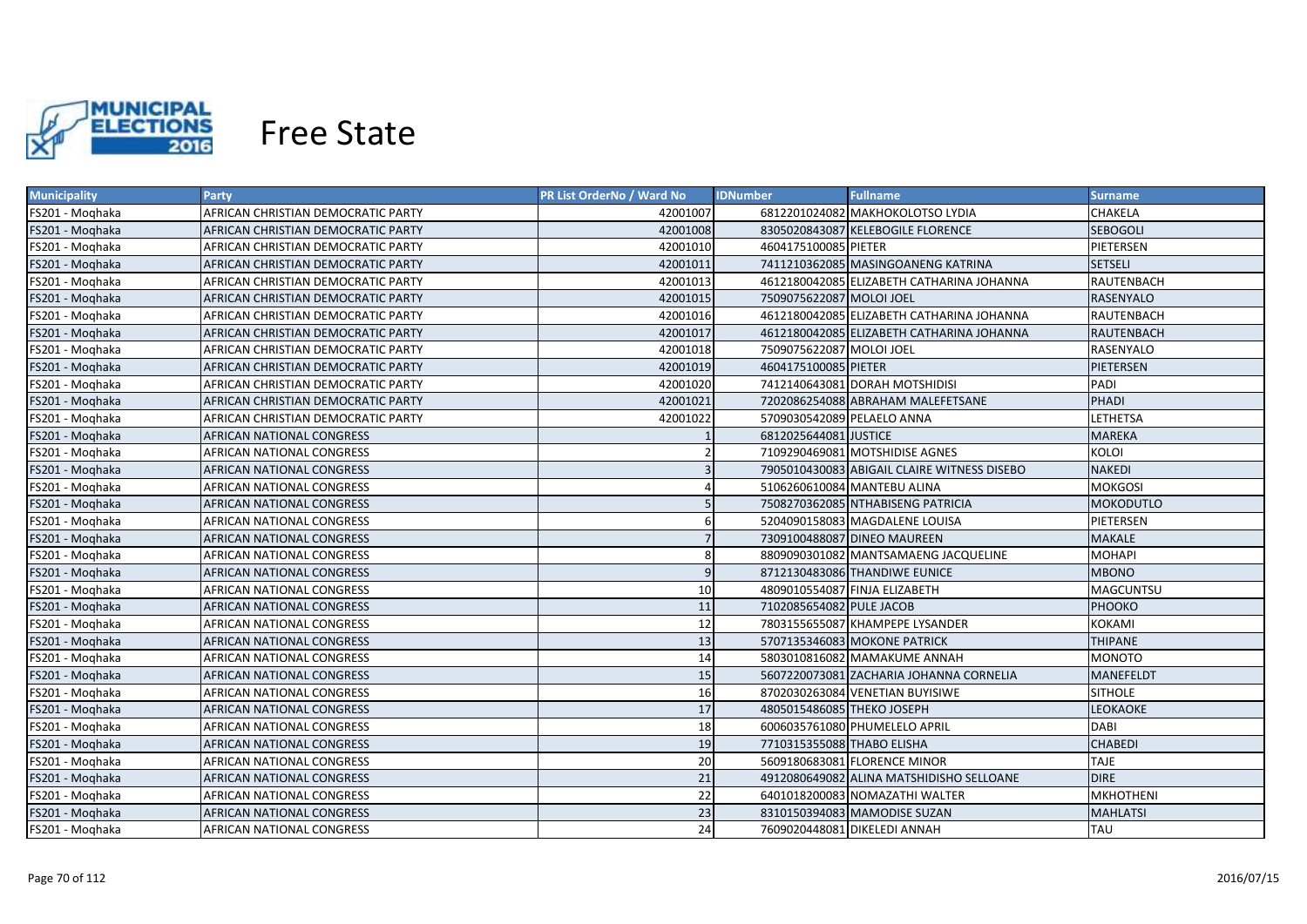

| <b>Municipality</b> | <b>Party</b>                       | <b>PR List OrderNo / Ward No</b> | <b>Fullname</b><br><b>IDNumber</b>      | <b>Surname</b>   |
|---------------------|------------------------------------|----------------------------------|-----------------------------------------|------------------|
| FS201 - Moqhaka     | AFRICAN NATIONAL CONGRESS          | 25                               | 7404030503087 MAJOHANNA DOREEN          | MBONO            |
| FS201 - Moghaka     | AFRICAN NATIONAL CONGRESS          | 42001001                         | 7211215552080 THABO JONAS               | <b>MARAKO</b>    |
| FS201 - Moghaka     | AFRICAN NATIONAL CONGRESS          | 42001002                         | 7001145337086 SELAKE BENJAMIN           | <b>TLADI</b>     |
| FS201 - Moghaka     | AFRICAN NATIONAL CONGRESS          | 42001003                         | 6605140521089 DIKELEDI ELIZABETH        | <b>MOTSUMI</b>   |
| FS201 - Moghaka     | AFRICAN NATIONAL CONGRESS          | 42001004                         | 7205040887083 MMANOKO EVODIA            | <b>MNTUZE</b>    |
| FS201 - Moghaka     | AFRICAN NATIONAL CONGRESS          | 42001005                         | 7901060557081 MARIA MMANGAKA            | <b>GREEN</b>     |
| FS201 - Moghaka     | AFRICAN NATIONAL CONGRESS          | 42001006                         | 8109175353086 MPHO VICTOR               | <b>MOKOTEDI</b>  |
| FS201 - Moghaka     | AFRICAN NATIONAL CONGRESS          | 42001007                         | 7909275319080 LERATA DANIEL             | <b>BOLOFO</b>    |
| FS201 - Moghaka     | AFRICAN NATIONAL CONGRESS          | 42001008                         | 8310150394083 MAMODISE SUZAN            | <b>MAHLATSI</b>  |
| FS201 - Moghaka     | AFRICAN NATIONAL CONGRESS          | 42001009                         | 4807185586082 OUPA APRIL                | <b>LEBOKO</b>    |
| FS201 - Moghaka     | AFRICAN NATIONAL CONGRESS          | 42001010                         | 8209115527086 MPHO SAMUEL               | <b>CHAKANE</b>   |
| FS201 - Moghaka     | AFRICAN NATIONAL CONGRESS          | 42001011                         | 7108045324088 HIETTIE GREGOLINE         | <b>MAKAE</b>     |
| FS201 - Moghaka     | AFRICAN NATIONAL CONGRESS          | 42001012                         | 6410070511089 VUELWA LYDIA              | <b>MPONDO</b>    |
| FS201 - Moqhaka     | AFRICAN NATIONAL CONGRESS          | 42001013                         | 7707215113088 BRENTEN                   | <b>ROOSKRANS</b> |
| FS201 - Moqhaka     | AFRICAN NATIONAL CONGRESS          | 42001014                         | 6404155585084 MTHANDEKI                 | <b>NHLAPO</b>    |
| FS201 - Moghaka     | AFRICAN NATIONAL CONGRESS          | 42001015                         | 7204026052085 BUTI SOLOMON              | RAMATHIBE        |
| FS201 - Moghaka     | <b>AFRICAN NATIONAL CONGRESS</b>   | 42001016                         | 5607220073081 ZACHARIA JOHANNA CORNELIA | MANEFELDT        |
| FS201 - Moghaka     | AFRICAN NATIONAL CONGRESS          | 42001017                         | 5207255707081 THABO NATHANIEL           | <b>SEJAKE</b>    |
| FS201 - Moghaka     | AFRICAN NATIONAL CONGRESS          | 42001018                         | 6905275340085 EZEKIEL RACHERE           | <b>MOLETSANE</b> |
| FS201 - Moghaka     | AFRICAN NATIONAL CONGRESS          | 42001019                         | 5805255858083 SIMON                     | <b>MOKOENA</b>   |
| FS201 - Moghaka     | <b>AFRICAN NATIONAL CONGRESS</b>   | 42001020                         | 8203296074083 TOKO ABRAM                | <b>MOFOKENG</b>  |
| FS201 - Moghaka     | AFRICAN NATIONAL CONGRESS          | 42001021                         | 7211145420085 ZENZILE SOLOMON           | MAGADLELA        |
| FS201 - Moghaka     | AFRICAN NATIONAL CONGRESS          | 42001022                         | 7502225633088 MNCEDISI                  | YHO-YHO          |
| FS201 - Moghaka     | AFRICAN NATIONAL CONGRESS          | 42001023                         | 6607035792080 JEREMIAH MZWANDILE        | <b>BABA</b>      |
| FS201 - Moghaka     | AFRICAN PEOPLE'S CONVENTION        |                                  | 8809010451082 MANTOA ELIZABETH          | <b>HLALELE</b>   |
| FS201 - Moghaka     | AFRICAN PEOPLE'S CONVENTION        |                                  | 4904075520089 MOEKETSI SAMUEL           | <b>MPHOSI</b>    |
| FS201 - Moghaka     | AFRICAN PEOPLE'S CONVENTION        |                                  | 4902150288085 NOMBULELO ANNAH           | <b>MABASO</b>    |
| FS201 - Moghaka     | AFRICAN PEOPLE'S CONVENTION        |                                  | 7402035370080 MATHEWS MAINE             | SEPENYA          |
| FS201 - Moghaka     | AFRICAN PEOPLE'S CONVENTION        |                                  | 7904175422084 MATTHEWS PHANGISILE       | <b>HLAJOANE</b>  |
| FS201 - Moghaka     | AFRICAN PEOPLE'S CONVENTION        | 6                                | 8809025311081 THABANG RAY               | <b>MPHUTHI</b>   |
| FS201 - Moghaka     | AFRICAN PEOPLE'S CONVENTION        |                                  | 7508075592084 MATSHOANE WYNAND          | <b>KHOBI</b>     |
| FS201 - Moghaka     | AFRICAN PEOPLE'S CONVENTION        | 8                                | 5609145230085 BENJAMIN                  | <b>MANYE</b>     |
| FS201 - Moghaka     | AFRICAN PEOPLE'S CONVENTION        | 9                                | 6005160682087 THOKOZILE FLORINA         | <b>MABASO</b>    |
| FS201 - Moqhaka     | AFRICAN PEOPLE'S CONVENTION        | 10                               | 7402041379083 MADITABA MARIA            | <b>MAHLATSI</b>  |
| FS201 - Moghaka     | AFRICAN PEOPLE'S CONVENTION        | 11                               | 6505230499081 MATSELANE EMAH            | SEKHAMPU         |
| FS201 - Moghaka     | AFRICAN PEOPLE'S CONVENTION        | 12                               | 9502050105085 PAULINAH MASEKEPE         | <b>MOLEFI</b>    |
| FS201 - Moqhaka     | <b>AFRICAN PEOPLE'S CONVENTION</b> | 13                               | 4704105538089 MORAMANG SIMON            | <b>THAKENG</b>   |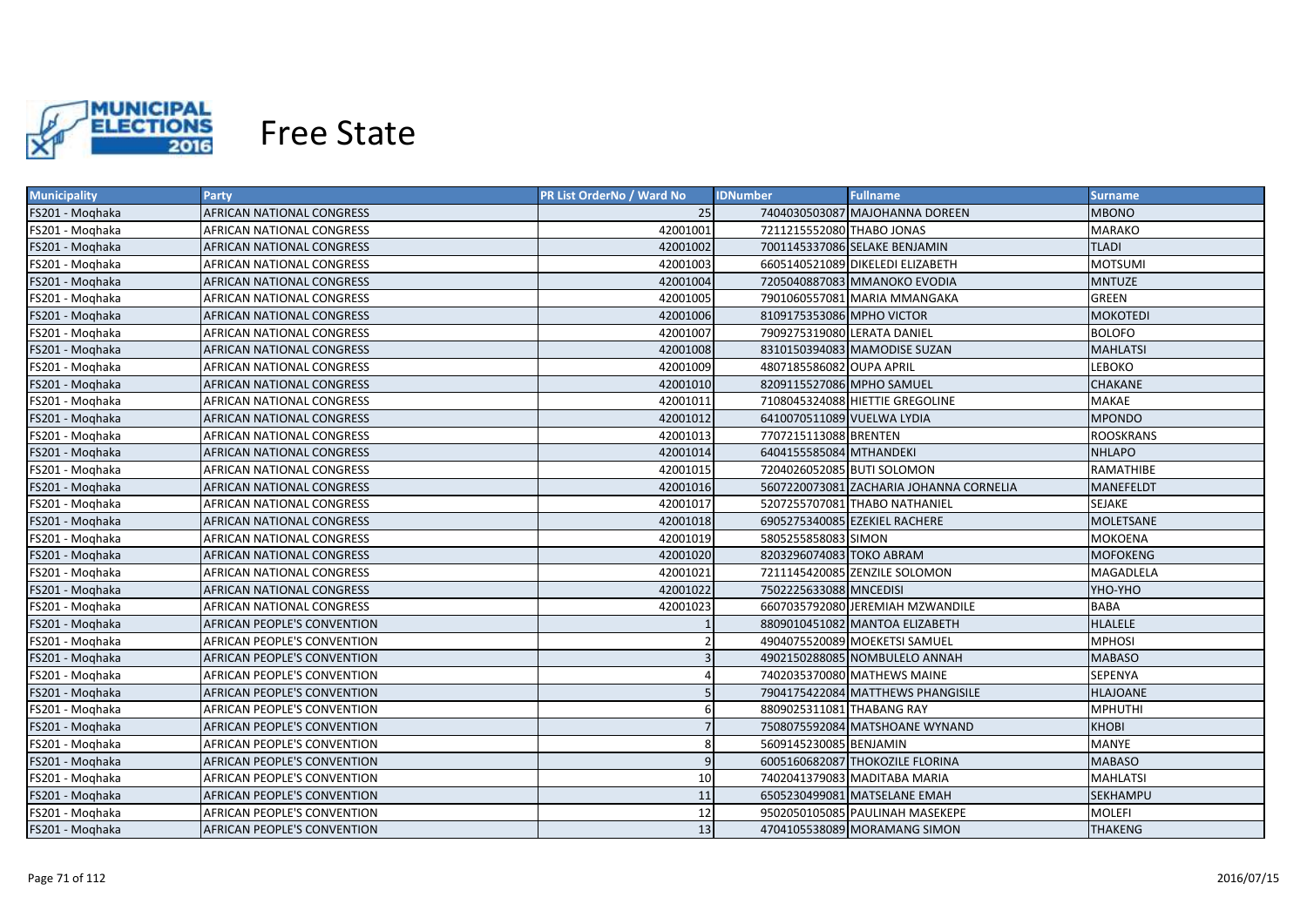

| <b>Municipality</b> | <b>Party</b>                         | <b>PR List OrderNo / Ward No</b> | <b>Fullname</b><br><b>IDNumber</b> | Surname          |
|---------------------|--------------------------------------|----------------------------------|------------------------------------|------------------|
| FS201 - Moghaka     | AFRICAN PEOPLE'S CONVENTION          | 42001001                         | 7402035370080 MATHEWS MAINE        | SEPENYA          |
| FS201 - Moghaka     | AFRICAN PEOPLE'S CONVENTION          | 42001002                         | 8809025311081 THABANG RAY          | <b>MPHUTHI</b>   |
| FS201 - Moghaka     | AFRICAN PEOPLE'S CONVENTION          | 42001003                         | 7402041379083 MADITABA MARIA       | <b>MAHLATSI</b>  |
| FS201 - Moghaka     | AFRICAN PEOPLE'S CONVENTION          | 42001004                         | 6005160682087 THOKOZILE FLORINA    | <b>MABASO</b>    |
| FS201 - Moghaka     | AFRICAN PEOPLE'S CONVENTION          | 42001005                         | 7508075592084 MATSHOANE WYNAND     | <b>KHOBI</b>     |
| FS201 - Moghaka     | AFRICAN PEOPLE'S CONVENTION          | 42001006                         | 8809010451082 MANTOA ELIZABETH     | <b>HLALELE</b>   |
| FS201 - Moghaka     | AFRICAN PEOPLE'S CONVENTION          | 42001007                         | 7904175422084 MATTHEWS PHANGISILE  | <b>HLAJOANE</b>  |
| FS201 - Moghaka     | AFRICAN PEOPLE'S CONVENTION          | 42001009                         | 4902150288085 NOMBULELO ANNAH      | <b>MABASO</b>    |
| FS201 - Moghaka     | AFRICAN PEOPLE'S CONVENTION          | 42001011                         | 5609145230085 BENJAMIN             | <b>MANYE</b>     |
| FS201 - Moghaka     | AFRICAN PEOPLE'S CONVENTION          | 42001013                         | 4704105538089 MORAMANG SIMON       | <b>THAKENG</b>   |
| FS201 - Moghaka     | AFRICAN PEOPLE'S CONVENTION          | 42001015                         | 4904075520089 MOEKETSI SAMUEL      | <b>MPHOSI</b>    |
| FS201 - Moghaka     | AFRICAN PEOPLE'S CONVENTION          | 42001021                         | 6505230499081 MATSELANE EMAH       | <b>SEKHAMPU</b>  |
| FS201 - Moghaka     | AFRICAN PEOPLE'S CONVENTION          | 42001022                         | 9502050105085 PAULINAH MASEKEPE    | <b>MOLEFI</b>    |
| FS201 - Moqhaka     | <b>AZANIAN PEOPLE'S ORGANISATION</b> |                                  | 6005215859086 AUPA KENNETH         | <b>TSHOTYANA</b> |
| FS201 - Moghaka     | AZANIAN PEOPLE'S ORGANISATION        | $\overline{2}$                   | 7606235758080 PATRICK              | <b>NKONE</b>     |
| FS201 - Moghaka     | <b>AZANIAN PEOPLE'S ORGANISATION</b> | $\overline{3}$                   | 6804065764085 MAHOLE JOSIAS        | <b>POONYANE</b>  |
| FS201 - Moghaka     | AZANIAN PEOPLE'S ORGANISATION        | $\overline{a}$                   | 6807170719084 MANKADIMENG ALINA    | MOLELEKOA        |
| FS201 - Moghaka     | <b>AZANIAN PEOPLE'S ORGANISATION</b> |                                  | 6607025607082 THABANG FRANCIS      | <b>MOLEFE</b>    |
| FS201 - Moqhaka     | <b>AZANIAN PEOPLE'S ORGANISATION</b> | 6                                | 5901225677081 NDUNA PHILLIP        | <b>MENZI</b>     |
| FS201 - Moghaka     | <b>AZANIAN PEOPLE'S ORGANISATION</b> | $\overline{7}$                   | 6801017645081 LEBONA JIM           | <b>TLOKOTSI</b>  |
| FS201 - Moghaka     | <b>AZANIAN PEOPLE'S ORGANISATION</b> | 8                                | 6411055632080 MOLELEKI PATRICK     | <b>MOTAKANE</b>  |
| FS201 - Moghaka     | <b>AZANIAN PEOPLE'S ORGANISATION</b> | 9                                | 8206265998083 RAMOTSHEWA RICHARD   | <b>МАКНАТНА</b>  |
| FS201 - Moghaka     | <b>AZANIAN PEOPLE'S ORGANISATION</b> | 42001001                         | 6807170719084 MANKADIMENG ALINA    | MOLELEKOA        |
| FS201 - Moghaka     | AZANIAN PEOPLE'S ORGANISATION        | 42001006                         | 8206265998083 RAMOTSHEWA RICHARD   | <b>МАКНАТНА</b>  |
| FS201 - Moghaka     | AZANIAN PEOPLE'S ORGANISATION        | 42001007                         | 6411055632080 MOLELEKI PATRICK     | MOTAKANE         |
| FS201 - Moghaka     | AZANIAN PEOPLE'S ORGANISATION        | 42001008                         | 7606235758080 PATRICK              | <b>NKONE</b>     |
| FS201 - Moghaka     | AZANIAN PEOPLE'S ORGANISATION        | 42001009                         | 6607025607082 THABANG FRANCIS      | <b>MOLEFE</b>    |
| FS201 - Moghaka     | <b>AZANIAN PEOPLE'S ORGANISATION</b> | 42001010                         | 6801017645081 LEBONA JIM           | <b>TLOKOTSI</b>  |
| FS201 - Moghaka     | AZANIAN PEOPLE'S ORGANISATION        | 42001013                         | 6005215859086 AUPA KENNETH         | <b>TSHOTYANA</b> |
| FS201 - Moghaka     | <b>AZANIAN PEOPLE'S ORGANISATION</b> | 42001014                         | 6804065764085 MAHOLE JOSIAS        | POONYANE         |
| FS201 - Moghaka     | AZANIAN PEOPLE'S ORGANISATION        | 42001016                         | 5901225677081 NDUNA PHILLIP        | <b>MENZI</b>     |
| FS201 - Moghaka     | CONGRESS OF THE PEOPLE               |                                  | 7107035316088 MOHLABA ISRAEL       | <b>THAJANE</b>   |
| FS201 - Moghaka     | CONGRESS OF THE PEOPLE               | 42001001                         | 7802125757080 MASHILA AMOS         | <b>WOLF</b>      |
| FS201 - Moghaka     | CONGRESS OF THE PEOPLE               | 42001002                         | 7511015401085 NTSANE JOHN          | <b>MOLIBELI</b>  |
| FS201 - Moghaka     | CONGRESS OF THE PEOPLE               | 42001003                         | 7107035316088 MOHLABA ISRAEL       | THAJANE          |
| FS201 - Moghaka     | CONGRESS OF THE PEOPLE               | 42001004                         | 5012090740085 MANTIBANE NANCY      | <b>MATHINJWA</b> |
| FS201 - Moghaka     | CONGRESS OF THE PEOPLE               | 42001005                         | 6109175331084 JULIUS               | <b>NSINGWANE</b> |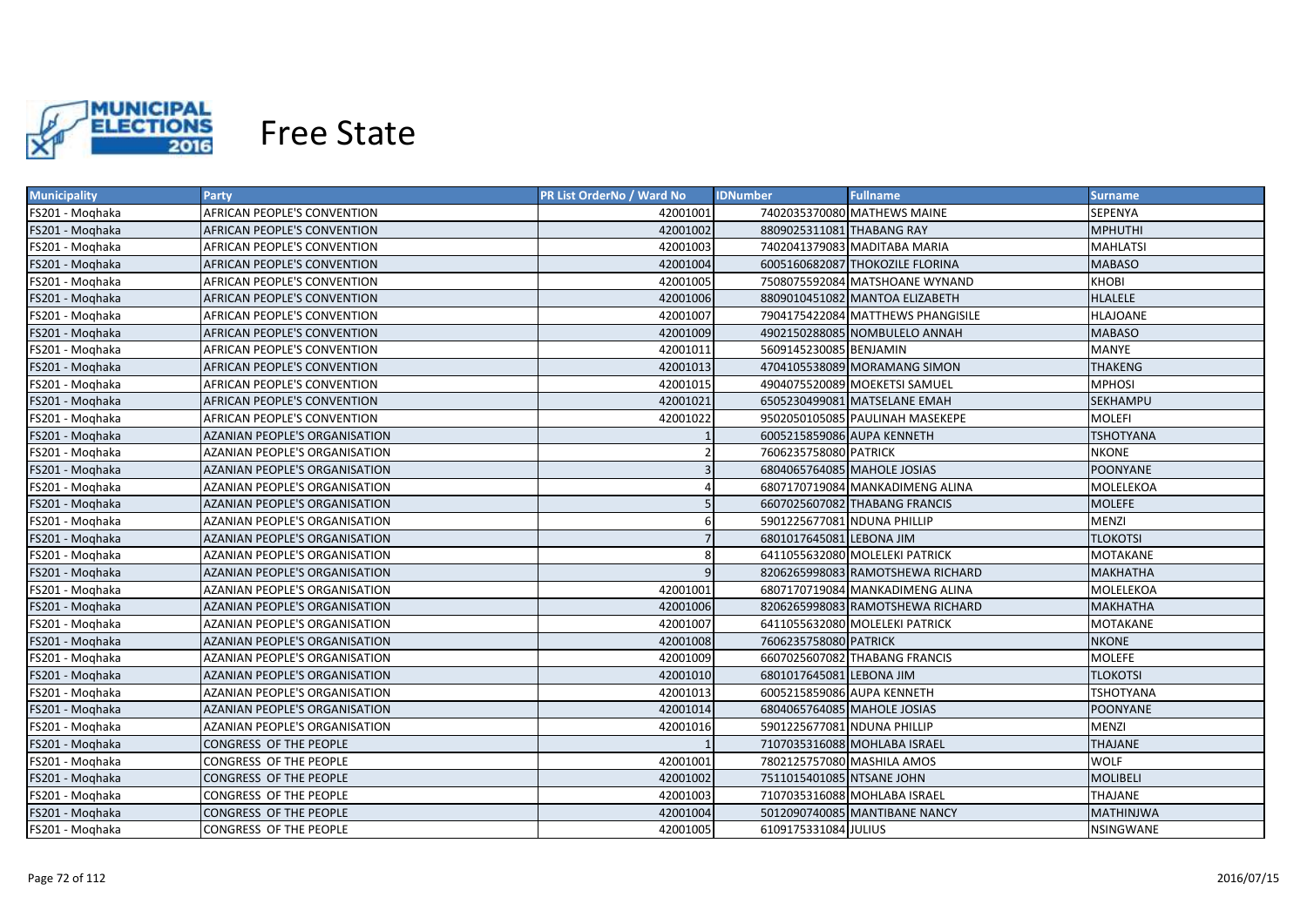

| <b>Municipality</b> | <b>Party</b>                  | PR List OrderNo / Ward No | <b>IDNumber</b>             | <b>Fullname</b>                         | <b>Surname</b>       |
|---------------------|-------------------------------|---------------------------|-----------------------------|-----------------------------------------|----------------------|
| FS201 - Moghaka     | CONGRESS OF THE PEOPLE        | 42001006                  |                             | 5906280722086 ADELINA MAKHOKOLA         | <b>MAJOLA</b>        |
| FS201 - Moghaka     | CONGRESS OF THE PEOPLE        | 42001007                  |                             | 6506035598085 NCHAUPE JOHNSON           | MOHLOKOANE           |
| FS201 - Moghaka     | CONGRESS OF THE PEOPLE        | 42001008                  |                             | 6704210526084 MAMAHLAPE MERIAM          | <b>TOOANE</b>        |
| FS201 - Moghaka     | CONGRESS OF THE PEOPLE        | 42001009                  | 5612220826082 MANTODI LYDIA |                                         | <b>GABUSE</b>        |
| FS201 - Moghaka     | CONGRESS OF THE PEOPLE        | 42001010                  | 5909175740080 PAULUS THEBE  |                                         | <b>MOTALE</b>        |
| FS201 - Moghaka     | CONGRESS OF THE PEOPLE        | 42001011                  |                             | 6109125624083 SAMUEL MOHAU              | <b>PATALA</b>        |
| FS201 - Moghaka     | CONGRESS OF THE PEOPLE        | 42001012                  |                             | 5402100429086 LUSIWE MAGGIE             | <b>SELEKE</b>        |
| FS201 - Moghaka     | CONGRESS OF THE PEOPLE        | 42001013                  |                             | 6806115536082 WYNAND WALTER ARRIE       | <b>VAN SCHALKWYK</b> |
| FS201 - Moghaka     | CONGRESS OF THE PEOPLE        | 42001014                  | 7111245770084 MPHO SAMUEL   |                                         | <b>TAKA</b>          |
| FS201 - Moghaka     | CONGRESS OF THE PEOPLE        | 42001015                  |                             | 7211260583089 NTSWAKI EUNETER           | <b>HLALELE</b>       |
| FS201 - Moghaka     | <b>CONGRESS OF THE PEOPLE</b> | 42001016                  | 8112045424087 PETRUS TEFO   |                                         | <b>LEKHOOANA</b>     |
| FS201 - Moghaka     | CONGRESS OF THE PEOPLE        | 42001017                  | 4406175004089 DIRK          |                                         | <b>DE HART</b>       |
| FS201 - Moghaka     | <b>CONGRESS OF THE PEOPLE</b> | 42001018                  | 9011306148089 THULANI       |                                         | SNAIL                |
| FS201 - Moghaka     | CONGRESS OF THE PEOPLE        | 42001019                  |                             | 6907080484082 STEPHANIA MATSHEDISO      | <b>MABITSO</b>       |
| FS201 - Moghaka     | CONGRESS OF THE PEOPLE        | 42001020                  | 7112185517089 SEOBI ANDREW  |                                         | DITLHAKANYANE        |
| FS201 - Moghaka     | CONGRESS OF THE PEOPLE        | 42001021                  |                             | 7909011326084 MALETSATSI DAPHNEY        | <b>MOFOKENG</b>      |
| FS201 - Moghaka     | CONGRESS OF THE PEOPLE        | 42001022                  | 7511215411082 PULE JOEL     |                                         | <b>TUMETSANE</b>     |
| FS201 - Moghaka     | CONGRESS OF THE PEOPLE        | 42001023                  |                             | 8509161060084 MMANKILO YVONNE           | <b>MOTHOLO</b>       |
| FS201 - Moghaka     | <b>DEMOCRATIC ALLIANCE</b>    |                           | 8607255849089 NDABA DAVID   |                                         | <b>NZUNGA</b>        |
| FS201 - Moghaka     | DEMOCRATIC ALLIANCE           |                           | 6401195008085 SIDNEY HENRY  |                                         | PITTAWAY             |
| FS201 - Moghaka     | <b>DEMOCRATIC ALLIANCE</b>    |                           | 6806070212083 LEAH          |                                         | <b>VAN SCHALKWYK</b> |
| FS201 - Moghaka     | <b>DEMOCRATIC ALLIANCE</b>    |                           | 7902195090089 JOHAN         |                                         | <b>GELDENHUIS</b>    |
| FS201 - Moghaka     | DEMOCRATIC ALLIANCE           |                           |                             | 9212025310089 MOHAPI EPHRAIM            | RAMATHIBE            |
| FS201 - Moghaka     | DEMOCRATIC ALLIANCE           |                           |                             | 6410205002087 CHRISTOPHER MARK          | <b>DALTON</b>        |
| FS201 - Moghaka     | DEMOCRATIC ALLIANCE           |                           | 7602255370088 TABO EPHRAIM  |                                         | <b>MOAHLOLI</b>      |
| FS201 - Moghaka     | DEMOCRATIC ALLIANCE           | 8                         | 6801315367081 MPHO JOSEPH   |                                         | <b>LITHUPA</b>       |
| FS201 - Moghaka     | DEMOCRATIC ALLIANCE           | $\mathbf{q}$              |                             | 9212145397081 JOHANNES RAMASIMONG       | <b>MAHLATSI</b>      |
| FS201 - Moghaka     | DEMOCRATIC ALLIANCE           | 10 <sup>1</sup>           |                             | 7002270574089 MATLAKALA DORA            | <b>MANGAYI</b>       |
| FS201 - Moghaka     | DEMOCRATIC ALLIANCE           | 11                        |                             | 5809025867085 MAKGANE ANDRIES           | <b>MALOGANYE</b>     |
| FS201 - Moghaka     | DEMOCRATIC ALLIANCE           | 12                        |                             | 8302220010088 HENDRINA MARIA ELIZABETH  | <b>BOEIJE</b>        |
| FS201 - Moqhaka     | DEMOCRATIC ALLIANCE           | 13                        | 4912165781081 TAELI DANIEL  |                                         | <b>MORABE</b>        |
| FS201 - Moghaka     | DEMOCRATIC ALLIANCE           | 14                        |                             | 5604275518086 KHETHOLLO WALTER          | <b>POTLAKI</b>       |
| FS201 - Moghaka     | DEMOCRATIC ALLIANCE           | 15                        |                             | 7503145465080 WILLIAM LEBURU            | <b>MAKOELE</b>       |
| FS201 - Moghaka     | DEMOCRATIC ALLIANCE           | 16                        |                             | 4507035016088 IGNATIUS WILLEM MARTHINUS | <b>VENTER</b>        |
| FS201 - Moghaka     | DEMOCRATIC ALLIANCE           | 17                        |                             | 8902175426088 SIMON MOFEREFERE          | <b>MAHLATSI</b>      |
| FS201 - Moghaka     | DEMOCRATIC ALLIANCE           | 18                        |                             | 8408055226085 MOJALEFA EDGAR            | <b>MOKONE</b>        |
| FS201 - Moghaka     | <b>DEMOCRATIC ALLIANCE</b>    | 19                        |                             | 6804115437088 WILLIAM SEBESO            | PHAJANE              |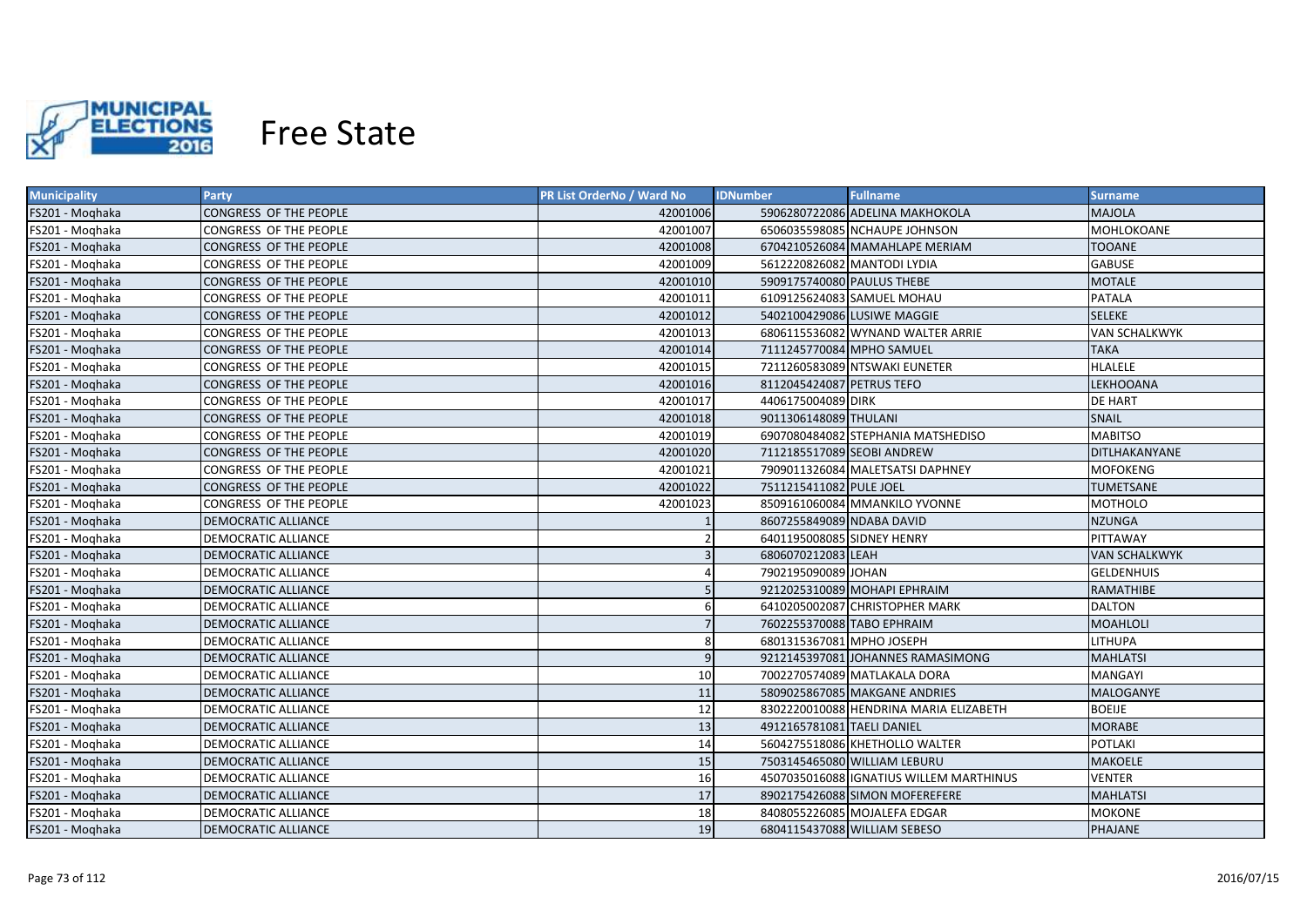

| <b>Municipality</b> | <b>Party</b>                     | <b>PR List OrderNo / Ward No</b> | <b>Fullname</b><br><b>IDNumber</b>      | <b>Surname</b>       |
|---------------------|----------------------------------|----------------------------------|-----------------------------------------|----------------------|
| FS201 - Moghaka     | DEMOCRATIC ALLIANCE              | 20                               | 7812155547087 IVON VUSI                 | SEGOETE              |
| FS201 - Moghaka     | DEMOCRATIC ALLIANCE              | 42001001                         | 7002270574089 MATLAKALA DORA            | <b>MANGAYI</b>       |
| FS201 - Moghaka     | DEMOCRATIC ALLIANCE              | 42001002                         | 4507035016088 IGNATIUS WILLEM MARTHINUS | <b>VENTER</b>        |
| FS201 - Moghaka     | DEMOCRATIC ALLIANCE              | 42001003                         | 4912165781081 TAELI DANIEL              | <b>MORABE</b>        |
| FS201 - Moghaka     | DEMOCRATIC ALLIANCE              | 42001004                         | 7701245415084 TSEKISO MATTHEWS          | <b>MOTLHACWI</b>     |
| FS201 - Moghaka     | DEMOCRATIC ALLIANCE              | 42001005                         | 8408055226085 MOJALEFA EDGAR            | <b>MOKONE</b>        |
| FS201 - Moghaka     | DEMOCRATIC ALLIANCE              | 42001006                         | 8902175426088 SIMON MOFEREFERE          | <b>MAHLATSI</b>      |
| FS201 - Moghaka     | DEMOCRATIC ALLIANCE              | 42001007                         | 5604275518086 KHETHOLLO WALTER          | <b>POTLAKI</b>       |
| FS201 - Moghaka     | DEMOCRATIC ALLIANCE              | 42001008                         | 5612065722081 TEBELO JOHANNES           | <b>MORAKE</b>        |
| FS201 - Moghaka     | <b>DEMOCRATIC ALLIANCE</b>       | 42001009                         | 8312306013088 GODFREY                   | <b>MOTITSOE</b>      |
| FS201 - Moghaka     | DEMOCRATIC ALLIANCE              | 42001010                         | 7812155547087 IVON VUSI                 | <b>SEGOETE</b>       |
| FS201 - Moghaka     | <b>DEMOCRATIC ALLIANCE</b>       | 42001011                         | 6801315367081 MPHO JOSEPH               | <b>LITHUPA</b>       |
| FS201 - Moghaka     | DEMOCRATIC ALLIANCE              | 42001012                         | 7602255370088 TABO EPHRAIM              | <b>MOAHLOLI</b>      |
| FS201 - Moqhaka     | <b>DEMOCRATIC ALLIANCE</b>       | 42001013                         | 6806070212083 LEAH                      | <b>VAN SCHALKWYK</b> |
| FS201 - Moghaka     | DEMOCRATIC ALLIANCE              | 42001014                         | 9212025310089 MOHAPI EPHRAIM            | RAMATHIBE            |
| FS201 - Moghaka     | <b>DEMOCRATIC ALLIANCE</b>       | 42001015                         | 7203285332089 MOLEFI ESAU               | <b>PHALATSI</b>      |
| FS201 - Moghaka     | DEMOCRATIC ALLIANCE              | 42001016                         | 8302220010088 HENDRINA MARIA ELIZABETH  | <b>BOEIJE</b>        |
| FS201 - Moghaka     | <b>DEMOCRATIC ALLIANCE</b>       | 42001017                         | 7902195090089 JOHAN                     | <b>GELDENHUIS</b>    |
| FS201 - Moghaka     | <b>DEMOCRATIC ALLIANCE</b>       | 42001018                         | 6804115437088 WILLIAM SEBESO            | PHAJANE              |
| FS201 - Moqhaka     | DEMOCRATIC ALLIANCE              | 42001019                         | 7503145465080 WILLIAM LEBURU            | <b>MAKOELE</b>       |
| FS201 - Moghaka     | <b>DEMOCRATIC ALLIANCE</b>       | 42001020                         | 9212145397081 JOHANNES RAMASIMONG       | <b>MAHLATSI</b>      |
| FS201 - Moghaka     | <b>DEMOCRATIC ALLIANCE</b>       | 42001021                         | 5809025867085 MAKGANE ANDRIES           | MALOGANYE            |
| FS201 - Moghaka     | <b>DEMOCRATIC ALLIANCE</b>       | 42001022                         | 6401195008085 SIDNEY HENRY              | PITTAWAY             |
| FS201 - Moghaka     | DEMOCRATIC ALLIANCE              | 42001023                         | 8607255849089 NDABA DAVID               | <b>NZUNGA</b>        |
| FS201 - Moghaka     | ECONOMIC FREEDOM FIGHTERS        |                                  | 5106255568081 LEWELE JOHN               | MODISENYANE          |
| FS201 - Moghaka     | <b>ECONOMIC FREEDOM FIGHTERS</b> |                                  | 6105310499083 ANNA MAKOENEHELO          | MALEJOANE            |
| FS201 - Moghaka     | ECONOMIC FREEDOM FIGHTERS        |                                  | 6711295371088 MOLEFI JACOB              | KHUNYELI             |
| FS201 - Moghaka     | ECONOMIC FREEDOM FIGHTERS        |                                  | 7908046007081 DIBETSO JAN               | SERAPELA             |
| FS201 - Moghaka     | ECONOMIC FREEDOM FIGHTERS        |                                  | 7110010608081 MAMOITHERI LUCY           | MAKHANDA             |
| FS201 - Moghaka     | ECONOMIC FREEDOM FIGHTERS        | 6                                | 7102165342087 JOSHUA LETHOLA            | NKHABANYANE          |
| FS201 - Moghaka     | ECONOMIC FREEDOM FIGHTERS        |                                  | 9406190192088 LEBOHANG WINFRED          | <b>MPONDO</b>        |
| FS201 - Moghaka     | ECONOMIC FREEDOM FIGHTERS        | 8                                | 6608260627082 MORONGWENYANE MAGDELINE   | <b>SELLO</b>         |
| FS201 - Moghaka     | ECONOMIC FREEDOM FIGHTERS        | 9                                | 7008265459087 MATSELA DANIEL            | QHEMEKOANE           |
| FS201 - Moqhaka     | <b>ECONOMIC FREEDOM FIGHTERS</b> | 10                               | 7909240372081 MALUTI RACHEL             | SEJENG               |
| FS201 - Moghaka     | ECONOMIC FREEDOM FIGHTERS        | 11                               | 8508290285083 MAMOKETE MARIA            | <b>MASISI</b>        |
| FS201 - Moghaka     | <b>ECONOMIC FREEDOM FIGHTERS</b> | 12                               | 9005085491082 MOKEKI DANIEL             | CHOBOKOANE           |
| FS201 - Moghaka     | <b>ECONOMIC FREEDOM FIGHTERS</b> | 13                               | 9107185208083 TSHABELLO LAZARUS         | <b>MOSALLA</b>       |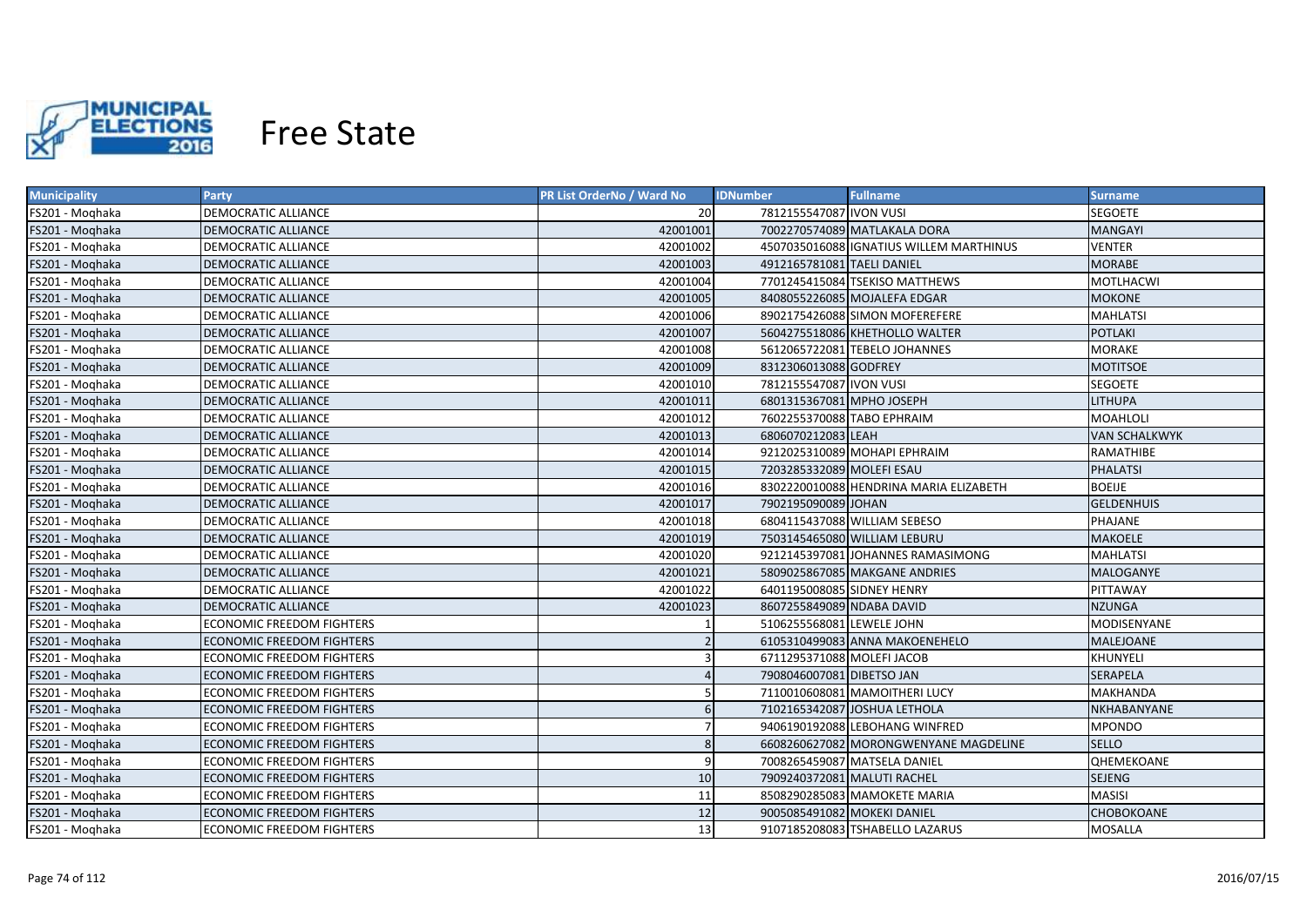

| <b>Municipality</b> | <b>Party</b>                      | <b>PR List OrderNo / Ward No</b> | <b>IDNumber</b>              | <b>Fullname</b>                      | <b>Surname</b>    |
|---------------------|-----------------------------------|----------------------------------|------------------------------|--------------------------------------|-------------------|
| FS201 - Moqhaka     | ECONOMIC FREEDOM FIGHTERS         | 14                               | 7605040412081 MANTINA ROSTA  |                                      | <b>TOGO</b>       |
| FS201 - Moghaka     | ECONOMIC FREEDOM FIGHTERS         | 15                               |                              | 7309125407088 TAHLEHO SHADRACK       | <b>MOKETE</b>     |
| FS201 - Moghaka     | ECONOMIC FREEDOM FIGHTERS         | 16                               |                              | 6503220691080 DIEKETSENG JOYCE SARAH | <b>POONYANE</b>   |
| FS201 - Moghaka     | ECONOMIC FREEDOM FIGHTERS         | 17                               | 7406015733084 PELA JACOB     |                                      | RANKATLO          |
| FS201 - Moghaka     | <b>ECONOMIC FREEDOM FIGHTERS</b>  | 18                               |                              | 8710060235088 MOIPONE ELIZABETH      | <b>PITSO</b>      |
| FS201 - Moghaka     | ECONOMIC FREEDOM FIGHTERS         | 19                               | 7206255655082 TEBOHO PATRICK |                                      | MOSAMO            |
| FS201 - Moghaka     | ECONOMIC FREEDOM FIGHTERS         | 20                               | 8312190642083 MALEFU ANNAH   |                                      | <b>SEKEKETE</b>   |
| FS201 - Moghaka     | ECONOMIC FREEDOM FIGHTERS         | 21                               |                              | 7701017234085 NEBEJARA PATRICK       | LEKEKELA          |
| FS201 - Moghaka     | <b>ECONOMIC FREEDOM FIGHTERS</b>  | 22                               | 7903060270087 FONAKO JULYEA  |                                      | <b>VOSLOO</b>     |
| FS201 - Moghaka     | ECONOMIC FREEDOM FIGHTERS         | 23                               |                              | 7304201135083 MAPASEKA JEMINA        | <b>MAZIBUKO</b>   |
| FS201 - Moghaka     | ECONOMIC FREEDOM FIGHTERS         | 42001001                         | 7008265459087 MATSELA DANIEL |                                      | <b>QHEMEKOANE</b> |
| FS201 - Moghaka     | ECONOMIC FREEDOM FIGHTERS         | 42001002                         | 8312190642083 MALEFU ANNAH   |                                      | <b>SEKEKETE</b>   |
| FS201 - Moghaka     | ECONOMIC FREEDOM FIGHTERS         | 42001003                         |                              | 8501295876089 TSHEPO LEONARD         | <b>HOSHELA</b>    |
| FS201 - Moqhaka     | ECONOMIC FREEDOM FIGHTERS         | 42001004                         | 6908225436086 TEBOHO HENRY   |                                      | MALOKA            |
| FS201 - Moqhaka     | <b>ECONOMIC FREEDOM FIGHTERS</b>  | 42001005                         |                              | 7212010815086 HOPOLANG ALETTA        | <b>МОКНОКА</b>    |
| FS201 - Moghaka     | ECONOMIC FREEDOM FIGHTERS         | 42001006                         |                              | 7110010608081 MAMOITHERI LUCY        | <b>MAKHANDA</b>   |
| FS201 - Moghaka     | <b>ECONOMIC FREEDOM FIGHTERS</b>  | 42001007                         | 7102165342087 JOSHUA LETHOLA |                                      | NKHABANYANE       |
| FS201 - Moghaka     | <b>ECONOMIC FREEDOM FIGHTERS</b>  | 42001008                         | 6607110505084 IDA NONTOMBI   |                                      | LEBOKO            |
| FS201 - Moghaka     | <b>ECONOMIC FREEDOM FIGHTERS</b>  | 42001010                         |                              | 6004015785088 MAPEKA MOTOLO LUCAS    | <b>MOKHOTHU</b>   |
| FS201 - Moqhaka     | <b>ECONOMIC FREEDOM FIGHTERS</b>  | 42001011                         | 8209056056087 MOEKETSI ABEL  |                                      | <b>MOREMI</b>     |
| FS201 - Moghaka     | <b>ECONOMIC FREEDOM FIGHTERS</b>  | 42001012                         | 7206255655082 TEBOHO PATRICK |                                      | MOSAMO            |
| FS201 - Moghaka     | ECONOMIC FREEDOM FIGHTERS         | 42001013                         | 7609145339082 ESAU KOTO      |                                      | <b>WOLF</b>       |
| FS201 - Moghaka     | <b>ECONOMIC FREEDOM FIGHTERS</b>  | 42001014                         |                              | 7701017234085 NEBEJARA PATRICK       | LEKEKELA          |
| FS201 - Moghaka     | ECONOMIC FREEDOM FIGHTERS         | 42001015                         | 7406015733084 PELA JACOB     |                                      | RANKATLO          |
| FS201 - Moghaka     | ECONOMIC FREEDOM FIGHTERS         | 42001017                         |                              | 7412080503089 PULENG PETRONELLA      | <b>MASOOA</b>     |
| FS201 - Moghaka     | ECONOMIC FREEDOM FIGHTERS         | 42001018                         |                              | 8408260691081 AUGUSTINA LAUKAZI      | <b>AUGUS</b>      |
| FS201 - Moghaka     | ECONOMIC FREEDOM FIGHTERS         | 42001019                         | 8309095978083 LEBENYA JOEL   |                                      | <b>SERAPELO</b>   |
| FS201 - Moghaka     | ECONOMIC FREEDOM FIGHTERS         | 42001020                         | 6904285523087 KHOTSO LOOT    |                                      | MAQELEPO          |
| FS201 - Moqhaka     | ECONOMIC FREEDOM FIGHTERS         | 42001021                         |                              | 8010201074086 GADIBOLAE LENAH        | <b>ITUMELENG</b>  |
| FS201 - Moqhaka     | ECONOMIC FREEDOM FIGHTERS         | 42001022                         |                              | 5006155587084 THABO JOHANNES         | MASHIYA           |
| FS201 - Moghaka     | ECONOMIC FREEDOM FIGHTERS         | 42001023                         |                              | 8505146022082 SHADRACK MAHLOMOLA     | <b>MOTSOENENG</b> |
| FS201 - Moghaka     | INDEPENDENT CANDIDATE             | 42001007                         | 5305235675087 WINDY          |                                      | SENOGE            |
| FS201 - Moghaka     | PAN AFRICANIST CONGRESS OF AZANIA |                                  | 4207035492088 MOKHELE JOEL   |                                      | <b>LETSABO</b>    |
| FS201 - Moghaka     | PAN AFRICANIST CONGRESS OF AZANIA |                                  | 8003070377086 LINDIWE LEAH   |                                      | <b>MOOI</b>       |
| FS201 - Moghaka     | PAN AFRICANIST CONGRESS OF AZANIA |                                  | 5211225738085 MADISE GILBERT |                                      | <b>MOKALAPA</b>   |
| FS201 - Moghaka     | PAN AFRICANIST CONGRESS OF AZANIA |                                  |                              | 7503020813081 MASABATA MARIA         | <b>KHAUOE</b>     |
| FS201 - Moqhaka     | PAN AFRICANIST CONGRESS OF AZANIA |                                  |                              | 6509175540081 RAMADIKOE ZACHARIA     | <b>SENOGE</b>     |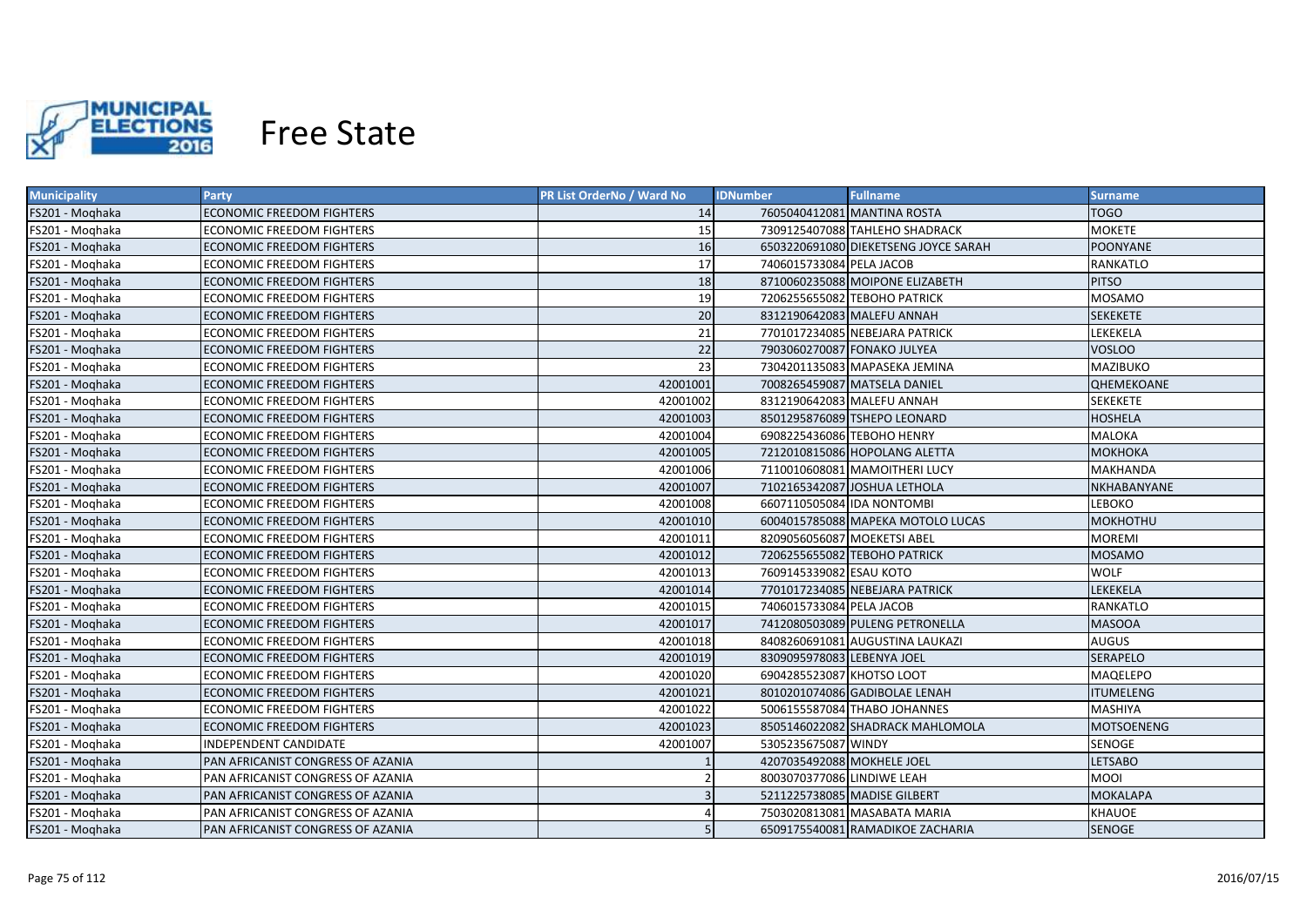

| <b>Municipality</b> | Party                             | <b>PR List OrderNo / Ward No</b> | <b>IDNumber</b>              | <b>Fullname</b>                                | Surname,          |
|---------------------|-----------------------------------|----------------------------------|------------------------------|------------------------------------------------|-------------------|
| FS201 - Moghaka     | PAN AFRICANIST CONGRESS OF AZANIA |                                  |                              | 7209060716081 MAMPOLA SUZAN                    | MPHOSI            |
| FS201 - Moghaka     | PAN AFRICANIST CONGRESS OF AZANIA |                                  |                              | 3809035272088 RAMONTSOANE JACOB                | <b>LETSABO</b>    |
| FS201 - Moghaka     | PAN AFRICANIST CONGRESS OF AZANIA | 8                                |                              | 3912270202081 SELLOANE IDLETT                  | MOTSOENENG        |
| FS201 - Moghaka     | PAN AFRICANIST CONGRESS OF AZANIA | 9                                |                              | 4704105538089 MORAMANG SIMON                   | <b>THAKENG</b>    |
| FS201 - Moghaka     | PAN AFRICANIST CONGRESS OF AZANIA | 10                               |                              | 8711080196086 MMATHABO PAULINA                 | MOHLAKWANE        |
| FS201 - Moghaka     | PAN AFRICANIST CONGRESS OF AZANIA | 11                               | 6708035586082 TSOLO ELIAS    |                                                | <b>MOKEKI</b>     |
| FS201 - Moghaka     | PAN AFRICANIST CONGRESS OF AZANIA | 12                               | 6606260437080 TALANKI ANA    |                                                | GQOZO             |
| FS201 - Moghaka     | PAN AFRICANIST CONGRESS OF AZANIA | 13                               | 6901215361083 MOKHELE JACOB  |                                                | <b>MONARE</b>     |
| FS201 - Moghaka     | PAN AFRICANIST CONGRESS OF AZANIA | 14                               |                              | 7801115872081 JOHANNES MOTLATSI                | <b>MALEME</b>     |
| FS201 - Moghaka     | PAN AFRICANIST CONGRESS OF AZANIA | 15                               |                              | 7210255297085 LEHLOHONOLO DANIEL               | <b>PULE</b>       |
| FS201 - Moghaka     | PAN AFRICANIST CONGRESS OF AZANIA | 16                               | 7503235337082 JAPHTA         |                                                | <b>AFRIKA</b>     |
| FS201 - Moghaka     | PAN AFRICANIST CONGRESS OF AZANIA | 17                               |                              | 8508240697080 MATSHIDISO MIRRIAM               | <b>MOGUMDER</b>   |
| FS201 - Moghaka     | PAN AFRICANIST CONGRESS OF AZANIA | 18                               |                              | 6810020787087 MOSELANTJA ELIZABETH             | LECHALABA         |
| FS201 - Moghaka     | PAN AFRICANIST CONGRESS OF AZANIA | 42001001                         |                              | 3809035272088 RAMONTSOANE JACOB                | <b>LETSABO</b>    |
| FS201 - Moghaka     | PAN AFRICANIST CONGRESS OF AZANIA | 42001002                         |                              | 4704105538089 MORAMANG SIMON                   | <b>THAKENG</b>    |
| FS201 - Moghaka     | PAN AFRICANIST CONGRESS OF AZANIA | 42001003                         |                              | 3912270202081 SELLOANE IDLETT                  | <b>MOTSOENENG</b> |
| FS201 - Moghaka     | PAN AFRICANIST CONGRESS OF AZANIA | 42001004                         | 8003070377086 LINDIWE LEAH   |                                                | MOOI              |
| FS201 - Moghaka     | PAN AFRICANIST CONGRESS OF AZANIA | 42001005                         | 5211225738085 MADISE GILBERT |                                                | <b>MOKALAPA</b>   |
| FS201 - Moghaka     | PAN AFRICANIST CONGRESS OF AZANIA | 42001006                         |                              | 7503020813081 MASABATA MARIA                   | <b>KHAUOE</b>     |
| FS201 - Moqhaka     | PAN AFRICANIST CONGRESS OF AZANIA | 42001007                         | 7503235337082 JAPHTA         |                                                | <b>AFRIKA</b>     |
| FS201 - Moghaka     | PAN AFRICANIST CONGRESS OF AZANIA | 42001008                         | 6901215361083 MOKHELE JACOB  |                                                | <b>MONARE</b>     |
| FS201 - Moghaka     | PAN AFRICANIST CONGRESS OF AZANIA | 42001009                         | 4207035492088 MOKHELE JOEL   |                                                | <b>LETSABO</b>    |
| FS201 - Moghaka     | PAN AFRICANIST CONGRESS OF AZANIA | 42001010                         |                              | 6509175540081 RAMADIKOE ZACHARIA               | <b>SENOGE</b>     |
| FS201 - Moghaka     | PAN AFRICANIST CONGRESS OF AZANIA | 42001011                         |                              | 7209060716081 MAMPOLA SUZAN                    | <b>MPHOSI</b>     |
| FS201 - Moghaka     | PAN AFRICANIST CONGRESS OF AZANIA | 42001012                         | 6708035586082 TSOLO ELIAS    |                                                | <b>MOKEKI</b>     |
| FS201 - Moghaka     | PAN AFRICANIST CONGRESS OF AZANIA | 42001013                         |                              | 8508240697080 MATSHIDISO MIRRIAM               | <b>MOGUMDER</b>   |
| FS201 - Moghaka     | PAN AFRICANIST CONGRESS OF AZANIA | 42001014                         |                              | 6810020787087 MOSELANTJA ELIZABETH             | LECHALABA         |
| FS201 - Moghaka     | PAN AFRICANIST CONGRESS OF AZANIA | 42001015                         |                              | 7210255297085 LEHLOHONOLO DANIEL               | <b>PULE</b>       |
| FS201 - Moghaka     | PAN AFRICANIST CONGRESS OF AZANIA | 42001018                         |                              | 8711080196086 MMATHABO PAULINA                 | MOHLAKWANE        |
| FS201 - Moghaka     | PAN AFRICANIST CONGRESS OF AZANIA | 42001019                         | 6606260437080 TALANKI ANA    |                                                | GQOZO             |
| FS201 - Moghaka     | PAN AFRICANIST CONGRESS OF AZANIA | 42001020                         |                              | 7801115872081 JOHANNES MOTLATSI                | MALEME            |
| FS201 - Moghaka     | PAN AFRICANIST CONGRESS OF AZANIA | 42001021                         |                              | 7206150361083 NTHAKOANE SELINA                 | <b>MOLEFI</b>     |
| FS201 - Moghaka     | VRYHEIDSFRONT PLUS                |                                  | 4010200006083 JEAN MARLENE   |                                                | <b>HATTINGH</b>   |
| FS201 - Moghaka     | VRYHEIDSFRONT PLUS                |                                  |                              | 5510260020089 ALBERTHA HENDRIKA                | <b>VILJOEN</b>    |
| FS201 - Moqhaka     | <b>VRYHEIDSFRONT PLUS</b>         |                                  |                              | 5611045053088 CHRISTIAAN JACOBUS               | SAAIMAN           |
| FS201 - Moghaka     | VRYHEIDSFRONT PLUS                |                                  |                              | 5706205006080 FREDERIK PETRUS JAKOBUS HERMANUS | <b>DU PLESSIS</b> |
| FS201 - Moghaka     | <b>VRYHEIDSFRONT PLUS</b>         |                                  | 3411175028089 MATHYS         |                                                | <b>VERMEULEN</b>  |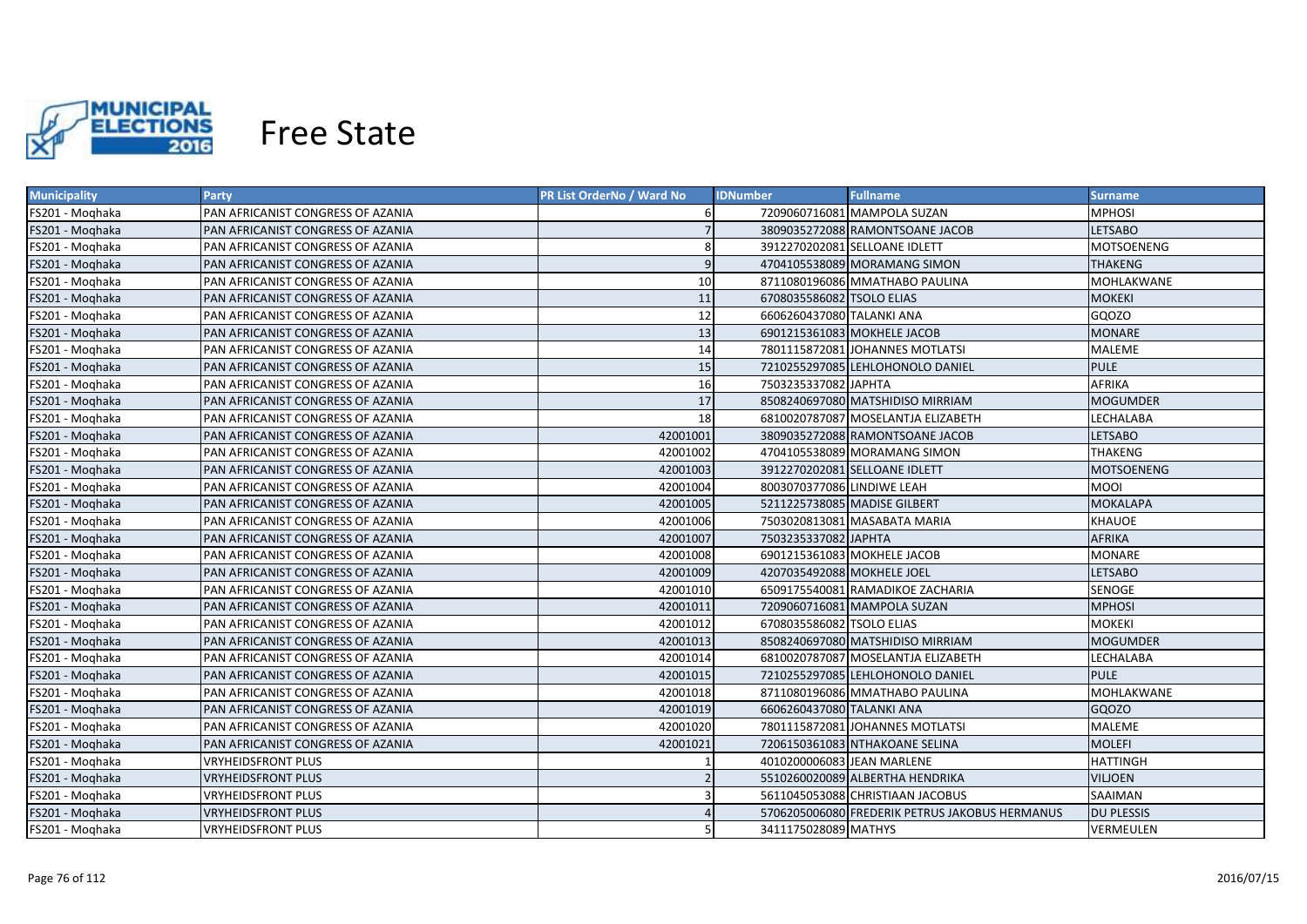

| <b>Municipality</b> | Party                              | <b>PR List OrderNo / Ward No</b> | <b>IDNumber</b>            | <b>Fullname</b>                                | <b>Surname</b>    |
|---------------------|------------------------------------|----------------------------------|----------------------------|------------------------------------------------|-------------------|
| FS201 - Moghaka     | <b>VRYHEIDSFRONT PLUS</b>          |                                  | 5407010132084 MELANIE      |                                                | <b>VON STEEN</b>  |
| FS201 - Moghaka     | <b>VRYHEIDSFRONT PLUS</b>          | 42001001                         |                            | 5611045053088 CHRISTIAAN JACOBUS               | <b>SAAIMAN</b>    |
| FS201 - Moghaka     | <b>VRYHEIDSFRONT PLUS</b>          | 42001002                         |                            | 5611045053088 CHRISTIAAN JACOBUS               | <b>SAAIMAN</b>    |
| FS201 - Moghaka     | <b>VRYHEIDSFRONT PLUS</b>          | 42001003                         | 4010200006083 JEAN MARLENE |                                                | <b>HATTINGH</b>   |
| FS201 - Moghaka     | <b>VRYHEIDSFRONT PLUS</b>          | 42001004                         | 3411175028089 MATHYS       |                                                | <b>VERMEULEN</b>  |
| FS201 - Moghaka     | <b>VRYHEIDSFRONT PLUS</b>          | 42001005                         | 4010200006083 JEAN MARLENE |                                                | <b>HATTINGH</b>   |
| FS201 - Moghaka     | <b>VRYHEIDSFRONT PLUS</b>          | 42001006                         |                            | 5510260020089 ALBERTHA HENDRIKA                | <b>VILJOEN</b>    |
| FS201 - Moghaka     | <b>VRYHEIDSFRONT PLUS</b>          | 42001007                         |                            | 5510260020089 ALBERTHA HENDRIKA                | <b>VILJOEN</b>    |
| FS201 - Moghaka     | <b>VRYHEIDSFRONT PLUS</b>          | 42001008                         | 3411175028089 MATHYS       |                                                | <b>VERMEULEN</b>  |
| FS201 - Moghaka     | <b>VRYHEIDSFRONT PLUS</b>          | 42001009                         |                            | 5706205006080 FREDERIK PETRUS JAKOBUS HERMANUS | <b>DU PLESSIS</b> |
| FS201 - Moghaka     | <b>VRYHEIDSFRONT PLUS</b>          | 42001010                         | 3411175028089 MATHYS       |                                                | <b>VERMEULEN</b>  |
| FS201 - Moghaka     | <b>VRYHEIDSFRONT PLUS</b>          | 42001011                         | 4010200006083 JEAN MARLENE |                                                | <b>HATTINGH</b>   |
| FS201 - Moghaka     | <b>VRYHEIDSFRONT PLUS</b>          | 42001012                         |                            | 5706205006080 FREDERIK PETRUS JAKOBUS HERMANUS | <b>DU PLESSIS</b> |
| FS201 - Moghaka     | <b>VRYHEIDSFRONT PLUS</b>          | 42001013                         | 3411175028089 MATHYS       |                                                | <b>VERMEULEN</b>  |
| FS201 - Moghaka     | <b>VRYHEIDSFRONT PLUS</b>          | 42001014                         | 4010200006083 JEAN MARLENE |                                                | <b>HATTINGH</b>   |
| FS201 - Moghaka     | <b>VRYHEIDSFRONT PLUS</b>          | 42001015                         |                            | 5706205006080 FREDERIK PETRUS JAKOBUS HERMANUS | <b>DU PLESSIS</b> |
| FS201 - Moqhaka     | <b>VRYHEIDSFRONT PLUS</b>          | 42001016                         |                            | 5510260020089 ALBERTHA HENDRIKA                | <b>VILJOEN</b>    |
| FS201 - Moghaka     | <b>VRYHEIDSFRONT PLUS</b>          | 42001017                         |                            | 5706205006080 FREDERIK PETRUS JAKOBUS HERMANUS | <b>DU PLESSIS</b> |
| FS201 - Moghaka     | <b>VRYHEIDSFRONT PLUS</b>          | 42001018                         |                            | 5510260020089 ALBERTHA HENDRIKA                | <b>VILJOEN</b>    |
| FS201 - Moghaka     | <b>VRYHEIDSFRONT PLUS</b>          | 42001019                         |                            | 5510260020089 ALBERTHA HENDRIKA                | <b>VILJOEN</b>    |
| FS201 - Moghaka     | <b>VRYHEIDSFRONT PLUS</b>          | 42001020                         |                            | 5510260020089 ALBERTHA HENDRIKA                | <b>VILIOEN</b>    |
| FS201 - Moghaka     | <b>VRYHEIDSFRONT PLUS</b>          | 42001021                         |                            | 5706205006080 FREDERIK PETRUS JAKOBUS HERMANUS | <b>DU PLESSIS</b> |
| FS201 - Moghaka     | <b>VRYHEIDSFRONT PLUS</b>          | 42001022                         | 3411175028089 MATHYS       |                                                | <b>VERMEULEN</b>  |
| FS201 - Moghaka     | <b>VRYHEIDSFRONT PLUS</b>          | 42001023                         | 5407010132084 MELANIE      |                                                | <b>VON STEEN</b>  |
| FS203 - Ngwathe     | AFRICAN CHRISTIAN DEMOCRATIC PARTY |                                  |                            | 5503245224082 KHEKHETHI ANDRIES                | <b>MOTSEPE</b>    |
| FS203 - Ngwathe     | AFRICAN CHRISTIAN DEMOCRATIC PARTY |                                  |                            | 5904055801086 MAMMY SAMUEL                     | <b>TSOTETSI</b>   |
| FS203 - Ngwathe     | AFRICAN CHRISTIAN DEMOCRATIC PARTY |                                  |                            | 8609150280089 NTSWAKI ISLAND                   | <b>DLAMINI</b>    |
| FS203 - Ngwathe     | AFRICAN CHRISTIAN DEMOCRATIC PARTY |                                  |                            | 6603040541083 TSIBOLOANE MAGDALINE             | <b>MATHOBAKO</b>  |
| FS203 - Ngwathe     | AFRICAN CHRISTIAN DEMOCRATIC PARTY | 42003001                         |                            | 5503245224082 KHEKHETHI ANDRIES                | <b>MOTSEPE</b>    |
| FS203 - Ngwathe     | AFRICAN CHRISTIAN DEMOCRATIC PARTY | 42003002                         |                            | 6603040541083 TSIBOLOANE MAGDALINE             | <b>MATHOBAKO</b>  |
| FS203 - Ngwathe     | AFRICAN CHRISTIAN DEMOCRATIC PARTY | 42003003                         |                            | 5503245224082 KHEKHETHI ANDRIES                | <b>MOTSEPE</b>    |
| FS203 - Ngwathe     | AFRICAN CHRISTIAN DEMOCRATIC PARTY | 42003004                         |                            | 5904055801086 MAMMY SAMUEL                     | <b>TSOTETSI</b>   |
| FS203 - Ngwathe     | AFRICAN CHRISTIAN DEMOCRATIC PARTY | 42003005                         |                            | 5904055801086 MAMMY SAMUEL                     | <b>TSOTETSI</b>   |
| FS203 - Ngwathe     | AFRICAN CHRISTIAN DEMOCRATIC PARTY | 42003006                         |                            | 5904055801086 MAMMY SAMUEL                     | <b>TSOTETSI</b>   |
| FS203 - Ngwathe     | AFRICAN CHRISTIAN DEMOCRATIC PARTY | 42003007                         |                            | 8609150280089 NTSWAKI ISLAND                   | <b>DLAMINI</b>    |
| FS203 - Ngwathe     | AFRICAN CHRISTIAN DEMOCRATIC PARTY | 42003008                         |                            | 8609150280089 NTSWAKI ISLAND                   | <b>DLAMINI</b>    |
| FS203 - Ngwathe     | AFRICAN CHRISTIAN DEMOCRATIC PARTY | 42003009                         |                            | 8609150280089 NTSWAKI ISLAND                   | <b>DLAMINI</b>    |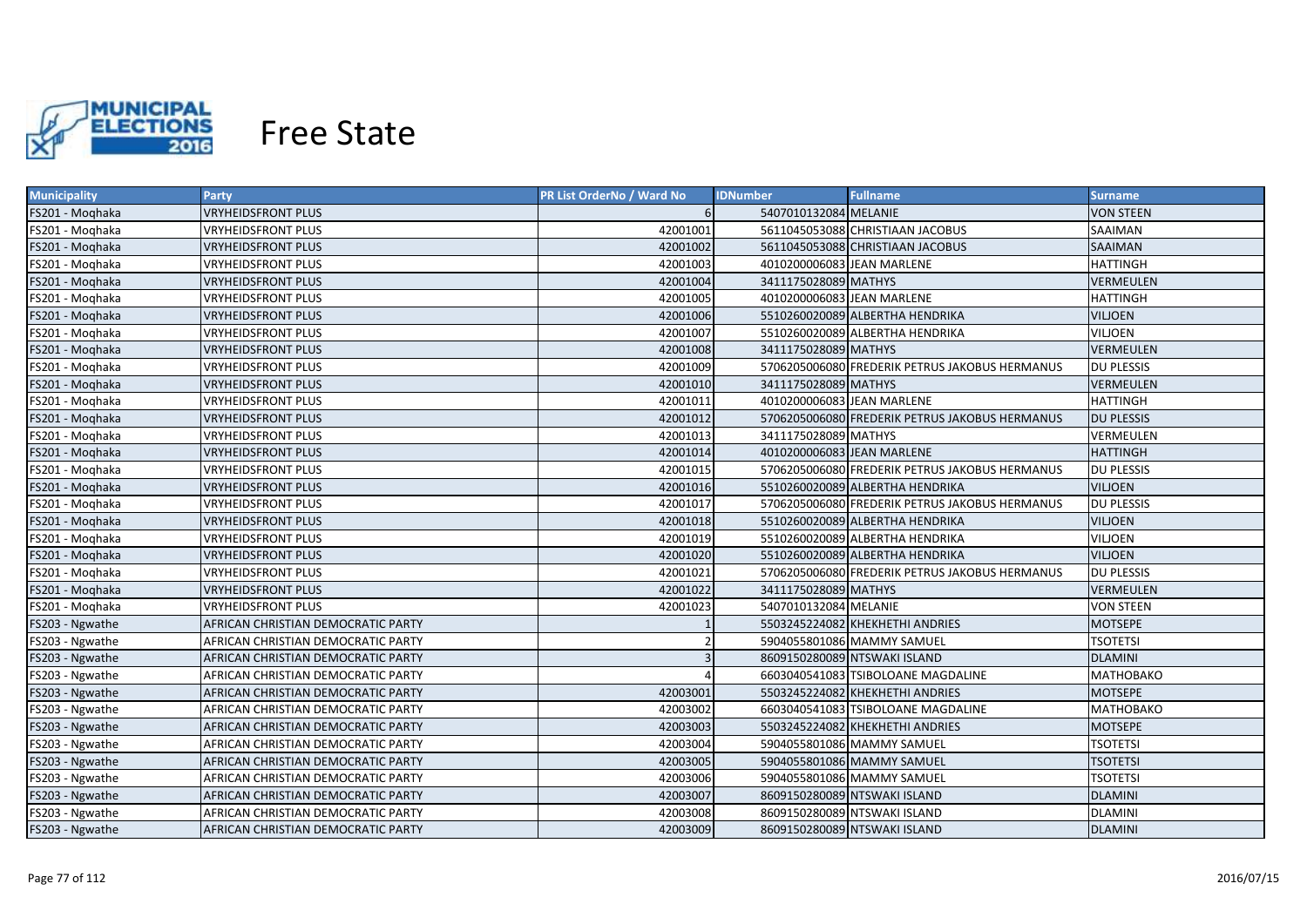

| <b>Municipality</b> | Party                              | <b>PR List OrderNo / Ward No</b> | <b>IDNumber</b><br><b>Fullname</b>   | Surname          |
|---------------------|------------------------------------|----------------------------------|--------------------------------------|------------------|
| FS203 - Ngwathe     | AFRICAN CHRISTIAN DEMOCRATIC PARTY | 42003010                         | 8609150280089 NTSWAKI ISLAND         | <b>DLAMINI</b>   |
| FS203 - Ngwathe     | AFRICAN CHRISTIAN DEMOCRATIC PARTY | 42003011                         | 5904055801086 MAMMY SAMUEL           | <b>TSOTETSI</b>  |
| FS203 - Ngwathe     | AFRICAN CHRISTIAN DEMOCRATIC PARTY | 42003012                         | 5904055801086 MAMMY SAMUEL           | <b>TSOTETSI</b>  |
| FS203 - Ngwathe     | AFRICAN CHRISTIAN DEMOCRATIC PARTY | 42003013                         | 5503245224082 KHEKHETHI ANDRIES      | <b>MOTSEPE</b>   |
| FS203 - Ngwathe     | AFRICAN CHRISTIAN DEMOCRATIC PARTY | 42003014                         | 5503245224082 KHEKHETHI ANDRIES      | MOTSEPE          |
| FS203 - Ngwathe     | AFRICAN CHRISTIAN DEMOCRATIC PARTY | 42003015                         | 5503245224082 KHEKHETHI ANDRIES      | <b>MOTSEPE</b>   |
| FS203 - Ngwathe     | AFRICAN CHRISTIAN DEMOCRATIC PARTY | 42003016                         | 5503245224082 KHEKHETHI ANDRIES      | <b>MOTSEPE</b>   |
| FS203 - Ngwathe     | AFRICAN CHRISTIAN DEMOCRATIC PARTY | 42003017                         | 6603040541083 TSIBOLOANE MAGDALINE   | <b>MATHOBAKO</b> |
| FS203 - Ngwathe     | AFRICAN CHRISTIAN DEMOCRATIC PARTY | 42003018                         | 5503245224082 KHEKHETHI ANDRIES      | <b>MOTSEPE</b>   |
| FS203 - Ngwathe     | AFRICAN NATIONAL CONGRESS          |                                  | 6712080514080 MOTLALEPULE JOHANNA    | <b>MOCHELA</b>   |
| FS203 - Ngwathe     | AFRICAN NATIONAL CONGRESS          |                                  | 8703050238089 VICTORIA ELISA         | <b>DE BEER</b>   |
| FS203 - Ngwathe     | AFRICAN NATIONAL CONGRESS          | $\overline{3}$                   | 7009281006084 MATSEPISO GLADYS       | <b>MMUSI</b>     |
| FS203 - Ngwathe     | AFRICAN NATIONAL CONGRESS          | 4                                | 7206100790084 NEHENG PAULINA         | <b>MOPEDI</b>    |
| FS203 - Ngwathe     | AFRICAN NATIONAL CONGRESS          | 5                                | 4609050497084 MARIA                  | <b>SERATHI</b>   |
| FS203 - Ngwathe     | AFRICAN NATIONAL CONGRESS          | 6                                | 7307150349084 LIESBET                | <b>MVULANE</b>   |
| FS203 - Ngwathe     | AFRICAN NATIONAL CONGRESS          |                                  | 5904290236080 MABATHO CONSTANCE      | <b>MIYEN</b>     |
| FS203 - Ngwathe     | <b>AFRICAN NATIONAL CONGRESS</b>   | 8                                | 7005130507082 MAMI HENDRIETA         | <b>NYATHELA</b>  |
| FS203 - Ngwathe     | AFRICAN NATIONAL CONGRESS          | 9                                | 7401230360086 PULENG MASEPORO MARTHA | <b>MODIKOE</b>   |
| FS203 - Ngwathe     | <b>AFRICAN NATIONAL CONGRESS</b>   | 10                               | 7912145572086 MALAPI HARRY           | <b>MOFOKENG</b>  |
| FS203 - Ngwathe     | AFRICAN NATIONAL CONGRESS          | 11                               | 7307165430085 KAU JACOB              | <b>KHUMALO</b>   |
| FS203 - Ngwathe     | AFRICAN NATIONAL CONGRESS          | 12                               | 7508075296082 TSHEDISO               | RAMABODU         |
| FS203 - Ngwathe     | AFRICAN NATIONAL CONGRESS          | 13                               | 8712106102082 KENNY                  | <b>MLANGENI</b>  |
| FS203 - Ngwathe     | AFRICAN NATIONAL CONGRESS          | 14                               | 7902225722081 DITJHABA VICTOR        | <b>MODIKO</b>    |
| FS203 - Ngwathe     | AFRICAN NATIONAL CONGRESS          | 15                               | 6811250876087 MAMOSEBETSI LUCY       | <b>HLAPANE</b>   |
| FS203 - Ngwathe     | AFRICAN NATIONAL CONGRESS          | 16                               | 5802286096080 ELIAS CHOLO            | SOTHOANE         |
| FS203 - Ngwathe     | AFRICAN NATIONAL CONGRESS          | 17                               | 6705060454087 NTSOAKI MARTHA         | PHATI            |
| FS203 - Ngwathe     | AFRICAN NATIONAL CONGRESS          | 18                               | 5210101334084 NTSOAKI ALINA          | NDLOVU           |
| FS203 - Ngwathe     | AFRICAN NATIONAL CONGRESS          | 19                               | 7112190358081 MALEBEKO MIRRIAM       | <b>MEKGWE</b>    |
| FS203 - Ngwathe     | AFRICAN NATIONAL CONGRESS          | 20                               | 8004130421088 NTJANTJA ELIZABETH     | <b>MASITHA</b>   |
| FS203 - Ngwathe     | AFRICAN NATIONAL CONGRESS          | 42003001                         | 8202095254086 ASHLY HOYL             | <b>MATROOS</b>   |
| FS203 - Ngwathe     | AFRICAN NATIONAL CONGRESS          | 42003002                         | 7110275359081 PHELEMON REUBEN        | <b>NDAYI</b>     |
| FS203 - Ngwathe     | AFRICAN NATIONAL CONGRESS          | 42003003                         | 7510015418081 MOSIUWA DAVID          | <b>MOFOKENG</b>  |
| FS203 - Ngwathe     | AFRICAN NATIONAL CONGRESS          | 42003004                         | 6408025426080 SERAME                 | NTEO             |
| FS203 - Ngwathe     | AFRICAN NATIONAL CONGRESS          | 42003005                         | 9002115239086 MAHLOKO DANIEL         | <b>RAPULENG</b>  |
| FS203 - Ngwathe     | AFRICAN NATIONAL CONGRESS          | 42003006                         | 7603037412081 ISAAC MALEBO           | MAGASHULE        |
| FS203 - Ngwathe     | AFRICAN NATIONAL CONGRESS          | 42003007                         | 8010295639083 SOLOMON MAFIKA         | <b>GOBIDOLO</b>  |
| FS203 - Ngwathe     | <b>AFRICAN NATIONAL CONGRESS</b>   | 42003008                         | 7803030809081 ROSIE                  | <b>KGANTSE</b>   |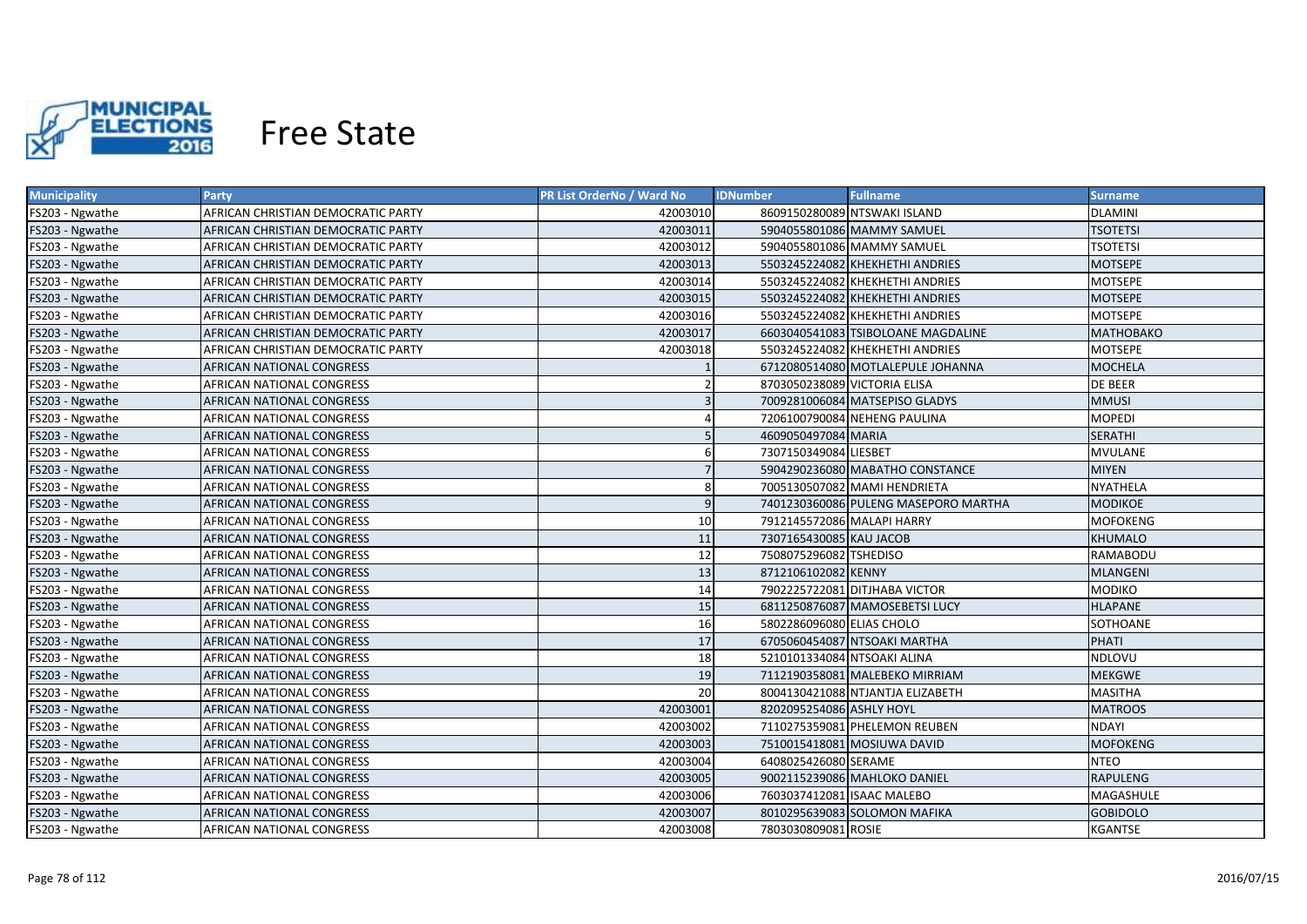

| <b>Municipality</b> | Party                         | <b>PR List OrderNo / Ward No</b> | <b>Fullname</b><br><b>IDNumber</b>      | <b>Surname</b>      |
|---------------------|-------------------------------|----------------------------------|-----------------------------------------|---------------------|
| FS203 - Ngwathe     | AFRICAN NATIONAL CONGRESS     | 42003009                         | 6403085544088 MHLOPHEKI ALFRED          | <b>MBELE</b>        |
| FS203 - Ngwathe     | AFRICAN NATIONAL CONGRESS     | 42003010                         | 7011300605086 MASETSHEGO LENAH          | <b>MOFOKENG</b>     |
| FS203 - Ngwathe     | AFRICAN NATIONAL CONGRESS     | 42003011                         | 4801195186082 JOSHUA SAKIA              | <b>MABENA</b>       |
| FS203 - Ngwathe     | AFRICAN NATIONAL CONGRESS     | 42003012                         | 6904285438088 ZEPHONIA JAMES            | <b>MALEBO</b>       |
| FS203 - Ngwathe     | AFRICAN NATIONAL CONGRESS     | 42003013                         | 6906275020081 HENDRIK                   | <b>FIELAND</b>      |
| FS203 - Ngwathe     | AFRICAN NATIONAL CONGRESS     | 42003014                         | 7712020666080 LEBOHANG REBECCA          | <b>MEHLO</b>        |
| FS203 - Ngwathe     | AFRICAN NATIONAL CONGRESS     | 42003015                         | 7504250612086 MALEFU MIRRIAM            | <b>MOFOKENG</b>     |
| FS203 - Ngwathe     | AFRICAN NATIONAL CONGRESS     | 42003016                         | 6903295373087 LEPONESA PETRUS           | SOTSHIVA            |
| FS203 - Ngwathe     | AFRICAN NATIONAL CONGRESS     | 42003017                         | 5109275608085 MAHLOMOLA EZEKIEL         | <b>TAJE</b>         |
| FS203 - Ngwathe     | AFRICAN NATIONAL CONGRESS     | 42003018                         | 8005235422087 MATJHINI SHADRACK         | <b>TOYI</b>         |
| FS203 - Ngwathe     | CONGRESS OF THE PEOPLE        |                                  | 8611080192087 MALESHOANE EMILY          | <b>MOTSUMI</b>      |
| FS203 - Ngwathe     | CONGRESS OF THE PEOPLE        | 42003002                         | 8101110884085 LIEKETSENG KALIE          | <b>MZANGWA</b>      |
| FS203 - Ngwathe     | CONGRESS OF THE PEOPLE        | 42003004                         | 7309180725085 MATHOTO ALINA             | <b>MONATISA</b>     |
| FS203 - Ngwathe     | CONGRESS OF THE PEOPLE        | 42003005                         | 8005075373085 JAKA MARTIN               | <b>MOFOKENG</b>     |
| FS203 - Ngwathe     | CONGRESS OF THE PEOPLE        | 42003006                         | 8611080192087 MALESHOANE EMILY          | <b>MOTSUMI</b>      |
| FS203 - Ngwathe     | CONGRESS OF THE PEOPLE        | 42003007                         | 8205165265080 TSHOLO GODFREY            | <b>MOROTOLO</b>     |
| FS203 - Ngwathe     | CONGRESS OF THE PEOPLE        | 42003008                         | 8210100327086 JOANNE NONO               | <b>JAFTHA</b>       |
| FS203 - Ngwathe     | CONGRESS OF THE PEOPLE        | 42003009                         | 8810271062089 BONISWA VIOLET            | <b>DOLI</b>         |
| FS203 - Ngwathe     | <b>CONGRESS OF THE PEOPLE</b> | 42003010                         | 6808075749085 RAMANO DANIEL             | <b>MOFOKENG</b>     |
| FS203 - Ngwathe     | CONGRESS OF THE PEOPLE        | 42003011                         | 8408150658083 MAKOENA KATE              | <b>MOSOLODI</b>     |
| FS203 - Ngwathe     | CONGRESS OF THE PEOPLE        | 42003012                         | 7204035838086 SONWABO STEPHANS          | <b>TSHOLIS</b>      |
| FS203 - Ngwathe     | CONGRESS OF THE PEOPLE        | 42003013                         | 8303056587082 BUSHIE MISHACK            | TAU                 |
| FS203 - Ngwathe     | CONGRESS OF THE PEOPLE        | 42003014                         | 8107050550081 TLALENG LIZZIE            | <b>MASIKE</b>       |
| FS203 - Ngwathe     | CONGRESS OF THE PEOPLE        | 42003015                         | 8609215758087 TEFO ANDREW               | MOSOLOTSANE         |
| FS203 - Ngwathe     | CONGRESS OF THE PEOPLE        | 42003016                         | 8801016192083 MOTSHABI JEREMIA          | <b>MOKONI</b>       |
| FS203 - Ngwathe     | CONGRESS OF THE PEOPLE        | 42003017                         | 6806215498084 KEATH PAKISHO             | RAMAGAGA            |
| FS203 - Ngwathe     | CONGRESS OF THE PEOPLE        | 42003018                         | 9003105539089 ABRAM                     | <b>NHLAPO</b>       |
| FS203 - Ngwathe     | DEMOCRATIC ALLIANCE           |                                  | 7704250119088 CATHARINA                 | SERFONTEIN          |
| FS203 - Ngwathe     | DEMOCRATIC ALLIANCE           |                                  | 7807125445081 POLOKOETSILE MATTHEWS     | <b>MOLAPHENE</b>    |
| FS203 - Ngwathe     | DEMOCRATIC ALLIANCE           |                                  | 4404155130081 ARNOLD MATTHEUS           | <b>SCHOONWINKEL</b> |
| FS203 - Ngwathe     | DEMOCRATIC ALLIANCE           |                                  | 7802155122080 ROBERT SADAT              | <b>FERENDALE</b>    |
| FS203 - Ngwathe     | DEMOCRATIC ALLIANCE           |                                  | 5204085071085 SALOMON HERCULES FRANCOIS | DE JAGER            |
| FS203 - Ngwathe     | <b>DEMOCRATIC ALLIANCE</b>    | 6                                | 7105105323083 NTUTU ALFRED              | <b>SEHUME</b>       |
| FS203 - Ngwathe     | DEMOCRATIC ALLIANCE           |                                  | 7503295023085 PIETER JACOBUS            | LA COCK             |
| FS203 - Ngwathe     | DEMOCRATIC ALLIANCE           |                                  | 4108060045082 SHIRLEY MERILYN           | <b>VERMAAK</b>      |
| FS203 - Ngwathe     | DEMOCRATIC ALLIANCE           |                                  | 9111066078086 JABU SIMON                | <b>TJEKO</b>        |
| FS203 - Ngwathe     | <b>DEMOCRATIC ALLIANCE</b>    | 10 <sup>1</sup>                  | 8308286375083 MOJALEFA JOHANNES         | <b>SETABELA</b>     |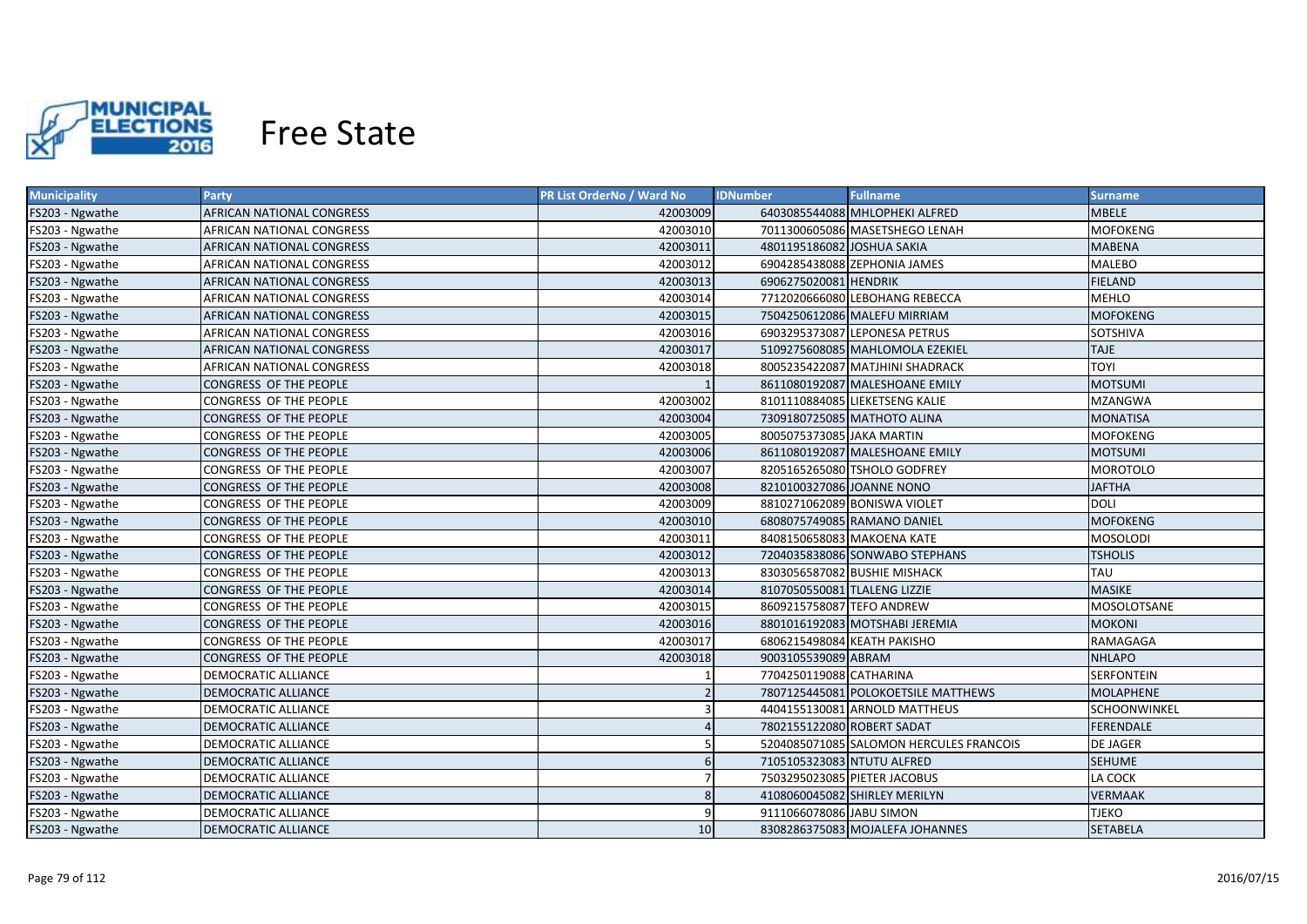

| <b>Municipality</b> | <b>Party</b>                     | <b>PR List OrderNo / Ward No</b> | <b>Fullname</b><br><b>IDNumber</b>      | <b>Surname</b>  |
|---------------------|----------------------------------|----------------------------------|-----------------------------------------|-----------------|
| FS203 - Ngwathe     | DEMOCRATIC ALLIANCE              | 11                               | 7712065218086 FREDERICK                 | SCHOLTZ         |
| FS203 - Ngwathe     | <b>DEMOCRATIC ALLIANCE</b>       | 12                               | 5604235099086 JOHN HENRY                | <b>COXEN</b>    |
| FS203 - Ngwathe     | DEMOCRATIC ALLIANCE              | 13                               | 5701160083083 JOHANNA CATHARINA         | FERREIRA        |
| FS203 - Ngwathe     | <b>DEMOCRATIC ALLIANCE</b>       | 14                               | 6905215469085 THABO PETRUS              | <b>MOKALI</b>   |
| FS203 - Ngwathe     | DEMOCRATIC ALLIANCE              | 15                               | 5205205017080 ALWYN PETRUS              | <b>SWART</b>    |
| FS203 - Ngwathe     | DEMOCRATIC ALLIANCE              | 42003001                         | 7802155122080 ROBERT SADAT              | FERENDALE       |
| FS203 - Ngwathe     | DEMOCRATIC ALLIANCE              | 42003002                         | 5205205017080 ALWYN PETRUS              | SWART           |
| FS203 - Ngwathe     | DEMOCRATIC ALLIANCE              | 42003003                         | 6208045474080 NATHANIEL TEBOHO          | <b>SELLO</b>    |
| FS203 - Ngwathe     | DEMOCRATIC ALLIANCE              | 42003004                         | 7708310158085 HESTER FRANCINA           | ANGU            |
| FS203 - Ngwathe     | DEMOCRATIC ALLIANCE              | 42003005                         | 6304275260081 KOBO NORMAN               | <b>THEKISO</b>  |
| FS203 - Ngwathe     | DEMOCRATIC ALLIANCE              | 42003006                         | 8308286375083 MOJALEFA JOHANNES         | SETABELA        |
| FS203 - Ngwathe     | <b>DEMOCRATIC ALLIANCE</b>       | 42003007                         | 9111066078086 JABU SIMON                | <b>TJEKO</b>    |
| FS203 - Ngwathe     | DEMOCRATIC ALLIANCE              | 42003008                         | 7503295023085 PIETER JACOBUS            | LA COCK         |
| FS203 - Ngwathe     | <b>DEMOCRATIC ALLIANCE</b>       | 42003009                         | 7105105323083 NTUTU ALFRED              | <b>SEHUME</b>   |
| FS203 - Ngwathe     | DEMOCRATIC ALLIANCE              | 42003010                         | 6610195619085 ZANELE ISHMAEL            | <b>NABILEYO</b> |
| FS203 - Ngwathe     | <b>DEMOCRATIC ALLIANCE</b>       | 42003011                         | 8504210994086 SISI EMILY                | <b>GANAFANA</b> |
| FS203 - Ngwathe     | DEMOCRATIC ALLIANCE              | 42003012                         | 5204085071085 SALOMON HERCULES FRANCOIS | <b>DE JAGER</b> |
| FS203 - Ngwathe     | <b>DEMOCRATIC ALLIANCE</b>       | 42003013                         | 7712065218086 FREDERICK                 | <b>SCHOLTZ</b>  |
| FS203 - Ngwathe     | DEMOCRATIC ALLIANCE              | 42003014                         | 5701160083083 JOHANNA CATHARINA         | <b>FERREIRA</b> |
| FS203 - Ngwathe     | <b>DEMOCRATIC ALLIANCE</b>       | 42003015                         | 4108060045082 SHIRLEY MERILYN           | <b>VERMAAK</b>  |
| FS203 - Ngwathe     | DEMOCRATIC ALLIANCE              | 42003016                         | 7807125445081 POLOKOETSILE MATTHEWS     | MOLAPHENE       |
| FS203 - Ngwathe     | DEMOCRATIC ALLIANCE              | 42003017                         | 6905215469085 THABO PETRUS              | <b>MOKALI</b>   |
| FS203 - Ngwathe     | <b>DEMOCRATIC ALLIANCE</b>       | 42003018                         | 5604235099086 JOHN HENRY                | <b>COXEN</b>    |
| FS203 - Ngwathe     | <b>ECONOMIC FREEDOM FIGHTERS</b> |                                  | 7411225322082 BAKWENA SHADRACK          | <b>THENE</b>    |
| FS203 - Ngwathe     | <b>ECONOMIC FREEDOM FIGHTERS</b> | $\overline{2}$                   | 9301070656080 SYLVIA                    | RADEBE          |
| FS203 - Ngwathe     | <b>ECONOMIC FREEDOM FIGHTERS</b> |                                  | 6211115206085 RAMAILANE                 | <b>MOTEBELE</b> |
| FS203 - Ngwathe     | <b>ECONOMIC FREEDOM FIGHTERS</b> |                                  | 8902061366083 MOLEBOHENG PORTIA         | MOLEKE          |
| FS203 - Ngwathe     | <b>ECONOMIC FREEDOM FIGHTERS</b> |                                  | 7605066208082 MATHEWS MATEBESI          | <b>LETHOBA</b>  |
| FS203 - Ngwathe     | ECONOMIC FREEDOM FIGHTERS        |                                  | 8601225274080 MOLELEKI JOHN             | LETHOBA         |
| FS203 - Ngwathe     | ECONOMIC FREEDOM FIGHTERS        |                                  | 8403295755084 MAHLOMOLA PAUL            | THEBANE         |
| FS203 - Ngwathe     | ECONOMIC FREEDOM FIGHTERS        | 8                                | 8007215447084 JABULANI THABISO DANIEL   | KUNENE          |
| FS203 - Ngwathe     | ECONOMIC FREEDOM FIGHTERS        | 9                                | 8106265492089 TSHEPO SIMON THYS         | MAZIBUKO        |
| FS203 - Ngwathe     | ECONOMIC FREEDOM FIGHTERS        | 10                               | 8504125951080 MOQENESELWA FRANS         | <b>NKOMO</b>    |
| FS203 - Ngwathe     | ECONOMIC FREEDOM FIGHTERS        | 11                               | 7210260774086 SUZAN MAKHALA             | <b>MOKOENA</b>  |
| FS203 - Ngwathe     | ECONOMIC FREEDOM FIGHTERS        | 12                               | 6705300217088 MERIAM                    | MASE            |
| FS203 - Ngwathe     | <b>ECONOMIC FREEDOM FIGHTERS</b> | 13                               | 8402021804083 JULIA SFONTI              | <b>MOHALE</b>   |
| FS203 - Ngwathe     | <b>ECONOMIC FREEDOM FIGHTERS</b> | 14                               | 7107080678085 SEIPATI PATRICIA          | LETSHABA        |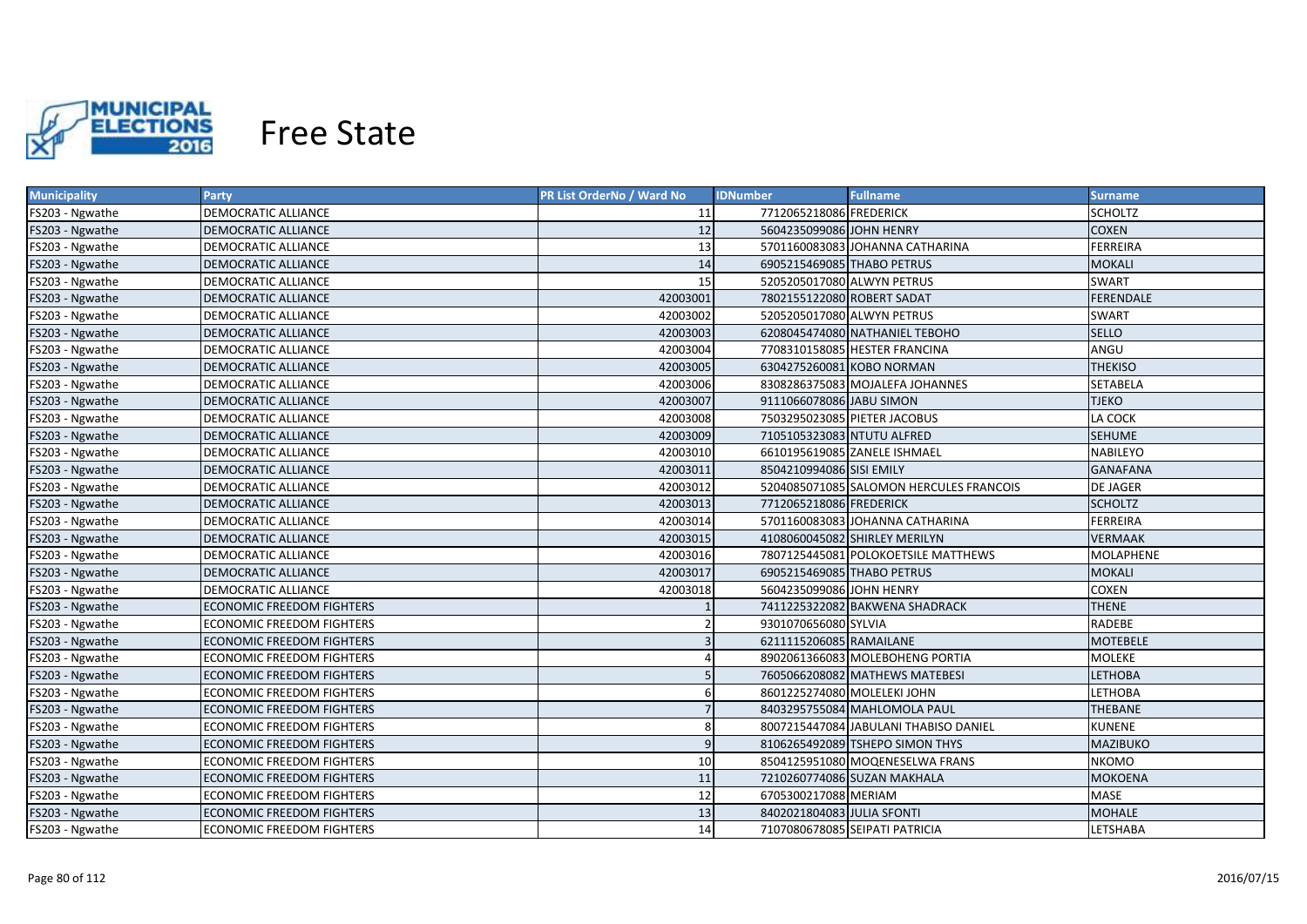

| <b>Municipality</b> | Party                            | <b>PR List OrderNo / Ward No</b> | <b>Fullname</b><br><b>IDNumber</b>     | Surname              |
|---------------------|----------------------------------|----------------------------------|----------------------------------------|----------------------|
| FS203 - Ngwathe     | ECONOMIC FREEDOM FIGHTERS        | 42003001                         | 8710181013083 KEDIBONE CHARLOTTE ETHEL | <b>TSOTETSI</b>      |
| FS203 - Ngwathe     | ECONOMIC FREEDOM FIGHTERS        | 42003003                         | 7406041256084 ESTHER MAPULENG          | <b>MOLOEDI</b>       |
| FS203 - Ngwathe     | <b>ECONOMIC FREEDOM FIGHTERS</b> | 42003004                         | 8110285463088 JOSEPH CHIMANKI          | SALMANE              |
| FS203 - Ngwathe     | ECONOMIC FREEDOM FIGHTERS        | 42003005                         | 7209075471086 TSHEHLO DAVID            | <b>MOTAUNG</b>       |
| FS203 - Ngwathe     | <b>ECONOMIC FREEDOM FIGHTERS</b> | 42003006                         | 7110135543080 LESALA ABNER             | <b>THABE</b>         |
| FS203 - Ngwathe     | ECONOMIC FREEDOM FIGHTERS        | 42003007                         | 7706235387086 MOKETE MESHACK           | RADEBE               |
| FS203 - Ngwathe     | <b>ECONOMIC FREEDOM FIGHTERS</b> | 42003008                         | 8904111205089 LINDIWE                  | <b>MAEMBANI</b>      |
| FS203 - Ngwathe     | <b>ECONOMIC FREEDOM FIGHTERS</b> | 42003009                         | 8206036027089 RITSI ANDRIES            | <b>MADUNA</b>        |
| FS203 - Ngwathe     | <b>ECONOMIC FREEDOM FIGHTERS</b> | 42003010                         | 7004270399087 NONTOMBI AGNES           | DHLENGEZELA          |
| FS203 - Ngwathe     | ECONOMIC FREEDOM FIGHTERS        | 42003011                         | 7504300503087 SELLWANE LYDIA           | <b>MOSEME</b>        |
| FS203 - Ngwathe     | <b>ECONOMIC FREEDOM FIGHTERS</b> | 42003012                         | 7505155743082 LEHLOHONOLO THOMAS       | <b>MATSOBANE</b>     |
| FS203 - Ngwathe     | <b>ECONOMIC FREEDOM FIGHTERS</b> | 42003013                         | 8601225274080 MOLELEKI JOHN            | <b>LETHOBA</b>       |
| FS203 - Ngwathe     | <b>ECONOMIC FREEDOM FIGHTERS</b> | 42003014                         | 8503181242087 MASIMONE ALETTA          | <b>KOTSOANE</b>      |
| FS203 - Ngwathe     | <b>ECONOMIC FREEDOM FIGHTERS</b> | 42003015                         | 8107205901080 MOKEMANE AARON           | <b>MOTSAPI</b>       |
| FS203 - Ngwathe     | <b>ECONOMIC FREEDOM FIGHTERS</b> | 42003018                         | 7305010718084 CABONINA FLORINA         | <b>TETE</b>          |
| FS203 - Ngwathe     | INDEPENDENT CANDIDATE            | 42003007                         | 7201018512084 THEMBA TSHEPO            | <b>KHOASE</b>        |
| FS203 - Ngwathe     | <b>VRYHEIDSFRONT PLUS</b>        |                                  | 4906225099088 PHILLIPPUS PETRUS        | <b>VAN DER MERWE</b> |
| FS203 - Ngwathe     | <b>VRYHEIDSFRONT PLUS</b>        |                                  | 6604235038083 PETRUS PAULUS            | <b>BERGH</b>         |
| FS203 - Ngwathe     | <b>VRYHEIDSFRONT PLUS</b>        |                                  | 5302065060084 GEORGE STEPHANUS         | <b>MALHERBE</b>      |
| FS203 - Ngwathe     | <b>VRYHEIDSFRONT PLUS</b>        |                                  | 5409105065088 JACOBUS JOHANNES         | <b>WILKEN</b>        |
| FS203 - Ngwathe     | <b>VRYHEIDSFRONT PLUS</b>        |                                  | 6401095176081 JAN HENDRIK PETRUS       | <b>SNYMAN</b>        |
| FS203 - Ngwathe     | <b>VRYHEIDSFRONT PLUS</b>        | 42003001                         | 5302065060084 GEORGE STEPHANUS         | <b>MALHERBE</b>      |
| FS203 - Ngwathe     | <b>VRYHEIDSFRONT PLUS</b>        | 42003002                         | 4906225099088 PHILLIPPUS PETRUS        | VAN DER MERWE        |
| FS203 - Ngwathe     | <b>VRYHEIDSFRONT PLUS</b>        | 42003003                         | 6604235038083 PETRUS PAULUS            | <b>BERGH</b>         |
| FS203 - Ngwathe     | <b>VRYHEIDSFRONT PLUS</b>        | 42003004                         | 6604235038083 PETRUS PAULUS            | <b>BERGH</b>         |
| FS203 - Ngwathe     | <b>VRYHEIDSFRONT PLUS</b>        | 42003005                         | 6604235038083 PETRUS PAULUS            | <b>BERGH</b>         |
| FS203 - Ngwathe     | <b>VRYHEIDSFRONT PLUS</b>        | 42003006                         | 6604235038083 PETRUS PAULUS            | <b>BERGH</b>         |
| FS203 - Ngwathe     | VRYHEIDSFRONT PLUS               | 42003007                         | 6604235038083 PETRUS PAULUS            | <b>BERGH</b>         |
| FS203 - Ngwathe     | <b>VRYHEIDSFRONT PLUS</b>        | 42003008                         | 4906225099088 PHILLIPPUS PETRUS        | <b>VAN DER MERWE</b> |
| FS203 - Ngwathe     | VRYHEIDSFRONT PLUS               | 42003009                         | 6604235038083 PETRUS PAULUS            | <b>BERGH</b>         |
| FS203 - Ngwathe     | <b>VRYHEIDSFRONT PLUS</b>        | 42003010                         | 6604235038083 PETRUS PAULUS            | <b>BERGH</b>         |
| FS203 - Ngwathe     | <b>VRYHEIDSFRONT PLUS</b>        | 42003011                         | 6604235038083 PETRUS PAULUS            | <b>BERGH</b>         |
| FS203 - Ngwathe     | <b>VRYHEIDSFRONT PLUS</b>        | 42003012                         | 4906225099088 PHILLIPPUS PETRUS        | <b>VAN DER MERWE</b> |
| FS203 - Ngwathe     | <b>VRYHEIDSFRONT PLUS</b>        | 42003013                         | 4906225099088 PHILLIPPUS PETRUS        | VAN DER MERWE        |
| FS203 - Ngwathe     | <b>VRYHEIDSFRONT PLUS</b>        | 42003014                         | 4906225099088 PHILLIPPUS PETRUS        | <b>VAN DER MERWE</b> |
| FS203 - Ngwathe     | <b>VRYHEIDSFRONT PLUS</b>        | 42003015                         | 4906225099088 PHILLIPPUS PETRUS        | VAN DER MERWE        |
| FS203 - Ngwathe     | <b>VRYHEIDSFRONT PLUS</b>        | 42003016                         | 5302065060084 GEORGE STEPHANUS         | <b>MALHERBE</b>      |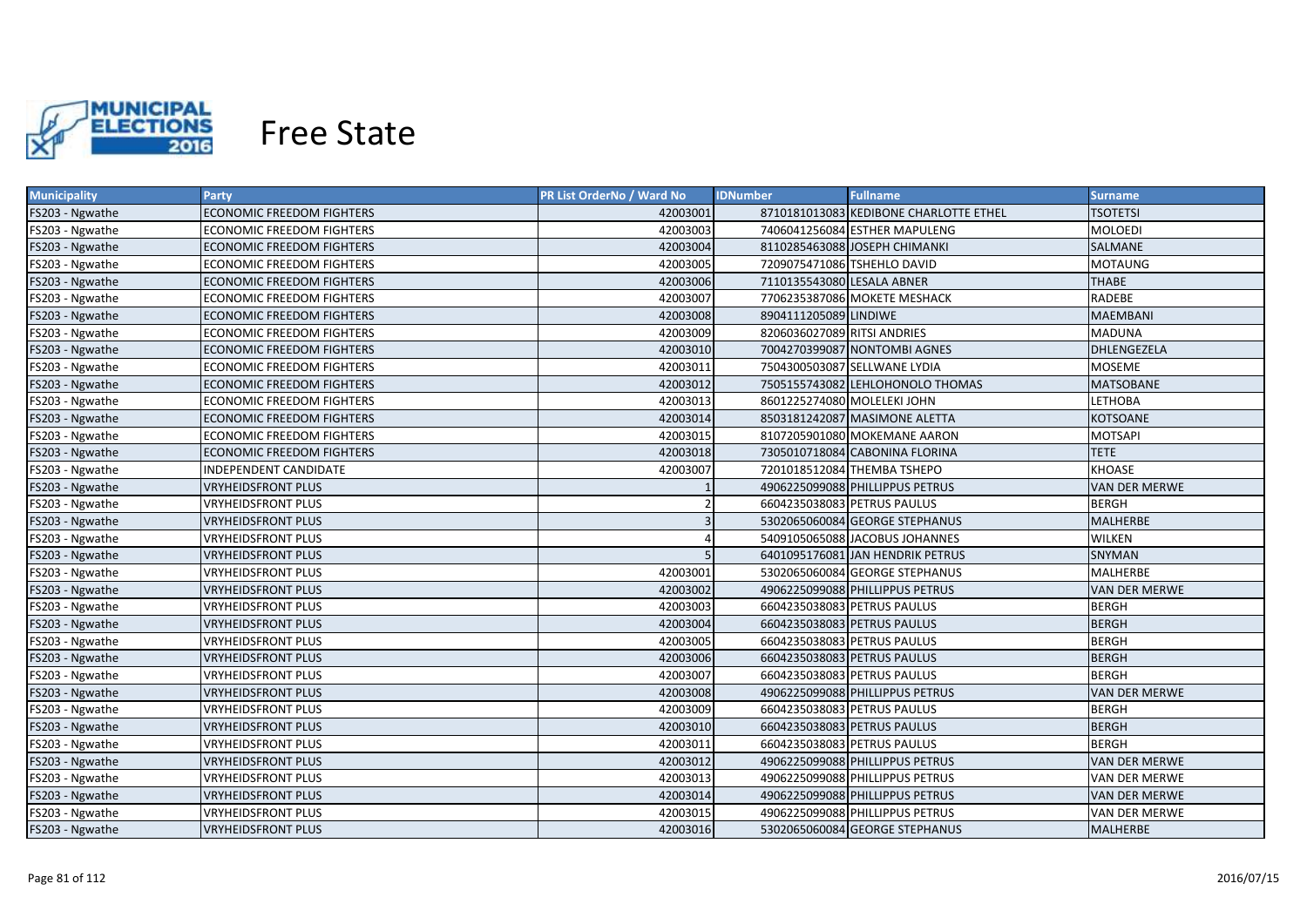

| <b>Municipality</b> | Party                              | <b>PR List OrderNo / Ward No</b> | <b>IDNumber</b>              | <b>Fullname</b>                      | <b>Surname</b>    |
|---------------------|------------------------------------|----------------------------------|------------------------------|--------------------------------------|-------------------|
| FS203 - Ngwathe     | <b>VRYHEIDSFRONT PLUS</b>          | 42003017                         |                              | 5302065060084 GEORGE STEPHANUS       | MALHERBE          |
| FS203 - Ngwathe     | <b>VRYHEIDSFRONT PLUS</b>          | 42003018                         |                              | 5409105065088 JACOBUS JOHANNES       | <b>WILKEN</b>     |
| FS204 - Metsimaholo | AFRICAN CHRISTIAN DEMOCRATIC PARTY |                                  |                              | 7905095839083 SAMUEL MAHLOMOLA       | <b>XABA</b>       |
| FS204 - Metsimaholo | AFRICAN CHRISTIAN DEMOCRATIC PARTY |                                  | 7204295474085 MATJIE         |                                      | <b>XABA</b>       |
| FS204 - Metsimaholo | AFRICAN CHRISTIAN DEMOCRATIC PARTY |                                  | 7007110035084 LIZELLE        |                                      | <b>VAN STADEN</b> |
| FS204 - Metsimaholo | AFRICAN CHRISTIAN DEMOCRATIC PARTY | 42004001                         |                              | 7905095839083 SAMUEL MAHLOMOLA       | <b>XABA</b>       |
| FS204 - Metsimaholo | AFRICAN CHRISTIAN DEMOCRATIC PARTY | 42004002                         | 7204295474085 MATJIE         |                                      | <b>XABA</b>       |
| FS204 - Metsimaholo | AFRICAN CHRISTIAN DEMOCRATIC PARTY | 42004003                         |                              | 7905095839083 SAMUEL MAHLOMOLA       | <b>XABA</b>       |
| FS204 - Metsimaholo | AFRICAN CHRISTIAN DEMOCRATIC PARTY | 42004004                         |                              | 7905095839083 SAMUEL MAHLOMOLA       | <b>XABA</b>       |
| FS204 - Metsimaholo | AFRICAN CHRISTIAN DEMOCRATIC PARTY | 42004005                         |                              | 7905095839083 SAMUEL MAHLOMOLA       | <b>XABA</b>       |
| FS204 - Metsimaholo | AFRICAN CHRISTIAN DEMOCRATIC PARTY | 42004006                         | 7204295474085 MATJIE         |                                      | XABA              |
| FS204 - Metsimaholo | AFRICAN CHRISTIAN DEMOCRATIC PARTY | 42004007                         | 7007110035084 LIZELLE        |                                      | <b>VAN STADEN</b> |
| FS204 - Metsimaholo | AFRICAN CHRISTIAN DEMOCRATIC PARTY | 42004008                         | 7204295474085 MATJIE         |                                      | <b>XABA</b>       |
| FS204 - Metsimaholo | AFRICAN CHRISTIAN DEMOCRATIC PARTY | 42004009                         | 7204295474085 MATJIE         |                                      | <b>XABA</b>       |
| FS204 - Metsimaholo | AFRICAN CHRISTIAN DEMOCRATIC PARTY | 42004010                         | 7204295474085 MATJIE         |                                      | <b>XABA</b>       |
| FS204 - Metsimaholo | AFRICAN CHRISTIAN DEMOCRATIC PARTY | 42004011                         | 7204295474085 MATJIE         |                                      | <b>XABA</b>       |
| FS204 - Metsimaholo | AFRICAN CHRISTIAN DEMOCRATIC PARTY | 42004012                         | 7204295474085 MATJIE         |                                      | <b>XABA</b>       |
| FS204 - Metsimaholo | AFRICAN CHRISTIAN DEMOCRATIC PARTY | 42004013                         |                              | 7905095839083 SAMUEL MAHLOMOLA       | <b>XABA</b>       |
| FS204 - Metsimaholo | AFRICAN CHRISTIAN DEMOCRATIC PARTY | 42004014                         | 7007110035084 LIZELLE        |                                      | <b>VAN STADEN</b> |
| FS204 - Metsimaholo | AFRICAN CHRISTIAN DEMOCRATIC PARTY | 42004015                         | 7007110035084 LIZELLE        |                                      | <b>VAN STADEN</b> |
| FS204 - Metsimaholo | AFRICAN CHRISTIAN DEMOCRATIC PARTY | 42004016                         | 7007110035084 LIZELLE        |                                      | <b>VAN STADEN</b> |
| FS204 - Metsimaholo | AFRICAN CHRISTIAN DEMOCRATIC PARTY | 42004017                         | 7007110035084 LIZELLE        |                                      | <b>VAN STADEN</b> |
| FS204 - Metsimaholo | AFRICAN CHRISTIAN DEMOCRATIC PARTY | 42004018                         | 7007110035084 LIZELLE        |                                      | <b>VAN STADEN</b> |
| FS204 - Metsimaholo | AFRICAN CHRISTIAN DEMOCRATIC PARTY | 42004019                         | 7204295474085 MATJIE         |                                      | <b>XABA</b>       |
| FS204 - Metsimaholo | AFRICAN CHRISTIAN DEMOCRATIC PARTY | 42004020                         |                              | 7905095839083 SAMUEL MAHLOMOLA       | <b>XABA</b>       |
| FS204 - Metsimaholo | AFRICAN CHRISTIAN DEMOCRATIC PARTY | 42004021                         |                              | 7905095839083 SAMUEL MAHLOMOLA       | <b>XABA</b>       |
| FS204 - Metsimaholo | AFRICAN NATIONAL CONGRESS          |                                  |                              | 6708285328086 BRUTUS TSHEPO          | MAHLAKU           |
| FS204 - Metsimaholo | AFRICAN NATIONAL CONGRESS          |                                  |                              | 6802275404088 SELLO ZACHARIA         | <b>MATENA</b>     |
| FS204 - Metsimaholo | AFRICAN NATIONAL CONGRESS          |                                  |                              | 7012290462082 NOMSA JOSEPHINA        | <b>KUBHEKA</b>    |
| FS204 - Metsimaholo | AFRICAN NATIONAL CONGRESS          |                                  |                              | 6208270393088 KHABUNINA JANE         | <b>MAKHOBA</b>    |
| FS204 - Metsimaholo | AFRICAN NATIONAL CONGRESS          |                                  | 7011060292083 SYLVIA LINDIWE |                                      | <b>TSHONGWE</b>   |
| FS204 - Metsimaholo | AFRICAN NATIONAL CONGRESS          | $6\overline{6}$                  |                              | 8009160879089 MATSHIDISO ALINA       | <b>TAMANE</b>     |
| FS204 - Metsimaholo | AFRICAN NATIONAL CONGRESS          |                                  |                              | 6111280631085 BUSISIWE JOYCE MARIA   | ZWANE             |
| FS204 - Metsimaholo | AFRICAN NATIONAL CONGRESS          | 8                                |                              | 6305155591081 RETSELISITSOE JOHANNES | <b>MABEFU</b>     |
| FS204 - Metsimaholo | AFRICAN NATIONAL CONGRESS          | q                                |                              | 8401095127082 REAGAN ABRAHAM         | <b>BOOYSEN</b>    |
| FS204 - Metsimaholo | AFRICAN NATIONAL CONGRESS          | 10                               | 8807310829080 MARIA          |                                      | <b>МАКНОВА</b>    |
| FS204 - Metsimaholo | AFRICAN NATIONAL CONGRESS          | 11                               |                              | 5908155789083 ANDILE ASHINGTON       | <b>NOKWE</b>      |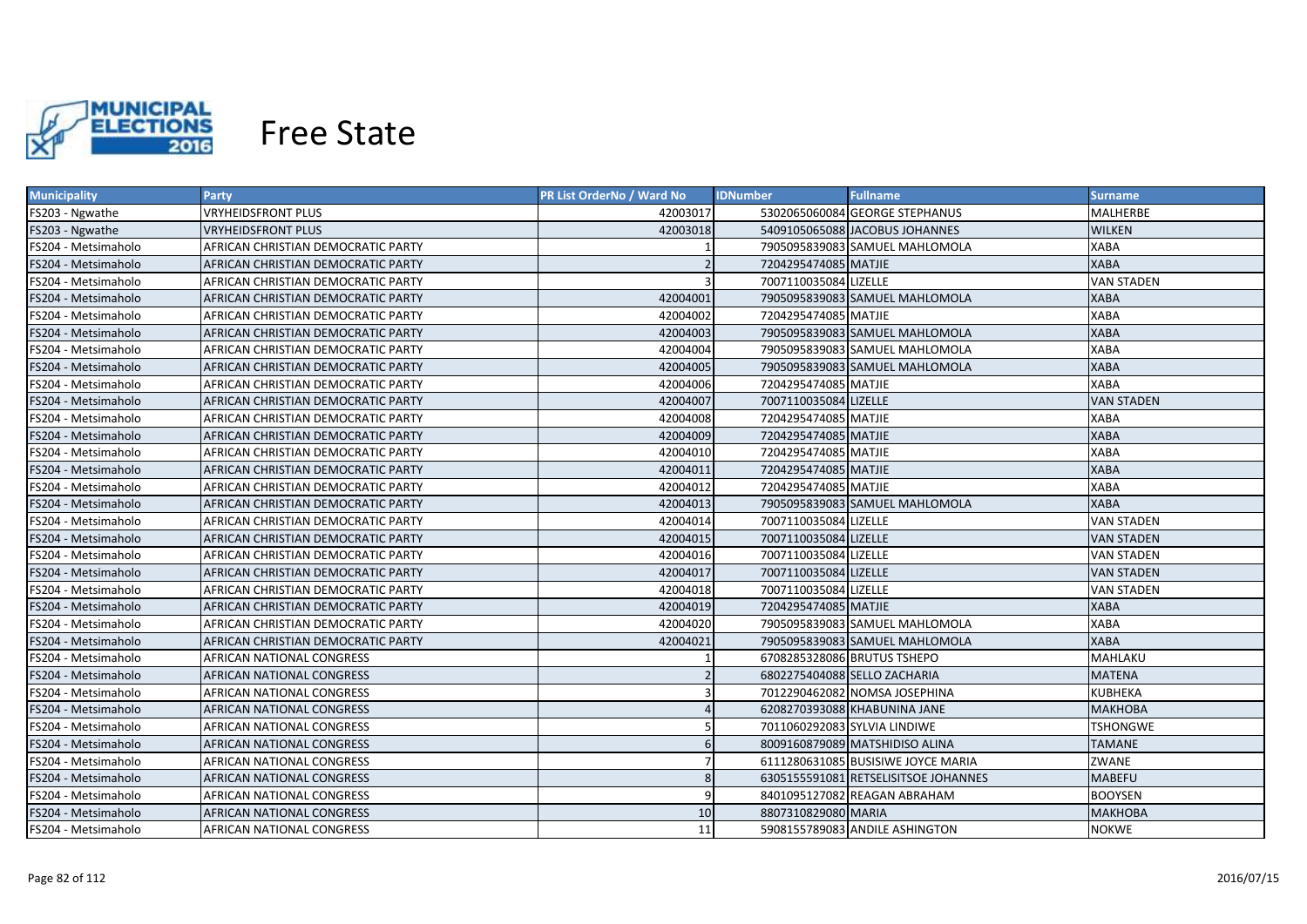

| <b>Municipality</b> | <b>Party</b>                   | PR List OrderNo / Ward No | <b>IDNumber</b>              | <b>Fullname</b>                      | <b>Surname</b>    |
|---------------------|--------------------------------|---------------------------|------------------------------|--------------------------------------|-------------------|
| FS204 - Metsimaholo | AFRICAN NATIONAL CONGRESS      | 12                        |                              | 8401280427081 PORTIA MABATHO         | MAHLAELA          |
| FS204 - Metsimaholo | AFRICAN NATIONAL CONGRESS      | 13                        | 6310190358082 ANNA NDUTULA   |                                      | RADEBE            |
| FS204 - Metsimaholo | AFRICAN NATIONAL CONGRESS      | 14                        | 7305295443085 SERAME ISAAC   |                                      | RAMATHESELE       |
| FS204 - Metsimaholo | AFRICAN NATIONAL CONGRESS      | 15                        |                              | 6610295640080 RAMABEREKA SIMON       | <b>KGOMONTSHO</b> |
| FS204 - Metsimaholo | AFRICAN NATIONAL CONGRESS      | 16                        |                              | 7112210410086 MAPHOKA MARIA          | <b>MAHLASELA</b>  |
| FS204 - Metsimaholo | AFRICAN NATIONAL CONGRESS      | 17                        |                              | 8504165763080 JOHN MAJWANG           | <b>MOKOENA</b>    |
| FS204 - Metsimaholo | AFRICAN NATIONAL CONGRESS      | 18                        | 5210020755088 DIKELEDI ELLEN |                                      | <b>MOKOENA</b>    |
| FS204 - Metsimaholo | AFRICAN NATIONAL CONGRESS      | 19                        |                              | 7202130480085 JULIA MASETLHARE       | PHEPHENG          |
| FS204 - Metsimaholo | AFRICAN NATIONAL CONGRESS      | 20                        |                              | 7012200329082 MASONTAGA NOMSA        | SEJAKI            |
| FS204 - Metsimaholo | AFRICAN NATIONAL CONGRESS      | 42004001                  |                              | 7306080752086 MALITABA PATRICIA      | MOKOENA           |
| FS204 - Metsimaholo | AFRICAN NATIONAL CONGRESS      | 42004002                  |                              | 7102065419084 JOSEPH MORENA          | <b>MOLAWA</b>     |
| FS204 - Metsimaholo | AFRICAN NATIONAL CONGRESS      | 42004003                  |                              | 6010110486084 MIRIAM MATHITHI        | <b>TELANE</b>     |
| FS204 - Metsimaholo | AFRICAN NATIONAL CONGRESS      | 42004004                  |                              | 6209130477087 GABAIKITSI BEAUTY      | <b>NNUNE</b>      |
| FS204 - Metsimaholo | AFRICAN NATIONAL CONGRESS      | 42004005                  | 8605126398088 SKY SIMON      |                                      | КОВО              |
| FS204 - Metsimaholo | AFRICAN NATIONAL CONGRESS      | 42004006                  | 7312285404085 TLOKOTSI LUCAS |                                      | <b>RADEBE</b>     |
| FS204 - Metsimaholo | AFRICAN NATIONAL CONGRESS      | 42004007                  |                              | 6709245431085 THABO EMMANUEL         | <b>MOSIA</b>      |
| FS204 - Metsimaholo | AFRICAN NATIONAL CONGRESS      | 42004008                  | 8208025642084 SEATLE JACK    |                                      | <b>NTESO</b>      |
| FS204 - Metsimaholo | AFRICAN NATIONAL CONGRESS      | 42004009                  | 6501056182083 NELSON NHATU   |                                      | <b>DYWILI</b>     |
| FS204 - Metsimaholo | AFRICAN NATIONAL CONGRESS      | 42004010                  |                              | 6804030619083 NOKUTHULA MIRRIAM      | <b>MTSHALI</b>    |
| FS204 - Metsimaholo | AFRICAN NATIONAL CONGRESS      | 42004011                  |                              | 7412285913083 KENNETH THABO          | <b>MABASA</b>     |
| FS204 - Metsimaholo | AFRICAN NATIONAL CONGRESS      | 42004012                  |                              | 6401017416086 MNYAMEZELI WELCOME     | <b>KHONTO</b>     |
| FS204 - Metsimaholo | AFRICAN NATIONAL CONGRESS      | 42004013                  | 7304175399087 FIKILE DANIEL  |                                      | <b>MOSOKWENI</b>  |
| FS204 - Metsimaholo | AFRICAN NATIONAL CONGRESS      | 42004014                  | 6208290025082 ELIZABETH      |                                      | DE LANGE          |
| FS204 - Metsimaholo | AFRICAN NATIONAL CONGRESS      | 42004015                  |                              | 5201025164087 RAYMOND DREYER         | <b>THOMAS</b>     |
| FS204 - Metsimaholo | AFRICAN NATIONAL CONGRESS      | 42004016                  |                              | 6809070343080 MALESHWANE ESTHER      | MOKOENA           |
| FS204 - Metsimaholo | AFRICAN NATIONAL CONGRESS      | 42004017                  | 6702260516088 NOZIZWE        |                                      | ТНОКА             |
| FS204 - Metsimaholo | AFRICAN NATIONAL CONGRESS      | 42004018                  |                              | 5704295355087 STEPHEN MAKHEHLENI     | MOTAUNG           |
| FS204 - Metsimaholo | AFRICAN NATIONAL CONGRESS      | 42004019                  |                              | 5212256143088 ALEXIS KHOMOLIILENG    | MARE              |
| FS204 - Metsimaholo | AFRICAN NATIONAL CONGRESS      | 42004020                  | 8101295276081 LUCAS          |                                      | <b>FISHER</b>     |
| FS204 - Metsimaholo | AFRICAN NATIONAL CONGRESS      | 42004021                  |                              | 7007030705089 NTOMBIZODWA PRUDENCE   | MOKOENA           |
| FS204 - Metsimaholo | AFRICAN PEOPLE'S CONVENTION    |                           |                              | 7901041062086 NOMTHANDAZO JEMINA     | <b>MALOKA</b>     |
| FS204 - Metsimaholo | AFRICAN PEOPLE'S CONVENTION    |                           | 7706095561085 AUPA ALFRED    |                                      | MAKALA            |
| FS204 - Metsimaholo | AFRICAN PEOPLE'S CONVENTION    |                           | 7104175711087 JOHANNES PULE  |                                      | <b>MANOTO</b>     |
| FS204 - Metsimaholo | AFRICAN PEOPLE'S CONVENTION    | 42004003                  | 7104175711087 JOHANNES PULE  |                                      | MANOTO            |
| FS204 - Metsimaholo | AFRICAN PEOPLE'S CONVENTION    | 42004005                  |                              | 7901041062086 NOMTHANDAZO JEMINA     | <b>MALOKA</b>     |
| FS204 - Metsimaholo | AFRICAN PEOPLE'S CONVENTION    | 42004020                  | 7706095561085 AUPA ALFRED    |                                      | <b>MAKALA</b>     |
| FS204 - Metsimaholo | ALTERNATIVE AFRICAN ALLEGIANCE |                           |                              | 6304160003083 ANNA ELIZABETH SUSANNA | <b>SELLAR</b>     |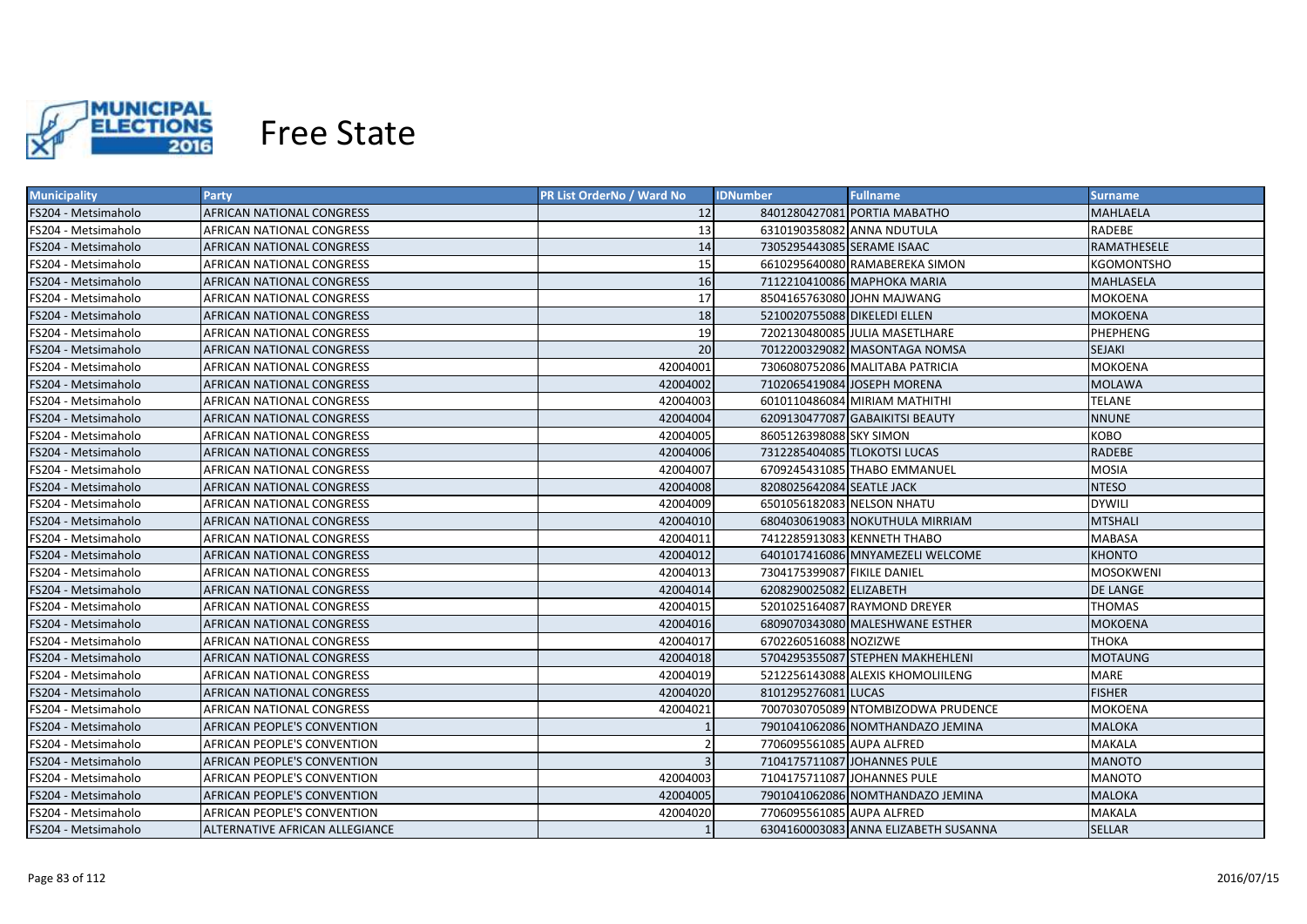

| <b>Municipality</b> | <b>Party</b>                          | PR List OrderNo / Ward No | <b>IDNumber</b>        | <b>Fullname</b>                      | Surname,         |
|---------------------|---------------------------------------|---------------------------|------------------------|--------------------------------------|------------------|
| FS204 - Metsimaholo | ALTERNATIVE AFRICAN ALLEGIANCE        | 42004001                  |                        | 6304160003083 ANNA ELIZABETH SUSANNA | <b>SELLAR</b>    |
| FS204 - Metsimaholo | ALTERNATIVE AFRICAN ALLEGIANCE        | 42004002                  |                        | 6304160003083 ANNA ELIZABETH SUSANNA | <b>SELLAR</b>    |
| FS204 - Metsimaholo | ALTERNATIVE AFRICAN ALLEGIANCE        | 42004003                  |                        | 6304160003083 ANNA ELIZABETH SUSANNA | <b>SELLAR</b>    |
| FS204 - Metsimaholo | ALTERNATIVE AFRICAN ALLEGIANCE        | 42004004                  |                        | 6304160003083 ANNA ELIZABETH SUSANNA | <b>SELLAR</b>    |
| FS204 - Metsimaholo | ALTERNATIVE AFRICAN ALLEGIANCE        | 42004005                  |                        | 6304160003083 ANNA ELIZABETH SUSANNA | <b>SELLAR</b>    |
| FS204 - Metsimaholo | ALTERNATIVE AFRICAN ALLEGIANCE        | 42004006                  |                        | 6304160003083 ANNA ELIZABETH SUSANNA | <b>SELLAR</b>    |
| FS204 - Metsimaholo | ALTERNATIVE AFRICAN ALLEGIANCE        | 42004007                  |                        | 6304160003083 ANNA ELIZABETH SUSANNA | <b>SELLAR</b>    |
| FS204 - Metsimaholo | <b>ALTERNATIVE AFRICAN ALLEGIANCE</b> | 42004008                  |                        | 6304160003083 ANNA ELIZABETH SUSANNA | <b>SELLAR</b>    |
| FS204 - Metsimaholo | ALTERNATIVE AFRICAN ALLEGIANCE        | 42004009                  |                        | 6304160003083 ANNA ELIZABETH SUSANNA | <b>SELLAR</b>    |
| FS204 - Metsimaholo | ALTERNATIVE AFRICAN ALLEGIANCE        | 42004010                  |                        | 6304160003083 ANNA ELIZABETH SUSANNA | <b>SELLAR</b>    |
| FS204 - Metsimaholo | ALTERNATIVE AFRICAN ALLEGIANCE        | 42004011                  |                        | 6304160003083 ANNA ELIZABETH SUSANNA | <b>SELLAR</b>    |
| FS204 - Metsimaholo | ALTERNATIVE AFRICAN ALLEGIANCE        | 42004012                  |                        | 6304160003083 ANNA ELIZABETH SUSANNA | <b>SELLAR</b>    |
| FS204 - Metsimaholo | ALTERNATIVE AFRICAN ALLEGIANCE        | 42004013                  |                        | 6304160003083 ANNA ELIZABETH SUSANNA | <b>SELLAR</b>    |
| FS204 - Metsimaholo | ALTERNATIVE AFRICAN ALLEGIANCE        | 42004014                  |                        | 6304160003083 ANNA ELIZABETH SUSANNA | <b>SELLAR</b>    |
| FS204 - Metsimaholo | ALTERNATIVE AFRICAN ALLEGIANCE        | 42004015                  |                        | 6304160003083 ANNA ELIZABETH SUSANNA | <b>SELLAR</b>    |
| FS204 - Metsimaholo | ALTERNATIVE AFRICAN ALLEGIANCE        | 42004016                  |                        | 6304160003083 ANNA ELIZABETH SUSANNA | <b>SELLAR</b>    |
| FS204 - Metsimaholo | ALTERNATIVE AFRICAN ALLEGIANCE        | 42004017                  |                        | 6304160003083 ANNA ELIZABETH SUSANNA | <b>SELLAR</b>    |
| FS204 - Metsimaholo | ALTERNATIVE AFRICAN ALLEGIANCE        | 42004018                  |                        | 6304160003083 ANNA ELIZABETH SUSANNA | <b>SELLAR</b>    |
| FS204 - Metsimaholo | ALTERNATIVE AFRICAN ALLEGIANCE        | 42004019                  |                        | 6304160003083 ANNA ELIZABETH SUSANNA | <b>SELLAR</b>    |
| FS204 - Metsimaholo | ALTERNATIVE AFRICAN ALLEGIANCE        | 42004020                  |                        | 6304160003083 ANNA ELIZABETH SUSANNA | <b>SELLAR</b>    |
| FS204 - Metsimaholo | ALTERNATIVE AFRICAN ALLEGIANCE        | 42004021                  |                        | 6304160003083 ANNA ELIZABETH SUSANNA | <b>SELLAR</b>    |
| FS204 - Metsimaholo | CONGRESS OF THE PEOPLE                |                           |                        | 6509175569080 MOHLAUDI AUGUS         | <b>MOTSIMA</b>   |
| FS204 - Metsimaholo | CONGRESS OF THE PEOPLE                | 42004002                  |                        | 6509175569080 MOHLAUDI AUGUS         | <b>MOTSIMA</b>   |
| FS204 - Metsimaholo | CONGRESS OF THE PEOPLE                | 42004003                  | 8503200610082 TSIDI    |                                      | <b>KUTOANE</b>   |
| FS204 - Metsimaholo | CONGRESS OF THE PEOPLE                | 42004004                  | 8503200610082 TSIDI    |                                      | KUTOANE          |
| FS204 - Metsimaholo | CONGRESS OF THE PEOPLE                | 42004005                  |                        | 6509175569080 MOHLAUDI AUGUS         | <b>MOTSIMA</b>   |
| FS204 - Metsimaholo | CONGRESS OF THE PEOPLE                | 42004013                  |                        | 9110245119084 NKOSINATHI BENETT      | <b>SEPTEMBER</b> |
| FS204 - Metsimaholo | CONGRESS OF THE PEOPLE                | 42004014                  |                        | 9110245119084 NKOSINATHI BENETT      | <b>SEPTEMBER</b> |
| FS204 - Metsimaholo | <b>DEMOCRATIC ALLIANCE</b>            |                           |                        | 6210085773082 LINDA WAKEFORD         | RADEBE           |
| FS204 - Metsimaholo | DEMOCRATIC ALLIANCE                   |                           | 5609110132084 ARNOLDI  |                                      | <b>DU PLOOY</b>  |
| FS204 - Metsimaholo | DEMOCRATIC ALLIANCE                   |                           |                        | 8809295356089 THABISO HARRY          | <b>MOFOKENG</b>  |
| FS204 - Metsimaholo | DEMOCRATIC ALLIANCE                   |                           |                        | 5205145008082 JACOBUS JOHANNES       | <b>GEYSER</b>    |
| FS204 - Metsimaholo | DEMOCRATIC ALLIANCE                   |                           | 7401055950086 SHADRACK |                                      | <b>MOTLHALE</b>  |
| FS204 - Metsimaholo | DEMOCRATIC ALLIANCE                   |                           |                        | 8312095621083 MOHLOUWA BENJAMINE     | <b>MOTHIBE</b>   |
| FS204 - Metsimaholo | DEMOCRATIC ALLIANCE                   |                           | 6807115637086 PHINEAS  |                                      | <b>MOHAPI</b>    |
| FS204 - Metsimaholo | DEMOCRATIC ALLIANCE                   |                           |                        | 9005030612089 MAMOKETE ALINAH        | <b>RAMPHALA</b>  |
| FS204 - Metsimaholo | <b>DEMOCRATIC ALLIANCE</b>            | q                         |                        | 8505235456084 TSHIDISO PETER         | LESIBU           |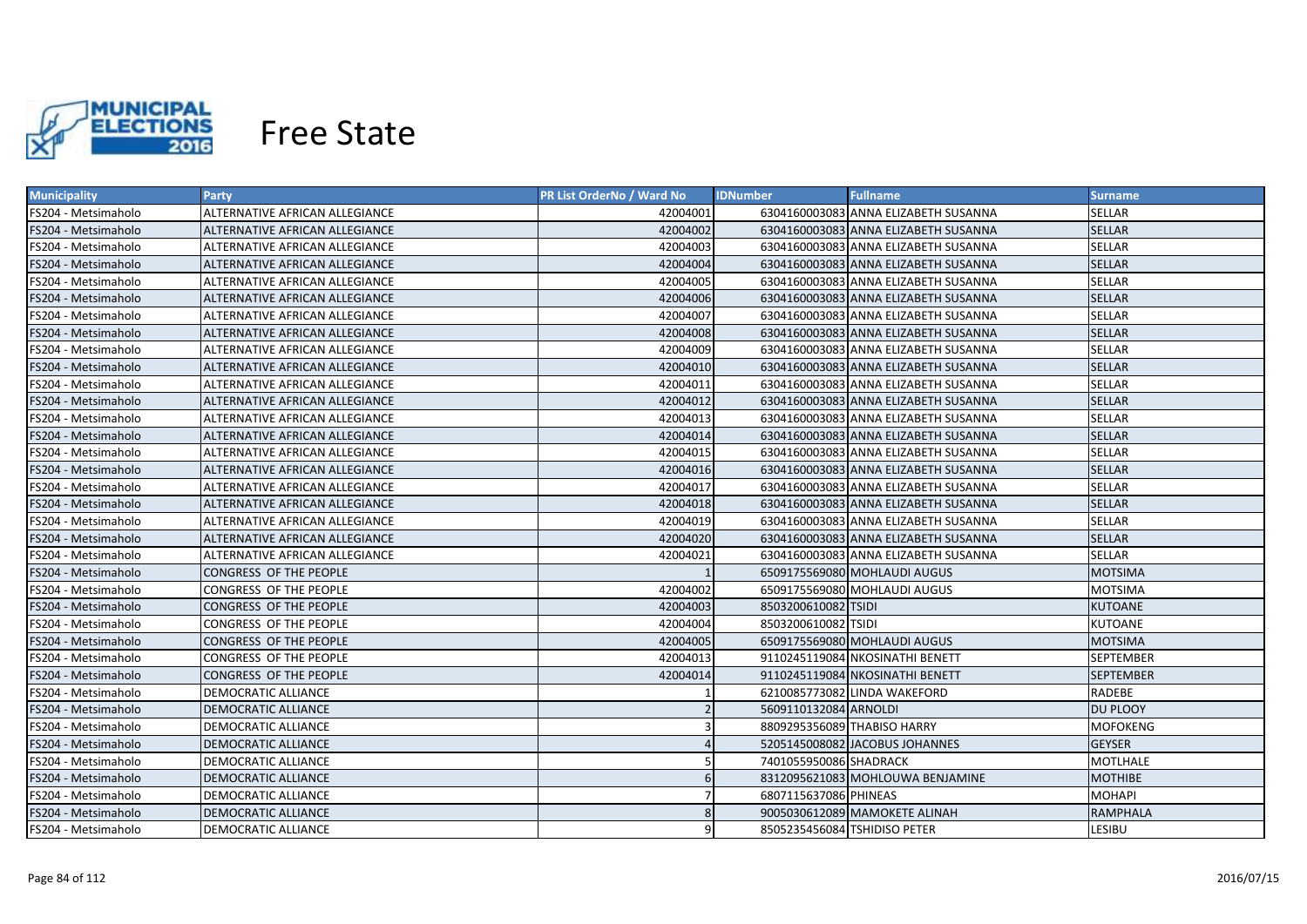

| <b>Municipality</b> | <b>Party</b>                     | PR List OrderNo / Ward No | <b>IDNumber</b>              | <b>Fullname</b>                   | <b>Surname</b>    |
|---------------------|----------------------------------|---------------------------|------------------------------|-----------------------------------|-------------------|
| FS204 - Metsimaholo | DEMOCRATIC ALLIANCE              | 10                        | 6401195518083 PRETTY JACOB   |                                   | MAHLANGU          |
| FS204 - Metsimaholo | DEMOCRATIC ALLIANCE              | 11                        | 7011015534084 VUSIMUZI PIET  |                                   | NGWENYA           |
| FS204 - Metsimaholo | DEMOCRATIC ALLIANCE              | 12                        |                              | 6607265736088 ALFRED SERAME       | MOFOKENG          |
| FS204 - Metsimaholo | DEMOCRATIC ALLIANCE              | 13                        |                              | 7411015763081 KALAGOBE STEPHEN    | GAAJE             |
| FS204 - Metsimaholo | DEMOCRATIC ALLIANCE              | 14                        | 7808165465088 DENNIS         |                                   | <b>KHASUDI</b>    |
| FS204 - Metsimaholo | DEMOCRATIC ALLIANCE              | 15                        | 6706245471087 ELIA NGASIWE   |                                   | <b>BOSE</b>       |
| FS204 - Metsimaholo | DEMOCRATIC ALLIANCE              | 16                        | 7303205696082 SAFANIA        |                                   | SETUNGOANE        |
| FS204 - Metsimaholo | DEMOCRATIC ALLIANCE              | 17                        | 8308205805087 KAMOHELO       |                                   | THULO             |
| FS204 - Metsimaholo | DEMOCRATIC ALLIANCE              | 18                        |                              | 8511045518089 TEBELLO RICHMOND    | <b>MOLEFE</b>     |
| FS204 - Metsimaholo | DEMOCRATIC ALLIANCE              | 42004001                  | 7303205696082 SAFANIA        |                                   | SETUNGOANE        |
| FS204 - Metsimaholo | <b>DEMOCRATIC ALLIANCE</b>       | 42004002                  |                              | 6408150807088 ZANELE JACQUELINE   | <b>NKOSI</b>      |
| FS204 - Metsimaholo | DEMOCRATIC ALLIANCE              | 42004003                  |                              | 6812195717089 NTJANYANA MOSES     | MAHLASELA         |
| FS204 - Metsimaholo | <b>DEMOCRATIC ALLIANCE</b>       | 42004004                  |                              | 9005030612089 MAMOKETE ALINAH     | <b>RAMPHALA</b>   |
| FS204 - Metsimaholo | DEMOCRATIC ALLIANCE              | 42004005                  |                              | 7506167052082 MALEFETSANE ABRAM   | <b>TABANE</b>     |
| FS204 - Metsimaholo | DEMOCRATIC ALLIANCE              | 42004006                  | 6401195518083 PRETTY JACOB   |                                   | MAHLANGU          |
| FS204 - Metsimaholo | DEMOCRATIC ALLIANCE              | 42004007                  | 8505235456084 TSHIDISO PETER |                                   | LESIBU            |
| FS204 - Metsimaholo | DEMOCRATIC ALLIANCE              | 42004008                  | 7011015534084 VUSIMUZI PIET  |                                   | <b>NGWENYA</b>    |
| FS204 - Metsimaholo | DEMOCRATIC ALLIANCE              | 42004009                  | 8308205805087 KAMOHELO       |                                   | <b>THULO</b>      |
| FS204 - Metsimaholo | DEMOCRATIC ALLIANCE              | 42004010                  |                              | 7902065597080 BOYBOY WILLIAM      | <b>NHLAPO</b>     |
| FS204 - Metsimaholo | DEMOCRATIC ALLIANCE              | 42004011                  | 7808165465088 DENNIS         |                                   | <b>KHASUDI</b>    |
| FS204 - Metsimaholo | DEMOCRATIC ALLIANCE              | 42004012                  |                              | 6607265736088 ALFRED SERAME       | <b>MOFOKENG</b>   |
| FS204 - Metsimaholo | DEMOCRATIC ALLIANCE              | 42004013                  |                              | 8511045518089 TEBELLO RICHMOND    | <b>MOLEFE</b>     |
| FS204 - Metsimaholo | DEMOCRATIC ALLIANCE              | 42004014                  | 5809265005081 JAN DANIEL     |                                   | <b>VILJOEN</b>    |
| FS204 - Metsimaholo | DEMOCRATIC ALLIANCE              | 42004015                  |                              | 4803305074083 JACOBUS JOHANNES    | <b>GROBBELAAR</b> |
| FS204 - Metsimaholo | DEMOCRATIC ALLIANCE              | 42004016                  |                              | 5001250116087 ELIZABETH JOHANNA   | <b>GOUWS</b>      |
| FS204 - Metsimaholo | DEMOCRATIC ALLIANCE              | 42004017                  |                              | 5106165076084 GEORG SEBASTIAAN    | <b>BURGER</b>     |
| FS204 - Metsimaholo | DEMOCRATIC ALLIANCE              | 42004018                  | 6912035048081 LUIGI          |                                   | <b>GAIGHER</b>    |
| FS204 - Metsimaholo | DEMOCRATIC ALLIANCE              | 42004019                  | 6807115637086 PHINEAS        |                                   | MOHAPI            |
| FS204 - Metsimaholo | DEMOCRATIC ALLIANCE              | 42004020                  |                              | 5205145008082 JACOBUS JOHANNES    | <b>GEYSER</b>     |
| FS204 - Metsimaholo | DEMOCRATIC ALLIANCE              | 42004021                  |                              | 6509140779087 QUEEN MORONGOE      | IKANENG           |
| FS204 - Metsimaholo | ECONOMIC FREEDOM FIGHTERS        |                           | 8307076313080 TIBISI APRIL   |                                   | MOTAUNG           |
| FS204 - Metsimaholo | ECONOMIC FREEDOM FIGHTERS        |                           |                              | 6608090330089 JEANETTE LEETOANE   | <b>TSOTETSI</b>   |
| FS204 - Metsimaholo | ECONOMIC FREEDOM FIGHTERS        |                           | 7108185786088 PATRICK LEFA   |                                   | <b>MAKHATA</b>    |
| FS204 - Metsimaholo | ECONOMIC FREEDOM FIGHTERS        |                           |                              | 8606201429087 SELLOANE MAVIS      | <b>MOTJEANE</b>   |
| FS204 - Metsimaholo | ECONOMIC FREEDOM FIGHTERS        |                           | 7804140285089 MARIA NTOMBI   |                                   | <b>RAFUBE</b>     |
| FS204 - Metsimaholo | <b>ECONOMIC FREEDOM FIGHTERS</b> |                           | 6803125367087 KHELEDI CARL   |                                   | MAJADIBODU        |
| FS204 - Metsimaholo | <b>ECONOMIC FREEDOM FIGHTERS</b> |                           |                              | 8303080677081 MOKODUNYANE REBECCA | <b>MADIA</b>      |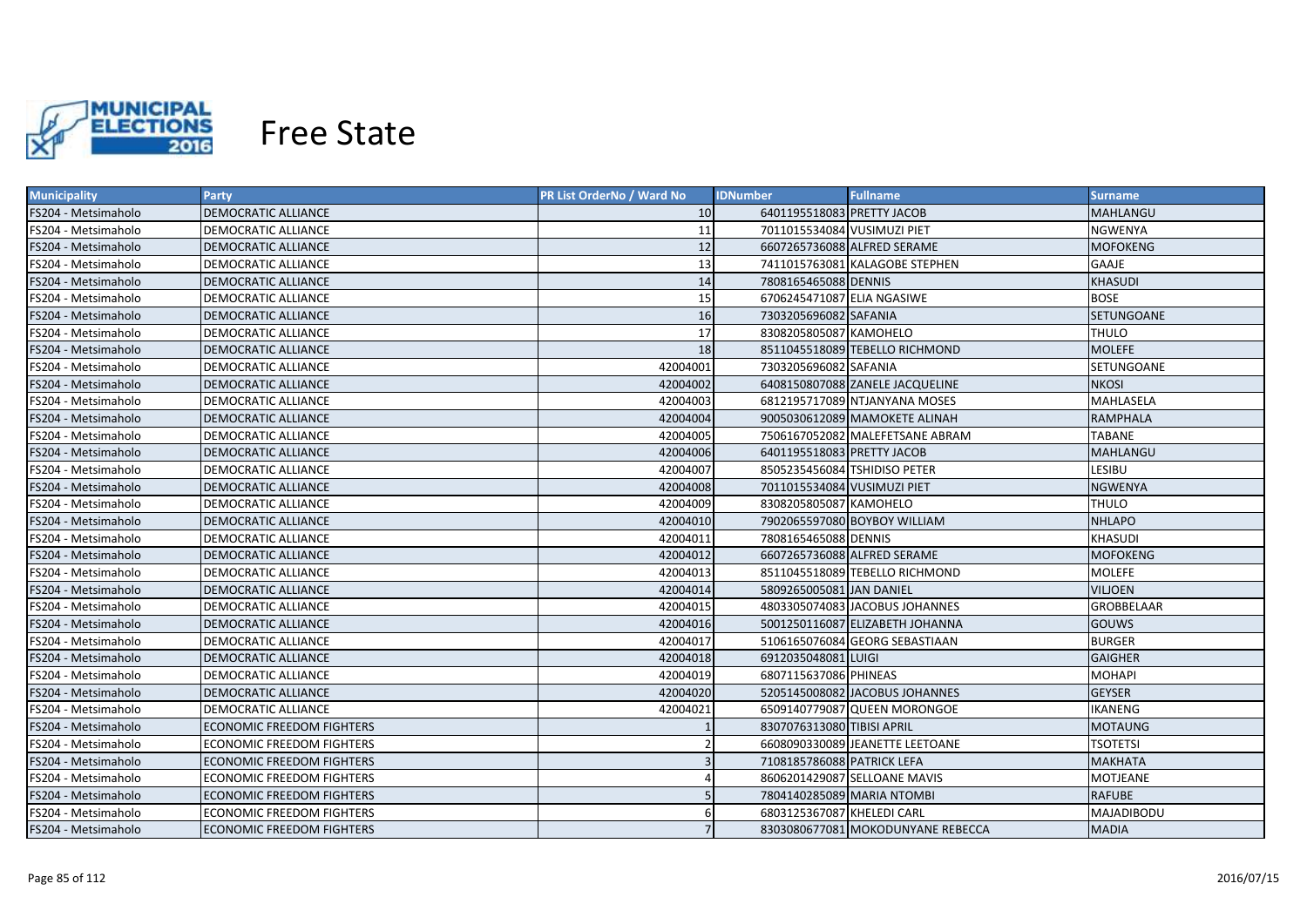

| <b>Municipality</b> | Party                             | <b>PR List OrderNo / Ward No</b> | <b>IDNumber</b>             | <b>Fullname</b>                          | <b>Surname</b>  |
|---------------------|-----------------------------------|----------------------------------|-----------------------------|------------------------------------------|-----------------|
| FS204 - Metsimaholo | <b>ECONOMIC FREEDOM FIGHTERS</b>  | 8                                | 7612065358082 DANIEL        |                                          | MOFOKENG        |
| FS204 - Metsimaholo | ECONOMIC FREEDOM FIGHTERS         | 9                                |                             | 9110030487084 MOHLOKI RABECCA            | DIHLAKANYANE    |
| FS204 - Metsimaholo | ECONOMIC FREEDOM FIGHTERS         | 10                               |                             | 6707220444081 NTOLOKAZI EVELYN           | RADEBE          |
| FS204 - Metsimaholo | ECONOMIC FREEDOM FIGHTERS         | 11                               |                             | 8804081068089 MODIEHI GRANNY             | LEOTLELA        |
| FS204 - Metsimaholo | ECONOMIC FREEDOM FIGHTERS         | 12                               |                             | 9006295375081 THOMAS MORENA              | <b>CHELE</b>    |
| FS204 - Metsimaholo | ECONOMIC FREEDOM FIGHTERS         | 13                               |                             | 8204110527082 MALESIA ADELINE            | <b>MAKHUBO</b>  |
| FS204 - Metsimaholo | ECONOMIC FREEDOM FIGHTERS         | 14                               |                             | 8709050226081 MMAKHOTSO LIZZIE           | PHEKO           |
| FS204 - Metsimaholo | <b>ECONOMIC FREEDOM FIGHTERS</b>  | 15                               |                             | 8608261625083 VINOLIA MOITOI             | <b>PHOKO</b>    |
| FS204 - Metsimaholo | <b>ECONOMIC FREEDOM FIGHTERS</b>  | 16                               | 8106161626087 NONTOBEKO     |                                          | TYATHUZA        |
| FS204 - Metsimaholo | <b>ECONOMIC FREEDOM FIGHTERS</b>  | 17                               |                             | 8111060114086 NTEBALENG CHARLOTTE        | <b>MOSS</b>     |
| FS204 - Metsimaholo | ECONOMIC FREEDOM FIGHTERS         | 18                               |                             | 7907140450080 LEBOHANG YOLANDER          | PHUTHA          |
| FS204 - Metsimaholo | <b>ECONOMIC FREEDOM FIGHTERS</b>  | 19                               |                             | 6010110779082 MOTSEDISI ADELINAH         | <b>KUZWAYO</b>  |
| FS204 - Metsimaholo | ECONOMIC FREEDOM FIGHTERS         | 20                               |                             | 6910150463085 DIWEO MAGDELINE            | SENOKOANE       |
| FS204 - Metsimaholo | <b>ECONOMIC FREEDOM FIGHTERS</b>  | 21                               |                             | 8504160313089 DOTLHARE ANGELINA          | <b>MOFOKENG</b> |
| FS204 - Metsimaholo | <b>ECONOMIC FREEDOM FIGHTERS</b>  | 42004001                         | 7512205723080 JOHN NTELE    |                                          | <b>MOSIA</b>    |
| FS204 - Metsimaholo | ECONOMIC FREEDOM FIGHTERS         | 42004002                         |                             | 4602260513089 MAMOTSI SELINA             | <b>MOKONE</b>   |
| FS204 - Metsimaholo | <b>ECONOMIC FREEDOM FIGHTERS</b>  | 42004003                         |                             | 6608090330089 JEANETTE LEETOANE          | <b>TSOTETSI</b> |
| FS204 - Metsimaholo | <b>ECONOMIC FREEDOM FIGHTERS</b>  | 42004004                         |                             | 5911255831086 SECHABA HENRY EDMUND       | <b>JANKIE</b>   |
| FS204 - Metsimaholo | <b>ECONOMIC FREEDOM FIGHTERS</b>  | 42004005                         | 8906245322086 NAPHIKE JAN   |                                          | MAHLAKU         |
| FS204 - Metsimaholo | <b>ECONOMIC FREEDOM FIGHTERS</b>  | 42004006                         |                             | 6605235562089 NOLAHLEHI JOHN             | <b>MLANGENI</b> |
| FS204 - Metsimaholo | <b>ECONOMIC FREEDOM FIGHTERS</b>  | 42004007                         | 7602165558087 TELEKI JAMES  |                                          | <b>TAATS</b>    |
| FS204 - Metsimaholo | ECONOMIC FREEDOM FIGHTERS         | 42004008                         |                             | 8910015225081 LEFA LAWRENCE              | <b>NHLAPO</b>   |
| FS204 - Metsimaholo | ECONOMIC FREEDOM FIGHTERS         | 42004009                         |                             | 7209100861087 MBOCHOASE SANA             | <b>MOTSAPI</b>  |
| FS204 - Metsimaholo | <b>ECONOMIC FREEDOM FIGHTERS</b>  | 42004010                         |                             | 8606201429087 SELLOANE MAVIS             | <b>MOTJEANE</b> |
| FS204 - Metsimaholo | ECONOMIC FREEDOM FIGHTERS         | 42004011                         |                             | 8501116276089 MATSOSO ANDRIES            | MOTSIE          |
| FS204 - Metsimaholo | ECONOMIC FREEDOM FIGHTERS         | 42004012                         |                             | 8503250818080 DIMAKATSO DESIREE          | MOHLAKANE       |
| FS204 - Metsimaholo | ECONOMIC FREEDOM FIGHTERS         | 42004013                         | 7006155473085 KHODU BULAR   |                                          | MOFOKENG        |
| FS204 - Metsimaholo | ECONOMIC FREEDOM FIGHTERS         | 42004014                         | 8508051742082 MATSHIDISO    |                                          | <b>MAKHUMA</b>  |
| FS204 - Metsimaholo | ECONOMIC FREEDOM FIGHTERS         | 42004015                         |                             | 7509120732089 NTHABISENG IRINE WINNYFRED | KGOTLAGOMANG    |
| FS204 - Metsimaholo | ECONOMIC FREEDOM FIGHTERS         | 42004016                         |                             | 8602125421086 JOSIA ISAIAH SEGOKOLOLO    | SEBOTHOMA       |
| FS204 - Metsimaholo | ECONOMIC FREEDOM FIGHTERS         | 42004017                         | 6803125367087 KHELEDI CARL  |                                          | MAJADIBODU      |
| FS204 - Metsimaholo | ECONOMIC FREEDOM FIGHTERS         | 42004018                         |                             | 7903110570080 REBECCA MMAMOHAPI          | LETSOALO        |
| FS204 - Metsimaholo | ECONOMIC FREEDOM FIGHTERS         | 42004019                         |                             | 8508270404084 SEIPATI JOSEPHINE          | <b>KHAILE</b>   |
| FS204 - Metsimaholo | ECONOMIC FREEDOM FIGHTERS         | 42004020                         |                             | 7908235326086 AARON MOKGASI              | <b>MOFOKENG</b> |
| FS204 - Metsimaholo | ECONOMIC FREEDOM FIGHTERS         | 42004021                         | 8010265425083 MOEKETSI ERIC |                                          | <b>MASEKO</b>   |
| FS204 - Metsimaholo | INDEPENDENT CANDIDATE             | 42004011                         |                             | 6211265798089 LEHLOHONOLO HERMAN         | <b>MALEBO</b>   |
| FS204 - Metsimaholo | METSIMAHOLO COMMUNITY ASSOCIATION |                                  |                             | 6510115719082 RAMALOHLANYE SELLO         | <b>HLASA</b>    |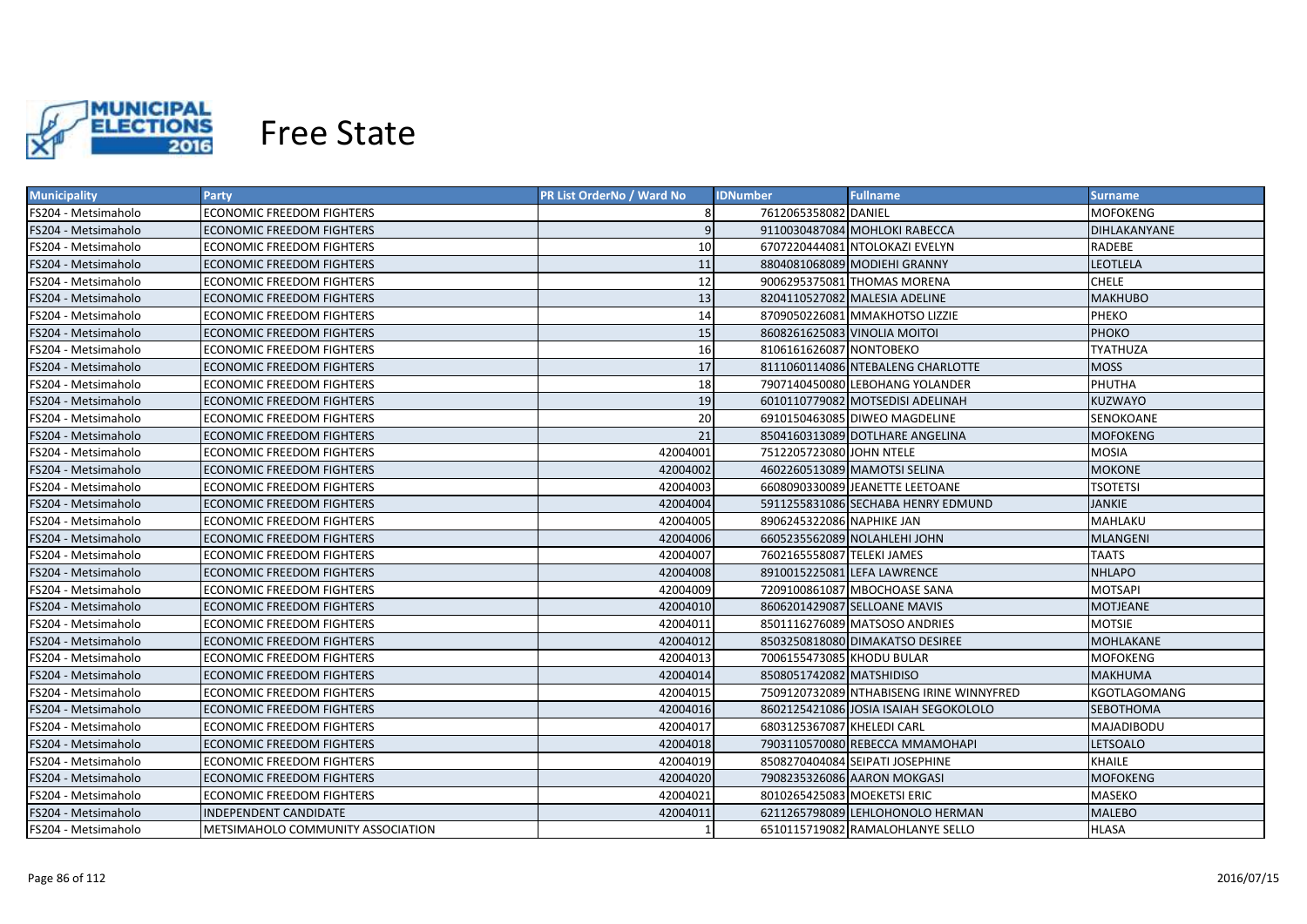

| <b>Municipality</b> | <b>Party</b>                             | PR List OrderNo / Ward No | <b>IDNumber</b>              | <b>Fullname</b>                    | <b>Surname</b>      |
|---------------------|------------------------------------------|---------------------------|------------------------------|------------------------------------|---------------------|
| FS204 - Metsimaholo | METSIMAHOLO COMMUNITY ASSOCIATION        |                           |                              | 5506095678083 MDLAMAFA SAMUEL      | MTHEMBU             |
| FS204 - Metsimaholo | METSIMAHOLO COMMUNITY ASSOCIATION        |                           | 7411075691081 MBEKEZELI PIET |                                    | <b>MADUNA</b>       |
| FS204 - Metsimaholo | METSIMAHOLO COMMUNITY ASSOCIATION        |                           |                              | 6106105558083 TLADINYANE WILLIAM   | <b>KGODUMO</b>      |
| FS204 - Metsimaholo | METSIMAHOLO COMMUNITY ASSOCIATION        |                           |                              | 7104175711087 JOHANNES PULE        | MANOTO              |
| FS204 - Metsimaholo | METSIMAHOLO COMMUNITY ASSOCIATION        | 6                         |                              | 7811040269089 MAMSHADO CHRISTINAH  | <b>TSELE</b>        |
| FS204 - Metsimaholo | METSIMAHOLO COMMUNITY ASSOCIATION        |                           |                              | 5308235728088 PHALATSE EZEKIEL     | RAMAGOLE            |
| FS204 - Metsimaholo | METSIMAHOLO COMMUNITY ASSOCIATION        | 8                         |                              | 8206067626080 SELLO MESHACK        | <b>MAGWABA</b>      |
| FS204 - Metsimaholo | <b>METSIMAHOLO COMMUNITY ASSOCIATION</b> | 9                         |                              | 8308315730084 MOTSAMAI ISAAC       | <b>STEFANE</b>      |
| FS204 - Metsimaholo | <b>METSIMAHOLO COMMUNITY ASSOCIATION</b> | 10                        |                              | 8409165483087 MOLAHLEHI JOSEPH     | <b>MEYA</b>         |
| FS204 - Metsimaholo | <b>METSIMAHOLO COMMUNITY ASSOCIATION</b> | 11                        |                              | 8112245552083 MOTHIBEDI JOSEPH     | <b>MOFOKENG</b>     |
| FS204 - Metsimaholo | METSIMAHOLO COMMUNITY ASSOCIATION        | 12                        |                              | 9312050306083 TSELENG LIESBETH     | TSIMI               |
| FS204 - Metsimaholo | <b>METSIMAHOLO COMMUNITY ASSOCIATION</b> | 13                        |                              | 6104225654080 DUMISANI CALVIN      | <b>RADEBE</b>       |
| FS204 - Metsimaholo | METSIMAHOLO COMMUNITY ASSOCIATION        | 14                        |                              | 7409260775081 MATLALA REBECCA      | <b>MOSE</b>         |
| FS204 - Metsimaholo | METSIMAHOLO COMMUNITY ASSOCIATION        | 15                        |                              | 7003285380082 NTANDO MOSES         | <b>MTHOMBENI</b>    |
| FS204 - Metsimaholo | METSIMAHOLO COMMUNITY ASSOCIATION        | 16                        |                              | 7208100617085 DIMAKATSO MAGDELINAH | <b>THOKA</b>        |
| FS204 - Metsimaholo | METSIMAHOLO COMMUNITY ASSOCIATION        | 17                        |                              | 7706245703082 BAFANA BOYCE MOSES   | PHUTHA              |
| FS204 - Metsimaholo | METSIMAHOLO COMMUNITY ASSOCIATION        | 42004001                  | 7406145865087 FUSI JONAS     |                                    | <b>MASOPHA</b>      |
| FS204 - Metsimaholo | <b>METSIMAHOLO COMMUNITY ASSOCIATION</b> | 42004002                  |                              | 6210210765086 MABLE NOMTHI         | <b>MOCHEBA</b>      |
| FS204 - Metsimaholo | METSIMAHOLO COMMUNITY ASSOCIATION        | 42004003                  |                              | 7104175711087 JOHANNES PULE        | <b>MANOTO</b>       |
| FS204 - Metsimaholo | METSIMAHOLO COMMUNITY ASSOCIATION        | 42004004                  |                              | 6604225552085 SEKONYELA MATTHEWS   | MOKOENA             |
| FS204 - Metsimaholo | METSIMAHOLO COMMUNITY ASSOCIATION        | 42004005                  |                              | 8605116197086 TANKISO PATRICK      | <b>KABEDI</b>       |
| FS204 - Metsimaholo | METSIMAHOLO COMMUNITY ASSOCIATION        | 42004006                  | 5903135416089 TEFO JACOB     |                                    | <b>MOLEDI</b>       |
| FS204 - Metsimaholo | <b>METSIMAHOLO COMMUNITY ASSOCIATION</b> | 42004007                  |                              | 7602195568080 MOHAPINYANE ANDRIES  | <b>MAKUME</b>       |
| FS204 - Metsimaholo | METSIMAHOLO COMMUNITY ASSOCIATION        | 42004008                  |                              | 6606155305087 THEMBILE SIMON       | МОКНОМА             |
| FS204 - Metsimaholo | METSIMAHOLO COMMUNITY ASSOCIATION        | 42004009                  |                              | 6307200700089 MOJABENG SARA        | <b>KAHLA</b>        |
| FS204 - Metsimaholo | METSIMAHOLO COMMUNITY ASSOCIATION        | 42004010                  | 5507015395089 SEABE STEPHEN  |                                    | MABOE               |
| FS204 - Metsimaholo | METSIMAHOLO COMMUNITY ASSOCIATION        | 42004011                  |                              | 7606180500081 MANKOE JOSEPHINE     | <b>KHAILE</b>       |
| FS204 - Metsimaholo | METSIMAHOLO COMMUNITY ASSOCIATION        | 42004012                  |                              | 6110095779089 RAMPAI CHARLES       | MABITSELA           |
| FS204 - Metsimaholo | METSIMAHOLO COMMUNITY ASSOCIATION        | 42004013                  |                              | 7609225615088 GAEONALE AUBREY      | <b>MORWE</b>        |
| FS204 - Metsimaholo | METSIMAHOLO COMMUNITY ASSOCIATION        | 42004014                  | 5603010781082 DISEGO MELIA   |                                    | <b>RATSHIKHOPHA</b> |
| FS204 - Metsimaholo | METSIMAHOLO COMMUNITY ASSOCIATION        | 42004015                  |                              | 6808200831089 SELLOANE ADELINAH    | MANTSO              |
| FS204 - Metsimaholo | METSIMAHOLO COMMUNITY ASSOCIATION        | 42004016                  | 6311025745089 MPIKO JOSEPH   |                                    | <b>MBONGWE</b>      |
| FS204 - Metsimaholo | METSIMAHOLO COMMUNITY ASSOCIATION        | 42004017                  |                              | 6809175521085 MANAMELA FRANK       | <b>THOKOANE</b>     |
| FS204 - Metsimaholo | METSIMAHOLO COMMUNITY ASSOCIATION        | 42004018                  |                              | 7208100617085 DIMAKATSO MAGDELINAH | ТНОКА               |
| FS204 - Metsimaholo | METSIMAHOLO COMMUNITY ASSOCIATION        | 42004019                  |                              | 5308235728088 PHALATSE EZEKIEL     | RAMAGOLE            |
| FS204 - Metsimaholo | METSIMAHOLO COMMUNITY ASSOCIATION        | 42004020                  | 7207250487083 MMAPAI BETTY   |                                    | <b>NHLAPO</b>       |
| FS204 - Metsimaholo | METSIMAHOLO COMMUNITY ASSOCIATION        | 42004021                  |                              | 7905225779084 TAHLEHO CLEARANCE    | <b>NHLAPO</b>       |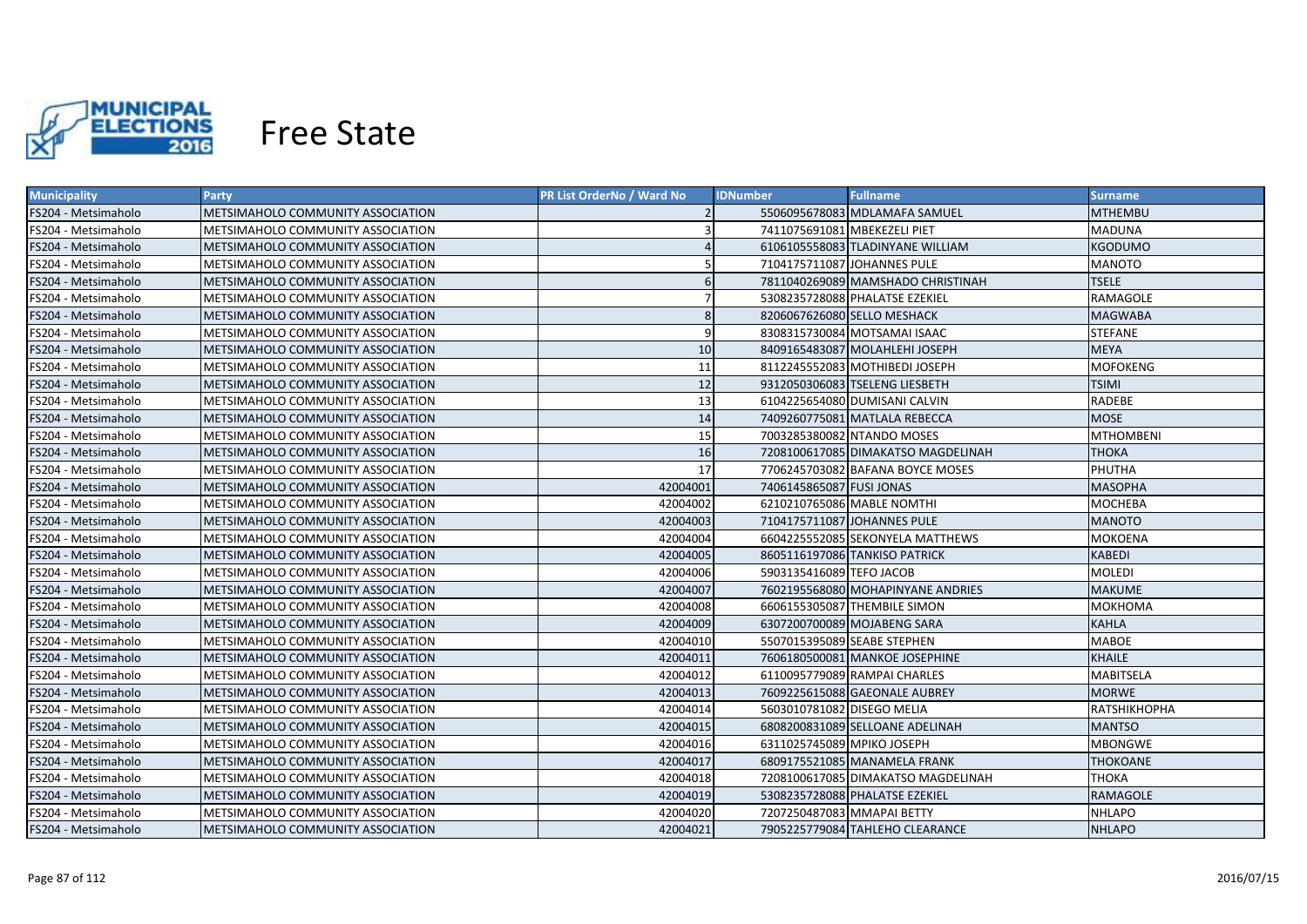

| <b>Municipality</b> | <b>Party</b>                      | <b>PR List OrderNo / Ward No</b> | <b>IDNumber</b>             | <b>Fullname</b>                           | <b>Surname</b>    |
|---------------------|-----------------------------------|----------------------------------|-----------------------------|-------------------------------------------|-------------------|
| FS204 - Metsimaholo | PAN AFRICANIST CONGRESS OF AZANIA |                                  |                             | 5407070732088 MOHLAKORE MORAKANE BERNICE  | <b>MOPEDI</b>     |
| FS204 - Metsimaholo | PAN AFRICANIST CONGRESS OF AZANIA |                                  |                             | 5708185863084 JOHANNES TEFO               | <b>RANTILI</b>    |
| FS204 - Metsimaholo | PAN AFRICANIST CONGRESS OF AZANIA |                                  |                             | 8002045628086 LEPONESA PHILLEMON          | <b>SEHANKA</b>    |
| FS204 - Metsimaholo | PAN AFRICANIST CONGRESS OF AZANIA |                                  |                             | 8208115320088 MASIXOLE LIBERTY            | <b>CUNGWA</b>     |
| FS204 - Metsimaholo | PAN AFRICANIST CONGRESS OF AZANIA |                                  |                             | 7508305461084 JOSEPH MALEFANE             | <b>MOKOENA</b>    |
| FS204 - Metsimaholo | PAN AFRICANIST CONGRESS OF AZANIA | 6                                |                             | 8102170870089 KAKARETSO MATAEDI MILLICENT | <b>MOPEDI</b>     |
| FS204 - Metsimaholo | PAN AFRICANIST CONGRESS OF AZANIA | $\overline{7}$                   |                             | 7707055481082 KGOWANYANA SAMSON           | LEMPE             |
| FS204 - Metsimaholo | PAN AFRICANIST CONGRESS OF AZANIA | 8                                |                             | 6709025465089 MOQEBELO SIMON              | <b>MOPEDI</b>     |
| FS204 - Metsimaholo | PAN AFRICANIST CONGRESS OF AZANIA | 9                                | 6911261027082 NOBAXOLILE    |                                           | <b>MGIDLANA</b>   |
| FS204 - Metsimaholo | PAN AFRICANIST CONGRESS OF AZANIA | 10 <sup>1</sup>                  | 7710185334080 BAFANA MOSES  |                                           | <b>MALINDI</b>    |
| FS204 - Metsimaholo | PAN AFRICANIST CONGRESS OF AZANIA | 11                               | 8906041382086 NOKUTHULA     |                                           | MZEKANDABA        |
| FS204 - Metsimaholo | PAN AFRICANIST CONGRESS OF AZANIA | 42004001                         |                             | 6709025465089 MOQEBELO SIMON              | <b>MOPEDI</b>     |
| FS204 - Metsimaholo | PAN AFRICANIST CONGRESS OF AZANIA | 42004002                         |                             | 7707055481082 KGOWANYANA SAMSON           | LEMPE             |
| FS204 - Metsimaholo | PAN AFRICANIST CONGRESS OF AZANIA | 42004004                         |                             | 8002045628086 LEPONESA PHILLEMON          | <b>SEHANKA</b>    |
| FS204 - Metsimaholo | PAN AFRICANIST CONGRESS OF AZANIA | 42004006                         |                             | 8102170870089 KAKARETSO MATAEDI MILLICENT | <b>MOPEDI</b>     |
| FS204 - Metsimaholo | PAN AFRICANIST CONGRESS OF AZANIA | 42004007                         | 7710185334080 BAFANA MOSES  |                                           | <b>MALINDI</b>    |
| FS204 - Metsimaholo | PAN AFRICANIST CONGRESS OF AZANIA | 42004008                         | 8906041382086 NOKUTHULA     |                                           | <b>MZEKANDABA</b> |
| FS204 - Metsimaholo | PAN AFRICANIST CONGRESS OF AZANIA | 42004010                         |                             | 7508305461084 JOSEPH MALEFANE             | <b>MOKOENA</b>    |
| FS204 - Metsimaholo | PAN AFRICANIST CONGRESS OF AZANIA | 42004011                         | 6911261027082 NOBAXOLILE    |                                           | <b>MGIDLANA</b>   |
| FS204 - Metsimaholo | PAN AFRICANIST CONGRESS OF AZANIA | 42004012                         |                             | 8208115320088 MASIXOLE LIBERTY            | <b>CUNGWA</b>     |
| FS204 - Metsimaholo | PAN AFRICANIST CONGRESS OF AZANIA | 42004015                         |                             | 5708185863084 JOHANNES TEFO               | <b>RANTILI</b>    |
| FS204 - Metsimaholo | PAN AFRICANIST CONGRESS OF AZANIA | 42004017                         |                             | 5407070732088 MOHLAKORE MORAKANE BERNICE  | <b>MOPEDI</b>     |
| FS204 - Metsimaholo | <b>VRYHEIDSFRONT PLUS</b>         |                                  | 5604215009089 THEO          |                                           | DU TOIT           |
| FS204 - Metsimaholo | <b>VRYHEIDSFRONT PLUS</b>         |                                  |                             | 6602085166087 FREDERICK JOHANNES          | <b>LOTZ</b>       |
| FS204 - Metsimaholo | VRYHEIDSFRONT PLUS                | $\mathbf{a}$                     | 4611275069086 BENJAMIN KEHL |                                           | <b>OOSTHUIZEN</b> |
| FS204 - Metsimaholo | <b>VRYHEIDSFRONT PLUS</b>         |                                  |                             | 3909115037086 JACOBUS JOHANNES PETRUS     | <b>PIEK</b>       |
| FS204 - Metsimaholo | VRYHEIDSFRONT PLUS                |                                  |                             | 4307020074089 MARTHA PETRONELLA           | WAGENER           |
| FS204 - Metsimaholo | VRYHEIDSFRONT PLUS                | 42004001                         |                             | 3909115037086 JACOBUS JOHANNES PETRUS     | <b>PIEK</b>       |
| FS204 - Metsimaholo | VRYHEIDSFRONT PLUS                | 42004002                         |                             | 3909115037086 JACOBUS JOHANNES PETRUS     | <b>PIEK</b>       |
| FS204 - Metsimaholo | VRYHEIDSFRONT PLUS                | 42004003                         | 5604215009089 THEO          |                                           | <b>DU TOIT</b>    |
| FS204 - Metsimaholo | <b>VRYHEIDSFRONT PLUS</b>         | 42004004                         | 5604215009089 THEO          |                                           | <b>DU TOIT</b>    |
| FS204 - Metsimaholo | VRYHEIDSFRONT PLUS                | 42004005                         | 5604215009089 THEO          |                                           | <b>DU TOIT</b>    |
| FS204 - Metsimaholo | VRYHEIDSFRONT PLUS                | 42004006                         |                             | 3909115037086 JACOBUS JOHANNES PETRUS     | PIEK              |
| FS204 - Metsimaholo | <b>VRYHEIDSFRONT PLUS</b>         | 42004007                         |                             | 6602085166087 FREDERICK JOHANNES          | LOTZ              |
| FS204 - Metsimaholo | <b>VRYHEIDSFRONT PLUS</b>         | 42004008                         |                             | 6602085166087 FREDERICK JOHANNES          | LOTZ              |
| FS204 - Metsimaholo | <b>VRYHEIDSFRONT PLUS</b>         | 42004009                         | 4611275069086 BENJAMIN KEHL |                                           | <b>OOSTHUIZEN</b> |
| FS204 - Metsimaholo | <b>VRYHEIDSFRONT PLUS</b>         | 42004010                         |                             | 3909115037086 JACOBUS JOHANNES PETRUS     | PIEK              |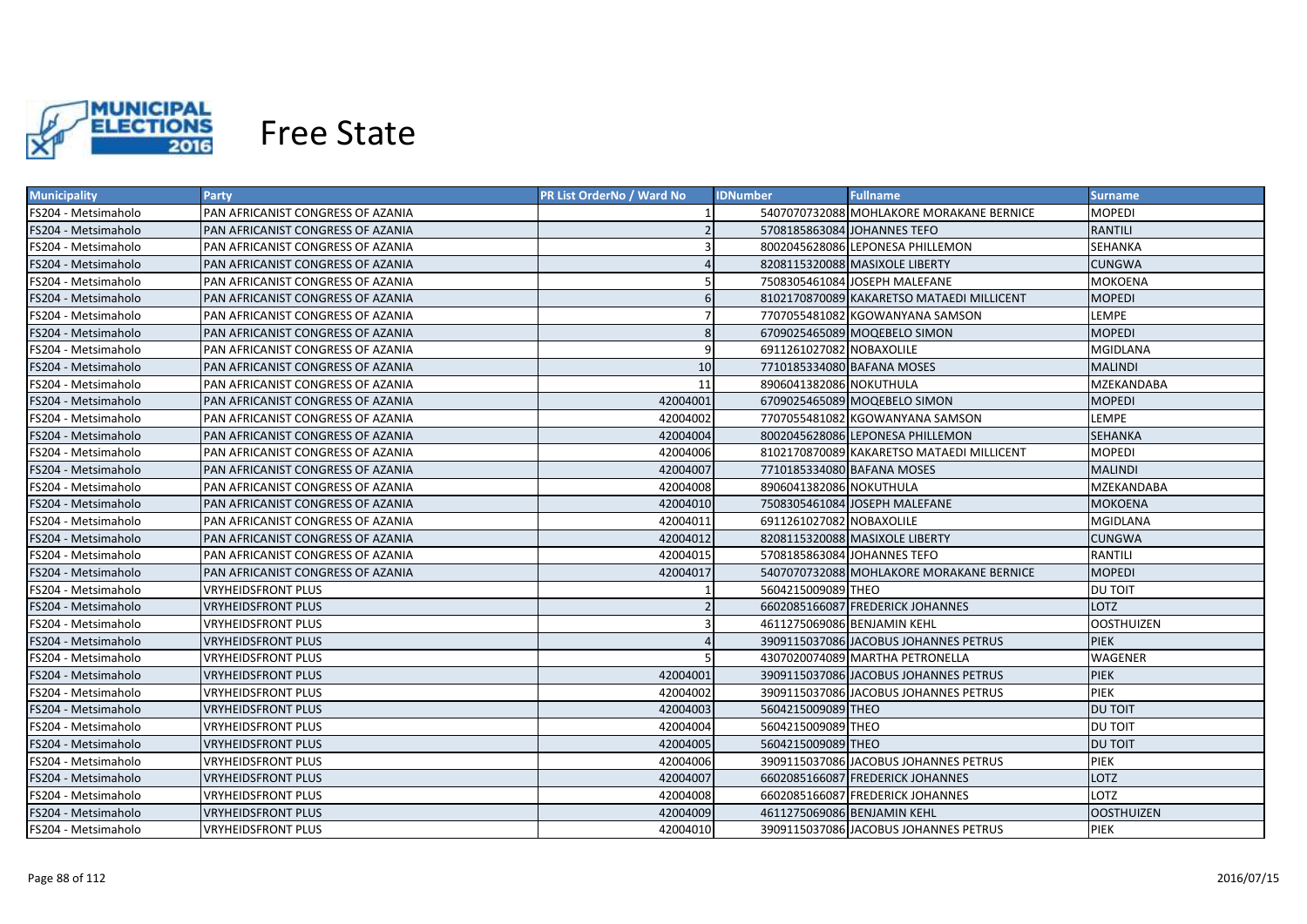

| <b>Municipality</b> | <b>Party</b>              | <b>PR List OrderNo / Ward No</b> | <b>IDNumber</b>              | <b>Fullname</b>                       | <b>Surname</b>    |
|---------------------|---------------------------|----------------------------------|------------------------------|---------------------------------------|-------------------|
| FS204 - Metsimaholo | <b>VRYHEIDSFRONT PLUS</b> | 42004011                         | 4611275069086 BENJAMIN KEHL  |                                       | <b>OOSTHUIZEN</b> |
| FS204 - Metsimaholo | <b>VRYHEIDSFRONT PLUS</b> | 42004012                         | 4611275069086 BENJAMIN KEHL  |                                       | <b>OOSTHUIZEN</b> |
| FS204 - Metsimaholo | <b>VRYHEIDSFRONT PLUS</b> | 42004013                         | 4611275069086 BENJAMIN KEHL  |                                       | <b>OOSTHUIZEN</b> |
| FS204 - Metsimaholo | <b>VRYHEIDSFRONT PLUS</b> | 42004014                         |                              | 3909115037086 JACOBUS JOHANNES PETRUS | <b>PIEK</b>       |
| FS204 - Metsimaholo | <b>VRYHEIDSFRONT PLUS</b> | 42004015                         | 4611275069086 BENJAMIN KEHL  |                                       | <b>OOSTHUIZEN</b> |
| FS204 - Metsimaholo | <b>VRYHEIDSFRONT PLUS</b> | 42004016                         | 5604215009089 THEO           |                                       | <b>DU TOIT</b>    |
| FS204 - Metsimaholo | <b>VRYHEIDSFRONT PLUS</b> | 42004017                         |                              | 6602085166087 FREDERICK JOHANNES      | <b>LOTZ</b>       |
| FS204 - Metsimaholo | <b>VRYHEIDSFRONT PLUS</b> | 42004018                         |                              | 6602085166087 FREDERICK JOHANNES      | <b>LOTZ</b>       |
| FS204 - Metsimaholo | <b>VRYHEIDSFRONT PLUS</b> | 42004019                         |                              | 6602085166087 FREDERICK JOHANNES      | <b>LOTZ</b>       |
| FS204 - Metsimaholo | <b>VRYHEIDSFRONT PLUS</b> | 42004020                         |                              | 4307020074089 MARTHA PETRONELLA       | WAGENER           |
| FS204 - Metsimaholo | <b>VRYHEIDSFRONT PLUS</b> | 42004021                         | 5604215009089 THEO           |                                       | <b>DU TOIT</b>    |
| FS205 - Mafube      | AFRICAN NATIONAL CONGRESS |                                  |                              | 8606080819085 NOMASONTO EVELYN        | <b>MOTAUNG</b>    |
| FS205 - Mafube      | AFRICAN NATIONAL CONGRESS |                                  | 5509280718086 PULANE MARIA   |                                       | <b>MONAUNE</b>    |
| FS205 - Mafube      | AFRICAN NATIONAL CONGRESS | 3                                |                              | 6706080237080 MARIA MATSATSI          | <b>MOFOKENG</b>   |
| FS205 - Mafube      | AFRICAN NATIONAL CONGRESS |                                  |                              | 5006290692088 ELIZABETH NOKUVUNA      | <b>RAKOLOTI</b>   |
| FS205 - Mafube      | AFRICAN NATIONAL CONGRESS | 5                                | 4802060576084 MILDRED        |                                       | <b>MOLOI</b>      |
| FS205 - Mafube      | AFRICAN NATIONAL CONGRESS | 6                                | 6403020253084 PULENG SELINA  |                                       | <b>SKOSANA</b>    |
| FS205 - Mafube      | AFRICAN NATIONAL CONGRESS | $\overline{7}$                   | 7908170489089 LINDIWE DELISA |                                       | <b>NHLAPO</b>     |
| FS205 - Mafube      | AFRICAN NATIONAL CONGRESS | 8                                |                              | 5812030739083 MATJHAISI SANNAH        | <b>MOLOI</b>      |
| FS205 - Mafube      | AFRICAN NATIONAL CONGRESS | 9                                | 6908185507082 MOABI ABRAM    |                                       | <b>TSUBANE</b>    |
| FS205 - Mafube      | AFRICAN NATIONAL CONGRESS | 10                               |                              | 4504190436086 MALESELI MARIA          | <b>SEKHOTO</b>    |
| FS205 - Mafube      | AFRICAN NATIONAL CONGRESS | 11                               |                              | 7902190309088 MAMONAILA ROSELINA      | <b>TSOTETSI</b>   |
| FS205 - Mafube      | AFRICAN NATIONAL CONGRESS | 42005001                         | 7010085525089 JABULANI ELIOT |                                       | <b>SIGASA</b>     |
| FS205 - Mafube      | AFRICAN NATIONAL CONGRESS | 42005002                         | 7605016056086 JABULANE JAN   |                                       | HLONGWANE         |
| FS205 - Mafube      | AFRICAN NATIONAL CONGRESS | 42005003                         | 8201265678082 FUSI PETRUS    |                                       | MOTLOUNG          |
| FS205 - Mafube      | AFRICAN NATIONAL CONGRESS | 42005004                         |                              | 7310285576084 RAMPOU PHILLIMON        | MOKUENE           |
| FS205 - Mafube      | AFRICAN NATIONAL CONGRESS | 42005005                         |                              | 7812065336084 PETRUS MOHAPI           | <b>MOKOENA</b>    |
| FS205 - Mafube      | AFRICAN NATIONAL CONGRESS | 42005006                         |                              | 7303225445080 JONASE TSHWENE          | <b>KOTSI</b>      |
| FS205 - Mafube      | AFRICAN NATIONAL CONGRESS | 42005007                         |                              | 7512145273089 UNDIKHO CHRISTOPHER     | <b>JAFTA</b>      |
| FS205 - Mafube      | AFRICAN NATIONAL CONGRESS | 42005008                         |                              | 7904265633087 WILLEM CARAVAN          | MOTLOUNG          |
| FS205 - Mafube      | AFRICAN NATIONAL CONGRESS | 42005009                         | 8410305692082 LUCKY SIMON    |                                       | <b>KUBEKA</b>     |
| FS205 - Mafube      | CONGRESS OF THE PEOPLE    |                                  |                              | 5610170213087 THEMBEKILE SELINA       | <b>SEKABATE</b>   |
| FS205 - Mafube      | CONGRESS OF THE PEOPLE    | 42005001                         |                              | 9008315341085 VUSUMUZI MICHAEL        | <b>MASHININI</b>  |
| FS205 - Mafube      | CONGRESS OF THE PEOPLE    | 42005002                         |                              | 6107180515089 DIEKETSENG JOSEPHINA    | RADEBE            |
| FS205 - Mafube      | CONGRESS OF THE PEOPLE    | 42005003                         |                              | 6107180515089 DIEKETSENG JOSEPHINA    | <b>RADEBE</b>     |
| FS205 - Mafube      | CONGRESS OF THE PEOPLE    | 42005004                         |                              | 5610170213087 THEMBEKILE SELINA       | <b>SEKABATE</b>   |
| FS205 - Mafube      | CONGRESS OF THE PEOPLE    | 42005005                         |                              | 5610170213087 THEMBEKILE SELINA       | <b>SEKABATE</b>   |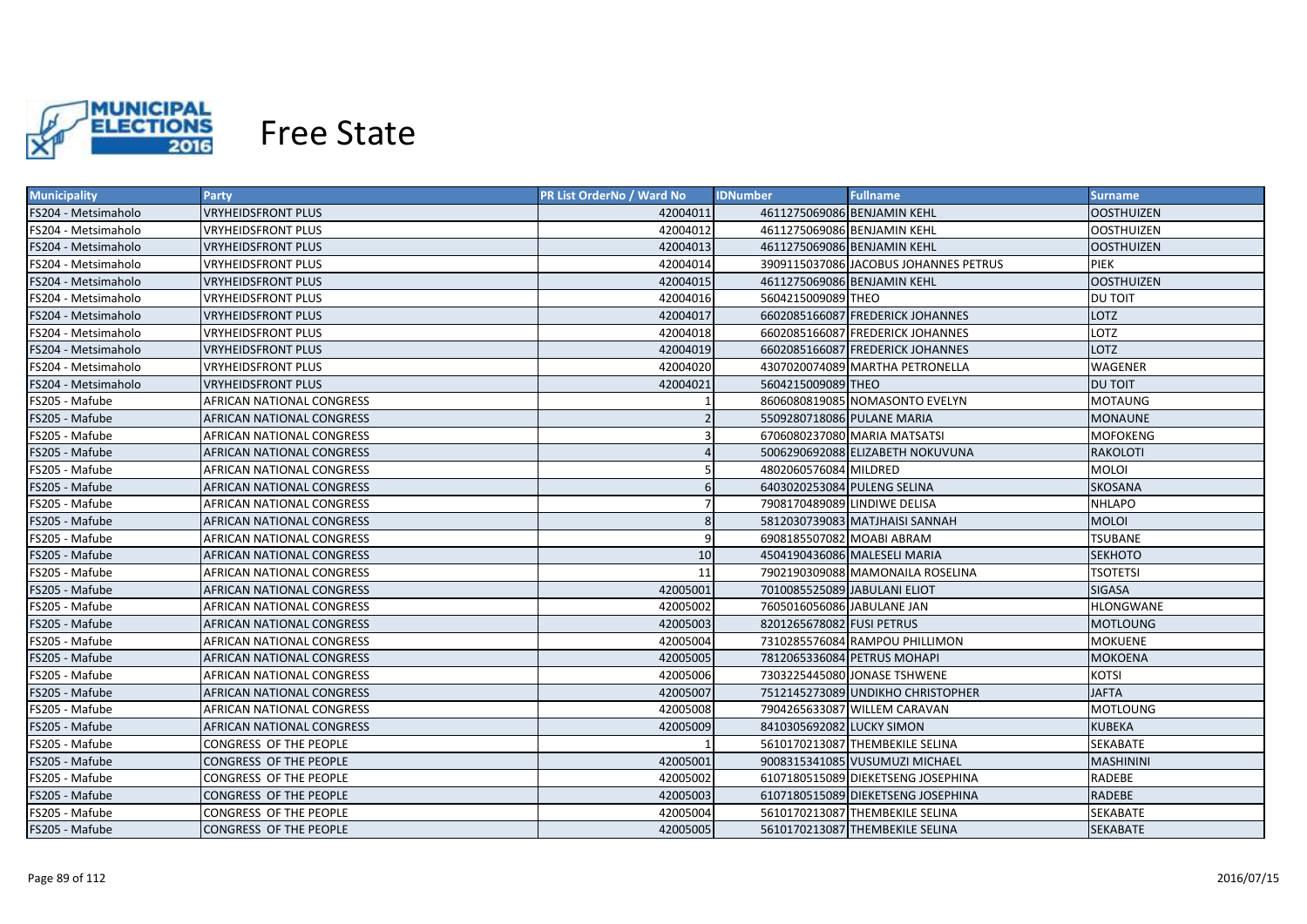

| <b>Municipality</b> | Party                            | <b>PR List OrderNo / Ward No</b> | <b>IDNumber</b><br><b>Fullname</b> | <b>Surname</b>     |
|---------------------|----------------------------------|----------------------------------|------------------------------------|--------------------|
| FS205 - Mafube      | CONGRESS OF THE PEOPLE           | 42005006                         | 6106200478088 MIRIAM               | <b>HADEBE</b>      |
| FS205 - Mafube      | CONGRESS OF THE PEOPLE           | 42005007                         | 7812160453081 MANTSANE MERIAM      | <b>MOKOENA</b>     |
| FS205 - Mafube      | <b>DEMOCRATIC ALLIANCE</b>       |                                  | 8312285330081 MARCHAND CASPER      | <b>DU PLESSIS</b>  |
| FS205 - Mafube      | <b>DEMOCRATIC ALLIANCE</b>       |                                  | 5908310688089 SHOESHOE ADEL        | <b>MAZIBUKO</b>    |
| FS205 - Mafube      | DEMOCRATIC ALLIANCE              | 3                                | 8004106167087 SIMPSON MORENA       | <b>MATWA</b>       |
| FS205 - Mafube      | <b>DEMOCRATIC ALLIANCE</b>       |                                  | 6907165674086 THAPELO CHRISTIAN    | RAMATSEKANE        |
| FS205 - Mafube      | <b>DEMOCRATIC ALLIANCE</b>       |                                  | 6305110023089 SUZETTE MARIANA      | <b>STEYN</b>       |
| FS205 - Mafube      | <b>DEMOCRATIC ALLIANCE</b>       | 6                                | 6805090337086 MADITABA PAULINA     | <b>MOTAPANYANE</b> |
| FS205 - Mafube      | <b>DEMOCRATIC ALLIANCE</b>       |                                  | 6202120383084 DINA                 | <b>TSHABALALA</b>  |
| FS205 - Mafube      | <b>DEMOCRATIC ALLIANCE</b>       | 8                                | 7903015316084 FAKO AMOS            | <b>TSOTETSI</b>    |
| FS205 - Mafube      | DEMOCRATIC ALLIANCE              | 42005001                         | 6101195750088 JOHANNES LESALA      | <b>TSOTETSI</b>    |
| FS205 - Mafube      | DEMOCRATIC ALLIANCE              | 42005002                         | 6907165674086 THAPELO CHRISTIAN    | RAMATSEKANE        |
| FS205 - Mafube      | <b>DEMOCRATIC ALLIANCE</b>       | 42005003                         | 7903015316084 FAKO AMOS            | <b>TSOTETSI</b>    |
| FS205 - Mafube      | <b>DEMOCRATIC ALLIANCE</b>       | 42005004                         | 7604295691085 THABANG SAMUEL       | <b>MOKOENA</b>     |
| FS205 - Mafube      | <b>DEMOCRATIC ALLIANCE</b>       | 42005005                         | 8312285330081 MARCHAND CASPER      | <b>DU PLESSIS</b>  |
| FS205 - Mafube      | <b>DEMOCRATIC ALLIANCE</b>       | 42005006                         | 5908310688089 SHOESHOE ADEL        | <b>MAZIBUKO</b>    |
| FS205 - Mafube      | <b>DEMOCRATIC ALLIANCE</b>       | 42005007                         | 6202120383084 DINA                 | <b>TSHABALALA</b>  |
| FS205 - Mafube      | DEMOCRATIC ALLIANCE              | 42005008                         | 6805090337086 MADITABA PAULINA     | <b>MOTAPANYANE</b> |
| FS205 - Mafube      | <b>DEMOCRATIC ALLIANCE</b>       | 42005009                         | 4007145171089 ISHMAEL              | SIKHOSANA          |
| FS205 - Mafube      | <b>ECONOMIC FREEDOM FIGHTERS</b> |                                  | 7801150784084 TSIDI LYNIRT         | <b>MOLOI</b>       |
| FS205 - Mafube      | <b>ECONOMIC FREEDOM FIGHTERS</b> |                                  | 7711095709080 SIMON                | LEBENYA            |
| FS205 - Mafube      | <b>ECONOMIC FREEDOM FIGHTERS</b> | $\overline{3}$                   | 9505260323083 ANNA MALEFU          | <b>MOTAUNG</b>     |
| FS205 - Mafube      | <b>ECONOMIC FREEDOM FIGHTERS</b> |                                  | 7711025381083 LEFU DAVID           | <b>MOFOKENG</b>    |
| FS205 - Mafube      | <b>ECONOMIC FREEDOM FIGHTERS</b> |                                  | 9410260402088 THANDI               | <b>MNDUNGWANE</b>  |
| FS205 - Mafube      | ECONOMIC FREEDOM FIGHTERS        | 6                                | 8205305343086 MAITSE JONAS         | MOSIKEDI           |
| FS205 - Mafube      | <b>ECONOMIC FREEDOM FIGHTERS</b> |                                  | 8303160358081 MAMOYA PAULINAH      | TSOTETSI           |
| FS205 - Mafube      | ECONOMIC FREEDOM FIGHTERS        |                                  | 8001125648089 MODISE ISHMAEL       | NTHOTSO            |
| FS205 - Mafube      | ECONOMIC FREEDOM FIGHTERS        | 9                                | 9509245851085 DAVID PHEELLO        | <b>HADEBE</b>      |
| FS205 - Mafube      | ECONOMIC FREEDOM FIGHTERS        | 42005001                         | 7712195398089 SIPHIWE DAVID        | <b>NHLAPO</b>      |
| FS205 - Mafube      | <b>ECONOMIC FREEDOM FIGHTERS</b> | 42005002                         | 9204015760084 TEBOHO JEFREY        | <b>MKOKI</b>       |
| FS205 - Mafube      | ECONOMIC FREEDOM FIGHTERS        | 42005003                         | 8205305343086 MAITSE JONAS         | <b>MOSIKEDI</b>    |
| FS205 - Mafube      | ECONOMIC FREEDOM FIGHTERS        | 42005004                         | 8001125648089 MODISE ISHMAEL       | <b>NTHOTSO</b>     |
| FS205 - Mafube      | ECONOMIC FREEDOM FIGHTERS        | 42005005                         | 9509245851085 DAVID PHEELLO        | <b>HADEBE</b>      |
| FS205 - Mafube      | <b>ECONOMIC FREEDOM FIGHTERS</b> | 42005006                         | 7711095709080 SIMON                | LEBENYA            |
| FS205 - Mafube      | ECONOMIC FREEDOM FIGHTERS        | 42005007                         | 8711115605085 MANDLA               | <b>CINDI</b>       |
| FS205 - Mafube      | <b>ECONOMIC FREEDOM FIGHTERS</b> | 42005008                         | 8604055725080 PHINDWA JOHANNES     | <b>MGCINA</b>      |
| FS205 - Mafube      | <b>ECONOMIC FREEDOM FIGHTERS</b> | 42005009                         | 7711025381083 LEFU DAVID           | <b>MOFOKENG</b>    |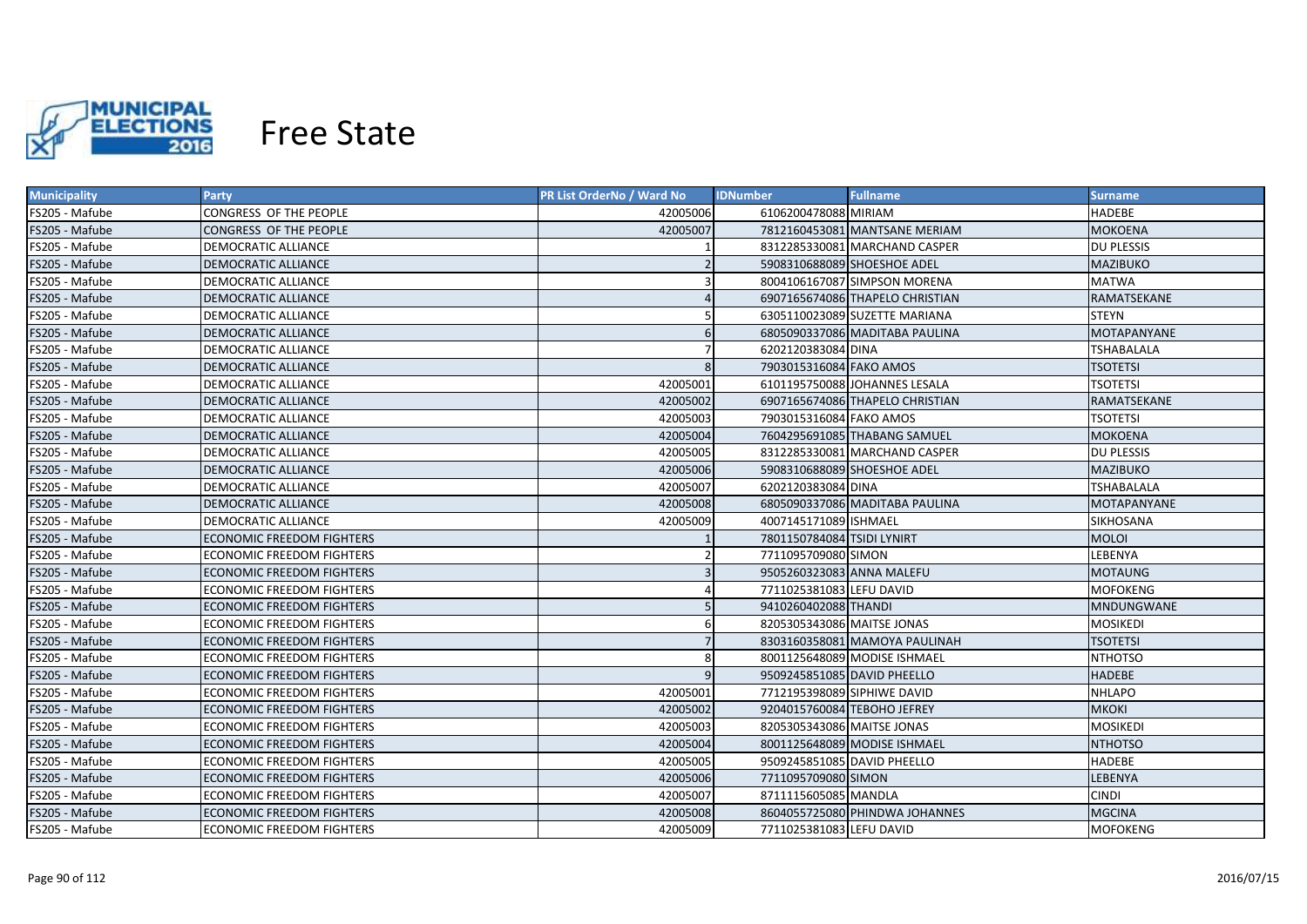

| <b>Municipality</b> | <b>Party</b>                       | PR List OrderNo / Ward No | <b>IDNumber</b>             | <b>Fullname</b>                          | <b>Surname</b>     |
|---------------------|------------------------------------|---------------------------|-----------------------------|------------------------------------------|--------------------|
| FS205 - Mafube      | <b>VRYHEIDSFRONT PLUS</b>          |                           | 7505145133089 JAN           |                                          | <b>OOST</b>        |
| FS205 - Mafube      | <b>VRYHEIDSFRONT PLUS</b>          | $\overline{2}$            |                             | 8107045154080 GEORGE FREDERIK CHRISTIAAN | <b>DU PLESSIS</b>  |
| FS205 - Mafube      | <b>VRYHEIDSFRONT PLUS</b>          | 42005001                  |                             | 8107045154080 GEORGE FREDERIK CHRISTIAAN | <b>DU PLESSIS</b>  |
| FS205 - Mafube      | <b>VRYHEIDSFRONT PLUS</b>          | 42005002                  |                             | 8107045154080 GEORGE FREDERIK CHRISTIAAN | <b>DU PLESSIS</b>  |
| FS205 - Mafube      | <b>VRYHEIDSFRONT PLUS</b>          | 42005003                  |                             | 8107045154080 GEORGE FREDERIK CHRISTIAAN | <b>DU PLESSIS</b>  |
| FS205 - Mafube      | <b>VRYHEIDSFRONT PLUS</b>          | 42005004                  |                             | 8107045154080 GEORGE FREDERIK CHRISTIAAN | <b>DU PLESSIS</b>  |
| FS205 - Mafube      | <b>VRYHEIDSFRONT PLUS</b>          | 42005005                  | 7505145133089 JAN           |                                          | <b>OOST</b>        |
| FS205 - Mafube      | <b>VRYHEIDSFRONT PLUS</b>          | 42005006                  | 7505145133089 JAN           |                                          | <b>OOST</b>        |
| FS205 - Mafube      | <b>VRYHEIDSFRONT PLUS</b>          | 42005007                  | 7505145133089 JAN           |                                          | <b>OOST</b>        |
| FS205 - Mafube      | <b>VRYHEIDSFRONT PLUS</b>          | 42005008                  | 7505145133089 JAN           |                                          | <b>OOST</b>        |
| FS205 - Mafube      | <b>VRYHEIDSFRONT PLUS</b>          | 42005009                  | 7505145133089 JAN           |                                          | <b>OOST</b>        |
| MAN - Mangaung      | AFRICAN CHRISTIAN DEMOCRATIC PARTY |                           | 6703225221087 PULE JOSEPH   |                                          | <b>RAMPAI</b>      |
| MAN - Mangaung      | AFRICAN CHRISTIAN DEMOCRATIC PARTY |                           | 5907070128088 KOBA DINAH    |                                          | <b>VAN ROOI</b>    |
| MAN - Mangaung      | AFRICAN CHRISTIAN DEMOCRATIC PARTY | $\overline{\mathbf{3}}$   | 9206275268088 MOABI DONALD  |                                          | <b>NYAMANE</b>     |
| MAN - Mangaung      | AFRICAN CHRISTIAN DEMOCRATIC PARTY |                           |                             | 7405310250083 EMMERENTIA HESTER          | <b>MULLER</b>      |
| MAN - Mangaung      | AFRICAN CHRISTIAN DEMOCRATIC PARTY | 5                         |                             | 5806155294080 LETHUSANG MATHEU           | KHALIENYANE        |
| MAN - Mangaung      | AFRICAN CHRISTIAN DEMOCRATIC PARTY | 6                         |                             | 9401020154085 VERONA VERUSCA             | <b>SMITH</b>       |
| MAN - Mangaung      | AFRICAN CHRISTIAN DEMOCRATIC PARTY | $\overline{7}$            |                             | 6612100315080 TLALENG MERIAM             | <b>ADONSI</b>      |
| MAN - Mangaung      | AFRICAN CHRISTIAN DEMOCRATIC PARTY | 8                         |                             | 7412305222085 JOHANNES JACOBUS           | DE WEE             |
| MAN - Mangaung      | AFRICAN CHRISTIAN DEMOCRATIC PARTY | 9                         |                             | 7011160412086 ARADHANA VARMA             | <b>CHARLES</b>     |
| MAN - Mangaung      | AFRICAN CHRISTIAN DEMOCRATIC PARTY | 10                        |                             | 9302135522085 KAMOHELO JACKSON           | <b>MOKGATI</b>     |
| MAN - Mangaung      | AFRICAN CHRISTIAN DEMOCRATIC PARTY | 11                        |                             | 5306210203085 MARTHA JACOMINA            | <b>DEAN</b>        |
| MAN - Mangaung      | AFRICAN CHRISTIAN DEMOCRATIC PARTY | 12                        |                             | 9205120162082 GODIVA IVANNA              | <b>KOOPMAN</b>     |
| MAN - Mangaung      | AFRICAN CHRISTIAN DEMOCRATIC PARTY | 13                        | 5807160693084 YALIHELE DORA |                                          | <b>KATO</b>        |
| MAN - Mangaung      | AFRICAN CHRISTIAN DEMOCRATIC PARTY | 14                        |                             | 8910225264086 KANANELO GLADSTONE         | <b>MEHLOLO</b>     |
| MAN - Mangaung      | AFRICAN CHRISTIAN DEMOCRATIC PARTY | 15                        |                             | 7307010354084 LITSHEOANA GLADYS          | RAMPAI             |
| MAN - Mangaung      | AFRICAN CHRISTIAN DEMOCRATIC PARTY | 16                        |                             | 4805145585087 THABANG VINCENT            | <b>MAPOKI</b>      |
| MAN - Mangaung      | AFRICAN CHRISTIAN DEMOCRATIC PARTY | 17                        |                             | 5502020416087 SEMAKALENG PATRESIA        | <b>MOHLOMI</b>     |
| MAN - Mangaung      | AFRICAN CHRISTIAN DEMOCRATIC PARTY | 18                        | 5212065557080 TEBOHO DAVID  |                                          | SENYANE            |
| MAN - Mangaung      | AFRICAN CHRISTIAN DEMOCRATIC PARTY | 19                        | 7711260837088 EUSEBIA       |                                          | MADIKWANE          |
| MAN - Mangaung      | AFRICAN CHRISTIAN DEMOCRATIC PARTY | $\overline{20}$           |                             | 7303040391089 LIBUSENG ADELICE           | MALEFANE           |
| MAN - Mangaung      | AFRICAN CHRISTIAN DEMOCRATIC PARTY | 49400001                  | 6703225221087 PULE JOSEPH   |                                          | RAMPAI             |
| MAN - Mangaung      | AFRICAN CHRISTIAN DEMOCRATIC PARTY | 49400002                  | 6703225221087 PULE JOSEPH   |                                          | <b>RAMPAI</b>      |
| MAN - Mangaung      | AFRICAN CHRISTIAN DEMOCRATIC PARTY | 49400003                  | 6703225221087 PULE JOSEPH   |                                          | <b>RAMPAI</b>      |
| MAN - Mangaung      | AFRICAN CHRISTIAN DEMOCRATIC PARTY | 49400004                  |                             | 5806155294080 LETHUSANG MATHEU           | KHALIENYANE        |
| MAN - Mangaung      | AFRICAN CHRISTIAN DEMOCRATIC PARTY | 49400005                  |                             | 5806155294080 LETHUSANG MATHEU           | KHALIENYANE        |
| MAN - Mangaung      | AFRICAN CHRISTIAN DEMOCRATIC PARTY | 49400006                  |                             | 5806155294080 LETHUSANG MATHEU           | <b>KHALIENYANE</b> |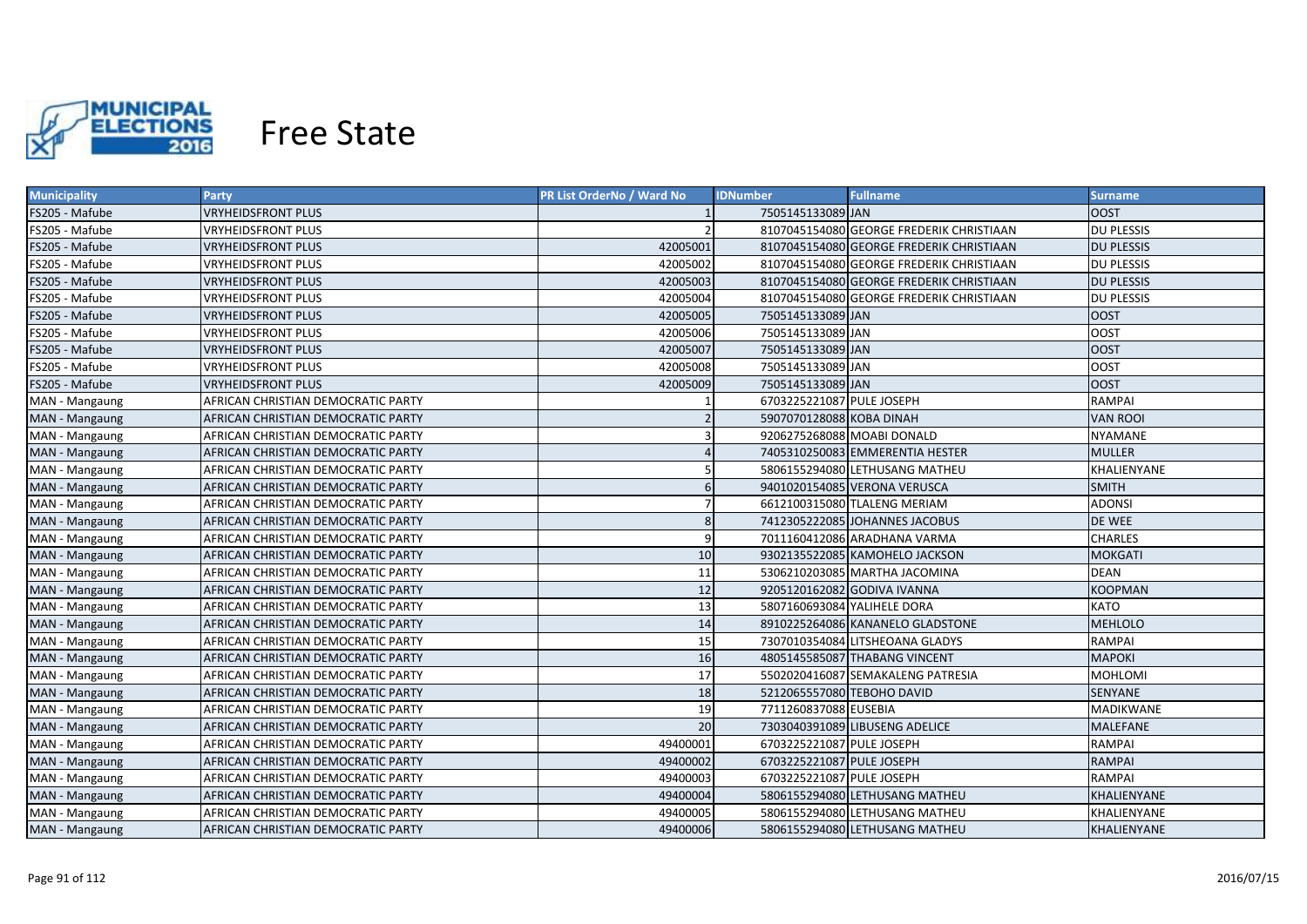

| <b>Municipality</b> | <b>Party</b>                       | PR List OrderNo / Ward No | <b>IDNumber</b>               | <b>Fullname</b>                       | <b>Surname</b>  |
|---------------------|------------------------------------|---------------------------|-------------------------------|---------------------------------------|-----------------|
| MAN - Mangaung      | AFRICAN CHRISTIAN DEMOCRATIC PARTY | 49400007                  | 9206275268088 MOABI DONALD    |                                       | NYAMANE         |
| MAN - Mangaung      | AFRICAN CHRISTIAN DEMOCRATIC PARTY | 49400008                  | 9206275268088 MOABI DONALD    |                                       | NYAMANE         |
| MAN - Mangaung      | AFRICAN CHRISTIAN DEMOCRATIC PARTY | 49400009                  | 9206275268088 MOABI DONALD    |                                       | <b>NYAMANE</b>  |
| MAN - Mangaung      | AFRICAN CHRISTIAN DEMOCRATIC PARTY | 49400010                  |                               | 9302135522085 KAMOHELO JACKSON        | <b>MOKGATI</b>  |
| MAN - Mangaung      | AFRICAN CHRISTIAN DEMOCRATIC PARTY | 49400011                  |                               | 9302135522085 KAMOHELO JACKSON        | <b>MOKGATI</b>  |
| MAN - Mangaung      | AFRICAN CHRISTIAN DEMOCRATIC PARTY | 49400012                  |                               | 9302135522085 KAMOHELO JACKSON        | <b>MOKGATI</b>  |
| MAN - Mangaung      | AFRICAN CHRISTIAN DEMOCRATIC PARTY | 49400013                  |                               | 7307010354084 LITSHEOANA GLADYS       | <b>RAMPAI</b>   |
| MAN - Mangaung      | AFRICAN CHRISTIAN DEMOCRATIC PARTY | 49400014                  |                               | 7307010354084 LITSHEOANA GLADYS       | <b>RAMPAI</b>   |
| MAN - Mangaung      | AFRICAN CHRISTIAN DEMOCRATIC PARTY | 49400015                  |                               | 7307010354084 LITSHEOANA GLADYS       | <b>RAMPAI</b>   |
| MAN - Mangaung      | AFRICAN CHRISTIAN DEMOCRATIC PARTY | 49400016                  |                               | 7412305222085 JOHANNES JACOBUS        | DE WEE          |
| MAN - Mangaung      | AFRICAN CHRISTIAN DEMOCRATIC PARTY | 49400017                  | 5907070128088 KOBA DINAH      |                                       | <b>VAN ROOI</b> |
| MAN - Mangaung      | AFRICAN CHRISTIAN DEMOCRATIC PARTY | 49400018                  |                               | 6602045218085 GERT JEREMIAS CORNELIUS | <b>NEL</b>      |
| MAN - Mangaung      | AFRICAN CHRISTIAN DEMOCRATIC PARTY | 49400019                  |                               | 9401020154085 VERONA VERUSCA          | <b>SMITH</b>    |
| MAN - Mangaung      | AFRICAN CHRISTIAN DEMOCRATIC PARTY | 49400020                  |                               | 6602045218085 GERT JEREMIAS CORNELIUS | <b>NEL</b>      |
| MAN - Mangaung      | AFRICAN CHRISTIAN DEMOCRATIC PARTY | 49400021                  |                               | 7011160412086 ARADHANA VARMA          | <b>CHARLES</b>  |
| MAN - Mangaung      | AFRICAN CHRISTIAN DEMOCRATIC PARTY | 49400022                  |                               | 7405310250083 EMMERENTIA HESTER       | <b>MULLER</b>   |
| MAN - Mangaung      | AFRICAN CHRISTIAN DEMOCRATIC PARTY | 49400023                  |                               | 5306210203085 MARTHA JACOMINA         | <b>DEAN</b>     |
| MAN - Mangaung      | AFRICAN CHRISTIAN DEMOCRATIC PARTY | 49400024                  |                               | 5306210203085 MARTHA JACOMINA         | <b>DEAN</b>     |
| MAN - Mangaung      | AFRICAN CHRISTIAN DEMOCRATIC PARTY | 49400025                  |                               | 6602045218085 GERT JEREMIAS CORNELIUS | <b>NEL</b>      |
| MAN - Mangaung      | AFRICAN CHRISTIAN DEMOCRATIC PARTY | 49400026                  |                               | 7011160412086 ARADHANA VARMA          | <b>CHARLES</b>  |
| MAN - Mangaung      | AFRICAN CHRISTIAN DEMOCRATIC PARTY | 49400027                  |                               | 6612100315080 TLALENG MERIAM          | <b>ADONSI</b>   |
| MAN - Mangaung      | AFRICAN CHRISTIAN DEMOCRATIC PARTY | 49400028                  |                               | 6612100315080 TLALENG MERIAM          | <b>ADONSI</b>   |
| MAN - Mangaung      | AFRICAN CHRISTIAN DEMOCRATIC PARTY | 49400029                  |                               | 6612100315080 TLALENG MERIAM          | <b>ADONSI</b>   |
| MAN - Mangaung      | AFRICAN CHRISTIAN DEMOCRATIC PARTY | 49400030                  |                               | 5806155294080 LETHUSANG MATHEU        | KHALIENYANE     |
| MAN - Mangaung      | AFRICAN CHRISTIAN DEMOCRATIC PARTY | 49400031                  |                               | 5806155294080 LETHUSANG MATHEU        | KHALIENYANE     |
| MAN - Mangaung      | AFRICAN CHRISTIAN DEMOCRATIC PARTY | 49400032                  | 5807160693084 YALIHELE DORA   |                                       | KATO            |
| MAN - Mangaung      | AFRICAN CHRISTIAN DEMOCRATIC PARTY | 49400033                  | 6009280335089 DITSIETSI JOYCE |                                       | <b>MOSHOEU</b>  |
| MAN - Mangaung      | AFRICAN CHRISTIAN DEMOCRATIC PARTY | 49400034                  | 5807160693084 YALIHELE DORA   |                                       | <b>KATO</b>     |
| MAN - Mangaung      | AFRICAN CHRISTIAN DEMOCRATIC PARTY | 49400035                  |                               | 5502020416087 SEMAKALENG PATRESIA     | <b>MOHLOMI</b>  |
| MAN - Mangaung      | AFRICAN CHRISTIAN DEMOCRATIC PARTY | 49400036                  | 5807160693084 YALIHELE DORA   |                                       | <b>KATO</b>     |
| MAN - Mangaung      | AFRICAN CHRISTIAN DEMOCRATIC PARTY | 49400037                  |                               | 7303040391089 LIBUSENG ADELICE        | MALEFANE        |
| MAN - Mangaung      | AFRICAN CHRISTIAN DEMOCRATIC PARTY | 49400038                  |                               | 7303040391089 LIBUSENG ADELICE        | <b>MALEFANE</b> |
| MAN - Mangaung      | AFRICAN CHRISTIAN DEMOCRATIC PARTY | 49400039                  |                               | 5502020416087 SEMAKALENG PATRESIA     | <b>MOHLOMI</b>  |
| MAN - Mangaung      | AFRICAN CHRISTIAN DEMOCRATIC PARTY | 49400040                  |                               | 5502020416087 SEMAKALENG PATRESIA     | <b>MOHLOMI</b>  |
| MAN - Mangaung      | AFRICAN CHRISTIAN DEMOCRATIC PARTY | 49400041                  | 6703225221087 PULE JOSEPH     |                                       | <b>RAMPAI</b>   |
| MAN - Mangaung      | AFRICAN CHRISTIAN DEMOCRATIC PARTY | 49400042                  | 6703225221087 PULE JOSEPH     |                                       | <b>RAMPAI</b>   |
| MAN - Mangaung      | AFRICAN CHRISTIAN DEMOCRATIC PARTY | 49400043                  | 7711260837088 EUSEBIA         |                                       | MADIKWANE       |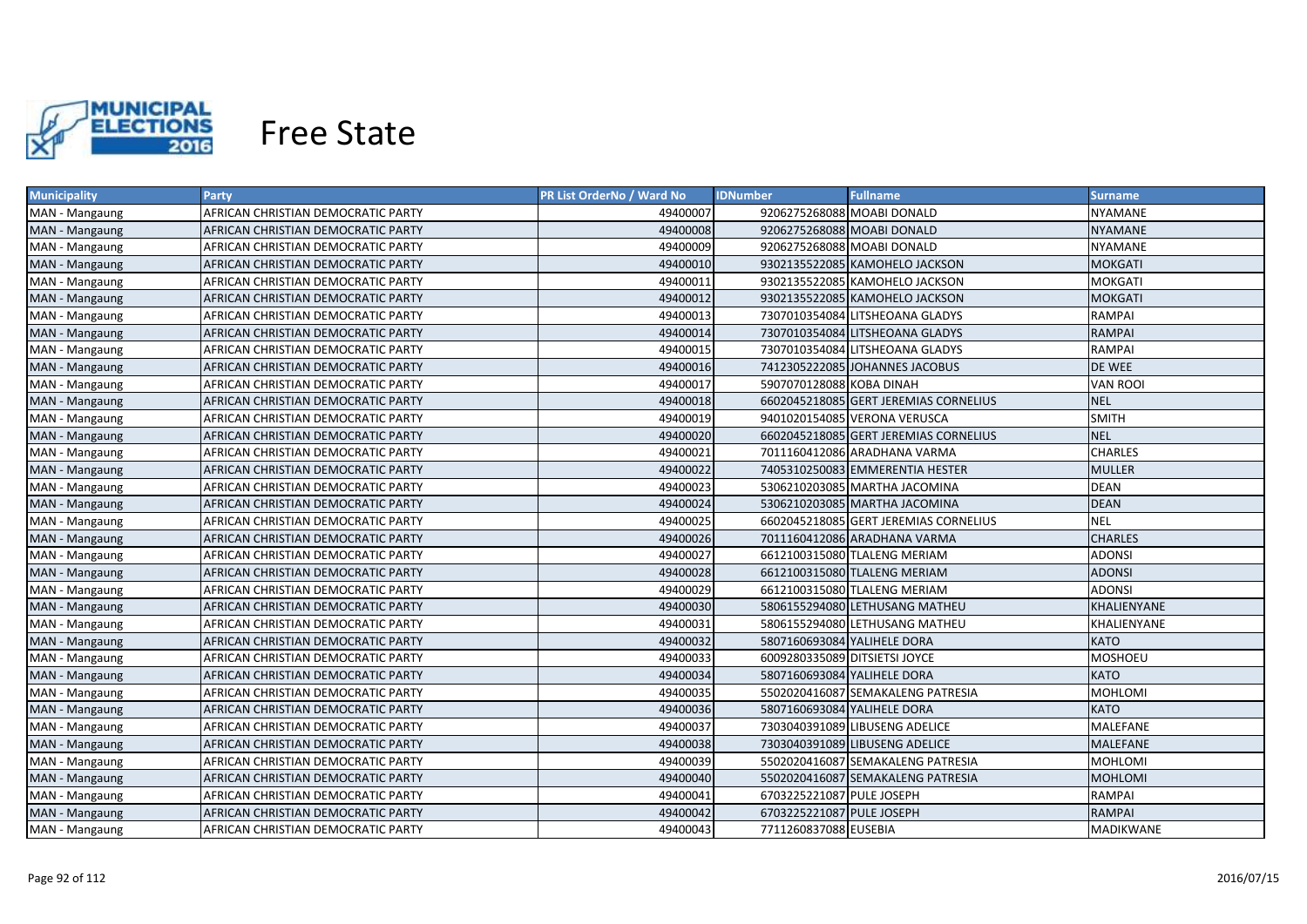

| <b>Municipality</b> | <b>Party</b>                       | PR List OrderNo / Ward No | <b>IDNumber</b>             | <b>Fullname</b>                    | Surname         |
|---------------------|------------------------------------|---------------------------|-----------------------------|------------------------------------|-----------------|
| MAN - Mangaung      | AFRICAN CHRISTIAN DEMOCRATIC PARTY | 49400044                  | 5212065557080 TEBOHO DAVID  |                                    | SENYANE         |
| MAN - Mangaung      | AFRICAN CHRISTIAN DEMOCRATIC PARTY | 49400045                  |                             | 9302135522085 KAMOHELO JACKSON     | <b>MOKGATI</b>  |
| MAN - Mangaung      | AFRICAN CHRISTIAN DEMOCRATIC PARTY | 49400046                  | 9206275268088 MOABI DONALD  |                                    | NYAMANE         |
| MAN - Mangaung      | AFRICAN CHRISTIAN DEMOCRATIC PARTY | 49400047                  |                             | 5306210203085 MARTHA JACOMINA      | <b>DEAN</b>     |
| MAN - Mangaung      | AFRICAN CHRISTIAN DEMOCRATIC PARTY | 49400048                  | 6703225221087 PULE JOSEPH   |                                    | <b>RAMPAI</b>   |
| MAN - Mangaung      | AFRICAN CHRISTIAN DEMOCRATIC PARTY | 49400050                  |                             | 4805145585087 THABANG VINCENT      | <b>MAPOKI</b>   |
| MAN - Mangaung      | AFRICAN INDEPENDENT CONGRESS       |                           |                             | 7809135956081 MATSAU VINCENT       | <b>THATHO</b>   |
| MAN - Mangaung      | AFRICAN INDEPENDENT CONGRESS       |                           | 7505155629083 THABO SALMON  |                                    | MAKHALANYANE    |
| MAN - Mangaung      | AFRICAN INDEPENDENT CONGRESS       | $\overline{\mathbf{3}}$   | 5402160686088 AMELIA        |                                    | <b>KHABULI</b>  |
| MAN - Mangaung      | AFRICAN INDEPENDENT CONGRESS       |                           | 8410105955085 THABISO JIM   |                                    | <b>CHAIN</b>    |
| MAN - Mangaung      | AFRICAN INDEPENDENT CONGRESS       | 5                         | 9007215416088 DISEMA ERNEST |                                    | LITSESANE       |
| MAN - Mangaung      | AFRICAN INDEPENDENT CONGRESS       | 6                         |                             | 8901140797086 BONANG REBECCA       | MAHASE          |
| MAN - Mangaung      | AFRICAN INDEPENDENT CONGRESS       | $\overline{7}$            | 8703081016082 THATO OLGA    |                                    | <b>MABITSO</b>  |
| MAN - Mangaung      | AFRICAN INDEPENDENT CONGRESS       | 8                         | 9012105363085 SECHABA       |                                    | <b>MAKHETHA</b> |
| MAN - Mangaung      | AFRICAN INDEPENDENT CONGRESS       | $\overline{9}$            |                             | 7902170645089 MOROADI EMMA         | <b>MOKHETHI</b> |
| MAN - Mangaung      | AFRICAN INDEPENDENT CONGRESS       | 10                        |                             | 8205160528086 MOTSHIDISI CHRISTINA | <b>NCHOBA</b>   |
| MAN - Mangaung      | AFRICAN INDEPENDENT CONGRESS       | 11                        | 7003195810087 LALISILE PIET |                                    | KHOKHUOZELA     |
| MAN - Mangaung      | AFRICAN INDEPENDENT CONGRESS       | 49400001                  |                             | 8901140797086 BONANG REBECCA       | MAHASE          |
| MAN - Mangaung      | AFRICAN INDEPENDENT CONGRESS       | 49400002                  |                             | 8901140797086 BONANG REBECCA       | <b>MAHASE</b>   |
| MAN - Mangaung      | AFRICAN INDEPENDENT CONGRESS       | 49400003                  |                             | 8901140797086 BONANG REBECCA       | MAHASE          |
| MAN - Mangaung      | AFRICAN INDEPENDENT CONGRESS       | 49400004                  | 5402160686088 AMELIA        |                                    | <b>KHABULI</b>  |
| MAN - Mangaung      | AFRICAN INDEPENDENT CONGRESS       | 49400027                  | 9012105363085 SECHABA       |                                    | MAKHETHA        |
| MAN - Mangaung      | AFRICAN INDEPENDENT CONGRESS       | 49400028                  | 8703081016082 THATO OLGA    |                                    | <b>MABITSO</b>  |
| MAN - Mangaung      | AFRICAN INDEPENDENT CONGRESS       | 49400030                  |                             | 7512190964087 MOOKGO ELIZABETH     | LETLAKA         |
| MAN - Mangaung      | AFRICAN INDEPENDENT CONGRESS       | 49400031                  | 5402160686088 AMELIA        |                                    | <b>KHABULI</b>  |
| MAN - Mangaung      | AFRICAN INDEPENDENT CONGRESS       | 49400032                  |                             | 7809135956081 MATSAU VINCENT       | <b>THATHO</b>   |
| MAN - Mangaung      | AFRICAN INDEPENDENT CONGRESS       | 49400033                  |                             | 7204035497081 LERATA PHINIAS       | <b>MOILOA</b>   |
| MAN - Mangaung      | AFRICAN INDEPENDENT CONGRESS       | 49400034                  | 9007215416088 DISEMA ERNEST |                                    | LITSESANE       |
| MAN - Mangaung      | AFRICAN INDEPENDENT CONGRESS       | 49400035                  |                             | 8210105679085 LEHLOHONOLO SAMUEL   | <b>KOATLA</b>   |
| MAN - Mangaung      | AFRICAN INDEPENDENT CONGRESS       | 49400040                  | 7003195810087 LALISILE PIET |                                    | KHOKHUOZELA     |
| MAN - Mangaung      | AFRICAN NATIONAL CONGRESS          |                           |                             | 6701055497082 MXOLISI ASHFORD      | SIYONZANA       |
| MAN - Mangaung      | AFRICAN NATIONAL CONGRESS          |                           |                             | 7602180439081 LULAMA MAGDELINE     | ODILI           |
| MAN - Mangaung      | AFRICAN NATIONAL CONGRESS          |                           |                             | 6604090608087 MARIA MAPASEKA       | MOTHIBI-NKOANE  |
| MAN - Mangaung      | AFRICAN NATIONAL CONGRESS          |                           | 6001015637087 THABO MOSES   |                                    | <b>MANYONI</b>  |
| MAN - Mangaung      | AFRICAN NATIONAL CONGRESS          |                           |                             | 7503095383085 MOLEFI ANDRIES       | <b>MORAKE</b>   |
| MAN - Mangaung      | AFRICAN NATIONAL CONGRESS          | 6                         |                             | 5703160777086 SARAH MATAWANA       | MLAMLELI        |
| MAN - Mangaung      | AFRICAN NATIONAL CONGRESS          |                           | 5302040182086 JOAN ESMELIA  |                                    | <b>PETERSEN</b> |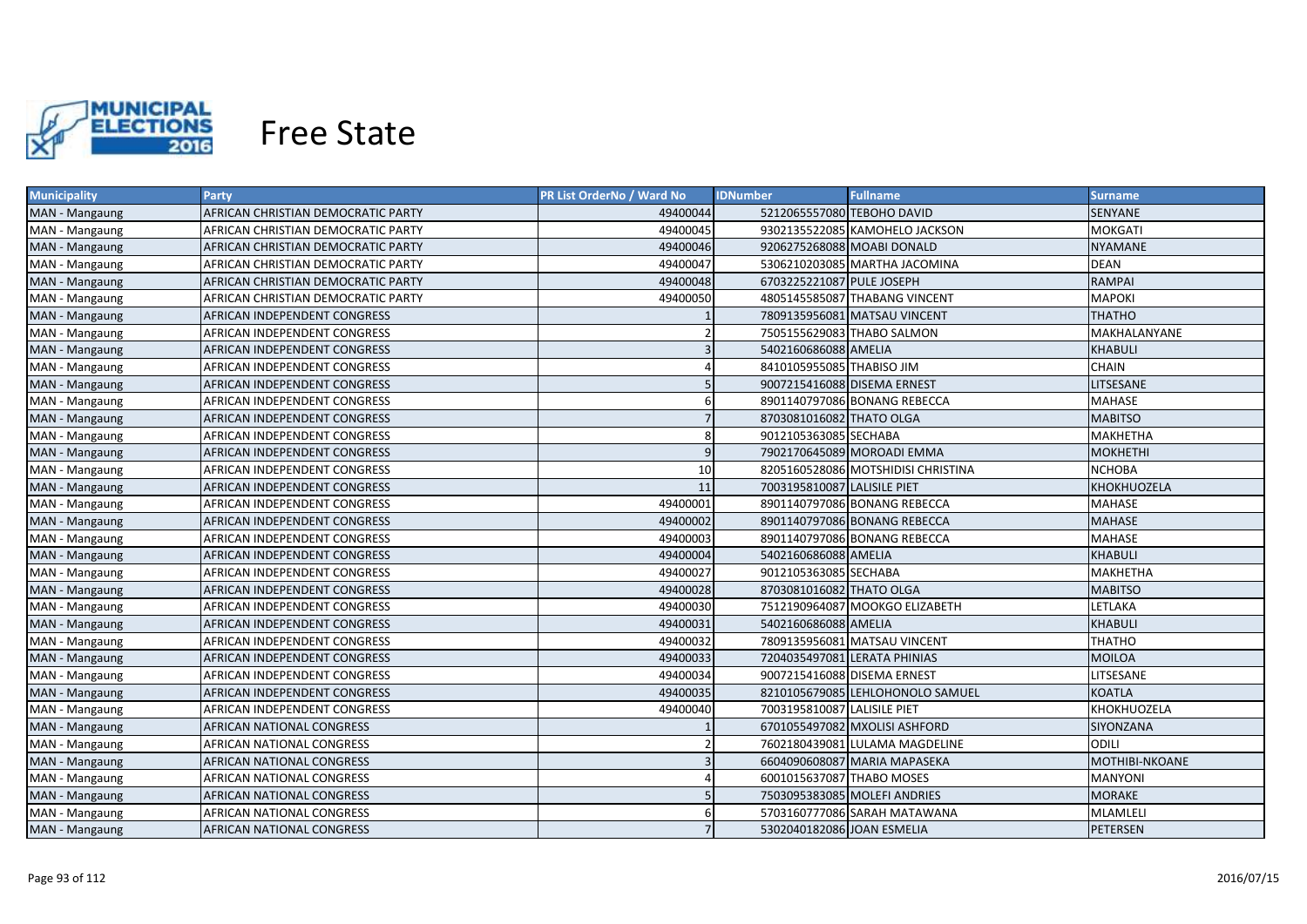

| <b>Municipality</b> | Party                            | PR List OrderNo / Ward No | <b>IDNumber</b><br><b>Fullname</b>         | <b>Surname</b>    |
|---------------------|----------------------------------|---------------------------|--------------------------------------------|-------------------|
| MAN - Mangaung      | AFRICAN NATIONAL CONGRESS        | 8                         | 7105315389080 ZOLILE EMMANUEL              | MANGCOTYWA        |
| MAN - Mangaung      | AFRICAN NATIONAL CONGRESS        | 9                         | 7210180506089 VUYELWA EUNICE               | <b>KHAKHANE</b>   |
| MAN - Mangaung      | AFRICAN NATIONAL CONGRESS        | 10                        | 5805295836081 LEBOHANG ALBERT              | MASOETSA          |
| MAN - Mangaung      | AFRICAN NATIONAL CONGRESS        | 11                        | 5205060243086 GLADYS                       | <b>THIPENYANE</b> |
| MAN - Mangaung      | AFRICAN NATIONAL CONGRESS        | 12                        | 7301016485083 NTWA PATRICK                 | MONYAKOANA        |
| MAN - Mangaung      | AFRICAN NATIONAL CONGRESS        | 13                        | 6709151001088 MOTSHIDISI MARRIAN           | SHOUNYANA         |
| MAN - Mangaung      | AFRICAN NATIONAL CONGRESS        | 14                        | 8608206068084 MALEFETSANE GODFREY          | SELEBELI          |
| MAN - Mangaung      | AFRICAN NATIONAL CONGRESS        | 15                        | 8304270872086 MPOLOKENG MARGRET            | <b>MAHASE</b>     |
| MAN - Mangaung      | AFRICAN NATIONAL CONGRESS        | 16                        | 7009295819084 SIPHO GIFT                   | KALIYA            |
| MAN - Mangaung      | AFRICAN NATIONAL CONGRESS        | 17                        | 8106040933084 PUSELETSO LETICIA            | <b>SELEKE</b>     |
| MAN - Mangaung      | AFRICAN NATIONAL CONGRESS        | 18                        | 7610210320080 MOTSHEWA MARTHA              | <b>TLADI</b>      |
| MAN - Mangaung      | AFRICAN NATIONAL CONGRESS        | 19                        | 6903125049089 GERHARDUS JOHANNES           | <b>OLIVIER</b>    |
| MAN - Mangaung      | <b>AFRICAN NATIONAL CONGRESS</b> | 20                        | 5504015518083 XOLO DAVID                   | PONGOLO           |
| MAN - Mangaung      | <b>AFRICAN NATIONAL CONGRESS</b> | 21                        | 6906260503083 THANDIWE ALINAH              | <b>JACOBS</b>     |
| MAN - Mangaung      | AFRICAN NATIONAL CONGRESS        | 22                        | 6304260025085 JEANINE                      | <b>NOTHNAGEL</b>  |
| MAN - Mangaung      | AFRICAN NATIONAL CONGRESS        | 23                        | 5803100932088 LULAMA RYLLINA               | <b>JULY</b>       |
| MAN - Mangaung      | AFRICAN NATIONAL CONGRESS        | 24                        | 6112260473084 IRIS DINAH                   | <b>MOGAMISE</b>   |
| MAN - Mangaung      | AFRICAN NATIONAL CONGRESS        | 25                        | 6702230239084 NTHABISENG GLADYS            | <b>MODISAESI</b>  |
| MAN - Mangaung      | <b>AFRICAN NATIONAL CONGRESS</b> | 26                        | 8109130940084 BATHABILE NOKUTHULA VERONICA | <b>MADELA</b>     |
| MAN - Mangaung      | AFRICAN NATIONAL CONGRESS        | 27                        | 6404250076088 KHOKOLO LUCIAH               | <b>MASIENYANE</b> |
| MAN - Mangaung      | <b>AFRICAN NATIONAL CONGRESS</b> | 28                        | 6802020517085 MADITABA JOYCE               | MATSOETLANE       |
| MAN - Mangaung      | AFRICAN NATIONAL CONGRESS        | 29                        | 7101140553081 ZUKISWA TERRESIA             | KHI               |
| MAN - Mangaung      | <b>AFRICAN NATIONAL CONGRESS</b> | 30                        | 8405300336081 KELEBOGILE PRUDENCE          | <b>DICHAKANE</b>  |
| MAN - Mangaung      | AFRICAN NATIONAL CONGRESS        | 31                        | 5811030893080 SELLOANE NORAH               | <b>SOEBEHLE</b>   |
| MAN - Mangaung      | AFRICAN NATIONAL CONGRESS        | 32                        | 7701305151082 HENDRICK                     | <b>MCOTELI</b>    |
| MAN - Mangaung      | AFRICAN NATIONAL CONGRESS        | 33                        | 8006100455087 PUSELETSO SOPHIE             | <b>MAFURA</b>     |
| MAN - Mangaung      | AFRICAN NATIONAL CONGRESS        | 34                        | 7010050840083 ENGELINA TEBOHO              | MAKHELE           |
| MAN - Mangaung      | AFRICAN NATIONAL CONGRESS        | 35                        | 7708225262089 ERNEST CEDRIC                | <b>TOBIE</b>      |
| MAN - Mangaung      | AFRICAN NATIONAL CONGRESS        | 36                        | 7111060417084 KETSHEPILEMANG OLGA          | <b>MOKONE</b>     |
| MAN - Mangaung      | AFRICAN NATIONAL CONGRESS        | 37                        | 7911080573083 ZINHLE NOMVULA               | <b>NKAMANE</b>    |
| MAN - Mangaung      | AFRICAN NATIONAL CONGRESS        | 38                        | 5805160850084 MANTOA MARIAM                | <b>MOTSUMI</b>    |
| MAN - Mangaung      | AFRICAN NATIONAL CONGRESS        | 39                        | 7609220326087 MATSHEDISO MARIA             | <b>KHOELE</b>     |
| MAN - Mangaung      | AFRICAN NATIONAL CONGRESS        | 40                        | 7807090633083 MAMOKETE SUZZET              | <b>TSOLO</b>      |
| MAN - Mangaung      | AFRICAN NATIONAL CONGRESS        | 41                        | 7501240361089 ELIZABETH MONICA TSOKAE      | <b>MAFOLE</b>     |
| MAN - Mangaung      | AFRICAN NATIONAL CONGRESS        | 42                        | 6111210601083 CANDYCYD CHARRISA NOZIZWE    | MAPIKELA FIKIZOLO |
| MAN - Mangaung      | AFRICAN NATIONAL CONGRESS        | 43                        | 7811160269083 SETSHEGO DORCAS              | <b>SEEKOEI</b>    |
| MAN - Mangaung      | <b>AFRICAN NATIONAL CONGRESS</b> | 44                        | 7805170512086 MANNINI DORAH                | KGOWE-MALEFANE    |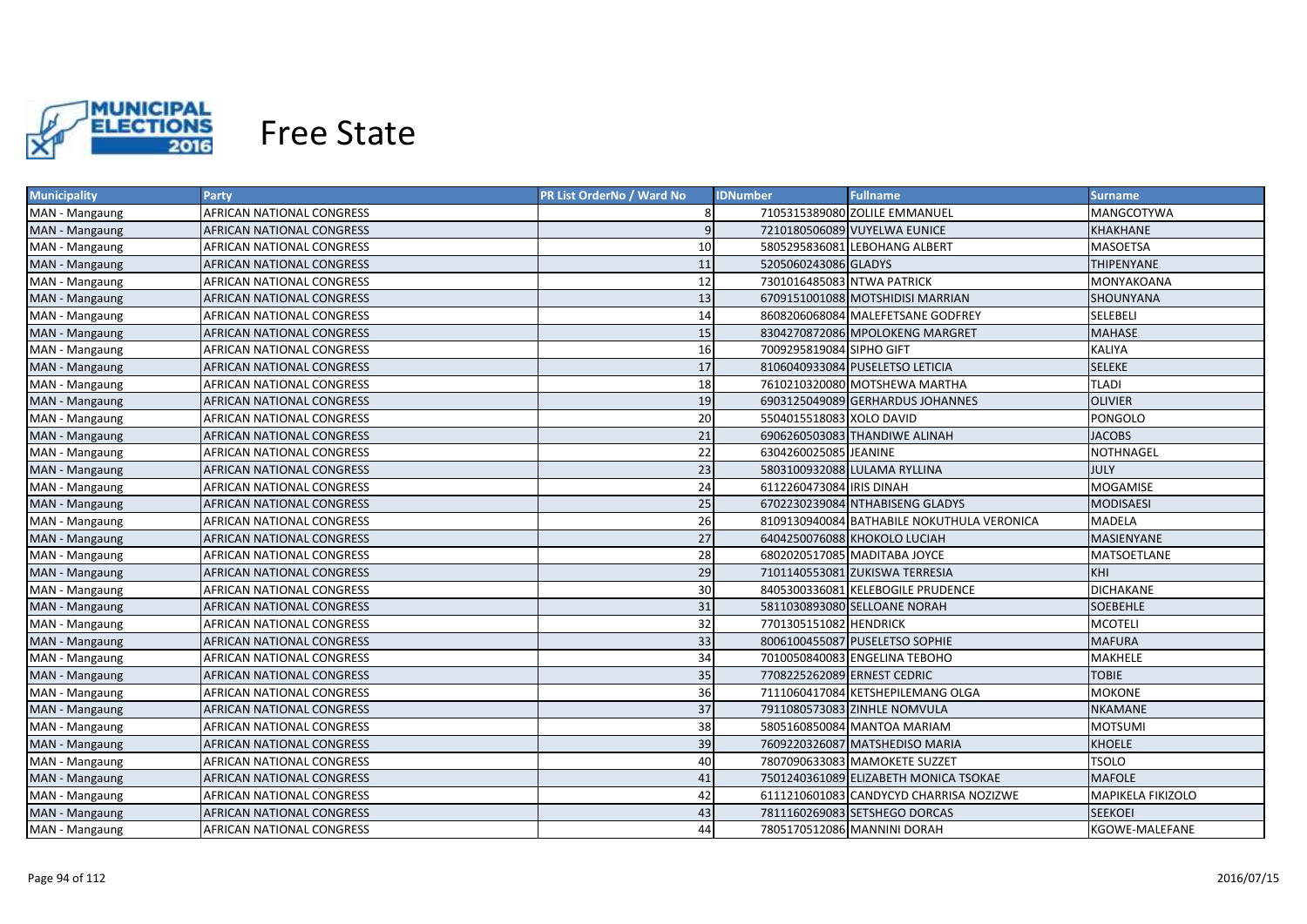

| <b>Municipality</b> | Party                     | PR List OrderNo / Ward No | <b>IDNumber</b>             | <b>Fullname</b>                   | <b>Surname</b>   |
|---------------------|---------------------------|---------------------------|-----------------------------|-----------------------------------|------------------|
| MAN - Mangaung      | AFRICAN NATIONAL CONGRESS | 45                        |                             | 7105145368080 LEBOGANG LESLEY     | SEGOE            |
| MAN - Mangaung      | AFRICAN NATIONAL CONGRESS | 46                        |                             | 7608060570085 ALINA MAKGOBOSO     | <b>MOLETE</b>    |
| MAN - Mangaung      | AFRICAN NATIONAL CONGRESS | 47                        |                             | 5210085252088 KHABONINA JACOB     | <b>MTSHIWANE</b> |
| MAN - Mangaung      | AFRICAN NATIONAL CONGRESS | 48                        |                             | 6812161449089 PUSELETSO ALINAH    | RAMAISA          |
| MAN - Mangaung      | AFRICAN NATIONAL CONGRESS | 49                        |                             | 5702215241080 MONNAPULE ANDRIES   | <b>MOENG</b>     |
| MAN - Mangaung      | AFRICAN NATIONAL CONGRESS | 50                        | 7905015699088 MPHO GIFT     |                                   | <b>TLADI</b>     |
| MAN - Mangaung      | AFRICAN NATIONAL CONGRESS | 51                        |                             | 5306101106082 MARETHABILE LUCIA   | <b>SEHLOHO</b>   |
| MAN - Mangaung      | AFRICAN NATIONAL CONGRESS | 49400001                  |                             | 7110275369080 DIPHOKO MOSES       | SEKAKANYO        |
| MAN - Mangaung      | AFRICAN NATIONAL CONGRESS | 49400002                  | 7012215592088 SEKGOPI OSCAR |                                   | <b>MICHAELS</b>  |
| MAN - Mangaung      | AFRICAN NATIONAL CONGRESS | 49400003                  | 8205240311081 KHOSI THABITA |                                   | <b>MOGAPI</b>    |
| MAN - Mangaung      | AFRICAN NATIONAL CONGRESS | 49400004                  |                             | 6207035501084 MOTSAMAI MANASSE    | <b>RASILE</b>    |
| MAN - Mangaung      | AFRICAN NATIONAL CONGRESS | 49400005                  | 7209220481089 NOMHLE SYLVIA |                                   | <b>CHAKA</b>     |
| MAN - Mangaung      | AFRICAN NATIONAL CONGRESS | 49400006                  |                             | 6411045300087 MATEKANE JOHANNES   | <b>NKOE</b>      |
| MAN - Mangaung      | AFRICAN NATIONAL CONGRESS | 49400007                  | 7302225300089 CHABELI FRANK |                                   | <b>RAMPAI</b>    |
| MAN - Mangaung      | AFRICAN NATIONAL CONGRESS | 49400008                  |                             | 6205250320081 MA-SABATHA BABIES   | <b>QWEMA</b>     |
| MAN - Mangaung      | AFRICAN NATIONAL CONGRESS | 49400009                  | 7206067578084 SEBENZILE     |                                   | <b>DYOSIBA</b>   |
| MAN - Mangaung      | AFRICAN NATIONAL CONGRESS | 49400010                  |                             | 7201315689080 LEKGOWA JOHANNES    | <b>MAJARA</b>    |
| MAN - Mangaung      | AFRICAN NATIONAL CONGRESS | 49400011                  | 5806111056086 AMANDA        |                                   | <b>MAPOTA</b>    |
| MAN - Mangaung      | AFRICAN NATIONAL CONGRESS | 49400012                  |                             | 7807115356082 TSHEPO EPHRAIM      | <b>MOTSOMI</b>   |
| MAN - Mangaung      | AFRICAN NATIONAL CONGRESS | 49400013                  |                             | 5209220665089 NOZIMANGA ROSIN     | <b>MATETHA</b>   |
| MAN - Mangaung      | AFRICAN NATIONAL CONGRESS | 49400014                  | 7206165978087 MALEHO ELIAS  |                                   | <b>TLALE</b>     |
| MAN - Mangaung      | AFRICAN NATIONAL CONGRESS | 49400015                  |                             | 7203010512088 PULANE MARTHA       | <b>MOHIBIDU</b>  |
| MAN - Mangaung      | AFRICAN NATIONAL CONGRESS | 49400016                  | 6910175707086 KELVIN SYDNEY |                                   | <b>BECK</b>      |
| MAN - Mangaung      | AFRICAN NATIONAL CONGRESS | 49400017                  |                             | 5904050898087 LERATO MATAPO       | <b>MAPHATHE</b>  |
| MAN - Mangaung      | AFRICAN NATIONAL CONGRESS | 49400018                  | 6903031774085 PENI MAGGY    |                                   | <b>MOKOENA</b>   |
| MAN - Mangaung      | AFRICAN NATIONAL CONGRESS | 49400019                  |                             | 8504125517089 PATRICK TSHEBELETSO | MALELEKA         |
| MAN - Mangaung      | AFRICAN NATIONAL CONGRESS | 49400020                  |                             | 6602155022087 LAWRENCE EDWARD     | <b>MC DONALD</b> |
| MAN - Mangaung      | AFRICAN NATIONAL CONGRESS | 49400021                  |                             | 6612055828087 PHEMELO BENJAMIN    | MOSHODI          |
| MAN - Mangaung      | AFRICAN NATIONAL CONGRESS | 49400022                  | 6305225837084 PHILEMON      |                                   | <b>MORE</b>      |
| MAN - Mangaung      | AFRICAN NATIONAL CONGRESS | 49400023                  |                             | 8410031246088 KEDIBONE EUGINIA    | <b>OLIFANT</b>   |
| MAN - Mangaung      | AFRICAN NATIONAL CONGRESS | 49400024                  |                             | 5012235644085 PULAPULA MOSES      | <b>MOTHIBI</b>   |
| MAN - Mangaung      | AFRICAN NATIONAL CONGRESS | 49400025                  |                             | 6312160008085 MARGERETHA LASYA    | <b>BOOYSEN</b>   |
| MAN - Mangaung      | AFRICAN NATIONAL CONGRESS | 49400026                  | 8206215052080 FRANS JACOBUS |                                   | <b>BESSENGER</b> |
| MAN - Mangaung      | AFRICAN NATIONAL CONGRESS | 49400027                  |                             | 7008285792087 KEDAMILE JACOB      | KHOLOMBA         |
| MAN - Mangaung      | AFRICAN NATIONAL CONGRESS | 49400028                  |                             | 6302130732088 NTENNE AUGUSTINA    | <b>RATSIU</b>    |
| MAN - Mangaung      | AFRICAN NATIONAL CONGRESS | 49400029                  | 7805065598083 MPHO ISAAC    |                                   | МОКОАКОА         |
| MAN - Mangaung      | AFRICAN NATIONAL CONGRESS | 49400030                  |                             | 7201150338082 TSELANE MORIN       | <b>MOOPELO</b>   |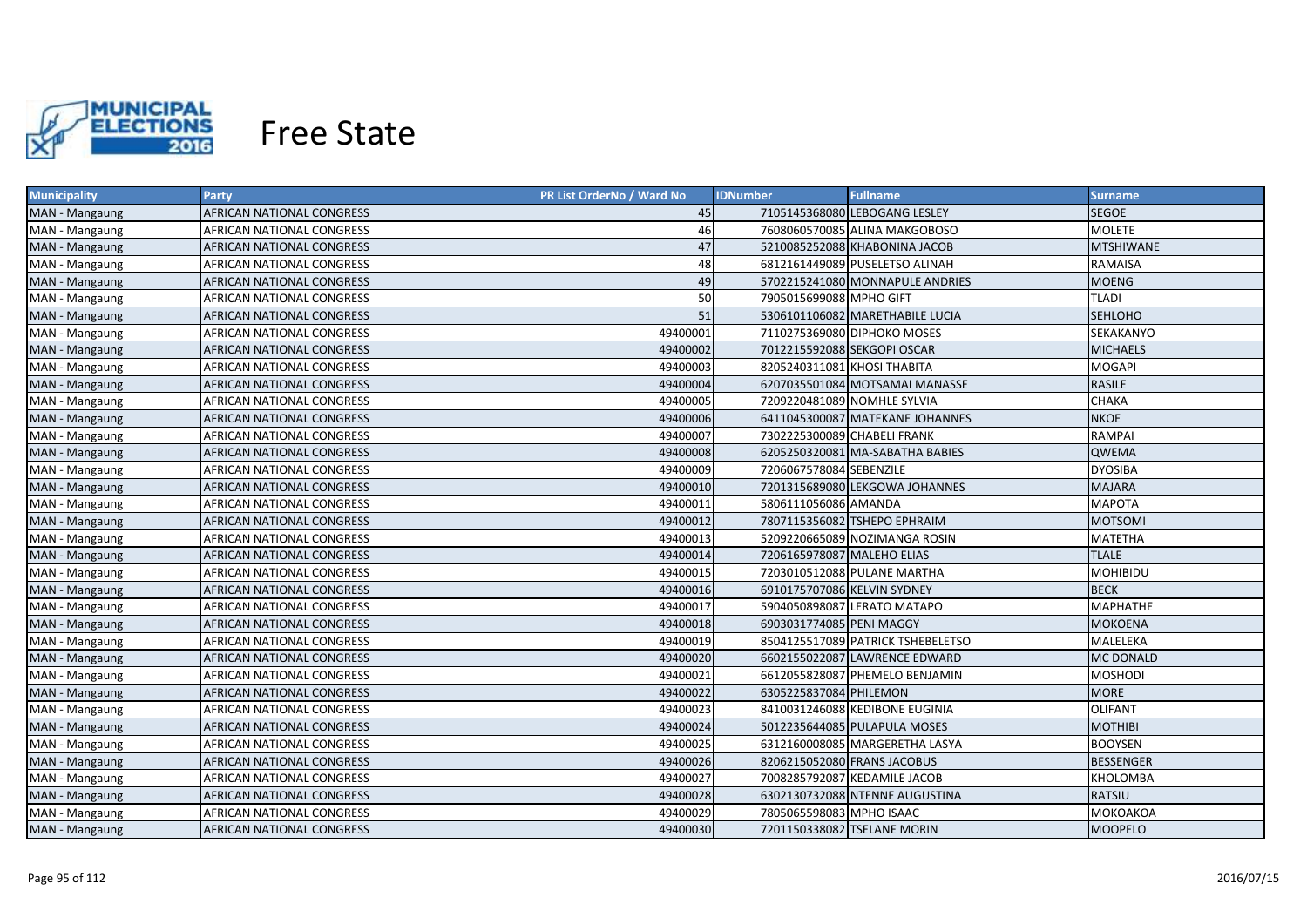

| <b>Municipality</b> | <b>Party</b>                     | PR List OrderNo / Ward No | <b>IDNumber</b>             | <b>Fullname</b>                  | <b>Surname</b>    |
|---------------------|----------------------------------|---------------------------|-----------------------------|----------------------------------|-------------------|
| MAN - Mangaung      | AFRICAN NATIONAL CONGRESS        | 49400031                  | 7612185587081 MAFA          |                                  | NKHABU            |
| MAN - Mangaung      | AFRICAN NATIONAL CONGRESS        | 49400032                  |                             | 7007180561084 MAMOPA MERIAM      | <b>MOHLOKI</b>    |
| MAN - Mangaung      | AFRICAN NATIONAL CONGRESS        | 49400033                  |                             | 6808265442087 RAMAKATSA JANIE    | MOHLABANE         |
| MAN - Mangaung      | AFRICAN NATIONAL CONGRESS        | 49400034                  |                             | 6811095423087 PITSO RICHMOND     | <b>MOKOLOKO</b>   |
| MAN - Mangaung      | AFRICAN NATIONAL CONGRESS        | 49400035                  |                             | 6812270621081 NOMALANGA MARIA    | <b>SEFUTHI</b>    |
| MAN - Mangaung      | AFRICAN NATIONAL CONGRESS        | 49400036                  | 7510016214083 TEBOHO DAVID  |                                  | <b>MOHAPI</b>     |
| MAN - Mangaung      | AFRICAN NATIONAL CONGRESS        | 49400037                  |                             | 8811075837080 NKHAHLE JOSEPH     | LEBONA            |
| MAN - Mangaung      | <b>AFRICAN NATIONAL CONGRESS</b> | 49400038                  |                             | 7711135285083 TSHOKOLO JULIAS    | <b>NAILE</b>      |
| MAN - Mangaung      | AFRICAN NATIONAL CONGRESS        | 49400039                  |                             | 8506115715086 TANKISO JULIUS     | <b>MOEA</b>       |
| MAN - Mangaung      | AFRICAN NATIONAL CONGRESS        | 49400040                  |                             | 6906145861086 LEBURU MATTHEWS    | KHUNOU            |
| MAN - Mangaung      | <b>AFRICAN NATIONAL CONGRESS</b> | 49400041                  |                             | 7012135736088 MORURI MICHAEL     | <b>MORURI</b>     |
| MAN - Mangaung      | AFRICAN NATIONAL CONGRESS        | 49400042                  |                             | 6509165814082 MAQOMA LAZARUS     | <b>MOTHUPI</b>    |
| MAN - Mangaung      | AFRICAN NATIONAL CONGRESS        | 49400043                  | 8306105777083 THETE DAVID   |                                  | RAMAINOANE        |
| MAN - Mangaung      | AFRICAN NATIONAL CONGRESS        | 49400044                  |                             | 7708086597086 NYAKAMA SIMON      | <b>MOLAPO</b>     |
| MAN - Mangaung      | AFRICAN NATIONAL CONGRESS        | 49400045                  | 6809290965084 THEMBISA      |                                  | <b>NDZUZO</b>     |
| MAN - Mangaung      | <b>AFRICAN NATIONAL CONGRESS</b> | 49400046                  |                             | 7708085626084 MOFEREFERE JOSEPH  | <b>RAMABOLU</b>   |
| MAN - Mangaung      | <b>AFRICAN NATIONAL CONGRESS</b> | 49400047                  |                             | 6105045225084 VERNON WILLIAM     | <b>WARD</b>       |
| MAN - Mangaung      | AFRICAN NATIONAL CONGRESS        | 49400048                  | 6304260025085 JEANINE       |                                  | <b>NOTHNAGEL</b>  |
| MAN - Mangaung      | <b>AFRICAN NATIONAL CONGRESS</b> | 49400049                  |                             | 7901055620084 MOTSEKOA JOHANNES  | <b>MOFOKENG</b>   |
| MAN - Mangaung      | AFRICAN NATIONAL CONGRESS        | 49400050                  |                             | 6908160639082 OLGA PRIME-ROSE    | <b>PHALATSE</b>   |
| MAN - Mangaung      | AFRICAN PEOPLE'S CONVENTION      |                           |                             | 7304235293080 PASEKA ZACHARIA    | <b>MOSHWADIBA</b> |
| MAN - Mangaung      | AFRICAN PEOPLE'S CONVENTION      |                           |                             | 8303020614087 TSELENG MARIA      | <b>RAMONA</b>     |
| MAN - Mangaung      | AFRICAN PEOPLE'S CONVENTION      |                           |                             | 7803010453082 MATSHILISO ADELINA | <b>PAPALA</b>     |
| MAN - Mangaung      | AFRICAN PEOPLE'S CONVENTION      |                           |                             | 8104271166086 PUSELETSO JANE     | <b>BOJABOTSEA</b> |
| MAN - Mangaung      | AFRICAN PEOPLE'S CONVENTION      |                           |                             | 8711210189084 NTAOLENG SOPHIE    | MOEKETSANE        |
| MAN - Mangaung      | AFRICAN PEOPLE'S CONVENTION      | 6                         |                             | 8308210597083 REBECCA PALESA     | <b>MOTSOERE</b>   |
| MAN - Mangaung      | AFRICAN PEOPLE'S CONVENTION      |                           |                             | 8109040745086 MAMOOKHO MAGGIE    | RAMPAI            |
| MAN - Mangaung      | AFRICAN PEOPLE'S CONVENTION      | 8                         |                             | 8403075709087 PHAKISO ABRAM      | <b>TOKO</b>       |
| MAN - Mangaung      | AFRICAN PEOPLE'S CONVENTION      |                           |                             | 6704215466088 VICTOR DITSHEO     | <b>SEANE</b>      |
| MAN - Mangaung      | AFRICAN PEOPLE'S CONVENTION      | 10                        |                             | 8609091002089 SEIPATI ANGELINAH  | <b>RASEBONANG</b> |
| MAN - Mangaung      | AFRICAN PEOPLE'S CONVENTION      | 11                        |                             | 6911040671085 MOTSHEGOA MARIA    | MOKOAI            |
| MAN - Mangaung      | AFRICAN PEOPLE'S CONVENTION      | 12                        | 7204016025083 PULE KOMTEER  |                                  | MONYAKI           |
| MAN - Mangaung      | AFRICAN PEOPLE'S CONVENTION      | 13                        |                             | 8412070781082 MIRRIAM MOIPONE    | RAMABENYANE       |
| MAN - Mangaung      | AFRICAN PEOPLE'S CONVENTION      | 14                        | 7707195376085 SEPHIRI ISAAC |                                  | <b>MARUMO</b>     |
| MAN - Mangaung      | AFRICAN PEOPLE'S CONVENTION      | 15                        | 8403190673085 EMILY         |                                  | <b>GAMBU</b>      |
| MAN - Mangaung      | AFRICAN PEOPLE'S CONVENTION      | 16                        |                             | 7209130846082 MONTSENG VIOLET    | <b>SERA</b>       |
| MAN - Mangaung      | AFRICAN PEOPLE'S CONVENTION      | 17                        |                             | 8401120844081 NTHABELENG ESTHER  | <b>POONYANE</b>   |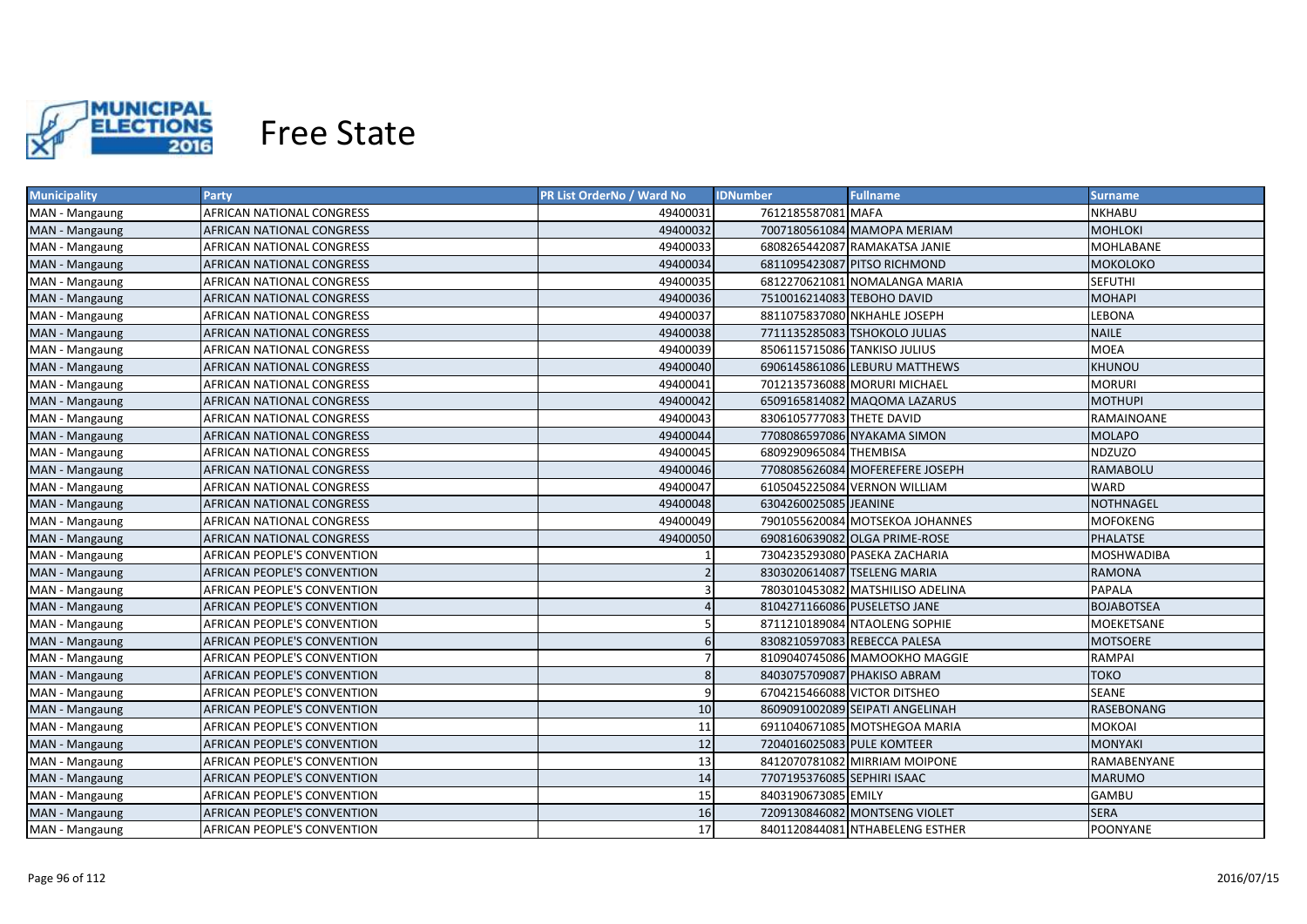

| <b>Municipality</b> | <b>Party</b>                | PR List OrderNo / Ward No | <b>IDNumber</b>              | <b>Fullname</b>                    | <b>Surname</b>    |
|---------------------|-----------------------------|---------------------------|------------------------------|------------------------------------|-------------------|
| MAN - Mangaung      | AFRICAN PEOPLE'S CONVENTION | 18                        |                              | 8106250510085 JULIA MATLAKALA      | <b>TSEPE</b>      |
| MAN - Mangaung      | AFRICAN PEOPLE'S CONVENTION | 19                        | 7811130519088 NTEBELI BELINA |                                    | RAMABODU          |
| MAN - Mangaung      | AFRICAN PEOPLE'S CONVENTION | 20                        |                              | 8412260186084 TRYPHINAH REMOFILWE  | <b>MOOKI</b>      |
| MAN - Mangaung      | AFRICAN PEOPLE'S CONVENTION | 21                        |                              | 8401245743085 BONGANE SAMUEL       | MAZIBUKO          |
| MAN - Mangaung      | AFRICAN PEOPLE'S CONVENTION | 22                        |                              | 9309085269088 KHOTHANYANE KOOS     | <b>PHAKOE</b>     |
| MAN - Mangaung      | AFRICAN PEOPLE'S CONVENTION | 23                        |                              | 6711125705083 TEBOHO JOSEPH        | PHOHLELA          |
| MAN - Mangaung      | AFRICAN PEOPLE'S CONVENTION | 24                        |                              | 7801175533086 MOTHOBI LEWIS        | FABA              |
| MAN - Mangaung      | AFRICAN PEOPLE'S CONVENTION | 25                        | 9304200260088 VIVIAN LIPUO   |                                    | LIAU              |
| MAN - Mangaung      | AFRICAN PEOPLE'S CONVENTION | 26                        | 4912285211084 MOSALA JACOB   |                                    | <b>TAOLE</b>      |
| MAN - Mangaung      | AFRICAN PEOPLE'S CONVENTION | 27                        |                              | 8312080703086 MAMPITI MELITAH      | <b>CHAKA</b>      |
| MAN - Mangaung      | AFRICAN PEOPLE'S CONVENTION | 28                        |                              | 8312175965087 SAMUEL TSELISO       | <b>MOALOSI</b>    |
| MAN - Mangaung      | AFRICAN PEOPLE'S CONVENTION | 29                        |                              | 9207285285088 TUMELO WISEMAN       | LEBALLO           |
| MAN - Mangaung      | AFRICAN PEOPLE'S CONVENTION | 30                        |                              | 8805180866083 MATSHEDISO ELIZABETH | RALIBEKA          |
| MAN - Mangaung      | AFRICAN PEOPLE'S CONVENTION | 31                        |                              | 8711251202085 SEIPATI MURRIEL      | <b>MARUMO</b>     |
| MAN - Mangaung      | AFRICAN PEOPLE'S CONVENTION | 32                        |                              | 6706155486083 MOIKETSI SHADRACK    | <b>NXABELE</b>    |
| MAN - Mangaung      | AFRICAN PEOPLE'S CONVENTION | 49400001                  |                              | 8104271166086 PUSELETSO JANE       | <b>BOJABOTSEA</b> |
| MAN - Mangaung      | AFRICAN PEOPLE'S CONVENTION | 49400002                  |                              | 8403075709087 PHAKISO ABRAM        | <b>TOKO</b>       |
| MAN - Mangaung      | AFRICAN PEOPLE'S CONVENTION | 49400003                  |                              | 8109040745086 MAMOOKHO MAGGIE      | <b>RAMPAI</b>     |
| MAN - Mangaung      | AFRICAN PEOPLE'S CONVENTION | 49400004                  |                              | 8312080703086 MAMPITI MELITAH      | <b>CHAKA</b>      |
| MAN - Mangaung      | AFRICAN PEOPLE'S CONVENTION | 49400005                  |                              | 8401245743085 BONGANE SAMUEL       | <b>MAZIBUKO</b>   |
| MAN - Mangaung      | AFRICAN PEOPLE'S CONVENTION | 49400006                  | 4912285211084 MOSALA JACOB   |                                    | <b>TAOLE</b>      |
| MAN - Mangaung      | AFRICAN PEOPLE'S CONVENTION | 49400007                  | 8403190673085 EMILY          |                                    | <b>GAMBU</b>      |
| MAN - Mangaung      | AFRICAN PEOPLE'S CONVENTION | 49400008                  |                              | 8401120844081 NTHABELENG ESTHER    | <b>POONYANE</b>   |
| MAN - Mangaung      | AFRICAN PEOPLE'S CONVENTION | 49400009                  |                              | 6704215466088 VICTOR DITSHEO       | SEANE             |
| MAN - Mangaung      | AFRICAN PEOPLE'S CONVENTION | 49400010                  |                              | 8412260186084 TRYPHINAH REMOFILWE  | <b>MOOKI</b>      |
| MAN - Mangaung      | AFRICAN PEOPLE'S CONVENTION | 49400011                  |                              | 9309085269088 KHOTHANYANE KOOS     | <b>PHAKOE</b>     |
| MAN - Mangaung      | AFRICAN PEOPLE'S CONVENTION | 49400012                  |                              | 6711125705083 TEBOHO JOSEPH        | PHOHLELA          |
| MAN - Mangaung      | AFRICAN PEOPLE'S CONVENTION | 49400013                  | 9304200260088 VIVIAN LIPUO   |                                    | LIAU              |
| MAN - Mangaung      | AFRICAN PEOPLE'S CONVENTION | 49400014                  |                              | 7801175533086 MOTHOBI LEWIS        | FABA              |
| MAN - Mangaung      | AFRICAN PEOPLE'S CONVENTION | 49400015                  |                              | 7209130846082 MONTSENG VIOLET      | <b>SERA</b>       |
| MAN - Mangaung      | AFRICAN PEOPLE'S CONVENTION | 49400016                  |                              | 8412070781082 MIRRIAM MOIPONE      | RAMABENYANE       |
| MAN - Mangaung      | AFRICAN PEOPLE'S CONVENTION | 49400021                  |                              | 9207285285088 TUMELO WISEMAN       | LEBALLO           |
| MAN - Mangaung      | AFRICAN PEOPLE'S CONVENTION | 49400024                  |                              | 8805180866083 MATSHEDISO ELIZABETH | RALIBEKA          |
| MAN - Mangaung      | AFRICAN PEOPLE'S CONVENTION | 49400025                  |                              | 8106250510085 JULIA MATLAKALA      | <b>TSEPE</b>      |
| MAN - Mangaung      | AFRICAN PEOPLE'S CONVENTION | 49400026                  |                              | 9011095754089 KEORAPETSE IKE       | <b>MOLUSI</b>     |
| MAN - Mangaung      | AFRICAN PEOPLE'S CONVENTION | 49400027                  |                              | 8609091002089 SEIPATI ANGELINAH    | RASEBONANG        |
| MAN - Mangaung      | AFRICAN PEOPLE'S CONVENTION | 49400028                  |                              | 8107110693087 MOTSHIDISI CONSTANCE | <b>MOKOENA</b>    |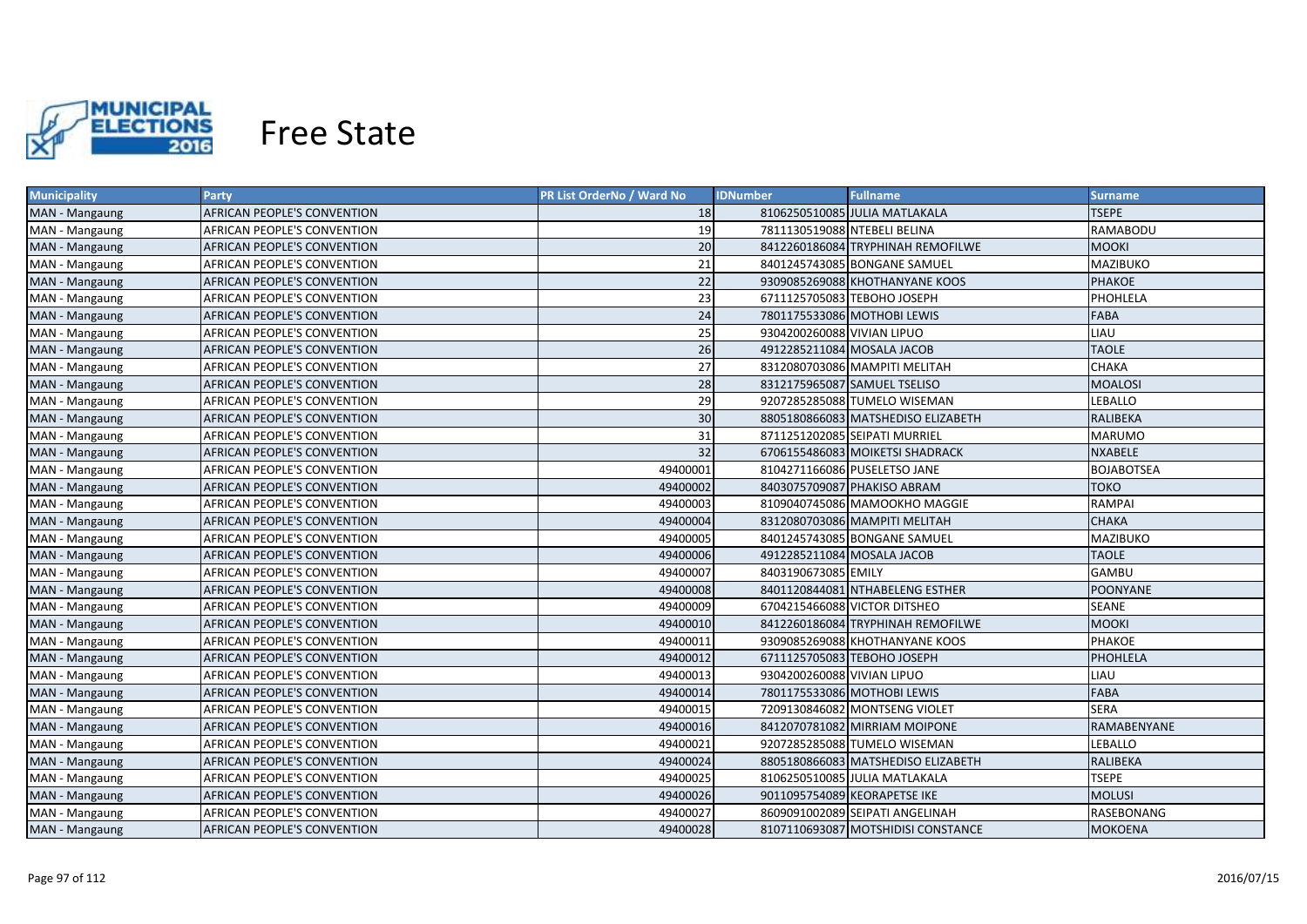

| <b>Municipality</b> | <b>Party</b>                       | PR List OrderNo / Ward No | <b>IDNumber</b>               | <b>Fullname</b>                    | Surname           |
|---------------------|------------------------------------|---------------------------|-------------------------------|------------------------------------|-------------------|
| MAN - Mangaung      | AFRICAN PEOPLE'S CONVENTION        | 49400029                  | 7204016025083 PULE KOMTEER    |                                    | MONYAKI           |
| MAN - Mangaung      | AFRICAN PEOPLE'S CONVENTION        | 49400030                  |                               | 8711210189084 NTAOLENG SOPHIE      | <b>MOEKETSANE</b> |
| MAN - Mangaung      | AFRICAN PEOPLE'S CONVENTION        | 49400031                  |                               | 8711210189084 NTAOLENG SOPHIE      | MOEKETSANE        |
| MAN - Mangaung      | AFRICAN PEOPLE'S CONVENTION        | 49400032                  |                               | 7803010453082 MATSHILISO ADELINA   | <b>PAPALA</b>     |
| MAN - Mangaung      | AFRICAN PEOPLE'S CONVENTION        | 49400033                  | 7811130519088 NTEBELI BELINA  |                                    | RAMABODU          |
| MAN - Mangaung      | AFRICAN PEOPLE'S CONVENTION        | 49400034                  | 8303020614087 TSELENG MARIA   |                                    | <b>RAMONA</b>     |
| MAN - Mangaung      | AFRICAN PEOPLE'S CONVENTION        | 49400035                  | 8308210597083 REBECCA PALESA  |                                    | <b>MOTSOERE</b>   |
| MAN - Mangaung      | AFRICAN PEOPLE'S CONVENTION        | 49400036                  |                               | 8612196045086 ITUMELENG EPHRAIM    | <b>RAMPOULO</b>   |
| MAN - Mangaung      | <b>AFRICAN PEOPLE'S CONVENTION</b> | 49400037                  | 8312175965087 SAMUEL TSELISO  |                                    | <b>MOALOSI</b>    |
| MAN - Mangaung      | AFRICAN PEOPLE'S CONVENTION        | 49400038                  |                               | 8412070781082 MIRRIAM MOIPONE      | RAMABENYANE       |
| MAN - Mangaung      | AFRICAN PEOPLE'S CONVENTION        | 49400039                  |                               | 6706155486083 MOIKETSI SHADRACK    | <b>NXABELE</b>    |
| MAN - Mangaung      | AFRICAN PEOPLE'S CONVENTION        | 49400040                  | 6405140270088 PULANE ELISA    |                                    | <b>MATHAMBO</b>   |
| MAN - Mangaung      | AFRICAN PEOPLE'S CONVENTION        | 49400041                  |                               | 6911040671085 MOTSHEGOA MARIA      | MOKOAI            |
| MAN - Mangaung      | AFRICAN PEOPLE'S CONVENTION        | 49400042                  | 7707195376085 SEPHIRI ISAAC   |                                    | <b>MARUMO</b>     |
| MAN - Mangaung      | AFRICAN PEOPLE'S CONVENTION        | 49400043                  |                               | 7408280980085 MAKHOTSO AUGUSTINA   | <b>MODEDI</b>     |
| MAN - Mangaung      | AFRICAN PEOPLE'S CONVENTION        | 49400044                  |                               | 8711251202085 SEIPATI MURRIEL      | <b>MARUMO</b>     |
| MAN - Mangaung      | AGENCY FOR NEW AGENDA              |                           |                               | 5702105922088 JOHN ITUMELENG       | MOKOENA           |
| MAN - Mangaung      | <b>AGENCY FOR NEW AGENDA</b>       |                           | 7708025658080 TSHEPO VINCENT  |                                    | <b>MATSABA</b>    |
| MAN - Mangaung      | AGENCY FOR NEW AGENDA              | 3                         |                               | 7804155179086 KHOTSO GEORGE        | <b>LEBONE</b>     |
| MAN - Mangaung      | <b>AGENCY FOR NEW AGENDA</b>       | $\Delta$                  |                               | 6806020660084 RACHAL KETLHOETSWENG | <b>MOJAKI</b>     |
| MAN - Mangaung      | AGENCY FOR NEW AGENDA              | 5                         |                               | 8011180640087 MAMAKALO EMILY       | <b>LESEKELE</b>   |
| MAN - Mangaung      | <b>AGENCY FOR NEW AGENDA</b>       | 6                         |                               | 6709275248086 MOHAPI SHADRAK       | <b>RANTHAKO</b>   |
| MAN - Mangaung      | <b>AGENCY FOR NEW AGENDA</b>       | $\overline{7}$            |                               | 6612245689084 POGISHO CHRISTOPHER  | <b>TONG</b>       |
| MAN - Mangaung      | <b>AGENCY FOR NEW AGENDA</b>       | 8                         |                               | 7203315440084 PASEKA COLWELL       | <b>MOKOENA</b>    |
| MAN - Mangaung      | AGENCY FOR NEW AGENDA              | 9                         | 9206055781086 THABANG ELVIS   |                                    | MOHOKARE          |
| MAN - Mangaung      | <b>AGENCY FOR NEW AGENDA</b>       | 10                        | 7503166059085 MTLOLISIE CHIEF |                                    | MDWABA            |
| MAN - Mangaung      | AGENCY FOR NEW AGENDA              | 11                        | 8004255258083 TANKISO DAVID   |                                    | TSHEOLE           |
| MAN - Mangaung      | AGENCY FOR NEW AGENDA              | 12                        |                               | 8209276264081 GUKUTLE SHADRACK     | <b>MENYATSO</b>   |
| MAN - Mangaung      | AGENCY FOR NEW AGENDA              | 13                        | 8507141039087 MOSILI          |                                    | MAKOPOLI          |
| MAN - Mangaung      | AGENCY FOR NEW AGENDA              | 14                        | 8112185717084 MPHO ALFRED     |                                    | <b>WILLIAMS</b>   |
| MAN - Mangaung      | AGENCY FOR NEW AGENDA              | 15                        | 6803056060081 ZWELIJANI       |                                    | LUMKWANA          |
| MAN - Mangaung      | AGENCY FOR NEW AGENDA              | 16                        |                               | 6007090764084 MATSHILISO JEANNET   | MODUKA            |
| MAN - Mangaung      | AGENCY FOR NEW AGENDA              | 49400003                  | 6802160648088 NTINA           |                                    | MAHATANYA         |
| MAN - Mangaung      | AGENCY FOR NEW AGENDA              | 49400027                  |                               | 7804155179086 KHOTSO GEORGE        | <b>LEBONE</b>     |
| MAN - Mangaung      | AZANIAN ALLIANCE CONGRESS          |                           |                               | 5610305803083 TSHIDISANG SIMON     | <b>TSIE</b>       |
| MAN - Mangaung      | <b>AZANIAN ALLIANCE CONGRESS</b>   |                           |                               | 6204145931087 LETLAMMA ERNEST      | <b>SETOUTO</b>    |
| MAN - Mangaung      | <b>AZANIAN ALLIANCE CONGRESS</b>   | З                         |                               | 6103026019089 MOSHOBANE SOLOMON    | <b>LEBUSHO</b>    |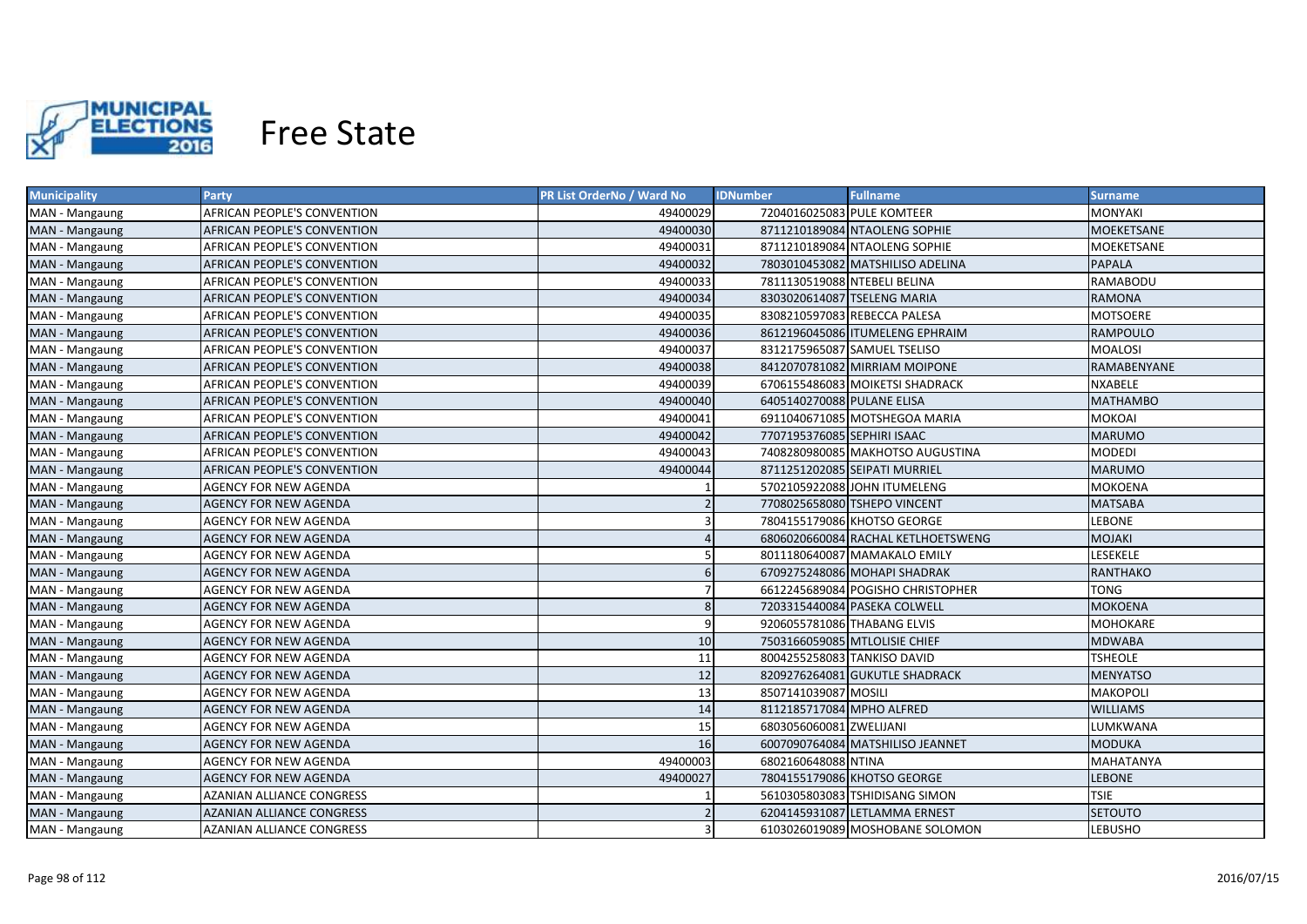

| <b>Municipality</b> | <b>Party</b>                          | PR List OrderNo / Ward No | <b>IDNumber</b>            | <b>Fullname</b>                    | <b>Surname</b>   |
|---------------------|---------------------------------------|---------------------------|----------------------------|------------------------------------|------------------|
| MAN - Mangaung      | AZANIAN ALLIANCE CONGRESS             |                           |                            | 7908180585082 BOITUMELO JOY        | <b>HERMANS</b>   |
| MAN - Mangaung      | AZANIAN ALLIANCE CONGRESS             |                           |                            | 8807141058081 MANDISA GLORIA       | <b>THAFENI</b>   |
| MAN - Mangaung      | AZANIAN ALLIANCE CONGRESS             | 6                         |                            | 6807225537085 ANWAR MOHAMMAD IBN   | <b>MOLWELE</b>   |
| MAN - Mangaung      | <b>AZANIAN ALLIANCE CONGRESS</b>      | -7                        |                            | 5812020722081 MPEOANE ELIZABETH    | KOTLA            |
| MAN - Mangaung      | AZANIAN ALLIANCE CONGRESS             | 8                         |                            | 8210280538080 LERATO ELIZABETH     | <b>NTJA</b>      |
| MAN - Mangaung      | AZANIAN ALLIANCE CONGRESS             |                           |                            | 3802075095089 MOTLHABANE ABRAM     | <b>OGANNE</b>    |
| MAN - Mangaung      | AZANIAN ALLIANCE CONGRESS             | 10                        |                            | 8405250740084 GAALEBALE FAITH      | <b>OGANNE</b>    |
| MAN - Mangaung      | AZANIAN ALLIANCE CONGRESS             | 49400008                  |                            | 6103026019089 MOSHOBANE SOLOMON    | LEBUSHO          |
| MAN - Mangaung      | <b>AZANIAN ALLIANCE CONGRESS</b>      | 49400039                  |                            | 7908180585082 BOITUMELO JOY        | <b>HERMANS</b>   |
| MAN - Mangaung      | <b>AZANIAN ALLIANCE CONGRESS</b>      | 49400040                  |                            | 5610305803083 TSHIDISANG SIMON     | <b>TSIE</b>      |
| MAN - Mangaung      | AZANIAN ALLIANCE CONGRESS             | 49400043                  |                            | 8807141058081 MANDISA GLORIA       | <b>THAFENI</b>   |
| MAN - Mangaung      | <b>AZANIAN ALLIANCE CONGRESS</b>      | 49400049                  |                            | 6204145931087 LETLAMMA ERNEST      | SETOUTO          |
| MAN - Mangaung      | BOTSHABELO UNEMPLOYED MOVEMENT        |                           |                            | 6007315337088 KHOKHOMA JAKOP       | <b>MOTSI</b>     |
| MAN - Mangaung      | BOTSHABELO UNEMPLOYED MOVEMENT        |                           |                            | 8501251146089 MANTOA EMMA          | <b>THAPONG</b>   |
| MAN - Mangaung      | BOTSHABELO UNEMPLOYED MOVEMENT        | 3                         |                            | 7808185617080 MOOKETSI HAROLD      | <b>DIBA</b>      |
| MAN - Mangaung      | BOTSHABELO UNEMPLOYED MOVEMENT        |                           |                            | 8710061298085 DIEKETSENG GLADYS    | <b>MQABULANI</b> |
| MAN - Mangaung      | <b>BOTSHABELO UNEMPLOYED MOVEMENT</b> | .5                        |                            | 7702225842081 MOTSAMAI JACOB       | <b>KASHE</b>     |
| MAN - Mangaung      | BOTSHABELO UNEMPLOYED MOVEMENT        | 49400013                  |                            | 6303280400088 THANDIWE ELLEN       | <b>GULWA</b>     |
| MAN - Mangaung      | <b>BOTSHABELO UNEMPLOYED MOVEMENT</b> | 49400027                  |                            | 8501251146089 MANTOA EMMA          | <b>THAPONG</b>   |
| MAN - Mangaung      | BOTSHABELO UNEMPLOYED MOVEMENT        | 49400030                  |                            | 8109160951084 DIMAKATSO JULIA      | <b>MOLUPE</b>    |
| MAN - Mangaung      | BOTSHABELO UNEMPLOYED MOVEMENT        | 49400031                  |                            | 7702225842081 MOTSAMAI JACOB       | <b>KASHE</b>     |
| MAN - Mangaung      | BOTSHABELO UNEMPLOYED MOVEMENT        | 49400032                  |                            | 6007315337088 КНОКНОМА ЈАКОР       | <b>MOTSI</b>     |
| MAN - Mangaung      | <b>BOTSHABELO UNEMPLOYED MOVEMENT</b> | 49400033                  |                            | 8207275699083 TSHEPO PATRICK       | <b>NKONE</b>     |
| MAN - Mangaung      | BOTSHABELO UNEMPLOYED MOVEMENT        | 49400034                  |                            | 6608100554082 NTHABISENG AUGUSTINE | NKANYANE         |
| MAN - Mangaung      | BOTSHABELO UNEMPLOYED MOVEMENT        | 49400035                  |                            | 8710061298085 DIEKETSENG GLADYS    | MQABULANI        |
| MAN - Mangaung      | BOTSHABELO UNEMPLOYED MOVEMENT        | 49400038                  |                            | 7808185617080 MOOKETSI HAROLD      | <b>DIBA</b>      |
| MAN - Mangaung      | CONGRESS OF THE PEOPLE                |                           |                            | 5910035792089 DIRATSAGAE ALFRED    | KGANARE          |
| MAN - Mangaung      | CONGRESS OF THE PEOPLE                | 49400001                  | 5805265303088 TEBA SAMSON  |                                    | MONAHALI         |
| MAN - Mangaung      | CONGRESS OF THE PEOPLE                | 49400002                  |                            | 8702055434081 SILVERSTER TUMELO    | MOJAKI           |
| MAN - Mangaung      | CONGRESS OF THE PEOPLE                | 49400003                  |                            | 6507120683089 PULLENG AGNES        | <b>TOYI</b>      |
| MAN - Mangaung      | CONGRESS OF THE PEOPLE                | 49400004                  | 6106160727086 FUNIWE JULIA |                                    | PHETLHO          |
| MAN - Mangaung      | CONGRESS OF THE PEOPLE                | 49400005                  |                            | 6808286059084 XOLILE HERSHFIELD    | <b>NCANYWA</b>   |
| MAN - Mangaung      | CONGRESS OF THE PEOPLE                | 49400006                  |                            | 6701110423081 KEDINEETSI CYNTHIA   | <b>DIBOKA</b>    |
| MAN - Mangaung      | CONGRESS OF THE PEOPLE                | 49400007                  | 7404305536085 NZIMENI PIET |                                    | ALI              |
| MAN - Mangaung      | CONGRESS OF THE PEOPLE                | 49400008                  |                            | 8204260489083 VUISWA PATRICIA      | <b>BAM</b>       |
| MAN - Mangaung      | CONGRESS OF THE PEOPLE                | 49400009                  |                            | 6808286059084 XOLILE HERSHFIELD    | <b>NCANYWA</b>   |
| MAN - Mangaung      | CONGRESS OF THE PEOPLE                | 49400010                  | 7908115536085 DAVID THABO  |                                    | <b>PONGOLA</b>   |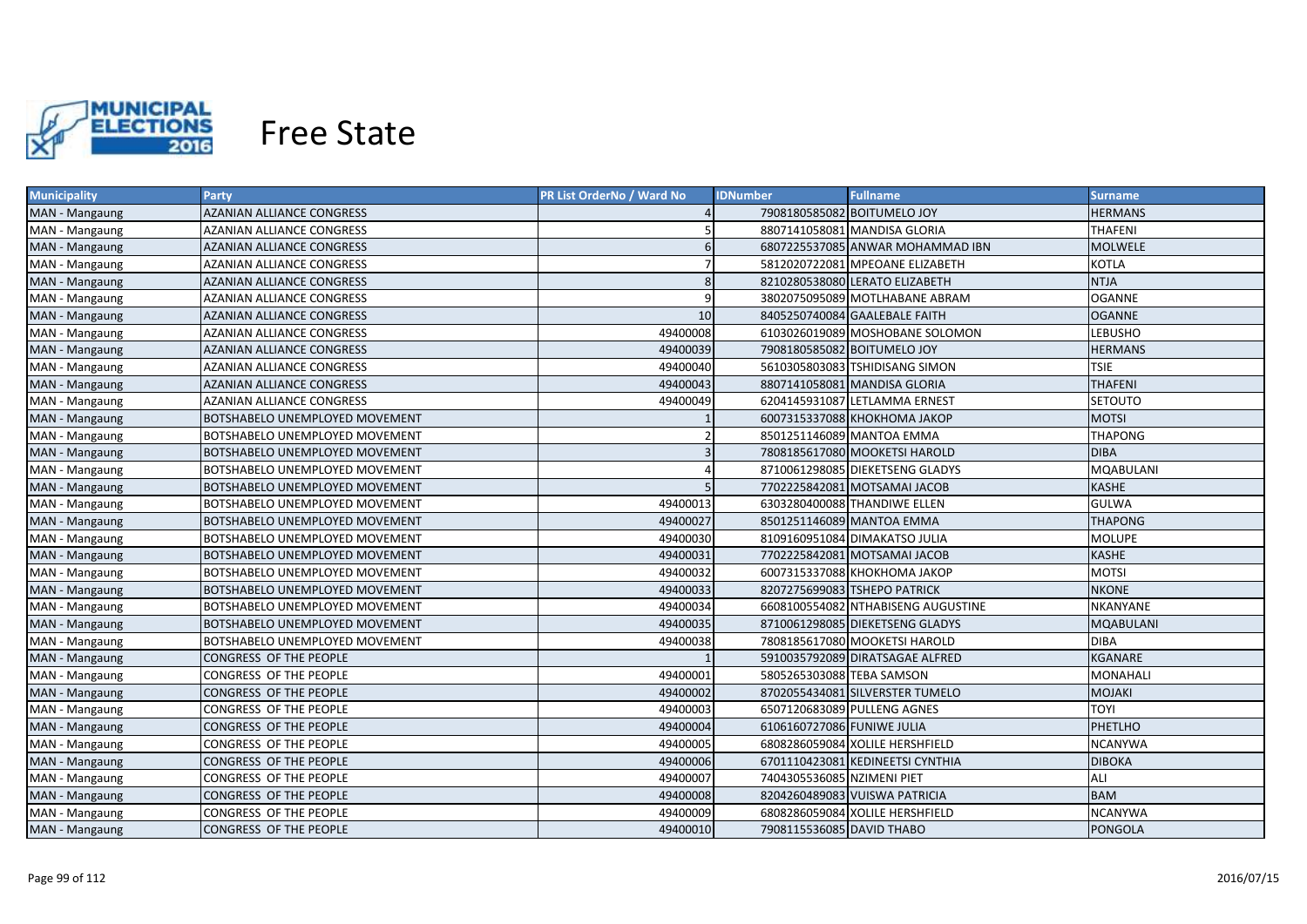

| <b>Municipality</b> | <b>Party</b>           | PR List OrderNo / Ward No | <b>IDNumber</b>             | <b>Fullname</b>                     | <b>Surname</b>   |
|---------------------|------------------------|---------------------------|-----------------------------|-------------------------------------|------------------|
| MAN - Mangaung      | CONGRESS OF THE PEOPLE | 49400011                  |                             | 6701110423081 KEDINEETSI CYNTHIA    | <b>DIBOKA</b>    |
| MAN - Mangaung      | CONGRESS OF THE PEOPLE | 49400012                  |                             | 7208165504087 MOHAPI MCDONALD       | <b>TSOLO</b>     |
| MAN - Mangaung      | CONGRESS OF THE PEOPLE | 49400013                  |                             | 7207080428083 SELLWANE FRANCINA     | <b>DEDA</b>      |
| MAN - Mangaung      | CONGRESS OF THE PEOPLE | 49400014                  | 6210225736080 LEAOWA ELLIOT |                                     | LEKGELA          |
| MAN - Mangaung      | CONGRESS OF THE PEOPLE | 49400015                  |                             | 4711205503087 SEBOKA FRANCIS        | THEJANE          |
| MAN - Mangaung      | CONGRESS OF THE PEOPLE | 49400016                  | 6607240247086 ESTEL MARY    |                                     | <b>GOLOGOLO</b>  |
| MAN - Mangaung      | CONGRESS OF THE PEOPLE | 49400017                  |                             | 5807076039083 MOLAHLEHI BARNARD     | <b>MONONYANE</b> |
| MAN - Mangaung      | CONGRESS OF THE PEOPLE | 49400018                  |                             | 6910225410087 MACENENE THOMAS       | <b>NOMBULA</b>   |
| MAN - Mangaung      | CONGRESS OF THE PEOPLE | 49400019                  |                             | 8702055434081 SILVERSTER TUMELO     | MOJAKI           |
| MAN - Mangaung      | CONGRESS OF THE PEOPLE | 49400020                  |                             | 9302025083081 JOSAIA LEBOGANG       | MOKGAKALA        |
| MAN - Mangaung      | CONGRESS OF THE PEOPLE | 49400021                  | 9101012193089 ANDISWA       |                                     | <b>HOOFMAN</b>   |
| MAN - Mangaung      | CONGRESS OF THE PEOPLE | 49400022                  | 7908115536085 DAVID THABO   |                                     | <b>PONGOLA</b>   |
| MAN - Mangaung      | CONGRESS OF THE PEOPLE | 49400024                  |                             | 6312175854085 MOLEFI BARTRAM        | <b>NTHUNYA</b>   |
| MAN - Mangaung      | CONGRESS OF THE PEOPLE | 49400025                  |                             | 7208165504087 MOHAPI MCDONALD       | <b>TSOLO</b>     |
| MAN - Mangaung      | CONGRESS OF THE PEOPLE | 49400026                  |                             | 8702055434081 SILVERSTER TUMELO     | <b>MOJAKI</b>    |
| MAN - Mangaung      | CONGRESS OF THE PEOPLE | 49400028                  |                             | 8011120952089 MALETUBA PATRICIA     | <b>MATSAU</b>    |
| MAN - Mangaung      | CONGRESS OF THE PEOPLE | 49400029                  |                             | 8906025452087 KATISO WILLIAM        | МОТОКО           |
| MAN - Mangaung      | CONGRESS OF THE PEOPLE | 49400030                  |                             | 7208175488081 MPHONYANA JOEL        | <b>SEBETOANE</b> |
| MAN - Mangaung      | CONGRESS OF THE PEOPLE | 49400031                  |                             | 8003021115080 MATHAPELO ALINAH      | <b>KHOAELE</b>   |
| MAN - Mangaung      | CONGRESS OF THE PEOPLE | 49400032                  |                             | 6908115491084 KEDISALETSE GERALD    | <b>MACALA</b>    |
| MAN - Mangaung      | CONGRESS OF THE PEOPLE | 49400033                  |                             | 7711090499083 NTHABISENG MARIA      | <b>KHALALA</b>   |
| MAN - Mangaung      | CONGRESS OF THE PEOPLE | 49400034                  |                             | 8809135972087 MOSIUOA LUCAS         | <b>KHOZA</b>     |
| MAN - Mangaung      | CONGRESS OF THE PEOPLE | 49400035                  |                             | 7004135505084 SEHLABO WILLIAM       | <b>MAYEKE</b>    |
| MAN - Mangaung      | CONGRESS OF THE PEOPLE | 49400036                  | 8711225901085 LEFU ISAAC    |                                     | <b>MOHLOBUDI</b> |
| MAN - Mangaung      | CONGRESS OF THE PEOPLE | 49400037                  | 7707280714083 DIPUO ROSINAH |                                     | <b>MADIKOE</b>   |
| MAN - Mangaung      | CONGRESS OF THE PEOPLE | 49400038                  |                             | 6209115789084 MOKETE PETROS         | <b>LIPHOLO</b>   |
| MAN - Mangaung      | CONGRESS OF THE PEOPLE | 49400039                  | 7304165876086 TSIETSI ISAAC |                                     | SELAI            |
| MAN - Mangaung      | CONGRESS OF THE PEOPLE | 49400040                  |                             | 6606206142083 MASHUSHU JOHN         | KEBAUTLWILE      |
| MAN - Mangaung      | CONGRESS OF THE PEOPLE | 49400041                  |                             | 5601280854084 KEBOGILE WINNIE       | <b>MASHOANE</b>  |
| MAN - Mangaung      | CONGRESS OF THE PEOPLE | 49400042                  |                             | 6901031295085 MOTSALANE ETHEL       | МОТОТО           |
| MAN - Mangaung      | CONGRESS OF THE PEOPLE | 49400043                  |                             | 9012245275082 MOTLATSI ABIELE       | RAMOOKHO         |
| MAN - Mangaung      | CONGRESS OF THE PEOPLE | 49400044                  |                             | 5910035792089 DIRATSAGAE ALFRED     | KGANARE          |
| MAN - Mangaung      | CONGRESS OF THE PEOPLE | 49400045                  | 8712111097087 DIPUO ANNA    |                                     | LELALA           |
| MAN - Mangaung      | CONGRESS OF THE PEOPLE | 49400046                  |                             | 6709180759086 ELIZABETH KEDISALETSE | <b>TLHORO</b>    |
| MAN - Mangaung      | CONGRESS OF THE PEOPLE | 49400047                  | 5508075132081 ABRAHAM       |                                     | <b>FERREIRA</b>  |
| MAN - Mangaung      | CONGRESS OF THE PEOPLE | 49400048                  |                             | 9302025083081 JOSAIA LEBOGANG       | MOKGAKALA        |
| MAN - Mangaung      | CONGRESS OF THE PEOPLE | 49400049                  | 5306190672085 MASEISO ALINA |                                     | RAMETSE          |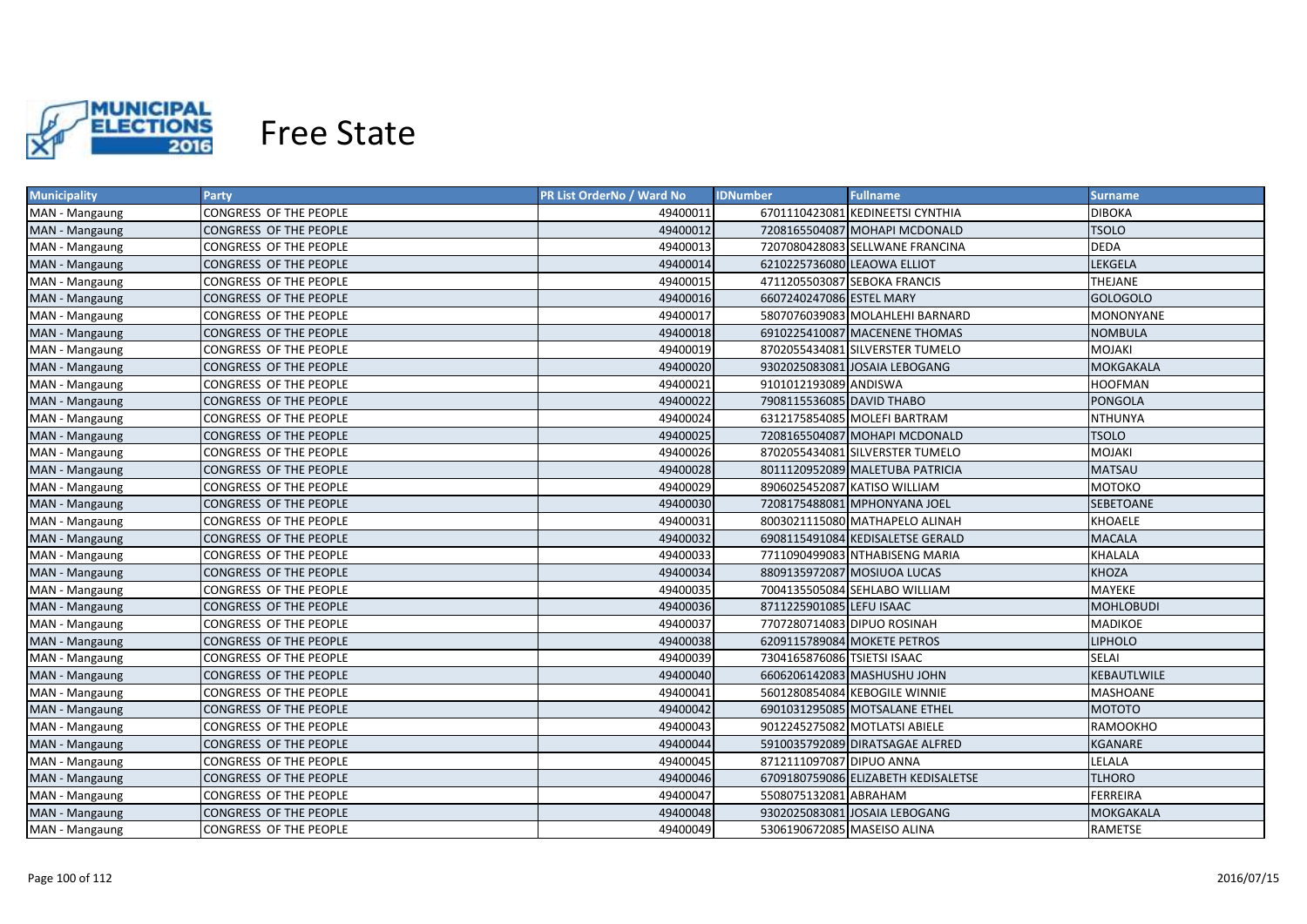

| <b>Municipality</b> | Party                      | PR List OrderNo / Ward No | <b>IDNumber</b>             | <b>Fullname</b>                          | <b>Surname</b>     |
|---------------------|----------------------------|---------------------------|-----------------------------|------------------------------------------|--------------------|
| MAN - Mangaung      | CONGRESS OF THE PEOPLE     | 49400050                  |                             | 7311265371082 TEBOHO DESMOND             | <b>MOTSELEDI</b>   |
| MAN - Mangaung      | DEMOCRATIC ALLIANCE        |                           |                             | 4604245513085 LEHLOHONOLO JAMES          | <b>LETUKA</b>      |
| MAN - Mangaung      | <b>DEMOCRATIC ALLIANCE</b> |                           |                             | 5910045804080 THAPELO DAVID              | <b>MASOEU</b>      |
| MAN - Mangaung      | <b>DEMOCRATIC ALLIANCE</b> |                           | 8304260095086 MARYKE        |                                          | <b>DAVIES</b>      |
| MAN - Mangaung      | <b>DEMOCRATIC ALLIANCE</b> |                           |                             | 4607215011089 JOHANNES FREDERIK          | <b>BRITZ</b>       |
| MAN - Mangaung      | DEMOCRATIC ALLIANCE        |                           |                             | 7311035043086 BENHARDUS JACOBUS          | <b>VIVIERS</b>     |
| MAN - Mangaung      | <b>DEMOCRATIC ALLIANCE</b> | 6                         |                             | 6811240468086 JOALANE HIECKSONIA         | <b>RANTAI</b>      |
| MAN - Mangaung      | <b>DEMOCRATIC ALLIANCE</b> |                           |                             | 6404046542088 ZWELINJANE JONATHAN        | <b>THWALA</b>      |
| MAN - Mangaung      | <b>DEMOCRATIC ALLIANCE</b> | 8                         | 5302085290083 TSEKO SAMUEL  |                                          | <b>MPAKATHE</b>    |
| MAN - Mangaung      | <b>DEMOCRATIC ALLIANCE</b> | $\mathsf{q}$              |                             | 6810185580087 TSHELE KINGSLEY            | <b>LITABE</b>      |
| MAN - Mangaung      | <b>DEMOCRATIC ALLIANCE</b> | 10                        |                             | 8204305707085 GAUTA GODWIN               | <b>LEBITSA</b>     |
| MAN - Mangaung      | <b>DEMOCRATIC ALLIANCE</b> | 11                        |                             | 8502015189084 THOMAS IGNATIUS            | <b>FERREIRA</b>    |
| MAN - Mangaung      | DEMOCRATIC ALLIANCE        | 12                        | 8001195536081 LEMPE ERNEST  |                                          | <b>RASOEU</b>      |
| MAN - Mangaung      | <b>DEMOCRATIC ALLIANCE</b> | 13                        | 6711030477083 DELIWE SINAH  |                                          | MVALA-MAJOLA       |
| MAN - Mangaung      | <b>DEMOCRATIC ALLIANCE</b> | 14                        |                             | 5309160070082 MAGDALENA ELIZABETH        | <b>DENNIS</b>      |
| MAN - Mangaung      | <b>DEMOCRATIC ALLIANCE</b> | 15                        | 7607015278083 WILLIAM       |                                          | <b>BOLT</b>        |
| MAN - Mangaung      | <b>DEMOCRATIC ALLIANCE</b> | 16                        | 7201210097082 RAYNIE SARAH  |                                          | <b>KLAASEN</b>     |
| MAN - Mangaung      | <b>DEMOCRATIC ALLIANCE</b> | 17                        |                             | 8606230745081 BOITUMELO KITSHIMILE LYDIA | <b>MATSHEDISHO</b> |
| MAN - Mangaung      | <b>DEMOCRATIC ALLIANCE</b> | 18                        | 5008265656080 TSHEHLA DAVID |                                          | <b>PARKIE</b>      |
| MAN - Mangaung      | <b>DEMOCRATIC ALLIANCE</b> | 19                        |                             | 8904015428084 DANIEL THABANG             | <b>MBENA</b>       |
| MAN - Mangaung      | <b>DEMOCRATIC ALLIANCE</b> | 20                        |                             | 5508165155083 JUSTICE BENJAMIN SEGOMOTSO | <b>MOLOABI</b>     |
| MAN - Mangaung      | <b>DEMOCRATIC ALLIANCE</b> | 21                        | 5507275005089 MICHAEL       |                                          | <b>COOMANS</b>     |
| MAN - Mangaung      | <b>DEMOCRATIC ALLIANCE</b> | 22                        | 5605050111088 ALETTA SOPHIA |                                          | <b>ZERWICK</b>     |
| MAN - Mangaung      | <b>DEMOCRATIC ALLIANCE</b> | 23                        |                             | 6701295235086 RANCHAOLE PETER            | <b>DITABE</b>      |
| MAN - Mangaung      | DEMOCRATIC ALLIANCE        | 24                        | 8612145312082 THATO MARTIN  |                                          | MADIMABE           |
| MAN - Mangaung      | DEMOCRATIC ALLIANCE        | 25                        |                             | 8012290377081 MAMOHAU ALINAH             | <b>BAZA</b>        |
| MAN - Mangaung      | <b>DEMOCRATIC ALLIANCE</b> | 26                        |                             | 4803115065081 DARRYL ARTHUR              | <b>WORTH</b>       |
| MAN - Mangaung      | DEMOCRATIC ALLIANCE        | 27                        |                             | 6508225356084 MATAPI ABRAM               | LEBAKA             |
| MAN - Mangaung      | DEMOCRATIC ALLIANCE        | 28                        |                             | 6006135729086 NTHETHE JOSEPH             | MOFOKENG           |
| MAN - Mangaung      | DEMOCRATIC ALLIANCE        | 29                        |                             | 6704095591088 MVULA SIDWELL              | GAVU               |
| MAN - Mangaung      | <b>DEMOCRATIC ALLIANCE</b> | 30                        | 8604020872082 MOKGADI       |                                          | KGANAKGA           |
| MAN - Mangaung      | <b>DEMOCRATIC ALLIANCE</b> | 31                        | 8806135145086 ZAANDRE MC    |                                          | CAMPHER            |
| MAN - Mangaung      | <b>DEMOCRATIC ALLIANCE</b> | 32                        |                             | 5705035885085 MOKERE ABRAM               | PHAJANE            |
| MAN - Mangaung      | <b>DEMOCRATIC ALLIANCE</b> | 33                        |                             | 7904290773080 SILVIA REFILWE NTHATI      | <b>MOTSABI</b>     |
| MAN - Mangaung      | <b>DEMOCRATIC ALLIANCE</b> | 34                        |                             | 4501205063087 PETRUS JOHANNES JACOBUS    | <b>VAN BILJON</b>  |
| MAN - Mangaung      | DEMOCRATIC ALLIANCE        | 35                        |                             | 8804235876080 KABELO CHRISTOPHER         | MOREENG            |
| MAN - Mangaung      | <b>DEMOCRATIC ALLIANCE</b> | 36                        | 5109105044089 CASPER DANIEL |                                          | <b>OLIVIER</b>     |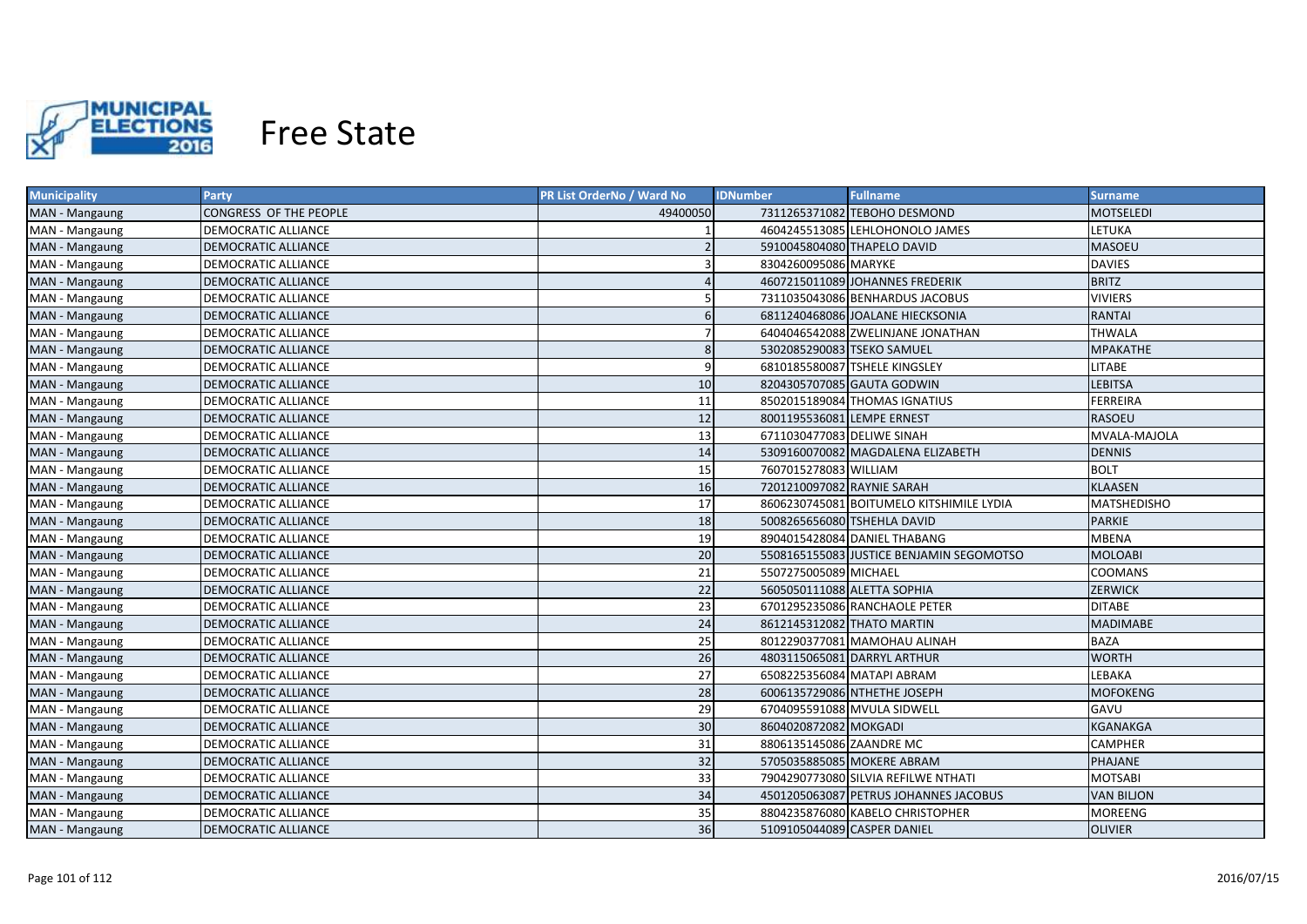

| <b>Municipality</b> | Party                      | PR List OrderNo / Ward No | <b>IDNumber</b>            | <b>Fullname</b>                          | <b>Surname</b>       |
|---------------------|----------------------------|---------------------------|----------------------------|------------------------------------------|----------------------|
| MAN - Mangaung      | DEMOCRATIC ALLIANCE        | 37                        |                            | 8312045361087 SIYABULELA RICHARD         | TIYO                 |
| MAN - Mangaung      | DEMOCRATIC ALLIANCE        | 38                        |                            | 7706115645082 NTWABOTSHELO RIGHEOUS      | <b>NYOKONG</b>       |
| MAN - Mangaung      | DEMOCRATIC ALLIANCE        | 39                        |                            | 6009125736087 SELABE EBENEZER            | <b>MOTHUPI</b>       |
| MAN - Mangaung      | DEMOCRATIC ALLIANCE        | 40                        |                            | 6901195036085 LOURENS DANIEL JOHANNES    | <b>ERASMUS</b>       |
| MAN - Mangaung      | <b>DEMOCRATIC ALLIANCE</b> | 41                        |                            | 8201075804084 TSOKOLO ZACCHARIA          | <b>MOSOATSI</b>      |
| MAN - Mangaung      | DEMOCRATIC ALLIANCE        | 42                        |                            | 9001135221082 THABISO PATRICK            | <b>BOHLALE</b>       |
| MAN - Mangaung      | DEMOCRATIC ALLIANCE        | 43                        |                            | 8409145043084 HERMANUS JOHANNES MYNHARDT | <b>COLLOTY</b>       |
| MAN - Mangaung      | <b>DEMOCRATIC ALLIANCE</b> | 44                        |                            | 7304025684084 MOEKETSI KENNETH           | <b>FABA</b>          |
| MAN - Mangaung      | <b>DEMOCRATIC ALLIANCE</b> | 45                        | 8806305783088 LEFA ENERST  |                                          | SELAI                |
| MAN - Mangaung      | <b>DEMOCRATIC ALLIANCE</b> | 46                        |                            | 8208300705085 MATSHEDISO SUZAN           | <b>MATEBA</b>        |
| MAN - Mangaung      | <b>DEMOCRATIC ALLIANCE</b> | 47                        | 8207050259087 VIVIAN       |                                          | <b>DE BRUIN</b>      |
| MAN - Mangaung      | <b>DEMOCRATIC ALLIANCE</b> | 48                        |                            | 7211125547089 MOYENG JOSEPH              | ZONZA                |
| MAN - Mangaung      | DEMOCRATIC ALLIANCE        | 49                        |                            | 7511155373086 LEHLOHONOLO ISAAC          | LEEU                 |
| MAN - Mangaung      | <b>DEMOCRATIC ALLIANCE</b> | 50                        | 7501235512084 BIHO FRANCIS |                                          | <b>MOKHETHI</b>      |
| MAN - Mangaung      | DEMOCRATIC ALLIANCE        | 49400001                  | 8612145312082 THATO MARTIN |                                          | MADIMABE             |
| MAN - Mangaung      | <b>DEMOCRATIC ALLIANCE</b> | 49400002                  |                            | 8312045361087 SIYABULELA RICHARD         | <b>TIYO</b>          |
| MAN - Mangaung      | <b>DEMOCRATIC ALLIANCE</b> | 49400003                  |                            | 7304025684084 MOEKETSI KENNETH           | FABA                 |
| MAN - Mangaung      | <b>DEMOCRATIC ALLIANCE</b> | 49400004                  | 7702185590084 ZUKILE JEAN  |                                          | <b>OLIFANT</b>       |
| MAN - Mangaung      | <b>DEMOCRATIC ALLIANCE</b> | 49400005                  |                            | 6811240468086 JOALANE HIECKSONIA         | <b>RANTAI</b>        |
| MAN - Mangaung      | <b>DEMOCRATIC ALLIANCE</b> | 49400006                  |                            | 6006135729086 NTHETHE JOSEPH             | <b>MOFOKENG</b>      |
| MAN - Mangaung      | <b>DEMOCRATIC ALLIANCE</b> | 49400007                  | 8207050259087 VIVIAN       |                                          | <b>DE BRUIN</b>      |
| MAN - Mangaung      | <b>DEMOCRATIC ALLIANCE</b> | 49400008                  |                            | 7511155373086 LEHLOHONOLO ISAAC          | LEEU                 |
| MAN - Mangaung      | <b>DEMOCRATIC ALLIANCE</b> | 49400009                  |                            | 8204305707085 GAUTA GODWIN               | <b>LEBITSA</b>       |
| MAN - Mangaung      | <b>DEMOCRATIC ALLIANCE</b> | 49400010                  | 6711030477083 DELIWE SINAH |                                          | MVALA-MAJOLA         |
| MAN - Mangaung      | <b>DEMOCRATIC ALLIANCE</b> | 49400011                  | 8806305783088 LEFA ENERST  |                                          | SELAI                |
| MAN - Mangaung      | <b>DEMOCRATIC ALLIANCE</b> | 49400012                  |                            | 8012290377081 MAMOHAU ALINAH             | <b>BAZA</b>          |
| MAN - Mangaung      | DEMOCRATIC ALLIANCE        | 49400013                  |                            | 6009125736087 SELABE EBENEZER            | MOTHUPI              |
| MAN - Mangaung      | DEMOCRATIC ALLIANCE        | 49400014                  | 6508225356084 MATAPI ABRAM |                                          | LEBAKA               |
| MAN - Mangaung      | DEMOCRATIC ALLIANCE        | 49400015                  |                            | 7002055758089 SECWAKAE JACOB             | LEEUW                |
| MAN - Mangaung      | DEMOCRATIC ALLIANCE        | 49400016                  |                            | 6006225083089 ARTHUR PHILLIP             | TERBLANCHE           |
| MAN - Mangaung      | DEMOCRATIC ALLIANCE        | 49400017                  | 3703285046088 DAVID        |                                          | CORNELISSEN          |
| MAN - Mangaung      | DEMOCRATIC ALLIANCE        | 49400018                  |                            | 6903315076082 DAVID MARK CAMPBELL        | <b>MCKAY</b>         |
| MAN - Mangaung      | DEMOCRATIC ALLIANCE        | 49400019                  | 8108210043082 CORNÈ        |                                          | <b>HUMAN</b>         |
| MAN - Mangaung      | <b>DEMOCRATIC ALLIANCE</b> | 49400020                  | 4901085004088 RULHOF       |                                          | <b>VAN DER MERWE</b> |
| MAN - Mangaung      | DEMOCRATIC ALLIANCE        | 49400021                  | 5806305101086 PIETER ADAM  |                                          | LOTRIET              |
| MAN - Mangaung      | <b>DEMOCRATIC ALLIANCE</b> | 49400022                  | 8412160255088 DULANDI      |                                          | LEECH                |
| MAN - Mangaung      | <b>DEMOCRATIC ALLIANCE</b> | 49400023                  | 8607285006080 TJAART BOTHA |                                          | VAN DER WALT         |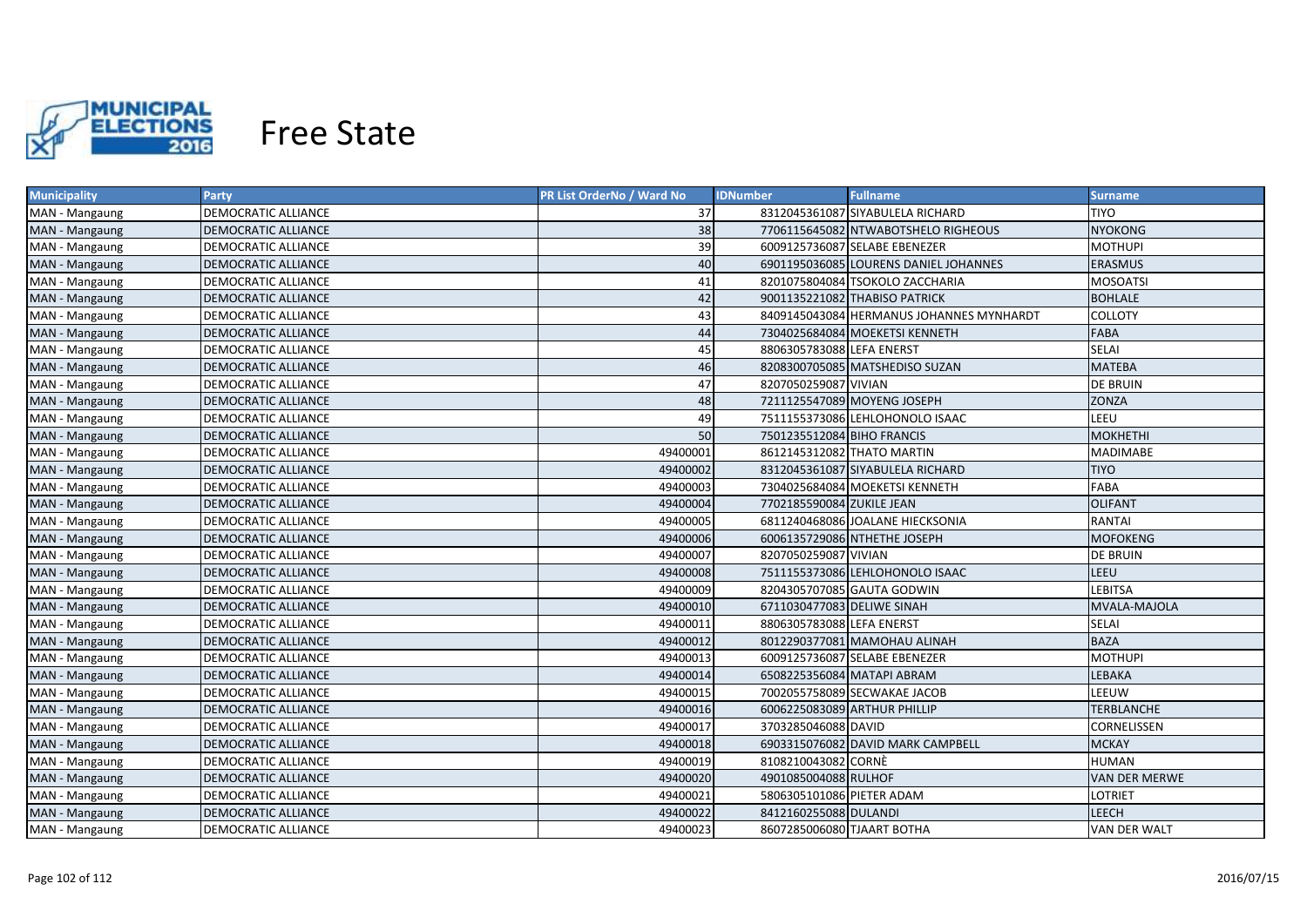

| <b>Municipality</b> | <b>Party</b>                       | PR List OrderNo / Ward No | <b>IDNumber</b>              | <b>Fullname</b>                           | <b>Surname</b>     |
|---------------------|------------------------------------|---------------------------|------------------------------|-------------------------------------------|--------------------|
| MAN - Mangaung      | DEMOCRATIC ALLIANCE                | 49400024                  |                              | 7508255243086 GERHARDUS DIRK PETRUS       | KOTZÈ              |
| MAN - Mangaung      | DEMOCRATIC ALLIANCE                | 49400025                  |                              | 5712015089084 FRANCOIS ROSSOUW            | <b>BOTES</b>       |
| MAN - Mangaung      | DEMOCRATIC ALLIANCE                | 49400026                  |                              | 6211255017086 HENDRIK JOHANNES CHRISTIAAN | <b>VAN NIEKERK</b> |
| MAN - Mangaung      | DEMOCRATIC ALLIANCE                | 49400027                  |                              | 8501050698082 NTHABISENG GLADYS           | KHETHENG           |
| MAN - Mangaung      | DEMOCRATIC ALLIANCE                | 49400028                  | 7502076111085 BONISILE DAVID |                                           | <b>JIYA</b>        |
| MAN - Mangaung      | DEMOCRATIC ALLIANCE                | 49400029                  | 7708061013083 PULENG JULIA   |                                           | <b>MOABI</b>       |
| MAN - Mangaung      | DEMOCRATIC ALLIANCE                | 49400030                  |                              | 6712125300081 MOHLALEFI JOHANNES          | MALEFANE           |
| MAN - Mangaung      | DEMOCRATIC ALLIANCE                | 49400031                  | 7607015278083 WILLIAM        |                                           | <b>BOLT</b>        |
| MAN - Mangaung      | DEMOCRATIC ALLIANCE                | 49400032                  |                              | 8312020378080 JWALANE CHARITY             | <b>MATLHARE</b>    |
| MAN - Mangaung      | DEMOCRATIC ALLIANCE                | 49400033                  | 6803150720085 ANNA SEIPATI   |                                           | <b>TAAIBOSCH</b>   |
| MAN - Mangaung      | DEMOCRATIC ALLIANCE                | 49400034                  | 5609125421084 TUMELO DAVID   |                                           | RAMABENYANE        |
| MAN - Mangaung      | DEMOCRATIC ALLIANCE                | 49400035                  |                              | 9108150365080 LERATO CATHRINE             | <b>MOTJOPE</b>     |
| MAN - Mangaung      | <b>DEMOCRATIC ALLIANCE</b>         | 49400036                  | 5302085290083 TSEKO SAMUEL   |                                           | <b>MPAKATHE</b>    |
| MAN - Mangaung      | DEMOCRATIC ALLIANCE                | 49400037                  |                              | 7001215323081 MANTSHONYANE EPHRAIM        | THAMAE             |
| MAN - Mangaung      | <b>DEMOCRATIC ALLIANCE</b>         | 49400038                  | 7408125987089 TLADI JACOB    |                                           | <b>RAKAKI</b>      |
| MAN - Mangaung      | DEMOCRATIC ALLIANCE                | 49400039                  | 7501235512084 BIHO FRANCIS   |                                           | <b>MOKHETHI</b>    |
| MAN - Mangaung      | DEMOCRATIC ALLIANCE                | 49400040                  |                              | 7007095780084 SEKUKUNI JOSEPH             | <b>TLHAKUNG</b>    |
| MAN - Mangaung      | DEMOCRATIC ALLIANCE                | 49400041                  |                              | 8606230745081 BOITUMELO KITSHIMILE LYDIA  | MATSHEDISHO        |
| MAN - Mangaung      | DEMOCRATIC ALLIANCE                | 49400042                  |                              | 8208300705085 MATSHEDISO SUZAN            | <b>MATEBA</b>      |
| MAN - Mangaung      | DEMOCRATIC ALLIANCE                | 49400043                  |                              | 6404046542088 ZWELINJANE JONATHAN         | <b>THWALA</b>      |
| MAN - Mangaung      | <b>DEMOCRATIC ALLIANCE</b>         | 49400044                  | 7301040023082 SELMÉ          |                                           | <b>PRETORIUS</b>   |
| MAN - Mangaung      | DEMOCRATIC ALLIANCE                | 49400045                  |                              | 5705035885085 MOKERE ABRAM                | PHAJANE            |
| MAN - Mangaung      | <b>DEMOCRATIC ALLIANCE</b>         | 49400046                  |                              | 7211125547089 MOYENG JOSEPH               | ZONZA              |
| MAN - Mangaung      | <b>DEMOCRATIC ALLIANCE</b>         | 49400047                  | 7109275280081 JOHN MATTWES   |                                           | <b>DE BRUIN</b>    |
| MAN - Mangaung      | DEMOCRATIC ALLIANCE                | 49400048                  |                              | 7707055043080 JOHANNES CHRISTIAAN         | <b>PRETORIUS</b>   |
| MAN - Mangaung      | DEMOCRATIC ALLIANCE                | 49400049                  |                              | 7608175827081 LEAGELWANG DAVID            | <b>KOLOKO</b>      |
| MAN - Mangaung      | <b>DEMOCRATIC ALLIANCE</b>         | 49400050                  | 5910045804080 THAPELO DAVID  |                                           | <b>MASOEU</b>      |
| MAN - Mangaung      | DIKWANKWETLA PARTY OF SOUTH AFRICA |                           |                              | 7705030479080 MAMOTABANE ANNA             | <b>NKOANA</b>      |
| MAN - Mangaung      | DIKWANKWETLA PARTY OF SOUTH AFRICA |                           |                              | 7405075535082 TUMELO TUMEDISO             | MONGAKE            |
| MAN - Mangaung      | DIKWANKWETLA PARTY OF SOUTH AFRICA | З                         |                              | 8305190708086 KELEBOHILE CECILIA          | PAPALI             |
| MAN - Mangaung      | DIKWANKWETLA PARTY OF SOUTH AFRICA |                           |                              | 5407155365085 MALEFETSANE ABRAM           | <b>ETI</b>         |
| MAN - Mangaung      | DIKWANKWETLA PARTY OF SOUTH AFRICA |                           |                              | 8606180418085 ANNACLETA KELIBONE          | <b>MOGOETSI</b>    |
| MAN - Mangaung      | DIKWANKWETLA PARTY OF SOUTH AFRICA | 6                         | 7408245650088 PEETE SIMON    |                                           | <b>CHAKELA</b>     |
| MAN - Mangaung      | DIKWANKWETLA PARTY OF SOUTH AFRICA |                           |                              | 8412105439086 RELEBOHILE BERNARD          | RALEKOALA          |
| MAN - Mangaung      | DIKWANKWETLA PARTY OF SOUTH AFRICA | 8                         | 8707146079084 NGAKA          |                                           | MOTEBELE           |
| MAN - Mangaung      | DIKWANKWETLA PARTY OF SOUTH AFRICA |                           |                              | 9202035649089 KADIMO JUSTICE              | MOTEBELE           |
| MAN - Mangaung      | DIKWANKWETLA PARTY OF SOUTH AFRICA | 49400001                  | 9101260857088 PULANE VIOLET  |                                           | <b>NTSANE</b>      |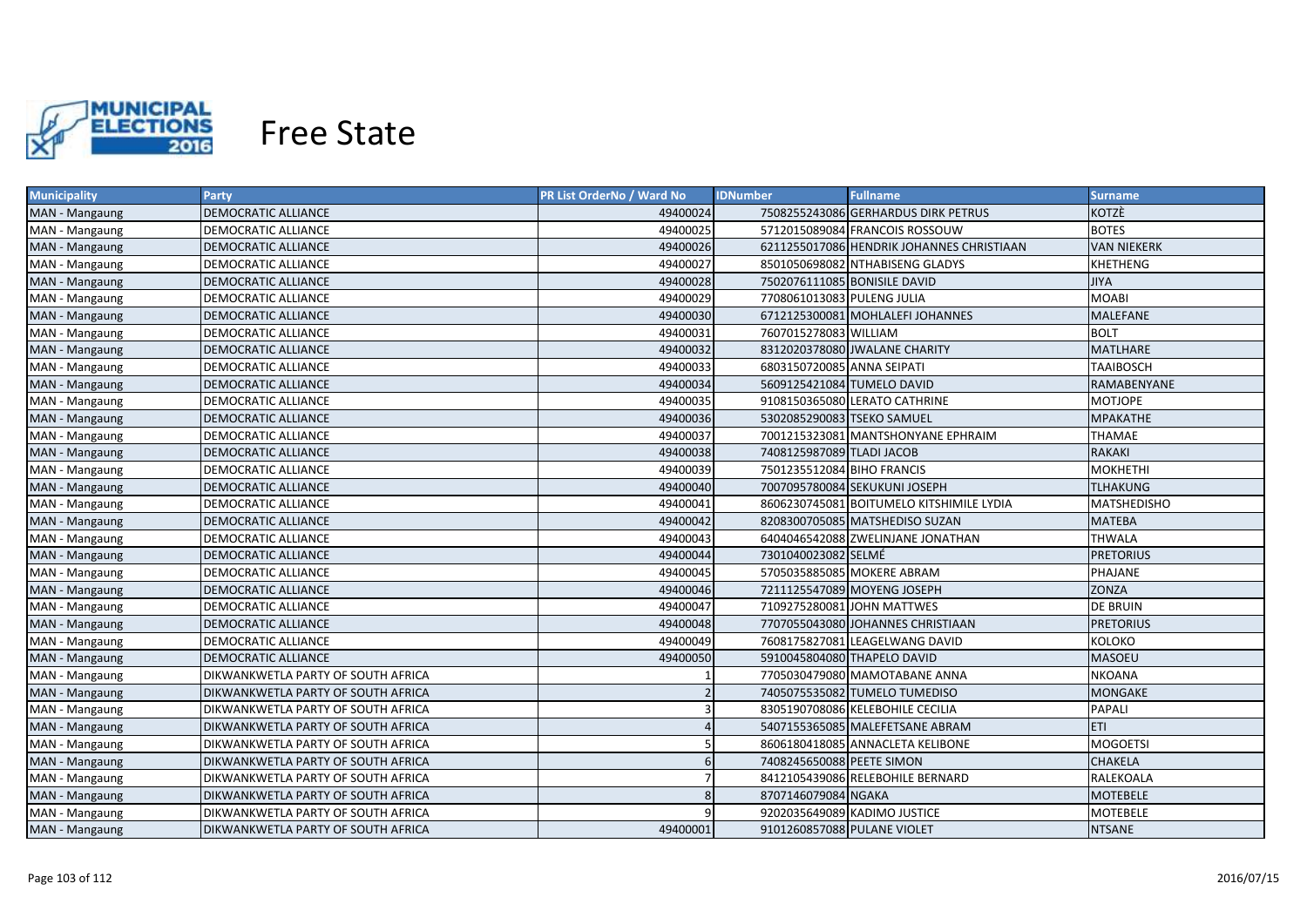

| <b>Municipality</b> | <b>Party</b>                       | PR List OrderNo / Ward No | <b>IDNumber</b>             | <b>Fullname</b>                  | <b>Surname</b>   |
|---------------------|------------------------------------|---------------------------|-----------------------------|----------------------------------|------------------|
| MAN - Mangaung      | DIKWANKWETLA PARTY OF SOUTH AFRICA | 49400002                  |                             | 9202035649089 KADIMO JUSTICE     | MOTEBELE         |
| MAN - Mangaung      | DIKWANKWETLA PARTY OF SOUTH AFRICA | 49400003                  | 9101260857088 PULANE VIOLET |                                  | <b>NTSANE</b>    |
| MAN - Mangaung      | DIKWANKWETLA PARTY OF SOUTH AFRICA | 49400004                  | 9101260857088 PULANE VIOLET |                                  | <b>NTSANE</b>    |
| MAN - Mangaung      | DIKWANKWETLA PARTY OF SOUTH AFRICA | 49400005                  | 9101260857088 PULANE VIOLET |                                  | <b>NTSANE</b>    |
| MAN - Mangaung      | DIKWANKWETLA PARTY OF SOUTH AFRICA | 49400006                  | 8707146079084 NGAKA         |                                  | MOTEBELE         |
| MAN - Mangaung      | DIKWANKWETLA PARTY OF SOUTH AFRICA | 49400007                  | 8707146079084 NGAKA         |                                  | <b>MOTEBELE</b>  |
| MAN - Mangaung      | DIKWANKWETLA PARTY OF SOUTH AFRICA | 49400008                  | 8707146079084 NGAKA         |                                  | MOTEBELE         |
| MAN - Mangaung      | DIKWANKWETLA PARTY OF SOUTH AFRICA | 49400009                  |                             | 7105270455082 MAMOOKI ALINA      | PHIRI            |
| MAN - Mangaung      | DIKWANKWETLA PARTY OF SOUTH AFRICA | 49400010                  |                             | 7105270455082 MAMOOKI ALINA      | PHIRI            |
| MAN - Mangaung      | DIKWANKWETLA PARTY OF SOUTH AFRICA | 49400011                  |                             | 7105270455082 MAMOOKI ALINA      | PHIRI            |
| MAN - Mangaung      | DIKWANKWETLA PARTY OF SOUTH AFRICA | 49400012                  |                             | 7105270455082 MAMOOKI ALINA      | PHIRI            |
| MAN - Mangaung      | DIKWANKWETLA PARTY OF SOUTH AFRICA | 49400013                  |                             | 8405130710083 NNINI JOSEPHINAH   | <b>KOESHE</b>    |
| MAN - Mangaung      | DIKWANKWETLA PARTY OF SOUTH AFRICA | 49400014                  |                             | 8405130710083 NNINI JOSEPHINAH   | <b>KOESHE</b>    |
| MAN - Mangaung      | DIKWANKWETLA PARTY OF SOUTH AFRICA | 49400015                  |                             | 8405130710083 NNINI JOSEPHINAH   | <b>KOESHE</b>    |
| MAN - Mangaung      | DIKWANKWETLA PARTY OF SOUTH AFRICA | 49400016                  |                             | 8405130710083 NNINI JOSEPHINAH   | <b>KOESHE</b>    |
| MAN - Mangaung      | DIKWANKWETLA PARTY OF SOUTH AFRICA | 49400017                  |                             | 9202035649089 KADIMO JUSTICE     | <b>MOTEBELE</b>  |
| MAN - Mangaung      | DIKWANKWETLA PARTY OF SOUTH AFRICA | 49400018                  |                             | 9202035649089 KADIMO JUSTICE     | <b>MOTEBELE</b>  |
| MAN - Mangaung      | DIKWANKWETLA PARTY OF SOUTH AFRICA | 49400019                  |                             | 7405075535082 TUMELO TUMEDISO    | <b>MONGAKE</b>   |
| MAN - Mangaung      | DIKWANKWETLA PARTY OF SOUTH AFRICA | 49400020                  |                             | 5407155365085 MALEFETSANE ABRAM  | <b>ETI</b>       |
| MAN - Mangaung      | DIKWANKWETLA PARTY OF SOUTH AFRICA | 49400021                  |                             | 5407155365085 MALEFETSANE ABRAM  | <b>ETI</b>       |
| MAN - Mangaung      | DIKWANKWETLA PARTY OF SOUTH AFRICA | 49400022                  |                             | 5407155365085 MALEFETSANE ABRAM  | <b>ETI</b>       |
| MAN - Mangaung      | DIKWANKWETLA PARTY OF SOUTH AFRICA | 49400023                  |                             | 7705030479080 MAMOTABANE ANNA    | <b>NKOANA</b>    |
| MAN - Mangaung      | DIKWANKWETLA PARTY OF SOUTH AFRICA | 49400024                  |                             | 7705030479080 MAMOTABANE ANNA    | <b>NKOANA</b>    |
| MAN - Mangaung      | DIKWANKWETLA PARTY OF SOUTH AFRICA | 49400025                  |                             | 8606180418085 ANNACLETA KELIBONE | <b>MOGOETSI</b>  |
| MAN - Mangaung      | DIKWANKWETLA PARTY OF SOUTH AFRICA | 49400026                  |                             | 8606180418085 ANNACLETA KELIBONE | <b>MOGOETSI</b>  |
| MAN - Mangaung      | DIKWANKWETLA PARTY OF SOUTH AFRICA | 49400027                  |                             | 8412105439086 RELEBOHILE BERNARD | <b>RALEKOALA</b> |
| MAN - Mangaung      | DIKWANKWETLA PARTY OF SOUTH AFRICA | 49400028                  |                             | 9004270965083 NTHABISENG EVODIA  | <b>KOETLISI</b>  |
| MAN - Mangaung      | DIKWANKWETLA PARTY OF SOUTH AFRICA | 49400029                  |                             | 8412105439086 RELEBOHILE BERNARD | <b>RALEKOALA</b> |
| MAN - Mangaung      | DIKWANKWETLA PARTY OF SOUTH AFRICA | 49400030                  |                             | 8412105439086 RELEBOHILE BERNARD | RALEKOALA        |
| MAN - Mangaung      | DIKWANKWETLA PARTY OF SOUTH AFRICA | 49400031                  |                             | 7405075535082 TUMELO TUMEDISO    | MONGAKE          |
| MAN - Mangaung      | DIKWANKWETLA PARTY OF SOUTH AFRICA | 49400032                  |                             | 7705030479080 MAMOTABANE ANNA    | <b>NKOANA</b>    |
| MAN - Mangaung      | DIKWANKWETLA PARTY OF SOUTH AFRICA | 49400033                  |                             | 7405075535082 TUMELO TUMEDISO    | MONGAKE          |
| MAN - Mangaung      | DIKWANKWETLA PARTY OF SOUTH AFRICA | 49400034                  |                             | 8305190708086 KELEBOHILE CECILIA | PAPALI           |
| MAN - Mangaung      | DIKWANKWETLA PARTY OF SOUTH AFRICA | 49400035                  |                             | 8305190708086 KELEBOHILE CECILIA | <b>PAPALI</b>    |
| MAN - Mangaung      | DIKWANKWETLA PARTY OF SOUTH AFRICA | 49400036                  |                             | 8305190708086 KELEBOHILE CECILIA | PAPALI           |
| MAN - Mangaung      | DIKWANKWETLA PARTY OF SOUTH AFRICA | 49400037                  |                             | 9311040253082 NTHABISENG OLGA    | MOTSHWARI        |
| MAN - Mangaung      | DIKWANKWETLA PARTY OF SOUTH AFRICA | 49400038                  |                             | 7405075535082 TUMELO TUMEDISO    | <b>MONGAKE</b>   |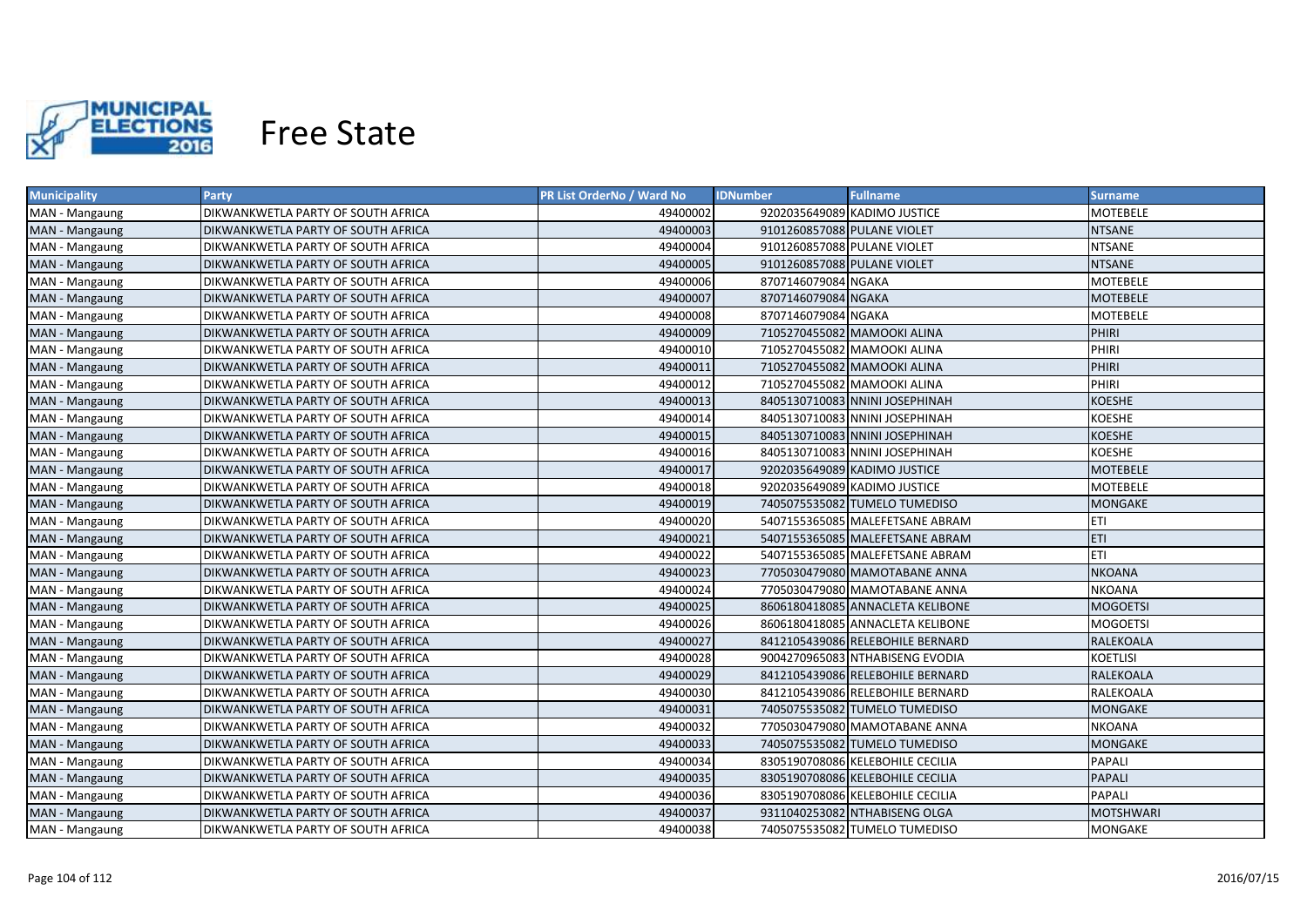

| <b>Municipality</b> | <b>Party</b>                       | PR List OrderNo / Ward No | <b>IDNumber</b>             | <b>Fullname</b>                        | <b>Surname</b>   |
|---------------------|------------------------------------|---------------------------|-----------------------------|----------------------------------------|------------------|
| MAN - Mangaung      | DIKWANKWETLA PARTY OF SOUTH AFRICA | 49400039                  | 7408245650088 PEETE SIMON   |                                        | <b>CHAKELA</b>   |
| MAN - Mangaung      | DIKWANKWETLA PARTY OF SOUTH AFRICA | 49400040                  | 7408245650088 PEETE SIMON   |                                        | CHAKELA          |
| MAN - Mangaung      | DIKWANKWETLA PARTY OF SOUTH AFRICA | 49400041                  | 7408245650088 PEETE SIMON   |                                        | <b>CHAKELA</b>   |
| MAN - Mangaung      | DIKWANKWETLA PARTY OF SOUTH AFRICA | 49400042                  |                             | 9311040253082 NTHABISENG OLGA          | <b>MOTSHWARI</b> |
| MAN - Mangaung      | DIKWANKWETLA PARTY OF SOUTH AFRICA | 49400043                  |                             | 9311040253082 NTHABISENG OLGA          | MOTSHWARI        |
| MAN - Mangaung      | DIKWANKWETLA PARTY OF SOUTH AFRICA | 49400044                  |                             | 8311051213083 ALINA MATLAKALA          | МАКОКО           |
| MAN - Mangaung      | DIKWANKWETLA PARTY OF SOUTH AFRICA | 49400045                  |                             | 8311051213083 ALINA MATLAKALA          | <b>МАКОКО</b>    |
| MAN - Mangaung      | DIKWANKWETLA PARTY OF SOUTH AFRICA | 49400046                  |                             | 8311051213083 ALINA MATLAKALA          | МАКОКО           |
| MAN - Mangaung      | DIKWANKWETLA PARTY OF SOUTH AFRICA | 49400047                  |                             | 9311040253082 NTHABISENG OLGA          | <b>MOTSHWARI</b> |
| MAN - Mangaung      | DIKWANKWETLA PARTY OF SOUTH AFRICA | 49400048                  |                             | 9004270965083 NTHABISENG EVODIA        | <b>KOETLISI</b>  |
| MAN - Mangaung      | DIKWANKWETLA PARTY OF SOUTH AFRICA | 49400049                  |                             | 8311051213083 ALINA MATLAKALA          | <b>МАКОКО</b>    |
| MAN - Mangaung      | DIKWANKWETLA PARTY OF SOUTH AFRICA | 49400050                  |                             | 9004270965083 NTHABISENG EVODIA        | <b>KOETLISI</b>  |
| MAN - Mangaung      | <b>ECONOMIC FREEDOM FIGHTERS</b>   |                           | 6109055220084 EDDIE KOLLIE  |                                        | <b>GOLIATH</b>   |
| MAN - Mangaung      | <b>ECONOMIC FREEDOM FIGHTERS</b>   | $\mathcal{P}$             |                             | 7709180918087 NKAHISENG REGINAH        | <b>SEFUME</b>    |
| MAN - Mangaung      | <b>ECONOMIC FREEDOM FIGHTERS</b>   | $\overline{3}$            | 7608275324088 JABAVU JOHN   |                                        | <b>SEBOLAI</b>   |
| MAN - Mangaung      | <b>ECONOMIC FREEDOM FIGHTERS</b>   | $\Delta$                  |                             | 7404160359086 MAMPE VICTORIA           | <b>MOTLOUNG</b>  |
| MAN - Mangaung      | <b>ECONOMIC FREEDOM FIGHTERS</b>   | 5                         | 8803266035087 TSHOLO        |                                        | <b>RANCHOBE</b>  |
| MAN - Mangaung      | <b>ECONOMIC FREEDOM FIGHTERS</b>   | 6                         | 6709270151087 PAULNITA      |                                        | <b>MARAIS</b>    |
| MAN - Mangaung      | <b>ECONOMIC FREEDOM FIGHTERS</b>   | $\overline{7}$            |                             | 8510285872081 IKANYENG LAZARUS         | <b>GAILELE</b>   |
| MAN - Mangaung      | <b>ECONOMIC FREEDOM FIGHTERS</b>   | 8                         |                             | 9004280178081 PABALLO PORTIA           | <b>POONE</b>     |
| MAN - Mangaung      | <b>ECONOMIC FREEDOM FIGHTERS</b>   | 9                         | 6010115718085 JANKIE ELISHA |                                        | <b>SEBOLAO</b>   |
| MAN - Mangaung      | <b>ECONOMIC FREEDOM FIGHTERS</b>   | 10                        |                             | 7201140388080 MOTLALEPULE FRANCINA     | <b>MOHOTSI</b>   |
| MAN - Mangaung      | <b>ECONOMIC FREEDOM FIGHTERS</b>   | 11                        |                             | 8012285370083 LUSINDISO ALFRED         | <b>NGAMLANA</b>  |
| MAN - Mangaung      | <b>ECONOMIC FREEDOM FIGHTERS</b>   | 12                        |                             | 8011140521088 INNOCENT QUEENI TSHENOLO | <b>NQANDA</b>    |
| MAN - Mangaung      | <b>ECONOMIC FREEDOM FIGHTERS</b>   | 13                        | 6805190789087 NTOMBIZANELE  |                                        | <b>MATHIPE</b>   |
| MAN - Mangaung      | <b>ECONOMIC FREEDOM FIGHTERS</b>   | 14                        |                             | 6301180298081 LIMAKATSO BERNICE        | <b>MAPUTSOE</b>  |
| MAN - Mangaung      | <b>ECONOMIC FREEDOM FIGHTERS</b>   | 15                        |                             | 7804175569084 MONGESI ISHMAEL          | <b>FIHLA</b>     |
| MAN - Mangaung      | <b>ECONOMIC FREEDOM FIGHTERS</b>   | 16                        |                             | 7212175302086 LEHLOHONOLO JOHN         | <b>MOKHAHLA</b>  |
| MAN - Mangaung      | ECONOMIC FREEDOM FIGHTERS          | 17                        |                             | 7512295638081 KATLEHO FORTUNE          | <b>THEKISO</b>   |
| MAN - Mangaung      | ECONOMIC FREEDOM FIGHTERS          | 18                        |                             | 6905051618084 EUNICE XOLISWA           | MTSHAKAZANE      |
| MAN - Mangaung      | ECONOMIC FREEDOM FIGHTERS          | 19                        |                             | 7211110459084 JACOMINAH MASEDIE        | <b>MASHABE</b>   |
| MAN - Mangaung      | ECONOMIC FREEDOM FIGHTERS          | 20                        |                             | 8105120937080 BOITUMELO MARSELINA      | RADEBE           |
| MAN - Mangaung      | ECONOMIC FREEDOM FIGHTERS          | 21                        | 6912285768081 TOHLANG ABEL  |                                        | <b>MOSIUOA</b>   |
| MAN - Mangaung      | <b>ECONOMIC FREEDOM FIGHTERS</b>   | 22                        |                             | 8210010361084 MPOTSENG JEANET          | <b>QHINA</b>     |
| MAN - Mangaung      | ECONOMIC FREEDOM FIGHTERS          | 23                        |                             | 6904166109089 TSHOLOHELO MOSES         | <b>MOSEMENG</b>  |
| MAN - Mangaung      | <b>ECONOMIC FREEDOM FIGHTERS</b>   | 24                        |                             | 7407250770088 DIEKETSENG JULIA         | SESING           |
| MAN - Mangaung      | <b>ECONOMIC FREEDOM FIGHTERS</b>   | 25                        | 7110285722088 VUSO DANIEL   |                                        | PINDANI          |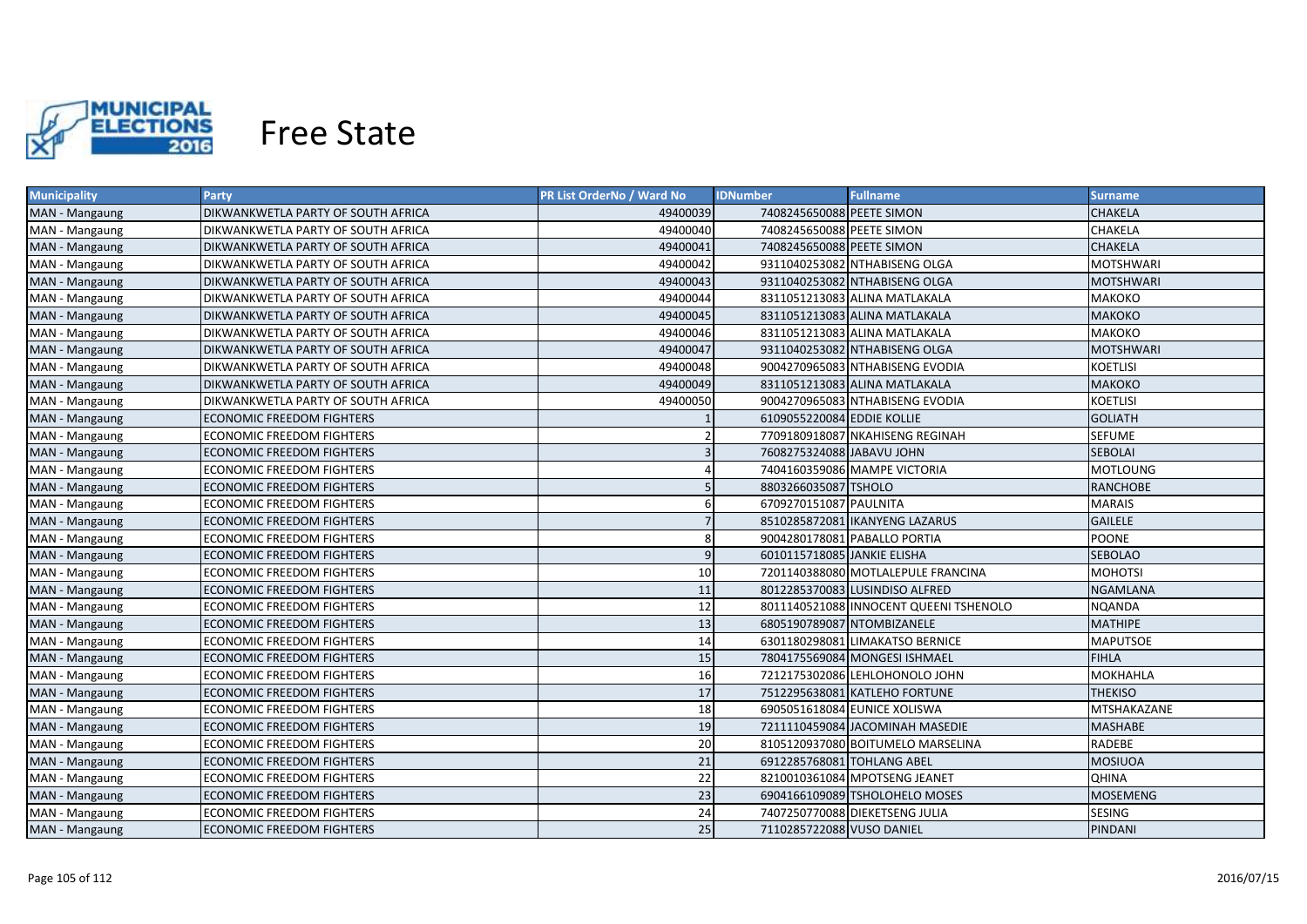

| <b>Municipality</b> | <b>Party</b>                     | PR List OrderNo / Ward No | <b>IDNumber</b>               | <b>Fullname</b>                           | <b>Surname</b>   |
|---------------------|----------------------------------|---------------------------|-------------------------------|-------------------------------------------|------------------|
| MAN - Mangaung      | ECONOMIC FREEDOM FIGHTERS        | 26                        |                               | 8009220650082 DIMAKATSO MARIA             | MOSIDI           |
| MAN - Mangaung      | ECONOMIC FREEDOM FIGHTERS        | 27                        | 8806045572080 LERA JOSEPH     |                                           | <b>MULLER</b>    |
| MAN - Mangaung      | <b>ECONOMIC FREEDOM FIGHTERS</b> | 28                        |                               | 7208200617084 MAMPATHI SANNAH             | MOSEKE           |
| MAN - Mangaung      | <b>ECONOMIC FREEDOM FIGHTERS</b> | 29                        | 8109281061086 SEIPATI CECILIA |                                           | <b>LUSIE</b>     |
| MAN - Mangaung      | ECONOMIC FREEDOM FIGHTERS        | 30                        |                               | 6010315738081 THABANG MOSES               | <b>SETSUMI</b>   |
| MAN - Mangaung      | <b>ECONOMIC FREEDOM FIGHTERS</b> | 31                        |                               | 8101140595081 THABILE REBECCA             | <b>MPHIKE</b>    |
| MAN - Mangaung      | ECONOMIC FREEDOM FIGHTERS        | 32                        | 6704130431084 EDITH DIKELEDI  |                                           | SETSIPANE        |
| MAN - Mangaung      | <b>ECONOMIC FREEDOM FIGHTERS</b> | 33                        |                               | 8711035330087 KABELO ISHMAEL              | ТНОКОА           |
| MAN - Mangaung      | <b>ECONOMIC FREEDOM FIGHTERS</b> | 34                        |                               | 9203231476087 MARIA KENEILWE              | MOKOKOANE        |
| MAN - Mangaung      | <b>ECONOMIC FREEDOM FIGHTERS</b> | 35                        |                               | 7206095405086 TSOKOLO JOSEPH              | <b>MATHE</b>     |
| MAN - Mangaung      | <b>ECONOMIC FREEDOM FIGHTERS</b> | 36                        | 8406260825089 EVELINA THATO   |                                           | MOKOENA          |
| MAN - Mangaung      | <b>ECONOMIC FREEDOM FIGHTERS</b> | 37                        |                               | 7407245661087 MZOXOLO MAXWELL             | <b>NDAWO</b>     |
| MAN - Mangaung      | <b>ECONOMIC FREEDOM FIGHTERS</b> | 38                        |                               | 6911010323089 THETHISWA SALMINA           | PEPENENE         |
| MAN - Mangaung      | <b>ECONOMIC FREEDOM FIGHTERS</b> | 39                        |                               | 8512310290081 MOJANKU GRACE               | <b>MASITE</b>    |
| MAN - Mangaung      | <b>ECONOMIC FREEDOM FIGHTERS</b> | 40                        |                               | 5507195540082 MODISAPOLI MOTSEOKAE PETRUS | <b>TSIANE</b>    |
| MAN - Mangaung      | <b>ECONOMIC FREEDOM FIGHTERS</b> | 41                        |                               | 6412175366088 BUTANA PHILLIP              | <b>SOKOYI</b>    |
| MAN - Mangaung      | <b>ECONOMIC FREEDOM FIGHTERS</b> | 42                        |                               | 7805120762088 PULENG PAULINE              | <b>SETLOGELO</b> |
| MAN - Mangaung      | <b>ECONOMIC FREEDOM FIGHTERS</b> | 43                        |                               | 8012195688087 MONGEZI MOSES               | CHANCHANA        |
| MAN - Mangaung      | <b>ECONOMIC FREEDOM FIGHTERS</b> | 44                        | 9012191073085 JEMINA          |                                           | <b>KRONKANE</b>  |
| MAN - Mangaung      | <b>ECONOMIC FREEDOM FIGHTERS</b> | 45                        |                               | 8108145532084 MALGAS CORNELIUS            | <b>FABA</b>      |
| MAN - Mangaung      | <b>ECONOMIC FREEDOM FIGHTERS</b> | 46                        | 7606285383086 THABISO JOHN    |                                           | <b>BOOI</b>      |
| MAN - Mangaung      | <b>ECONOMIC FREEDOM FIGHTERS</b> | 47                        |                               | 8305090345088 DITSHEWANA ANNA             | <b>MOLATU</b>    |
| MAN - Mangaung      | <b>ECONOMIC FREEDOM FIGHTERS</b> | 48                        |                               | 7803110720083 NONTSOKOLO EGNES            | <b>KLAAS</b>     |
| MAN - Mangaung      | <b>ECONOMIC FREEDOM FIGHTERS</b> | 49                        |                               | 7103010961089 SEDIRENG AGNES              | <b>BONOKOANE</b> |
| MAN - Mangaung      | <b>ECONOMIC FREEDOM FIGHTERS</b> | 50                        |                               | 8206205509081 MOEKETSI MACMILLIAN         | MOTHEANE         |
| MAN - Mangaung      | <b>ECONOMIC FREEDOM FIGHTERS</b> | 49400001                  |                               | 6709075569087 DIPATJA VINCENT             | <b>THOABALA</b>  |
| MAN - Mangaung      | <b>ECONOMIC FREEDOM FIGHTERS</b> | 49400002                  |                               | 6705105931081 SENYEKE GEORGE              | MOSOTHO          |
| MAN - Mangaung      | <b>ECONOMIC FREEDOM FIGHTERS</b> | 49400003                  |                               | 9003050682082 BEAUTY RETHABILE            | MALEKE           |
| MAN - Mangaung      | <b>ECONOMIC FREEDOM FIGHTERS</b> | 49400004                  |                               | 8504155790085 HENDRICK BOTUMILE           | <b>DOLO</b>      |
| MAN - Mangaung      | <b>ECONOMIC FREEDOM FIGHTERS</b> | 49400005                  | 9003120973081 BUSISWA         |                                           | MANGCIPHU        |
| MAN - Mangaung      | <b>ECONOMIC FREEDOM FIGHTERS</b> | 49400006                  | 7109105669081 OTUKILE JOHN    |                                           | <b>KITSA</b>     |
| MAN - Mangaung      | <b>ECONOMIC FREEDOM FIGHTERS</b> | 49400007                  |                               | 7206095405086 TSOKOLO JOSEPH              | <b>MATHE</b>     |
| MAN - Mangaung      | <b>ECONOMIC FREEDOM FIGHTERS</b> | 49400008                  | 8706105670081 MPHO JOSEPH     |                                           | RAMATLAMA        |
| MAN - Mangaung      | <b>ECONOMIC FREEDOM FIGHTERS</b> | 49400009                  |                               | 7610085645082 MOLELEKWA LESLY             | <b>MOLEKO</b>    |
| MAN - Mangaung      | ECONOMIC FREEDOM FIGHTERS        | 49400010                  |                               | 7007155542085 PHEGELLE CALEB              | <b>SEECO</b>     |
| MAN - Mangaung      | <b>ECONOMIC FREEDOM FIGHTERS</b> | 49400011                  | 8803266035087 TSHOLO          |                                           | <b>RANCHOBE</b>  |
| MAN - Mangaung      | <b>ECONOMIC FREEDOM FIGHTERS</b> | 49400012                  |                               | 9110180380089 PAPALI LEBOHANG             | <b>SEBOKO</b>    |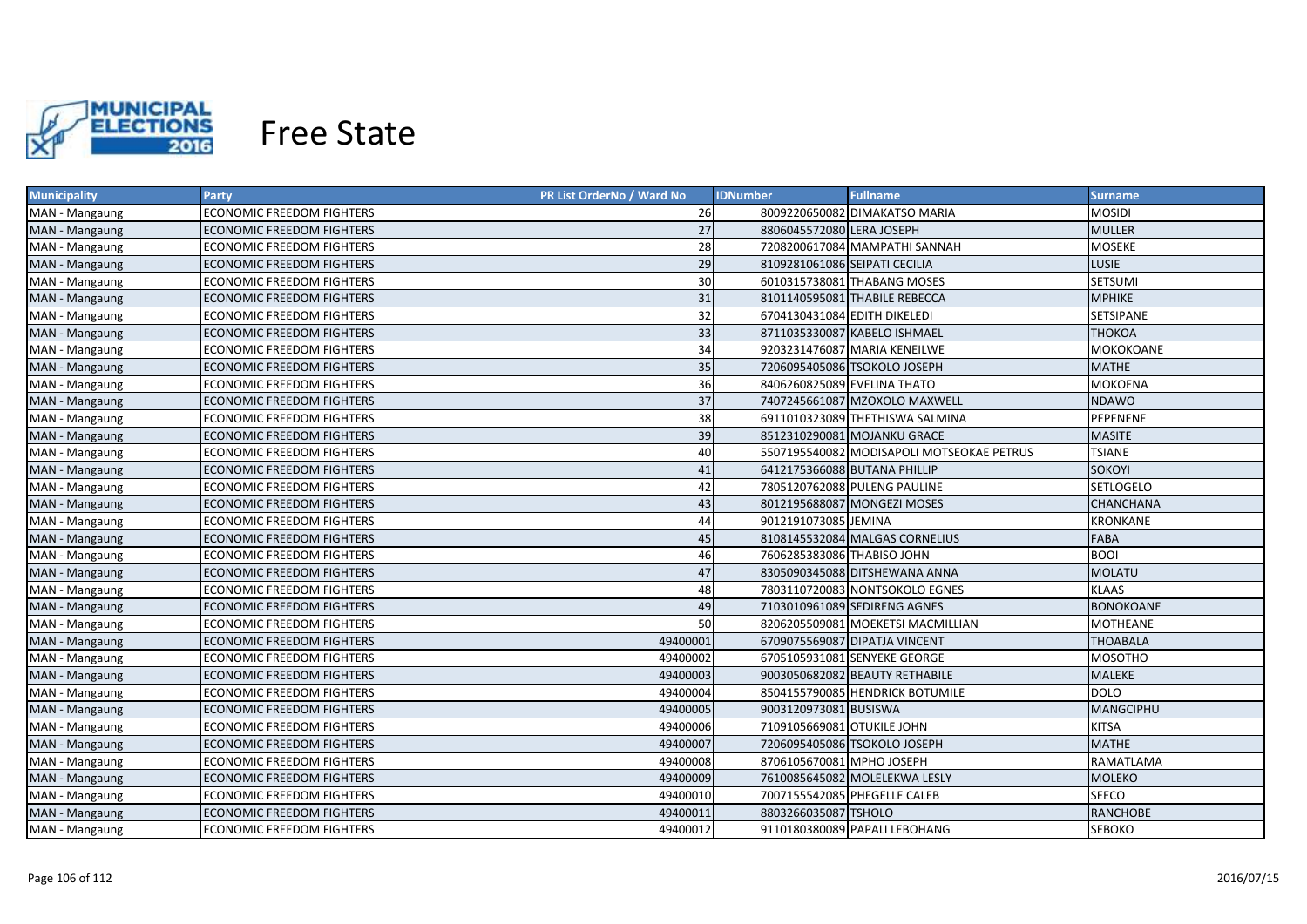

| <b>Municipality</b> | <b>Party</b>                     | PR List OrderNo / Ward No | <b>IDNumber</b>               | <b>Fullname</b>                           | <b>Surname</b>       |
|---------------------|----------------------------------|---------------------------|-------------------------------|-------------------------------------------|----------------------|
| MAN - Mangaung      | ECONOMIC FREEDOM FIGHTERS        | 49400013                  |                               | 7804175569084 MONGESI ISHMAEL             | <b>FIHLA</b>         |
| MAN - Mangaung      | ECONOMIC FREEDOM FIGHTERS        | 49400014                  |                               | 8512310290081 MOJANKU GRACE               | <b>MASITE</b>        |
| MAN - Mangaung      | ECONOMIC FREEDOM FIGHTERS        | 49400015                  |                               | 6510205437082 TUMO KHAUHELO               | <b>MAPITSE</b>       |
| MAN - Mangaung      | ECONOMIC FREEDOM FIGHTERS        | 49400016                  |                               | 6612215120086 SHADRACK VICTOR             | <b>MUISHOND</b>      |
| MAN - Mangaung      | ECONOMIC FREEDOM FIGHTERS        | 49400017                  |                               | 8005155618086 MONWANG HARMANS             | <b>TELEKO</b>        |
| MAN - Mangaung      | ECONOMIC FREEDOM FIGHTERS        | 49400018                  | 5708085221086 MORATA ABEL     |                                           | <b>MOKHELE</b>       |
| MAN - Mangaung      | <b>ECONOMIC FREEDOM FIGHTERS</b> | 49400019                  |                               | 5507195540082 MODISAPOLI MOTSEOKAE PETRUS | <b>TSIANE</b>        |
| MAN - Mangaung      | ECONOMIC FREEDOM FIGHTERS        | 49400020                  |                               | 9107280622089 LERATO VINOLIA              | <b>TLADI</b>         |
| MAN - Mangaung      | <b>ECONOMIC FREEDOM FIGHTERS</b> | 49400021                  |                               | 6010315738081 THABANG MOSES               | <b>SETSUMI</b>       |
| MAN - Mangaung      | <b>ECONOMIC FREEDOM FIGHTERS</b> | 49400022                  | 8109065558083 KAGISO          |                                           | <b>MOTSAMAI</b>      |
| MAN - Mangaung      | <b>ECONOMIC FREEDOM FIGHTERS</b> | 49400023                  |                               | 6301285746083 RATSWAI MATTHEWS            | <b>SEOKE</b>         |
| MAN - Mangaung      | <b>ECONOMIC FREEDOM FIGHTERS</b> | 49400024                  |                               | 7401305363080 SEPHULA RAPHAEL             | <b>MPHATSOANYANE</b> |
| MAN - Mangaung      | <b>ECONOMIC FREEDOM FIGHTERS</b> | 49400025                  | 5208285885087 ANTHONY         |                                           | <b>MARAIS</b>        |
| MAN - Mangaung      | <b>ECONOMIC FREEDOM FIGHTERS</b> | 49400026                  | 8205075697083 SIZANI CHARLES  |                                           | SEKHONYANE           |
| MAN - Mangaung      | <b>ECONOMIC FREEDOM FIGHTERS</b> | 49400027                  | 8210106734087 PULE DAVID      |                                           | <b>MAFANTI</b>       |
| MAN - Mangaung      | <b>ECONOMIC FREEDOM FIGHTERS</b> | 49400028                  |                               | 6907215528084 PHILEMON TSHOTLEMO          | <b>MALEKE</b>        |
| MAN - Mangaung      | <b>ECONOMIC FREEDOM FIGHTERS</b> | 49400029                  |                               | 6702105286087 MOLOINYANA JOSEPH           | <b>KHUMALO</b>       |
| MAN - Mangaung      | <b>ECONOMIC FREEDOM FIGHTERS</b> | 49400030                  |                               | 7310140643087 MASEABATA JEMINA            | <b>MALEKE</b>        |
| MAN - Mangaung      | <b>ECONOMIC FREEDOM FIGHTERS</b> | 49400031                  |                               | 6412175366088 BUTANA PHILLIP              | <b>SOKOYI</b>        |
| MAN - Mangaung      | ECONOMIC FREEDOM FIGHTERS        | 49400032                  | 7901156116081 MOSIUOA JAN     |                                           | <b>MATSOSO</b>       |
| MAN - Mangaung      | <b>ECONOMIC FREEDOM FIGHTERS</b> | 49400033                  |                               | 7805120762088 PULENG PAULINE              | <b>SETLOGELO</b>     |
| MAN - Mangaung      | <b>ECONOMIC FREEDOM FIGHTERS</b> | 49400034                  |                               | 8111235506083 SEKOTO CORNELIUS            | LEKITLANE            |
| MAN - Mangaung      | <b>ECONOMIC FREEDOM FIGHTERS</b> | 49400035                  |                               | 8303020989083 NTHABISENG PATRICIA         | <b>NUGGET</b>        |
| MAN - Mangaung      | <b>ECONOMIC FREEDOM FIGHTERS</b> | 49400036                  | 5112110596085 SEZANE REGINA   |                                           | MACHAKELA            |
| MAN - Mangaung      | <b>ECONOMIC FREEDOM FIGHTERS</b> | 49400037                  |                               | 7407245661087 MZOXOLO MAXWELL             | <b>NDAWO</b>         |
| MAN - Mangaung      | <b>ECONOMIC FREEDOM FIGHTERS</b> | 49400038                  |                               | 7008290700083 NTHABISENG SUZAN            | SETOUTO              |
| MAN - Mangaung      | <b>ECONOMIC FREEDOM FIGHTERS</b> | 49400039                  |                               | 6904166109089 TSHOLOHELO MOSES            | MOSEMENG             |
| MAN - Mangaung      | ECONOMIC FREEDOM FIGHTERS        | 49400040                  |                               | 7909255524089 ITUMELENG ERNEST            | TLHONYANE            |
| MAN - Mangaung      | ECONOMIC FREEDOM FIGHTERS        | 49400041                  | 7505160172087 DEHEDILE MITA   |                                           | <b>NCHOLU</b>        |
| MAN - Mangaung      | ECONOMIC FREEDOM FIGHTERS        | 49400042                  |                               | 7506026004084 MZWANDILE ISHMAEL           | <b>BUSAKWE</b>       |
| MAN - Mangaung      | <b>ECONOMIC FREEDOM FIGHTERS</b> | 49400043                  | 8103045497082 TSITSO SIMON    |                                           | <b>MPHATSOE</b>      |
| MAN - Mangaung      | ECONOMIC FREEDOM FIGHTERS        | 49400044                  | 8806045572080 LERA JOSEPH     |                                           | <b>MULLER</b>        |
| MAN - Mangaung      | <b>ECONOMIC FREEDOM FIGHTERS</b> | 49400045                  | 8109281061086 SEIPATI CECILIA |                                           | <b>LUSIE</b>         |
| MAN - Mangaung      | <b>ECONOMIC FREEDOM FIGHTERS</b> | 49400046                  |                               | 5903065216087 MALCOLM ASHLEY              | <b>JACOBS</b>        |
| MAN - Mangaung      | ECONOMIC FREEDOM FIGHTERS        | 49400047                  | 7004055737089 SHEIKS          |                                           | <b>HASH</b>          |
| MAN - Mangaung      | <b>ECONOMIC FREEDOM FIGHTERS</b> | 49400048                  |                               | 7811290164089 RHONA-LEE CINDY             | <b>ADONIS</b>        |
| MAN - Mangaung      | <b>ECONOMIC FREEDOM FIGHTERS</b> | 49400049                  |                               | 7709180918087 NKAHISENG REGINAH           | <b>SEFUME</b>        |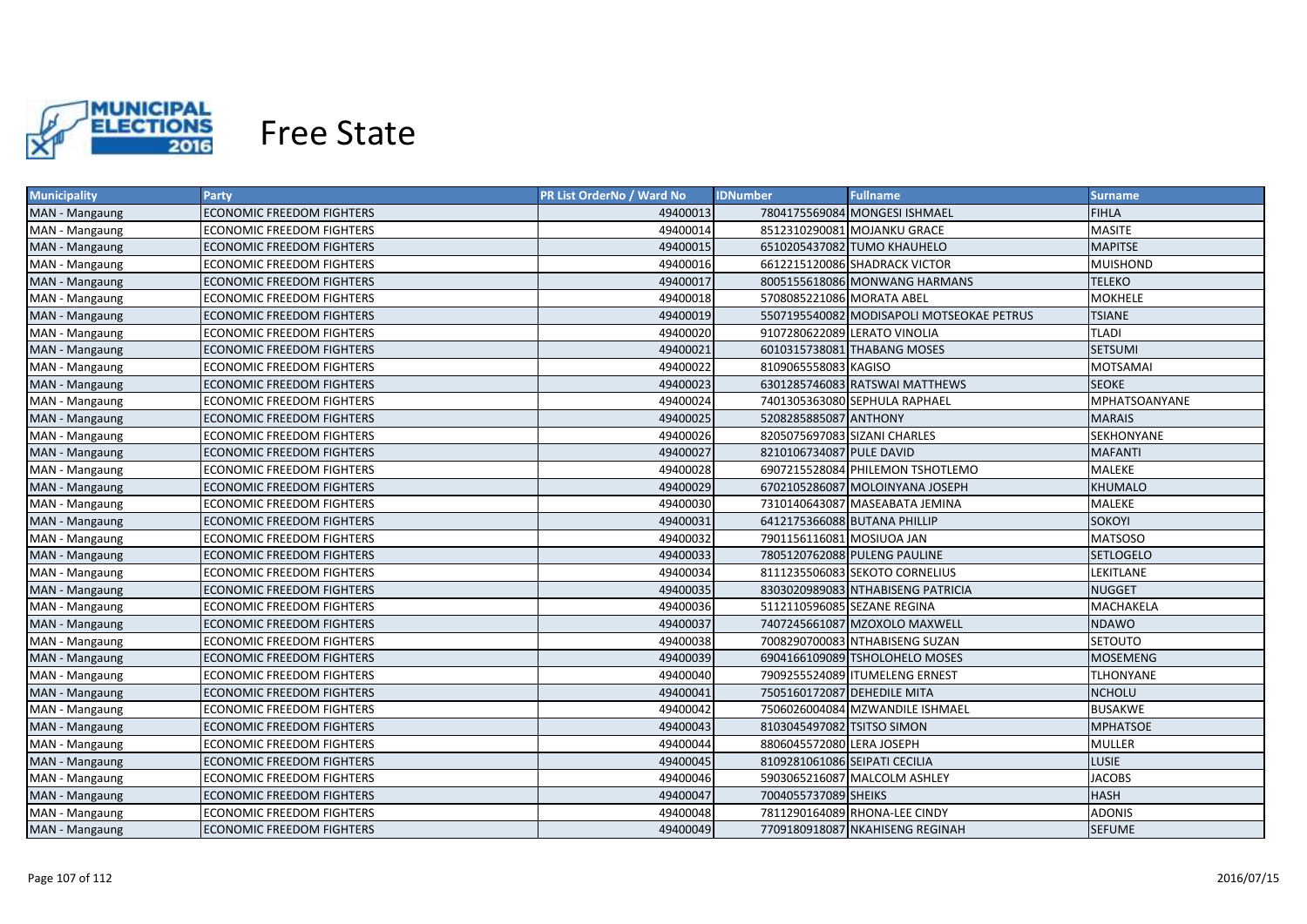

| <b>Municipality</b> | Party                             | PR List OrderNo / Ward No | <b>IDNumber</b>             | <b>Fullname</b>                      | <b>Surname</b>    |
|---------------------|-----------------------------------|---------------------------|-----------------------------|--------------------------------------|-------------------|
| MAN - Mangaung      | ECONOMIC FREEDOM FIGHTERS         | 49400050                  |                             | 7208200617084 MAMPATHI SANNAH        | MOSEKE            |
| MAN - Mangaung      | INDEPENDENT CANDIDATE             | 49400003                  | 6201175512084 TLADI NEVEIL  |                                      | MOKALAKALA        |
| MAN - Mangaung      | INDEPENDENT CANDIDATE             | 49400008                  |                             | 6003155836081 ROOILAND BUYISILE      | <b>DANGALA</b>    |
| MAN - Mangaung      | INDEPENDENT CANDIDATE             | 49400008                  | 6004085715080 ALPHONS       |                                      | <b>GOODMAN</b>    |
| MAN - Mangaung      | INDEPENDENT CANDIDATE             | 49400010                  |                             | 5711285528086 NKOSIYOMZI CHRISTOPHER | <b>JOLOZA</b>     |
| MAN - Mangaung      | INDEPENDENT CANDIDATE             | 49400011                  |                             | 6706205816081 GOPOLANG SHADRACK      | <b>DISAPELO</b>   |
| MAN - Mangaung      | INDEPENDENT CANDIDATE             | 49400017                  |                             | 5701125362085 DINGAAN DAVID          | <b>MADUNA</b>     |
| MAN - Mangaung      | INDEPENDENT CANDIDATE             | 49400017                  |                             | 8010305245087 SAMUEL KARABO          | RAMATHE           |
| MAN - Mangaung      | INDEPENDENT CANDIDATE             | 49400027                  |                             | 7104120387082 MAMA JEANETTE          | <b>ETI</b>        |
| MAN - Mangaung      | INDEPENDENT CANDIDATE             | 49400028                  | 7904015081082 MATIMA JOHN   |                                      | <b>SELEBEDI</b>   |
| MAN - Mangaung      | INDEPENDENT CANDIDATE             | 49400029                  |                             | 7706066869087 MZWANELA JAMES         | <b>HLAZO</b>      |
| MAN - Mangaung      | INDEPENDENT CANDIDATE             | 49400030                  | 7802285399087 TEBOHO DANIEL |                                      | <b>TUKULE</b>     |
| MAN - Mangaung      | INDEPENDENT CANDIDATE             | 49400032                  | 8502235595086 SIPHO ERIC    |                                      | <b>GXILISHA</b>   |
| MAN - Mangaung      | INDEPENDENT CANDIDATE             | 49400033                  |                             | 6405210375080 MAGADIBOLAE ELIZABETH  | <b>MOSALA</b>     |
| MAN - Mangaung      | <b>INDEPENDENT CANDIDATE</b>      | 49400033                  |                             | 7306165689088 TSHIDISO AUGUSTINE     | <b>MOHONO</b>     |
| MAN - Mangaung      | INDEPENDENT CANDIDATE             | 49400034                  | 7509045833087 PULE SIMON    |                                      | <b>MOFULI</b>     |
| MAN - Mangaung      | <b>INDEPENDENT CANDIDATE</b>      | 49400036                  |                             | 6303235755081 MOHLOUWA VICTOR        | THABANA           |
| MAN - Mangaung      | INDEPENDENT CANDIDATE             | 49400037                  |                             | 6904290269080 MALETEBELE ELIZABETH   | <b>SEKATI</b>     |
| MAN - Mangaung      | INDEPENDENT CANDIDATE             | 49400037                  |                             | 7006235391083 TSHIDISO STEPHEN       | <b>MOLOTSI</b>    |
| MAN - Mangaung      | INDEPENDENT CANDIDATE             | 49400038                  | 5405275687081 PHAI JOHANNES |                                      | <b>MAZIBUKO</b>   |
| MAN - Mangaung      | INDEPENDENT CANDIDATE             | 49400038                  |                             | 7211070440082 MATLADI FRANCINA       | <b>MATSABA</b>    |
| MAN - Mangaung      | INDEPENDENT CANDIDATE             | 49400039                  |                             | 7206067386082 CHILOANE ENOCK         | <b>THOLE</b>      |
| MAN - Mangaung      | <b>INDEPENDENT CANDIDATE</b>      | 49400039                  |                             | 8404046225088 MCDONALD ITUMELENG     | <b>MOSALA</b>     |
| MAN - Mangaung      | INDEPENDENT CANDIDATE             | 49400040                  |                             | 4901210588088 KEDISALETSE GERTRUDE   | <b>SEBITLOANE</b> |
| MAN - Mangaung      | INDEPENDENT CANDIDATE             | 49400040                  | 6912035580083 NEO RICHARD   |                                      | RAMOHOMANE        |
| MAN - Mangaung      | INDEPENDENT CANDIDATE             | 49400041                  |                             | 6801090807087 MOTSHEGIWA ALINAH      | MORAILE           |
| MAN - Mangaung      | INDEPENDENT CANDIDATE             | 49400041                  | 6811225903081 DIRA JERRY    |                                      | <b>MOSALA</b>     |
| MAN - Mangaung      | INDEPENDENT CANDIDATE             | 49400042                  |                             | 5807245801082 QHOBOSHEANE SOLOMON    | TSHABALALA        |
| MAN - Mangaung      | INDEPENDENT CANDIDATE             | 49400043                  | 5702105737080 LEFA SAMUEL   |                                      | KHATEANE          |
| MAN - Mangaung      | INDEPENDENT CANDIDATE             | 49400046                  | 7105135703080 TEFU DAVID    |                                      | MACHAKELA         |
| MAN - Mangaung      | INDEPENDENT CANDIDATE             | 49400049                  |                             | 5108135218085 KGWABE MESHACK         | PHAKOE            |
| MAN - Mangaung      | INDEPENDENT CANDIDATE             | 49400049                  |                             | 6407190492083 SYLVIA BONISWA         | <b>MANGATANE</b>  |
| MAN - Mangaung      | INDEPENDENT CANDIDATE             | 49400049                  |                             | 6809235802087 MOKHETHI THOMAS        | <b>LECHUBA</b>    |
| MAN - Mangaung      | INDEPENDENT CANDIDATE             | 49400050                  | 6506045513082 JEFREY        |                                      | <b>MANGENA</b>    |
| MAN - Mangaung      | UNITED CHRISTIAN DEMOCRATIC PARTY |                           |                             | 7212145827089 MODIRI DESMOND         | <b>SEHUME</b>     |
| MAN - Mangaung      | UNITED CHRISTIAN DEMOCRATIC PARTY |                           |                             | 5512250297081 KESEBELWANG MARIA      | LEEUW             |
| MAN - Mangaung      | UNITED CHRISTIAN DEMOCRATIC PARTY | 3                         |                             | 8202215607080 MOTHUSI ISHMAEL        | <b>MORENG</b>     |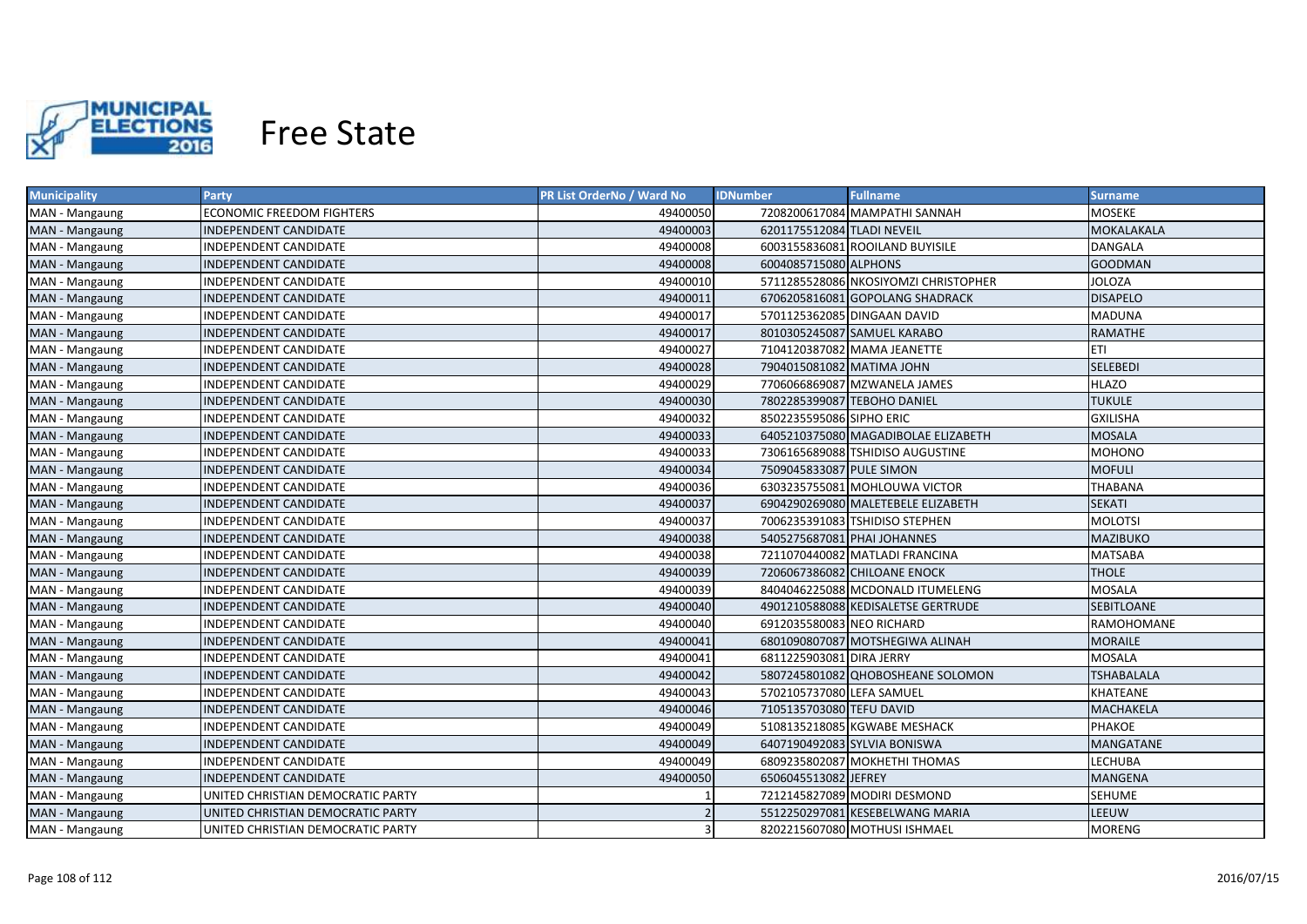

| <b>Municipality</b> | <b>Party</b>                      | PR List OrderNo / Ward No | <b>IDNumber</b>              | <b>Fullname</b>                  | <b>Surname</b>       |
|---------------------|-----------------------------------|---------------------------|------------------------------|----------------------------------|----------------------|
| MAN - Mangaung      | UNITED CHRISTIAN DEMOCRATIC PARTY |                           | 4012205367080 MOREMI JACOB   |                                  | MOLEHE               |
| MAN - Mangaung      | UNITED CHRISTIAN DEMOCRATIC PARTY |                           | 7305035729082 KHABO MOSES    |                                  | <b>SUBIA</b>         |
| MAN - Mangaung      | UNITED CHRISTIAN DEMOCRATIC PARTY | 49400039                  |                              | 8202215607080 MOTHUSI ISHMAEL    | <b>MORENG</b>        |
| MAN - Mangaung      | UNITED CHRISTIAN DEMOCRATIC PARTY | 49400040                  |                              | 5512250297081 KESEBELWANG MARIA  | LEEUW                |
| MAN - Mangaung      | UNITED CHRISTIAN DEMOCRATIC PARTY | 49400041                  | 7305035729082 KHABO MOSES    |                                  | <b>SUBIA</b>         |
| MAN - Mangaung      | UNITED CHRISTIAN DEMOCRATIC PARTY | 49400042                  |                              | 6811025782081 SEKKOKO JEREMIA    | MOLOKOANE            |
| MAN - Mangaung      | UNITED CHRISTIAN DEMOCRATIC PARTY | 49400043                  | 4012205367080 MOREMI JACOB   |                                  | <b>MOLEHE</b>        |
| MAN - Mangaung      | UNITED RESIDENTS FRONT            |                           |                              | 5305055178089 MOFIHLI THOMAS     | <b>LIKOTSI</b>       |
| MAN - Mangaung      | UNITED RESIDENTS FRONT            |                           |                              | 8603231039085 NELISWA CARLIFONIA | <b>MKHIWANE</b>      |
| MAN - Mangaung      | UNITED RESIDENTS FRONT            |                           |                              | 8706275911083 JULIUS MOEKETSI    | LEKHULA              |
| MAN - Mangaung      | UNITED RESIDENTS FRONT            |                           |                              | 7507170758087 DIKELEDI MIRRIAM   | <b>TSOAKE</b>        |
| MAN - Mangaung      | UNITED RESIDENTS FRONT            |                           |                              | 7311305339081 KHOTSO STEPHEN     | RAKHUNOANE           |
| MAN - Mangaung      | UNITED RESIDENTS FRONT            | 6                         |                              | 8503051292089 DIMAKATSO ANNAH    | <b>NWAKOR</b>        |
| MAN - Mangaung      | UNITED RESIDENTS FRONT            |                           | 7701115594083 BRINE TEBOHO   |                                  | <b>MABITLE</b>       |
| MAN - Mangaung      | UNITED RESIDENTS FRONT            | 8                         |                              | 6911195431087 BENJAMIN SEHLOHO   | <b>LETEBELE</b>      |
| MAN - Mangaung      | UNITED RESIDENTS FRONT            | q                         | 7301295376086 SELLO WILLIAM  |                                  | RAMOLULA             |
| MAN - Mangaung      | UNITED RESIDENTS FRONT            | 10                        |                              | 8404060317084 BRENDA MMANTOMBI   | <b>BOOI</b>          |
| MAN - Mangaung      | UNITED RESIDENTS FRONT            | 11                        | 8806115417083 MOHAU JOHN     |                                  | LEKHULA              |
| MAN - Mangaung      | UNITED RESIDENTS FRONT            | 12                        |                              | 8303020513081 MARIA TSELENG      | <b>VAN SCHALKWYK</b> |
| MAN - Mangaung      | UNITED RESIDENTS FRONT            | 13                        | 7503106041086 THABO JOSEPH   |                                  | <b>MODIROA</b>       |
| MAN - Mangaung      | UNITED RESIDENTS FRONT            | 14                        | 8111225977088 DITABA PETRUS  |                                  | <b>MXATHULA</b>      |
| MAN - Mangaung      | UNITED RESIDENTS FRONT            | 15                        | 4412010297086 MOLULA JULIA   |                                  | <b>OLIFANT</b>       |
| MAN - Mangaung      | UNITED RESIDENTS FRONT            | 16                        | 8302200253088 PHUMLA EMILY   |                                  | NKAMANE              |
| MAN - Mangaung      | UNITED RESIDENTS FRONT            | 17                        | 5503040667089 KENENE LIESBET |                                  | <b>METSING</b>       |
| MAN - Mangaung      | UNITED RESIDENTS FRONT            | 18                        |                              | 8506115236083 HEINRY ANDERSON    | <b>BOER</b>          |
| MAN - Mangaung      | UNITED RESIDENTS FRONT            | 19                        |                              | 9206075506083 STEPHENS KHATHATSO | LEKHOBA              |
| MAN - Mangaung      | UNITED RESIDENTS FRONT            | 20                        |                              | 7906235752087 MOFOKENG WINSTON   | <b>MOSIUOA</b>       |
| MAN - Mangaung      | UNITED RESIDENTS FRONT            | 21                        |                              | 8810171164084 KELEPILE JUSTINE   | MOGAPI               |
| MAN - Mangaung      | UNITED RESIDENTS FRONT            | 49400002                  | 7601017088087 SAMUEL FEZILE  |                                  | <b>DUKISO</b>        |
| MAN - Mangaung      | UNITED RESIDENTS FRONT            | 49400003                  |                              | 8503051292089 DIMAKATSO ANNAH    | <b>NWAKOR</b>        |
| MAN - Mangaung      | UNITED RESIDENTS FRONT            | 49400004                  |                              | 5905035856082 JOHANNES MAFUBE    | MONYAKI              |
| MAN - Mangaung      | UNITED RESIDENTS FRONT            | 49400005                  |                              | 6911195431087 BENJAMIN SEHLOHO   | LETEBELE             |
| MAN - Mangaung      | UNITED RESIDENTS FRONT            | 49400007                  |                              | 8603231039085 NELISWA CARLIFONIA | <b>MKHIWANE</b>      |
| MAN - Mangaung      | UNITED RESIDENTS FRONT            | 49400008                  |                              | 8603231039085 NELISWA CARLIFONIA | <b>MKHIWANE</b>      |
| MAN - Mangaung      | UNITED RESIDENTS FRONT            | 49400009                  |                              | 9101070211088 LERATO PETUNIA     | RAMOLULA             |
| MAN - Mangaung      | UNITED RESIDENTS FRONT            | 49400010                  |                              | 8603231039085 NELISWA CARLIFONIA | <b>MKHIWANE</b>      |
| MAN - Mangaung      | UNITED RESIDENTS FRONT            | 49400011                  |                              | 8310115876083 MOJALEFA GODFREY   | <b>MOLOTSI</b>       |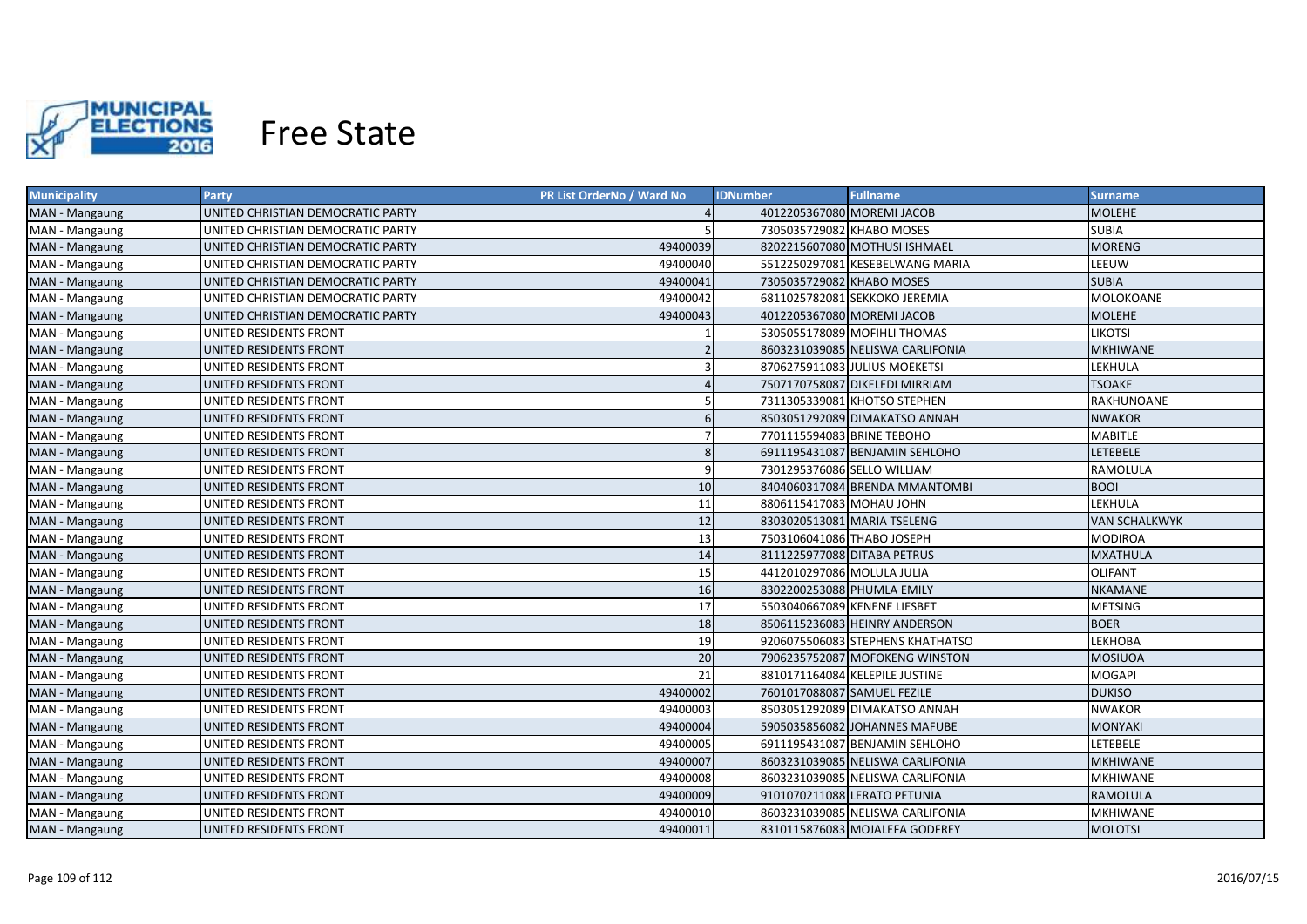

| <b>Municipality</b> | <b>Party</b>           | PR List OrderNo / Ward No | <b>IDNumber</b>             | <b>Fullname</b>                  | <b>Surname</b>       |
|---------------------|------------------------|---------------------------|-----------------------------|----------------------------------|----------------------|
| MAN - Mangaung      | UNITED RESIDENTS FRONT | 49400012                  |                             | 6702190546080 PULENG MERRIAM     | <b>JAMES</b>         |
| MAN - Mangaung      | UNITED RESIDENTS FRONT | 49400013                  |                             | 5905035856082 JOHANNES MAFUBE    | <b>MONYAKI</b>       |
| MAN - Mangaung      | UNITED RESIDENTS FRONT | 49400014                  |                             | 8808250231089 FELICIA BONGIWE    | <b>TSHABALALA</b>    |
| MAN - Mangaung      | UNITED RESIDENTS FRONT | 49400015                  |                             | 8610295312084 MYEKENI WESLEY     | <b>PHANDLE</b>       |
| MAN - Mangaung      | UNITED RESIDENTS FRONT | 49400016                  |                             | 8506115236083 HEINRY ANDERSON    | <b>BOER</b>          |
| MAN - Mangaung      | UNITED RESIDENTS FRONT | 49400017                  |                             | 8404060317084 BRENDA MMANTOMBI   | <b>BOOI</b>          |
| MAN - Mangaung      | UNITED RESIDENTS FRONT | 49400018                  |                             | 5305055178089 MOFIHLI THOMAS     | <b>LIKOTSI</b>       |
| MAN - Mangaung      | UNITED RESIDENTS FRONT | 49400019                  |                             | 8603231039085 NELISWA CARLIFONIA | <b>MKHIWANE</b>      |
| MAN - Mangaung      | UNITED RESIDENTS FRONT | 49400020                  |                             | 5305055178089 MOFIHLI THOMAS     | <b>LIKOTSI</b>       |
| MAN - Mangaung      | UNITED RESIDENTS FRONT | 49400021                  |                             | 8503051292089 DIMAKATSO ANNAH    | <b>NWAKOR</b>        |
| MAN - Mangaung      | UNITED RESIDENTS FRONT | 49400022                  |                             | 8706275911083 JULIUS MOEKETSI    | LEKHULA              |
| MAN - Mangaung      | UNITED RESIDENTS FRONT | 49400023                  |                             | 7507170758087 DIKELEDI MIRRIAM   | <b>TSOAKE</b>        |
| MAN - Mangaung      | UNITED RESIDENTS FRONT | 49400024                  |                             | 6702190546080 PULENG MERRIAM     | <b>JAMES</b>         |
| MAN - Mangaung      | UNITED RESIDENTS FRONT | 49400025                  |                             | 8603231039085 NELISWA CARLIFONIA | <b>MKHIWANE</b>      |
| MAN - Mangaung      | UNITED RESIDENTS FRONT | 49400026                  |                             | 8303020513081 MARIA TSELENG      | <b>VAN SCHALKWYK</b> |
| MAN - Mangaung      | UNITED RESIDENTS FRONT | 49400027                  |                             | 7307240401085 KEDIBONE SELINA    | <b>TEATEA</b>        |
| MAN - Mangaung      | UNITED RESIDENTS FRONT | 49400028                  |                             | 8610295312084 MYEKENI WESLEY     | PHANDLE              |
| MAN - Mangaung      | UNITED RESIDENTS FRONT | 49400029                  |                             | 8111085828082 GOPOLANG GODWIN    | <b>SERA</b>          |
| MAN - Mangaung      | UNITED RESIDENTS FRONT | 49400030                  |                             | 7507170758087 DIKELEDI MIRRIAM   | <b>TSOAKE</b>        |
| MAN - Mangaung      | UNITED RESIDENTS FRONT | 49400031                  | 7503106041086 THABO JOSEPH  |                                  | <b>MODIROA</b>       |
| MAN - Mangaung      | UNITED RESIDENTS FRONT | 49400032                  |                             | 6911195431087 BENJAMIN SEHLOHO   | LETEBELE             |
| MAN - Mangaung      | UNITED RESIDENTS FRONT | 49400033                  |                             | 8310115876083 MOJALEFA GODFREY   | <b>MOLOTSI</b>       |
| MAN - Mangaung      | UNITED RESIDENTS FRONT | 49400034                  | 8111225977088 DITABA PETRUS |                                  | <b>MXATHULA</b>      |
| MAN - Mangaung      | UNITED RESIDENTS FRONT | 49400035                  |                             | 8706275911083 JULIUS MOEKETSI    | <b>LEKHULA</b>       |
| MAN - Mangaung      | UNITED RESIDENTS FRONT | 49400036                  | 8209066462085 SABATA PAUL   |                                  | <b>MACHELI</b>       |
| MAN - Mangaung      | UNITED RESIDENTS FRONT | 49400037                  | 6809075580082 MANELE JAMES  |                                  | <b>TAU</b>           |
| MAN - Mangaung      | UNITED RESIDENTS FRONT | 49400038                  | 8407215499087 THATO ERICK   |                                  | <b>MOSEHLE</b>       |
| MAN - Mangaung      | UNITED RESIDENTS FRONT | 49400039                  |                             | 8503051292089 DIMAKATSO ANNAH    | <b>NWAKOR</b>        |
| MAN - Mangaung      | UNITED RESIDENTS FRONT | 49400040                  | 7301295376086 SELLO WILLIAM |                                  | RAMOLULA             |
| MAN - Mangaung      | UNITED RESIDENTS FRONT | 49400041                  | 7701115594083 BRINE TEBOHO  |                                  | <b>MABITLE</b>       |
| MAN - Mangaung      | UNITED RESIDENTS FRONT | 49400042                  |                             | 8303020513081 MARIA TSELENG      | <b>VAN SCHALKWYK</b> |
| MAN - Mangaung      | UNITED RESIDENTS FRONT | 49400043                  |                             | 8506115236083 HEINRY ANDERSON    | <b>BOER</b>          |
| MAN - Mangaung      | UNITED RESIDENTS FRONT | 49400044                  |                             | 8503051292089 DIMAKATSO ANNAH    | <b>NWAKOR</b>        |
| MAN - Mangaung      | UNITED RESIDENTS FRONT | 49400046                  |                             | 8303020513081 MARIA TSELENG      | <b>VAN SCHALKWYK</b> |
| MAN - Mangaung      | UNITED RESIDENTS FRONT | 49400047                  |                             | 5305055178089 MOFIHLI THOMAS     | <b>LIKOTSI</b>       |
| MAN - Mangaung      | UNITED RESIDENTS FRONT | 49400048                  |                             | 8603231039085 NELISWA CARLIFONIA | <b>MKHIWANE</b>      |
| MAN - Mangaung      | UNITED RESIDENTS FRONT | 49400049                  |                             | 8810171164084 KELEPILE JUSTINE   | <b>MOGAPI</b>        |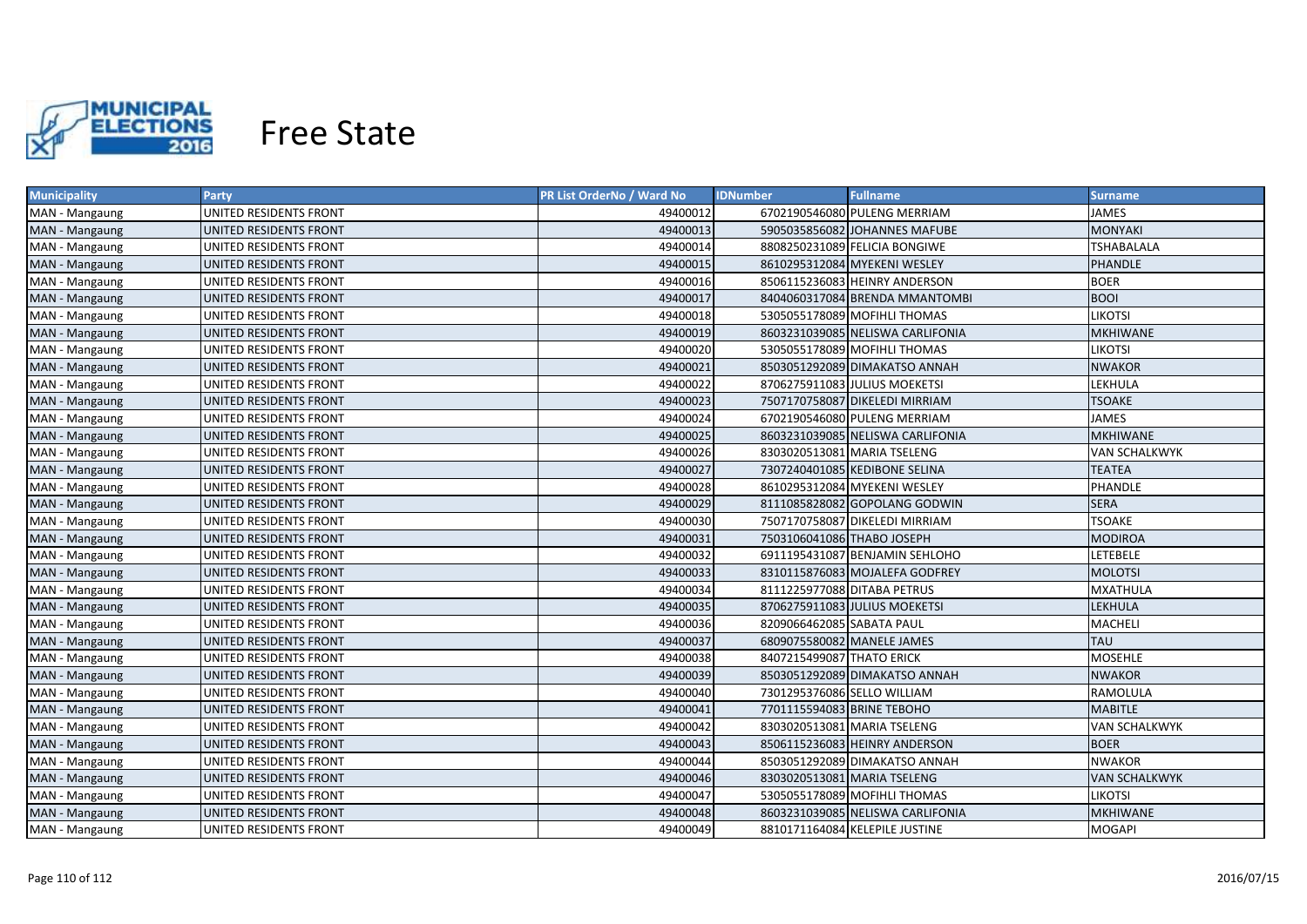

| <b>Municipality</b> | <b>Party</b>              | PR List OrderNo / Ward No | <b>Fullname</b><br><b>IDNumber</b>   | <b>Surname</b>             |
|---------------------|---------------------------|---------------------------|--------------------------------------|----------------------------|
| MAN - Mangaung      | UNITED RESIDENTS FRONT    | 49400050                  | 7906235752087 MOFOKENG WINSTON       | MOSIUOA                    |
| MAN - Mangaung      | <b>VRYHEIDSFRONT PLUS</b> |                           | 6712130028081 ELIZABETH              | SNYMAN-VAN DEVENTER        |
| MAN - Mangaung      | <b>VRYHEIDSFRONT PLUS</b> |                           | 6504030071083 MARIA MAGDALENA        | <b>STEYN</b>               |
| MAN - Mangaung      | <b>VRYHEIDSFRONT PLUS</b> |                           | 8902225145084 DEVAR                  | <b>SMIT</b>                |
| MAN - Mangaung      | <b>VRYHEIDSFRONT PLUS</b> |                           | 8603290004087 TAMARIN                | <b>WESSELS</b>             |
| MAN - Mangaung      | <b>VRYHEIDSFRONT PLUS</b> |                           | 7803075126086 HENDRIK                | <b>TERBLANCHE</b>          |
| MAN - Mangaung      | <b>VRYHEIDSFRONT PLUS</b> | 6                         | 4503025025080 DAVID STEFANUS         | <b>FOURIE</b>              |
| MAN - Mangaung      | <b>VRYHEIDSFRONT PLUS</b> |                           | 8411075025081 MICHIEL ADRIAAN PETRUS | <b>DE BRUYN</b>            |
| MAN - Mangaung      | <b>VRYHEIDSFRONT PLUS</b> | 8                         | 8803255032087 LEONARD                | <b>CALITZ</b>              |
| MAN - Mangaung      | <b>VRYHEIDSFRONT PLUS</b> | 9                         | 4003055037089 RALPH WARWICK VERE     | <b>PRIOR</b>               |
| MAN - Mangaung      | <b>VRYHEIDSFRONT PLUS</b> | 10                        | 6312120143089 INALIA DOROTHEA        | LOUW                       |
| MAN - Mangaung      | <b>VRYHEIDSFRONT PLUS</b> | 49400001                  | 7803075126086 HENDRIK                | <b>TERBLANCHE</b>          |
| MAN - Mangaung      | <b>VRYHEIDSFRONT PLUS</b> | 49400002                  | 8603290004087 TAMARIN                | <b>WESSELS</b>             |
| MAN - Mangaung      | <b>VRYHEIDSFRONT PLUS</b> | 49400003                  | 6712130028081 ELIZABETH              | <b>SNYMAN-VAN DEVENTER</b> |
| MAN - Mangaung      | <b>VRYHEIDSFRONT PLUS</b> | 49400004                  | 8902225145084 DEVAR                  | <b>SMIT</b>                |
| MAN - Mangaung      | <b>VRYHEIDSFRONT PLUS</b> | 49400005                  | 7803075126086 HENDRIK                | <b>TERBLANCHE</b>          |
| MAN - Mangaung      | <b>VRYHEIDSFRONT PLUS</b> | 49400006                  | 7803075126086 HENDRIK                | <b>TERBLANCHE</b>          |
| MAN - Mangaung      | <b>VRYHEIDSFRONT PLUS</b> | 49400007                  | 7803075126086 HENDRIK                | <b>TERBLANCHE</b>          |
| MAN - Mangaung      | <b>VRYHEIDSFRONT PLUS</b> | 49400008                  | 8603290004087 TAMARIN                | WESSELS                    |
| MAN - Mangaung      | <b>VRYHEIDSFRONT PLUS</b> | 49400009                  | 6712130028081 ELIZABETH              | SNYMAN-VAN DEVENTER        |
| MAN - Mangaung      | <b>VRYHEIDSFRONT PLUS</b> | 49400010                  | 7803075126086 HENDRIK                | <b>TERBLANCHE</b>          |
| MAN - Mangaung      | <b>VRYHEIDSFRONT PLUS</b> | 49400011                  | 8803255032087 LEONARD                | CALITZ                     |
| MAN - Mangaung      | <b>VRYHEIDSFRONT PLUS</b> | 49400012                  | 6504030071083 MARIA MAGDALENA        | <b>STEYN</b>               |
| MAN - Mangaung      | <b>VRYHEIDSFRONT PLUS</b> | 49400013                  | 6312120143089 INALIA DOROTHEA        | LOUW                       |
| MAN - Mangaung      | <b>VRYHEIDSFRONT PLUS</b> | 49400014                  | 6712130028081 ELIZABETH              | <b>SNYMAN-VAN DEVENTER</b> |
| MAN - Mangaung      | VRYHEIDSFRONT PLUS        | 49400015                  | 8803255032087 LEONARD                | CALITZ                     |
| MAN - Mangaung      | <b>VRYHEIDSFRONT PLUS</b> | 49400016                  | 8603290004087 TAMARIN                | <b>WESSELS</b>             |
| MAN - Mangaung      | VRYHEIDSFRONT PLUS        | 49400017                  | 4503025025080 DAVID STEFANUS         | <b>FOURIE</b>              |
| MAN - Mangaung      | <b>VRYHEIDSFRONT PLUS</b> | 49400018                  | 8902225145084 DEVAR                  | <b>SMIT</b>                |
| MAN - Mangaung      | <b>VRYHEIDSFRONT PLUS</b> | 49400019                  | 4003055037089 RALPH WARWICK VERE     | <b>PRIOR</b>               |
| MAN - Mangaung      | <b>VRYHEIDSFRONT PLUS</b> | 49400020                  | 8603290004087 TAMARIN                | <b>WESSELS</b>             |
| MAN - Mangaung      | <b>VRYHEIDSFRONT PLUS</b> | 49400021                  | 6312120143089 INALIA DOROTHEA        | LOUW                       |
| MAN - Mangaung      | <b>VRYHEIDSFRONT PLUS</b> | 49400022                  | 7803075126086 HENDRIK                | <b>TERBLANCHE</b>          |
| MAN - Mangaung      | <b>VRYHEIDSFRONT PLUS</b> | 49400023                  | 8902225145084 DEVAR                  | SMIT                       |
| MAN - Mangaung      | <b>VRYHEIDSFRONT PLUS</b> | 49400024                  | 6712130028081 ELIZABETH              | SNYMAN-VAN DEVENTER        |
| MAN - Mangaung      | <b>VRYHEIDSFRONT PLUS</b> | 49400025                  | 6504030071083 MARIA MAGDALENA        | <b>STEYN</b>               |
| MAN - Mangaung      | <b>VRYHEIDSFRONT PLUS</b> | 49400026                  | 5106065011082 JOHANNES DANIËL        | <b>POWELL</b>              |